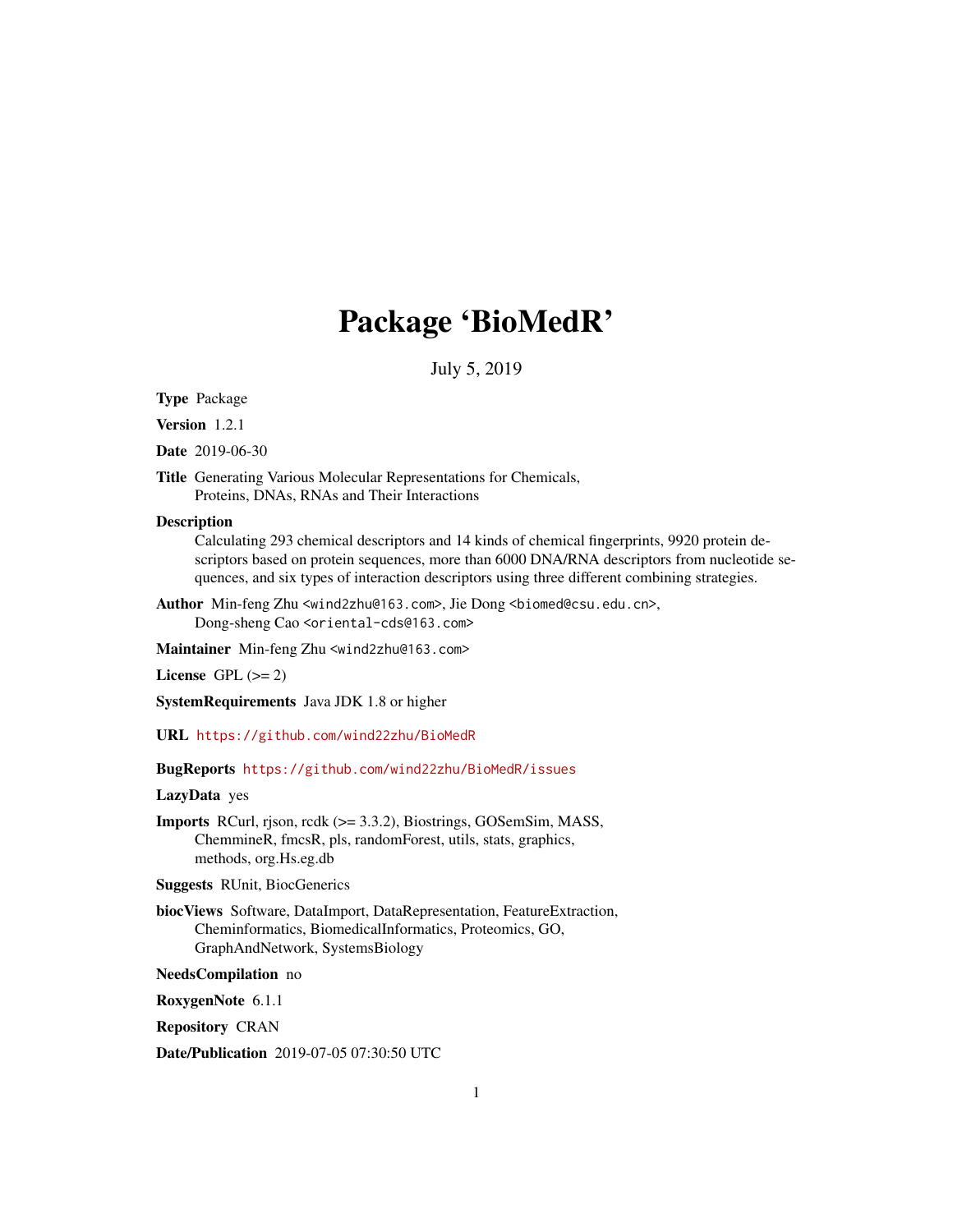# R topics documented:

|                            | 5              |
|----------------------------|----------------|
|                            | 6              |
|                            | 6              |
|                            | 7              |
|                            | $\overline{7}$ |
|                            | 8              |
|                            | 8              |
|                            | 9              |
|                            | 9              |
|                            | 10             |
|                            | 10             |
| <b>AAConst</b>             | 11             |
|                            | 11             |
|                            | 12             |
|                            | 12             |
|                            | 13             |
|                            | 13             |
|                            | 14             |
|                            | 14             |
|                            | 15             |
|                            | 15             |
|                            | 16             |
|                            | 16             |
|                            | 17             |
|                            | 17             |
|                            | 18             |
|                            | 18             |
| AAPAM30                    | 19             |
| AAPAM <sub>40</sub>        | 19             |
| AAPAM70                    | 20             |
|                            | 20             |
|                            | 21             |
|                            | 21             |
|                            | 22             |
|                            | 22             |
|                            | 23             |
|                            | 23             |
| apfp                       | 24             |
| atomprop<br>$\mathbf{r}$   | 25             |
| Autocorrelation.<br>$\sim$ | 25             |
| $\text{bcl}$               | 27             |
| BMgetDNAGenBank            | 27             |
| calcDrugFPSim              | 28             |
| calcParProtGOSim           | 29             |
| calcParProtSeqSim          | 30             |
|                            | 31             |
|                            |                |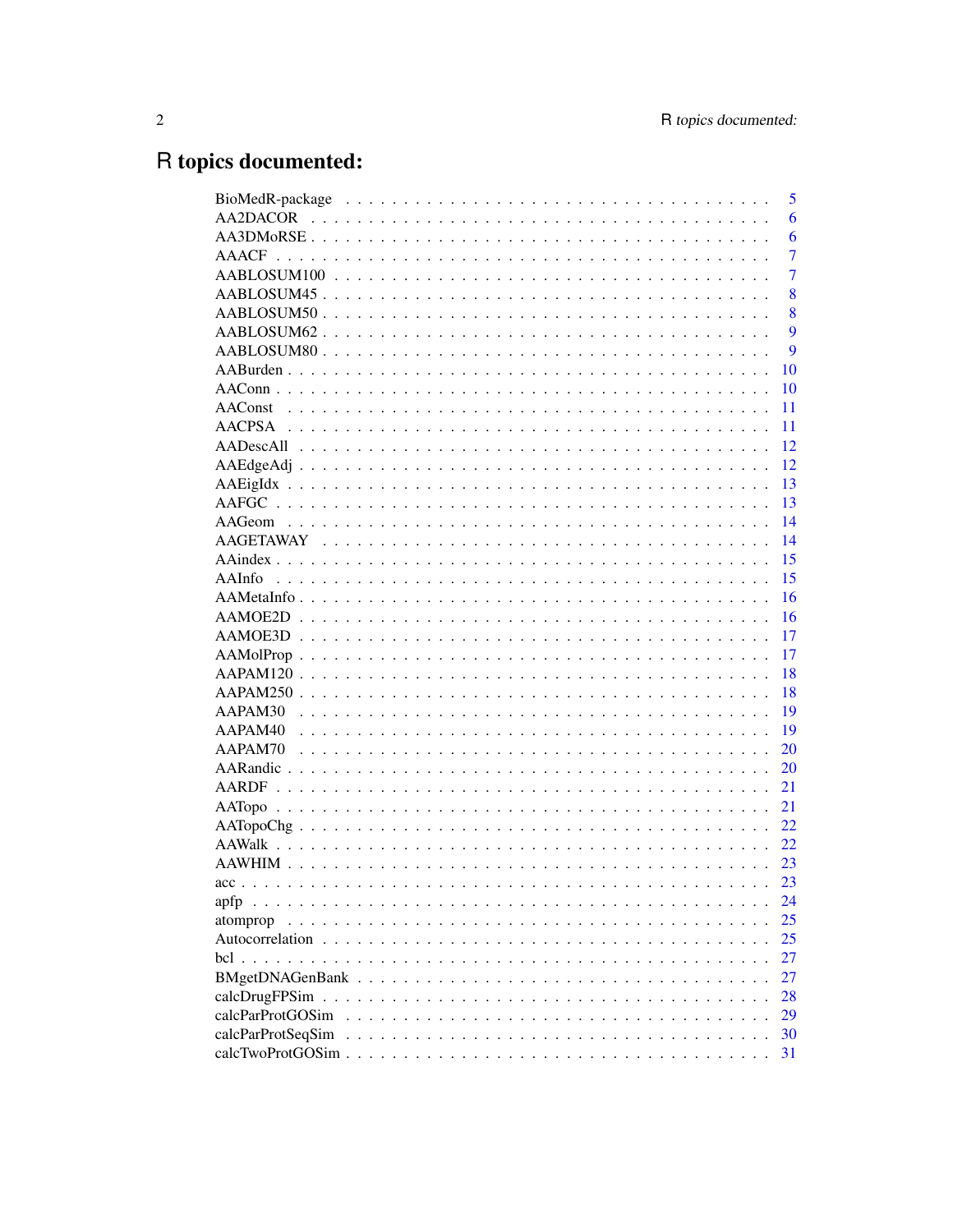| 33   |
|------|
| 34   |
| 35   |
| 35   |
| 37   |
| 39   |
| 40   |
| 42   |
|      |
| - 46 |
|      |
|      |
| 50   |
| 52   |
| 53   |
| 54   |
| 55   |
| 57   |
| 58   |
| 59   |
| 60   |
| 61   |
| 63   |
| 64   |
|      |
|      |
|      |
|      |
| 70   |
| 71   |
| 72   |
| 73   |
| 74   |
| 75   |
| 76   |
| 77   |
| 78   |
| 79   |
| 81   |
| 82   |
| 83   |
| 84   |
| 85   |
| 86   |
| 87   |
| 88   |
| 89   |
| 90   |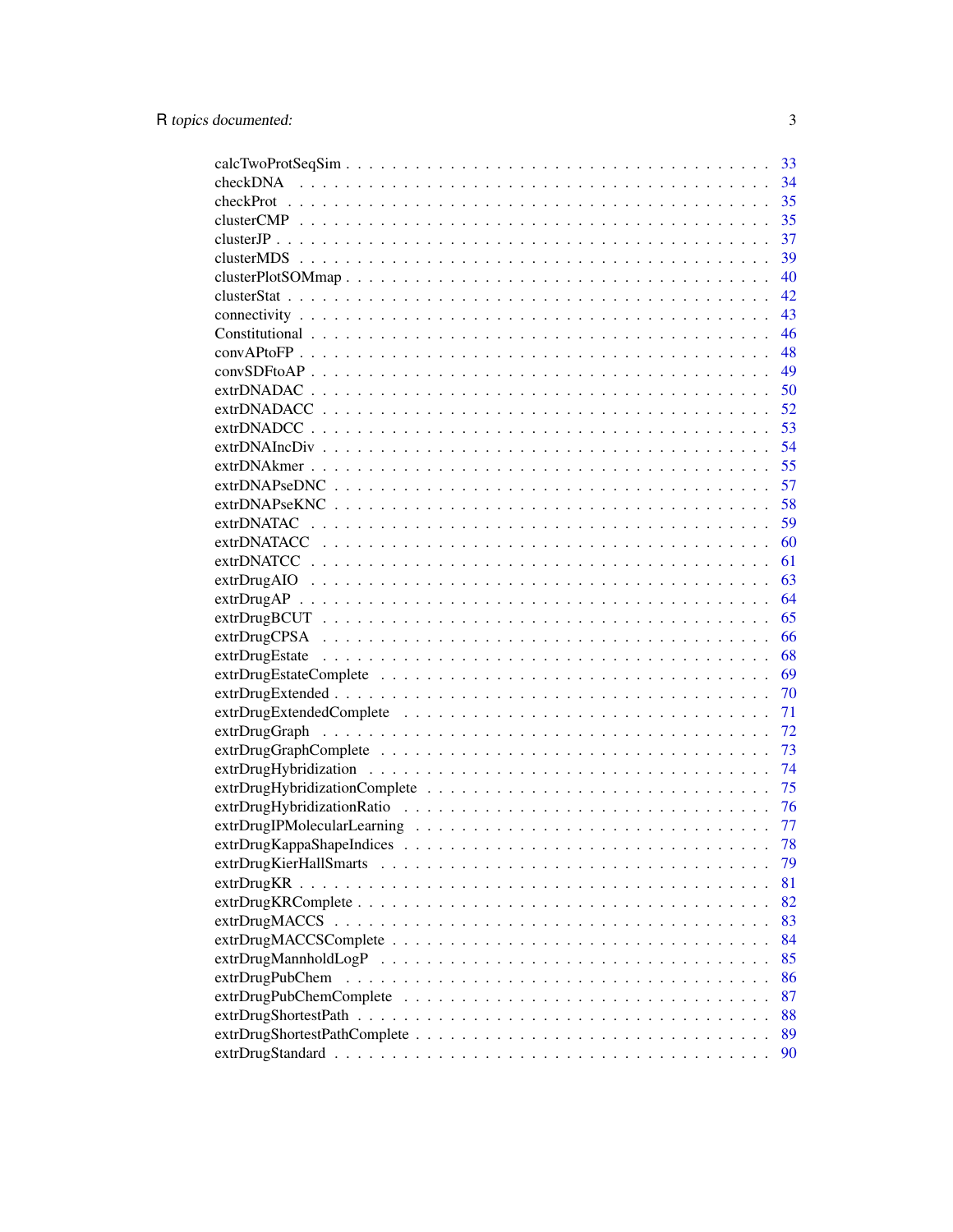|  |  |  |  |  |  |  |  |  |  | 91 |
|--|--|--|--|--|--|--|--|--|--|----|
|  |  |  |  |  |  |  |  |  |  |    |
|  |  |  |  |  |  |  |  |  |  |    |
|  |  |  |  |  |  |  |  |  |  |    |
|  |  |  |  |  |  |  |  |  |  |    |
|  |  |  |  |  |  |  |  |  |  |    |
|  |  |  |  |  |  |  |  |  |  |    |
|  |  |  |  |  |  |  |  |  |  |    |
|  |  |  |  |  |  |  |  |  |  |    |
|  |  |  |  |  |  |  |  |  |  |    |
|  |  |  |  |  |  |  |  |  |  |    |
|  |  |  |  |  |  |  |  |  |  |    |
|  |  |  |  |  |  |  |  |  |  |    |
|  |  |  |  |  |  |  |  |  |  |    |
|  |  |  |  |  |  |  |  |  |  |    |
|  |  |  |  |  |  |  |  |  |  |    |
|  |  |  |  |  |  |  |  |  |  |    |
|  |  |  |  |  |  |  |  |  |  |    |
|  |  |  |  |  |  |  |  |  |  |    |
|  |  |  |  |  |  |  |  |  |  |    |
|  |  |  |  |  |  |  |  |  |  |    |
|  |  |  |  |  |  |  |  |  |  |    |
|  |  |  |  |  |  |  |  |  |  |    |
|  |  |  |  |  |  |  |  |  |  |    |
|  |  |  |  |  |  |  |  |  |  |    |
|  |  |  |  |  |  |  |  |  |  |    |
|  |  |  |  |  |  |  |  |  |  |    |
|  |  |  |  |  |  |  |  |  |  |    |
|  |  |  |  |  |  |  |  |  |  |    |
|  |  |  |  |  |  |  |  |  |  |    |
|  |  |  |  |  |  |  |  |  |  |    |
|  |  |  |  |  |  |  |  |  |  |    |
|  |  |  |  |  |  |  |  |  |  |    |
|  |  |  |  |  |  |  |  |  |  |    |
|  |  |  |  |  |  |  |  |  |  |    |
|  |  |  |  |  |  |  |  |  |  |    |
|  |  |  |  |  |  |  |  |  |  |    |
|  |  |  |  |  |  |  |  |  |  |    |
|  |  |  |  |  |  |  |  |  |  |    |
|  |  |  |  |  |  |  |  |  |  |    |
|  |  |  |  |  |  |  |  |  |  |    |
|  |  |  |  |  |  |  |  |  |  |    |
|  |  |  |  |  |  |  |  |  |  |    |
|  |  |  |  |  |  |  |  |  |  |    |
|  |  |  |  |  |  |  |  |  |  |    |
|  |  |  |  |  |  |  |  |  |  |    |
|  |  |  |  |  |  |  |  |  |  |    |
|  |  |  |  |  |  |  |  |  |  |    |
|  |  |  |  |  |  |  |  |  |  |    |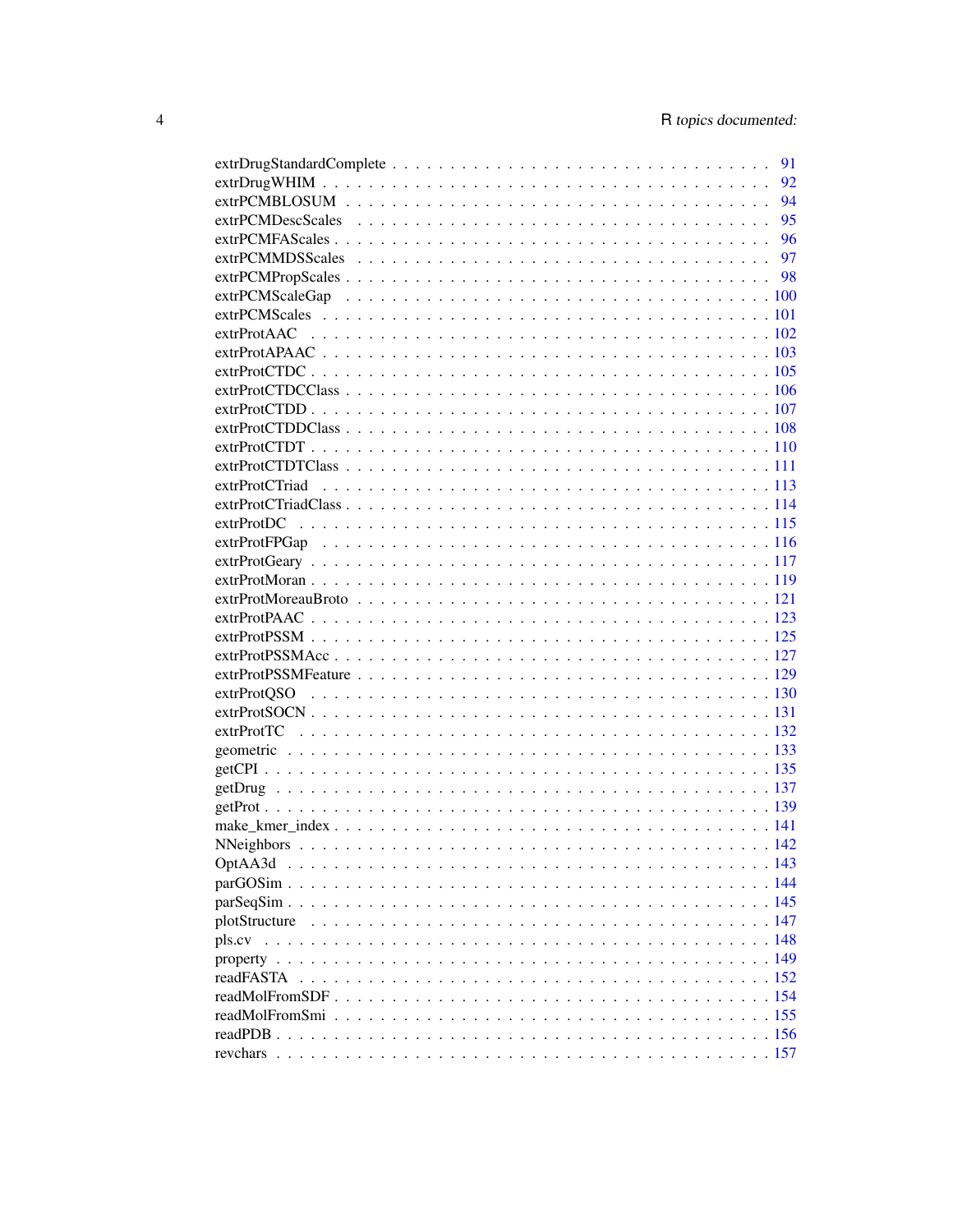# <span id="page-4-0"></span>BioMedR-package 5

| Index |  | 172 |
|-------|--|-----|
|       |  |     |
|       |  |     |
|       |  |     |
|       |  |     |
|       |  |     |
|       |  |     |
|       |  |     |
|       |  |     |
|       |  |     |

BioMedR-package *Toolkit for Compound-Protein Interaction in Drug Discovery*

#### Description

The BioMedR package offers an R/Bioconductor package emphasizing the comprehensive integration of bioinformatics and chemoinformatics into a molecular informatics platform for drug discovery.

#### Details

The comprehensive user guide could be opened with vignette('BioMedR'), which explains the functionalities included in this package in detail. The BioMedR package is developed by Computational Biology and Drug Design (CBDD) Group, Central South University ([http://www.scbdd.](http://www.scbdd.com/) [com/](http://www.scbdd.com/)).

| Package: | BioMedR      |
|----------|--------------|
| Type:    | Package      |
| Version: | Release 3    |
| License: | Artistic-2.0 |

#### Note

Bug reports and feature requests should be sent to [https://github.com/wind22zhu/BioMedR/](https://github.com/wind22zhu/BioMedR/issues) [issues](https://github.com/wind22zhu/BioMedR/issues).

#### Author(s)

Minfeng Zhu <<wind2zhu@163.com.com>> Dongsheng Cao <<oriental-cds@163.com>>

#### Examples

NULL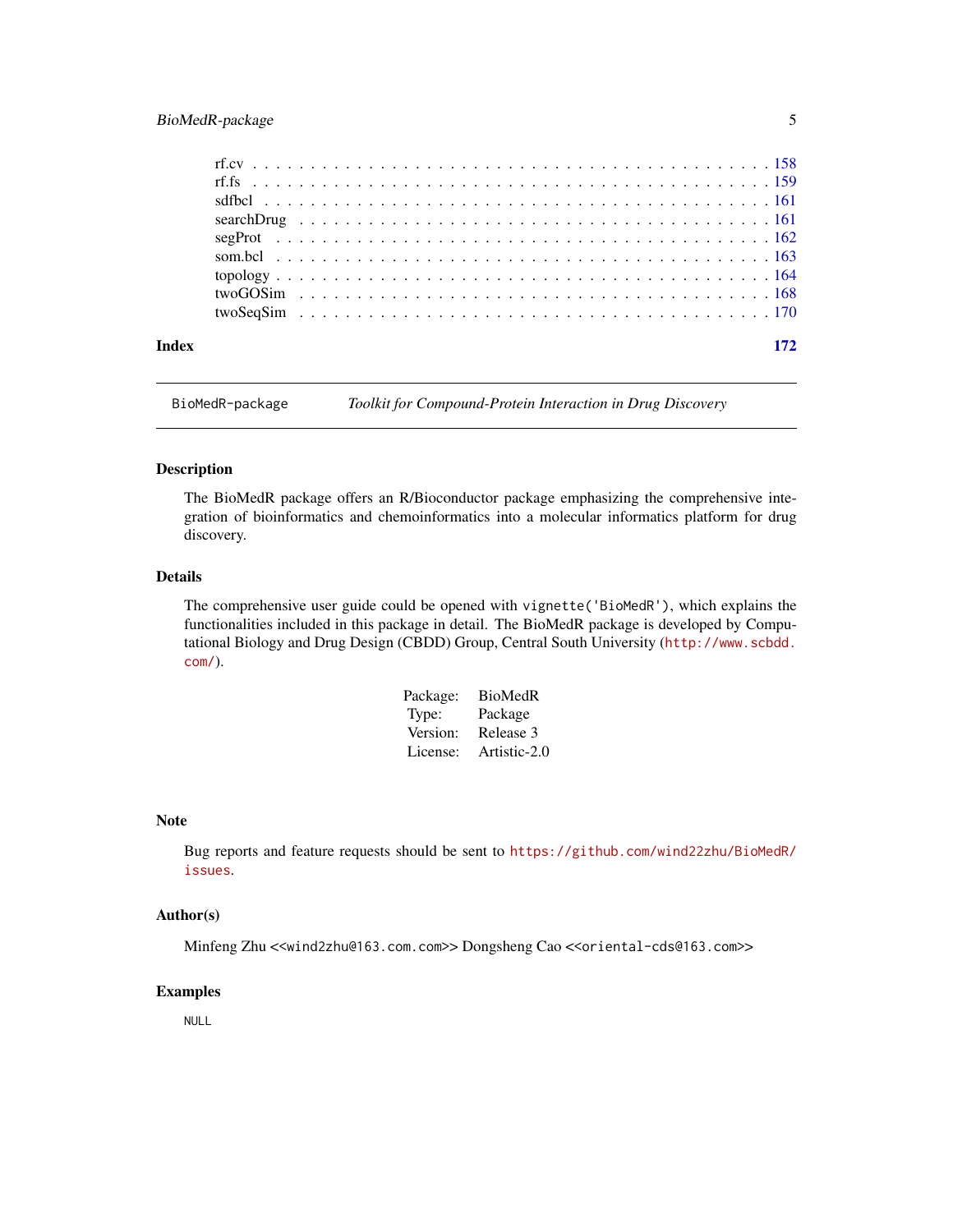<span id="page-5-0"></span>

2D Autocorrelations Descriptors for 20 Amino Acids calculated by Dragon

# Usage

data(AA2DACOR)

# Details

This dataset includes the 2D autocorrelations descriptors of the 20 amino acids calculated by Dragon (version 5.4) used for scales extraction in this package.

# Examples

data(AA2DACOR)

AA3DMoRSE *3D-MoRSE Descriptors for 20 Amino Acids calculated by Dragon*

# Description

3D-MoRSE Descriptors for 20 Amino Acids calculated by Dragon

#### Usage

data(AA3DMoRSE)

#### Details

This dataset includes the 3D-MoRSE descriptors of the 20 amino acids calculated by Dragon (version 5.4) used for scales extraction in this package.

#### Examples

data(AA3DMoRSE)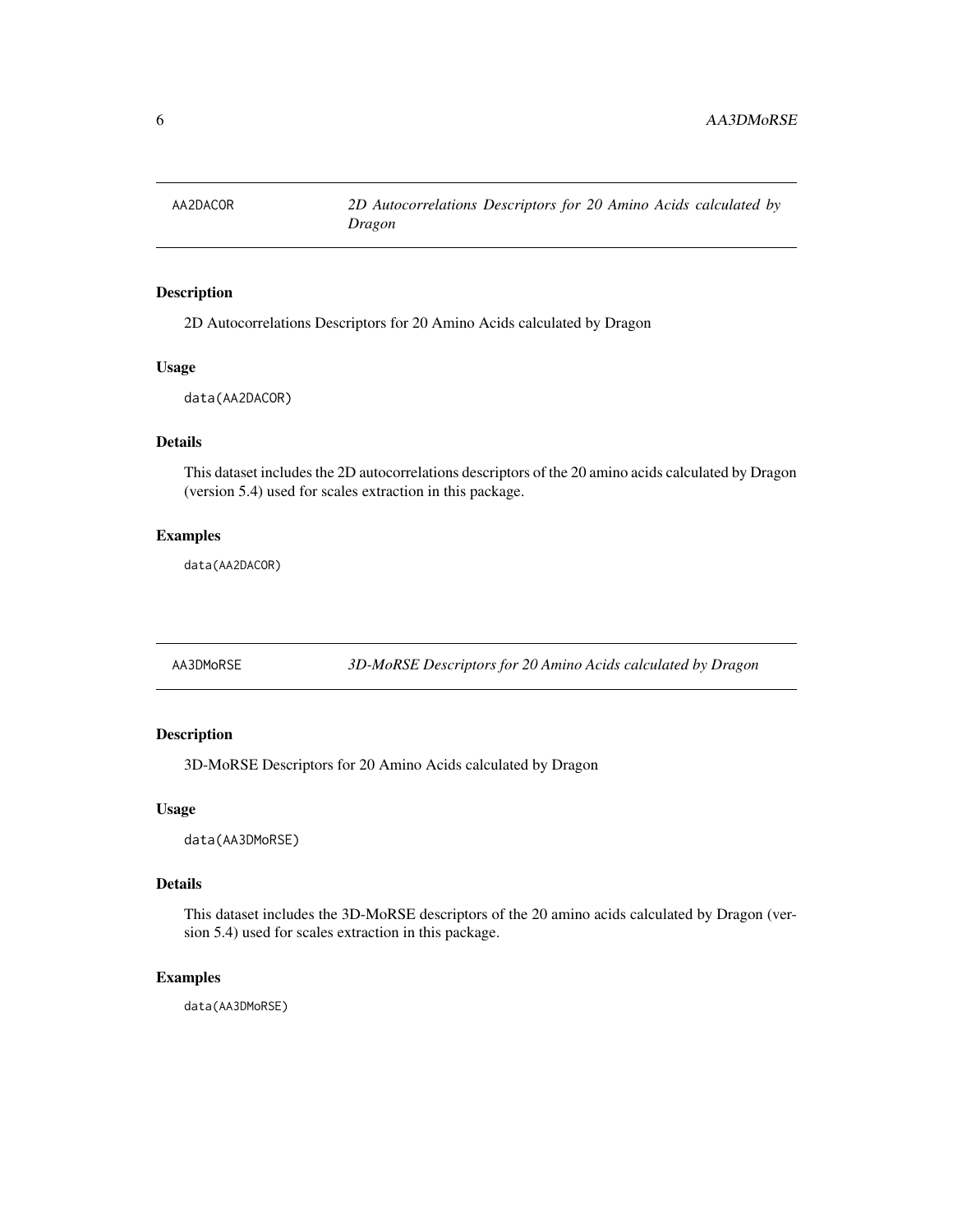<span id="page-6-0"></span>AAACF *Atom-Centred Fragments Descriptors for 20 Amino Acids calculated by Dragon*

# Description

Atom-Centred Fragments Descriptors for 20 Amino Acids calculated by Dragon

# Usage

data(AAACF)

# Details

This dataset includes the atom-centred fragments descriptors of the 20 amino acids calculated by Dragon (version 5.4) used for scales extraction in this package.

# Examples

data(AAACF)

AABLOSUM100 *BLOSUM100 Matrix for 20 Amino Acids*

# Description

BLOSUM100 Matrix for 20 Amino Acids

#### Usage

data(AABLOSUM100)

#### Details

BLOSUM100 Matrix for the 20 amino acids. The matrix was extracted from the Biostrings package of Bioconductor.

#### Examples

data(AABLOSUM100)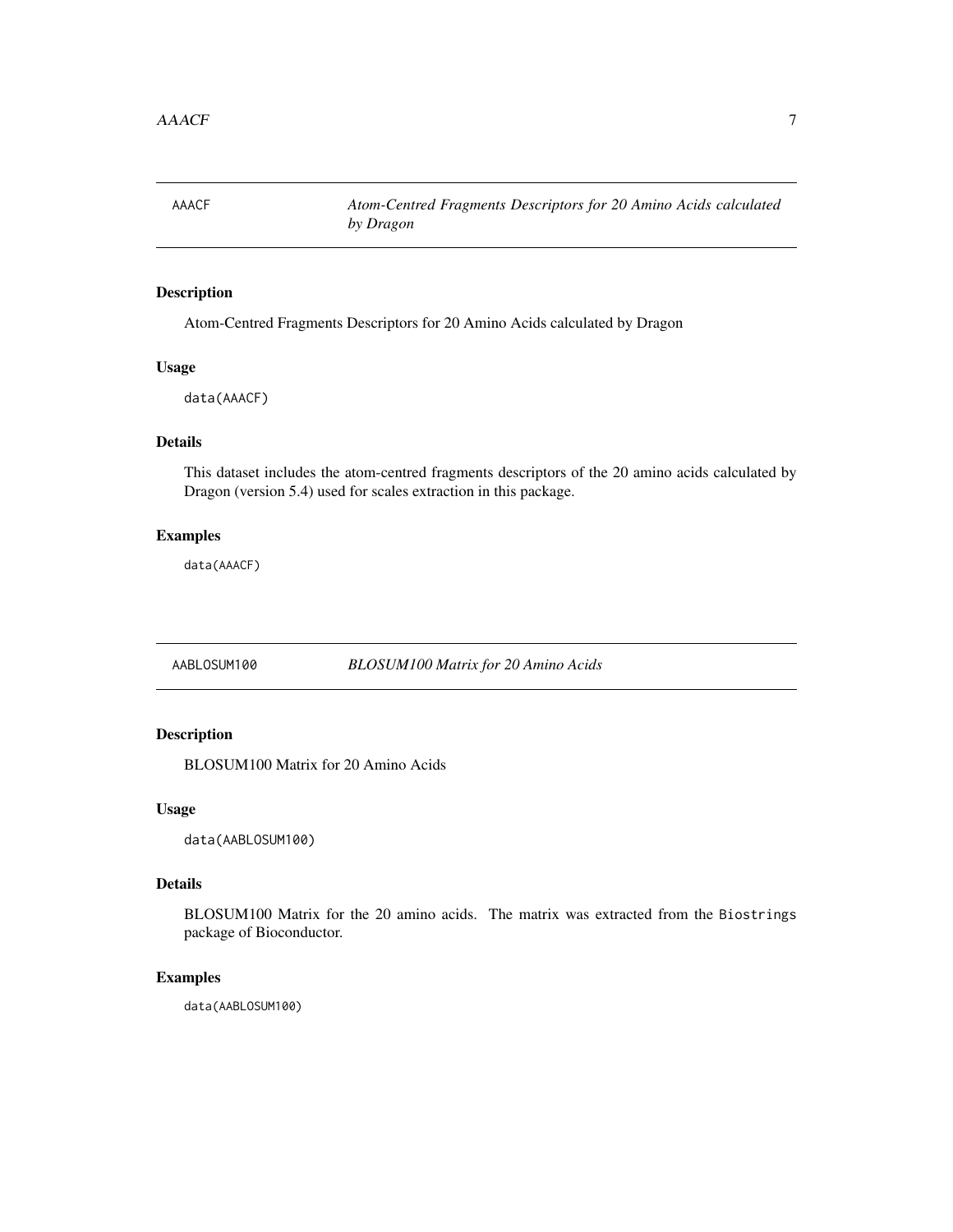<span id="page-7-0"></span>

BLOSUM45 Matrix for 20 Amino Acids

# Usage

data(AABLOSUM45)

# Details

BLOSUM45 Matrix for the 20 amino acids. The matrix was extracted from the Biostrings package of Bioconductor.

# Examples

data(AABLOSUM45)

AABLOSUM50 *BLOSUM50 Matrix for 20 Amino Acids*

# Description

BLOSUM50 Matrix for 20 Amino Acids

#### Usage

data(AABLOSUM50)

#### Details

BLOSUM50 Matrix for the 20 amino acids. The matrix was extracted from the Biostrings package of Bioconductor.

# Examples

data(AABLOSUM50)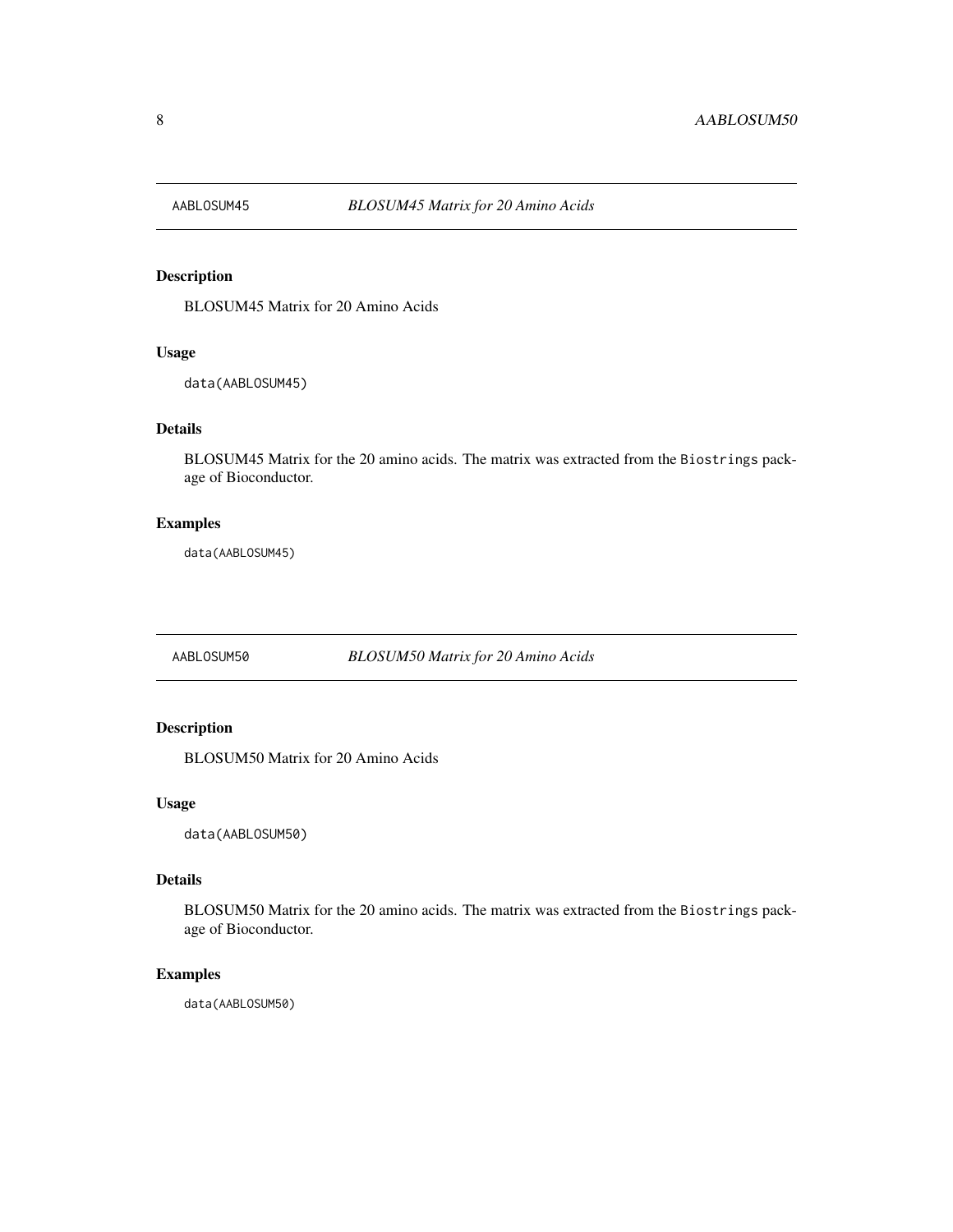<span id="page-8-0"></span>

BLOSUM62 Matrix for 20 Amino Acids

#### Usage

data(AABLOSUM62)

# Details

BLOSUM62 Matrix for the 20 amino acids. The matrix was extracted from the Biostrings package of Bioconductor.

# Examples

data(AABLOSUM62)

AABLOSUM80 *BLOSUM80 Matrix for 20 Amino Acids*

# Description

BLOSUM80 Matrix for 20 Amino Acids

#### Usage

data(AABLOSUM80)

#### Details

BLOSUM80 Matrix for the 20 amino acids. The matrix was extracted from the Biostrings package of Bioconductor.

# Examples

data(AABLOSUM80)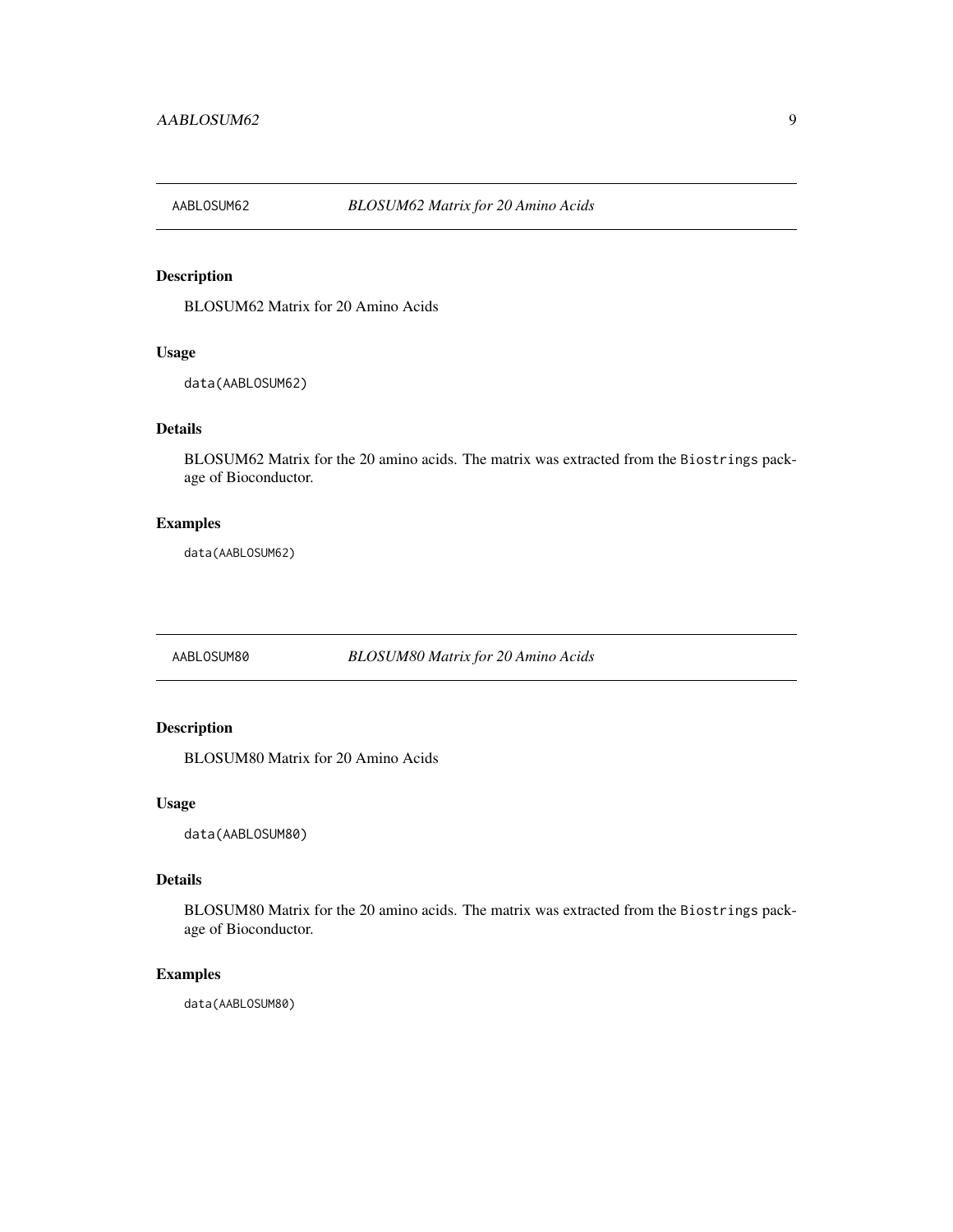<span id="page-9-0"></span>

Burden Eigenvalues Descriptors for 20 Amino Acids calculated by Dragon

#### Usage

data(AABurden)

# Details

This dataset includes the Burden eigenvalues descriptors of the 20 amino acids calculated by Dragon (version 5.4) used for scales extraction in this package.

# Examples

data(AABurden)

| AAConn | Connectivity Indices Descriptors for 20 Amino Acids calculated by |  |  |  |  |
|--------|-------------------------------------------------------------------|--|--|--|--|
|        | Dragon                                                            |  |  |  |  |

# Description

Connectivity Indices Descriptors for 20 Amino Acids calculated by Dragon

#### Usage

data(AAConn)

#### Details

This dataset includes the connectivity indices descriptors of the 20 amino acids calculated by Dragon (version 5.4) used for scales extraction in this package.

# Examples

data(AAConn)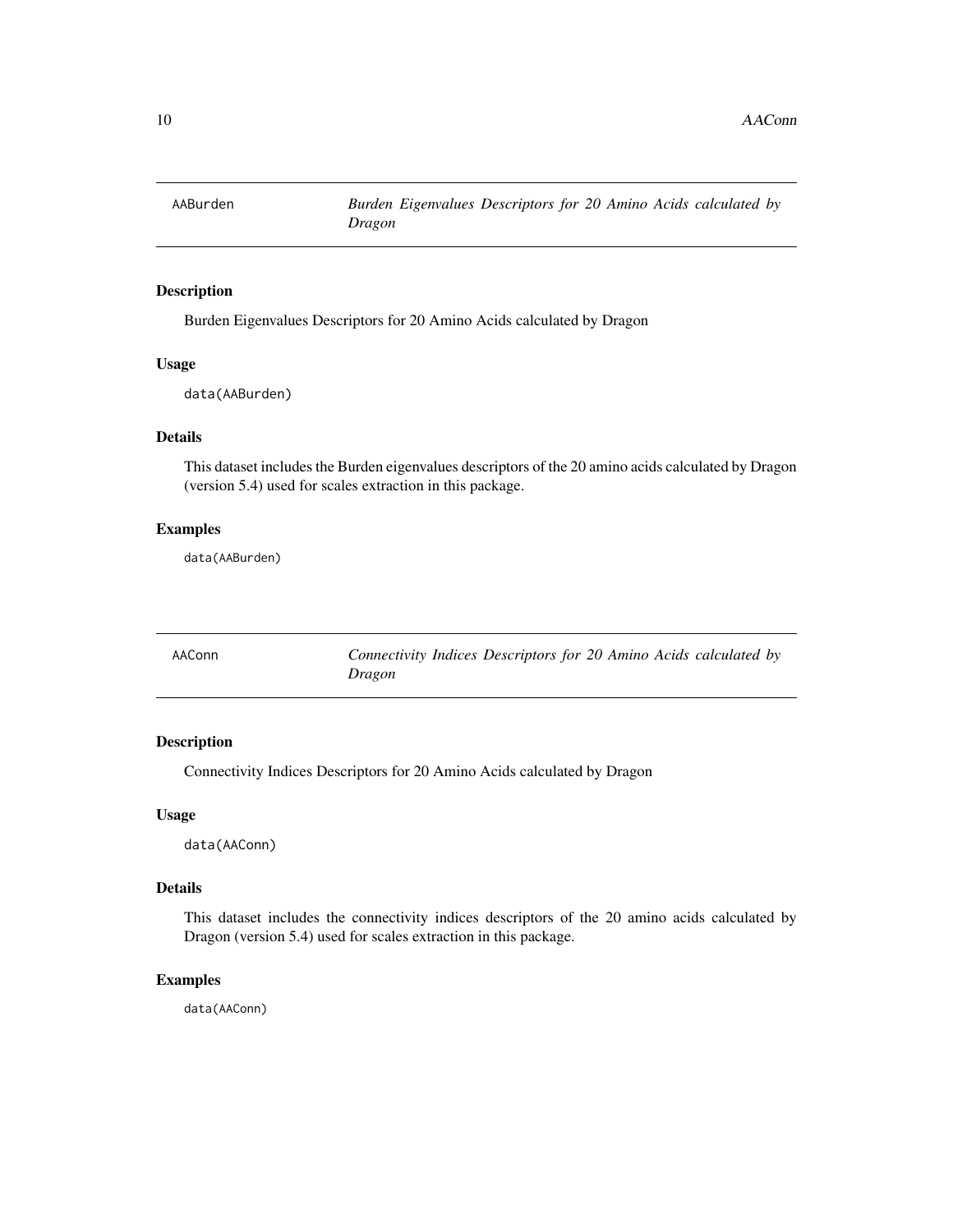<span id="page-10-0"></span>

Constitutional Descriptors for 20 Amino Acids calculated by Dragon

# Usage

data(AAConst)

#### Details

This dataset includes the constitutional descriptors of the 20 amino acids calculated by Dragon (version 5.4) used for scales extraction in this package.

#### Examples

data(AAConst)

AACPSA *CPSA Descriptors for 20 Amino Acids calculated by Discovery Studio*

#### Description

CPSA Descriptors for 20 Amino Acids calculated by Discovery Studio

#### Usage

data(AACPSA)

#### Details

This dataset includes the CPSA descriptors of the 20 amino acids calculated by Discovery Studio (version 2.5) used for scales extraction in this package. All amino acid molecules had also been optimized with MOE 2011.10 (semiempirical AM1) before calculating these CPSA descriptors. The SDF file containing the information of the optimized amino acid molecules is included in this package. See [OptAA3d](#page-142-1) for more information.

# Examples

data(AACPSA)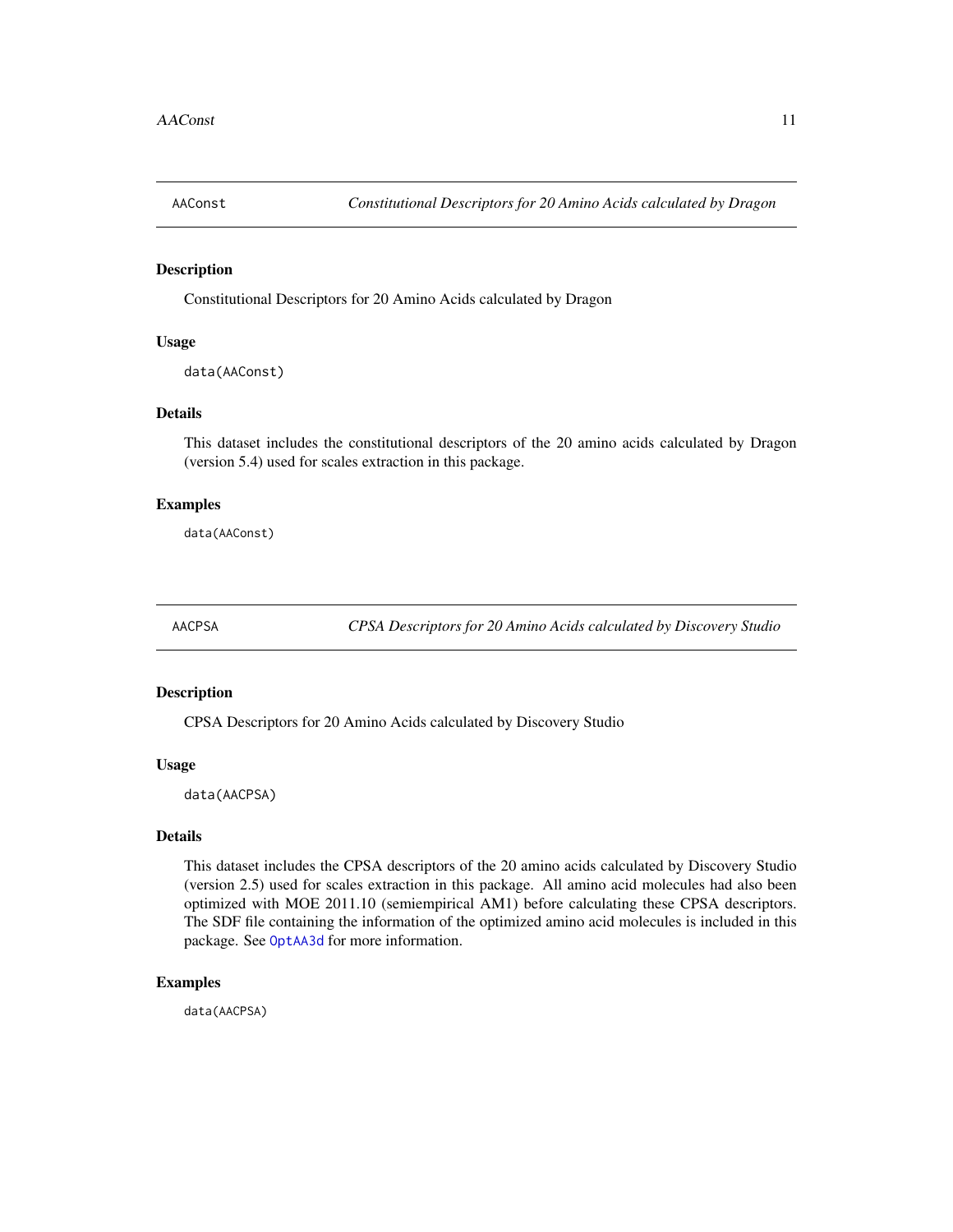<span id="page-11-0"></span>

All 2D Descriptors for 20 Amino Acids calculated by Dragon

# Usage

```
data(AADescAll)
```
# Details

This dataset includes all the 2D descriptors of the 20 amino acids calculated by Dragon (version 5.4) used for scales extraction in this package.

#### Examples

data(AADescAll)

| AAEdgeAdj | Edge Adjacency Indices Descriptors for 20 Amino Acids calculated by |
|-----------|---------------------------------------------------------------------|
|           | Dragon                                                              |

# Description

Edge Adjacency Indices Descriptors for 20 Amino Acids calculated by Dragon

#### Usage

data(AAEdgeAdj)

#### Details

This dataset includes the edge adjacency indices descriptors of the 20 amino acids calculated by Dragon (version 5.4) used for scales extraction in this package.

#### Examples

data(AAEdgeAdj)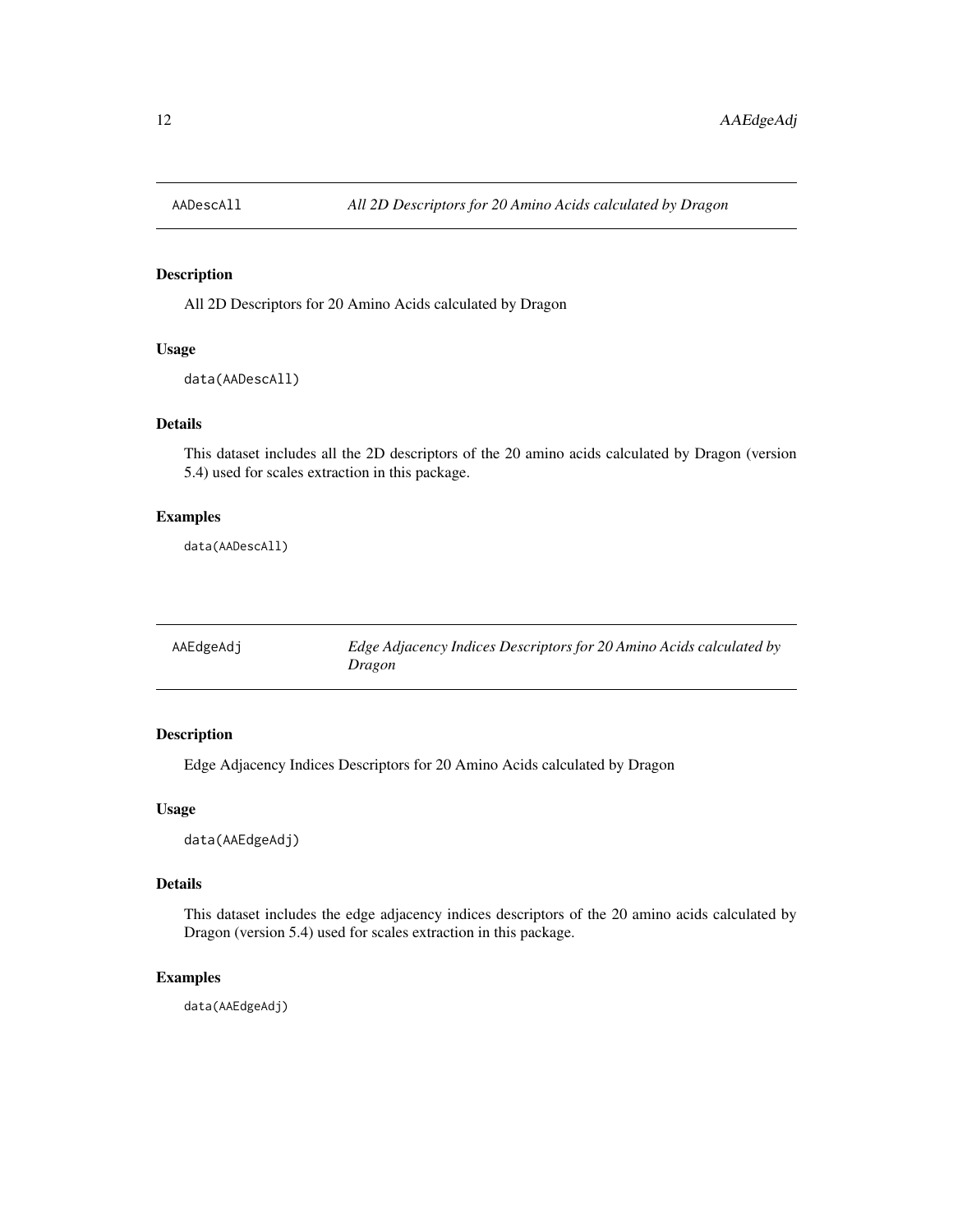<span id="page-12-0"></span>

Eigenvalue-Based Indices Descriptors for 20 Amino Acids calculated by Dragon

#### Usage

data(AAEigIdx)

# Details

This dataset includes the eigenvalue-based indices descriptors of the 20 amino acids calculated by Dragon (version 5.4) used for scales extraction in this package.

# Examples

data(AAEigIdx)

| AAFGC | Functional Group Counts Descriptors for 20 Amino Acids calculated |
|-------|-------------------------------------------------------------------|
|       | by Dragon                                                         |

# Description

Functional Group Counts Descriptors for 20 Amino Acids calculated by Dragon

#### Usage

data(AAFGC)

#### Details

This dataset includes the functional group counts descriptors of the 20 amino acids calculated by Dragon (version 5.4) used for scales extraction in this package.

# Examples

data(AAFGC)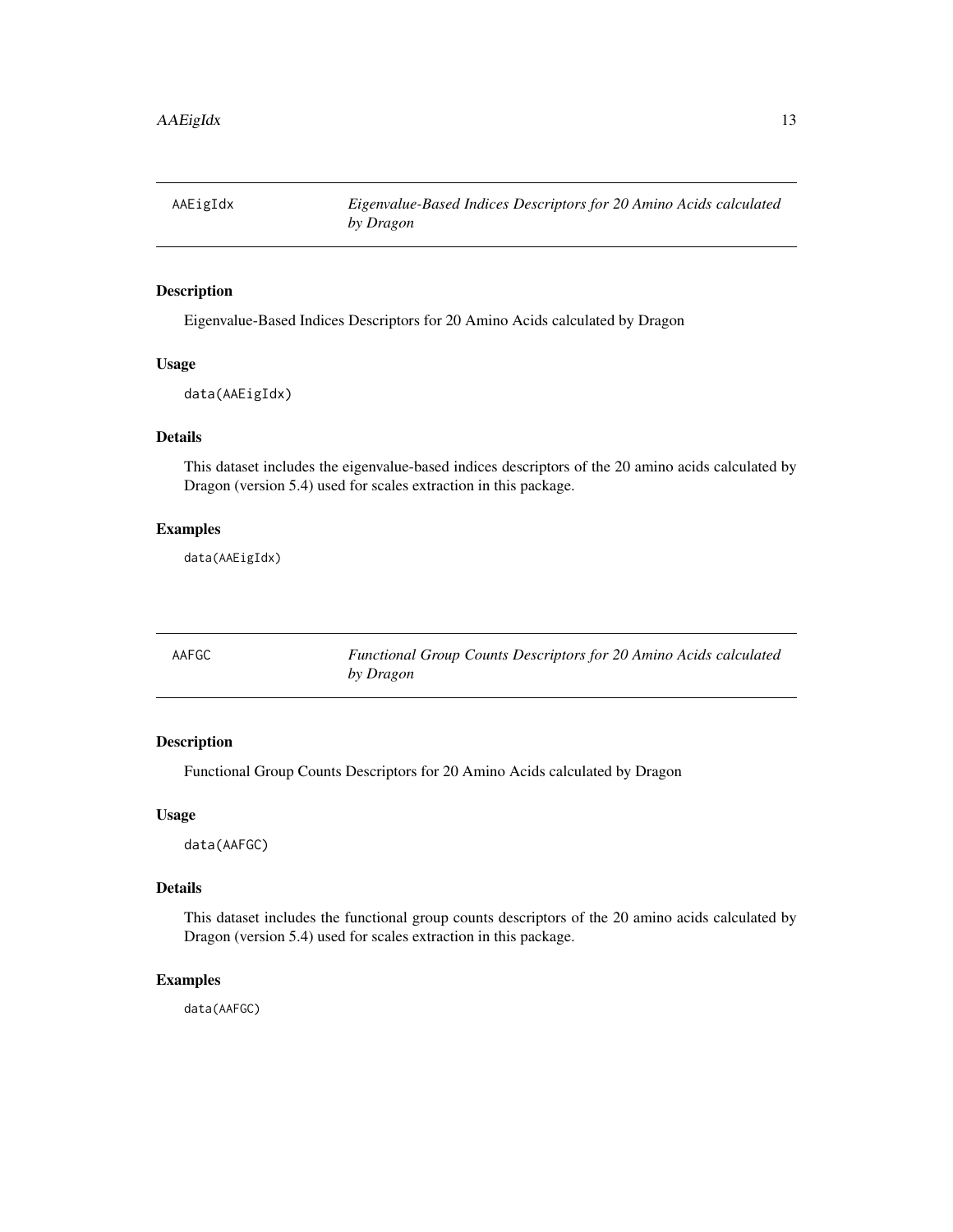<span id="page-13-0"></span>

Geometrical Descriptors for 20 Amino Acids calculated by Dragon

#### Usage

data(AAGeom)

# Details

This dataset includes the geometrical descriptors of the 20 amino acids calculated by Dragon (version 5.4) used for scales extraction in this package.

# Examples

data(AAGeom)

AAGETAWAY *GETAWAY Descriptors for 20 Amino Acids calculated by Dragon*

#### Description

GETAWAY Descriptors for 20 Amino Acids calculated by Dragon

#### Usage

data(AAGETAWAY)

#### Details

This dataset includes the GETAWAY descriptors of the 20 amino acids calculated by Dragon (version 5.4) used for scales extraction in this package.

# Examples

data(AAGETAWAY)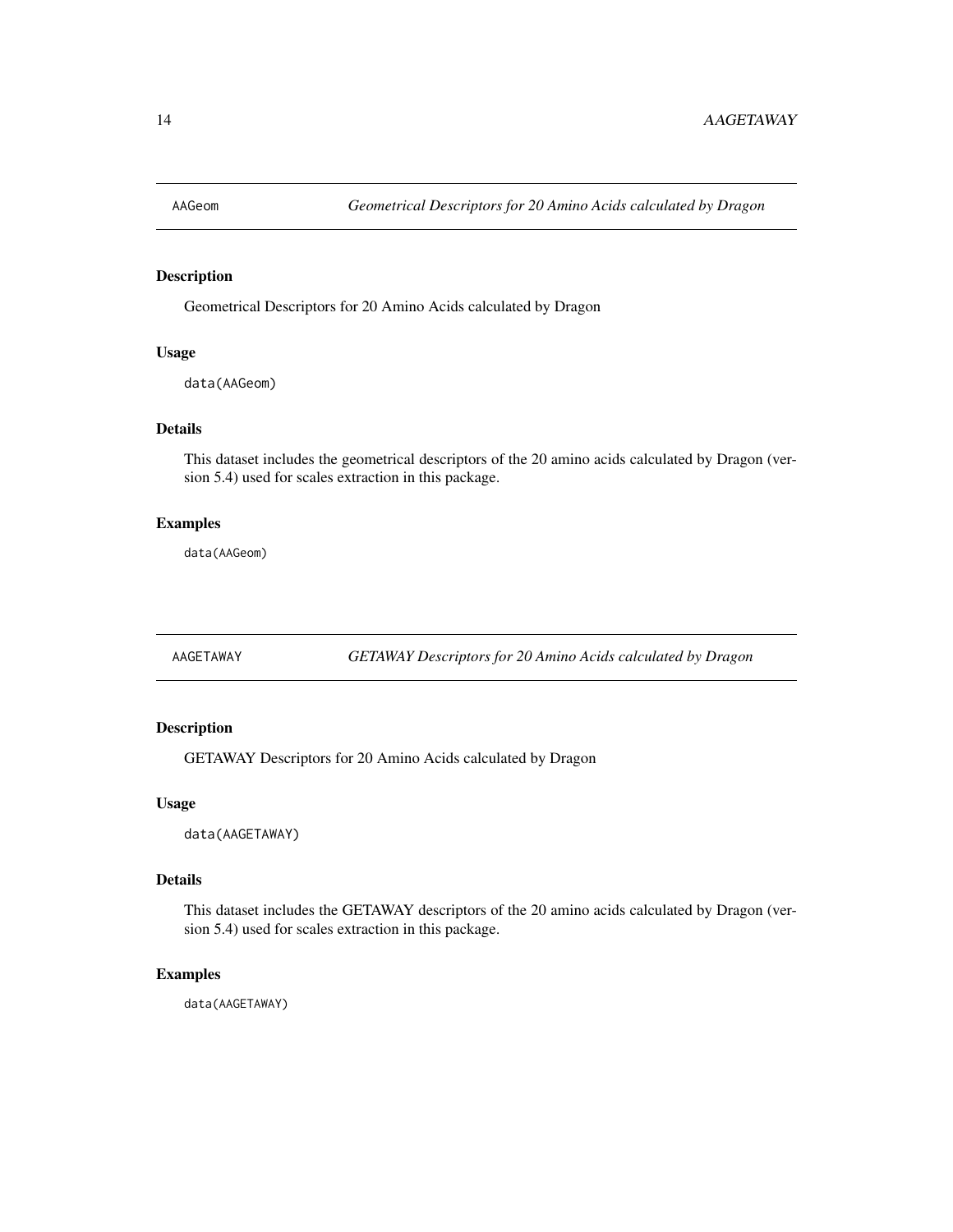<span id="page-14-0"></span>AAindex *AAindex Data of 544 Physicochemical and Biological Properties for 20 Amino Acids*

# Description

AAindex Data of 544 Physicochemical and Biological Properties for 20 Amino Acids

#### Usage

data(AAindex)

# Details

The data was extracted from the AAindex1 database ver 9.1 ([ftp://ftp.genome.jp/pub/db/](ftp://ftp.genome.jp/pub/db/community/aaindex/aaindex1) [community/aaindex/aaindex1](ftp://ftp.genome.jp/pub/db/community/aaindex/aaindex1)) as of Nov. 2012 (Data Last Modified 2006-08-14).

With this data, users could investigate each property's accession number and other details. Visit <http://www.genome.jp/dbget/aaindex.html> for more information.

# Examples

data(AAindex)

| AAInfo | Information Indices Descriptors for 20 Amino Acids calculated by |  |  |  |  |
|--------|------------------------------------------------------------------|--|--|--|--|
|        | Dragon                                                           |  |  |  |  |

# Description

Information Indices Descriptors for 20 Amino Acids calculated by Dragon

#### Usage

data(AAInfo)

# Details

This dataset includes the information indices descriptors of the 20 amino acids calculated by Dragon (version 5.4) used for scales extraction in this package.

# Examples

data(AAInfo)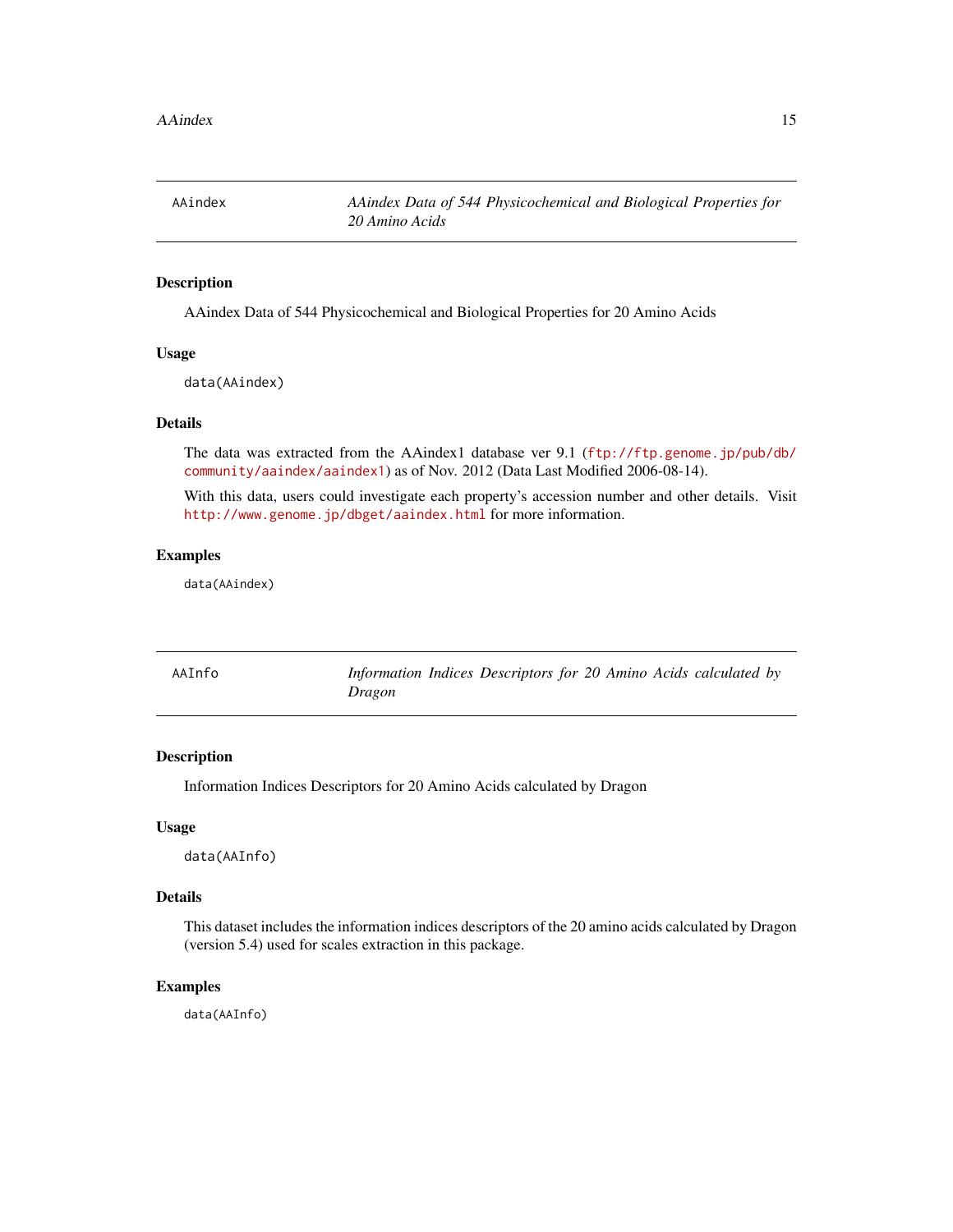<span id="page-15-0"></span>

Meta Information for the 20 Amino Acids

#### Usage

```
data(AAMetaInfo)
```
# Details

This dataset includes the meta information of the 20 amino acids used for the 2D and 3D descriptor calculation in this package. Each column represents:

- AAName Amino Acid Name
- Short One-Letter Representation
- Abbreviation Three-Letter Representation
- mol SMILE Representation
- PUBCHEM\_COMPOUND\_CID PubChem CID for the Amino Acid
- PUBCHEM\_LINK PubChem Link for the Amino Acid

# Examples

data(AAMetaInfo)

AAMOE2D *2D Descriptors for 20 Amino Acids calculated by MOE 2011.10*

#### Description

2D Descriptors for 20 Amino Acids calculated by MOE 2011.10

#### Usage

data(AAMOE2D)

#### Details

This dataset includes the 2D descriptors of the 20 amino acids calculated by MOE 2011.10 used for scales extraction in this package.

#### Examples

data(AAMOE2D)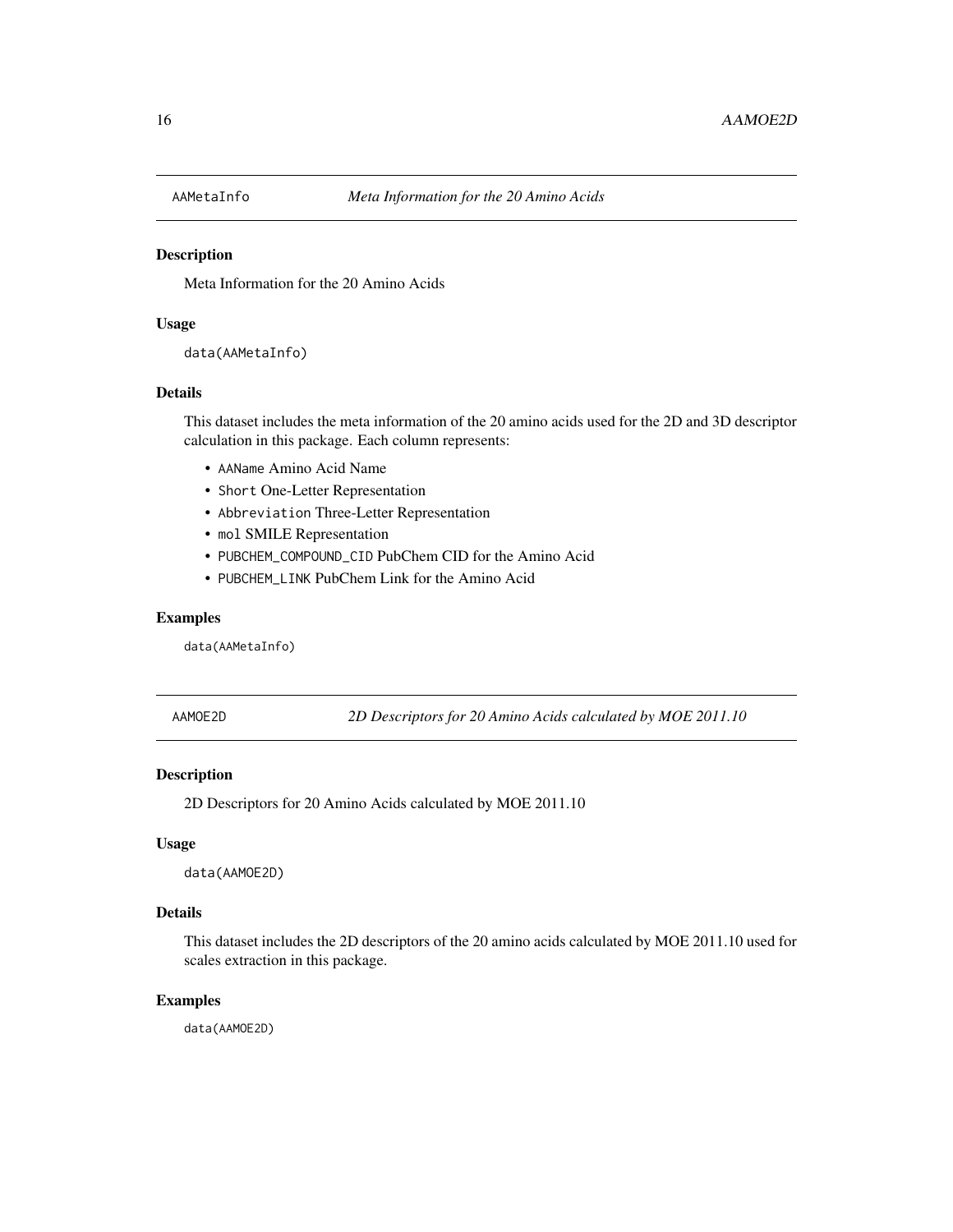<span id="page-16-0"></span>

3D Descriptors for 20 Amino Acids calculated by MOE 2011.10

#### Usage

data(AAMOE3D)

#### Details

This dataset includes the 3D descriptors of the 20 amino acids calculated by MOE 2011.10 used for scales extraction in this package. All amino acid molecules had also been optimized with MOE (semiempirical AM1) before calculating these 3D descriptors. The SDF file containing the information of the optimized amino acid molecules is included in this package. See [OptAA3d](#page-142-1) for more information.

#### Examples

data(AAMOE3D)

| AAMolProp | Molecular Properties Descriptors for 20 Amino Acids calculated by |
|-----------|-------------------------------------------------------------------|
|           | Dragon                                                            |

#### Description

Molecular Properties Descriptors for 20 Amino Acids calculated by Dragon

#### Usage

data(AAMolProp)

#### Details

This dataset includes the molecular properties descriptors of the 20 amino acids calculated by Dragon (version 5.4) used for scales extraction in this package.

# Examples

data(AAMolProp)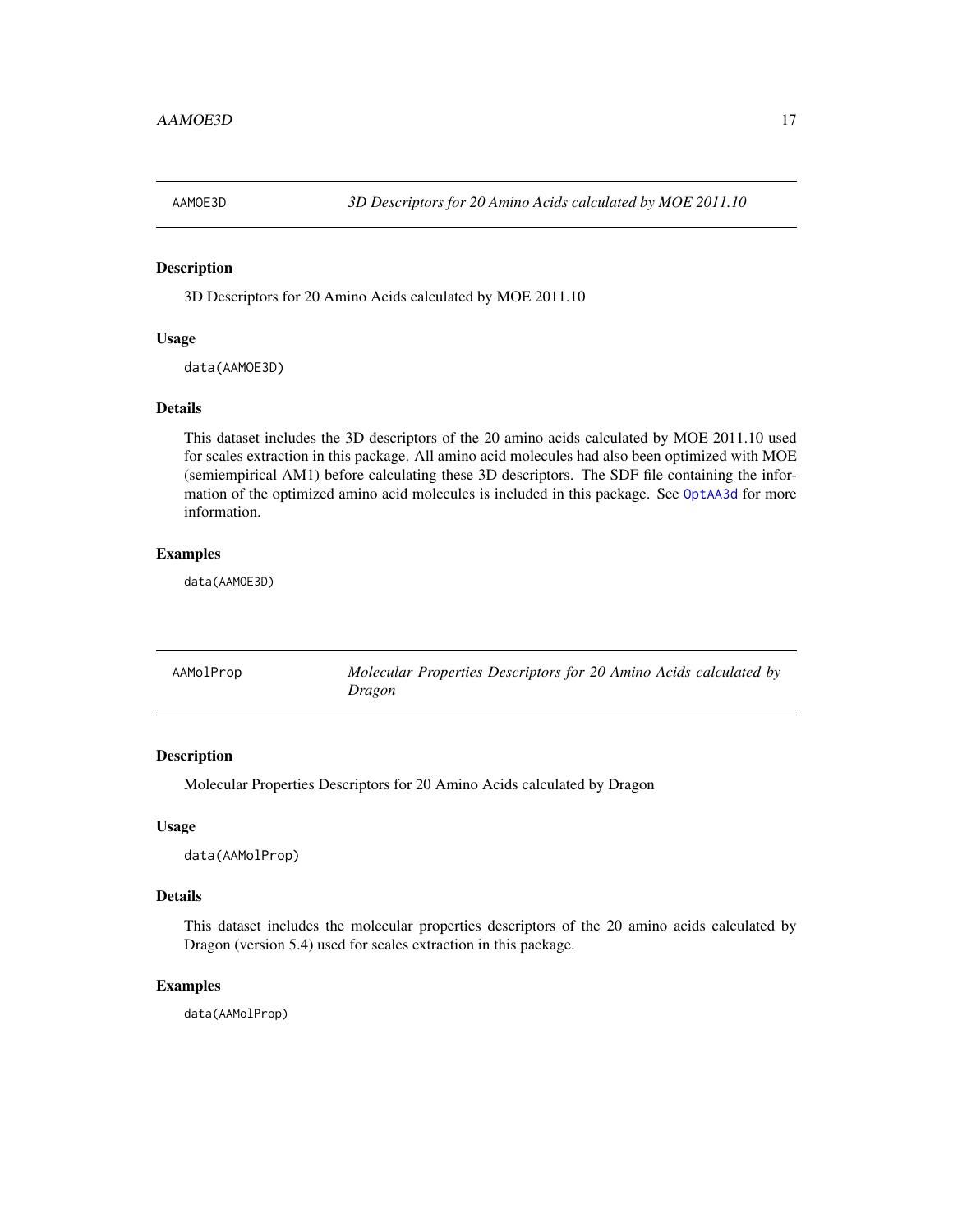<span id="page-17-0"></span>

PAM120 Matrix for 20 Amino Acids

#### Usage

data(AAPAM120)

# Details

PAM120 Matrix for the 20 amino acids. The matrix was extracted from the Biostrings package of Bioconductor.

# Examples

data(AAPAM120)

AAPAM250 *PAM250 Matrix for 20 Amino Acids*

# Description

PAM250 Matrix for 20 Amino Acids

#### Usage

data(AAPAM250)

#### Details

PAM250 Matrix for the 20 amino acids. The matrix was extracted from the Biostrings package of Bioconductor.

# Examples

data(AAPAM250)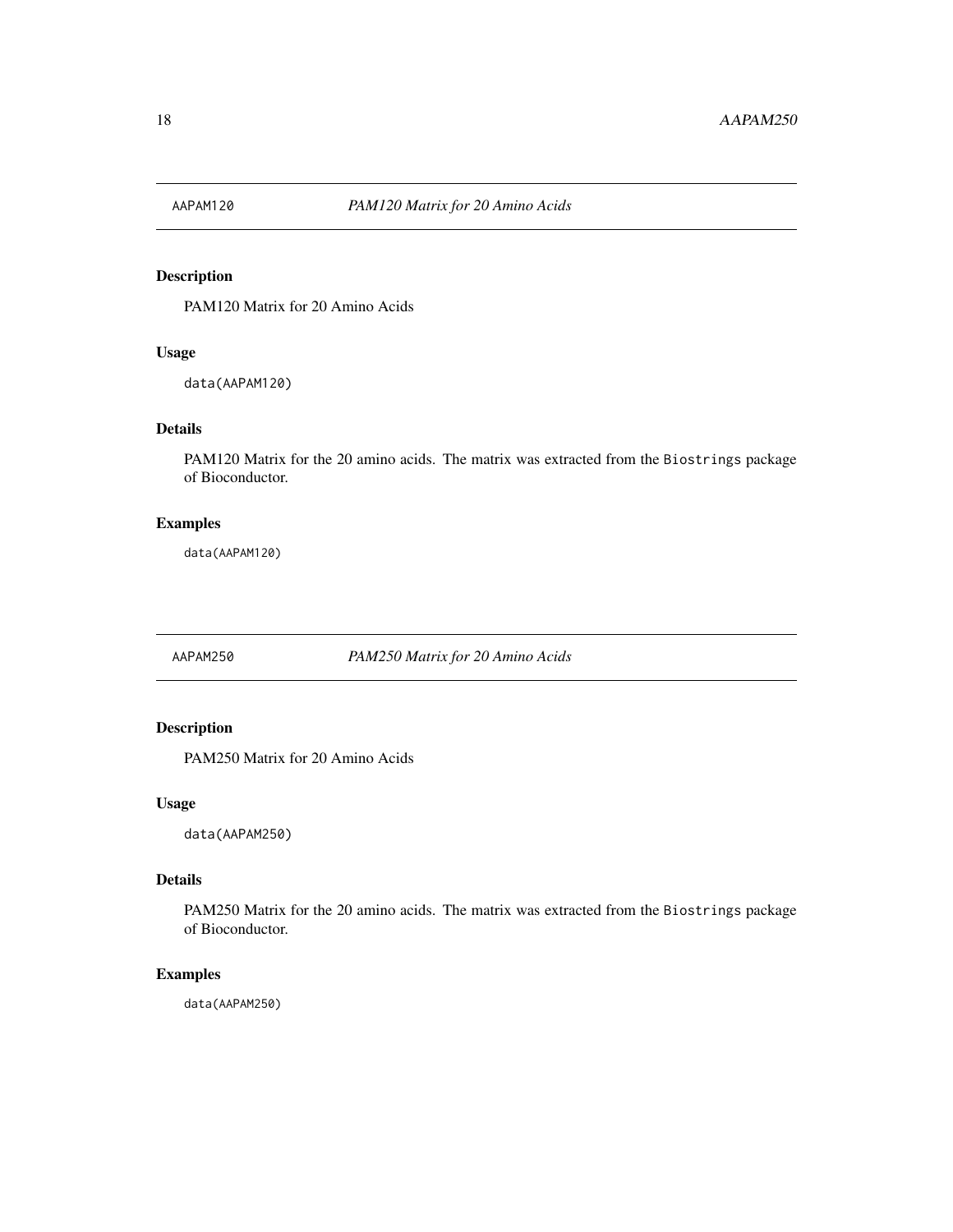<span id="page-18-0"></span>

PAM30 Matrix for 20 Amino Acids

#### Usage

data(AAPAM30)

# Details

PAM30 Matrix for the 20 amino acids. The matrix was extracted from the Biostrings package of Bioconductor.

# Examples

data(AAPAM30)

AAPAM40 *PAM40 Matrix for 20 Amino Acids*

# Description

PAM40 Matrix for 20 Amino Acids

#### Usage

data(AAPAM40)

#### Details

PAM40 Matrix for the 20 amino acids. The matrix was extracted from the Biostrings package of Bioconductor.

# Examples

data(AAPAM40)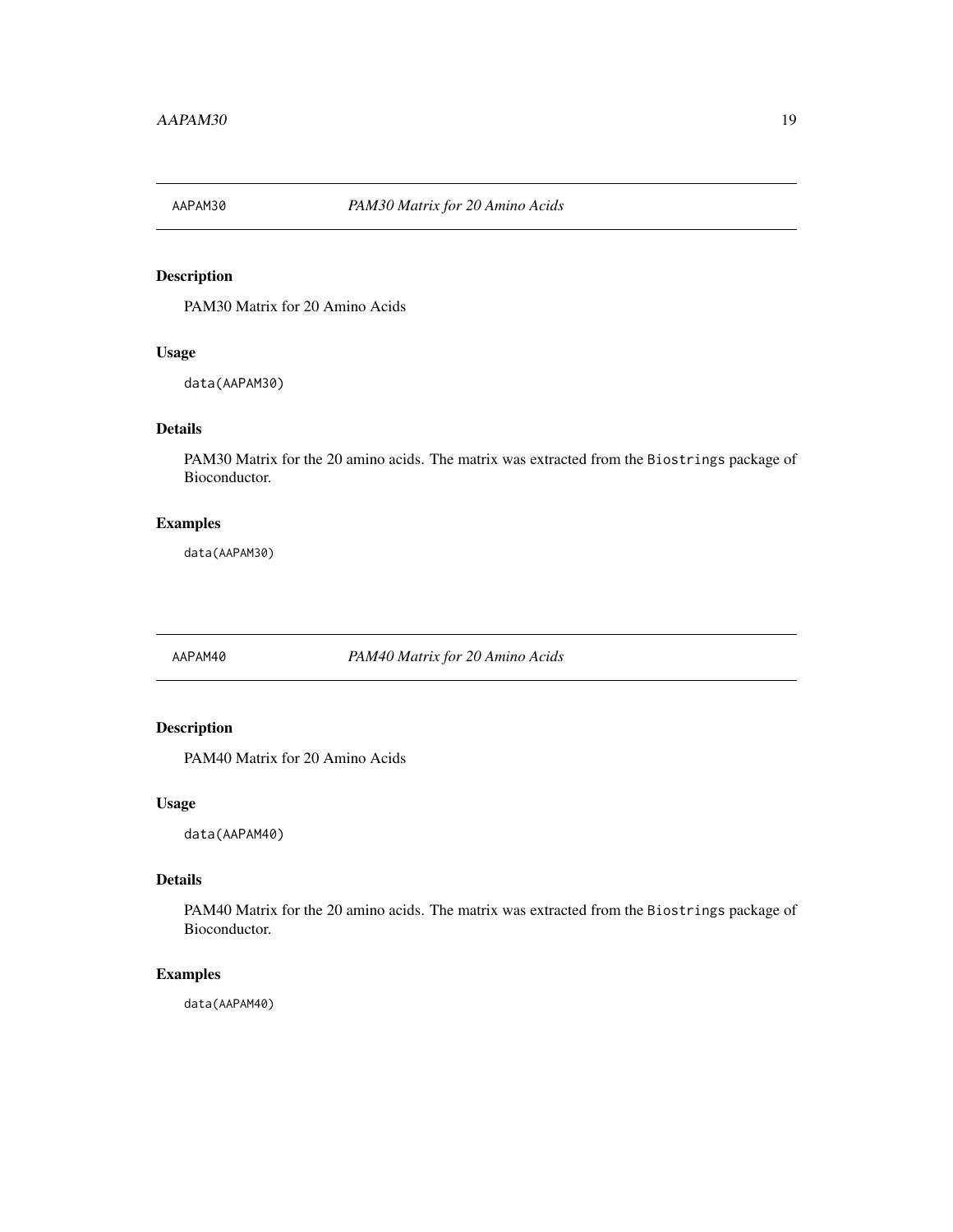<span id="page-19-0"></span>

PAM70 Matrix for 20 Amino Acids

# Usage

data(AAPAM70)

# Details

PAM70 Matrix for the 20 amino acids. The matrix was extracted from the Biostrings package of Bioconductor.

#### Examples

data(AAPAM70)

| AARandic | Randic Molecular Profiles Descriptors for 20 Amino Acids calculated |
|----------|---------------------------------------------------------------------|
|          | by Dragon                                                           |

# Description

Randic Molecular Profiles Descriptors for 20 Amino Acids calculated by Dragon

#### Usage

data(AARandic)

# Details

This dataset includes the Randic molecular profiles descriptors of the 20 amino acids calculated by Dragon (version 5.4) used for scales extraction in this package.

#### Examples

data(AARandic)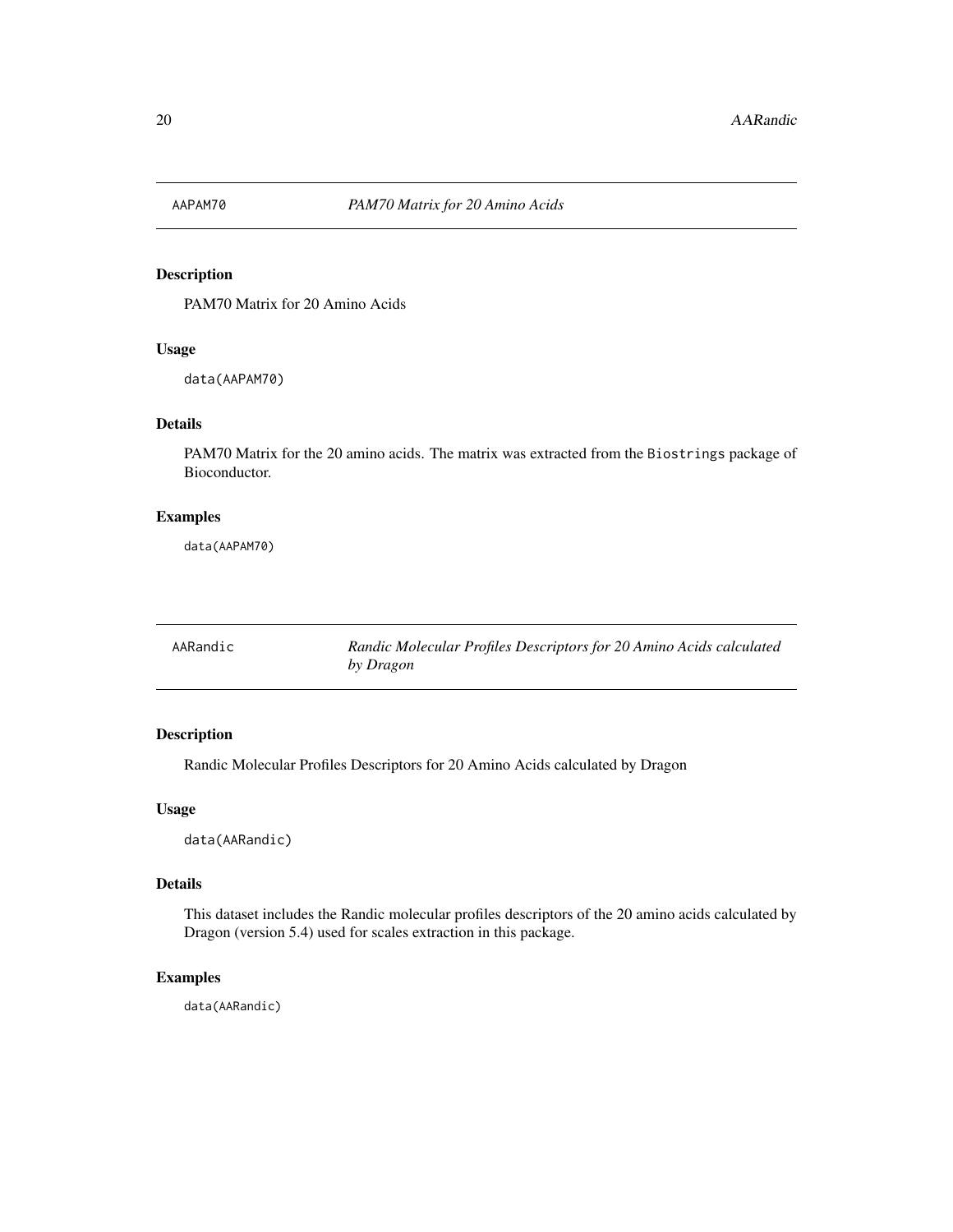<span id="page-20-0"></span>

RDF Descriptors for 20 Amino Acids calculated by Dragon

#### Usage

data(AARDF)

# Details

This dataset includes the RDF descriptors of the 20 amino acids calculated by Dragon (version 5.4) used for scales extraction in this package.

# Examples

data(AARDF)

AATopo *Topological Descriptors for 20 Amino Acids calculated by Dragon*

# Description

Topological Descriptors for 20 Amino Acids calculated by Dragon

#### Usage

data(AATopo)

#### Details

This dataset includes the topological descriptors of the 20 amino acids calculated by Dragon (version 5.4) used for scales extraction in this package.

# Examples

data(AATopo)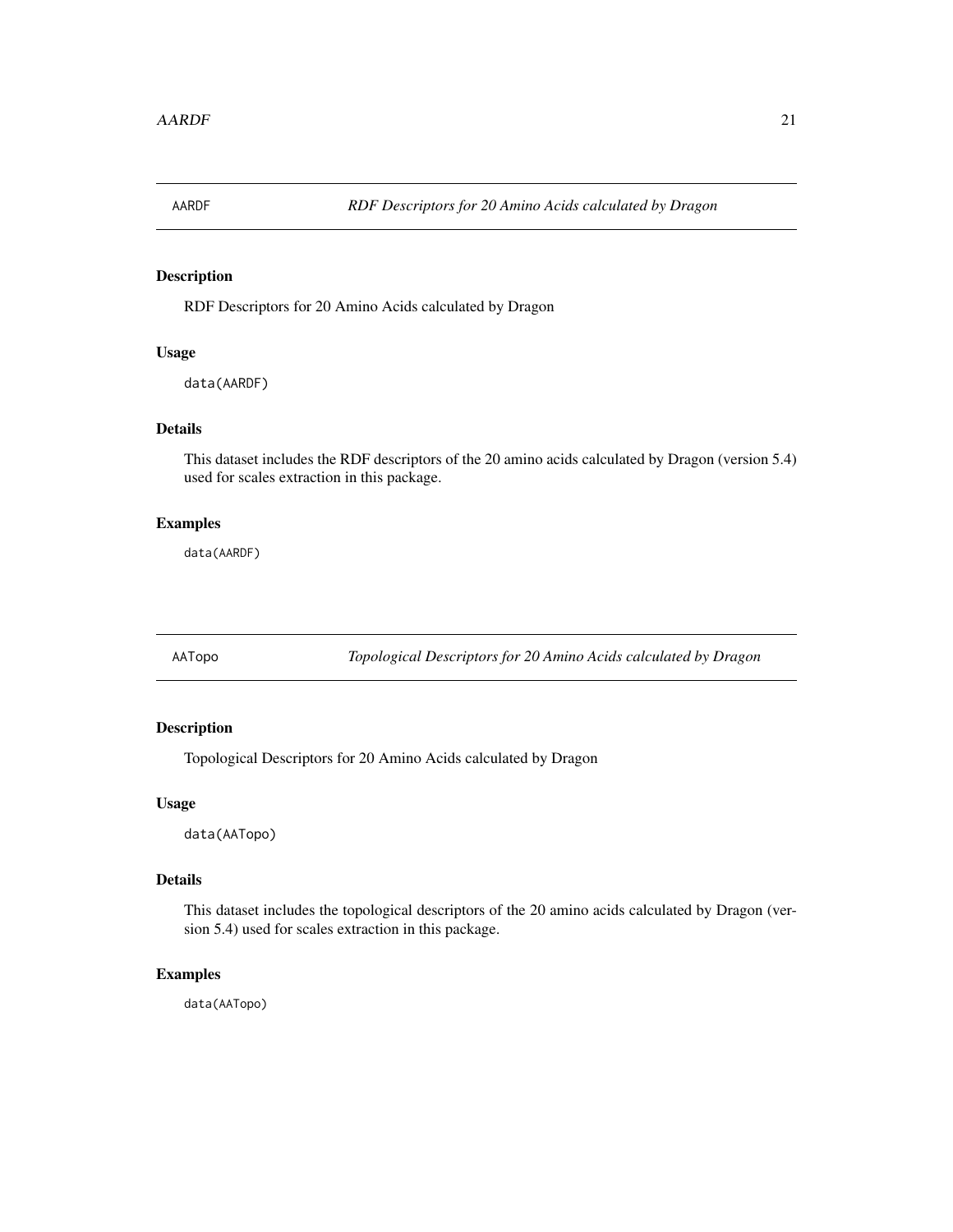<span id="page-21-0"></span>

Topological Charge Indices Descriptors for 20 Amino Acids calculated by Dragon

#### Usage

data(AATopoChg)

# Details

This dataset includes the topological charge indices descriptors of the 20 amino acids calculated by Dragon (version 5.4) used for scales extraction in this package.

# Examples

data(AATopoChg)

| AAWalk | Walk and Path Counts Descriptors for 20 Amino Acids calculated by |
|--------|-------------------------------------------------------------------|
|        | Dragon                                                            |

# Description

Walk and Path Counts Descriptors for 20 Amino Acids calculated by Dragon

#### Usage

data(AAWalk)

#### Details

This dataset includes the walk and path counts descriptors of the 20 amino acids calculated by Dragon (version 5.4) used for scales extraction in this package.

#### Examples

data(AAWalk)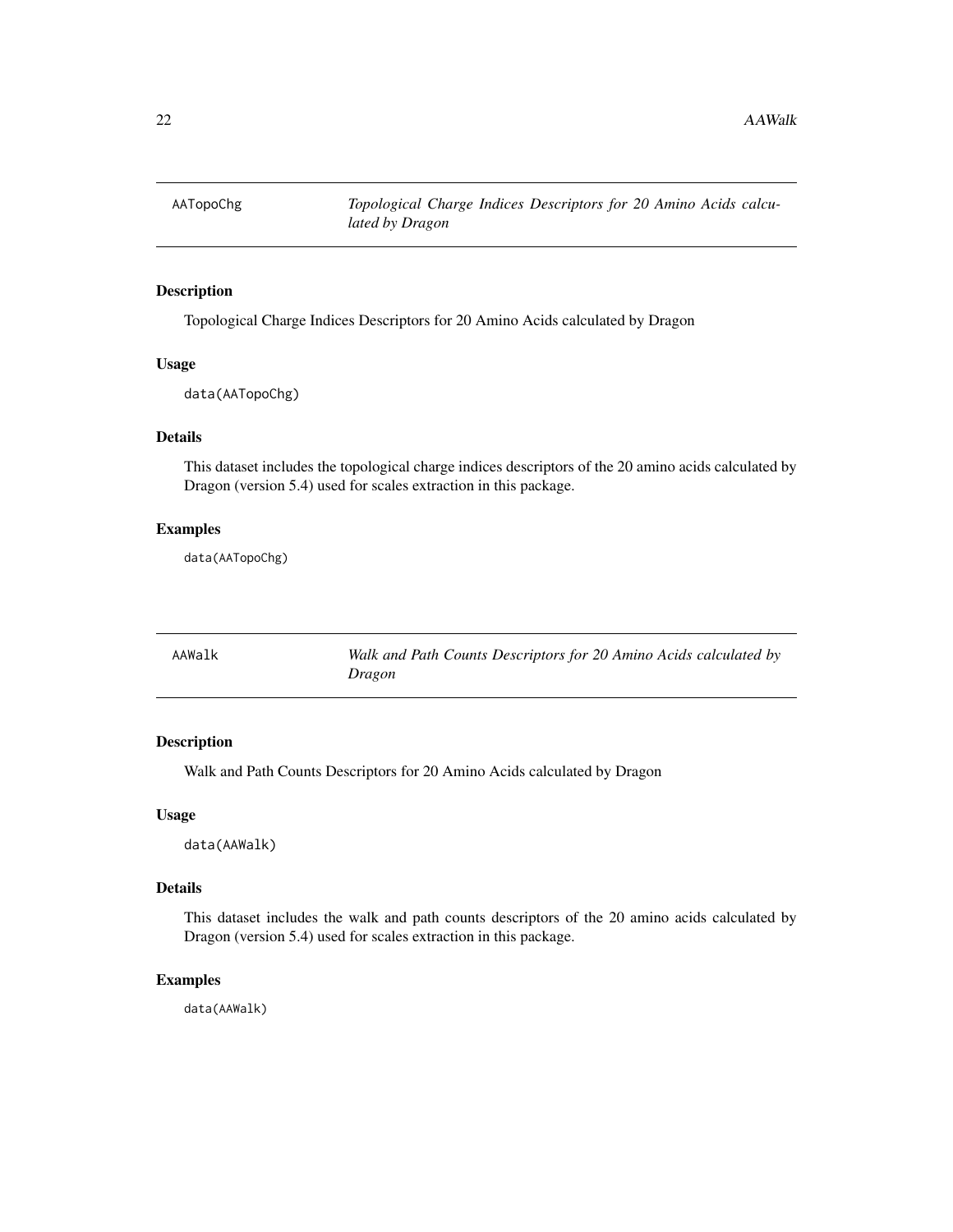<span id="page-22-0"></span>

WHIM Descriptors for 20 Amino Acids calculated by Dragon

#### Usage

data(AAWHIM)

# Details

This dataset includes the WHIM descriptors of the 20 amino acids calculated by Dragon (version 5.4) used for scales extraction in this package.

#### Examples

data(AAWHIM)

| acc | Auto Cross Covariance (ACC) for Generating Scales-Based Descrip- |
|-----|------------------------------------------------------------------|
|     | tors of the Same Length                                          |

# Description

Auto Cross Covariance (ACC) for Generating Scales-Based Descriptors of the Same Length

#### Usage

acc(mat, lag)

#### Arguments

| mat | A $p \star n$ matrix. Each row represents one scale (total p scales), each column |
|-----|-----------------------------------------------------------------------------------|
|     | represents one amino acid position (total n amino acids).                         |
| lag | The lag parameter. Must be less than the amino acids.                             |

# Details

This function calculates the auto covariance and auto cross covariance for generating scale-based descriptors of the same length.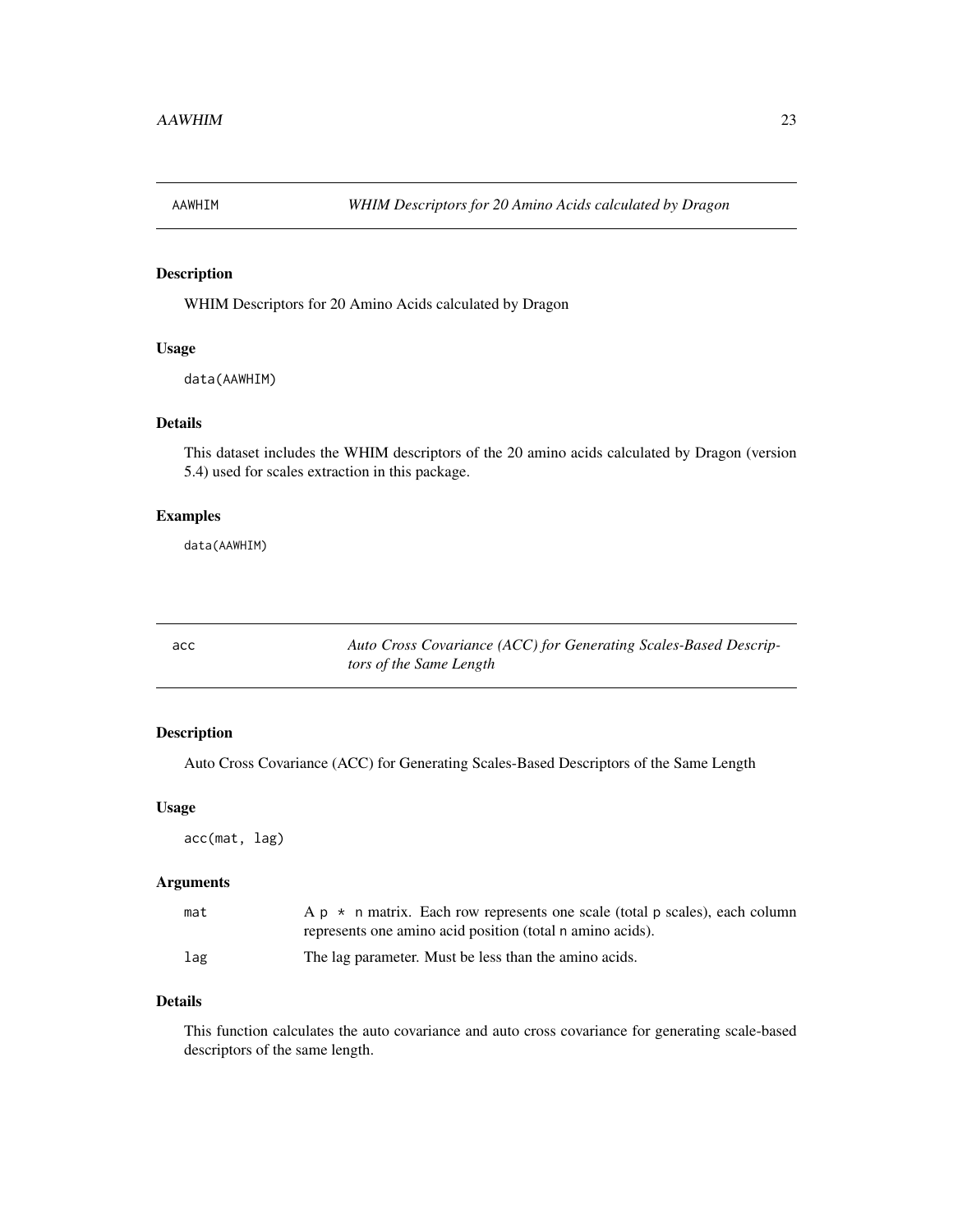# <span id="page-23-0"></span>Value

A length lag  $\star$  p^2 named vector, the element names are constructed by: the scales index (crossed scales index) and lag index.

#### Note

To know more details about auto cross covariance, see the references.

#### Author(s)

Min-feng Zhu <<wind2zhu@163.com>>, Nan Xiao <<http://r2s.name>>

#### References

Wold, S., Jonsson, J., Sj\"orstr\"om, M., Sandberg, M., & R\"annar, S. (1993). DNA and peptide sequences and chemical processes multivariately modelled by principal component analysis and partial least-squares projections to latent structures. *Analytica chimica acta*, 277(2), 239–253.

Sj\"ostr\"om, M., R\"annar, S., & Wieslander, A. (1995). Polypeptide sequence property relationships in *Escherichia coli* based on auto cross covariances. *Chemometrics and intelligent laboratory systems*, 29(2), 295–305.

#### See Also

See [extrPCMScales](#page-100-1) for generalized scales-based descriptors. For more details, see [extrPCMDescScales](#page-94-1) and [extrPCMPropScales](#page-97-1).

# Examples

```
p = 8 # p is the scales number
n = 200 # n is the amino acid number
lag = 7 # the lag paramter
mat = matrix(rnorm(p * n), nrow = p, ncol = n)acc(mat, lag)
```
apfp *Frequent Atom Pairs*

#### Description

Frequent Atom Pairs

#### Usage

data(apfp)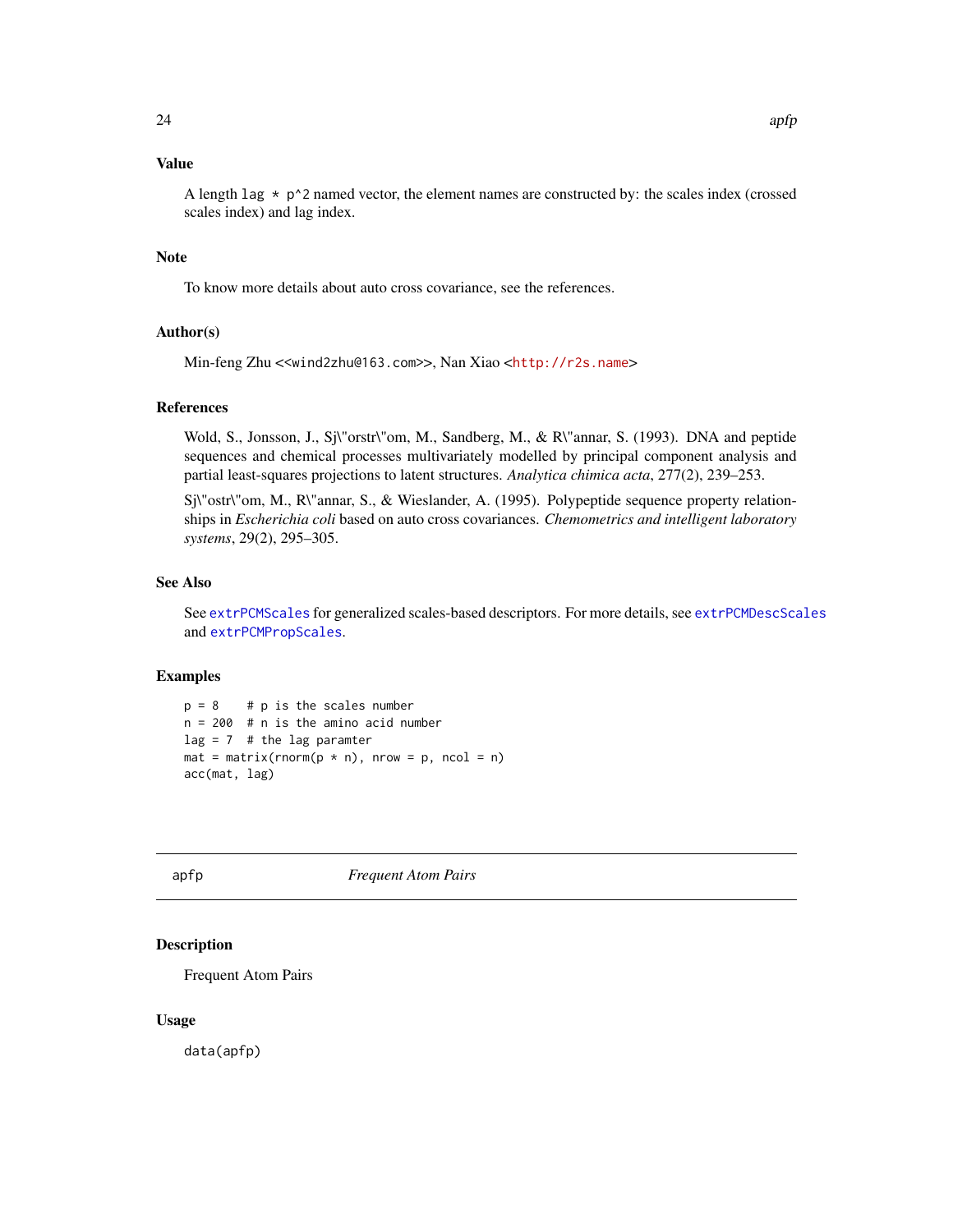#### <span id="page-24-0"></span>atomprop 25

# Details

Object stores 4096 most frequent atom pairs generated from DrugBank compounds.

#### Examples

data(apfp)

atomprop *Standard atomic weights*

#### Description

Standard atomic weights

# Usage

data(atomprop)

#### Details

Data frame with atom names, symbols, standard atomic weights, group number and period number.

#### Examples

data(atomprop)

Autocorrelation *Calculates the Moreau-Broto Autocorrelation Descriptors using Partial Charges*

# Description

Calculates the Moreau-Broto Autocorrelation Descriptors using Partial Charges Calculates the Moreau-Broto Autocorrelation Descriptors using Atomic Weight Calculates the Moreau-Broto Autocorrelation Descriptors using Polarizability

#### Usage

```
extrDrugAutocorrelationcharge(molecules, silent = TRUE)
extrDrugAutocorrelationMass(molecules, silent = TRUE)
extrDrugAutocorrelationPolarizability(molecules, silent = TRUE)
```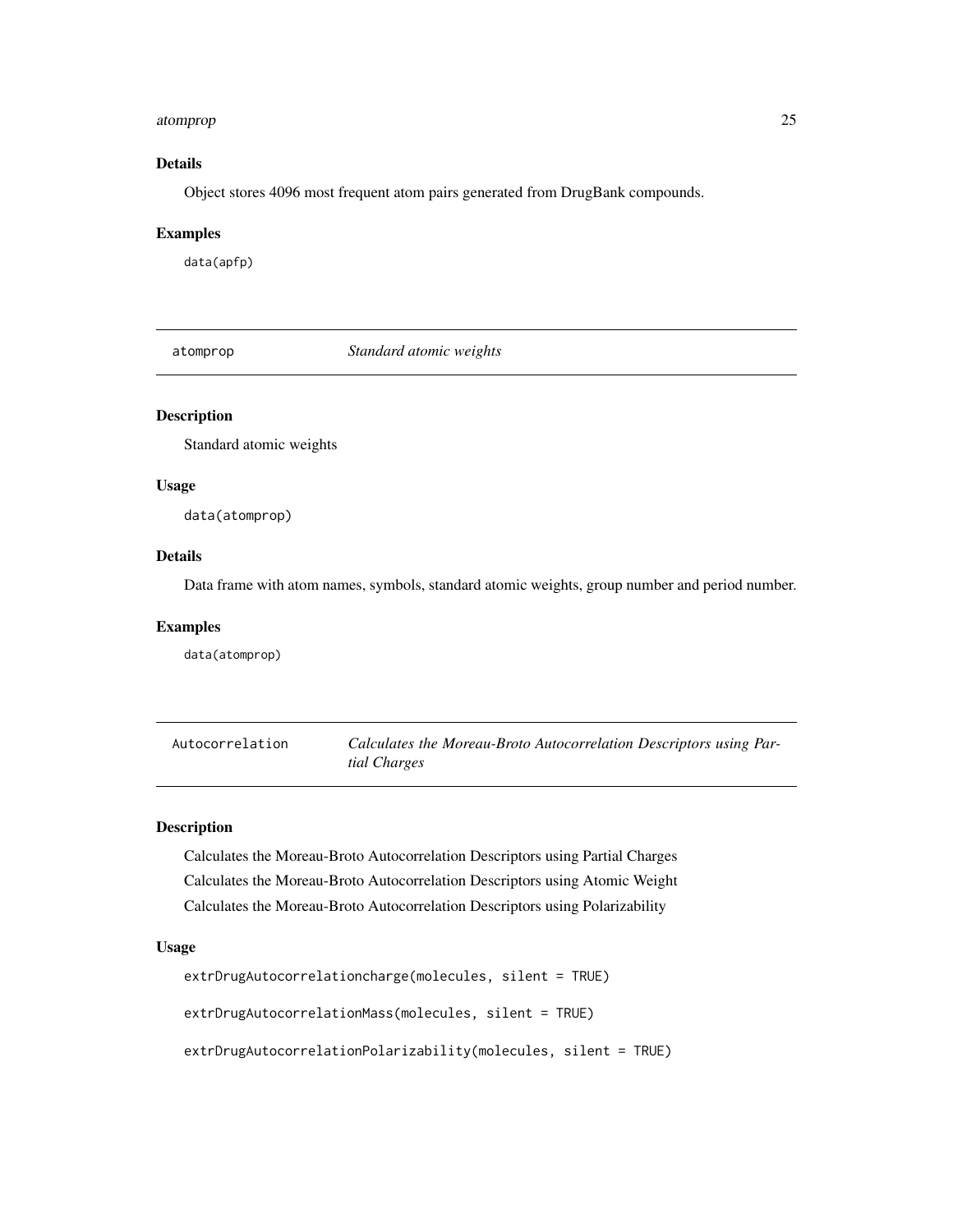#### Arguments

| molecules | Parsed molucule object.                                                              |
|-----------|--------------------------------------------------------------------------------------|
| silent    | Logical. Whether the calculating process should be shown or not, default is<br>TRUE. |

#### Details

Calculates the ATS autocorrelation descriptor, where the weight equal to the charges.

Calculates the ATS autocorrelation descriptor, where the weight equal to the scaled atomic mass.

Calculates the ATS autocorrelation descriptor using polarizability.

#### Value

A data frame, each row represents one of the molecules, each column represents one feature. This function returns 5 columns named ATSc1, ATSc2, ATSc3, ATSc4, ATSc5.

extrDrugAutocorrelationMass: This function returns 5 columns named ATSm1, ATSm2, ATSm3, ATSm4, ATSm5.

extrDrugAutocorrelationPolarizability: This function returns 5 columns named ATSp1, ATSp2, ATSp3, ATSp4, ATSp5.

#### Author(s)

Min-feng Zhu <<wind2zhu@163.com>>, Nan Xiao <<http://r2s.name>>

# References

Moreau, Gilles, and Pierre Broto. The autocorrelation of a topological structure: a new molecular descriptor. Nouv. J. Chim 4 (1980): 359-360.

# Examples

```
# Calculates the Moreau-Broto Autocorrelation Descriptors using Partial Charges
smi = system.file('vignettedata/test.smi', package = 'BioMedR')
mol = readMolFromSmi(smi, type = 'mol')
dat = extrDrugAutocorrelationcharge(mol)
head(dat)
```

```
# Calculates the Moreau-Broto Autocorrelation Descriptors using Atomic Weight
dat = extrDrugAutocorrelationMass(mol)
head(dat)
```

```
# Calculates the Moreau-Broto Autocorrelation Descriptors using Polarizability
dat = extrDrugAutocorrelationPolarizability(mol)
head(dat)
```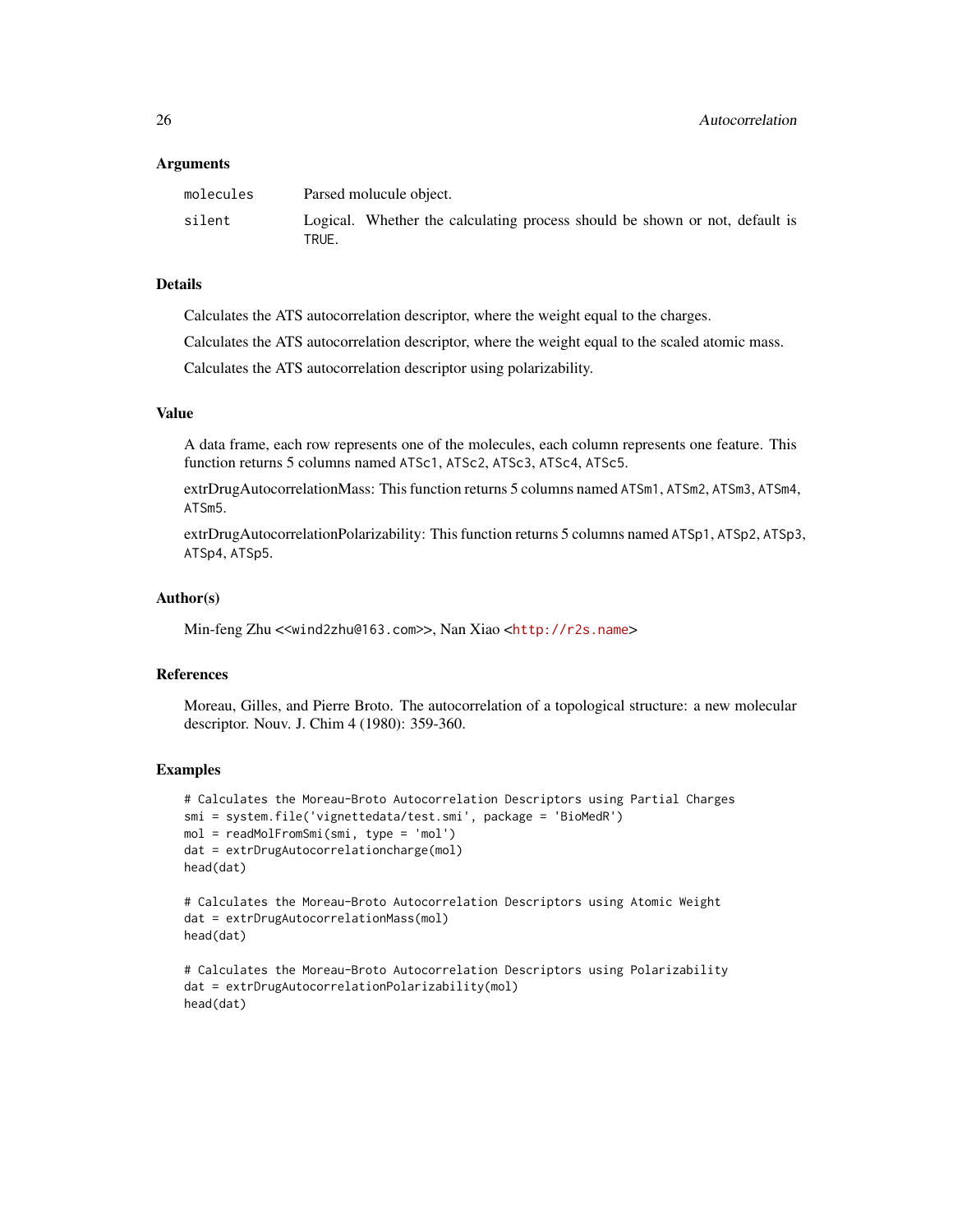<span id="page-26-0"></span>

2D descriptors of bcl2

#### Usage

data(bcl)

# Details

object stores 380 molecules and 160 2D descriptors

# Examples

data(bcl)

BMgetDNAGenBank *Get DNA/RNA Sequences from Genbank by GI ID*

# Description

Get DNA/RNA Sequences from Genbank by GI ID

# Usage

```
BMgetDNAGenBank(id)
```
# Arguments

id  $A$  character vector, as the GI ID(s).

#### Details

This function get DNA/RNA sequences from Genbank by GI ID(s).

# Value

A list, each component contains one of the DNA/RNA sequences.

#### Author(s)

Min-feng Zhu <<wind2zhu@163.com>>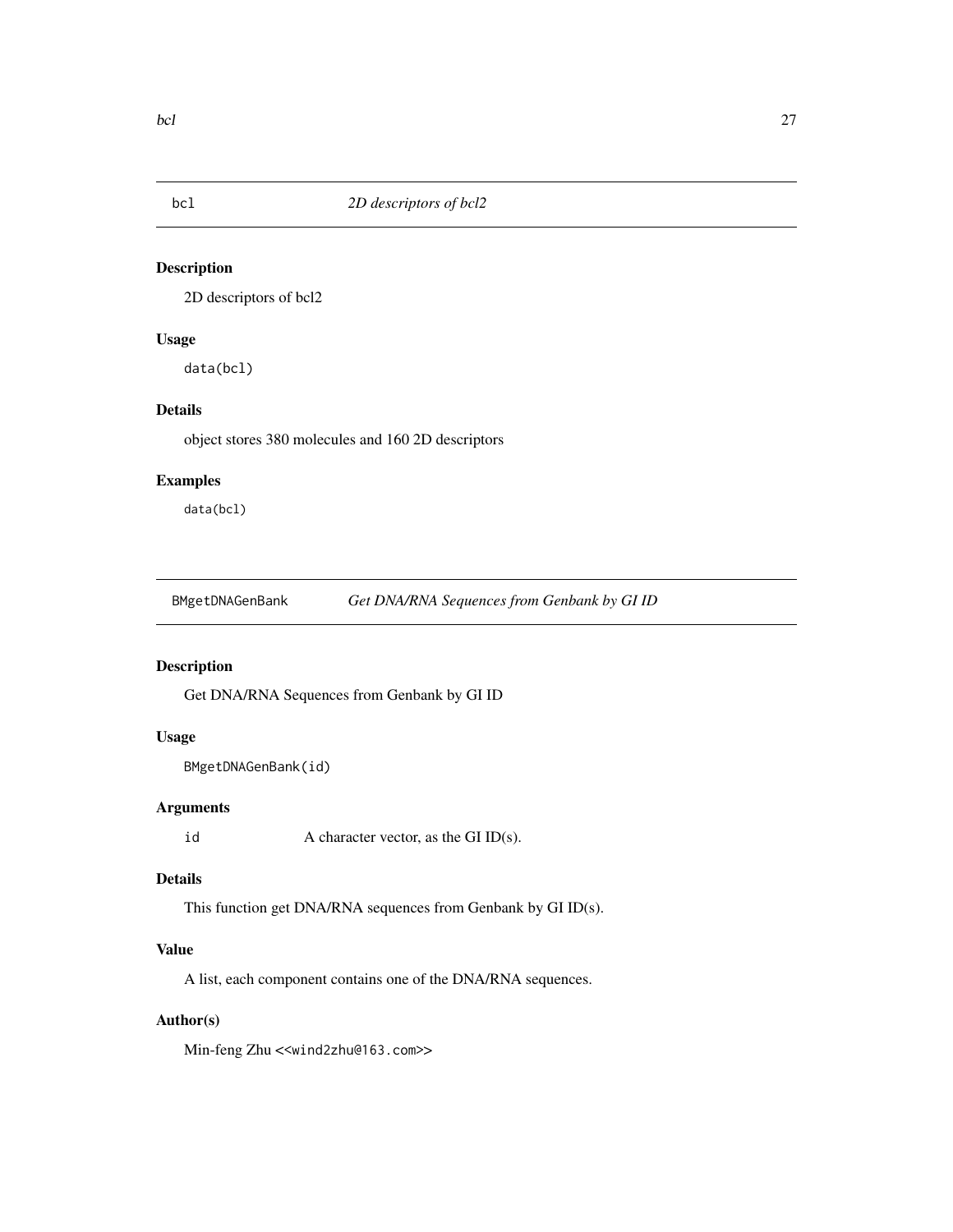# See Also

See [readFASTA](#page-151-1) for reading FASTA format files.

#### Examples

# Network latency may slow down this example # Only test this when your connection is fast enough  $ids = c(2, 11)$ BMgetDNAGenBank(ids)

| calcDrugFPSim |        |  |  | Calculate Drug Molecule Similarity Derived by Molecular Finger- |  |
|---------------|--------|--|--|-----------------------------------------------------------------|--|
|               | prints |  |  |                                                                 |  |

# Description

Calculate Drug Molecule Similarity Derived by Molecular Fingerprints

# Usage

```
calcDrugFPSim(fp1, fp2, fptype = c("compact", "complete"),
 metric = c("tanimoto", "euclidean", "cosine", "dice", "hamming"))
```
#### Arguments

| fp1    | The first molecule's fingerprints, could be extracted by extractDrugMACCS(),<br>extractDrugMACCSComplete() etc. |
|--------|-----------------------------------------------------------------------------------------------------------------|
| fp2    | The second molecule's fingerprints.                                                                             |
| fptype | The fingerprint type, must be one of "compact" or "complete".                                                   |
| metric | The similarity metric, one of "tanimoto", "euclidean", "cosine", "dice"<br>and "hamming".                       |

#### Details

This function calculate drug molecule fingerprints similarity. Define a as the features of object A, b is the features of object B, c is the number of common features to A and B:

- Tanimoto: aka Jaccard  $c/a + b + c$
- Euclidean:  $\sqrt{a} + b$ )
- Dice: aka Sorensen, Czekanowski, Hodgkin-Richards  $c/0.5[(a + c) + (b + c)]$
- Cosine: aka Ochiai, Carbo  $c/\sqrt((a+c)(b+c))$
- Hamming: aka Manhattan, taxi-cab, city-block distance  $(a + b)$

<span id="page-27-0"></span>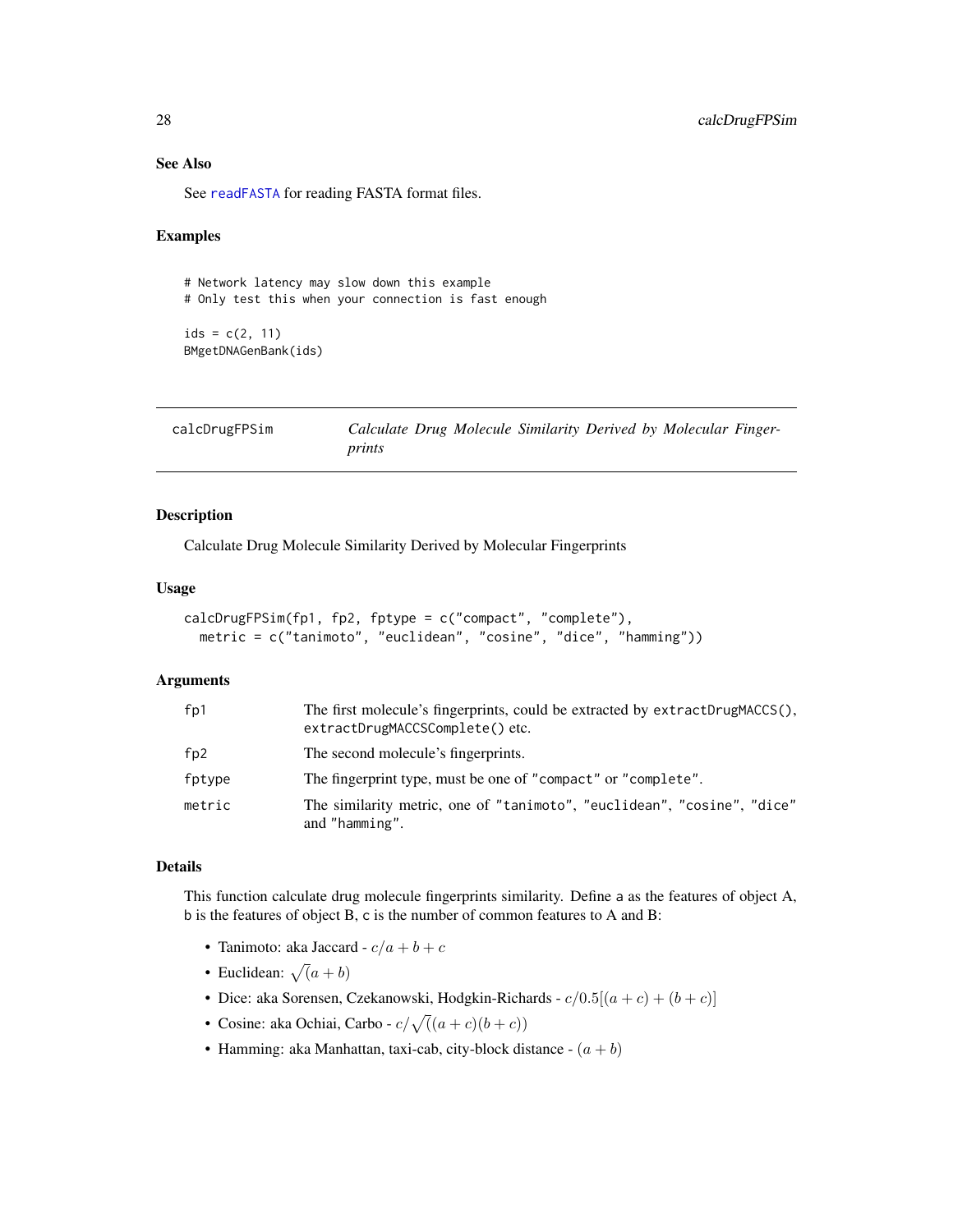# <span id="page-28-0"></span>calcParProtGOSim 29

# Value

The numeric similarity value.

#### Author(s)

Min-feng Zhu <<wind2zhu@163.com>>, Nan Xiao <<http://r2s.name>>

# References

Gasteiger, Johann, and Thomas Engel, eds. Chemoinformatics. Wiley.com, 2006.

# Examples

```
mols = readMolFromSDF(system.file('compseq/tyrphostin.sdf', package = 'BioMedR'))
fp1 = extrDrugEstate(mols[[1]])
fp2 = extrDrugEstate(mols[[2]])
calcDrugFPSim(fp1, fp2, fptype = 'compact', metric = 'tanimoto')
```
<span id="page-28-1"></span>

| calcParProtGOSim | Protein Sequence Similarity Calculation based on Gene Ontology |  |  |  |
|------------------|----------------------------------------------------------------|--|--|--|
|                  | (GO) Similarity                                                |  |  |  |

#### Description

Protein Sequence Similarity Calculation based on Gene Ontology (GO) Similarity

#### Usage

```
calcParProtGOSim(golist, type = c("go", "gene"), ont = "MF",
 organism = "human", measure = "Resnik", combine = "BMA")
```
#### Arguments

| golist   | A character vector, each component contains a character vector of GO terms or<br>one Entrez Gene ID.                                                                                                                                                         |
|----------|--------------------------------------------------------------------------------------------------------------------------------------------------------------------------------------------------------------------------------------------------------------|
| type     | Input type of golist, 'go' for GO Terms, 'gene' for gene ID.                                                                                                                                                                                                 |
| ont      | Default is 'MF', could be one of 'MF', 'BP', or 'CC' subontologies.                                                                                                                                                                                          |
| organism | Default is 'human', could be one of 'anopheles', 'arabidopsis', 'bovine',<br>'canine', 'chicken', 'chimp', 'coelicolor', 'ecolik12', 'ecsakai', 'fly',<br>'human', 'malaria', 'mouse', 'pig', 'rat', 'rhesus', 'worm', 'xenopus',<br>'yeast' or 'zebrafish'. |
| measure  | Default is 'Resnik', could be one of 'Resnik', 'Lin', 'Rel', 'Jiang' or<br>'Wang'.                                                                                                                                                                           |
| combine  | Default is 'BMA', could be one of 'max', 'average', 'rcmax' or 'BMA' for<br>combining semantic similarity scores of multiple GO terms associated with pro-<br>tein.                                                                                          |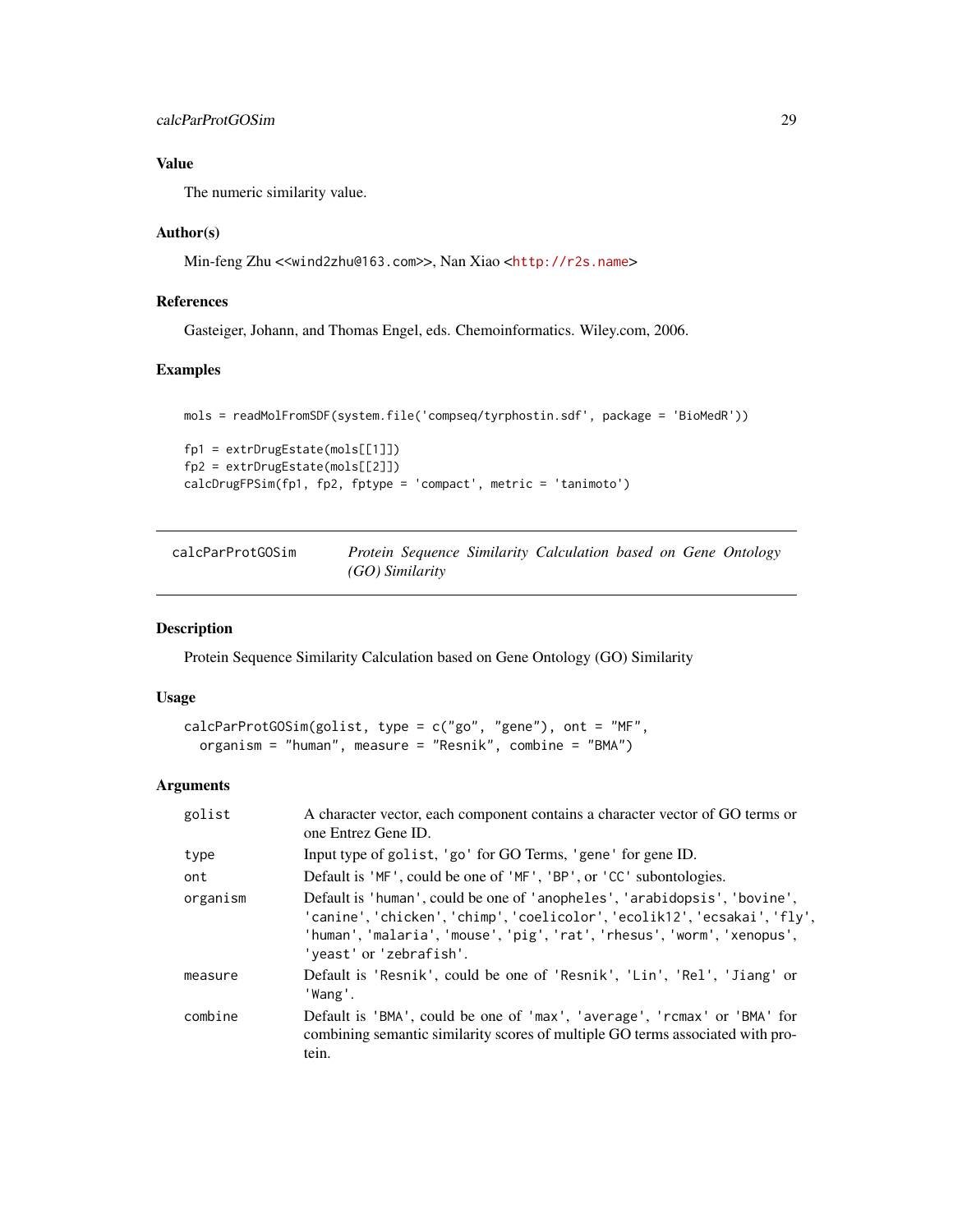#### <span id="page-29-0"></span>Details

This function calculates protein sequence similarity based on Gene Ontology (GO) similarity.

#### Value

A n x n similarity matrix.

#### Author(s)

Min-feng Zhu <<wind2zhu@163.com>>, Nan Xiao <<http://r2s.name>>

# See Also

See [calcTwoProtGOSim](#page-30-1) for calculating the GO semantic similarity between two groups of GO terms or two Entrez gene IDs. See [calcParProtSeqSim](#page-29-1) for paralleled protein similarity calculation based on sequence alignment.

#### Examples

```
# by GO Terms
go1 = c('GO:0005215', 'GO:0005488', 'GO:0005515', 'GO:0005625', 'GO:0005802', 'GO:0005905') # AP4B1
go2 = c('GO:0005515', 'GO:0005634', 'GO:0005681', 'GO:0008380', 'GO:0031202') # BCAS2
go3 = c('GO:0003735', 'GO:0005622', 'GO:0005840', 'GO:0006412') # PDE4DIP
glist = list(gol, go2, go3)gsimmat1 = calcParProtGOSim(glist, type = 'go', ont = 'CC')
print(gsimmat1)
# by Entrez gene id
genelist = list(c('150', '151', '152', '1814', '1815', '1816'))
gsimmat2 = calcParProtGOSim(genelist, type = 'gene')
print(gsimmat2)
```
<span id="page-29-1"></span>

| calcParProtSegSim | Parallellized Protein Sequence Similarity Calculation based on Se- |
|-------------------|--------------------------------------------------------------------|
|                   | quence Alignment                                                   |

#### Description

Parallellized Protein Sequence Similarity Calculation based on Sequence Alignment

#### Usage

```
calcParProtSeqSim(protlist, type = "local", submat = "BLOSUM62")
```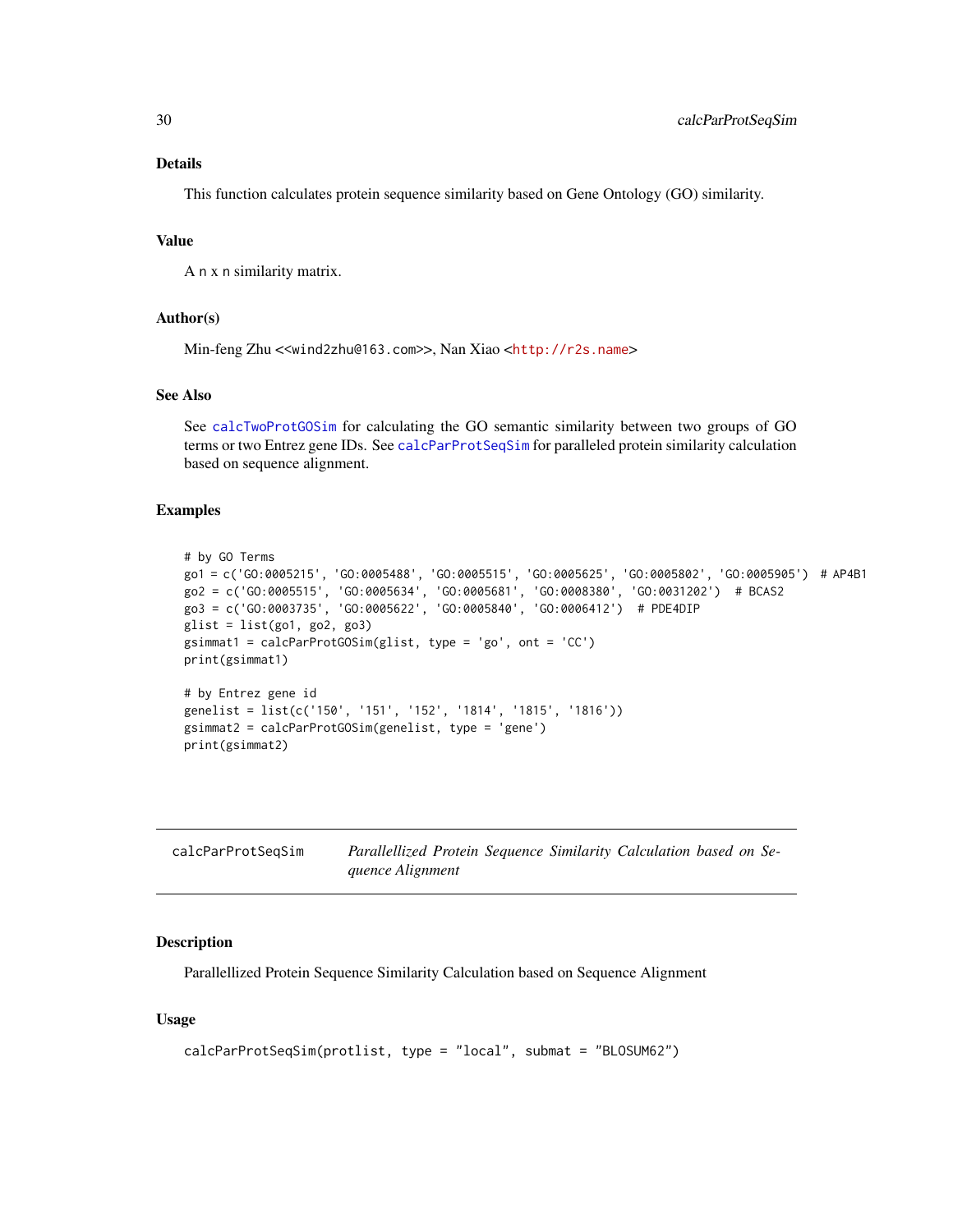#### <span id="page-30-0"></span>Arguments

| protlist | A length n list containing n protein sequences, each component of the list is a<br>character string, storing one protein sequence. Unknown sequences should be<br>represented as ''.       |
|----------|--------------------------------------------------------------------------------------------------------------------------------------------------------------------------------------------|
| type     | Type of alignment, default is 'local', could be 'global' or 'local', where<br>'global' represents Needleman-Wunsch global alignment; 'local' represents<br>Smith-Waterman local alignment. |
| submat   | Substitution matrix, default is 'BLOSUM62', could be one of 'BLOSUM45', 'BLOSUM50',<br>'BLOSUM62', 'BLOSUM80', 'BLOSUM100', 'PAM30', 'PAM40', 'PAM70', 'PAM120',<br>'PAM250'.              |

# Details

This function implemented the parallellized version for calculating protein sequence similarity based on sequence alignment.

#### Value

A n x n similarity matrix.

#### Author(s)

Min-feng Zhu <<wind2zhu@163.com>>, Nan Xiao <<http://r2s.name>>

# See Also

See calcTwoProtSeqSim for protein sequence alignment for two protein sequences. See [calcParProtGOSim](#page-28-1) for protein similarity calculation based on Gene Ontology (GO) semantic similarity.

#### Examples

```
s1 = readFASTA(system.file('protseq/P00750.fasta', package = 'BioMedR'))[[1]]
s2 = readFASTA(system.file('protseq/P08218.fasta', package = 'BioMedR'))[[1]]
s3 = readFASTA(system.file('protseq/P10323.fasta', package = 'BioMedR'))[[1]]
s4 = readFASTA(system.file('protseq/P20160.fasta', package = 'BioMedR'))[[1]]
s5 = readFASTA(system.file('protseq/Q9NZP8.fasta', package = 'BioMedR'))[[1]]
plist = list(s1, s2, s3, s4, s5)psimmat = calcParProtSeqSim(plist, type = 'local', submat = 'BLOSUM62')
```
<span id="page-30-1"></span>

| calcTwoProtGOSim | Protein Similarity Calculation based on Gene Ontology (GO) Similar- |
|------------------|---------------------------------------------------------------------|
|                  |                                                                     |

# Description

Protein Similarity Calculation based on Gene Ontology (GO) Similarity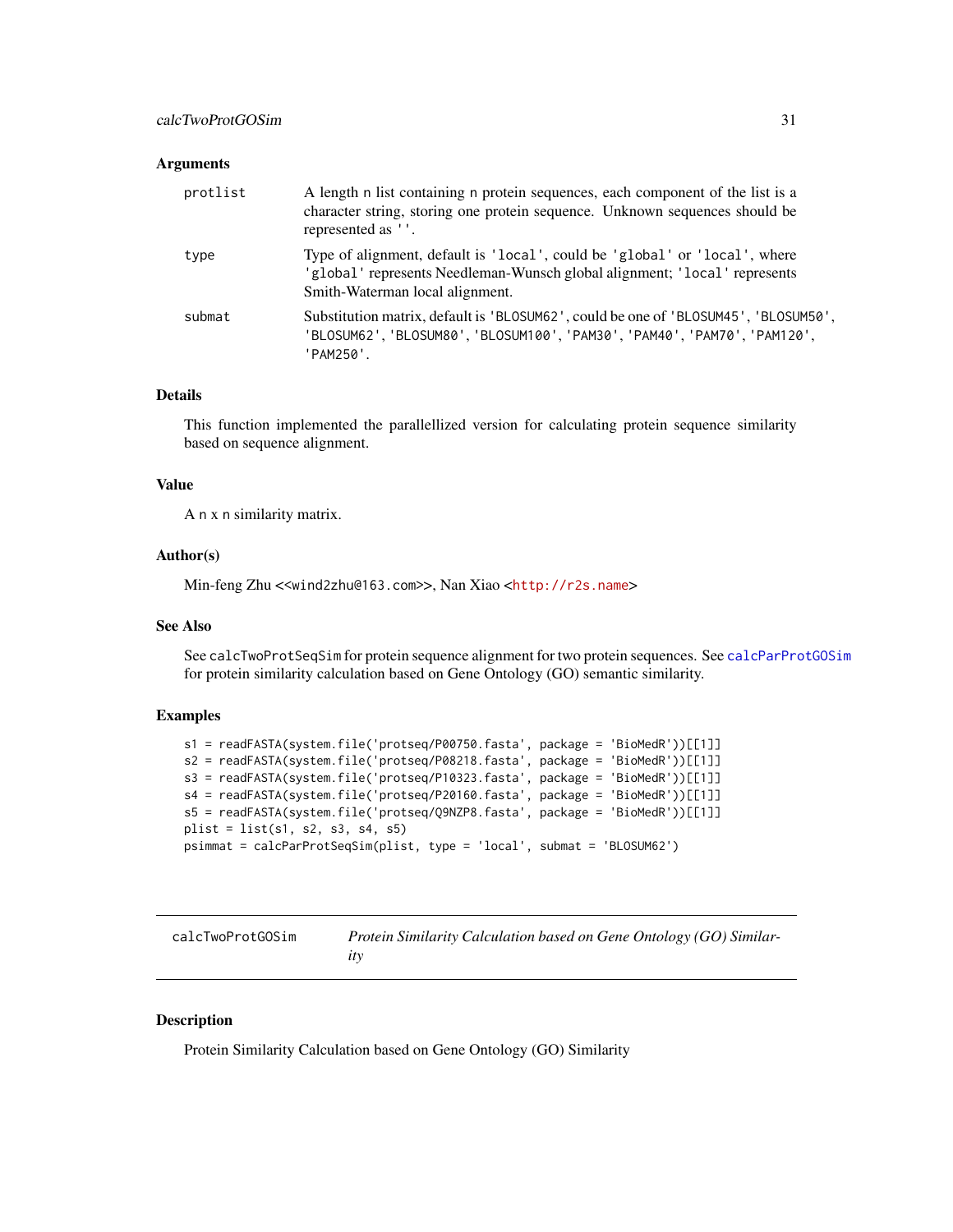#### Usage

```
calcTwoProtGOSim(id1, id2, type = c("go", "gene"), ont = "MF",
 organism = "human", measure = "Resnik", combine = "BMA")
```
#### Arguments

| id1      | A character vector. length $> 1$ : each element is a GO term; length = 1: the Entrez<br>Gene ID.                                                                                                                                                             |
|----------|--------------------------------------------------------------------------------------------------------------------------------------------------------------------------------------------------------------------------------------------------------------|
| id2      | A character vector. length $> 1$ : each element is a GO term; length = 1: the Entrez<br>Gene ID.                                                                                                                                                             |
| type     | Input type of id1 and id2, 'go' for GO Terms, 'gene' for gene ID.                                                                                                                                                                                            |
| ont      | Default is 'MF', could be one of 'MF', 'BP', or 'CC' subontologies.                                                                                                                                                                                          |
| organism | Default is 'human', could be one of 'anopheles', 'arabidopsis', 'bovine',<br>'canine', 'chicken', 'chimp', 'coelicolor', 'ecolik12', 'ecsakai', 'fly',<br>'human', 'malaria', 'mouse', 'pig', 'rat', 'rhesus', 'worm', 'xenopus',<br>'yeast' or 'zebrafish'. |
| measure  | Default is 'Resnik', could be one of 'Resnik', 'Lin', 'Rel', 'Jiang' or<br>'Wang'.                                                                                                                                                                           |
| combine  | Default is 'BMA', could be one of 'max', 'average', 'rcmax' or 'BMA' for<br>combining semantic similarity scores of multiple GO terms associated with pro-<br>tein.                                                                                          |

#### Details

This function calculates the Gene Ontology (GO) similarity between two groups of GO terms or two Entrez gene IDs.

#### Value

A n x n matrix.

#### Author(s)

Min-feng Zhu <<wind2zhu@163.com>>, Nan Xiao <<http://r2s.name>>

# See Also

See [calcParProtGOSim](#page-28-1) for protein similarity calculation based on Gene Ontology (GO) semantic similarity. See [calcParProtSeqSim](#page-29-1) for paralleled protein similarity calculation based on sequence alignment.

# Examples

```
# by GO terms
go1 = c("GO:0004022", "GO:0004024", "GO:0004023")
go2 = c("GO:0009055", "GO:0020037")
gsim1 = calcTwoProtGOSim(go1, go2, type = 'go', ont = 'MF', measure = 'Wang')
```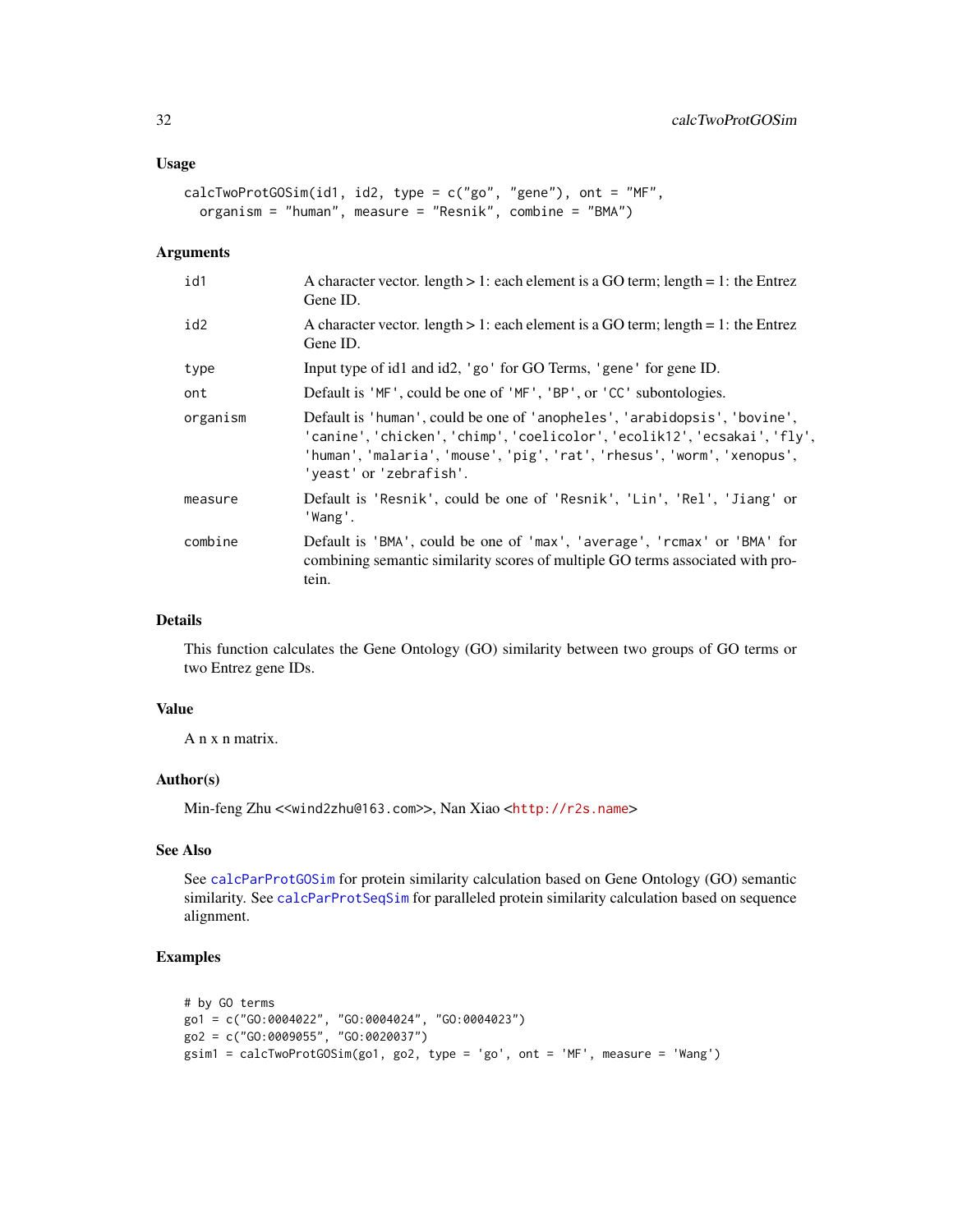# <span id="page-32-0"></span>calcTwoProtSeqSim 33

```
print(gsim1)
# by Entrez gene id
gene1 = '241'
gene2 = '251'
gsim2 = calcTwoProtGOSim(gene1, gene2, type = 'gene', ont = 'CC', measure = 'Lin')
print(gsim2)
```
calcTwoProtSeqSim *Protein Sequence Alignment for Two Protein Sequences*

#### Description

Protein Sequence Alignment for Two Protein Sequences

#### Usage

```
calcTwoProtSeqSim(seq1, seq2, type = "local", submat = "BLOSUM62")
```
# Arguments

| seg1   | A character string, containing one protein sequence.                                                                                                                                       |
|--------|--------------------------------------------------------------------------------------------------------------------------------------------------------------------------------------------|
| seg2   | A character string, containing another protein sequence.                                                                                                                                   |
| type   | Type of alignment, default is 'local', could be 'global' or 'local', where<br>'global' represents Needleman-Wunsch global alignment; 'local' represents<br>Smith-Waterman local alignment. |
| submat | Substitution matrix, default is 'BLOSUM62', could be one of 'BLOSUM45', 'BLOSUM50',<br>'BLOSUM62', 'BLOSUM80', 'BLOSUM100', 'PAM30', 'PAM40', 'PAM70', 'PAM120',<br>'PAM250'.              |

# Details

This function implements the sequence alignment between two protein sequences.

#### Value

An Biostrings object containing the scores and other alignment information.

#### Author(s)

Min-feng Zhu <<wind2zhu@163.com>>, Nan Xiao <<http://r2s.name>>

# See Also

See [calcParProtSeqSim](#page-29-1) for paralleled pairwise protein similarity calculation based on sequence alignment. See [calcTwoProtGOSim](#page-30-1) for calculating the GO semantic similarity between two groups of GO terms or two Entrez gene IDs.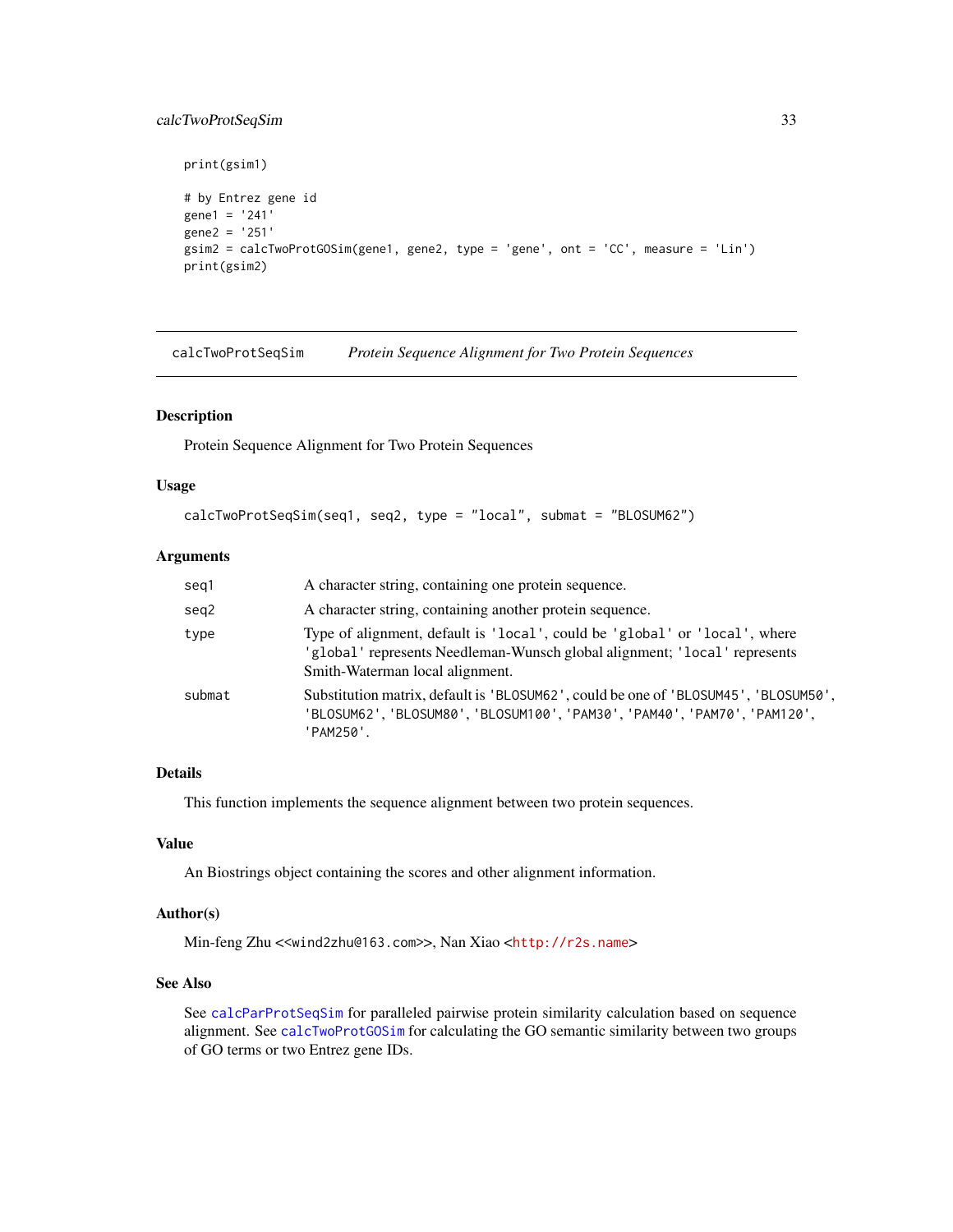# Examples

```
s1 = readFASTA(system.file('protseq/P00750.fasta', package = 'BioMedR'))[[1]]
s2 = readFASTA(system.file('protseq/P10323.fasta', package = 'BioMedR'))[[1]]
seqalign = calcTwoProtSeqSim(s1, s2)
summary(seqalign)
```
checkDNA *Check if the DNA sequence are in the 4 default types*

# Description

Check if the DNA sequence are in the 4 default types

# Usage

checkDNA(x)

#### Arguments

x A character vector, as the input DNA sequence.

#### Details

This function checks if the DNA sequence types are in the 4.

# Value

Logical. TRUE if all of the DNA types of the sequence are within the 4 default types.

The result character vector

# Author(s)

Min-feng Zhu <<wind2zhu@163.com>>

# Examples

```
x = 'GACTGAACTGCACTTTGGTTTCATATTATTTGCTC'
checkDNA(x) # TRUE
checkDNA(paste(x, 'Z', sep = '')) # FALSE
```
<span id="page-33-0"></span>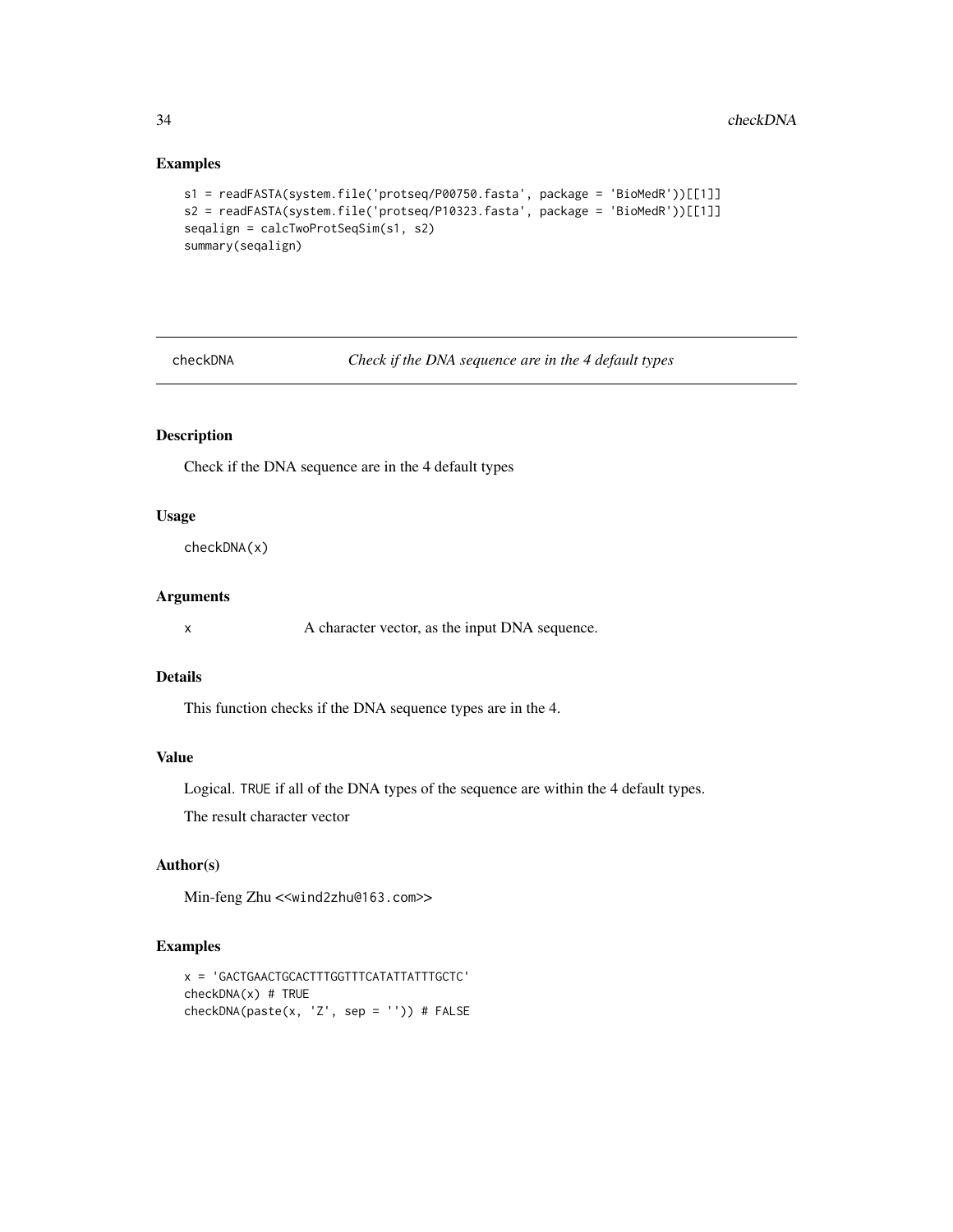<span id="page-34-0"></span>

Check if the protein sequence's amino acid types are the 20 default types

#### Usage

checkProt(x)

#### Arguments

x A character vector, as the input protein sequence.

#### Details

This function checks if the protein sequence's amino acid types are the 20 default types.

#### Value

Logical. TRUE if all of the amino acid types of the sequence are within the 20 default types.

#### Author(s)

Min-feng Zhu <<wind2zhu@163.com>>, Nan Xiao <<http://r2s.name>>

#### Examples

```
x = readFASTA(system.file('protseq/P00750.fasta', package = 'BioMedR'))[[1]]
checkProt(x) # TRUE
checkProt(paste(x, 'Z', sep = '')) # FALSE
```
clusterCMP *cluster compounds using a descriptor database*

#### Description

'clusterCMP' uses structural compound descriptors and clusters the compounds based on their pairwise distances. clusterCMP uses single linkage to measure distance between clusters when it merges clusters. It accepts both a single cutoff and a cutoff vector. By using a cutoff vector, it can generate results similar to hierarchical clustering after tree cutting.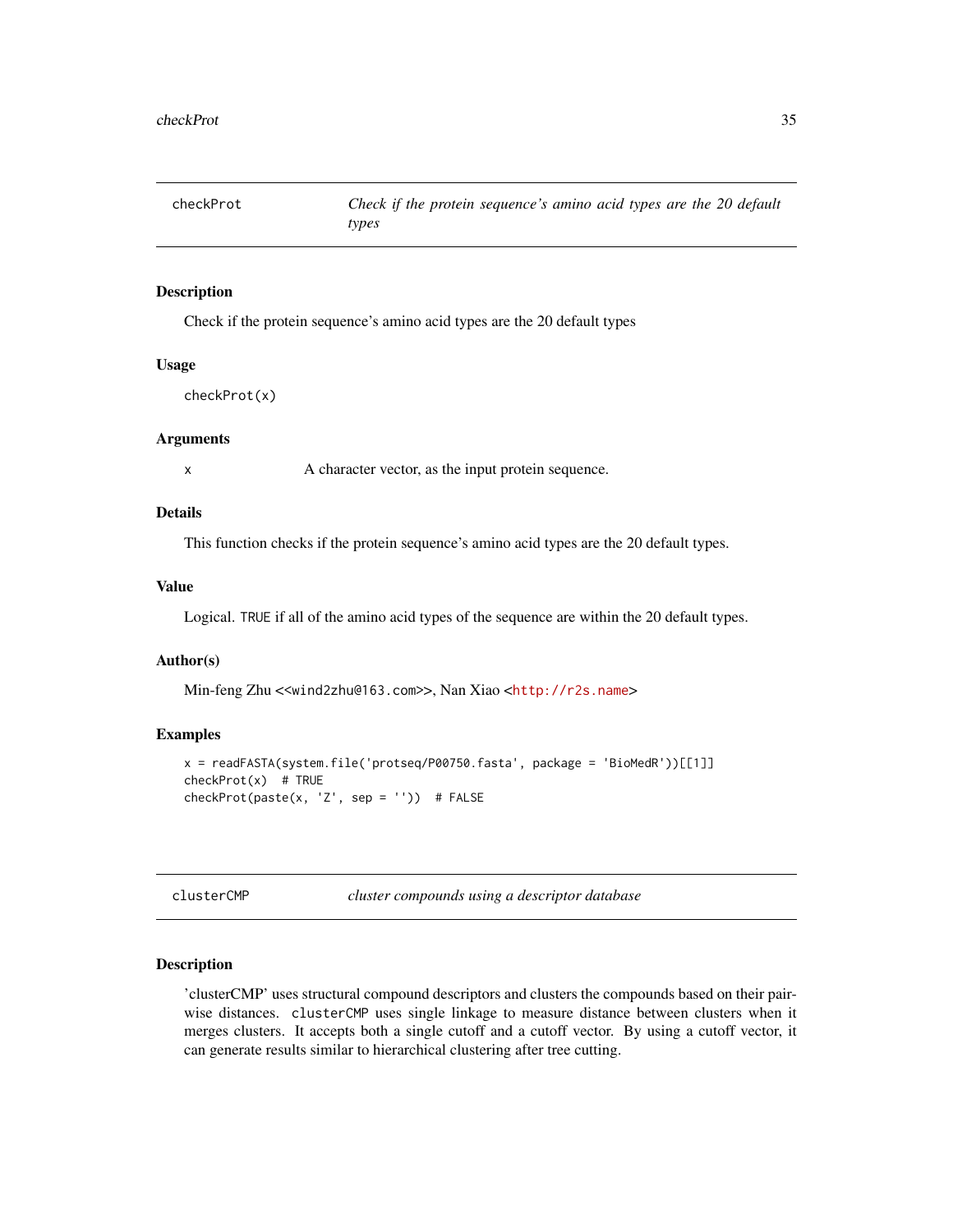#### Usage

```
clusterCMP(db, cutoff, is.similarity = TRUE, save.distances = FALSE,
  use.distances = NULL, quiet = FALSE, ...)
```
#### Arguments

| db            | The desciptor database                                                                                                                                                           |
|---------------|----------------------------------------------------------------------------------------------------------------------------------------------------------------------------------|
| cutoff        | The clustering cutoff. Can be a single value or a vector. The cutoff gives the<br>maximum distance between two compounds in order to group them in the same<br>cluster.          |
| is.similarity | Set when the cutoff supplied is a similarity cutoff. This cutoff is the minimum<br>similarity value between two compounds such that they will be grouped in the<br>same cluster. |
|               | save.distances whether to save distance for future clustering. See details below.                                                                                                |
| use.distances | Supply pre-computed distance matrix.                                                                                                                                             |
| quiet         | Whether to suppress the progress information.                                                                                                                                    |
| $\ddots$ .    | Further arguments to be passed to similarity.                                                                                                                                    |

#### Details

clusterCMP will compute distances on the fly if use.distances is not set. Furthermore, if save.distances is not set, the distance values computed will never be stored and any distance between two compounds is guaranteed not to be computed twice. Using this method, clusterCMP can deal with large databases when a distance matrix in memory is not feasible. The speed of the clustering function should be slowed when using a transient distance calculation. When save.distances is set, clusterCMP will be forced to compute the distance matrix and save it in memory before the clustering. This is useful when additional clusterings are required in the future without re-computed the distance matrix. Set save.distances to TRUE if you only want to force the clustering to use this 2-step approach; otherwise, set it to the filename under which you want the distance matrix to be saved. After you save it, when you need to reuse the distance matrix, you can 'load' it, and supply it to clusterCMP via the use.distances argument. clusterCMP supports a vector of several cutoffs. When you have multiple cutoffs, clusterCMP still guarantees that pairwise distances will never be recomputed, and no copy of distances is kept in memory. It is guaranteed to be as fast as calling clusterCMP with a single cutoff that results in the longest processing time, plus some small overhead linear in processing time.

#### Value

Returns a data.frame. Besides a variable giving compound ID, each of the other variables in the data frame will either give the cluster IDs of compounds under some clustering cutoff, or the size of clusters that the compounds belong to. When N cutoffs are given, in total 2\*N+1 variables will be generated, with N of them giving the cluster ID of each compound under each of the N cutoffs, and the other N of them giving the cluster size under each of the N cutoffs. The rows are sorted by cluster sizes.

#### Author(s)

Min-feng Zhu <<wind2zhu@163.com>>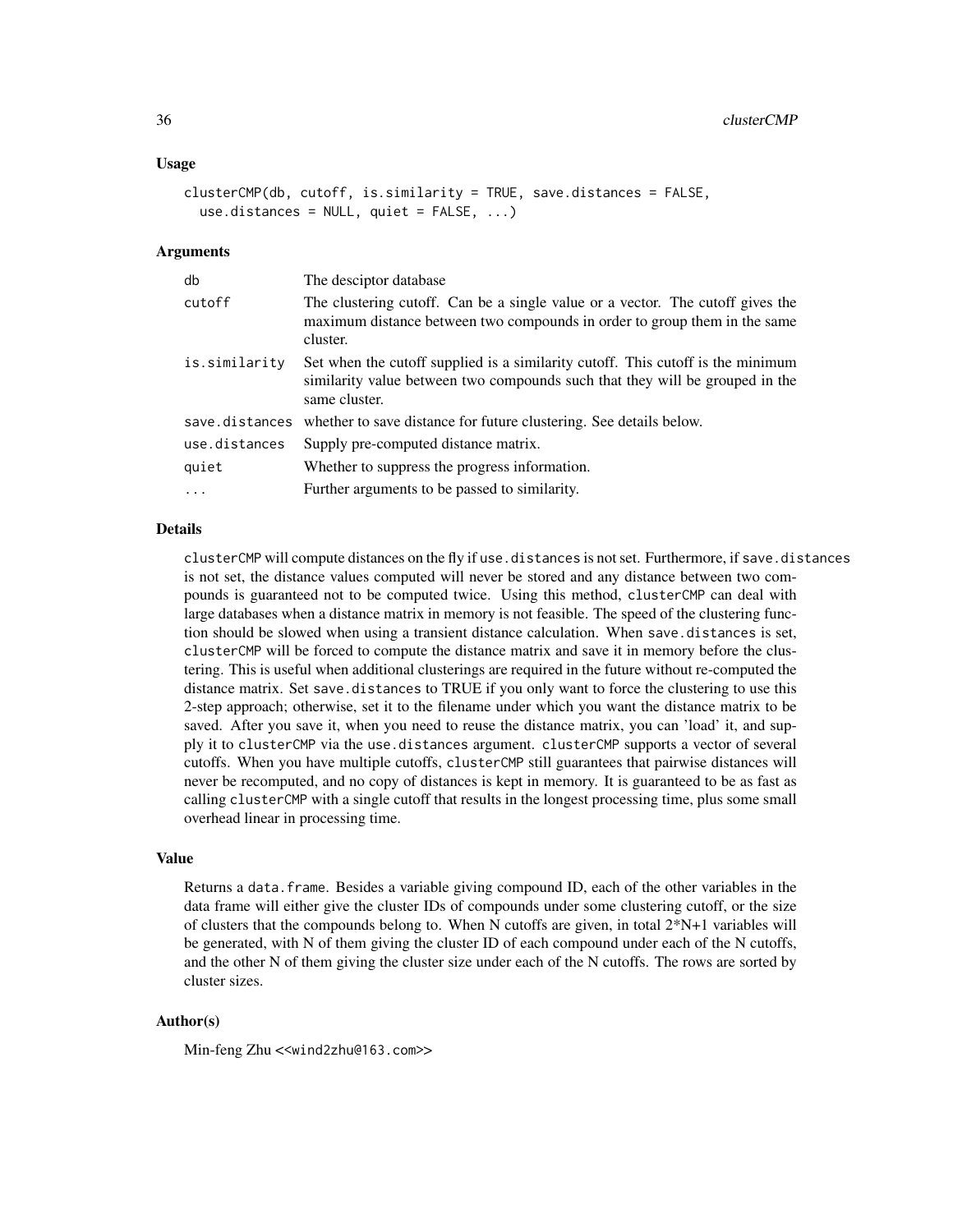#### $clusterJP$  37

# References

...

# See Also

See [clusterStat](#page-41-0) for generate statistics on sizes of clusters.

# Examples

```
data(sdfbcl)
apbcl <- convSDFtoAP(sdfbcl)
fpbcl <- convAPtoFP(apbcl)
clusters \leq clusterCMP(db = apbcl, cutoff = c(0.5, 0.85))
clusters2 <- clusterCMP(fpbcl, cutoff = c(0.5, 0.7), method = "Tversky")
# clusters <- clusterCMP(apbcl, cutoff = 0.65, save.distances = "distmat.rda")
# load("distmat.rda")
# clusters <- clusterCMP(apbcl, cutoff = 0.60, use.distances = distmat)
```
clusterJP *Jarvis-Patrick Clustering*

# Description

Jarvis-Patrick Clustering

# Usage

```
clusterJP(nnm, k, mode = "a1a2b", linkage = "single")
```
# Arguments

| nnm     | A nearest neighbor table, as produced by nearest Neighbors.                                                                                                                                                                                                                                                                                                                                                                                                                                                                                                                                                                                 |
|---------|---------------------------------------------------------------------------------------------------------------------------------------------------------------------------------------------------------------------------------------------------------------------------------------------------------------------------------------------------------------------------------------------------------------------------------------------------------------------------------------------------------------------------------------------------------------------------------------------------------------------------------------------|
| k       | Minimum number of nearest neighbors two rows (items) in the nearest neighbor<br>table need to have in common to join them into the same cluster.                                                                                                                                                                                                                                                                                                                                                                                                                                                                                            |
| mode    | If mode = $"a1a2b"$ (default), the clustering is run with both requirements (a)<br>and (b); if mode = $"a1b"$ then (a) is relaxed to a unidirectional requirement;<br>and if mode $=$ "b" then only requirement (b) is used. The size of the clusters<br>generated by the different methods increases in this order: "a1a2b" < "a1b" <<br>"b". The run time of method "a1a2b" follows a close to linear relationship, while<br>it is nearly quadratic for the much more exhaustive method "b". Only methods<br>"a1a2b" and "a1b" are suitable for clustering very large data sets (e.g. $>50,000$<br>items) in a reasonable amount of time. |
| linkage | Can be one of "single", "average", or "complete", for single linkage, average<br>linkage and complete linkage merge requirements, respectively. In the context<br>of Jarvis-Patrick, average linkage means that at least half of the pairs between<br>the clusters under consideration must pass the merge requirement. Similarly, for                                                                                                                                                                                                                                                                                                      |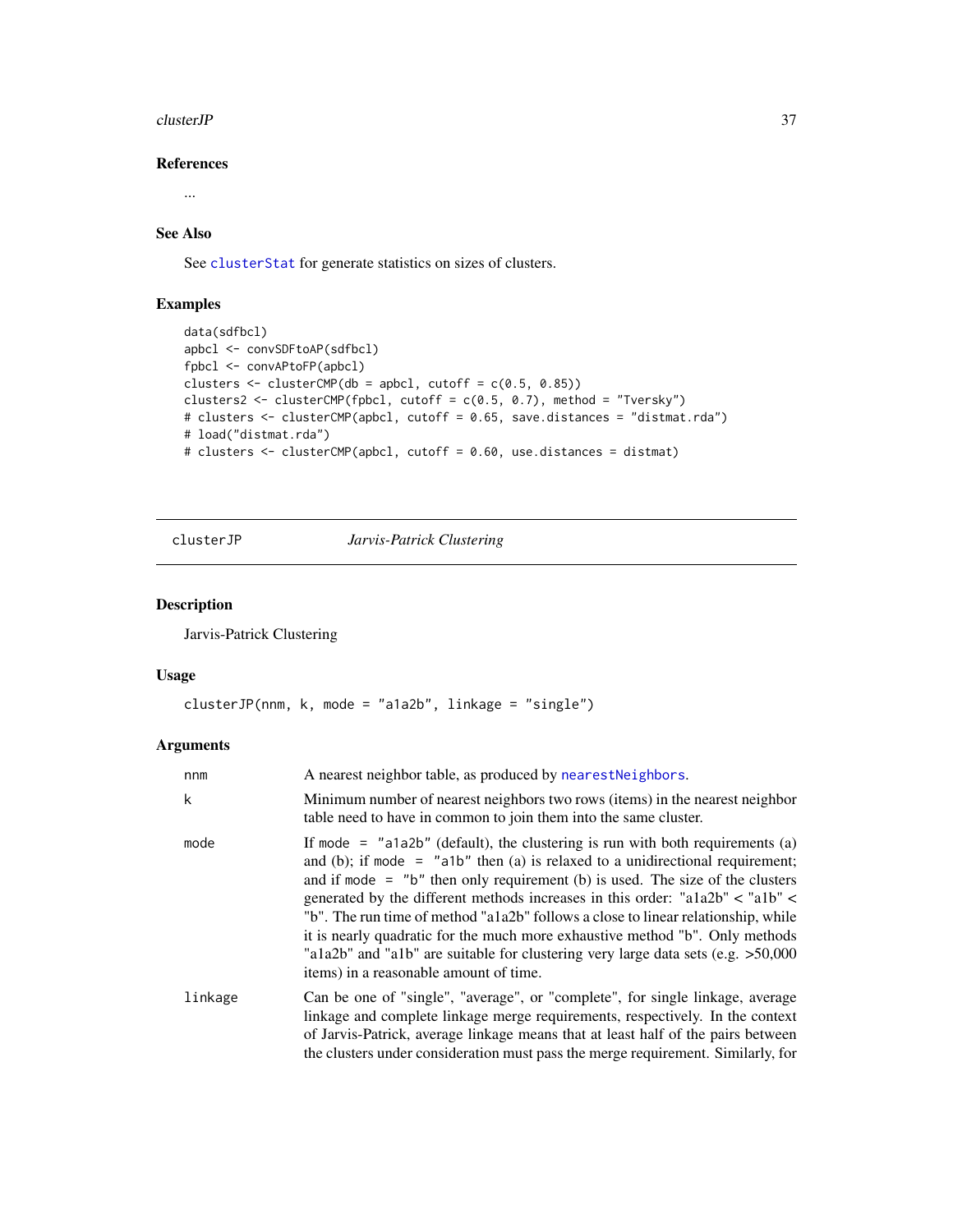complete linkage, all pairs must pass the merge requirement. Single linkage is the normal case for Jarvis-Patrick and just means that at least one pair must meet the requirement.

## Details

Function to perform Jarvis-Patrick clustering. The algorithm requires a nearest neighbor table, which consists of neighbors for each item in the dataset. This information is then used to join items into clusters with the following requirements: (a) they are contained in each other's neighbor list (b) they share at least k nearest neighbors The nearest neighbor table can be computed with [NNeighbors](#page-141-0). For standard Jarvis-Patrick clustering, this function takes the number of neighbors to keep for each item.

## Value

Depending on the setting under the type argument, the function returns the clustering result in a named vector or a nearest neighbor table as matrix.

#### Author(s)

Min-feng Zhu <<wind2zhu@163.com>>

#### References

Jarvis RA, Patrick EA (1973) Clustering Using a Similarity Measure Based on Shared Near Neighbors. IEEE Transactions on Computers, C22, 1025-1034. URLs: http://davide.eynard.it/teaching/2012\_PAMI/JP.pdf, http://www.btluke.com/jpclust.html, http://www.daylight.com/dayhtml/doc/cluster/index.pdf

# See Also

see [NNeighbors](#page-141-0) for nearest neighbors

```
data(sdfbcl)
apbcl <- convSDFtoAP(sdfbcl)
fpbcl <- convAPtoFP(apbcl)
clusterJP(NNeighbors(apbcl, numNbrs = 6), k = 5, mode = "a1a2b")
clusterJP(NNeighbors(fpbcl, numNbrs = 6), k = 5, mode = "a1b")
clusterJP(NNeighbors(apbcl, cutoff = 0.6), k = 2, mode = 'b')
```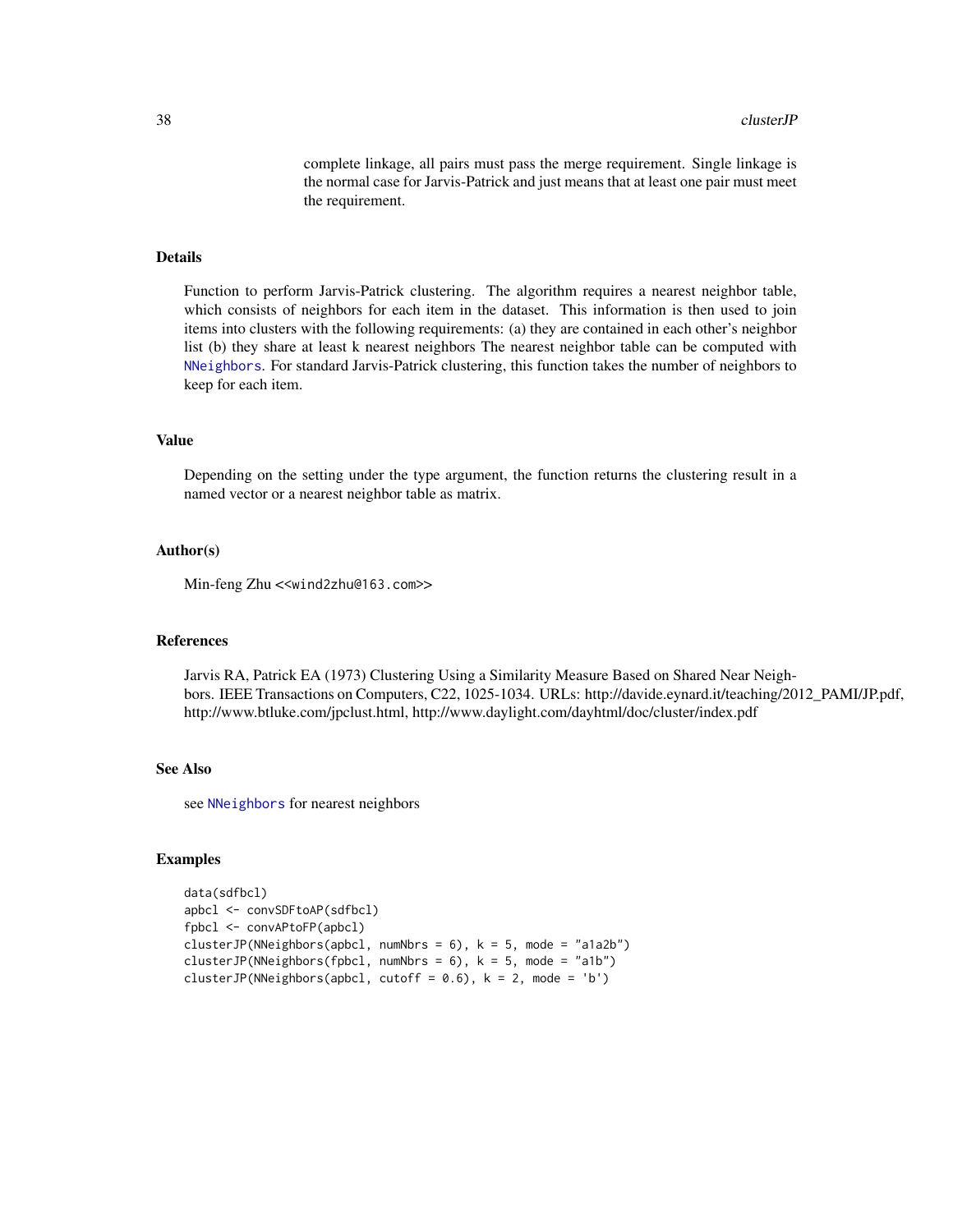'clusterMDS' takes clustering result returned by 'clusterCMP' and generate multi-dimensional scaling plot for visualization purpose.

### Usage

```
clusterMDS(db, cls, size.cutoff, distmat = NULL, color.vector = NULL,
  cluster.result = 1, dimensions = 2, quiet = FALSE,
  highlight.compounds = NULL, highlight.color = NULL)
```
### Arguments

| db                  | The desciptor database                                                                                                                                                                                      |  |
|---------------------|-------------------------------------------------------------------------------------------------------------------------------------------------------------------------------------------------------------|--|
| cls                 | The clustering result returned by 'clusterCMP'.                                                                                                                                                             |  |
| size.cutoff         | The cutoff size for clusters considered in this visualization. Clusters of size<br>smaller than the cutoff will not be considered.                                                                          |  |
| distmat             | A distance matrix that corresponds to the 'db'. If not provided, it will be com-<br>puted on-the-fly in an efficient manner.                                                                                |  |
| color.vector        | Colors to be used in the plot. If the number of colors in the vector is not enough<br>for the plot, colors will be reused. If not provided, color will be generated and<br>randomly sampled from 'rainbow'. |  |
| cluster.result      | Used to select the clustering result if multiple clustering results are present in<br>'cls'.                                                                                                                |  |
| dimensions          | Dimensionality to be used in visualization. See details.                                                                                                                                                    |  |
| quiet               | Whether to supress the progress bar.                                                                                                                                                                        |  |
| highlight.compounds |                                                                                                                                                                                                             |  |
|                     | A vector of compound IDs, corresponding to compounds to be highlighted in<br>the plot. A highlighted compound is represented as a filled circle.                                                            |  |
| highlight.color     |                                                                                                                                                                                                             |  |
|                     | Color used for highlighted compounds. If not set, a highlighted compounds will<br>have the same color as that used for other compounds in the same cluster.                                                 |  |

## Details

'clusterMDS' internally calls the 'cmdscale' function to generate a set of points in 2-D for the compounds in selected clusters.Note that for compounds in clusters smaller than the cutoff size, they will not be considered in this calculation - their entries in 'distmat' will be discarded if 'distmat' is provided, and distances involving them will not be computed if 'distmat' is not provided. To determine the value for 'size.cutoff', you can use 'cluster.sizestat' to see the size distribution of clusters. Because 'clusterCMP' function allows you to perform multiple clustering processes simultaneously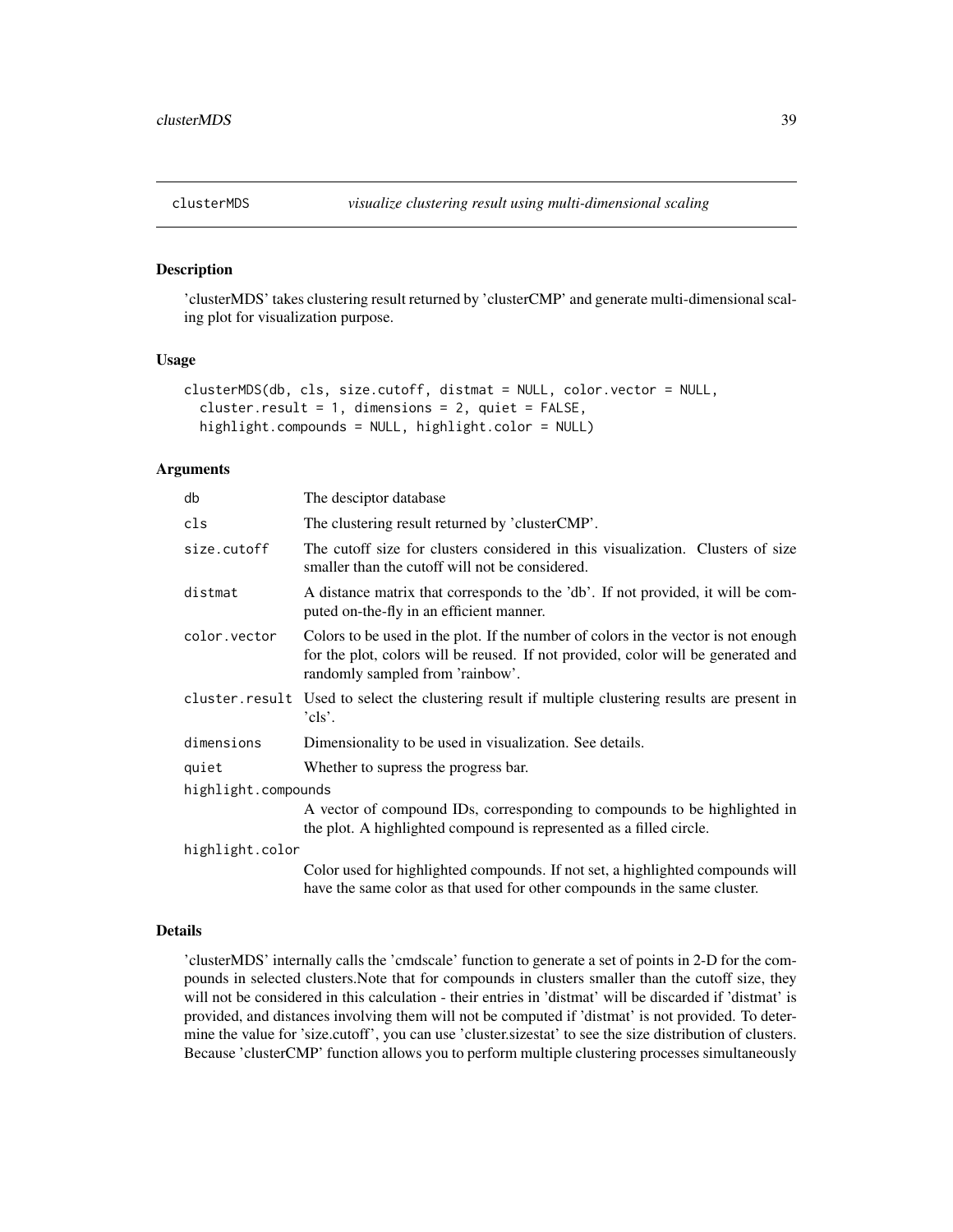with different cutoff values, the 'cls' parameter may point to a data frame containing multiple clustering results. The user can use 'cluster.result' to specify which result to use. By default, this is set to 1, and the first clustering result will be used in visualization. Whatever the value is, in interactive mode (described below), all clustering result will be displayed when a compound is selected in the interactive plot. If the colors provided in 'color.vector' are not enough to distinguish clusters by colors, the function will silently reuse the colors, resulting multiple clusters colored in the same color. By default, 'dimensions' is set to 2, and the built-in 'plot' function will be used for plotting. If you need to do 3-Dimensional plotting, set 'dimensions' to 3, and pass the returned value to 3D plot utilities, such as 'scatterplot3d' or 'rggobi'. This package does not perform 3D plot on its own.

#### Value

This function returns a data frame of MDS coordinates and clustering result. This value can be passed to 3D plot utilities such as 'scatterplot3d' and 'rggobi'.

The last column of the output gives whether the compounds have been clicked in the interactive mode.

# Author(s)

Min-feng Zhu <<wind2zhu@163.com>>

#### References

...

#### See Also

See [clusterCMP](#page-34-0) for cluster compounds using a descriptor database.

#### Examples

```
data(sdfbcl)
apbcl = convSDFtoAP(sdfbcl)
clusters \leq clusterCMP(apbcl, cutoff = c(0.5, 0.4))
clusterMDS(apbcl, clusters, size.cutoff = 2, quiet = TRUE)
```
clusterPlotSOMmap *Plot self-organising map*

### Description

Plot self-organising map

#### Usage

```
clusterPlotSOMmap(x, index = NULL, main = NULL, label = NULL, pchs = 46,bgcol = NULL, cols = "red", lwds = 2, keepMargins = FALSE, \ldots)
```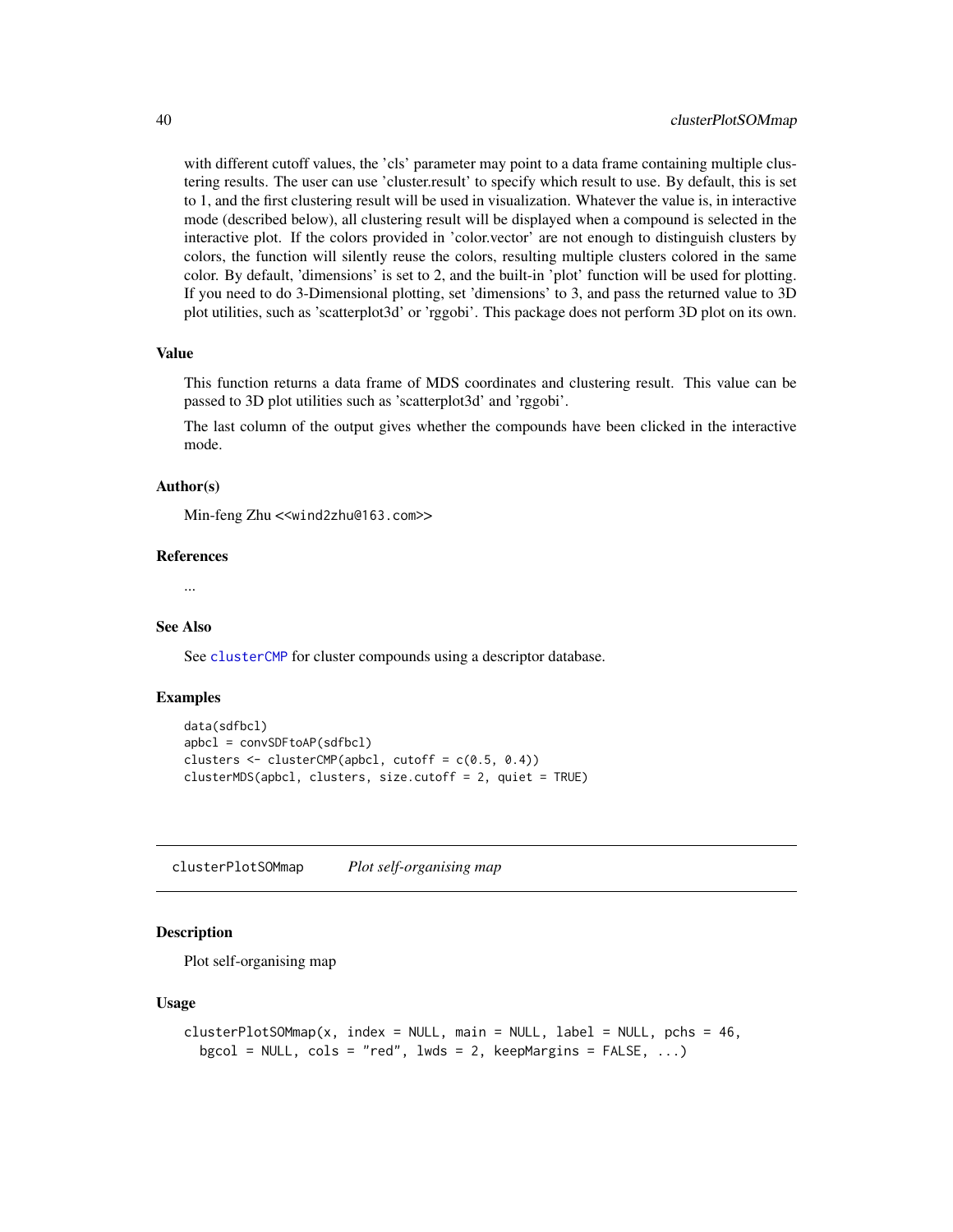# clusterPlotSOMmap 41

## Arguments

| X           | Kohonen object.                                                                                                                                                                                                                                  |
|-------------|--------------------------------------------------------------------------------------------------------------------------------------------------------------------------------------------------------------------------------------------------|
| index       | The location of the user's objective data                                                                                                                                                                                                        |
| main        | Title of the plot.                                                                                                                                                                                                                               |
| label       | Labels to plot.                                                                                                                                                                                                                                  |
| pchs        | Symbols to plot.                                                                                                                                                                                                                                 |
| bgcol       | Optional argument to colour the unit backgrounds for the "mapping" and "codes"<br>plotting type. Defaults to "gray" and "transparent" in both types, respectively.                                                                               |
| cols        | A specification for the default number color.                                                                                                                                                                                                    |
| lwds        | The number width, a positive number, defaulting to 1.                                                                                                                                                                                            |
| keepMargins | If FALSE (the default), restore the original graphical parameters after plotting the<br>kohonen map. If TRUE, one retains the map coordinate system so that one can<br>add symbols to the plot, or map unit numbers using the identify function. |
| $\ddots$    | other graphical parameters.                                                                                                                                                                                                                      |

# Details

Plot self-organising map, obtained from function kohonen. shows where objects are mapped. It needs the classif argument, and a labels or pchs argument.

## Value

plot mapping

# Author(s)

Min-feng Zhu <<wind2zhu@163.com>>,

### Examples

```
data(som.bcl)
```

```
clusterPlotSOMmap(som.bcl, pchs = 1)
idx = unique(som.bcl$unit.classif[1:80])
bgcols <- c("gray", "lightgreen")
index = rep(1, 5 * 5)index[idx] = 2bgcol = bgcols[as.integer(index)]
label = c()for (i in 1:length(idx)) {
  label[i] = length(which(som.bcl$unit.classif[1:80] == idx[i]))
  }
```
clusterPlotSOMmap(som.bcl, index = idx, label = label, bgcol = bgcol)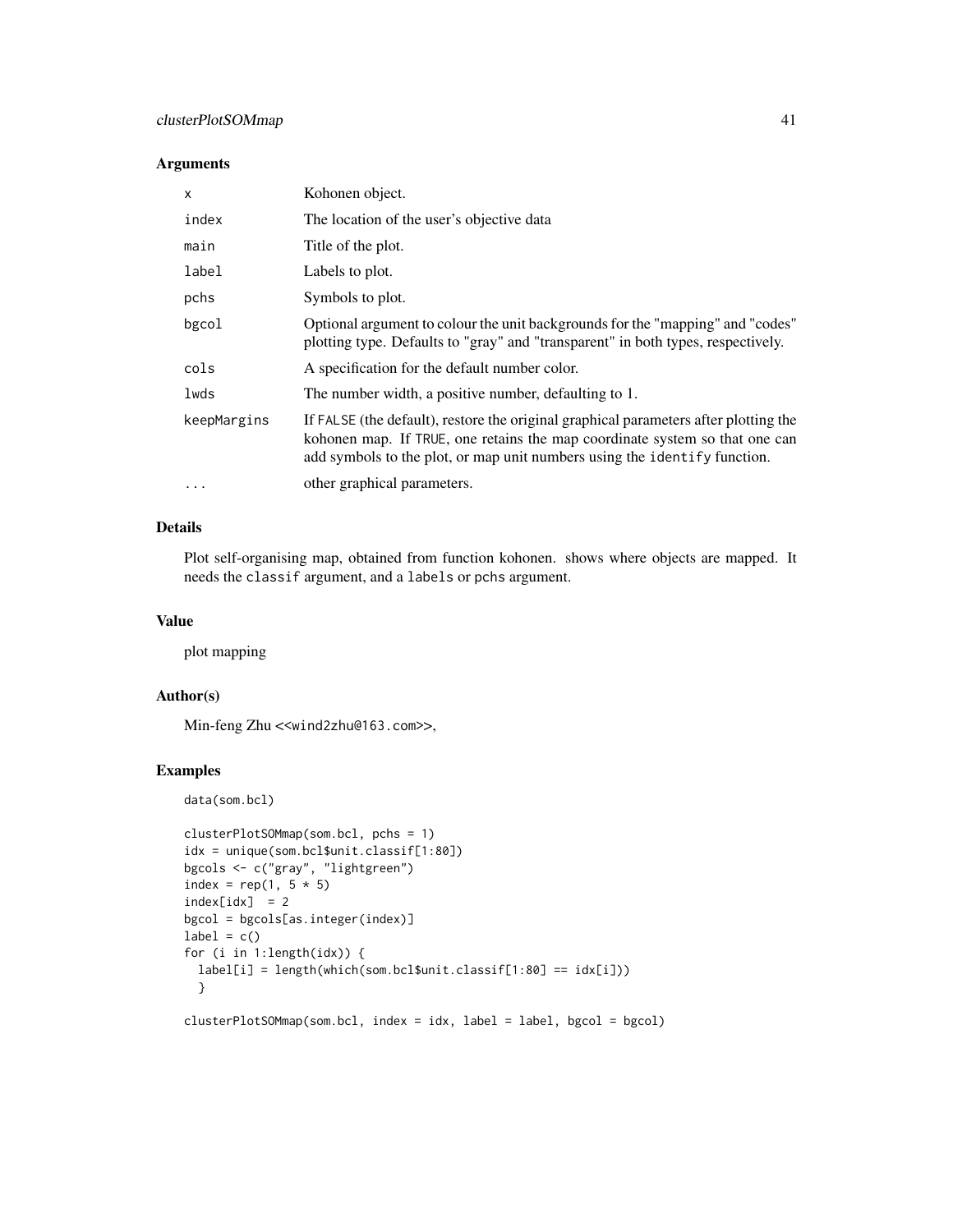'cluster.sizestat' is used to do simple statistics on sizes of clusters generated by 'clusterCMP'. It will return a dataframe which maps a cluster size to the number of clusters with that size. It is often used along with 'cluster.visualize'.

#### Usage

```
clusterStat(cls, cluster.result = 1)
```
#### Arguments

| cls | The clustering result returned by 'clusterCMP'.                                                     |
|-----|-----------------------------------------------------------------------------------------------------|
|     | cluster. result If multiple cutoff values are used in clustering process, this argument tells which |
|     | cutoff value is to be considered here.                                                              |

## Details

'cluster.sizestat' depends on the format that is returned by 'clusterCMP' - it will treat the first column as the indecies, and the second column as the cluster sizes of effective clustering. Because of this, when multiple cutoffs are used when 'clusterCMP' is called, 'cluster.sizestat' will only consider the clustering result of the first cutoff. If you want to work on an alternative cutoff, you have to manually reorder/remove columns.

## Value

Returns A data frame of two columns.

# Author(s)

Min-feng Zhu <<wind2zhu@163.com>>

### References

...

```
data(sdfbcl)
apbcl <- convSDFtoAP(sdfbcl)
cluster \le clusterCMP(db = apbcl, cutoff = c(0.65, 0.5))
clusterStat(cluster[, c(1, 2, 3)])
clusterStat(cluster[, c(1, 4, 5)])
```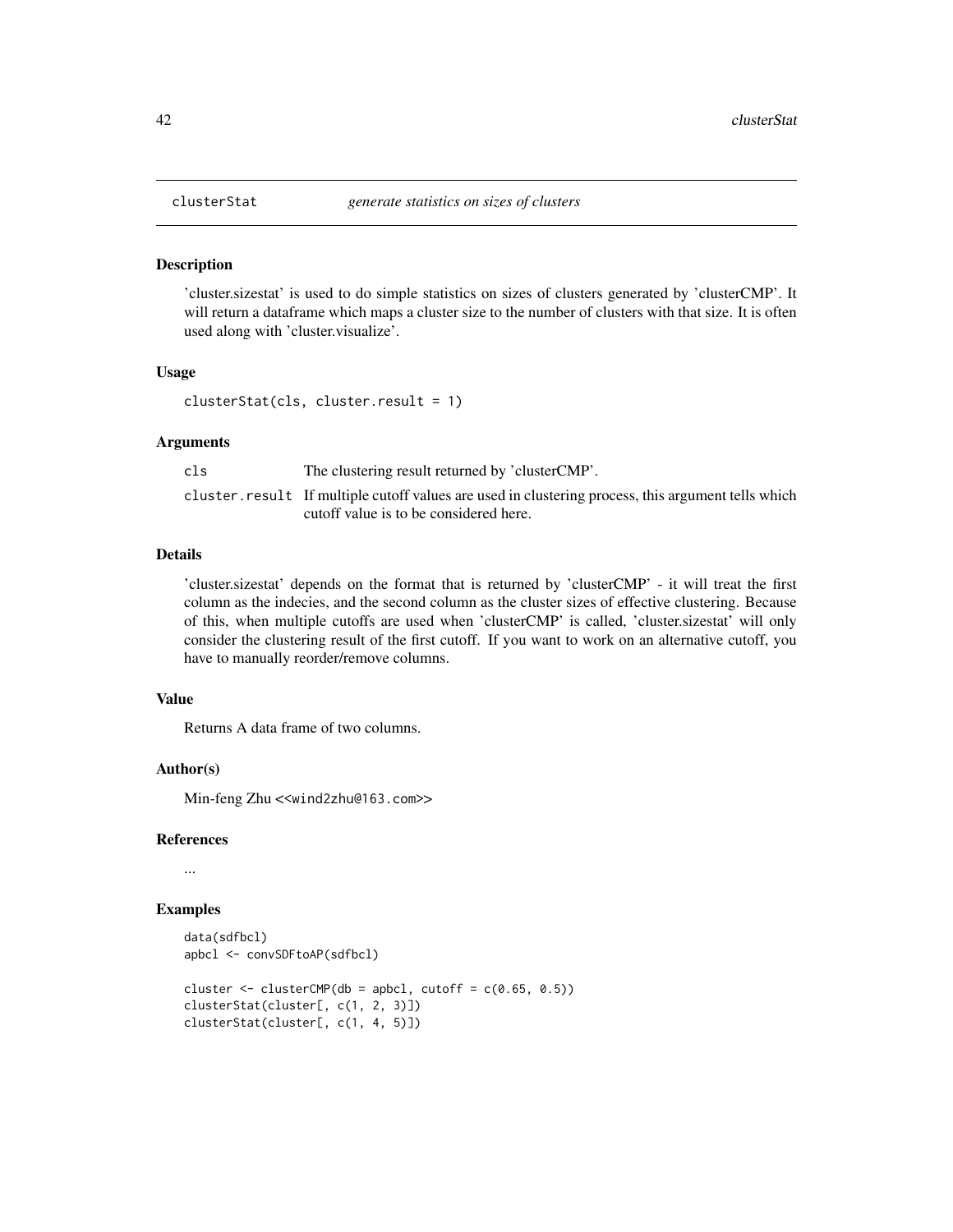Calculate the Kier and Hall Chi Chain Indices of Orders 3, 4, 5, 6 and 7 Evaluates the Kier and Hall Chi cluster indices of orders 3, 4, 5 and 6 the Kier and Hall Chi Path Cluster Indices of Orders 4, 5 and 6 Calculate the Kier and Hall Chi Path Indices of Orders 0 to 7

### Usage

```
extrDrugChiChain(molecules, silent = TRUE)
```

```
extrDrugChiCluster(molecules, silent = TRUE)
```

```
extrDrugChiPathCluster(molecules, silent = TRUE)
```

```
extrDrugChiPath(molecules, silent = TRUE)
```
### Arguments

| molecules | Parsed molucule object.                                                              |
|-----------|--------------------------------------------------------------------------------------|
| silent    | Logical. Whether the calculating process should be shown or not, default is<br>TRUE. |

#### Details

Evaluates chi chain descriptors. The code currently evluates the simple and valence chi chain descriptors of orders 3, 4, 5, 6 and 7. It utilizes the graph isomorphism code of the CDK to find fragments matching SMILES strings representing the fragments corresponding to each type of chain.

Evaluates chi cluster descriptors. It utilizes the graph isomorphism code of the CDK to find fragments matching SMILES strings representing the fragments corresponding to each type of chain.

Evaluates chi path cluster descriptors. The code currently evluates the simple and valence chi chain descriptors of orders 4, 5 and 6. It utilizes the graph isomorphism code of the CDK to find fragments matching SMILES strings representing the fragments corresponding to each type of chain.

Evaluates chi path descriptors. This function utilizes the graph isomorphism code of the CDK to find fragments matching SMILES strings representing the fragments corresponding to each type of chain.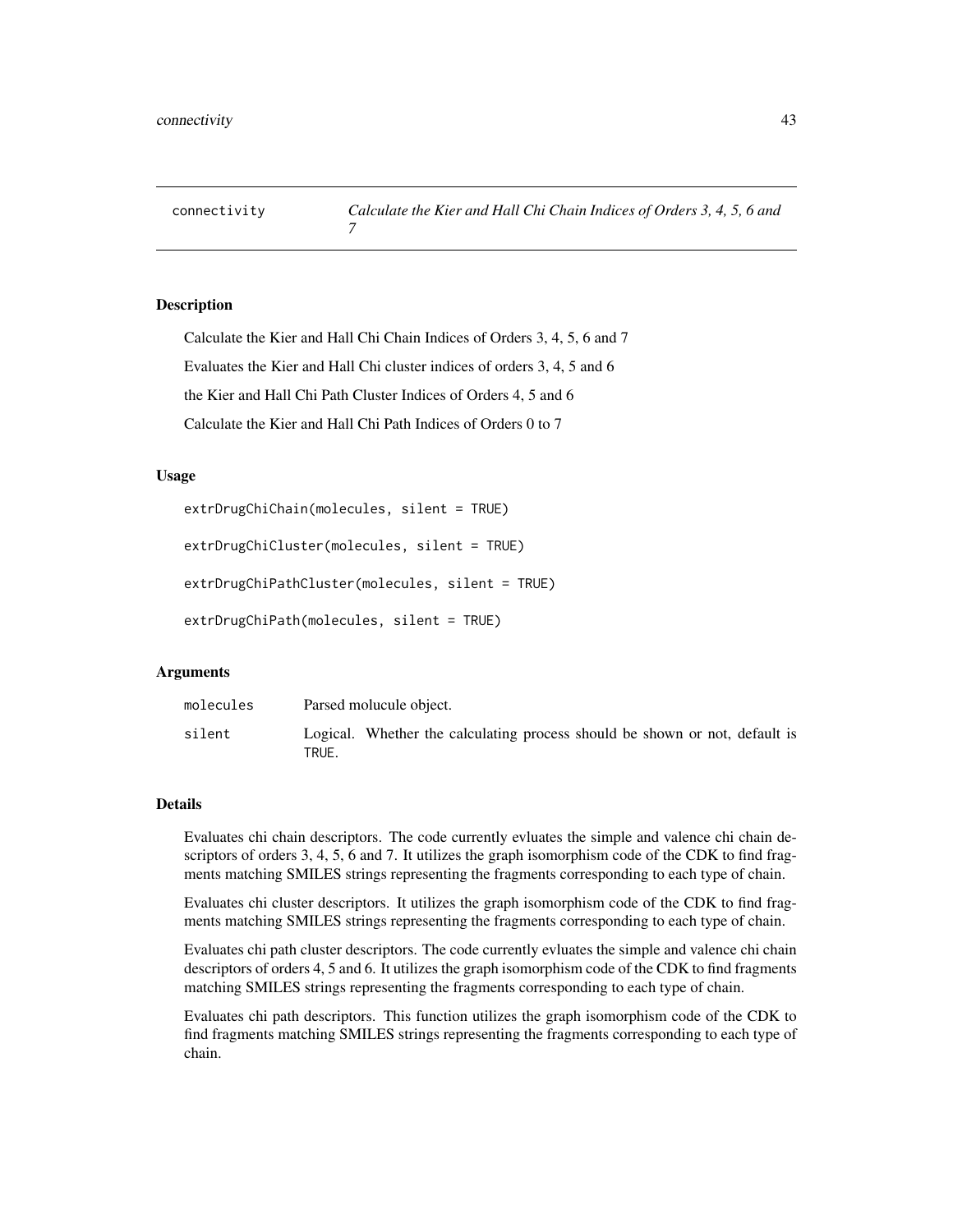#### Value

A data frame, each row represents one of the molecules, each column represents one feature. This function returns 10 columns, in the following order:

- SCH.3 Simple chain, order 3
- SCH.4 Simple chain, order 4
- SCH. 5 Simple chain, order 5
- SCH. 6 Simple chain, order 6
- SCH.7 Simple chain, order 7
- VCH.3 Valence chain, order 3
- VCH.4 Valence chain, order 4
- VCH.5 Valence chain, order 5
- VCH.6 Valence chain, order 6
- VCH.7 Valence chain, order 7

extrDrugChiCluster: This function returns 8 columns, the order and names of the columns returned is:

- SC.3 Simple cluster, order 3
- SC.4 Simple cluster, order 4
- SC.5 Simple cluster, order 5
- SC.6 Simple cluster, order 6
- VC.3 Valence cluster, order 3
- VC.4 Valence cluster, order 4
- VC.5 Valence cluster, order 5
- VC.6 Valence cluster, order 6

extrDrugChiPathCluster: This function returns 6 columns named SPC.4, SPC.5, SPC.6, VPC.4, VPC.5, VPC.6:

- SPC.4 Simple path cluster, order 4
- SPC. 5 Simple path cluster, order 5
- SPC.6 Simple path cluster, order 6
- VPC.4 Valence path cluster, order 4
- VPC.5 Valence path cluster, order 5
- VPC.6 Valence path cluster, order 6

extrDrugChiPath: This function returns 16 columns, The order and names of the columns returned is:

- SP.0, SP.1,  $\dots$ , SP.7 Simple path, orders 0 to 7
- $VP.0$ ,  $VP.1$ ,  $\ldots$ ,  $VP.7$  Valence path, orders 0 to 7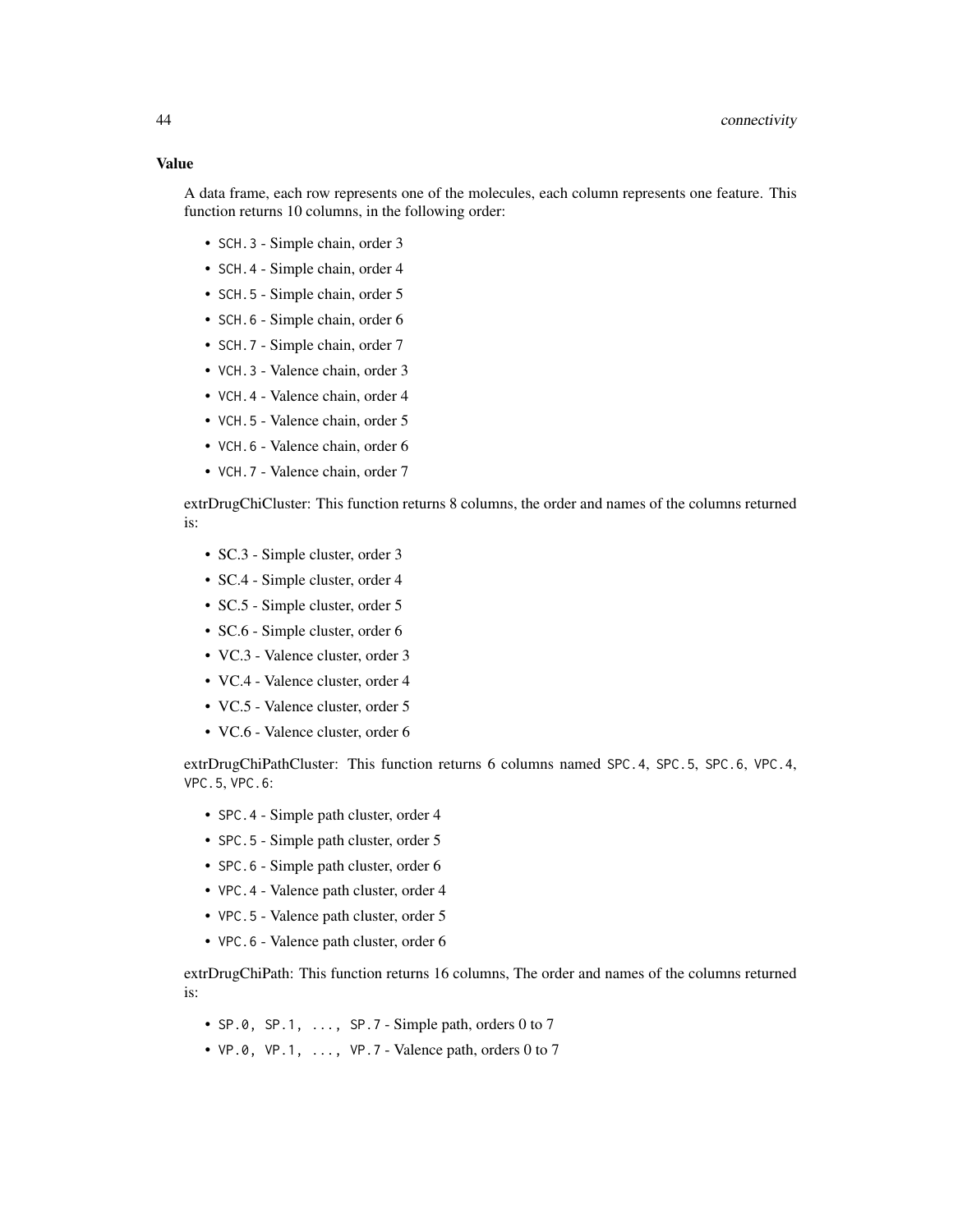## connectivity **45**

#### **Note**

These descriptors are calculated using graph isomorphism to identify the various fragments. As a result calculations may be slow. In addition, recent versions of Molconn-Z use simplified fragment definitions (i.e., rings without branches etc.) whereas these descriptors use the older more complex fragment definitions.

These descriptors are calculated using graph isomorphism to identify the various fragments. As a result calculations may be slow. In addition, recent versions of Molconn-Z use simplified fragment definitions (i.e., rings without branches etc.) whereas these descriptors use the older more complex fragment definitions.

extrDrugChiPathCluster : These descriptors are calculated using graph isomorphism to identify the various fragments. As a result calculations may be slow. In addition, recent versions of Molconn-Z use simplified fragment definitions (i.e., rings without branches etc.) whereas these descriptors use the older more complex fragment definitions.

extrDrugChiPath: These descriptors are calculated using graph isomorphism to identify the various fragments. As a result calculations may be slow. In addition, recent versions of Molconn-Z use simplified fragment definitions (i.e., rings without branches etc.) whereas these descriptors use the older more complex fragment definitions.

#### Author(s)

Min-feng Zhu <<wind2zhu@163.com>>, Nan Xiao <<http://r2s.name>>

```
smi = system.file('vignettedata/test.smi', package = 'BioMedR')
mol = readMolFromSmi(smi, type = 'mol')
# Calculate the Kier and Hall Chi Chain Indices of Orders 3, 4, 5, 6 and 7
dat = extrDrugChiChain(mol)
head(dat)
# Evaluates the Kier and Hall Chi cluster indices of orders 3, 4, 5 and 6
dat = extrDrugChiCluster(mol)
head(dat)
# Calculate the Kier and Hall Chi Path Cluster Indices of Orders 4, 5 and 6
dat = extrDrugChiPathCluster(mol)
head(dat)
# Calculate the Kier and Hall Chi Path Indices of Orders 0 to 7
dat = extrDrugChiPath(mol)
head(dat)
```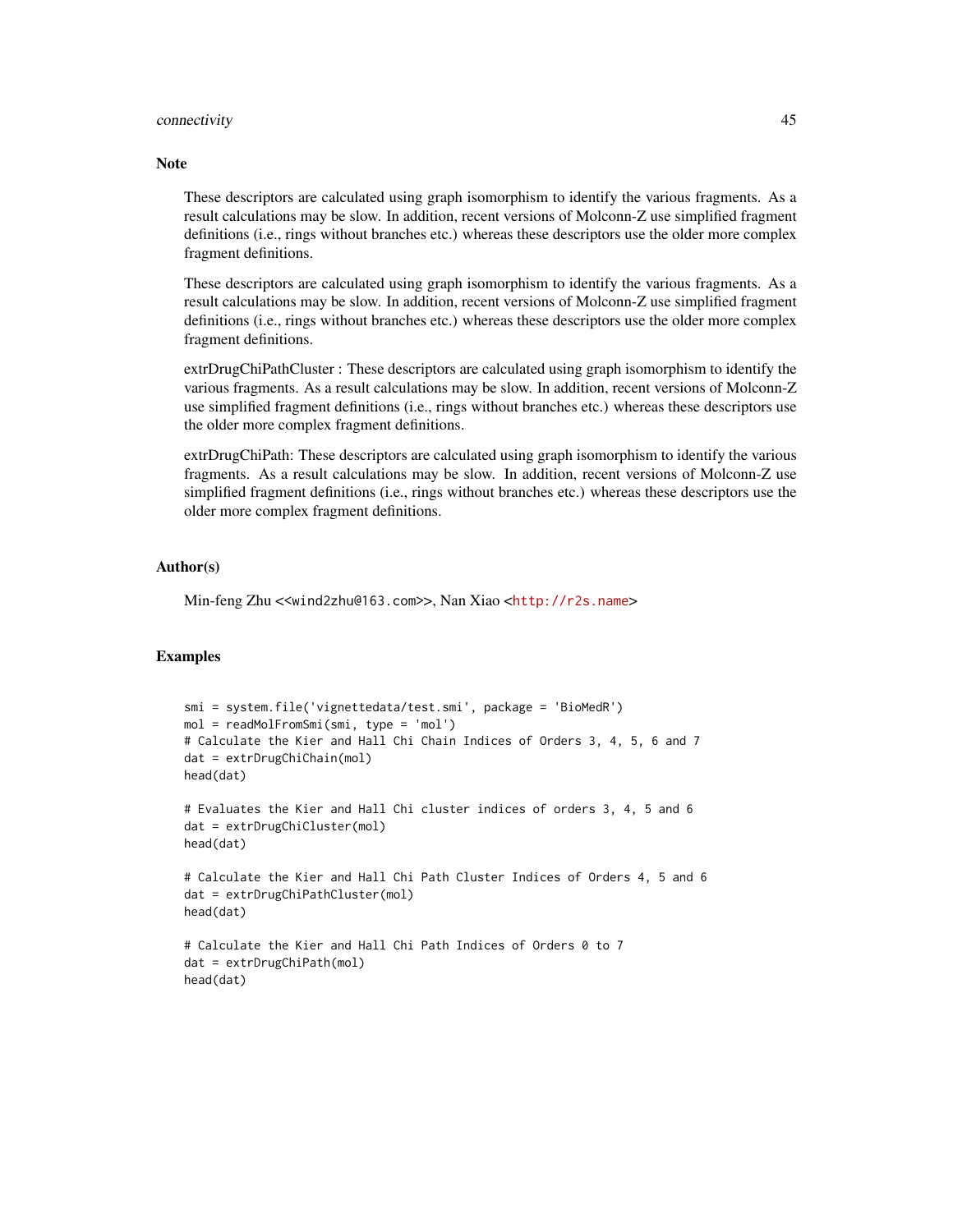Calculates the Number of Amino Acids Descriptor Calculates the Number of Aromatic Atoms Descriptor Calculates the Number of Aromatic Bonds Descriptor Calculates the Number of Atom Descriptor Calculates the Descriptor Based on the Number of Bonds of a Certain Bond Order Descriptor that Calculates the Number of Atoms in the Largest Chain Descriptor that Calculates the Number of Atoms in the Largest Pi Chain Descriptor that Calculates the Number of Atoms in the Longest Aliphatic Chain Descriptor that Calculates the Number of Nonrotatable Bonds on A Molecule

# Usage

| extrDrugAminoAcidCount(molecules, silent = TRUE)          |
|-----------------------------------------------------------|
| extrDrugAromaticAtomsCount(molecules, silent = TRUE)      |
| extrDrugAromaticBondsCount(molecules, silent = TRUE)      |
| extrDrugAtomCount(molecules, silent = TRUE)               |
| extrDrugBondCount(molecules, silent = TRUE)               |
| extrDrugLargestChain(molecules, silent = TRUE)            |
| extrDrugLargestPiSystem(molecules, silent = TRUE)         |
| $extrDrugLongestAliphaticChain(molecules, silent = TRUE)$ |
| extrDrugRotatableBondsCount(molecules, silent = TRUE)     |

# Arguments

| molecules | Parsed molucule object.                                                              |
|-----------|--------------------------------------------------------------------------------------|
| silent    | Logical. Whether the calculating process should be shown or not, default is<br>TRUE. |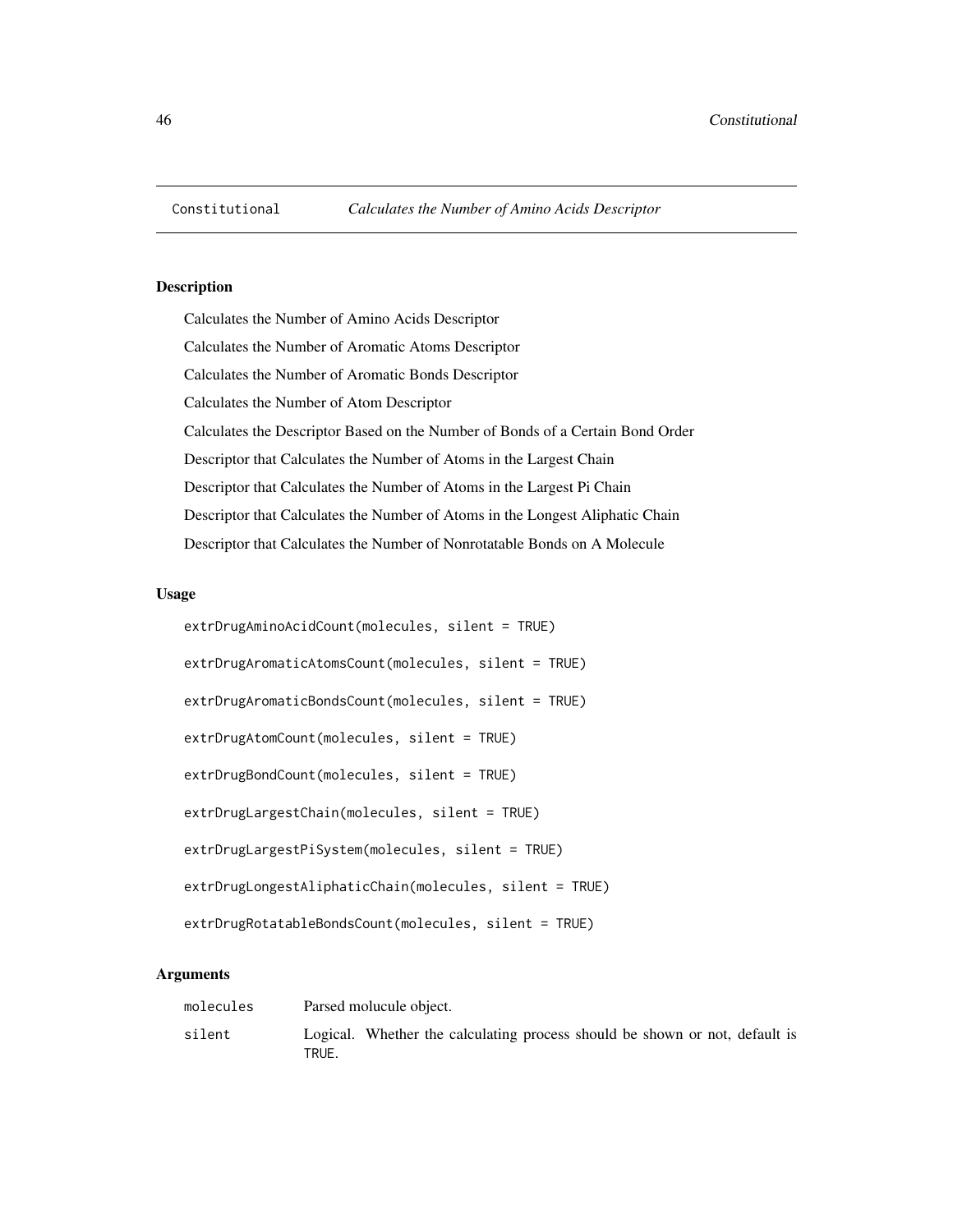## Constitutional 47

### Details

Calculates the number of each amino acids (total 20 types) found in the molecues.

Calculates the number of aromatic atoms of a molecule.

Calculates the number of aromatic bonds of a molecule.

Calculates the number of atoms of a certain element type in a molecule. By default it returns the count of all atoms.

Calculates the descriptor based on the number of bonds of a certain bond order.

This descriptor calculates the number of atoms in the largest chain. Note that a chain exists if there are two or more atoms. Thus single atom molecules will return 0.

This descriptor calculates the number of atoms in the largest pi chain.

This descriptor calculates the number of atoms in the longest aliphatic chain.

The number of rotatable bonds is given by the SMARTS specified by Daylight on SMARTS tutorial ([http://www.daylight.com/dayhtml\\_tutorials/languages/smarts/smarts\\_examples.](http://www.daylight.com/dayhtml_tutorials/languages/smarts/smarts_examples.html#EXMPL) [html#EXMPL](http://www.daylight.com/dayhtml_tutorials/languages/smarts/smarts_examples.html#EXMPL))

### Value

A data frame, each row represents one of the molecules, each column represents one feature. This function returns 20 columns named nA, nR, nN, nD, nC, nF, nQ, nE, nG, nH, nI, nP, nL nK, nM, nS, nT, nY nV, nW.

A data frame, each row represents one of the molecules, each column represents one feature. This function returns one column named naAromAtom.

### Author(s)

Min-feng Zhu <<wind2zhu@163.com>>, Nan Xiao <<http://r2s.name>>

```
# Calculates the Number of Amino Acids Descriptor
smi = system.file('vignettedata/test.smi', package = 'BioMedR')
mol = readMolFromSmi(smi, type = 'mol')
dat = extrDrugAminoAcidCount(mol)
head(dat)
# Calculates the Number of Aromatic Atoms Descriptor
smi = system.file('vignettedata/test.smi', package = 'BioMedR')
mol = readMolFromSmi(smi, type = 'mol')
dat = extrDrugAromaticAtomsCount(mol)
head(dat)
# Calculates the Number of Aromatic Bonds Descriptor
smi = system.file('vignettedata/test.smi', package = 'BioMedR')
mol = readMolFromSmi(smi, type = 'mol')
dat = extrDrugAromaticBondsCount(mol)
head(dat)
```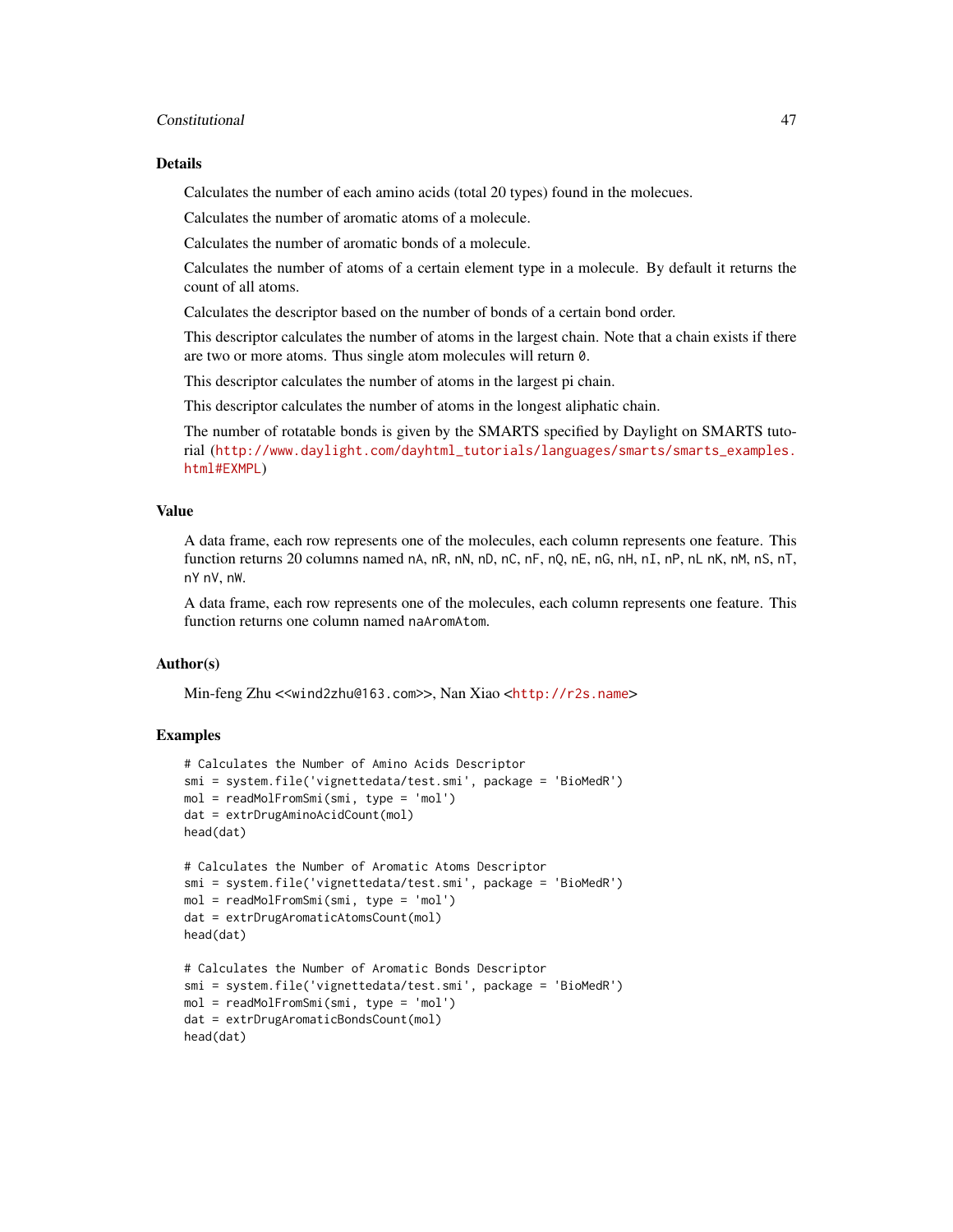```
# Calculates the Number of Atom Descriptor
smi = system.file('vignettedata/test.smi', package = 'BioMedR')
mol = readMolFromSmi(smi, type = 'mol')
dat = extrDrugAtomCount(mol)
head(dat)
# Calculates the Descriptor Based on the Number of Bonds of a
# Certain Bond Order
smi = system.file('vignettedata/test.smi', package = 'BioMedR')
mol = readMolFromSmi(smi, type = 'mol')
dat = extrDrugBondCount(mol)
head(dat)
# Descriptor that Calculates the Number of Atoms in the Largest Chain
smi = system.file('vignettedata/test.smi', package = 'BioMedR')
mol = readMolFromSmi(smi, type = 'mol')
dat = extrDrugLargestChain(mol)
head(dat)
# Descriptor that Calculates the Number of Atoms in the Largest Pi Chain
smi = system.file('vignettedata/test.smi', package = 'BioMedR')
mol = readMolFromSmi(smi, type = 'mol')
dat = extrDrugLargestPiSystem(mol)
head(dat)
# Descriptor that Calculates the Number of Atoms in the Longest Aliphatic Chain
smi = system.file('vignettedata/test.smi', package = 'BioMedR')
mol = readMolFromSmi(smi, type = 'mol')
dat = extrDrugLongestAliphaticChain(mol)
head(dat)
# Descriptor that Calculates the Number of Nonrotatable Bonds on A Molecule
smi = system.file('vignettedata/test.smi', package = 'BioMedR')
mol = readMolFromSmi(smi, type = 'mol')
dat = extrDrugRotatableBondsCount(mol)
head(dat)
```
convAPtoFP *Fingerprints from descriptor vectors*

#### Description

Fingerprints from descriptor vectors

#### Usage

 $convAPtoFP(x, descnames = 1024)$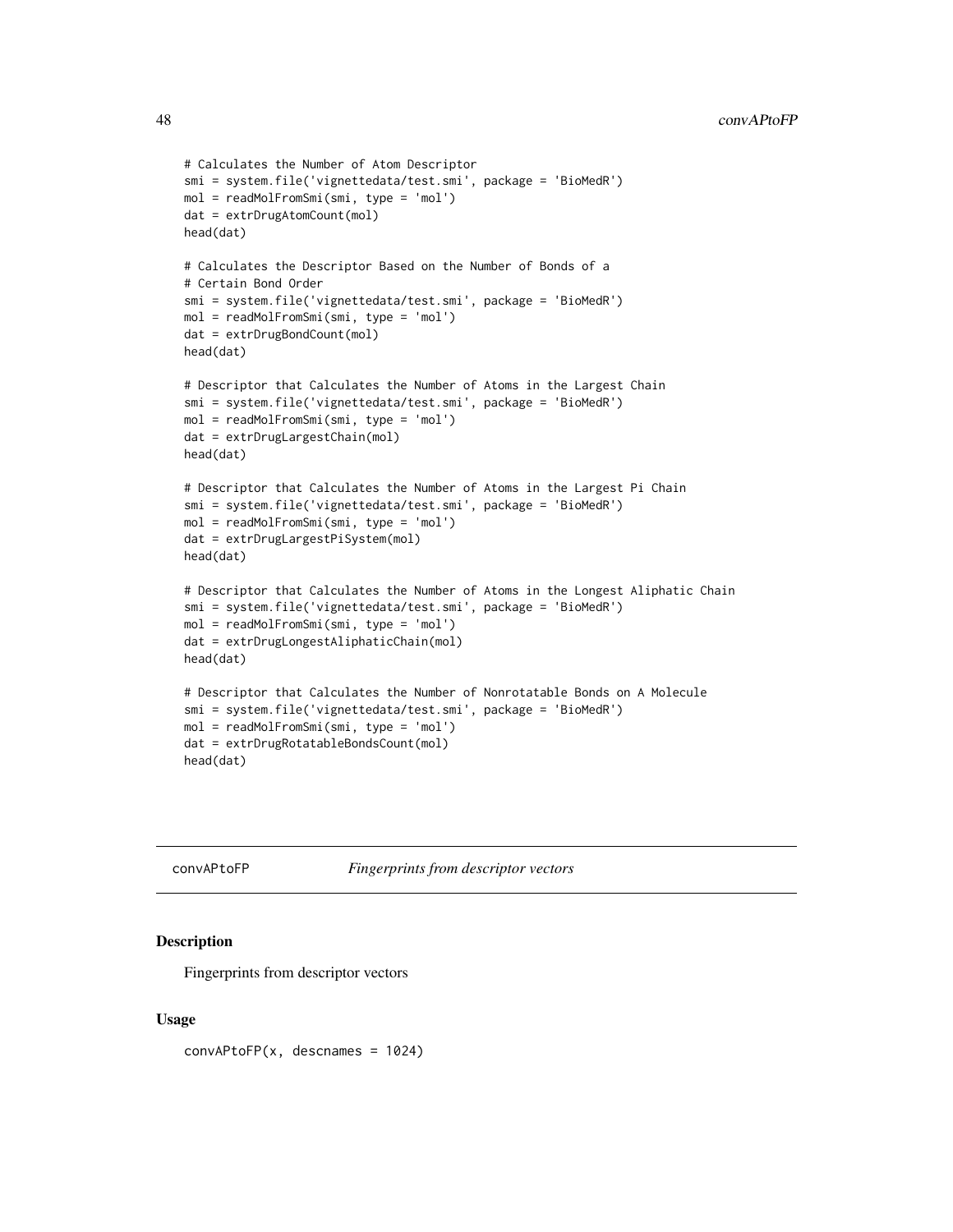# convSDFtoAP 49

## Arguments

| X         | Object of classe APset or list of vectors                                                                                                                                                                                                                                                                                                            |
|-----------|------------------------------------------------------------------------------------------------------------------------------------------------------------------------------------------------------------------------------------------------------------------------------------------------------------------------------------------------------|
| descnames | Descriptor set to consider for fingerprint encoding. If a single value from 1-<br>4096 is provided then the function uses the corresponding number of the most<br>frequent atom pairs stored in the apfp data set provided by the package. Al-<br>ternatively, one can provide here any custom atom pair selection in form of a<br>character vector. |

# Details

Generates fingerprints from descriptor vectors such as atom pairs stored in APset or list containers. The obtained fingerprints can be used for structure similarity comparisons, searching and clustering. Due to their compact size, computations on fingerprints are often more time and memory efficient than on their much more complex atom pair counterparts.

## Value

A FPset

# Author(s)

Min-feng Zhu <<wind2zhu@163.com>>

# See Also

See convSDF toAP for Atom pair library.

# Examples

```
data(sdfbcl)
apbcl = convSDFtoAP(sdfbcl)
fpbcl = convAPtoFP(apbcl)
```
<span id="page-48-0"></span>convSDFtoAP *Atom pair library*

### Description

Atom pair library

### Usage

```
convSDFtoAP(sdfset, type = "AP", uniquePairs = TRUE)
```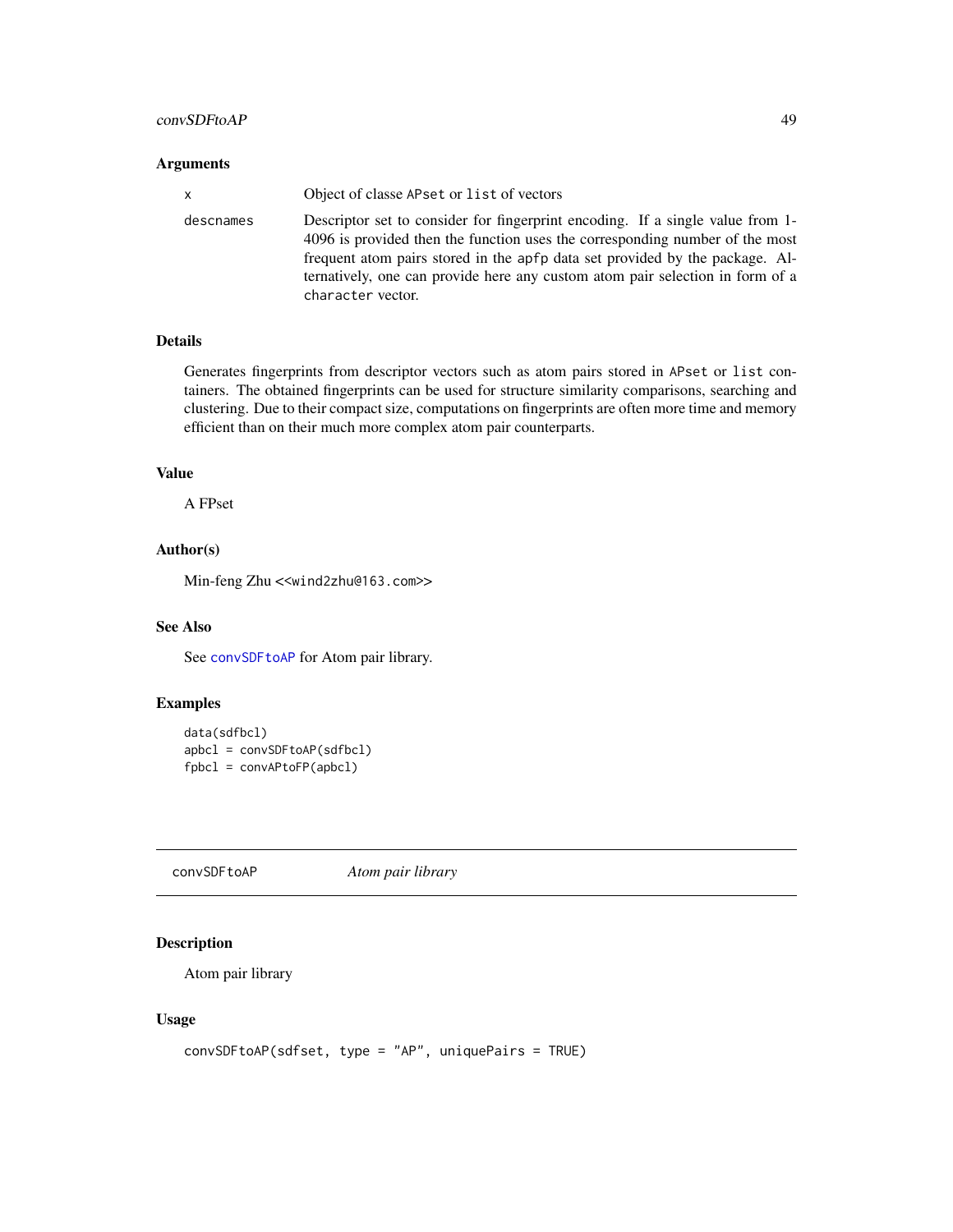# Arguments

| sdfset      | Objects of classes SDF set or SDF                                                                                                                                                                     |
|-------------|-------------------------------------------------------------------------------------------------------------------------------------------------------------------------------------------------------|
| type        | if type="AP", the function returns APset/AP objects; if type="character", it<br>returns the result as a character vector of length one. The latter is useful for<br>storing AP data in tabular files. |
| uniquePairs | When the same atom pair occurs more than once in a single compound, should<br>the names be unique or not? Setting this to true will take slightly longer to<br>compute.                               |

# Details

Creates from a SDFset a searchable atom pair library that is stored in a container of class APset.

#### Value

| APset | if input is SDF set |
|-------|---------------------|
| AP    | if input is SDF     |

# Author(s)

Min-feng Zhu <<wind2zhu@163.com>>,

# Examples

data(sdfbcl)

apset <- convSDFtoAP(sdfbcl)

<span id="page-49-0"></span>extrDNADAC *The Dinucleotide-based Auto Covariance Descriptor*

# Description

The Dinucleotide-based Auto Covariance Descriptor

# Usage

```
extrDNADAC(x, index = c("Twist", "Tilt"), nlag = 2,normaliztion = FALSE, customprops = NULL, allprop = FALSE)
```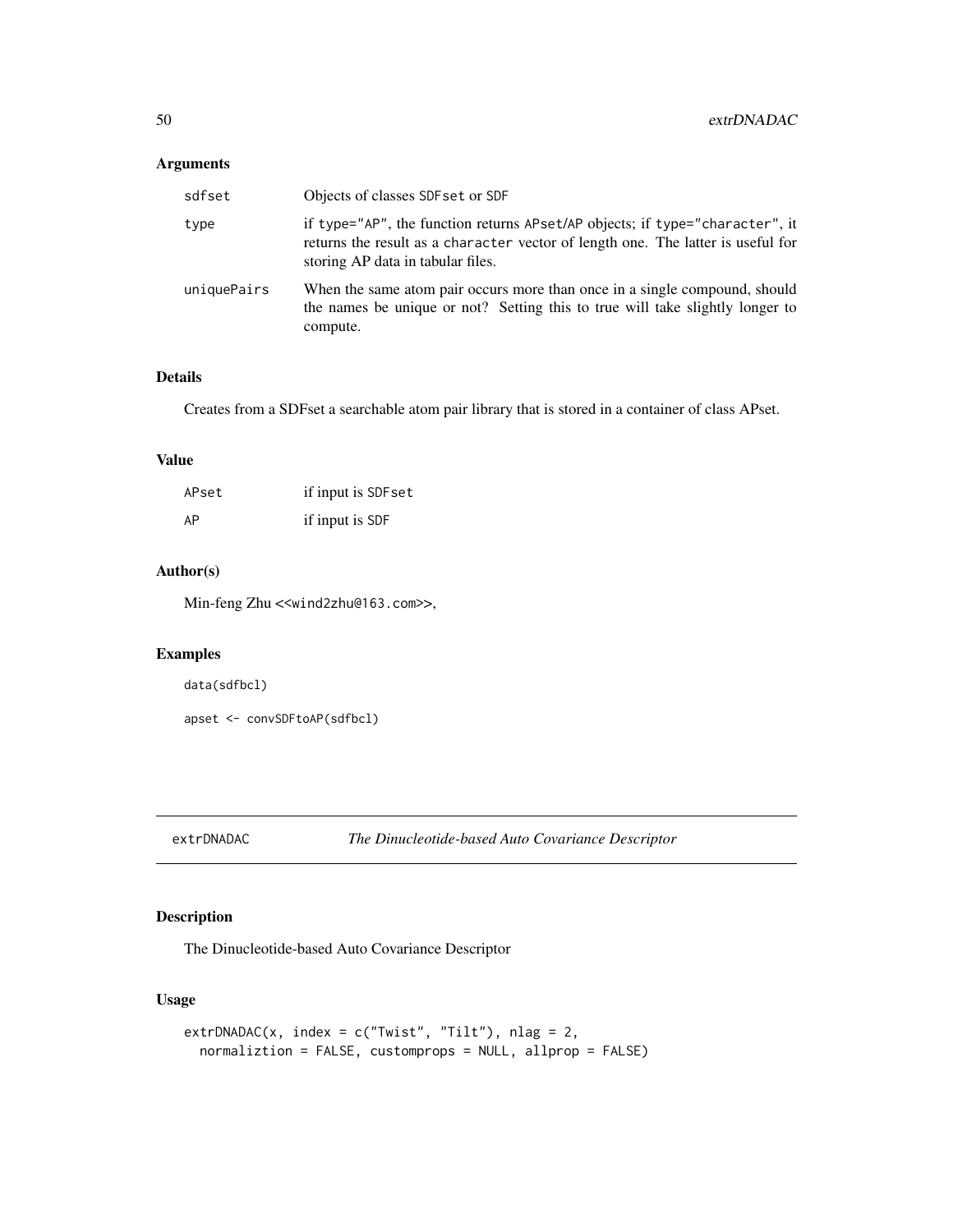### extrDNADAC 51

## Arguments

| $\mathsf{x}$ | the input data, which should be a list or file type.                                                                                                                                                                                              |
|--------------|---------------------------------------------------------------------------------------------------------------------------------------------------------------------------------------------------------------------------------------------------|
| index        | the physicochemical indices, it should be a list and there are 38 different physic-<br>ochemical indices (Table 1), which the users can choose.                                                                                                   |
| nlag         | an integer larger than or equal to 0 and less than or equal to $L-2$ (L means the<br>length of the shortest DNA sequence in the dataset). It represents the distance<br>between two dinucleotides.                                                |
| normaliztion | with this option, the final feature vector will be normalized based on the total<br>occurrences of all kmers. Therefore, the elements in the feature vectors represent<br>the frequencies of kmers. The default value of this parameter is False. |
| customprops  | the users can use their own indices to generate the feature vector. It should be a<br>dict, the key is dinucleotide (string), and its corresponding value is a list type.                                                                         |
| allprop      | all the 38 physicochemical indices will be employed to generate the feature vec-<br>tor. Its default value is False.                                                                                                                              |

# Details

This function calculates the dinucleotide-based auto covariance descriptor

### Value

A vector

### Note

if the user defined physicochemical indices have not been normalized, it should be normalized.

## Author(s)

Min-feng Zhu <<wind2zhu@163.com>>

# References

Dong Q, Zhou S, Guan J. A new taxonomy-based protein fold recognition approach based on autocross-covariance transformation. *Bioinformatics*, 2009, 25(20): 2655-2662.

# See Also

See [extrDNADCC](#page-52-0) and [extrDNADACC](#page-51-0)

```
x = 'GACTGAACTGCACTTTGGTTTCATATTATTTGCTC'
extrDNADAC(x)
```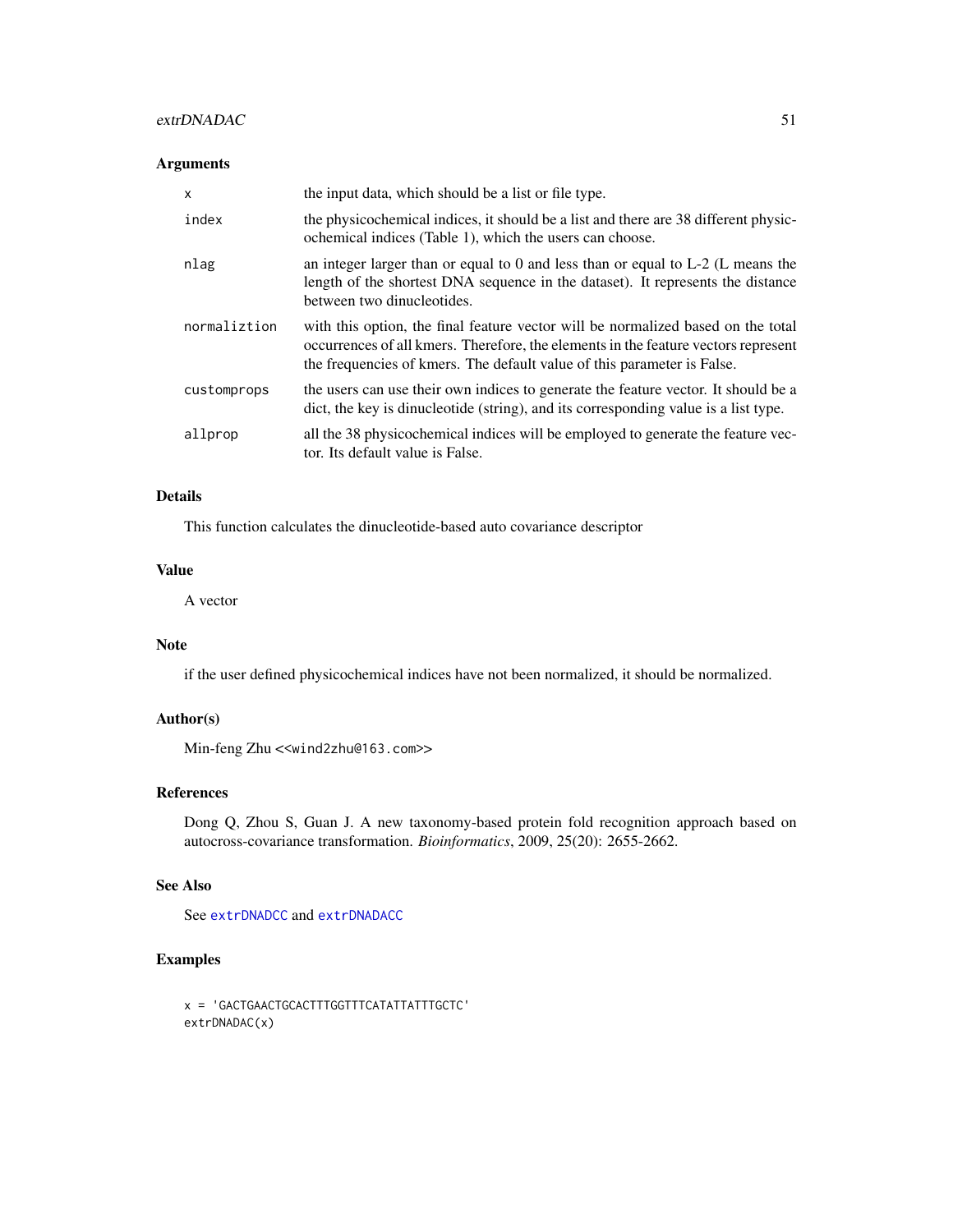<span id="page-51-0"></span>

The Dinucleotide-based Auto-cross Covariance Descriptor

# Usage

```
extrDNADACC(x, index = c("Twist", "Tilt"), nlag = 2,
  normaliztion = FALSE, customprops = NULL, allprop = FALSE)
```
# Arguments

| X            | the input data, which should be a list or file type.                                                                                                                                                                                              |
|--------------|---------------------------------------------------------------------------------------------------------------------------------------------------------------------------------------------------------------------------------------------------|
| index        | the physicochemical indices, it should be a list and there are 38 different physic-<br>ochemical indices (Table 1), which the users can choose.                                                                                                   |
| nlag         | an integer larger than or equal to 0 and less than or equal to $L-2$ (L means the<br>length of the shortest DNA sequence in the dataset). It represents the distance<br>between two dinucleotides.                                                |
| normaliztion | with this option, the final feature vector will be normalized based on the total<br>occurrences of all kmers. Therefore, the elements in the feature vectors represent<br>the frequencies of kmers. The default value of this parameter is False. |
| customprops  | the users can use their own indices to generate the feature vector. It should be a<br>dict, the key is dinucleotide (string), and its corresponding value is a list type.                                                                         |
| allprop      | all the 38 physicochemical indices will be employed to generate the feature vec-<br>tor. Its default value is False.                                                                                                                              |

# Details

This function calculates the dinucleotide-based auto-cross covariance descriptor

# Value

A vector

# Note

if the user defined physicochemical indices have not been normalized, it should be normalized.

# Author(s)

Min-feng Zhu <<wind2zhu@163.com>>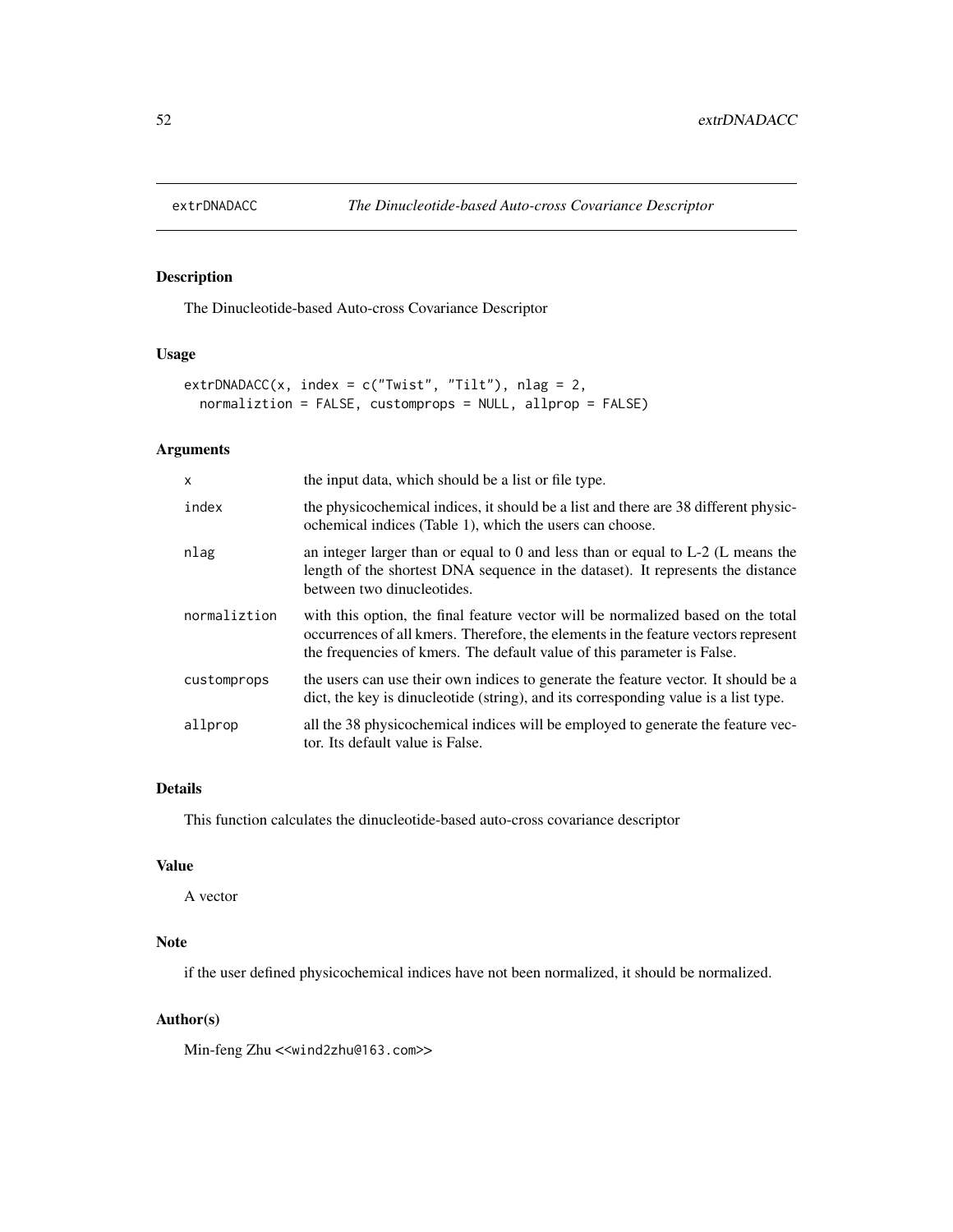### extrDNADCC 53

# References

Dong Q, Zhou S, Guan J. A new taxonomy-based protein fold recognition approach based on autocross-covariance transformation. *Bioinformatics*, 2009, 25(20): 2655-2662.

#### See Also

See [extrDNADAC](#page-49-0) and [extrDNADCC](#page-52-0)

# Examples

x = 'GACTGAACTGCACTTTGGTTTCATATTATTTGCTC' extrDNADACC(x)

# <span id="page-52-0"></span>extrDNADCC *The Dinucleotide-based Cross Covariance Descriptor*

# Description

The Dinucleotide-based Cross Covariance Descriptor

### Usage

```
extrDNADCC(x, index = c("Twist", "Tilt"), nlag = 2,normaliztion = FALSE, customprops = NULL, allprop = FALSE)
```
# Arguments

| $\mathsf{x}$ | the input data, which should be a list or file type.                                                                                                                                                                                              |
|--------------|---------------------------------------------------------------------------------------------------------------------------------------------------------------------------------------------------------------------------------------------------|
| index        | the physicochemical indices, it should be a list and there are 38 different physic-<br>ochemical indices (Table 1), which the users can choose.                                                                                                   |
| nlag         | an integer larger than or equal to 0 and less than or equal to $L-2$ (L means the<br>length of the shortest DNA sequence in the dataset). It represents the distance<br>between two dinucleotides.                                                |
| normaliztion | with this option, the final feature vector will be normalized based on the total<br>occurrences of all kmers. Therefore, the elements in the feature vectors represent<br>the frequencies of kmers. The default value of this parameter is False. |
| customprops  | the users can use their own indices to generate the feature vector. It should be a<br>dict, the key is dinucleotide (string), and its corresponding value is a list type.                                                                         |
| allprop      | all the 38 physicochemical indices will be employed to generate the feature vec-<br>tor. Its default value is False.                                                                                                                              |

# Details

This function calculates the dinucleotide-based cross covariance descriptor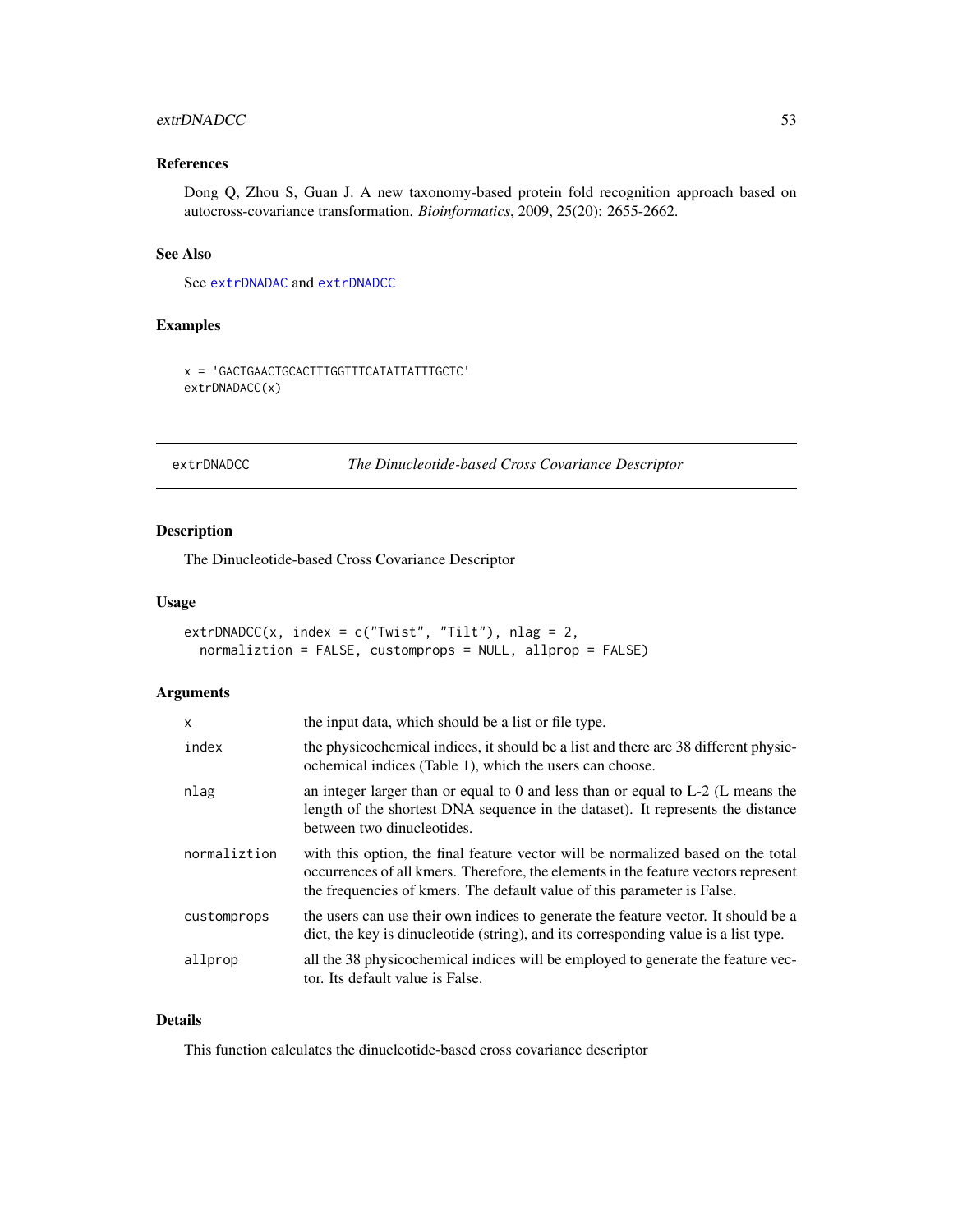### Value

A vector

# Note

if the user defined physicochemical indices have not been normalized, it should be normalized.

# Author(s)

Min-feng Zhu <<wind2zhu@163.com>>

# References

Dong Q, Zhou S, Guan J. A new taxonomy-based protein fold recognition approach based on autocross-covariance transformation. *Bioinformatics*, 2009, 25(20): 2655-2662.

#### See Also

See [extrDNADAC](#page-49-0) and [extrDNADACC](#page-51-0)

# Examples

x = 'GACTGAACTGCACTTTGGTTTCATATTATTTGCTC' extrDNADCC(x)

# extrDNAIncDiv *The Increment Of Diversity Descriptors*

### Description

The Increment Of Diversity Descriptors

## Usage

 $extrDNAINcDiv(k = 6, x, pos, neg, upto = TRUE)$ 

### Arguments

| k            | the k value of kmer, it should be an integer larger than 0, the default value is 6.                                                                           |
|--------------|---------------------------------------------------------------------------------------------------------------------------------------------------------------|
| $\mathsf{x}$ | the input data, which should be a list or file type.                                                                                                          |
| pos          | the positive source data, which should be a or type.                                                                                                          |
| neg          | the negative source data, which should be or type.                                                                                                            |
| upto         | generate all the kmers: 1 mer, 2 mer, , kmer. The output feature vector is the<br>combination of all these kmers. The default value of this parameter is True |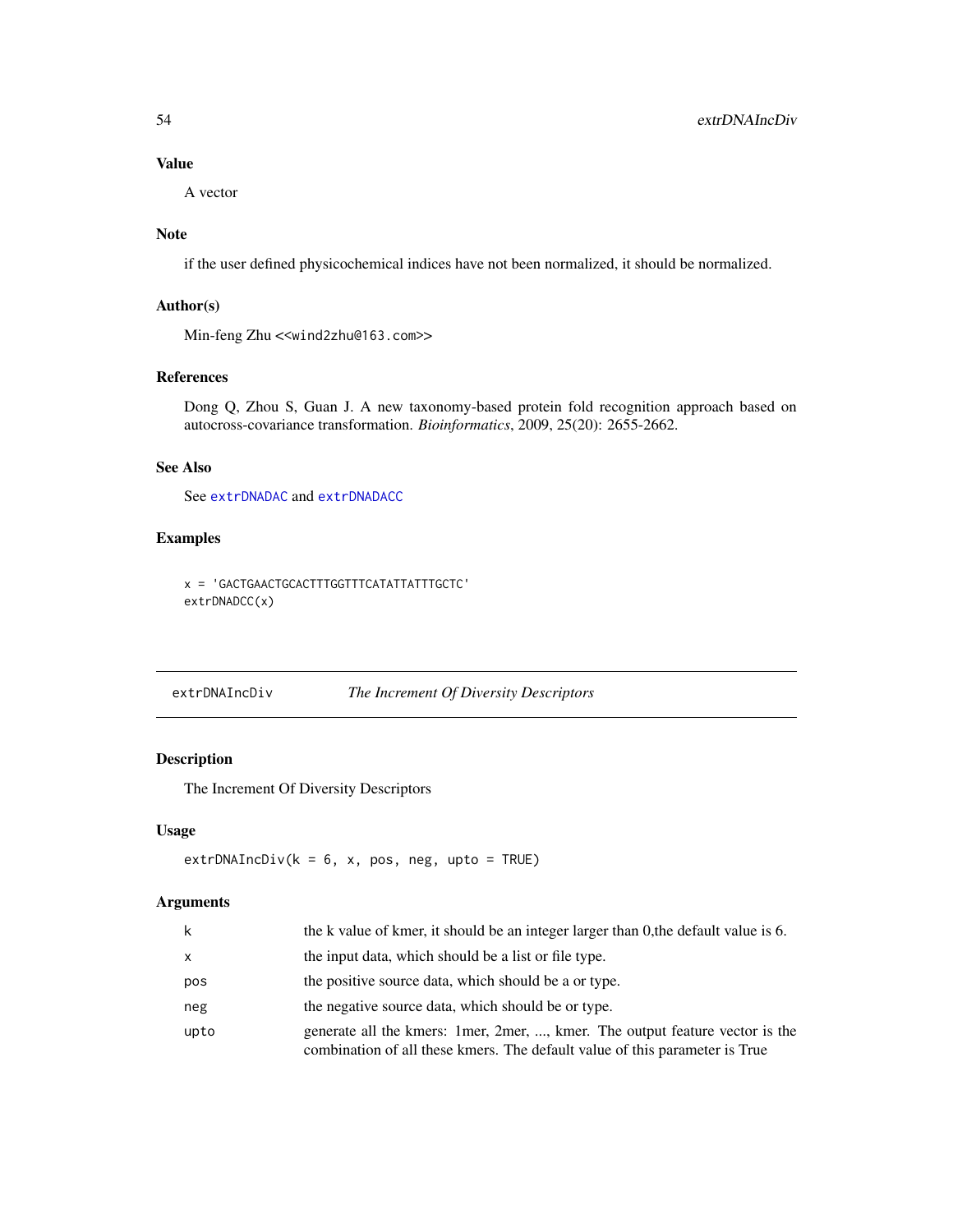# extrDNAkmer 55

# Details

This function calculates the The Basic Kmer Descriptor

# Value

if upto is True, A length  $k \times 2$  named vector, k is the k value of kmer; if upto is False, A length 2 named vector

#### Author(s)

Min-feng Zhu <<wind2zhu@163.com>>

#### References

Chen W, Luo L, Zhang L. The organization of nucleosomes around splice sites. *Nucleic acids research*, 2010, 38(9): 2788-2798. Liu G, Liu J, Cui X, et al. Sequence-dependent prediction of recombination hotspots in Saccharomyces cerevisiae. *Journal of theoretical biology*, 2012, 293: 49-54.

# See Also

See [extrDNAkmer](#page-54-0)

#### Examples

```
pos = readFASTA(system.file('dnaseq/pos.fasta', package = 'BioMedR'))
neg = readFASTA(system.file('dnaseq/neg.fasta', package = 'BioMedR'))
x = 'GACTGAACTGCACTTTGGTTTCATATTATTTGCTC'
extrDNAIncDiv(k = 6, x, pos, neg)
```
<span id="page-54-0"></span>extrDNAkmer *The Basic Kmer Descriptor*

#### Description

The Basic Kmer Descriptor

#### Usage

```
extrDNAkmer(x, k = 2, upto = FALSE, normalize = FALSE,reverse = FALSE)
```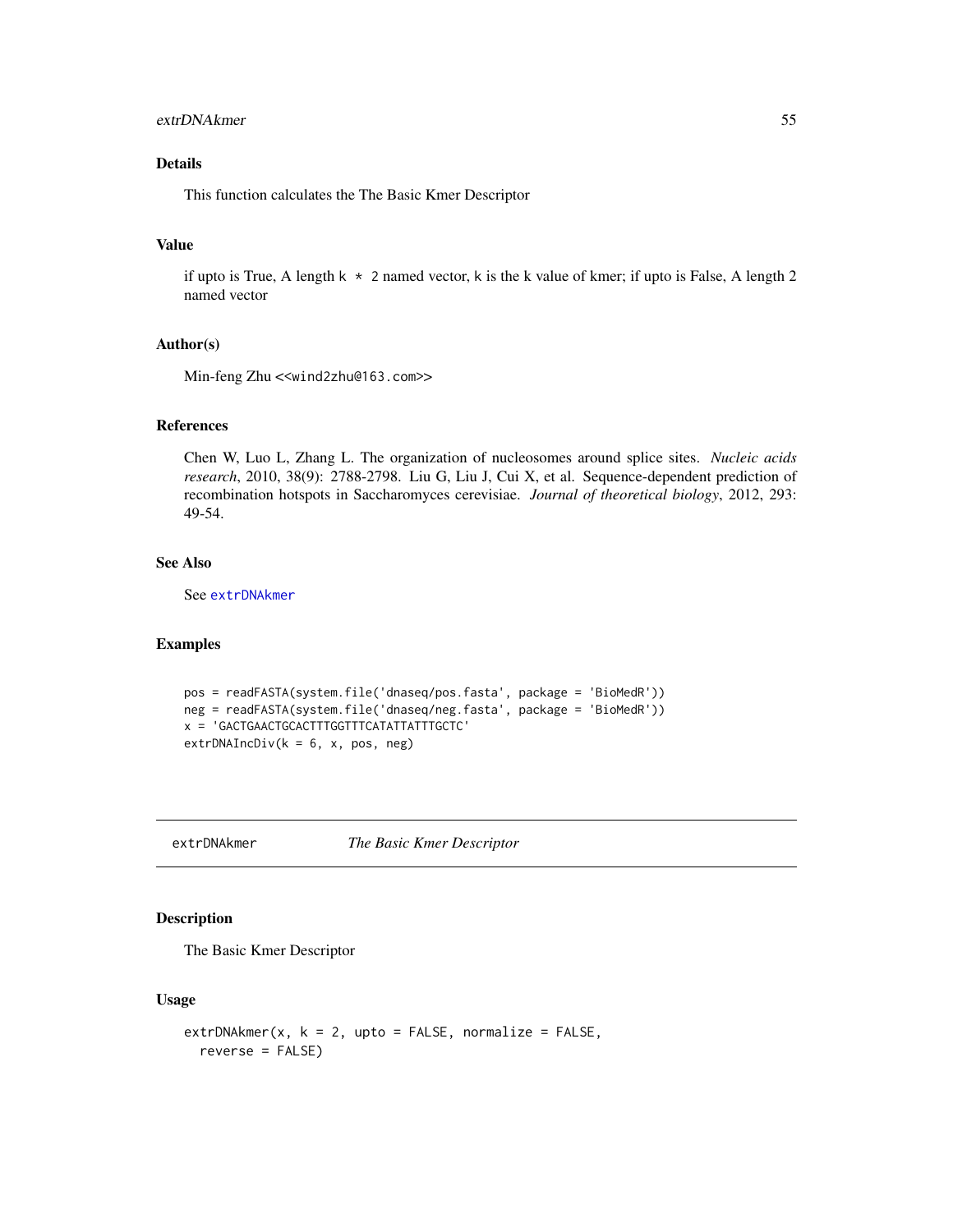## Arguments

| $\mathsf{x}$ | the input data, which should be a list or file type.                                                                                                                                                                                              |
|--------------|---------------------------------------------------------------------------------------------------------------------------------------------------------------------------------------------------------------------------------------------------|
| k            | the k value of kmer, it should be an integer larger than 0.                                                                                                                                                                                       |
| upto         | generate all the kmers: 1 mer, 2 mer, , kmer. The output feature vector is the<br>combination of all these kmers. The default value of this parameter is False.                                                                                   |
| normalize    | with this option, the final feature vector will be normalized based on the total<br>occurrences of all kmers. Therefore, the elements in the feature vectors represent<br>the frequencies of kmers. The default value of this parameter is False. |
| reverse      | make reverse complements into a single feature. The default value of this pa-<br>rameter is False. if reverse is True, this method returns the reverse compliment<br>kmer feature vector.                                                         |

# Details

This function calculates the basic kmer descriptor

#### Value

A vector

## Note

if the parameters normalize and upto are both True, and then the feature vector is the combination of all these normalized kmers, e.g. the combination of normalized 1-kmer and normalized 2-kmer when k=2, normalize=True, upto=True.

### Author(s)

Min-feng Zhu <<wind2zhu@163.com>>

#### References

Noble W S, Kuehn S, Thurman R, et al. Predicting the in vivo signature of human gene regulatory sequences. *Bioinformatics*, 2005, 21 Suppl 1, i338-343. Lee D, Karchin R, Beer M A. Discriminative prediction of mammalian enhancers from DNA sequence. *Genome research*. 2005, 21, 2167-2180.

#### See Also

See [make\\_kmer\\_index](#page-140-0)

```
x = 'GACTGAACTGCACTTTGGTTTCATATTATTTGCTC'
extrDNAkmer(x)
```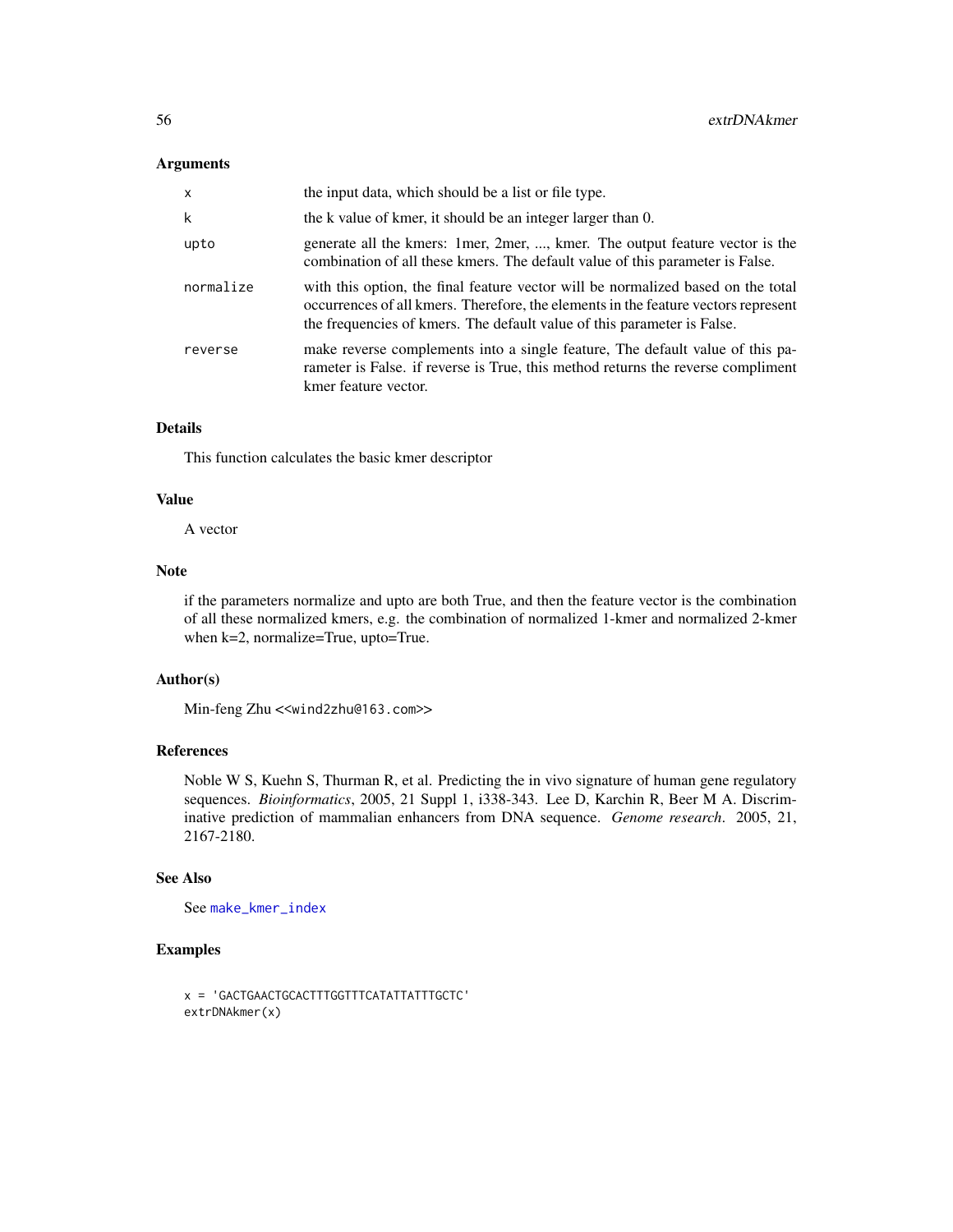<span id="page-56-0"></span>

The Pseudo Dinucleotide Composition Descriptor

# Usage

```
extrDNAPseDNC(x, lambda = 3, w = 0.05, normalize = FALSE,
  customprops = NULL)
```
### Arguments

| $\times$    | the input data, which should be a list or file type.                                                                                                                                                                                                       |  |
|-------------|------------------------------------------------------------------------------------------------------------------------------------------------------------------------------------------------------------------------------------------------------------|--|
| lambda      | an integer larger than or equal to 0 and less than or equal to $L-2$ (L means the<br>length of the shortest sequence in the dataset). It represents the highest counted<br>rank (or tier) of the correlation along a DNA sequence. Its default value is 3. |  |
| W           | the weight factor ranged from 0 to 1. Its default value is $0.05$ .                                                                                                                                                                                        |  |
| normalize   | with this option, the final feature vector will be normalized based on the total<br>occurrences of all kmers. Therefore, the elements in the feature vectors represent<br>the frequencies of kmers. The default value of this parameter is False.          |  |
| customprops | the users can use their own indices to generate the feature vector. It should be a<br>dict, the key is dinucleotide (string), and its corresponding value is a list type.                                                                                  |  |

### Details

This function calculates the pseudo dinucleotide composition Descriptor

### Value

A vector

## Note

if the user defined physicochemical indices have not been normalized, it should be normalized.

#### Author(s)

Min-feng Zhu <<wind2zhu@163.com>>

### References

Chen W, Feng P M, Lin H, et al. iRSpot-PseDNC: identify recombination spots with pseudo dinucleotide composition. *Nucleic acids research*, 2013: gks1450.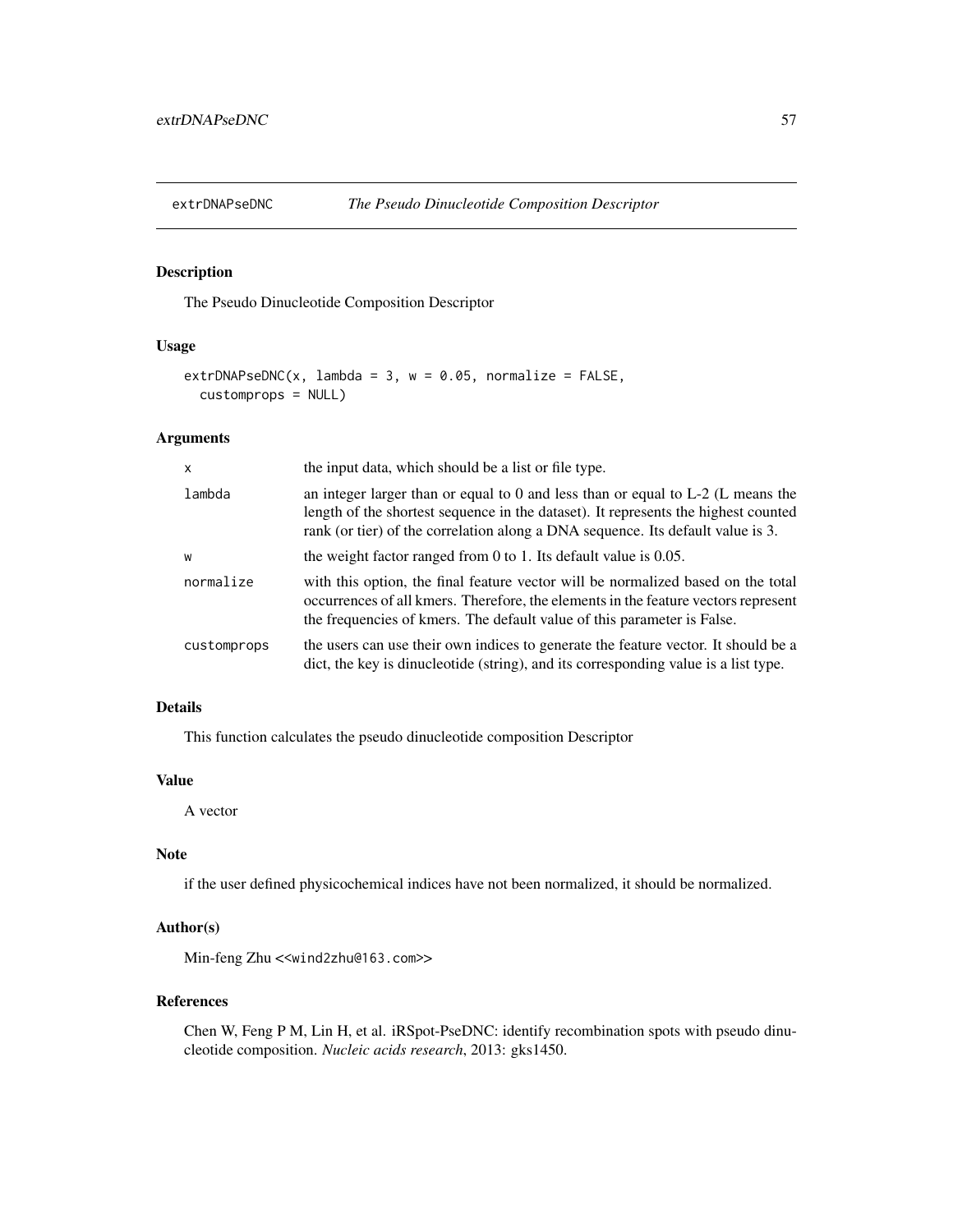# See Also

See [extrDNAPseKNC](#page-57-0)

# Examples

x = 'GACTGAACTGCACTTTGGTTTCATATTATTTGCTC' extrDNAPseDNC(x)

<span id="page-57-0"></span>extrDNAPseKNC *The Pseudo K-tupler Composition Descriptor*

# Description

The Pseudo K-tupler Composition Descriptor

# Usage

```
extrDNAPseKNC(x, lambda = 1, k = 3, normalize = FALSE, w = 0.5,
 customprops = NULL)
```
# Arguments

| $\mathsf{x}$ | the input data, which should be a list or file type.                                                                                                                                                                                                       |  |  |
|--------------|------------------------------------------------------------------------------------------------------------------------------------------------------------------------------------------------------------------------------------------------------------|--|--|
| lambda       | an integer larger than or equal to 0 and less than or equal to $L-2$ (L means the<br>length of the shortest sequence in the dataset). It represents the highest counted<br>rank (or tier) of the correlation along a DNA sequence. Its default value is 3. |  |  |
| k            | an integer larger than 0 represents the k-tuple. Its default value is 3.                                                                                                                                                                                   |  |  |
| normalize    | with this option, the final feature vector will be normalized based on the total<br>occurrences of all kmers. Therefore, the elements in the feature vectors represent<br>the frequencies of kmers. The default value of this parameter is False.          |  |  |
| W            | the weight factor ranged from 0 to 1. Its default value is $0.05$ .                                                                                                                                                                                        |  |  |
| customprops  | the users can use their own indices to generate the feature vector. It should be a<br>dict, the key is dinucleotide (string), and its corresponding value is a list type.                                                                                  |  |  |

# Details

This function calculates the pseudo k-tupler composition Descriptor

# Value

A vector

### Note

if the user defined physicochemical indices have not been normalized, it should be normalized.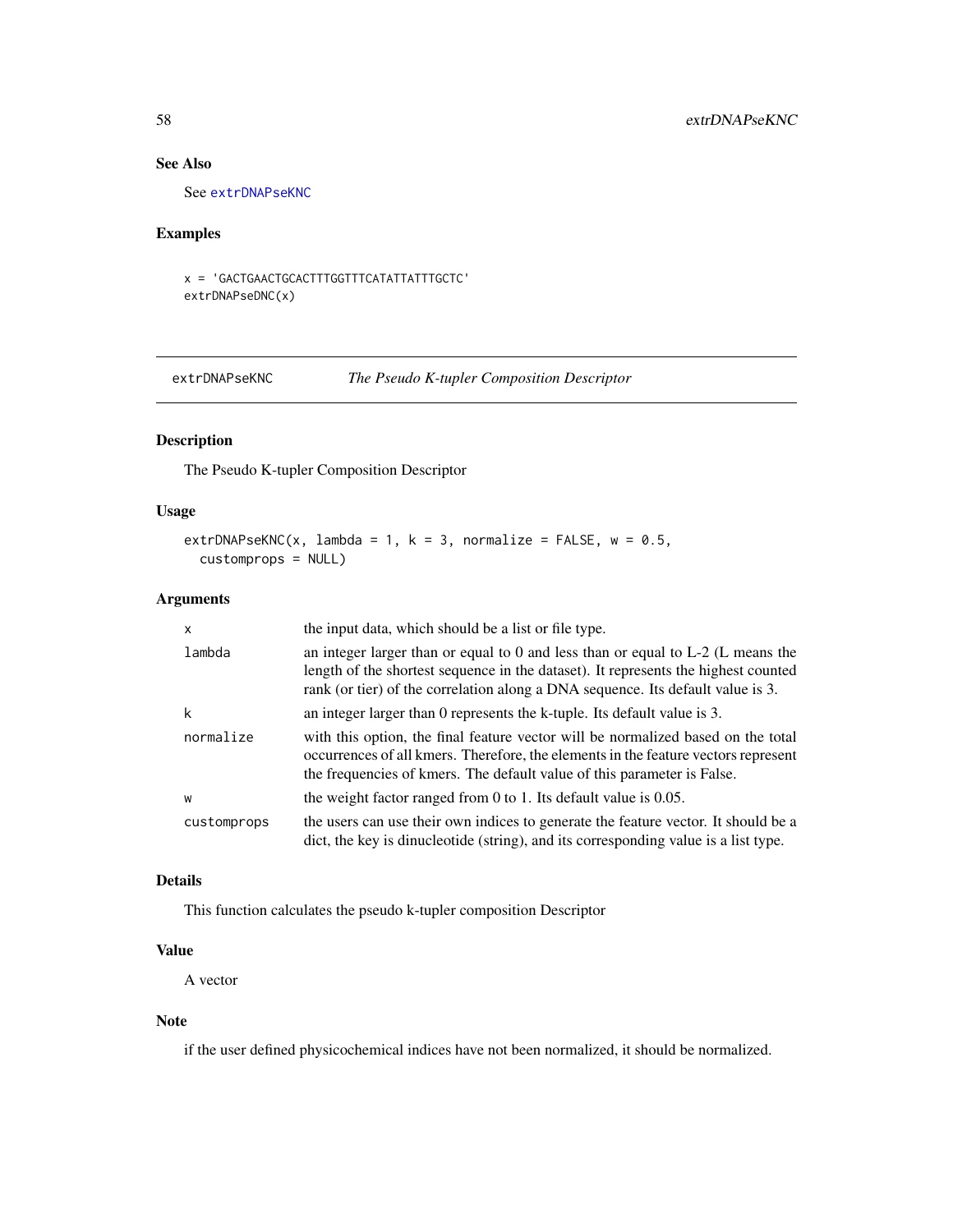## extrDNATAC 59

# Author(s)

Min-feng Zhu <<wind2zhu@163.com>>

## References

Guo S H, Deng E Z, Xu L Q, et al. iNuc-PseKNC: a sequence-based predictor for predicting nucleosome positioning in genomes with pseudo k-tuple nucleotide composition. *Bioinformatics*, 2014: btu083.

# See Also

See [extrDNAPseDNC](#page-56-0)

# Examples

x = 'GACTGAACTGCACTTTGGTTTCATATTATTTGCTC' extrDNAPseKNC(x)

<span id="page-58-0"></span>extrDNATAC *The Trinucleotide-based Auto Covariance Descriptor*

### Description

The Trinucleotide-based Auto Covariance Descriptor

# Usage

```
extrDNATAC(x, index = c("Dnase I", "Nucleosome"), nlag = 2,
  normaliztion = FALSE, customprops = NULL, allprop = FALSE)
```
#### Arguments

| $\mathsf{x}$ | the input data, which should be a list or file type.                                                                                                                                                                                              |
|--------------|---------------------------------------------------------------------------------------------------------------------------------------------------------------------------------------------------------------------------------------------------|
| index        | the physicochemical indices, it should be a list and there are 12 different physic-<br>ochemical indices (Table 2), which the users can choose.                                                                                                   |
| nlag         | an integer larger than or equal to 0 and less than or equal to $L-2$ (L means the<br>length of the shortest DNA sequence in the dataset). It represents the distance<br>between two dinucleotides.                                                |
| normaliztion | with this option, the final feature vector will be normalized based on the total<br>occurrences of all kmers. Therefore, the elements in the feature vectors represent<br>the frequencies of kmers. The default value of this parameter is False. |
| customprops  | the users can use their own indices to generate the feature vector. It should be a<br>dict, the key is dinucleotide (string), and its corresponding value is a list type.                                                                         |
| allprop      | all the 12 physicochemical indices will be employed to generate the feature vec-<br>tor. Its default value is False.                                                                                                                              |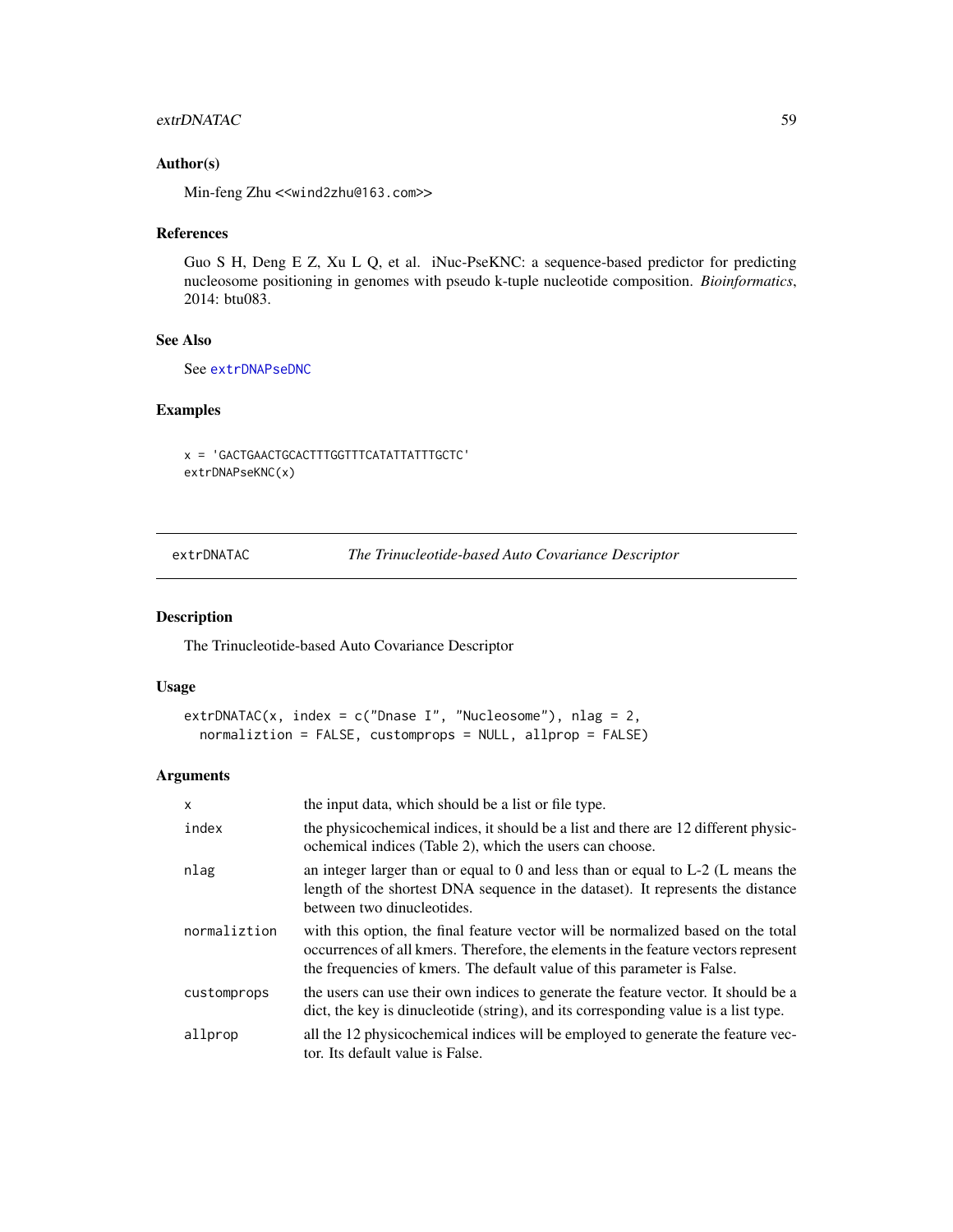# Details

This function calculates the trinucleotide-based auto covariance Descriptor

## Value

A vector

# Note

if the user defined physicochemical indices have not been normalized, it should be normalized.

### Author(s)

Min-feng Zhu <<wind2zhu@163.com>>

# See Also

See [extrDNATCC](#page-60-0) and [extrDNATACC](#page-59-0)

# Examples

```
x = x = 'GACTGAACTGCACTTTGGTTTCATATTATTTGCTC'
extrDNATAC(x)
```
<span id="page-59-0"></span>extrDNATACC *The Trinucleotide-based Auto-cross Covariance Descriptor*

# Description

The Trinucleotide-based Auto-cross Covariance Descriptor

#### Usage

```
extrDNATACC(x, index = c("Dnase I", "Nucleosome"), nlag = 2,
 normaliztion = FALSE, customprops = NULL, allprop = FALSE)
```
# Arguments

| x.    | the input data, which should be a list or file type.                                                                                                                                               |
|-------|----------------------------------------------------------------------------------------------------------------------------------------------------------------------------------------------------|
| index | the physicochemical indices, it should be a list and there are 12 different physic-<br>ochemical indices (Table 2), which the users can choose.                                                    |
| nlag  | an integer larger than or equal to 0 and less than or equal to $L-2$ (L means the<br>length of the shortest DNA sequence in the dataset). It represents the distance<br>between two dinucleotides. |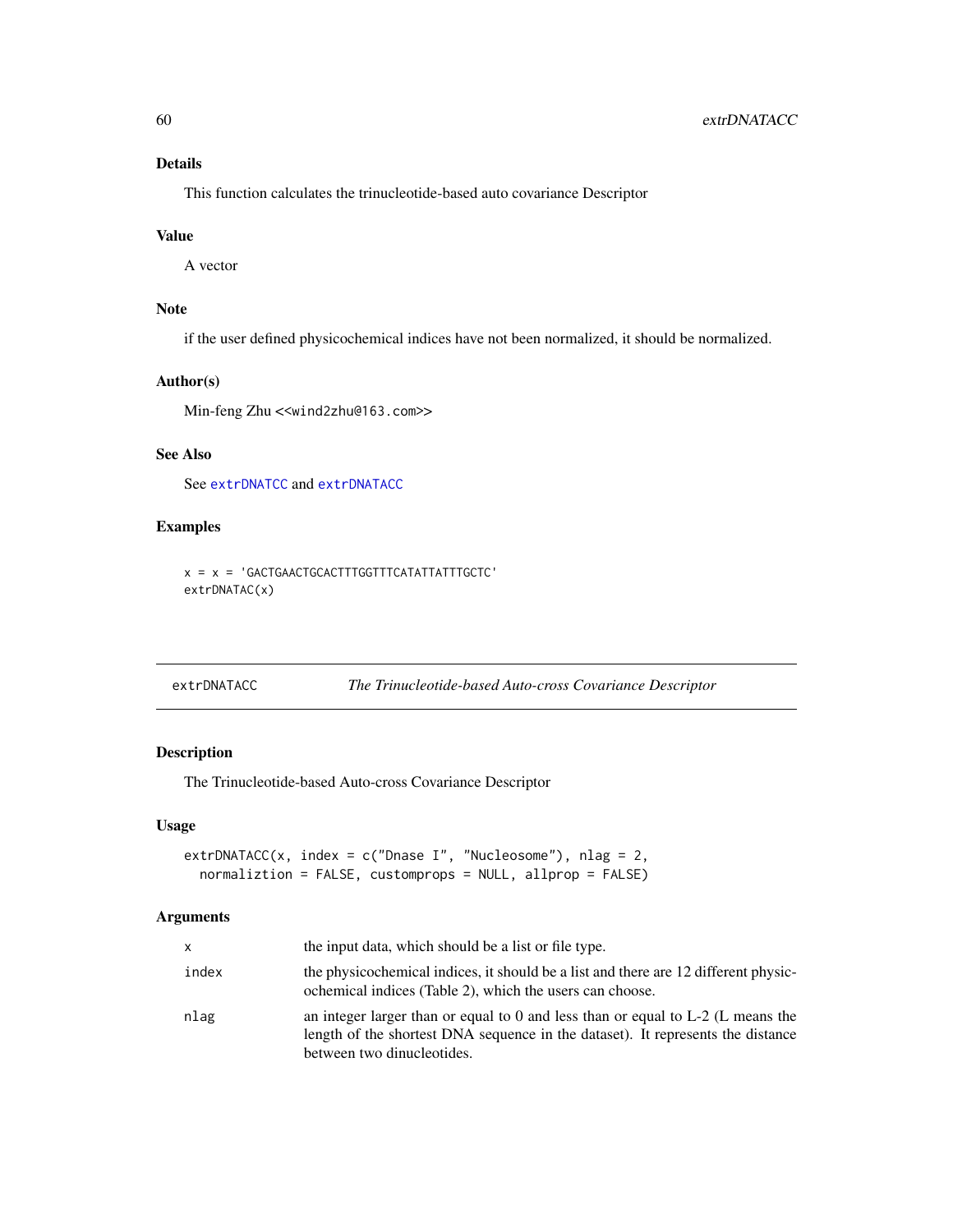# extrDNATCC 61

| normaliztion | with this option, the final feature vector will be normalized based on the total<br>occurrences of all kmers. Therefore, the elements in the feature vectors represent<br>the frequencies of kmers. The default value of this parameter is False. |
|--------------|---------------------------------------------------------------------------------------------------------------------------------------------------------------------------------------------------------------------------------------------------|
| customprops  | the users can use their own indices to generate the feature vector. It should be a<br>dict, the key is dinucleotide (string), and its corresponding value is a list type.                                                                         |
| allprop      | all the 12 physicochemical indices will be employed to generate the feature vec-<br>tor. Its default value is False.                                                                                                                              |

## Details

This function calculates the trinucleotide-based auto-cross covariance descriptor

## Value

A vector

# Note

if the user defined physicochemical indices have not been normalized, it should be normalized.

## Author(s)

Min-feng Zhu <<wind2zhu@163.com>>

# See Also

See [extrDNATAC](#page-58-0) and [extrDNATCC](#page-60-0)

# Examples

```
x = 'GACTGAACTGCACTTTGGTTTCATATTATTTGCTC'
extrDNATACC(x)
```

```
extrDNATCC The Trinucleotide-based Cross Covariance Descriptor
```
# Description

The Trinucleotide-based Cross Covariance Descriptor

# Usage

```
extrDNATCC(x, index = c("Dnase I", "Nucleosome"), nlag = 2,
  customprops = NULL, normaliztion = FALSE)
```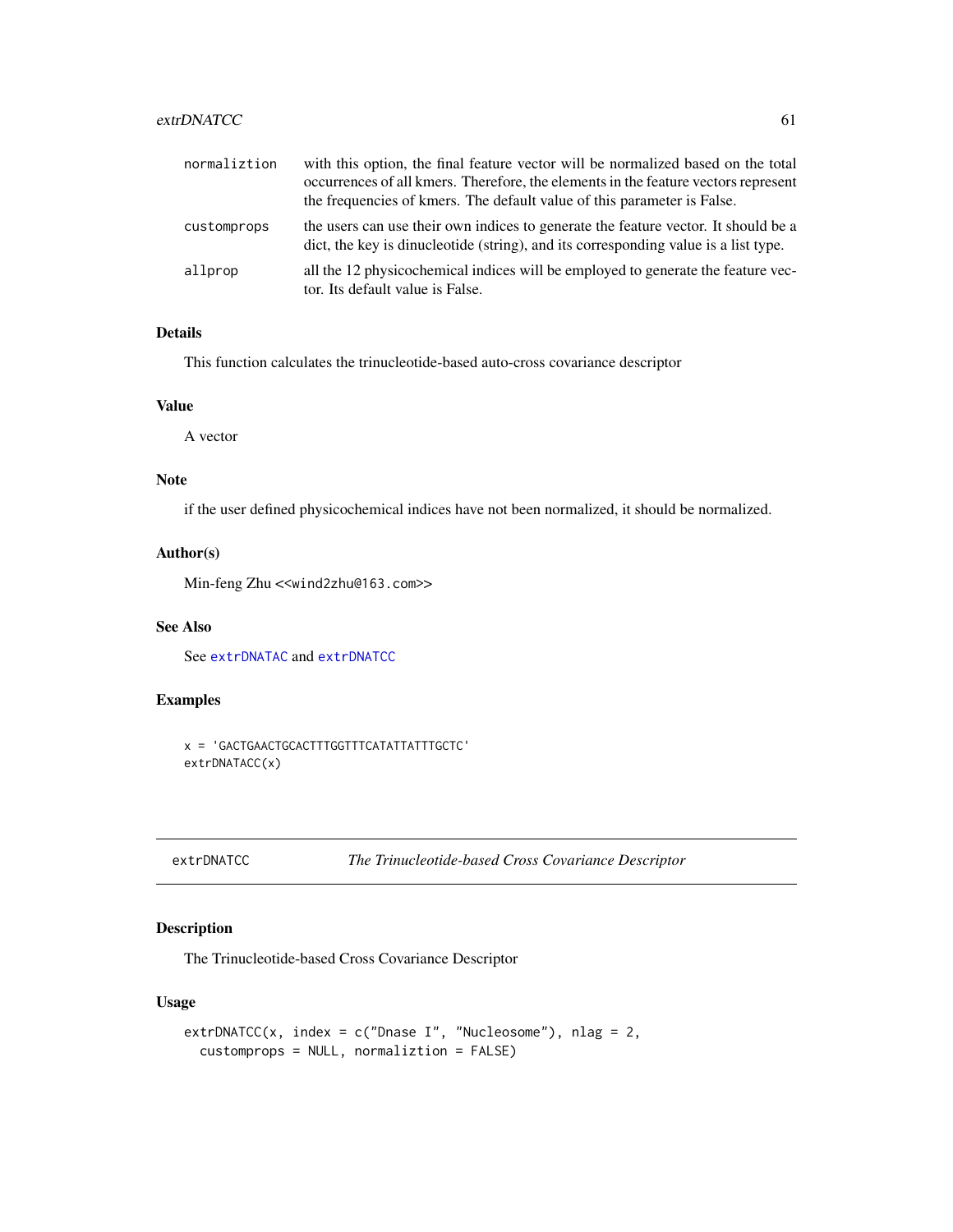# Arguments

| $\mathsf{x}$ | the input data, which should be a list or file type.                                                                                                                                                                                              |
|--------------|---------------------------------------------------------------------------------------------------------------------------------------------------------------------------------------------------------------------------------------------------|
| index        | the physicochemical indices, it should be a list and there are 12 different physic-<br>ochemical indices (Table 2), which the users can choose.                                                                                                   |
| nlag         | an integer larger than or equal to 0 and less than or equal to $L-2$ (L means the<br>length of the shortest DNA sequence in the dataset). It represents the distance<br>between two dinucleotides.                                                |
| customprops  | the users can use their own indices to generate the feature vector. It should be a<br>dict, the key is dinucleotide (string), and its corresponding value is a list type.                                                                         |
| normaliztion | with this option, the final feature vector will be normalized based on the total<br>occurrences of all kmers. Therefore, the elements in the feature vectors represent<br>the frequencies of kmers. The default value of this parameter is False. |

# Details

This function calculates the trinucleotide-based cross covariance Descriptor

# Value

A vector

# Note

if the user defined physicochemical indices have not been normalized, it should be normalized.

# Author(s)

Min-feng Zhu <<wind2zhu@163.com>>

# See Also

See [extrDNATAC](#page-58-0) and [extrDNATACC](#page-59-0)

```
x = 'GACTGAACTGCACTTTGGTTTCATATTATTTGCTC'
extrDNATCC(x)
```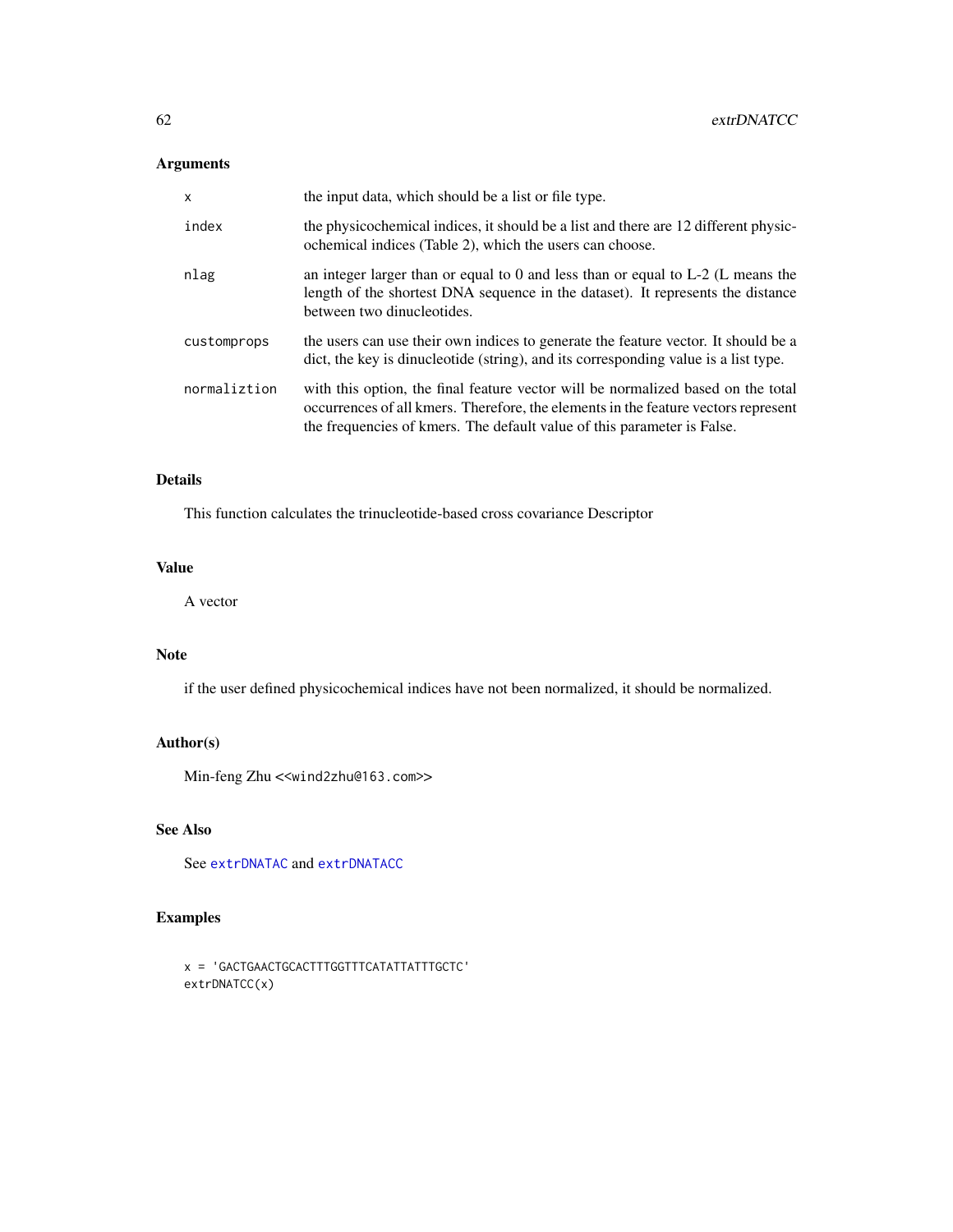Calculates All the Molecular Descriptors in the BioMedR Package at Once

### Usage

extrDrugAIO(molecules, silent = TRUE, warn = TRUE)

#### Arguments

| molecules | Parsed molucule object.                                                                                                                       |  |  |  |  |
|-----------|-----------------------------------------------------------------------------------------------------------------------------------------------|--|--|--|--|
| silent    | Logical. Whether the calculating process should be shown or not, default is<br>TRUE.                                                          |  |  |  |  |
| warn      | Logical. Whether the warning about some descriptors need the 3D coordinates<br>should be shown or not after the calculation, default is TRUE. |  |  |  |  |

# Details

This function calculates all the molecular descriptors in the BioMedR package at once.

### Value

A data frame, each row represents one of the molecules, each column represents one descriptor. Currently, this function returns total 293 descriptors composed of 48 descriptor types.

# Note

Note that we need 3-D coordinates of the molecules to calculate some of the descriptors, if not provided, these descriptors values will be NA.

### Author(s)

Min-feng Zhu <<wind2zhu@163.com>>, Nan Xiao <<http://r2s.name>>

```
# Load 20 small molecules that have 3D coordinates
sdf = system.file('sysdata/test.sdf', package = 'BioMedR')
mol = readMolFromSDF(sdf)
dat = extrDrugAIO(mol, warn = FALSE)
```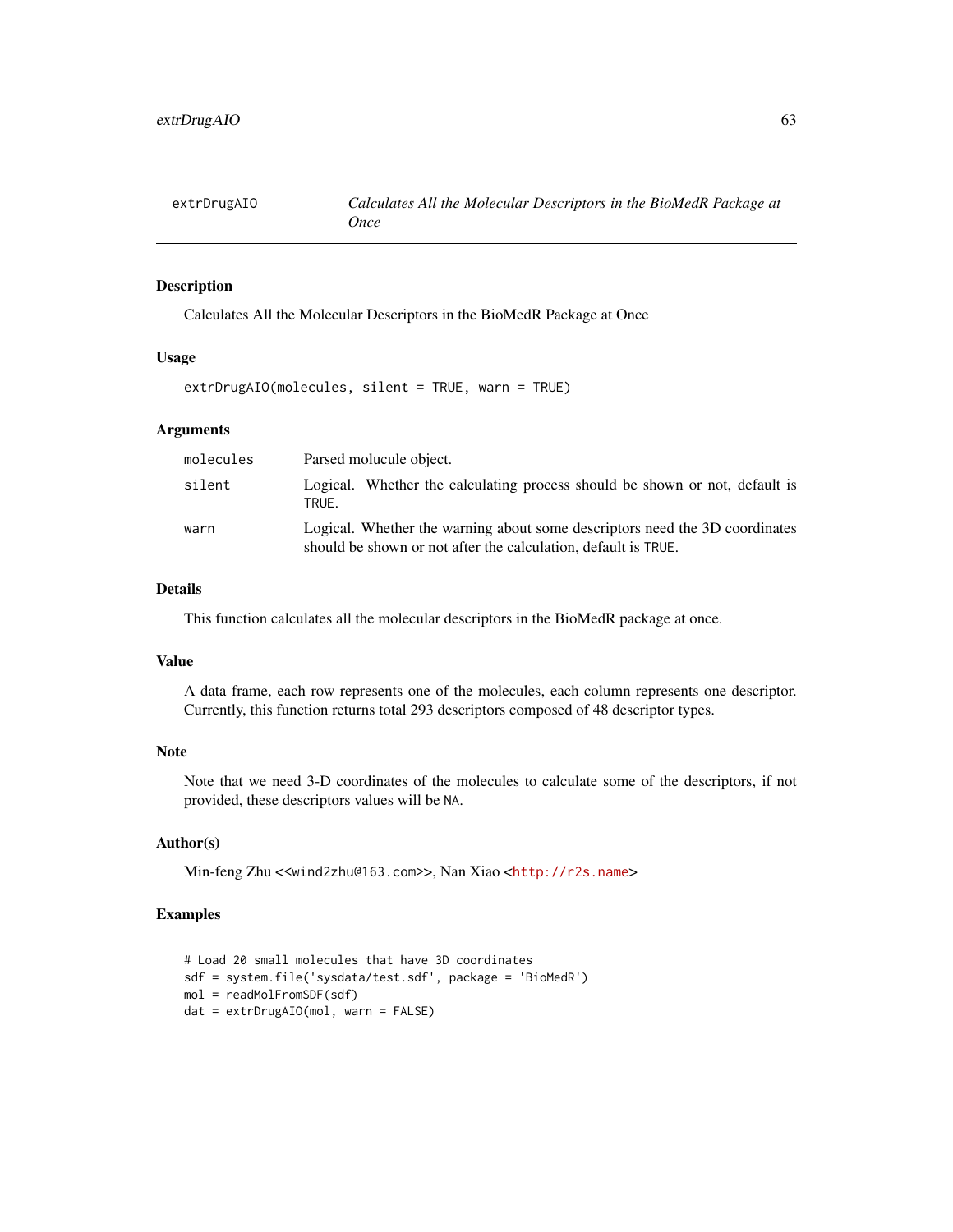Calculate the Atom Pair Fingerprints

#### Usage

extrDrugAP(x, descnames = 1024)

#### Arguments

x Object of classe APset or list of vectors descnames Descriptor set to consider for fingerprint encoding. If a single value from 1- 4096 is provided then the function uses the corresponding number of the most frequent atom pairs stored in the apfp data set provided by the package. Alternatively, one can provide here any custom atom pair selection in form of a character vector.

## Details

Generates fingerprints from descriptor vectors such as atom pairs stored in APset or list containers. The obtained fingerprints can be used for structure similarity comparisons, searching and clustering. Due to their compact size, computations on fingerprints are often more time and memory efficient than on their much more complex atom pair counterparts.

# Value

matrix or character vectors

### Author(s)

Min-feng Zhu <<wind2zhu@163.com>>,

```
data(sdfbcl)
apbcl <- convSDFtoAP(sdfbcl)
mol \le extrDrugAP(x =apbcl, descnames = 1024)
```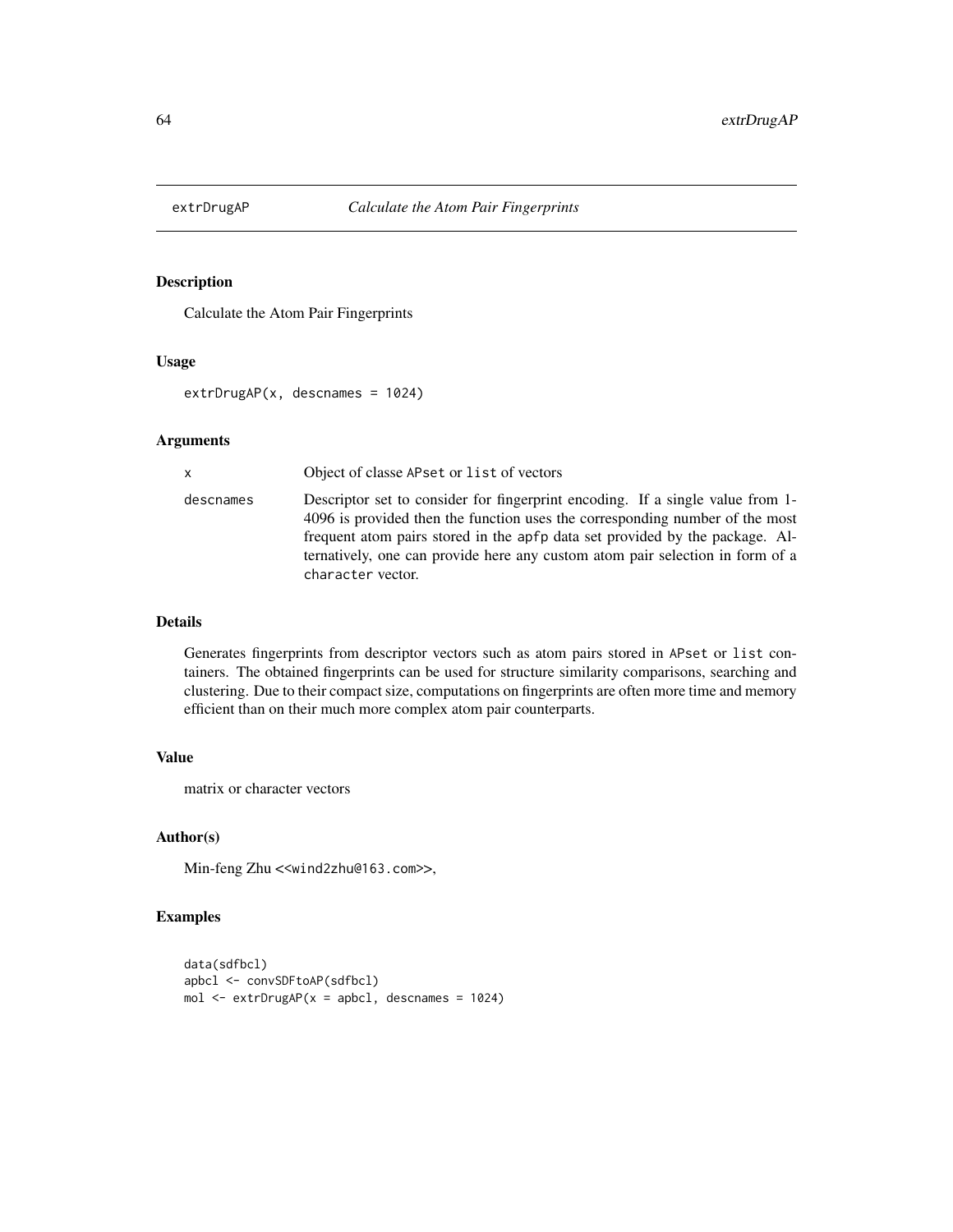BCUT – Eigenvalue Based Descriptor

### Usage

extrDrugBCUT(molecules, silent = TRUE)

#### Arguments

| molecules | Parsed molucule object.                                                              |  |  |  |  |
|-----------|--------------------------------------------------------------------------------------|--|--|--|--|
| silent    | Logical. Whether the calculating process should be shown or not, default is<br>TRUE. |  |  |  |  |

#### Details

Eigenvalue based descriptor noted for its utility in chemical diversity. Described by Pearlman et al. The descriptor is based on a weighted version of the Burden matrix which takes into account both the connectivity as well as atomic properties of a molecule. The weights are a variety of atom properties placed along the diagonal of the Burden matrix. Currently three weighting schemes are employed:

- Atomic Weight
- Partial Charge (Gasteiger Marsilli)
- Polarizability (Kang et al.)

#### Value

A data frame, each row represents one of the molecules, each column represents one feature. This function returns 6 columns:

- BCUTw-1l, BCUTw-2l ... n high lowest atom weighted BCUTS
- BCUTw-1h, BCUTw-2h ... n low highest atom weighted BCUTS
- BCUTc-1l, BCUTc-2l ... n high lowest partial charge weighted BCUTS
- BCUTc-1h, BCUTc-2h ... n low highest partial charge weighted BCUTS
- BCUTp-1l, BCUTp-2l ... n high lowest polarizability weighted BCUTS
- BCUTp-1h, BCUTp-2h ... n low highest polarizability weighted BCUTS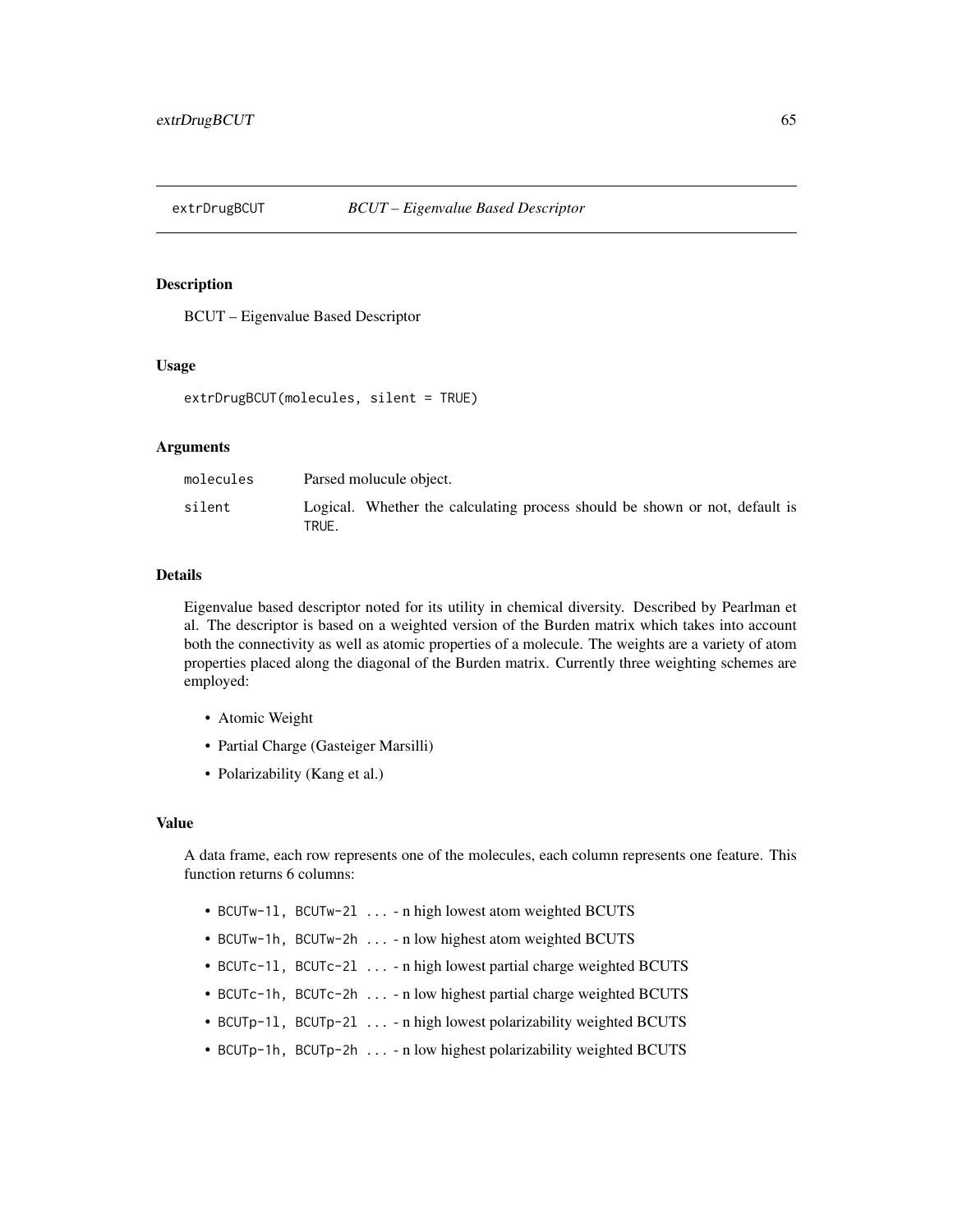By default, the descriptor will return the highest and lowest eigenvalues for the three classes of descriptor in a single ArrayList (in the order shown above). However it is also possible to supply a parameter list indicating how many of the highest and lowest eigenvalues (for each class of descriptor) are required. The descriptor works with the hydrogen depleted molecule.

A side effect of specifying the number of highest and lowest eigenvalues is that it is possible to get two copies of all the eigenvalues. That is, if a molecule has 5 heavy atoms, then specifying the 5 highest eigenvalues returns all of them, and specifying the 5 lowest eigenvalues returns all of them, resulting in two copies of all the eigenvalues.

Note that it is possible to specify an arbitrarily large number of eigenvalues to be returned. However if the number (i.e., nhigh or nlow) is larger than the number of heavy atoms, the remaining eignevalues will be NaN.

Given the above description, if the aim is to gt all the eigenvalues for a molecule, you should set nlow to 0 and specify the number of heavy atoms (or some large number) for nhigh (or vice versa).

### Author(s)

Min-feng Zhu <<wind2zhu@163.com>>, Nan Xiao <<http://r2s.name>>

#### References

Pearlman, R.S. and Smith, K.M., Metric Validation and the Receptor-Relevant Subspace Concept, J. Chem. Inf. Comput. Sci., 1999, 39:28-35.

Burden, F.R., Molecular identification number for substructure searches, J. Chem. Inf. Comput. Sci., 1989, 29:225-227.

Burden, F.R., Chemically Intuitive Molecular Index, Quant. Struct. -Act. Relat., 1997, 16:309-314

Kang, Y.K. and Jhon, M.S., Additivity of Atomic Static Polarizabilities and Dispersion Coefficients, Theoretica Chimica Acta, 1982, 61:41-48

#### Examples

```
smi = system.file('vignettedata/test.smi', package = 'BioMedR')
mol = readMolFromSmi(smi, type = 'mol')
dat = extrDrugBCUT(mol)
head(dat)
```

| extrDrugCPSA | A Variety of Descriptors Combining Surface Area and Partial Charge |  |  |  |
|--------------|--------------------------------------------------------------------|--|--|--|
|              | Information                                                        |  |  |  |

#### Description

A Variety of Descriptors Combining Surface Area and Partial Charge Information

# **Note**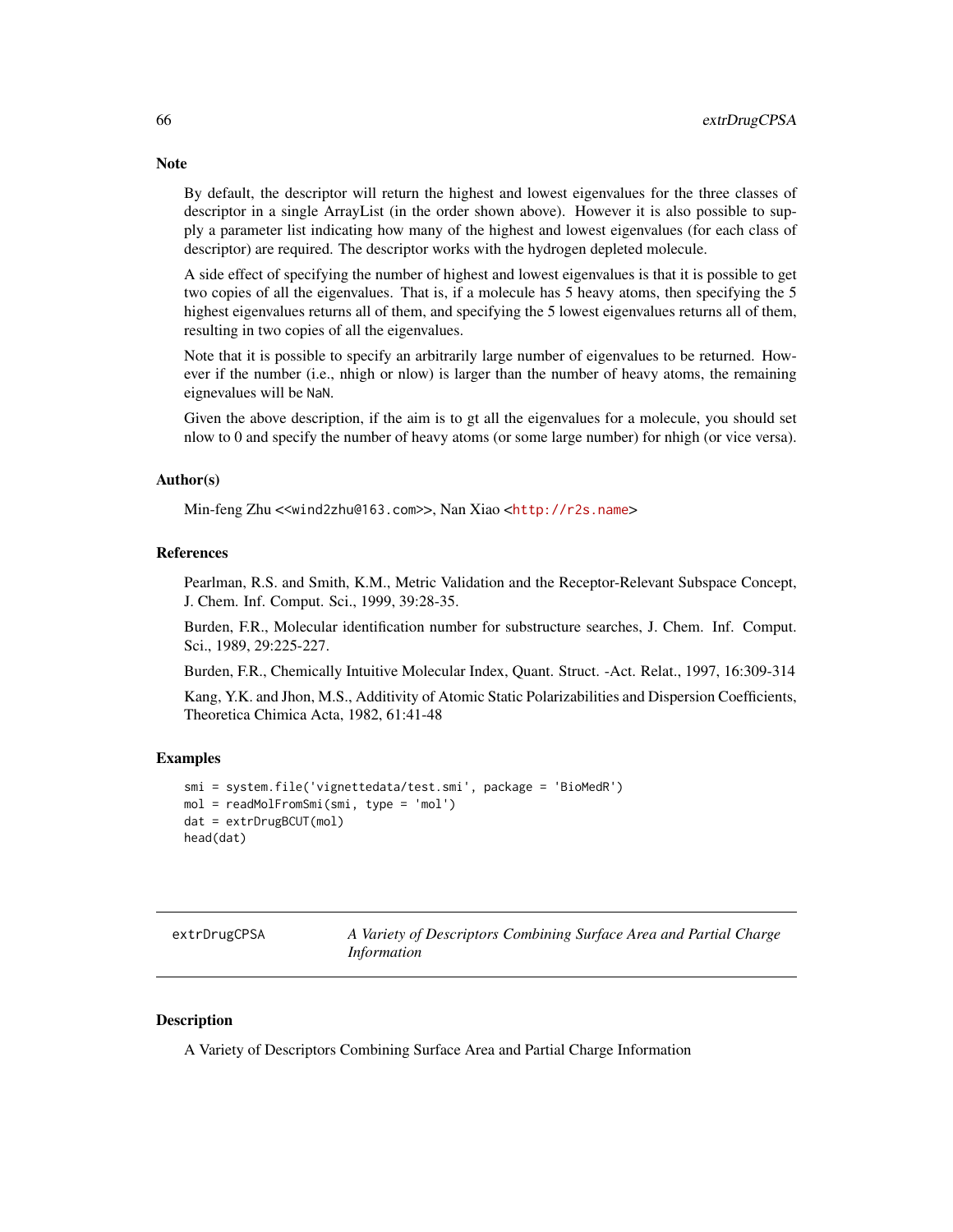# extrDrugCPSA 67

### Usage

extrDrugCPSA(molecules, silent = TRUE)

### Arguments

| molecules | Parsed molucule object.                                                              |
|-----------|--------------------------------------------------------------------------------------|
| silent    | Logical. Whether the calculating process should be shown or not, default is<br>TRUE. |

# Details

Calculates 29 Charged Partial Surface Area (CPSA) descriptors. The CPSA's were developed by Stanton et al.

# Value

A data frame, each row represents one of the molecules, each column represents one feature. This function returns 29 columns:

- PPSA.1 partial positive surface area sum of surface area on positive parts of molecule
- PPSA.2 partial positive surface area \* total positive charge on the molecule
- PPSA.3 charge weighted partial positive surface area
- PNSA.1 partial negative surface area sum of surface area on negative parts of molecule
- PNSA. 2 partial negative surface area \* total negative charge on the molecule
- PNSA. 3 charge weighted partial negative surface area
- DPSA.1 difference of PPSA.1 and PNSA.1
- DPSA.2 difference of FPSA.2 and PNSA.2
- DPSA. 3 difference of PPSA. 3 and PNSA. 3
- FPSA.1 PPSA.1 / total molecular surface area
- FFSA.2 PPSA.2 / total molecular surface area
- FPSA.3 PPSA.3 / total molecular surface area
- FNSA.1 PNSA.1 / total molecular surface area
- FNSA. 2 PNSA. 2 / total molecular surface area
- FNSA.3 PNSA.3 / total molecular surface area
- WPSA.1 PPSA.1 \* total molecular surface area / 1000
- WPSA.2 PPSA.2 \* total molecular surface area /1000
- WPSA.3 PPSA.3 \* total molecular surface area / 1000
- WNSA.1 PNSA.1 \* total molecular surface area /1000
- WNSA. 2 PNSA. 2 \* total molecular surface area / 1000
- WNSA.3 PNSA.3 \* total molecular surface area / 1000
- RPCG relative positive charge most positive charge / total positive charge
- RNCG relative negative charge most negative charge / total negative charge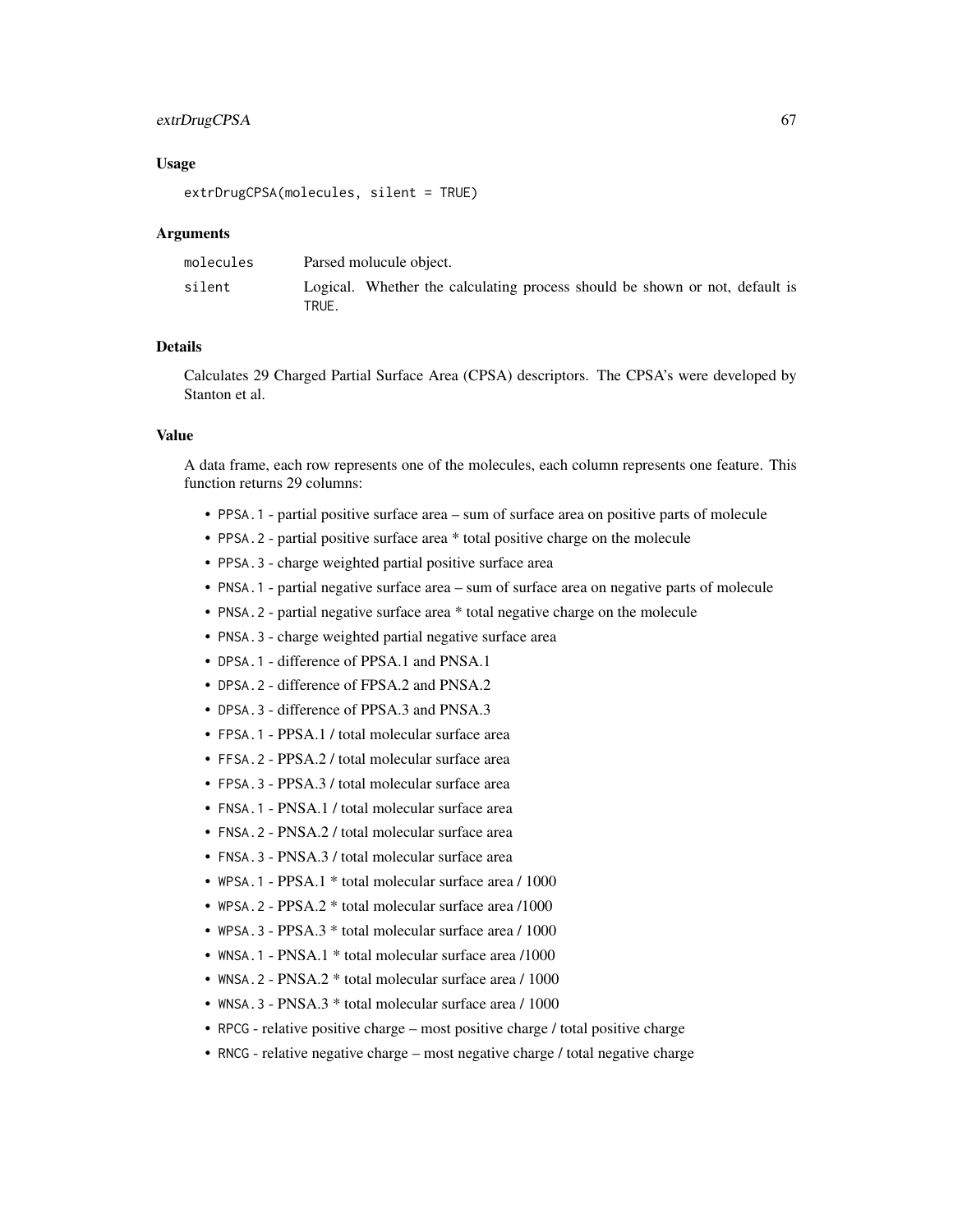- RPCS relative positive charge surface area most positive surface area \* RPCG
- RNCS relative negative charge surface area most negative surface area \* RNCG
- THSA sum of solvent accessible surface areas of atoms with absolute value of partial charges less than 0.2
- TPSA sum of solvent accessible surface areas of atoms with absolute value of partial charges greater than or equal 0.2
- RHSA THSA / total molecular surface area
- RPSA TPSA / total molecular surface area

Min-feng Zhu <<wind2zhu@163.com>>, Nan Xiao <<http://r2s.name>>

### References

Stanton, D.T. and Jurs, P.C. , Development and Use of Charged Partial Surface Area Structural Descriptors in Computer Assissted Quantitative Structure Property Relationship Studies, Analytical Chemistry, 1990, 62:2323.2329.

# Examples

```
sdf = system.file('sysdata/test.sdf', package = 'BioMedR')
mol = readMolFromSDF(sdf)
dat = extrDrugCPSA(mol)
head(dat)
```
<span id="page-67-0"></span>extrDrugEstate *Calculate the E-State Molecular Fingerprints (in Compact Format)*

### Description

Calculate the E-State Molecular Fingerprints (in Compact Format)

### Usage

```
extrDrugEstate(molecules, silent = TRUE)
```
#### Arguments

| molecules | Parsed molucule object.                                                              |
|-----------|--------------------------------------------------------------------------------------|
| silent    | Logical. Whether the calculating process should be shown or not, default is<br>TRUE. |

# Details

79 bit fingerprints corresponding to the E-State atom types described by Hall and Kier.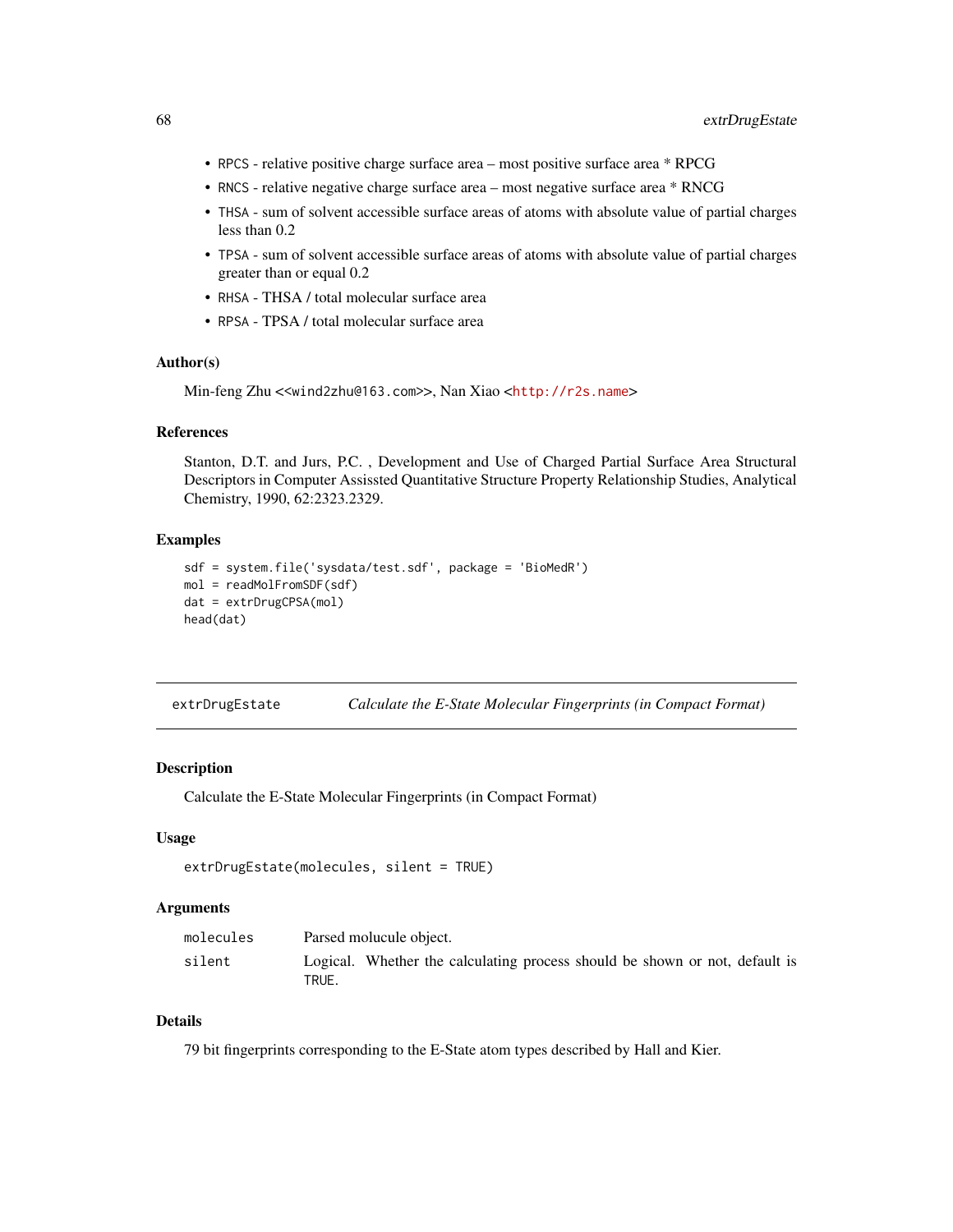# Value

A list, each component represents one of the molecules, each element in the component represents the index of which element in the fingerprint is 1. Each component's name is the length of the fingerprints.

# Author(s)

Min-feng Zhu <<wind2zhu@163.com>>, Nan Xiao <<http://r2s.name>>

# See Also

[extrDrugEstateComplete](#page-68-0)

#### Examples

```
smi = system.file('vignettedata/test.smi', package = 'BioMedR')
mol = readMolFromSmi(smi, type = 'mol')
fp = extrDrugEstate(mol)
head(fp)
```
<span id="page-68-0"></span>extrDrugEstateComplete

*Calculate the E-State Molecular Fingerprints (in Complete Format)*

#### Description

Calculate the E-State Molecular Fingerprints (in Complete Format)

# Usage

```
extrDrugEstateComplete(molecules, silent = TRUE)
```
### Arguments

| molecules | Parsed molucule object.                                                              |
|-----------|--------------------------------------------------------------------------------------|
| silent    | Logical. Whether the calculating process should be shown or not, default is<br>TRUE. |

# Details

79 bit fingerprints corresponding to the E-State atom types described by Hall and Kier.

#### Value

An integer vector or a matrix. Each row represents one molecule, the columns represent the fingerprints.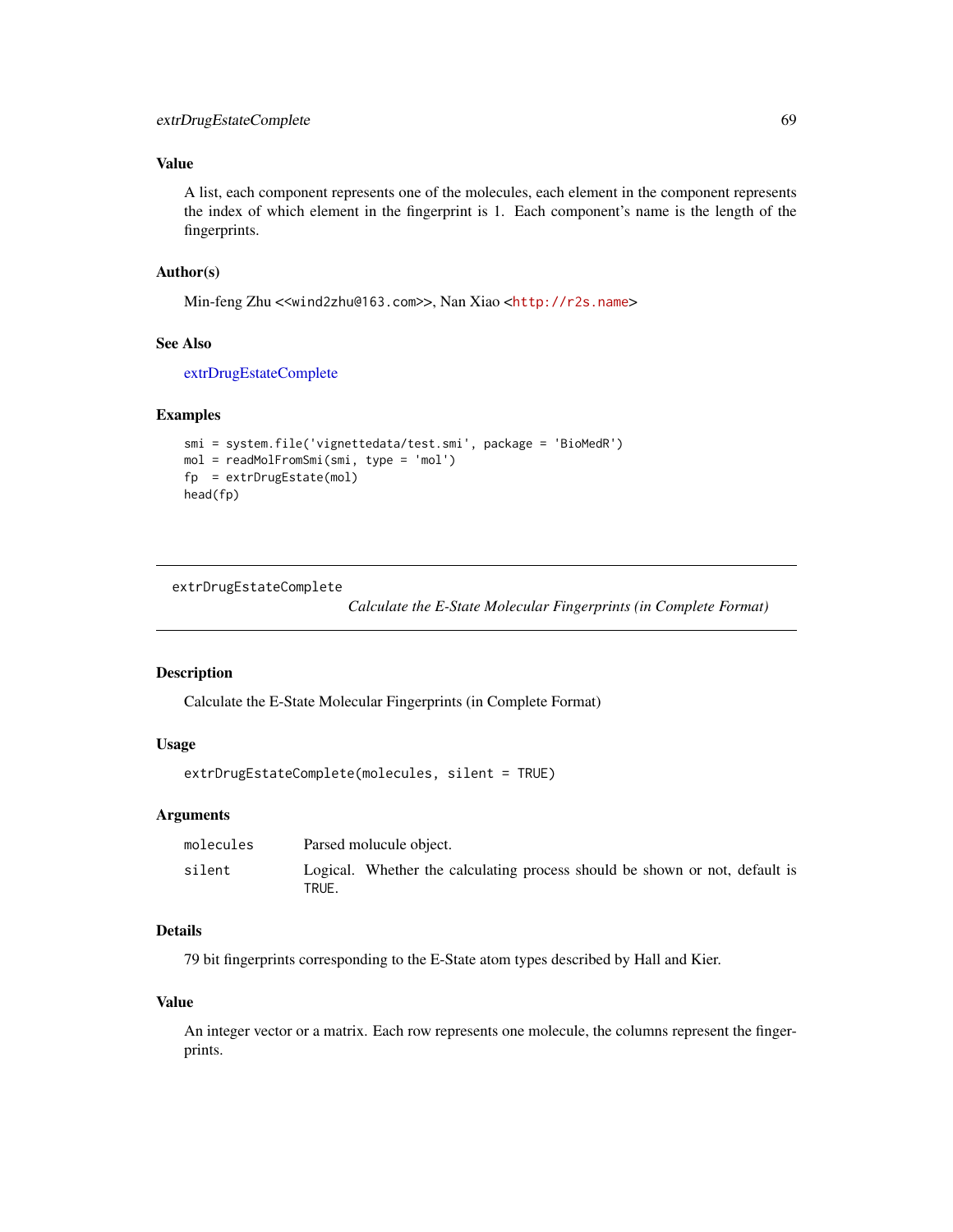Min-feng Zhu <<wind2zhu@163.com>>, Nan Xiao <<http://r2s.name>>

#### See Also

[extrDrugEstate](#page-67-0)

# Examples

```
smi = system.file('vignettedata/test.smi', package = 'BioMedR')
mol = readMolFromSmi(smi, type = 'mol')
fp = extrDrugEstateComplete(mol)
dim(fp)
```
<span id="page-69-0"></span>

|  | extrDrugExtended |  | Calculate the Extended Molecular Fingerprints (in Compact Format) |  |  |  |
|--|------------------|--|-------------------------------------------------------------------|--|--|--|
|--|------------------|--|-------------------------------------------------------------------|--|--|--|

# Description

Calculate the Extended Molecular Fingerprints (in Compact Format)

#### Usage

```
extrDrugExtended(molecules, depth = 6, size = 1024, silent = TRUE)
```
# Arguments

| molecules | Parsed molucule object.                                                              |
|-----------|--------------------------------------------------------------------------------------|
| depth     | The search depth. Default is 6.                                                      |
| size      | The length of the fingerprint bit string. Default is 1024.                           |
| silent    | Logical. Whether the calculating process should be shown or not, default is<br>TRUE. |

#### Details

Calculate the extended molecular fingerprints. Considers paths of a given length, similar to the standard type, but takes rings and atomic properties into account into account. This is hashed fingerprints, with a default length of 1024.

### Value

A list, each component represents one of the molecules, each element in the component represents the index of which element in the fingerprint is 1. Each component's name is the length of the fingerprints.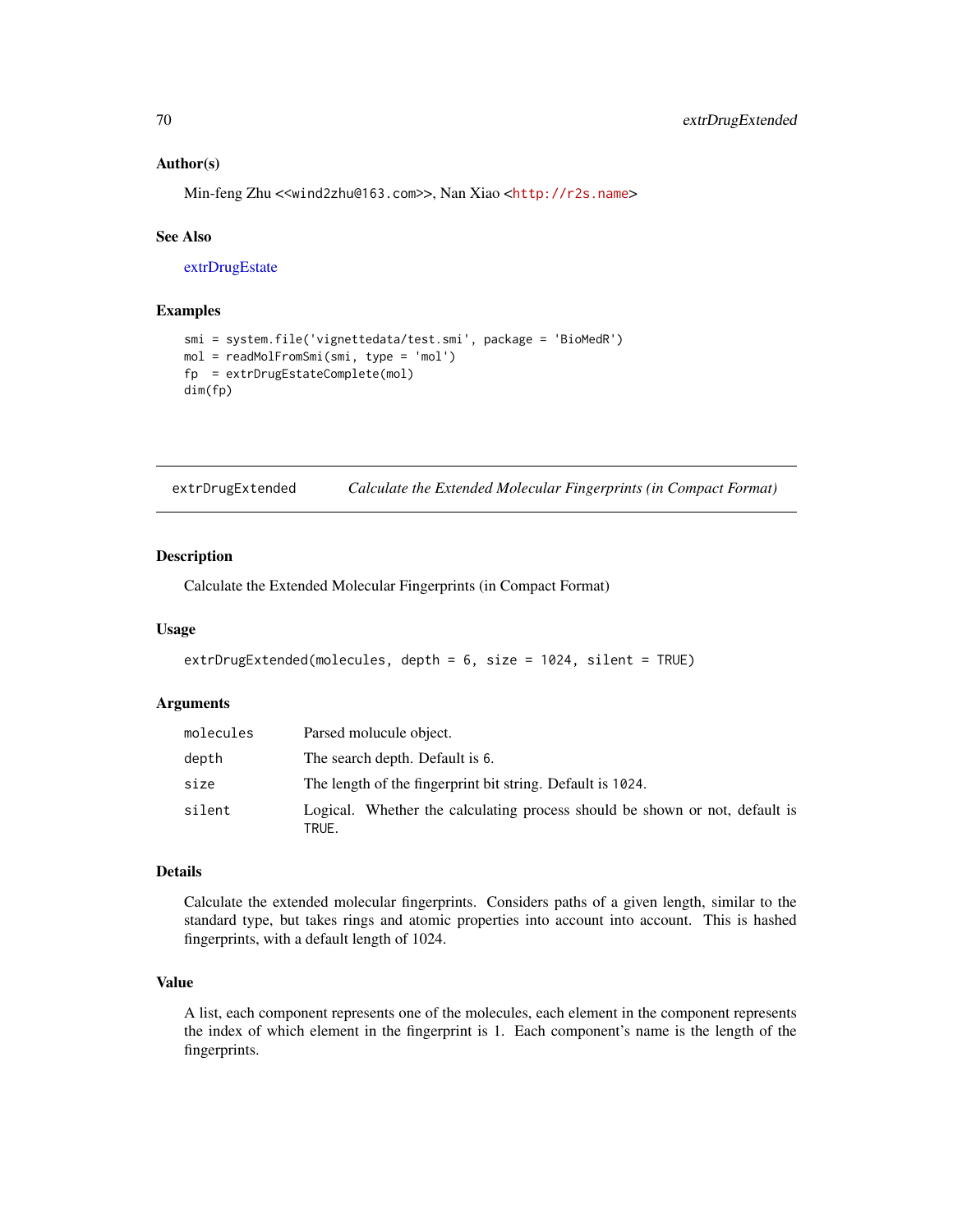Min-feng Zhu <<wind2zhu@163.com>>, Nan Xiao <<http://r2s.name>>

#### See Also

[extrDrugExtendedComplete](#page-70-0)

# Examples

```
smi = system.file('vignettedata/test.smi', package = 'BioMedR')
mol = readMolFromSmi(smi, type = 'mol')
fp = extrDrugExtended(mol)
head(fp)
```
<span id="page-70-0"></span>extrDrugExtendedComplete

*Calculate the Extended Molecular Fingerprints (in Complete Format)*

# Description

Calculate the Extended Molecular Fingerprints (in Complete Format)

#### Usage

```
extrDrugExtendedComplete(molecules, depth = 6, size = 1024,
  silent = TRUE)
```
# Arguments

| molecules | Parsed molucule object.                                                              |
|-----------|--------------------------------------------------------------------------------------|
| depth     | The search depth. Default is 6.                                                      |
| size      | The length of the fingerprint bit string. Default is 1024.                           |
| silent    | Logical. Whether the calculating process should be shown or not, default is<br>TRUE. |

### Details

Calculate the extended molecular fingerprints. Considers paths of a given length, similar to the standard type, but takes rings and atomic properties into account into account. This is hashed fingerprints, with a default length of 1024.

# Value

An integer vector or a matrix. Each row represents one molecule, the columns represent the fingerprints.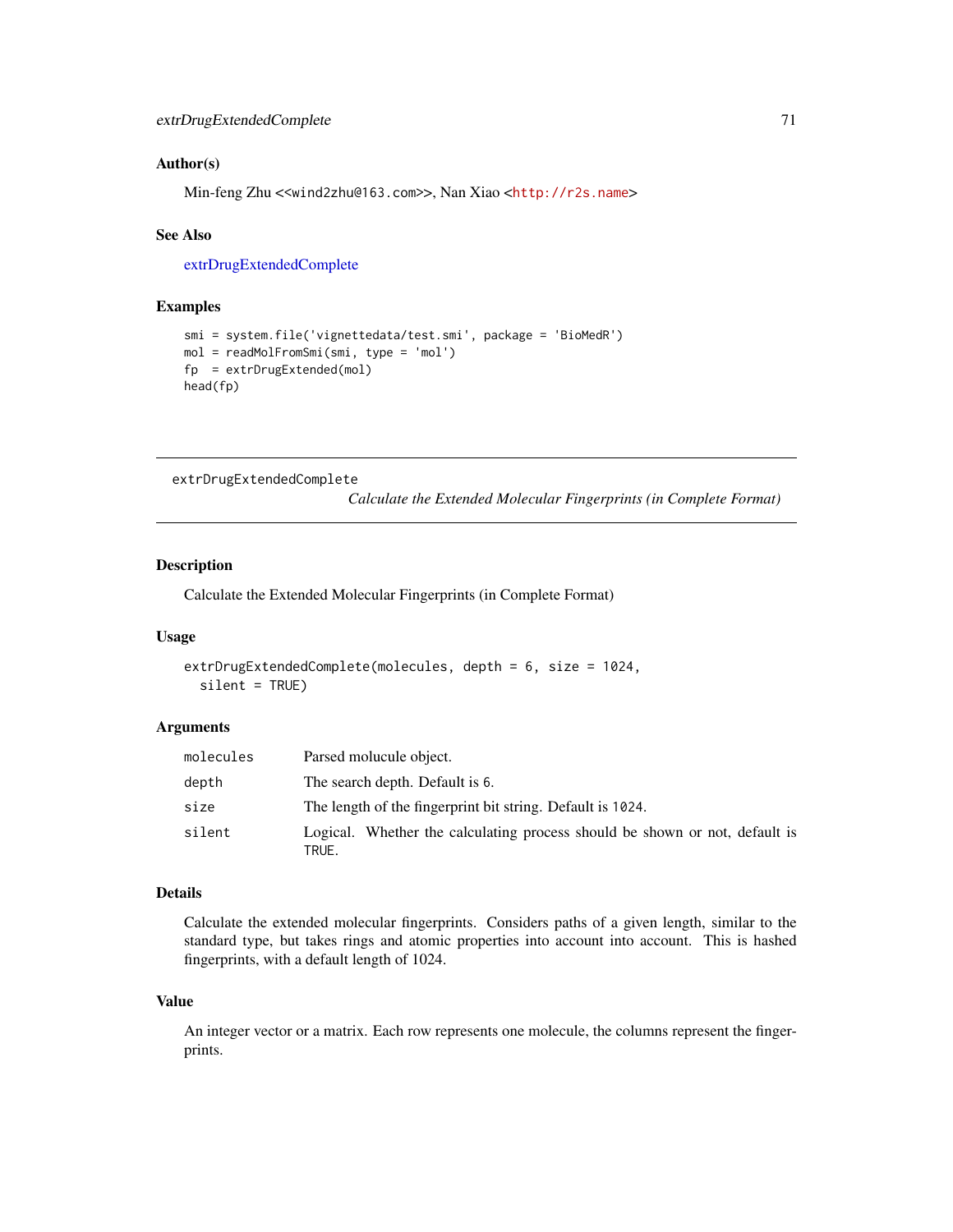Min-feng Zhu <<wind2zhu@163.com>>, Nan Xiao <<http://r2s.name>>

#### See Also

[extrDrugExtended](#page-69-0)

#### Examples

```
smi = system.file('vignettedata/test.smi', package = 'BioMedR')
mol = readMolFromSmi(smi, type = 'mol')
fp = extrDrugExtendedComplete(mol)
dim(fp)
```
extrDrugGraph *Calculate the Graph Molecular Fingerprints (in Compact Format)*

### Description

Calculate the Graph Molecular Fingerprints (in Compact Format)

### Usage

```
extrDrugGraph(molecules, depth = 6, size = 1024, silent = TRUE)
```
### Arguments

| molecules | Parsed molucule object.                                                              |
|-----------|--------------------------------------------------------------------------------------|
| depth     | The search depth. Default is 6.                                                      |
| size      | The length of the fingerprint bit string. Default is 1024.                           |
| silent    | Logical. Whether the calculating process should be shown or not, default is<br>TRUE. |

#### Details

Calculate the graph molecular fingerprints. Similar to the standard type by simply considers connectivity. This is hashed fingerprints, with a default length of 1024.

# Value

A list, each component represents one of the molecules, each element in the component represents the index of which element in the fingerprint is 1. Each component's name is the length of the fingerprints.

#### Author(s)

Min-feng Zhu <<wind2zhu@163.com>>, Nan Xiao <<http://r2s.name>>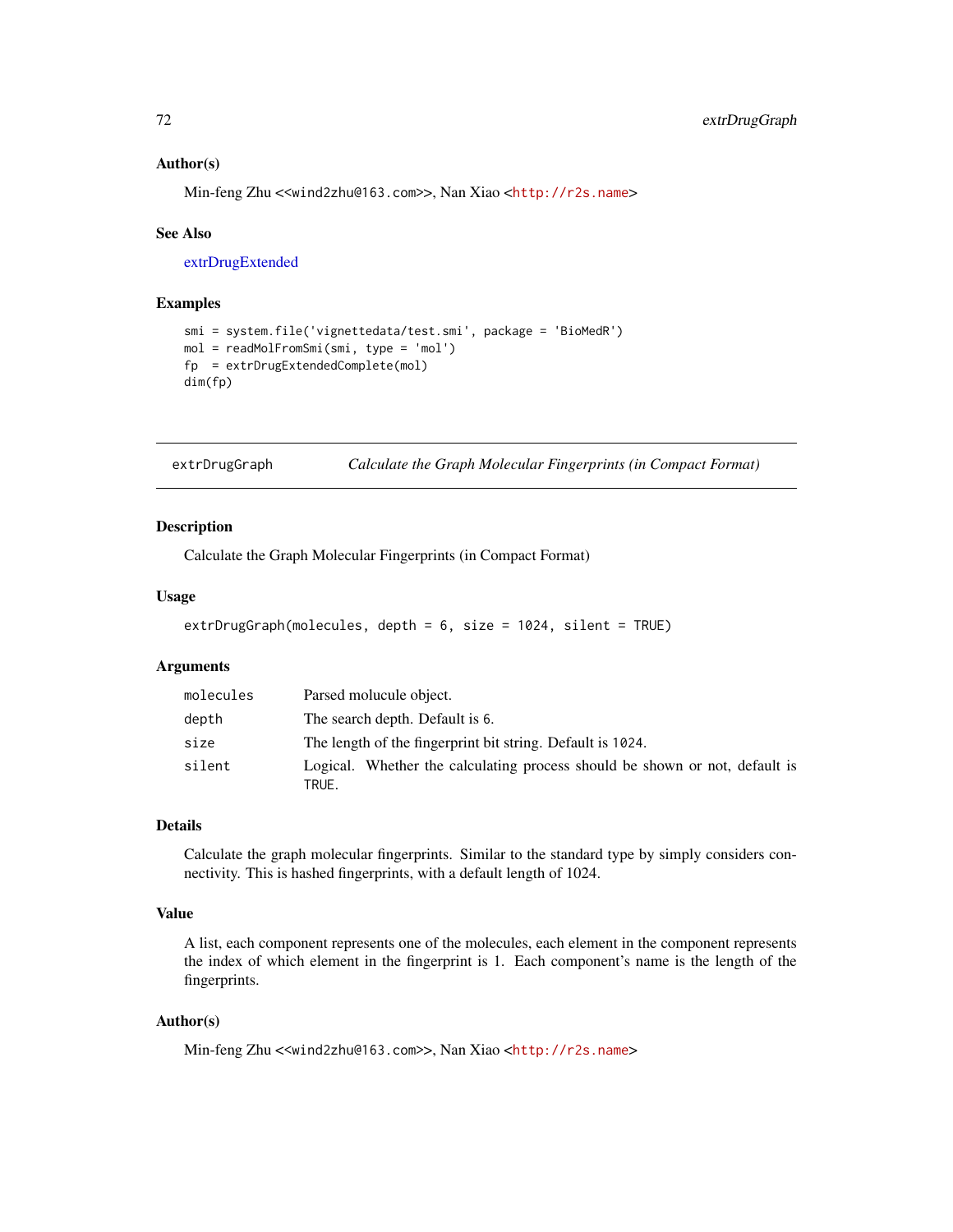# extrDrugGraphComplete 73

# See Also

[extrDrugGraphComplete](#page-72-0)

#### Examples

```
smi = system.file('vignettedata/test.smi', package = 'BioMedR')
mol = readMolFromSmi(smi, type = 'mol')
fp = extrDrugGraph(mol)
head(fp)
```
<span id="page-72-0"></span>extrDrugGraphComplete *Calculate the Graph Molecular Fingerprints (in Complete Format)*

## Description

Calculate the Graph Molecular Fingerprints (in Complete Format)

## Usage

```
extrDrugGraphComplete(molecules, depth = 6, size = 1024,
  silent = TRUE)
```
## Arguments

| molecules | Parsed molucule object.                                                              |
|-----------|--------------------------------------------------------------------------------------|
| depth     | The search depth. Default is 6.                                                      |
| size      | The length of the fingerprint bit string. Default is 1024.                           |
| silent    | Logical. Whether the calculating process should be shown or not, default is<br>TRUE. |

#### Details

Calculate the graph molecular fingerprints. Similar to the standard type by simply considers connectivity. This is hashed fingerprints, with a default length of 1024.

# Value

An integer vector or a matrix. Each row represents one molecule, the columns represent the fingerprints.

## Author(s)

Min-feng Zhu <<wind2zhu@163.com>>, Nan Xiao <<http://r2s.name>>

# See Also

[extrDrugGraph](#page-71-0)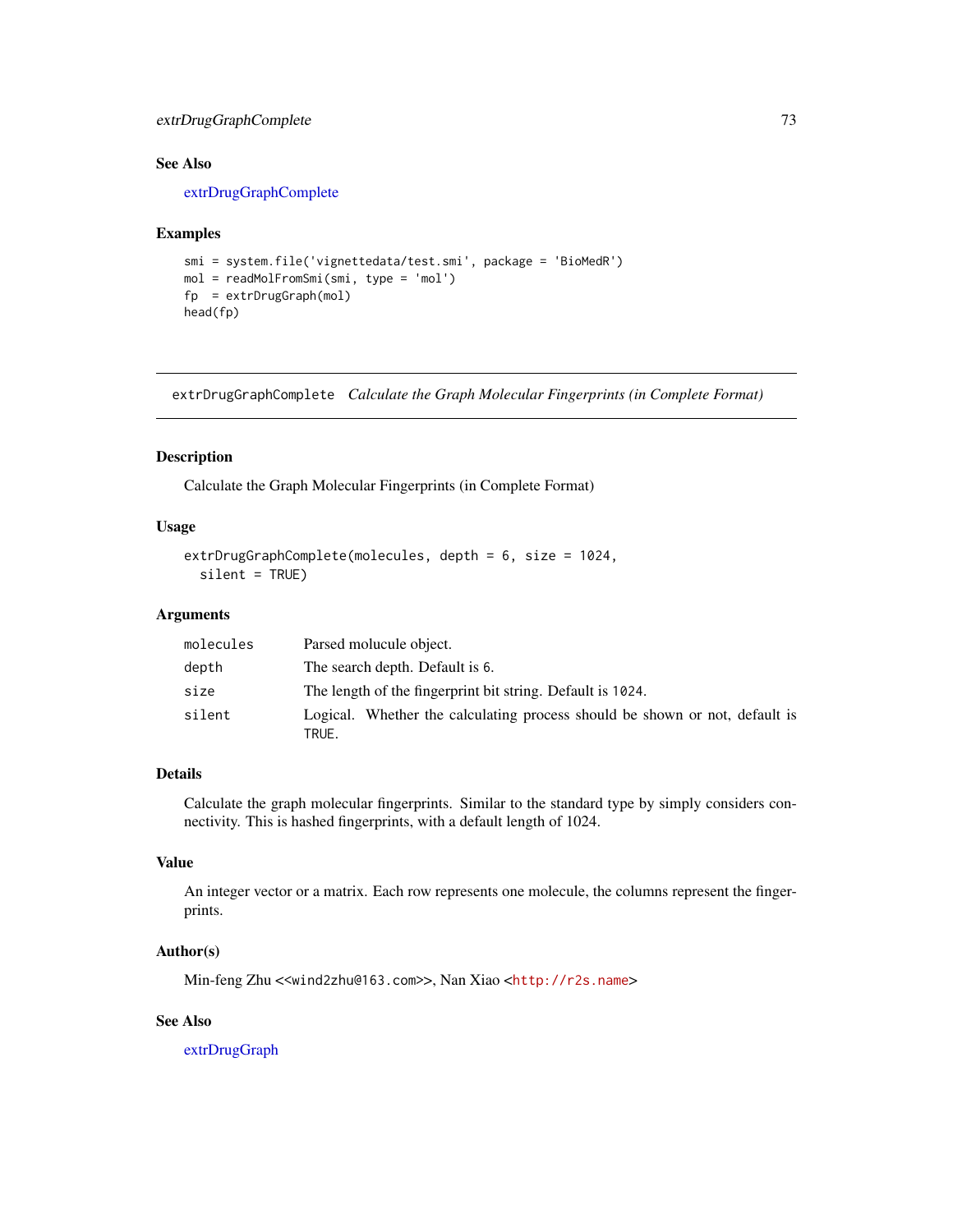```
smi = system.file('vignettedata/test.smi', package = 'BioMedR')
mol = readMolFromSmi(smi, type = 'mol')
fp = extrDrugGraphComplete(mol)
dim(fp)
```
<span id="page-73-0"></span>extrDrugHybridization *Calculate the Hybridization Molecular Fingerprints (in Compact Format)*

## Description

Calculate the Hybridization Molecular Fingerprints (in Compact Format)

## Usage

```
extrDrugHybridization(molecules, depth = 6, size = 1024,
  silent = TRUE)
```
#### Arguments

| molecules | Parsed molucule object.                                                              |
|-----------|--------------------------------------------------------------------------------------|
| depth     | The search depth. Default is 6.                                                      |
| size      | The length of the fingerprint bit string. Default is 1024.                           |
| silent    | Logical. Whether the calculating process should be shown or not, default is<br>TRUE. |

## Details

Calculate the hybridization molecular fingerprints. Similar to the standard type, but only consider hybridization state. This is hashed fingerprints, with a default length of 1024.

# Value

A list, each component represents one of the molecules, each element in the component represents the index of which element in the fingerprint is 1. Each component's name is the length of the fingerprints.

# Author(s)

Min-feng Zhu <<wind2zhu@163.com>>, Nan Xiao <<http://r2s.name>>

# See Also

[extrDrugHybridizationComplete](#page-74-0)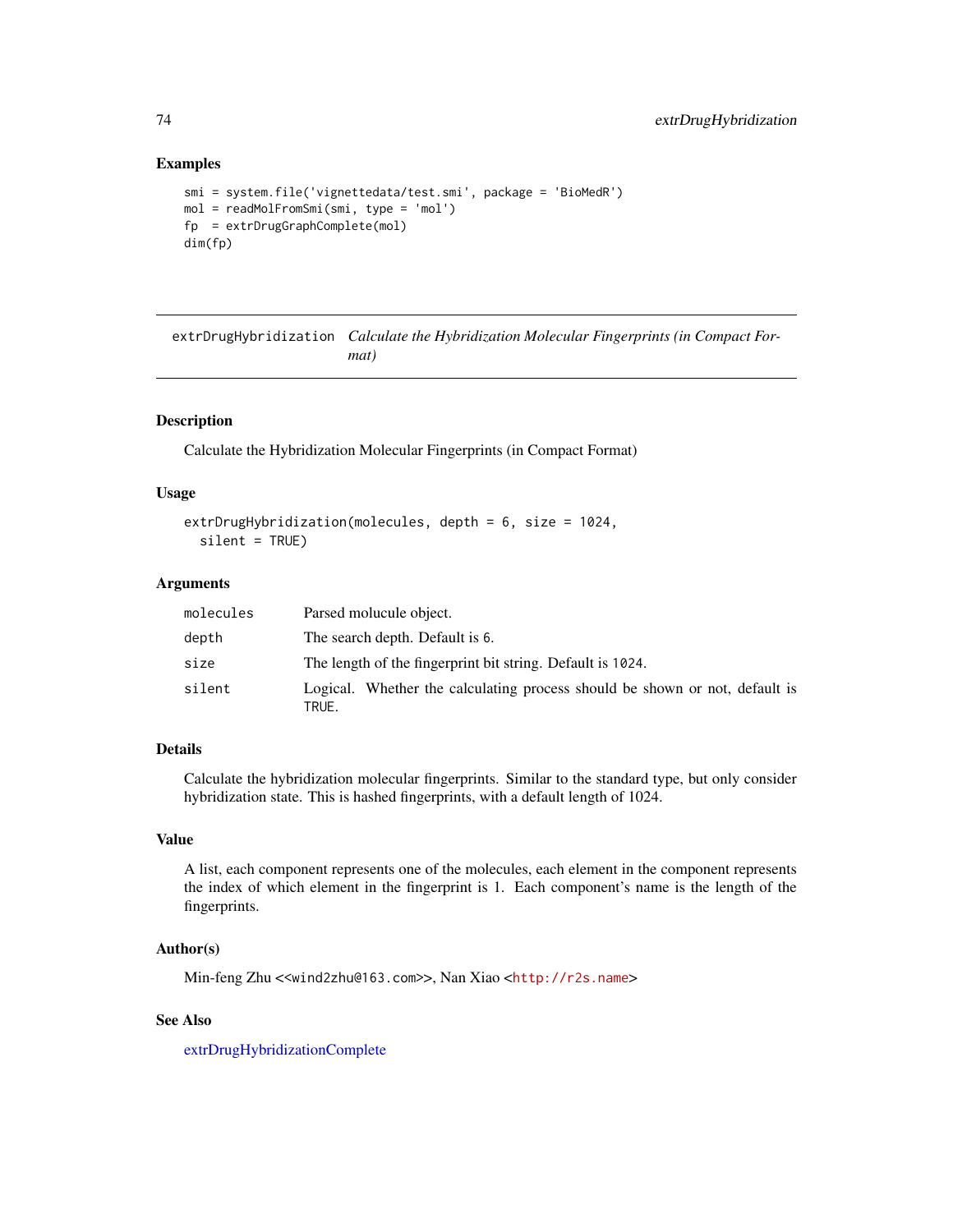```
smi = system.file('vignettedata/test.smi', package = 'BioMedR')
mol = readMolFromSmi(smi, type = 'mol')
fp = extrDrugHybridization(mol)
head(fp)
```
<span id="page-74-0"></span>extrDrugHybridizationComplete

*Calculate the Hybridization Molecular Fingerprints (in Complete Format)*

# Description

Calculate the Hybridization Molecular Fingerprints (in Complete Format)

# Usage

```
extrDrugHybridizationComplete(molecules, depth = 6, size = 1024,
  silent = TRUE)
```
### Arguments

| molecules | Parsed molucule object.                                                              |  |
|-----------|--------------------------------------------------------------------------------------|--|
| depth     | The search depth. Default is 6.                                                      |  |
| size      | The length of the fingerprint bit string. Default is 1024.                           |  |
| silent    | Logical. Whether the calculating process should be shown or not, default is<br>TRUE. |  |

# Details

Calculate the hybridization molecular fingerprints. Similar to the standard type, but only consider hybridization state. This is hashed fingerprints, with a default length of 1024.

#### Value

An integer vector or a matrix. Each row represents one molecule, the columns represent the fingerprints.

## Author(s)

Min-feng Zhu <<wind2zhu@163.com>>, Nan Xiao <<http://r2s.name>>

# See Also

[extrDrugHybridization](#page-73-0)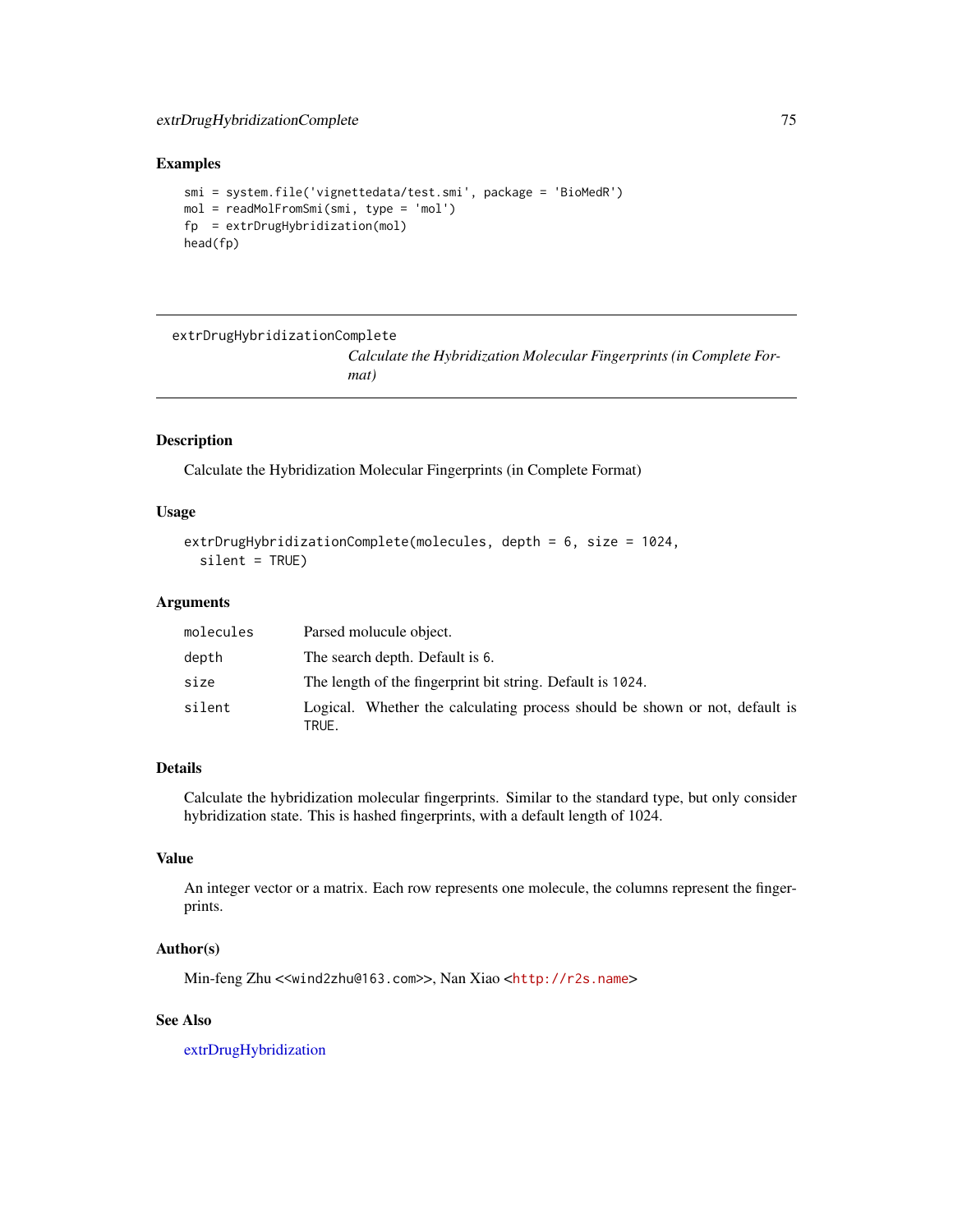```
smi = system.file('vignettedata/test.smi', package = 'BioMedR')
mol = readMolFromSmi(smi, type = 'mol')
fp = extrDrugHybridizationComplete(mol)
dim(fp)
```
extrDrugHybridizationRatio

*Descriptor that Characterizing Molecular Complexity in Terms of Carbon Hybridization States*

# Description

Descriptor that Characterizing Molecular Complexity in Terms of Carbon Hybridization States

#### Usage

extrDrugHybridizationRatio(molecules, silent = TRUE)

#### Arguments

| molecules | Parsed molucule object.                                                              |
|-----------|--------------------------------------------------------------------------------------|
| silent    | Logical. Whether the calculating process should be shown or not, default is<br>TRUE. |

#### Details

This descriptor calculates the fraction of sp3 carbons to sp2 carbons. Note that it only considers carbon atoms and rather than use a simple ratio it reports the value of Nsp3/(Nsp3 + Nsp2). The original form of the descriptor (i.e., simple ratio) has been used to characterize molecular complexity, especially in the are of natural products, which usually have a high value of the sp3 to sp2 ratio.

#### Value

A data frame, each row represents one of the molecules, each column represents one feature. This function returns one column named HybRatio.

# Author(s)

Min-feng Zhu <<wind2zhu@163.com>>, Nan Xiao <<http://r2s.name>>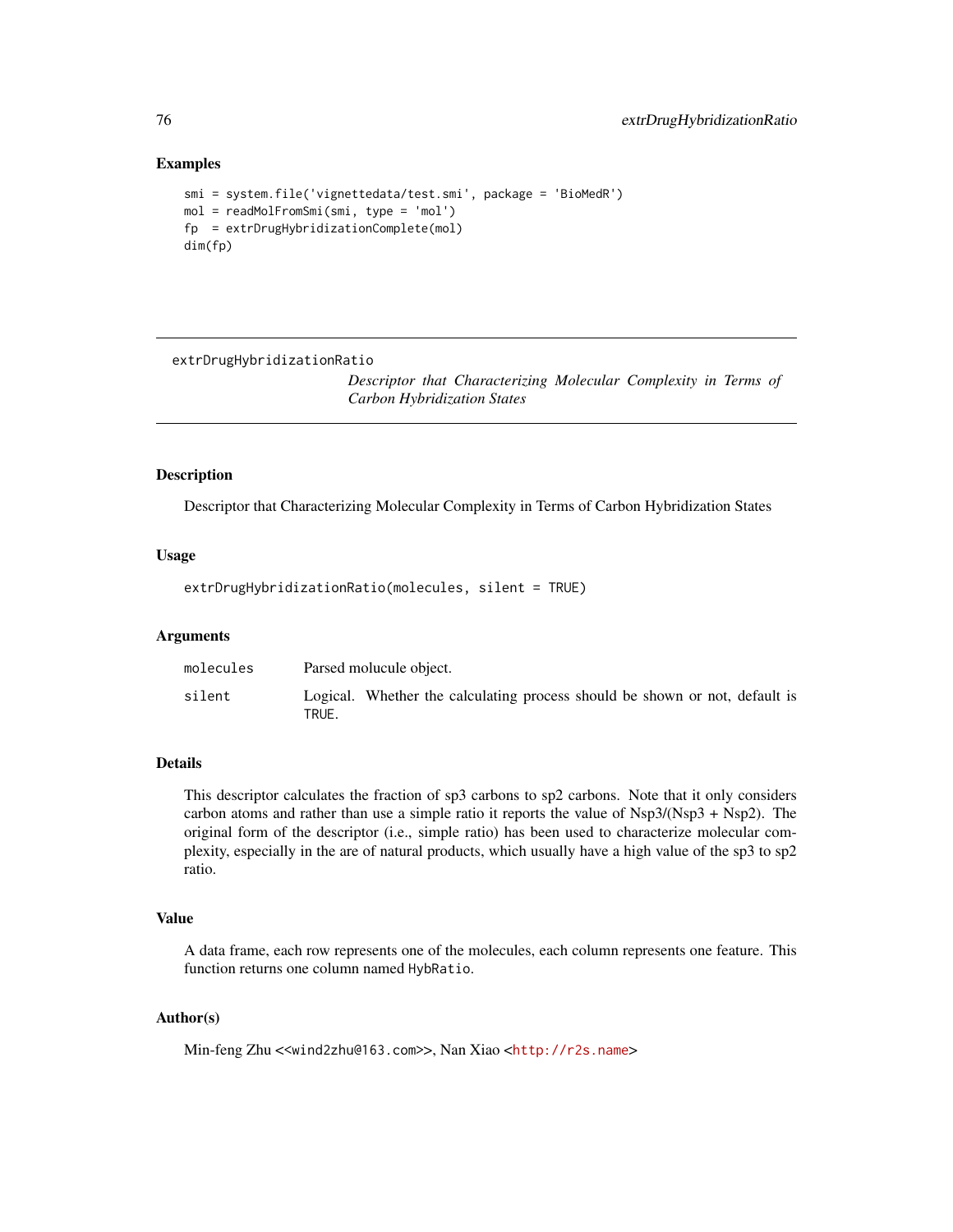# extrDrugIPMolecularLearning 77

# Examples

```
smi = system.file('vignettedata/test.smi', package = 'BioMedR')
mol = readMolFromSmi(smi, type = 'mol')
dat = extrDrugHybridizationRatio(mol)
head(dat)
```
extrDrugIPMolecularLearning

*Calculates the Descriptor that Evaluates the Ionization Potential*

## Description

Calculates the Descriptor that Evaluates the Ionization Potential

## Usage

```
extrDrugIPMolecularLearning(molecules, silent = TRUE)
```
## Arguments

| molecules | Parsed molucule object.                                                              |
|-----------|--------------------------------------------------------------------------------------|
| silent    | Logical. Whether the calculating process should be shown or not, default is<br>TRUE. |

## Details

Calculate the ionization potential of a molecule. The descriptor assumes that explicit hydrogens have been added to the molecules.

# Value

A data frame, each row represents one of the molecules, each column represents one feature. This function returns one column named MolIP.

# Author(s)

Min-feng Zhu <<wind2zhu@163.com>>, Nan Xiao <<http://r2s.name>>

# Examples

```
smi = system.file('vignettedata/test.smi', package = 'BioMedR')
mol = readMolFromSmi(smi, type = 'mol')
dat = extrDrugIPMolecularLearning(mol)
head(dat)
```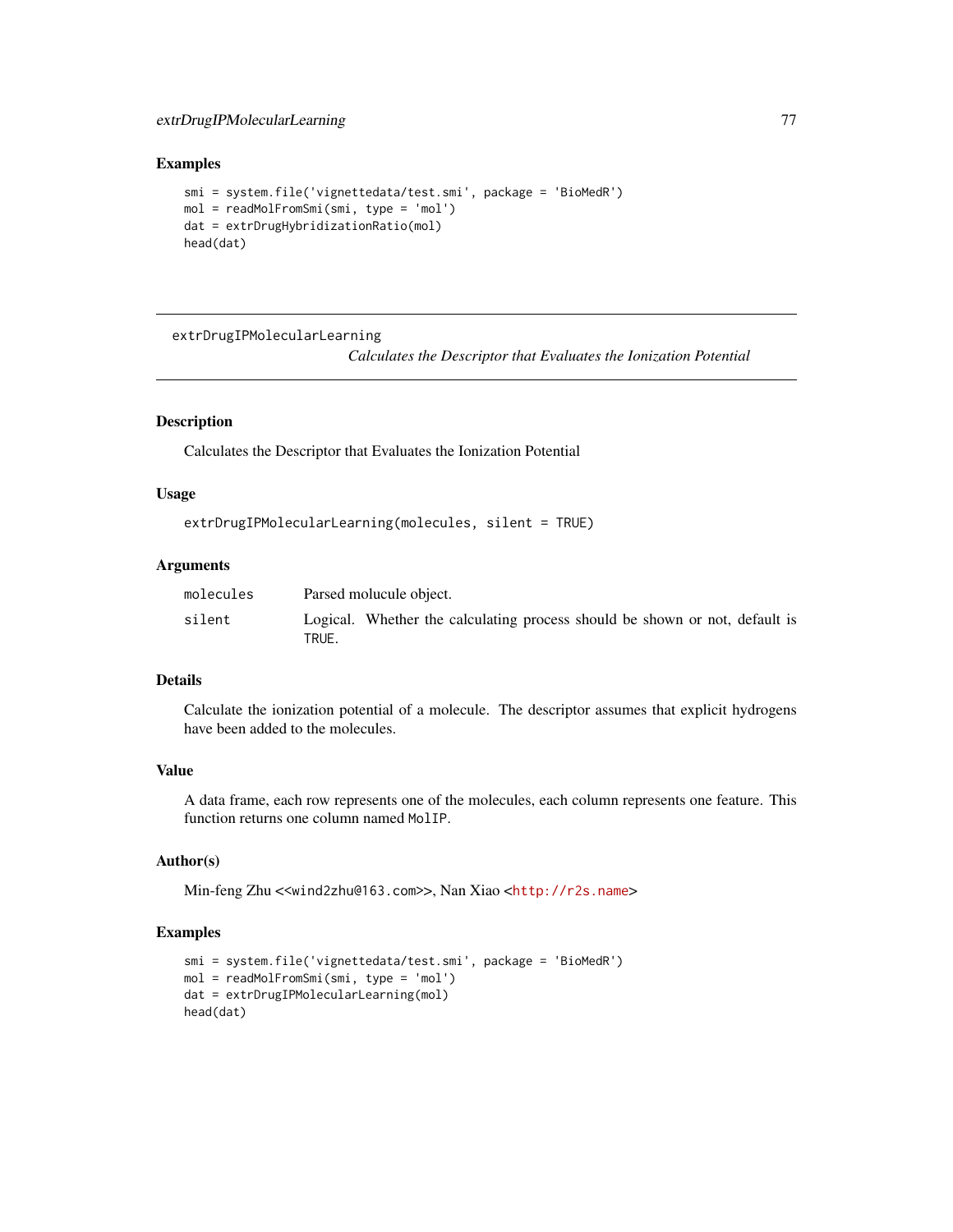```
extrDrugKappaShapeIndices
```
*Descriptor that Calculates Kier and Hall Kappa Molecular Shape Indices*

## Description

Descriptor that Calculates Kier and Hall Kappa Molecular Shape Indices

#### Usage

```
extrDrugKappaShapeIndices(molecules, silent = TRUE)
```
#### Arguments

| molecules | Parsed molucule object.                                                              |
|-----------|--------------------------------------------------------------------------------------|
| silent    | Logical. Whether the calculating process should be shown or not, default is<br>TRUE. |

## Details

Kier and Hall Kappa molecular shape indices compare the molecular graph with minimal and maximal molecular graphs; for details: "they are intended to capture different aspects of molecular shape. Note that hydrogens are ignored. In the following description, n denotes the number of atoms in the hydrogen suppressed graph, m is the number of bonds in the hydrogen suppressed graph. Also, let p2 denote the number of paths of length 2 and let p3 denote the number of paths of length 3".

#### Value

A data frame, each row represents one of the molecules, each column represents one feature. This function returns 3 columns named Kier1, Kier2 and Kier3:

- Kier1 First kappa shape index
- Kier2 Second kappa shape index
- Kier3 Third kappa shape index

#### Author(s)

Min-feng Zhu <<wind2zhu@163.com>>, Nan Xiao <<http://r2s.name>>

## Examples

```
smi = system.file('vignettedata/test.smi', package = 'BioMedR')
mol = readMolFromSmi(smi, type = 'mol')
dat = extrDrugKappaShapeIndices(mol)
head(dat)
```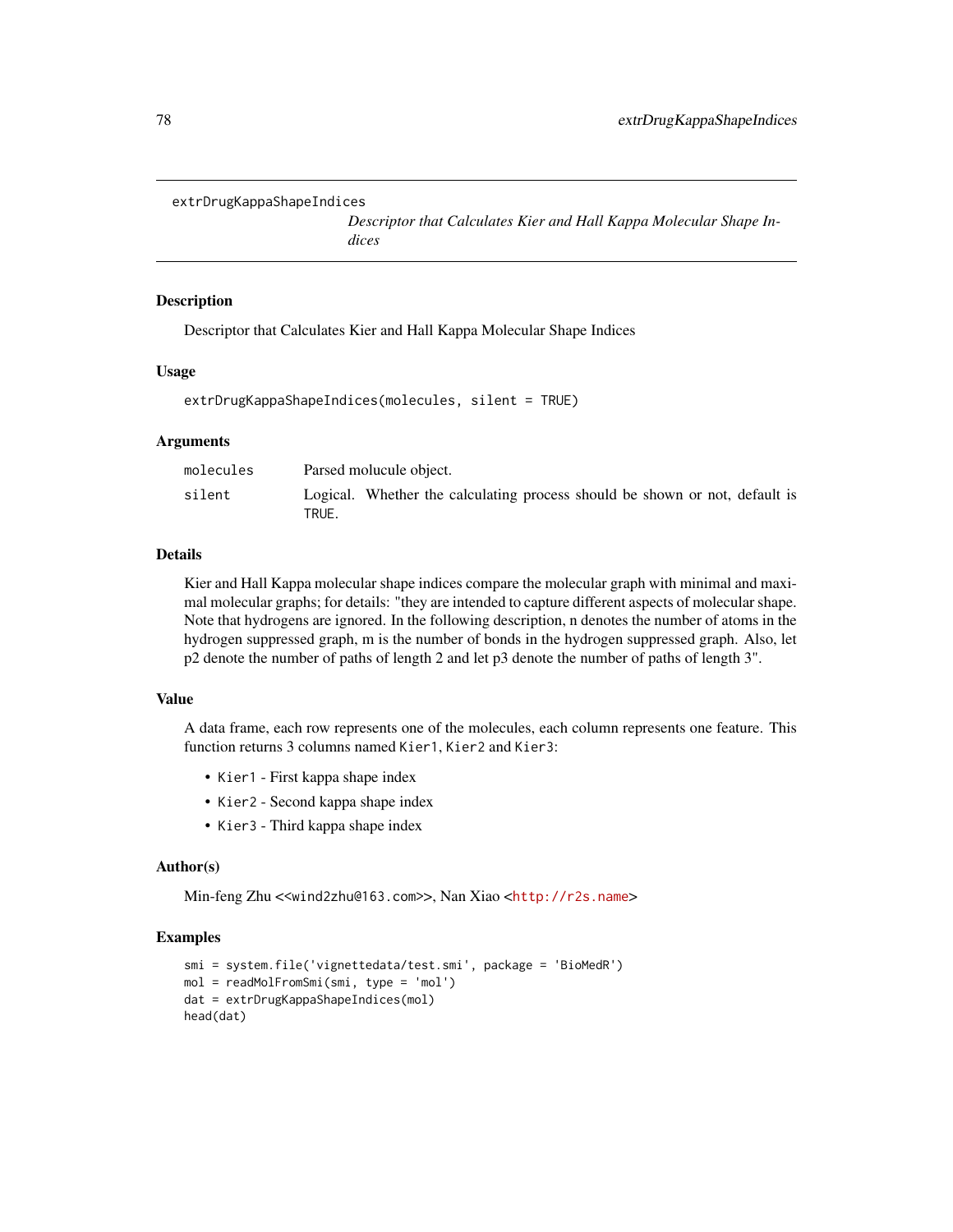extrDrugKierHallSmarts

*Descriptor that Counts the Number of Occurrences of the E-State Fragments*

# Description

Descriptor that Counts the Number of Occurrences of the E-State Fragments

# Usage

extrDrugKierHallSmarts(molecules, silent = TRUE)

#### Arguments

| molecules | Parsed molucule object.                                                              |
|-----------|--------------------------------------------------------------------------------------|
| silent    | Logical. Whether the calculating process should be shown or not, default is<br>TRUE. |

## Details

A fragment count descriptor that uses e-state fragments. Traditionally the e-state descriptors identify the relevant fragments and then evaluate the actual e-state value. However it has been shown in Butina et al. that simply using the counts of the e-state fragments can lead to QSAR models that exhibit similar performance to those built using the actual e-state indices.

Atom typing and aromaticity perception should be performed prior to calling this descriptor. The atom type definitions are taken from Hall et al. The SMARTS definitions were obtained from RDKit.

# Value

A data frame, each row represents one of the molecules, each column represents one feature. This function returns 79 columns:

| ID            | Name       | Pattern                                  |
|---------------|------------|------------------------------------------|
| 0             | khs.sLi    | $Lip11-x$                                |
| 1             | khs.ssBe   | $[BeD2]$ (-*)-*                          |
| $\mathcal{P}$ | khs.ssssBe | $[BeD4]$ (-*) (-*) (-*)-*                |
| 3             | khs.ssBH   | $[BD2H]$ $(-*)$ -*                       |
| 4             | khs.sssB   | $[BD3]$ $(-*)$ $(-*)$ $-*)$              |
| 5             | khs.ssssB  | $[BD4]$ $(-*)$ $(-*)$ $(-*)$ $(-*)$ $-*$ |
| 6             | khs.sCH3   | $[CD1H3]$ -*                             |
| 7             | khs.dCH2   | $\Gamma$ CD1H2]=*                        |
| 8             | khs.ssCH2  | $[CD2H2]$ $(-*)$ -*                      |
| 9             | khs.tCH    | $[CD1H]$ #*                              |
| 10            | khs.dsCH   | $[CD2H] (=*)-*$                          |
| 11            | khs.aaCH   | $[C, c; D2H](:*)$ :*                     |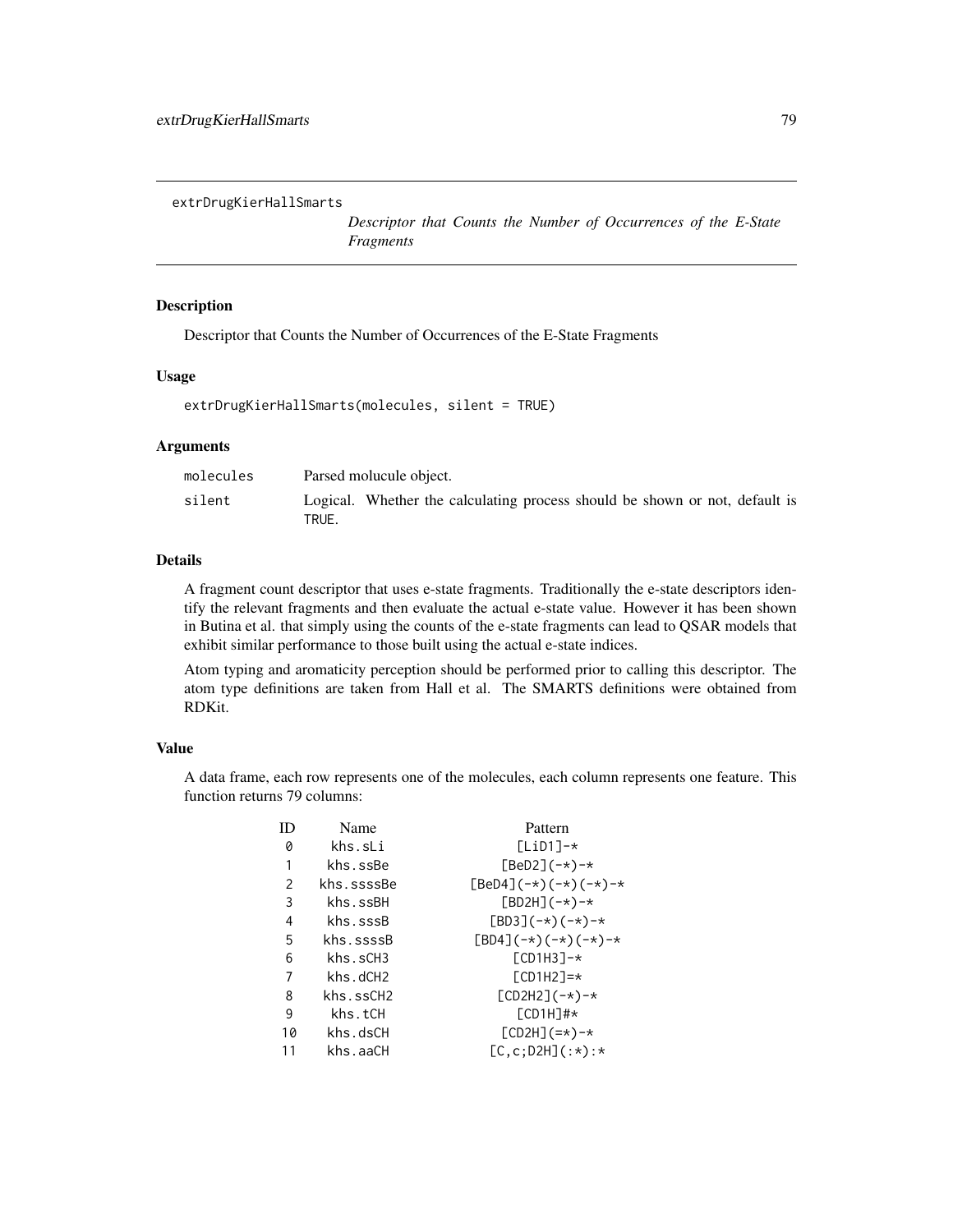| 12 | khs.sssCH  | $[CD3H]$ $(-*)$ $(-*)$ $-*)$                      |
|----|------------|---------------------------------------------------|
| 13 | khs.ddC    | $[CD2H0]$ $(=\star)=\star$                        |
| 14 | khs.tsC    | $[CD2H0](#*) - *$                                 |
| 15 | khs.dssC   | $[CD3H0]$ $(=\star)$ $(-\star)$ $-\star$          |
| 16 | khs.aasC   | $[C, c; D3H0](:*)$ $(*)$ $-*$                     |
| 17 | khs.aaaC   | $[C, c; D3H0](:*)$ $(:*)$ :*                      |
| 18 | khs.ssssC  | $[CD4H0]$ $(-*)$ $(-*)$ $(-*)$ $(-*)$ $-*$        |
| 19 | khs.sNH3   | $[ND1H3]-*$                                       |
| 20 | khs.sNH2   | $[ND1H2]-*$                                       |
| 21 | khs.ssNH2  | $[ND2H2]$ $(-*)$ -*                               |
| 22 | khs.dNH    | $[ND1H]=*$                                        |
| 23 | khs.ssNH   | $[ND2H]$ $(-*)$ -*                                |
| 24 | khs.aaNH   | $[N, nD2H]$ $(:*)$ :*                             |
| 25 | khs.tN     | $[ND1H0]$ #*                                      |
| 26 | khs.sssNH  | $[ND3H]$ $(-*)$ $(-*)$ $-*)$                      |
| 27 | khs.dsN    | $[ND2H0]$ $(=\star) - \star$                      |
|    |            |                                                   |
| 28 | khs.aaN    | $[N, nD2H0](:*)$ :*                               |
| 29 | khs.sssN   | $[ND3H0]$ $(-*)$ $(-*)$ $-*)$                     |
| 30 | khs.ddsN   | $[ND3H0]$ (~[OD1H0])(~[OD1H0])-,:*                |
| 31 | khs.aasN   | $[N, nD3H0](:*)$ $(:*)$ $(*)$ -,:*                |
| 32 | khs.ssssN  | $[ND4H0]$ $(-*)$ $(-*)$ $(-*)$ $(-*)$ $-*$        |
| 33 | khs.s0H    | $[OD1H]-*$                                        |
| 34 | khs.d0     | $[OD1H0]=*$                                       |
| 35 | khs.ss0    | $[OD2H0]$ (-*)-*                                  |
| 36 | khs.aa0    | $[0, 0D2H0](:*) : *$                              |
| 37 | khs.sF     | $[FD1]$ -*                                        |
| 38 | khs.sSiH3  | $[SiD1H3]-*$                                      |
| 39 | khs.ssSiH2 | $[SiD2H2]$ (-*)-*                                 |
| 40 | khs.sssSiH | $[SiD3H1]$ (-*)(-*)-*                             |
| 41 | khs.ssssSi | $[SiD4H0]$ (-*) (-*) (-*)-*                       |
| 42 | khs.sPH2   | $[PD1H2]-*$                                       |
| 43 | khs.ssPH   | $[PD2H1]$ (-*)-*                                  |
| 44 | khs.sssP   | $[PD3H0]$ (-*)(-*)-*                              |
| 45 | khs.dsssP  | $[PD4H0](=\*)$ $(-*)$ $(-*)$ $-\*$                |
| 46 | khs.sssssP | $[PD5H0]$ $(-*)$ $(-*)$ $(-*)$ $(-*)$ $(-*)$ $-*$ |
| 47 | khs.sSH    | $[SD1H1]$ -*                                      |
| 48 | khs.dS     | $[SD1H0]=*$                                       |
| 49 | khs.ssS    | $[SD2H0]$ (-*)-*                                  |
| 50 | khs.aaS    | $[S, SD2H0](:*)$ :*                               |
| 51 | khs.dssS   | $[SD3H0] (=*) (-*) - *$                           |
| 52 | khs.ddssS  | $[SD4H0]$ (~[OD1H0])(~[OD1H0])(-*)-*              |
| 53 | khs.sCl    | $[CD1]$ -*                                        |
| 54 | khs.sGeH3  | $[GeD1H3]$ $(-*)$                                 |
| 55 | khs.ssGeH2 | $[GeD2H2]$ (-*)-*                                 |
| 56 | khs.sssGeH | $[GeD3H1]$ (-*)(-*)-*                             |
| 57 | khs.ssssGe | $[GeD4H0]$ (-*) (-*) (-*)-*                       |
| 58 | khs.sAsH2  | $[ASD1H2]-*$                                      |
| 59 | khs.ssAsH  | $[AsD2H1]$ $(-*)$ -*                              |
|    |            |                                                   |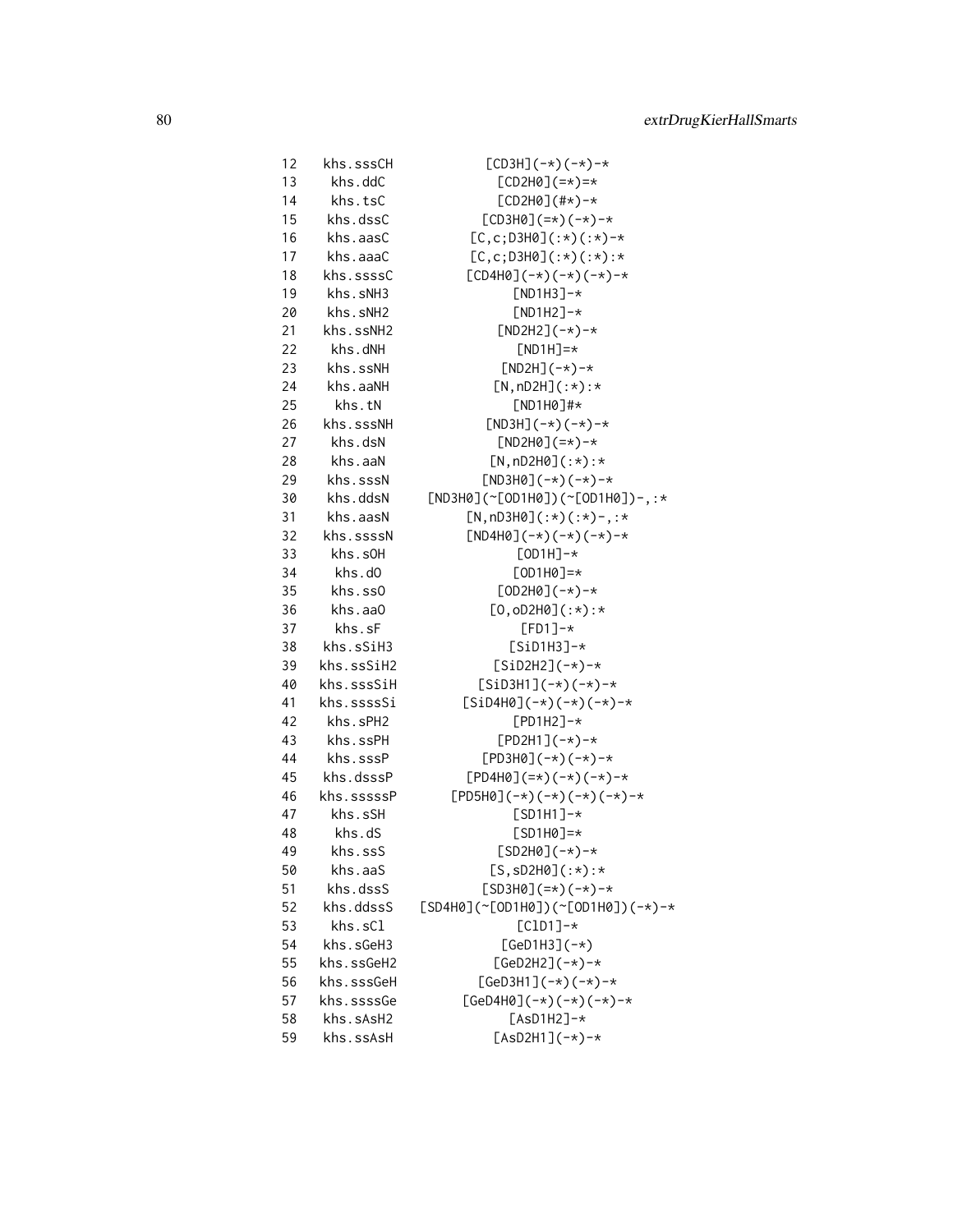# extrDrugKR 81

| 60 | khs.sssAs   | $[ASD3H0]$ $(-*)$ $(-*)$ $-*)$              |
|----|-------------|---------------------------------------------|
| 61 | khs.sssdAs  | $[AsD4H0] (=*) (-*) (-*) -*$                |
| 62 | khs.sssssAs | $[AsD5H0]$ (-*)(-*)(-*)(-*)-*               |
| 63 | khs.sSeH    | $[SeD1H1]$ -*                               |
| 64 | khs.dSe     | ГSeD1H0]=*                                  |
| 65 | khs.ssSe    | $[SeD2H0]$ (-*)-*                           |
| 66 | khs.aaSe    | $[SeD2H0]$ $($ :*):*                        |
| 67 | khs.dssSe   | $[SeD3H0] (=*) (-*) -*$                     |
| 68 | khs.ddssSe  | $[SeD4H0] (=*) (=*) (-*) - *$               |
| 69 | khs.sBr     | $FBrD17-x$                                  |
| 70 | khs.sSMH3   | $[SmD1H3]-*$                                |
| 71 | khs.ssSnH2  | $[SnD2H2]$ (-*)-*                           |
| 72 | khs.sssSnH  | $[SnD3H1]$ $(-*)$ $(-*)$ $-*)$              |
| 73 | khs.ssssSn  | $[SnD4H0]$ (-*) (-*) (-*)-*                 |
| 74 | khs.sI      | $[ID1]-*$                                   |
| 75 | khs.sPbH3   | $[PbD1H3]-*$                                |
| 76 | khs.ssPbH2  | $[PbD2H2]$ (-*)-*                           |
| 77 | khs.sssPbH  | $[PbD3H1]$ $(-*)$ $(-*)$ $-*$               |
| 78 | khs.ssssPb  | $[PbD4H0]$ $(-*)$ $(-*)$ $(-*)$ $(-*)$ $-*$ |

# Author(s)

Min-feng Zhu <<wind2zhu@163.com>>, Nan Xiao <<http://r2s.name>>

# References

Butina, D. , Performance of Kier-Hall E-state Descriptors in Quantitative Structure Activity Relationship (QSAR) Studies of Multifunctional Molecules, Molecules, 2004, 9:1004-1009.

Hall, L.H. and Kier, L.B. , Electrotopological State Indices for Atom Types: A Novel Combination of Electronic, Topological, and Valence State Information, Journal of Chemical Information and Computer Science, 1995, 35:1039-1045.

# Examples

```
smi = system.file('vignettedata/test.smi', package = 'BioMedR')
mol = readMolFromSmi(smi, type = 'mol')
dat = extrDrugKierHallSmarts(mol)
head(dat)
```

| extrDrugKR |
|------------|
|------------|

<span id="page-80-0"></span>extrDrugKR *Calculate the KR (Klekota and Roth) Molecular Fingerprints (in Compact Format)*

# Description

Calculate the KR (Klekota and Roth) Molecular Fingerprints (in Compact Format)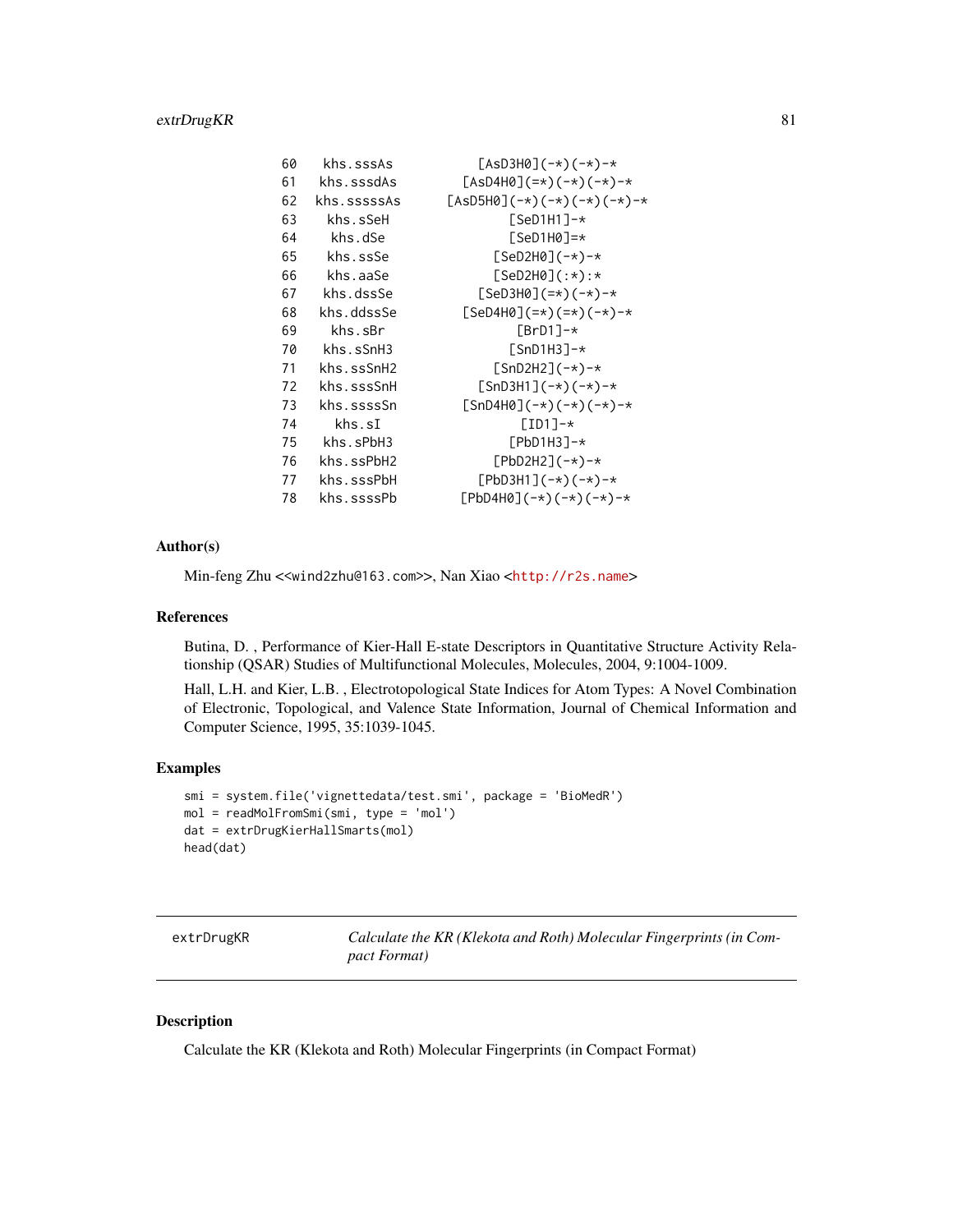#### Usage

```
extrDrugKR(molecules, silent = TRUE)
```
# Arguments

| molecules | Parsed molucule object.                                                              |
|-----------|--------------------------------------------------------------------------------------|
| silent    | Logical. Whether the calculating process should be shown or not, default is<br>TRUE. |

# Details

Calculate the 4860 bit fingerprint defined by Klekota and Roth.

# Value

A list, each component represents one of the molecules, each element in the component represents the index of which element in the fingerprint is 1. Each component's name is the length of the fingerprints.

# Author(s)

Min-feng Zhu <<wind2zhu@163.com>>, Nan Xiao <<http://r2s.name>>

## See Also

[extrDrugKRComplete](#page-81-0)

# Examples

```
smi = system.file('vignettedata/test.smi', package = 'BioMedR')
mol = readMolFromSmi(smi, type = 'mol')
fp = extrDrugKR(mol)
head(fp)
```
<span id="page-81-0"></span>

| extrDrugKRComplete | Calculate the KR (Klekota and Roth) Molecular Fingerprints (in Com- |
|--------------------|---------------------------------------------------------------------|
|                    | plete Format)                                                       |

# Description

Calculate the KR (Klekota and Roth) Molecular Fingerprints (in Complete Format)

#### Usage

```
extrDrugKRComplete(molecules, silent = TRUE)
```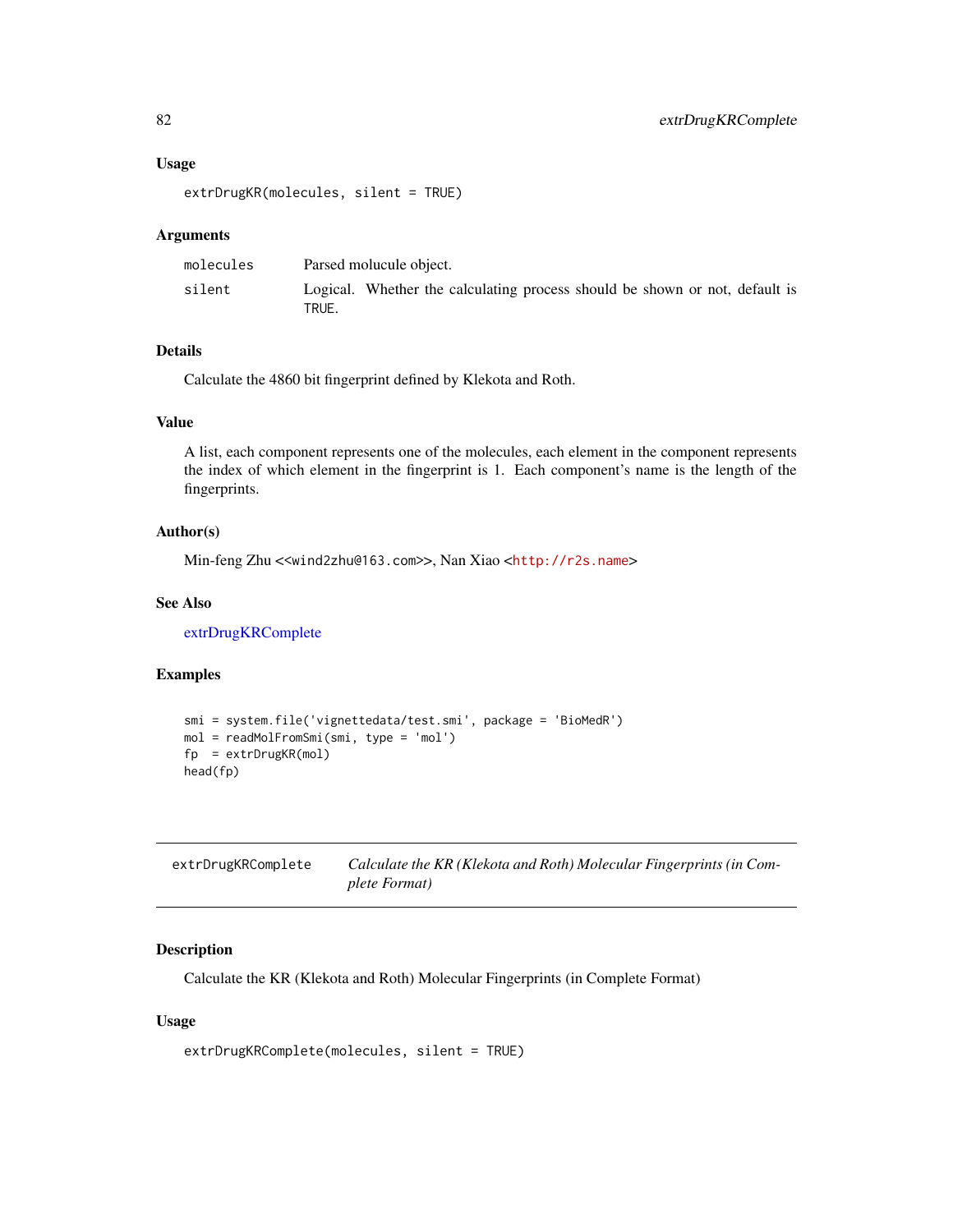# extrDrugMACCS 83

## Arguments

| molecules | Parsed molucule object.                                                              |
|-----------|--------------------------------------------------------------------------------------|
| silent    | Logical. Whether the calculating process should be shown or not, default is<br>TRUE. |

## Details

Calculate the 4860 bit fingerprint defined by Klekota and Roth.

# Value

An integer vector or a matrix. Each row represents one molecule, the columns represent the fingerprints.

# Author(s)

Min-feng Zhu <<wind2zhu@163.com>>, Nan Xiao <<http://r2s.name>>

#### See Also

[extrDrugKR](#page-80-0)

# Examples

```
smi = system.file('vignettedata/test.smi', package = 'BioMedR')
mol = readMolFromSmi(smi, type = 'mol')
fp = extrDrugKRComplete(mol)
dim(fp)
```
<span id="page-82-0"></span>extrDrugMACCS *Calculate the MACCS Molecular Fingerprints (in Compact Format)*

# Description

Calculate the MACCS Molecular Fingerprints (in Compact Format)

## Usage

```
extrDrugMACCS(molecules, silent = TRUE)
```
# Arguments

| molecules | Parsed molucule object.                                                              |
|-----------|--------------------------------------------------------------------------------------|
| silent    | Logical. Whether the calculating process should be shown or not, default is<br>TRUE. |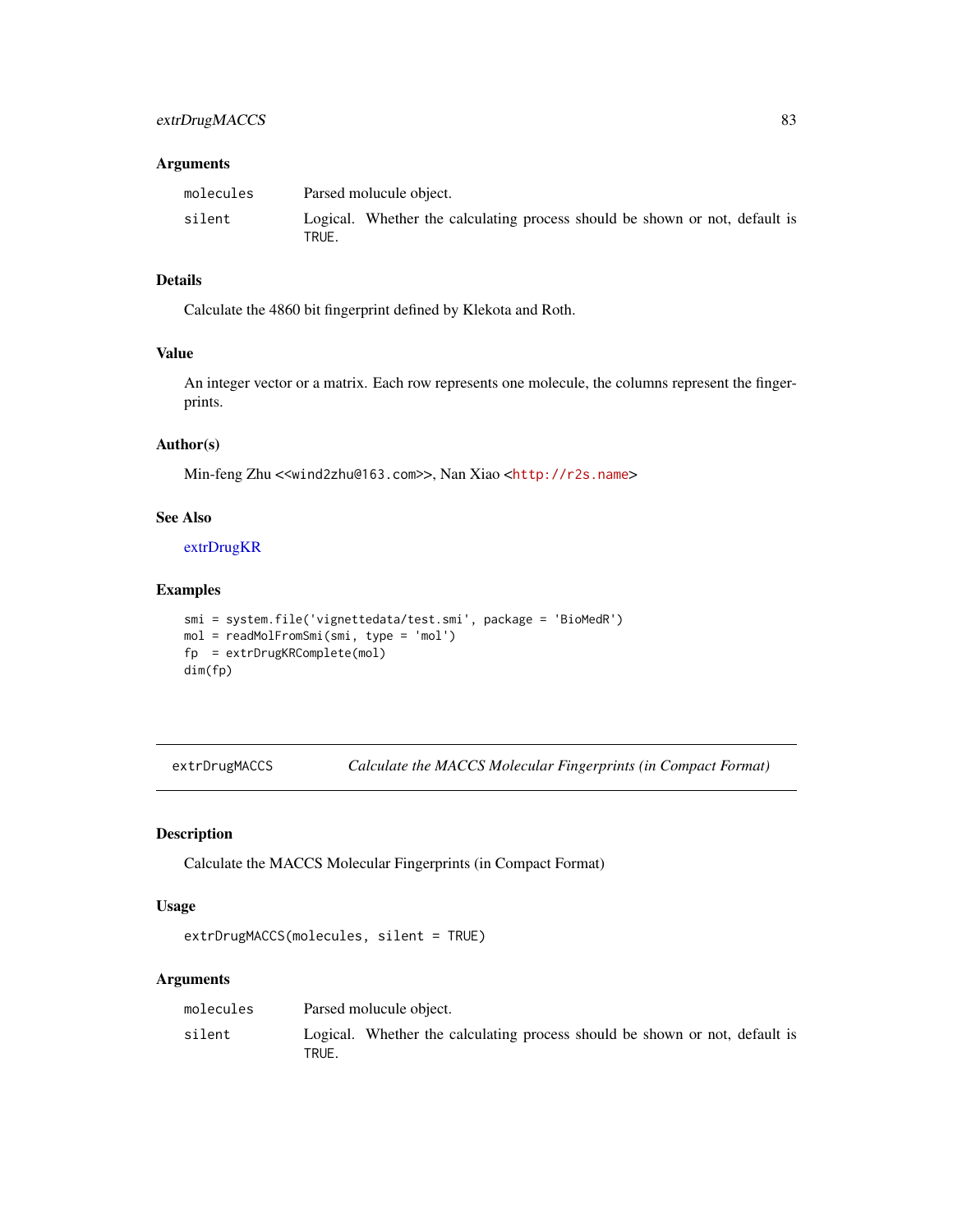# Details

The popular 166 bit MACCS keys described by MDL.

# Value

A list, each component represents one of the molecules, each element in the component represents the index of which element in the fingerprint is 1. Each component's name is the length of the fingerprints.

# Author(s)

Min-feng Zhu <<wind2zhu@163.com>>, Nan Xiao <<http://r2s.name>>

## See Also

[extrDrugMACCSComplete](#page-83-0)

## Examples

```
smi = system.file('vignettedata/test.smi', package = 'BioMedR')
mol = readMolFromSmi(smi, type = 'mol')
fp = extrDrugMACCS(mol)
head(fp)
```
<span id="page-83-0"></span>extrDrugMACCSComplete *Calculate the MACCS Molecular Fingerprints (in Complete Format)*

## Description

Calculate the MACCS Molecular Fingerprints (in Complete Format)

#### Usage

```
extrDrugMACCSComplete(molecules, silent = TRUE)
```
# Arguments

| molecules | Parsed molucule object.                                                              |
|-----------|--------------------------------------------------------------------------------------|
| silent    | Logical. Whether the calculating process should be shown or not, default is<br>TRUE. |

# Details

The popular 166 bit MACCS keys described by MDL.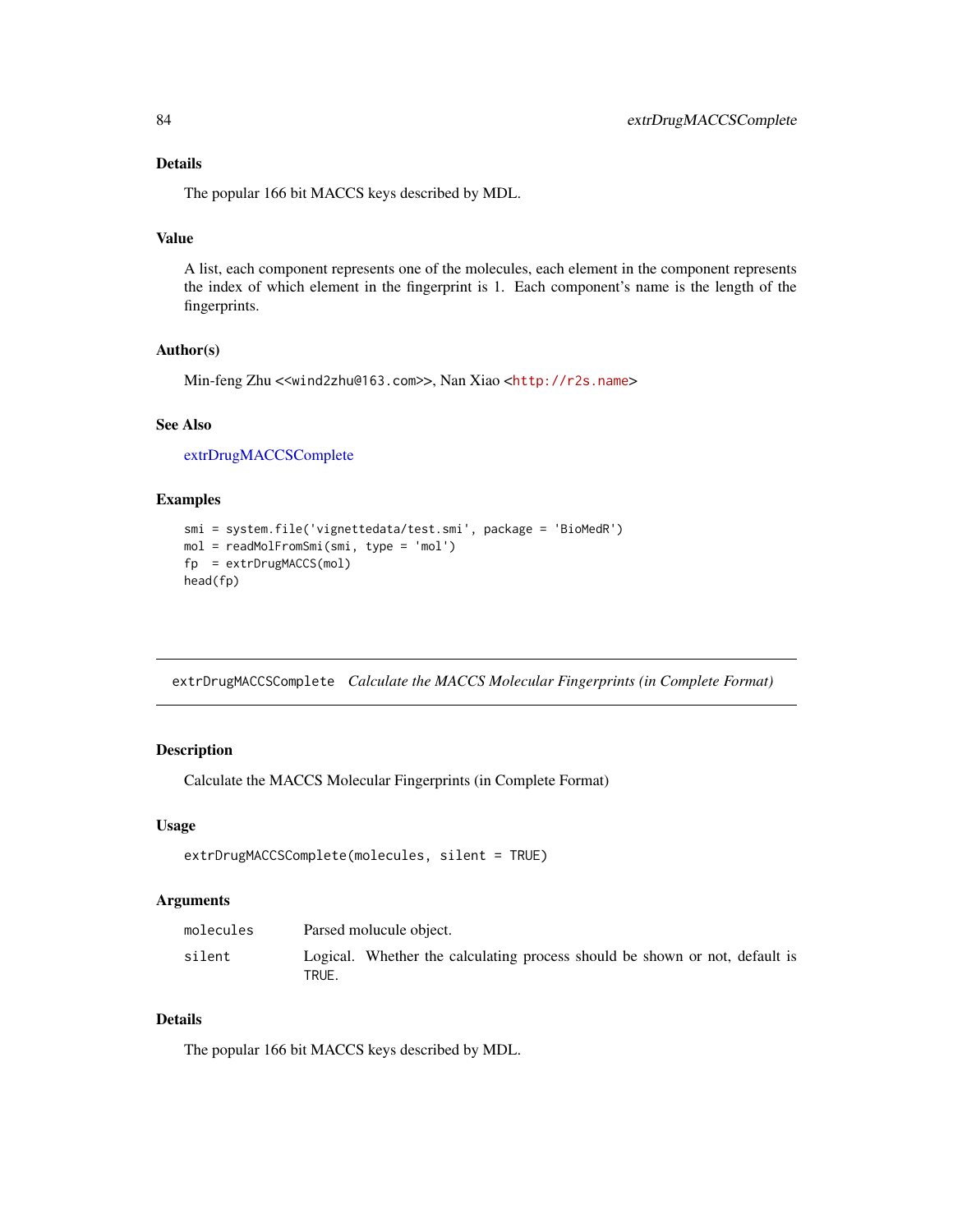## Value

An integer vector or a matrix. Each row represents one molecule, the columns represent the fingerprints.

## Author(s)

Min-feng Zhu <<wind2zhu@163.com>>, Nan Xiao <<http://r2s.name>>

#### See Also

[extrDrugMACCS](#page-82-0)

## Examples

```
smi = system.file('vignettedata/test.smi', package = 'BioMedR')
mol = readMolFromSmi(smi, type = 'mol')
fp = extrDrugMACCSComplete(mol)
dim(fp)
```
extrDrugMannholdLogP *Descriptor that Calculates the LogP Based on a Simple Equation Using the Number of Carbons and Hetero Atoms*

## Description

Descriptor that Calculates the LogP Based on a Simple Equation Using the Number of Carbons and Hetero Atoms

#### Usage

extrDrugMannholdLogP(molecules, silent = TRUE)

## Arguments

| molecules | Parsed molucule object.                                                              |
|-----------|--------------------------------------------------------------------------------------|
| silent    | Logical. Whether the calculating process should be shown or not, default is<br>TRUE. |

# Details

This descriptor calculates the LogP based on a simple equation using the number of carbons and hetero atoms. The implemented equation was proposed in Mannhold et al.

## Value

A data frame, each row represents one of the molecules, each column represents one feature. This function returns one column named MLogP.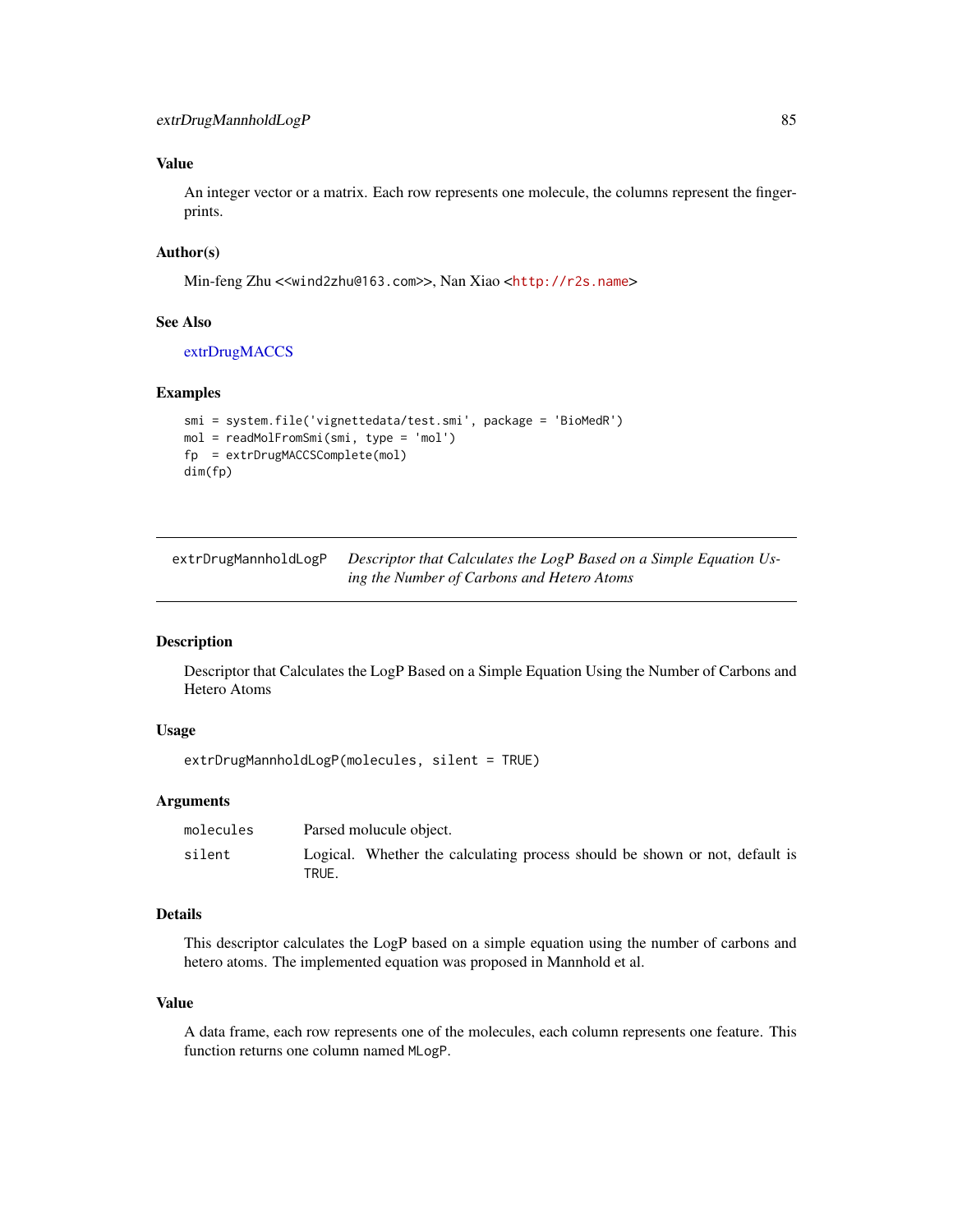## Author(s)

Min-feng Zhu <<wind2zhu@163.com>>, Nan Xiao <<http://r2s.name>>

#### References

Mannhold, R., Poda, G. I., Ostermann, C., & Tetko, I. V. (2009). Calculation of molecular lipophilicity: State-of-the-art and comparison of log P methods on more than 96,000 compounds. Journal of pharmaceutical sciences, 98(3), 861-893.

# Examples

```
smi = system.file('vignettedata/FDAMDD.smi', package = 'BioMedR')
mol = readMolFromSmi(smi, type = 'mol')
dat = extrDrugMannholdLogP(mol)
head(dat)
```
<span id="page-85-0"></span>

| extrDrugPubChem |  | Calculate the PubChem Molecular Fingerprints (in Compact Format) |  |  |
|-----------------|--|------------------------------------------------------------------|--|--|
|-----------------|--|------------------------------------------------------------------|--|--|

# Description

Calculate the PubChem Molecular Fingerprints (in Compact Format)

#### Usage

```
extrDrugPubChem(molecules, silent = TRUE)
```
## Arguments

| molecules |       | Parsed molucule object.                                                     |  |
|-----------|-------|-----------------------------------------------------------------------------|--|
| silent    | TRUE. | Logical. Whether the calculating process should be shown or not, default is |  |

#### Details

Calculate the 881 bit fingerprints defined by PubChem.

#### Value

A list, each component represents one of the molecules, each element in the component represents the index of which element in the fingerprint is 1. Each component's name is the length of the fingerprints.

#### Author(s)

Min-feng Zhu <<wind2zhu@163.com>>, Nan Xiao <<http://r2s.name>>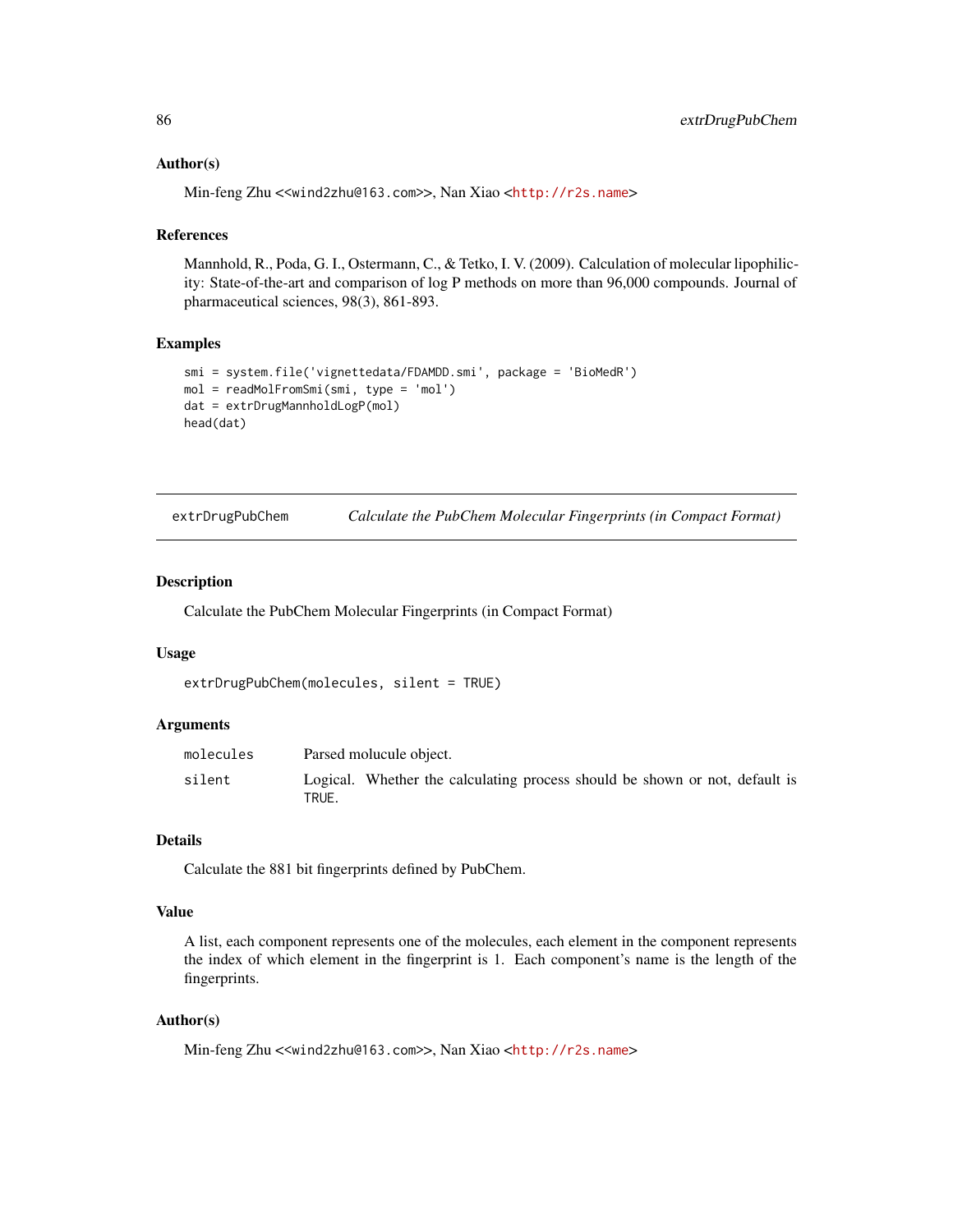# extrDrugPubChemComplete 87

# See Also

[extrDrugPubChemComplete](#page-86-0)

#### Examples

```
smi = system.file('vignettedata/test.smi', package = 'BioMedR')
mol = readMolFromSmi(smi, type = 'mol')
fp = extrDrugPubChem(mol)
head(fp)
```

```
extrDrugPubChemComplete
```
*Calculate the PubChem Molecular Fingerprints (in Complete Format)*

# Description

Calculate the PubChem Molecular Fingerprints (in Complete Format)

#### Usage

```
extrDrugPubChemComplete(molecules, silent = TRUE)
```
# Arguments

| molecules | Parsed molucule object.                                                              |
|-----------|--------------------------------------------------------------------------------------|
| silent    | Logical. Whether the calculating process should be shown or not, default is<br>TRUE. |

#### Details

Calculate the 881 bit fingerprints defined by PubChem.

# Value

An integer vector or a matrix. Each row represents one molecule, the columns represent the fingerprints.

#### Author(s)

Min-feng Zhu <<wind2zhu@163.com>>, Nan Xiao <<http://r2s.name>>

# See Also

[extrDrugPubChem](#page-85-0)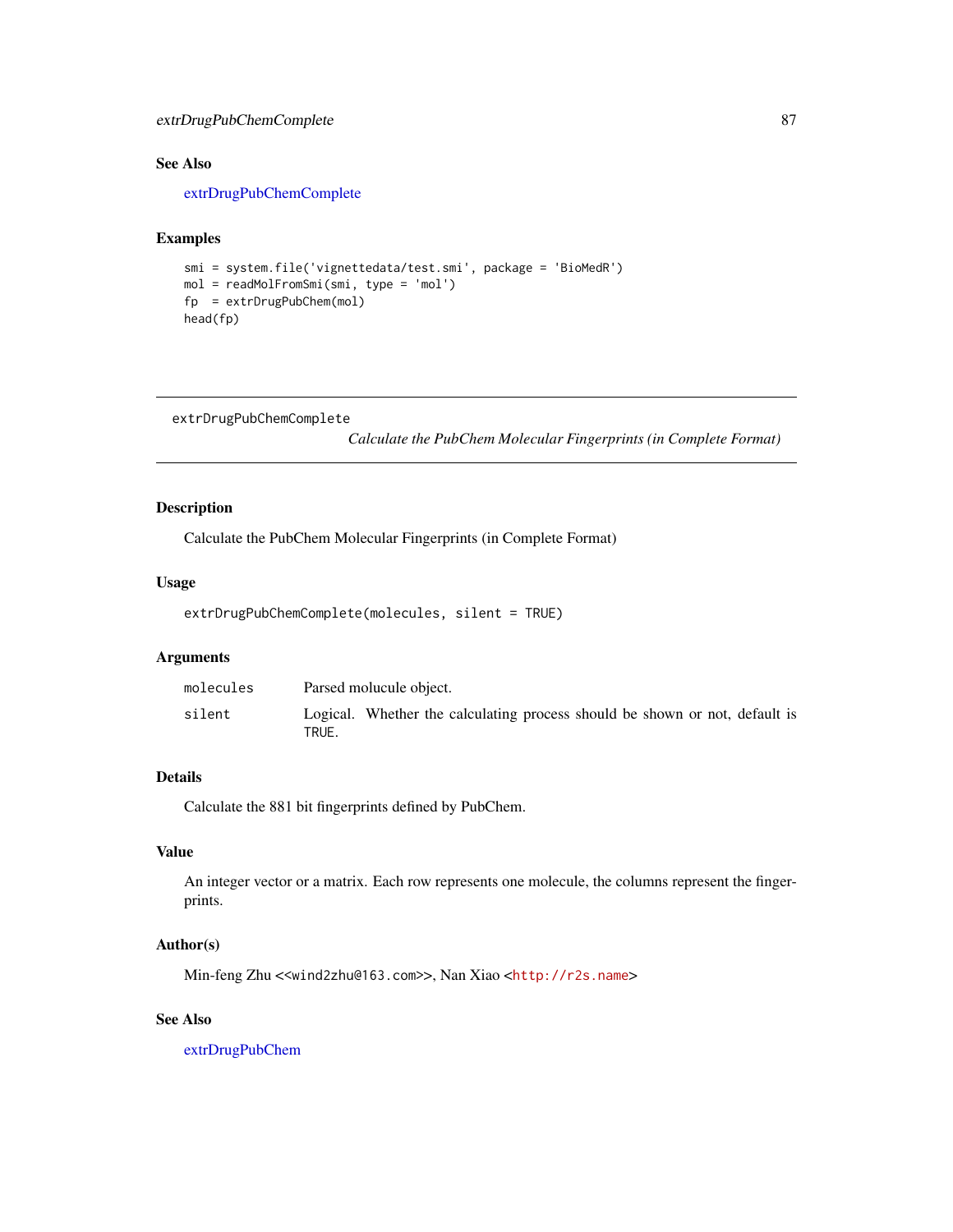```
smi = system.file('vignettedata/test.smi', package = 'BioMedR')
mol = readMolFromSmi(smi, type = 'mol')
fp = extrDrugPubChemComplete(mol)
dim(fp)
```
<span id="page-87-0"></span>extrDrugShortestPath *Calculate the Shortest Path Molecular Fingerprints (in Compact Format)*

# Description

Calculate the Shortest Path Molecular Fingerprints (in Compact Format)

## Usage

```
extrDrugShortestPath(molecules, depth = 6, size = 1024,
  silent = TRUE)
```
#### Arguments

| molecules | Parsed molucule object.                                                              |
|-----------|--------------------------------------------------------------------------------------|
| depth     | The search depth. Default is 6.                                                      |
| size      | The length of the fingerprint bit string. Default is 1024.                           |
| silent    | Logical. Whether the calculating process should be shown or not, default is<br>TRUE. |

# Details

Calculate the fingerprint based on the shortest paths between pairs of atoms and takes into account ring systems, charges etc.

# Value

A list, each component represents one of the molecules, each element in the component represents the index of which element in the fingerprint is 1. Each component's name is the length of the fingerprints.

# Author(s)

Min-feng Zhu <<wind2zhu@163.com>>, Nan Xiao <<http://r2s.name>>

# See Also

[extrDrugShortestPathComplete](#page-88-0)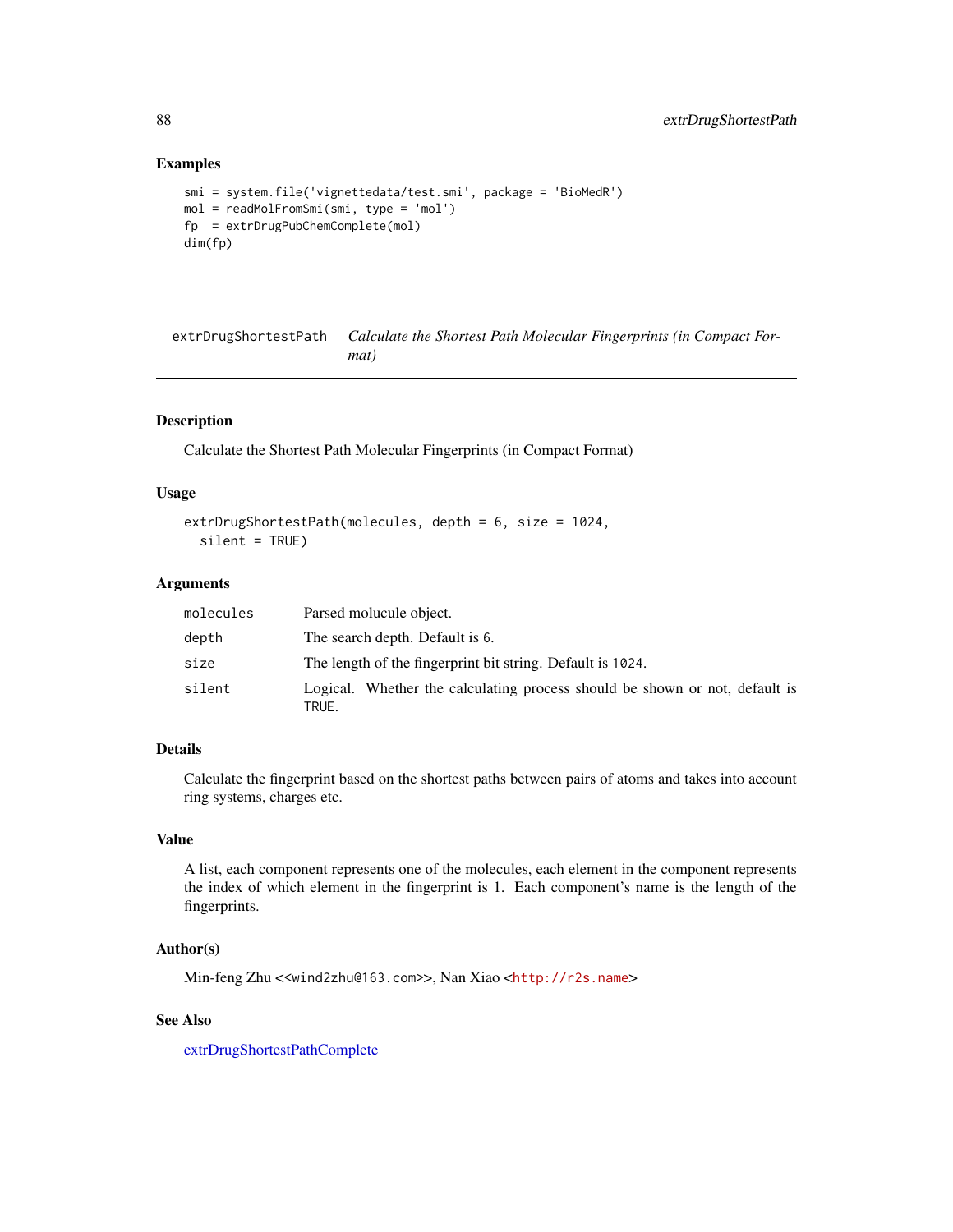```
smi = system.file('vignettedata/test.smi', package = 'BioMedR')
mol = readMolFromSmi(smi, type = 'mol')
fp = extrDrugShortestPath(mol)
head(fp)
```

```
extrDrugShortestPathComplete
```
*Calculate the Shortest Path Molecular Fingerprints (in Complete Format)*

## Description

Calculate the Shortest Path Molecular Fingerprints (in Complete Format)

## Usage

```
extrDrugShortestPathComplete(molecules, depth = 6, size = 1024,
  silent = TRUE)
```
#### Arguments

| molecules | Parsed molucule object.                                                              |
|-----------|--------------------------------------------------------------------------------------|
| depth     | The search depth. Default is 6.                                                      |
| size      | The length of the fingerprint bit string. Default is 1024.                           |
| silent    | Logical. Whether the calculating process should be shown or not, default is<br>TRUE. |

# Details

Calculate the fingerprint based on the shortest paths between pairs of atoms and takes into account ring systems, charges etc.

## Value

An integer vector or a matrix. Each row represents one molecule, the columns represent the fingerprints.

# Author(s)

Min-feng Zhu <<wind2zhu@163.com>>, Nan Xiao <<http://r2s.name>>

# See Also

[extrDrugShortestPath](#page-87-0)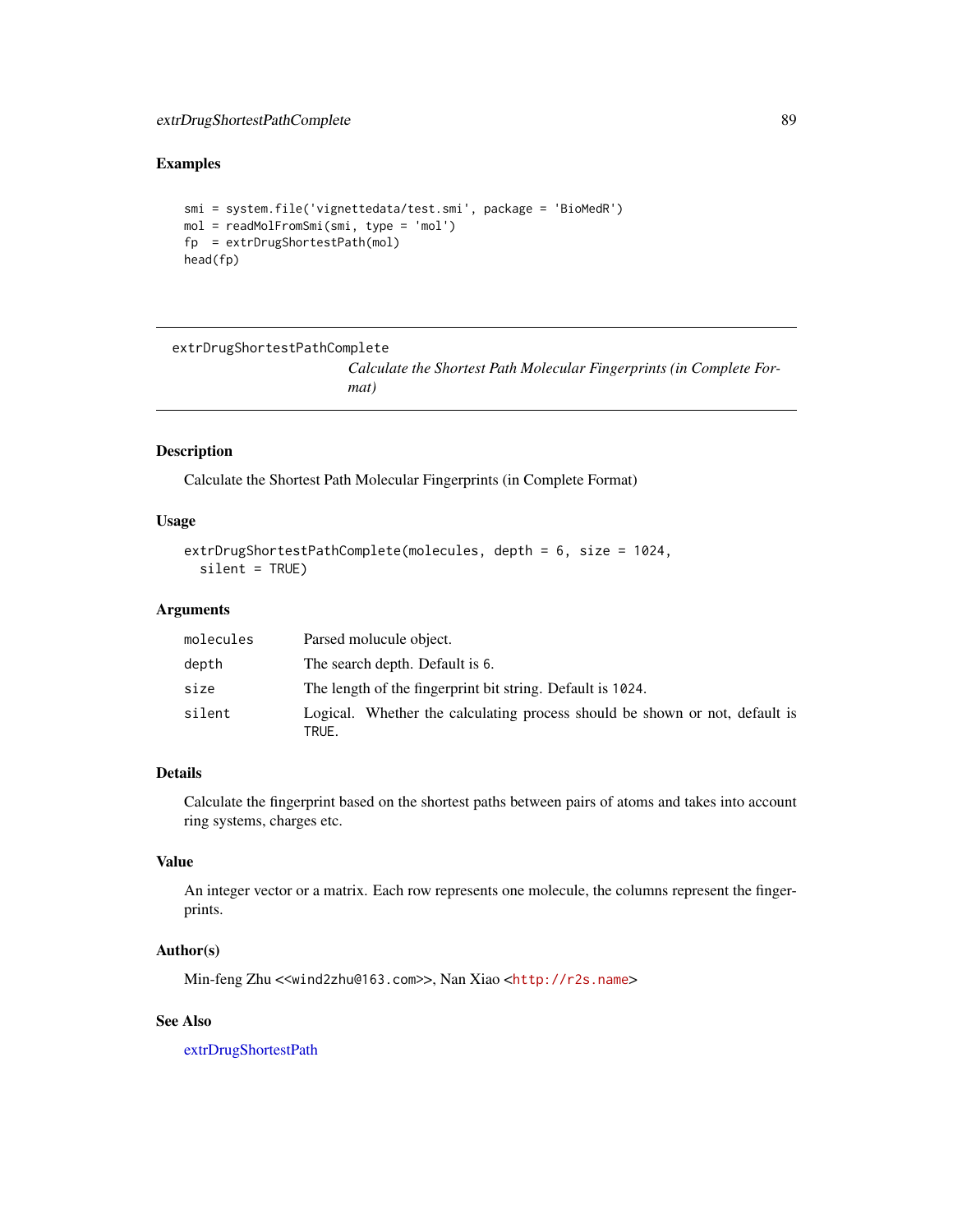```
smi = system.file('vignettedata/test.smi', package = 'BioMedR')
mol = readMolFromSmi(smi, type = 'mol')
fp = extrDrugShortestPathComplete(mol)
dim(fp)
```
<span id="page-89-0"></span>extrDrugStandard *Calculate the Standard Molecular Fingerprints (in Compact Format)*

# Description

Calculate the Standard Molecular Fingerprints (in Compact Format)

#### Usage

```
extrDrugStandard(molecules, depth = 6, size = 1024, silent = TRUE)
```
# Arguments

| molecules | Parsed molucule object.                                                              |
|-----------|--------------------------------------------------------------------------------------|
| depth     | The search depth. Default is 6.                                                      |
| size      | The length of the fingerprint bit string. Default is 1024.                           |
| silent    | Logical. Whether the calculating process should be shown or not, default is<br>TRUE. |

# Details

Calculate the standard molecular fingerprints. Considers paths of a given length. This is hashed fingerprints, with a default length of 1024.

# Value

A list, each component represents one of the molecules, each element in the component represents the index of which element in the fingerprint is 1. Each component's name is the length of the fingerprints.

## Author(s)

Min-feng Zhu <<wind2zhu@163.com>>, Nan Xiao <<http://r2s.name>>

# See Also

[extrDrugStandardComplete](#page-90-0)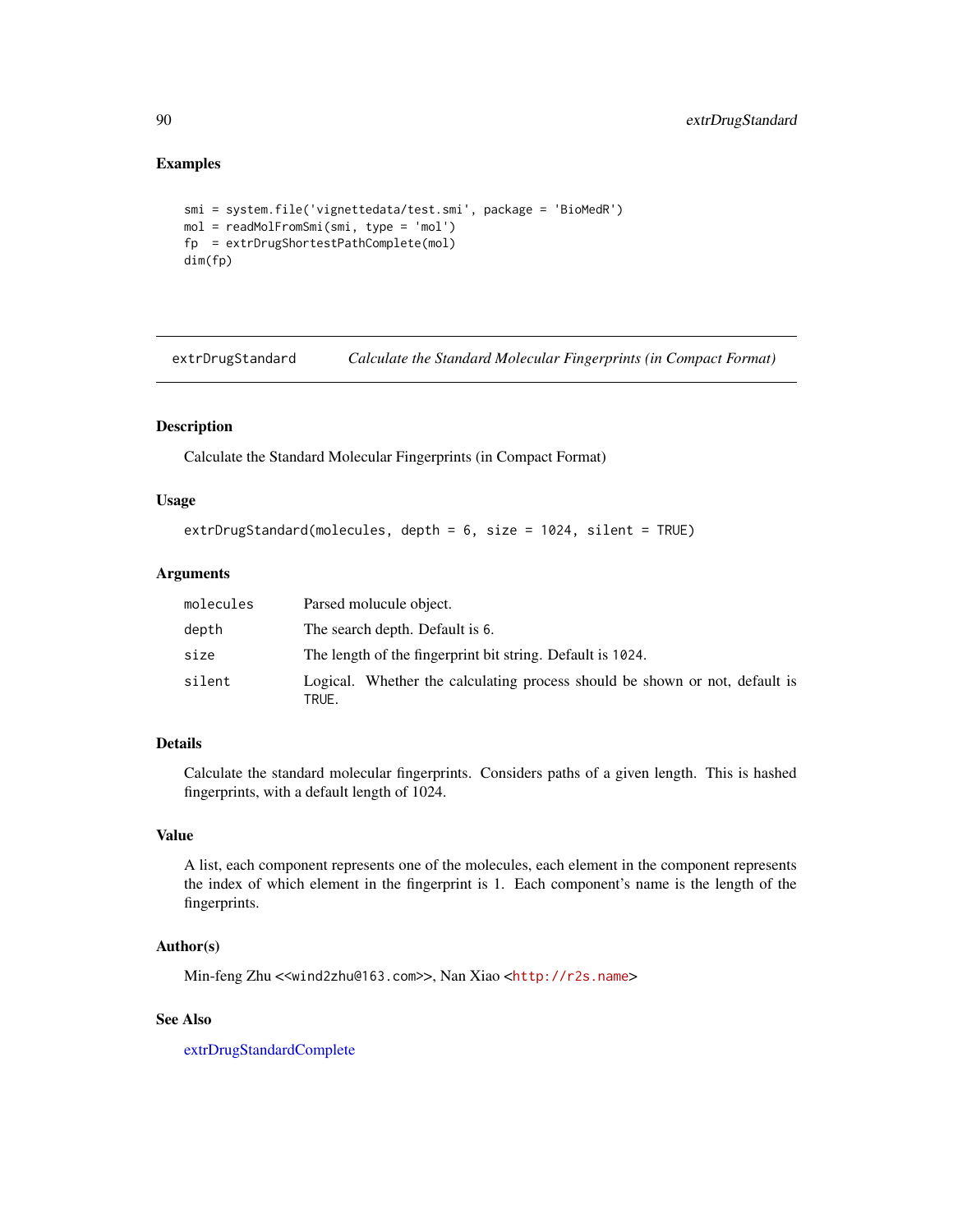# extrDrugStandardComplete 91

# Examples

```
smi = system.file('vignettedata/test.smi', package = 'BioMedR')
mol = readMolFromSmi(smi, type = 'mol')
fp = extrDrugStandard(mol)
head(fp)
```
<span id="page-90-0"></span>extrDrugStandardComplete

*Calculate the Standard Molecular Fingerprints (in Complete Format)*

# Description

Calculate the Standard Molecular Fingerprints (in Complete Format)

#### Usage

```
extrDrugStandardComplete(molecules, depth = 6, size = 1024,
  silent = TRUE)
```
### Arguments

| molecules | Parsed molucule object.                                                              |
|-----------|--------------------------------------------------------------------------------------|
| depth     | The search depth. Default is 6.                                                      |
| size      | The length of the fingerprint bit string. Default is 1024.                           |
| silent    | Logical. Whether the calculating process should be shown or not, default is<br>TRUE. |

# Details

Calculate the standard molecular fingerprints. Considers paths of a given length. This is hashed fingerprints, with a default length of 1024.

## Value

An integer vector or a matrix. Each row represents one molecule, the columns represent the fingerprints.

#### Author(s)

Min-feng Zhu <<wind2zhu@163.com>>, Nan Xiao <<http://r2s.name>>

# See Also

[extrDrugStandard](#page-89-0)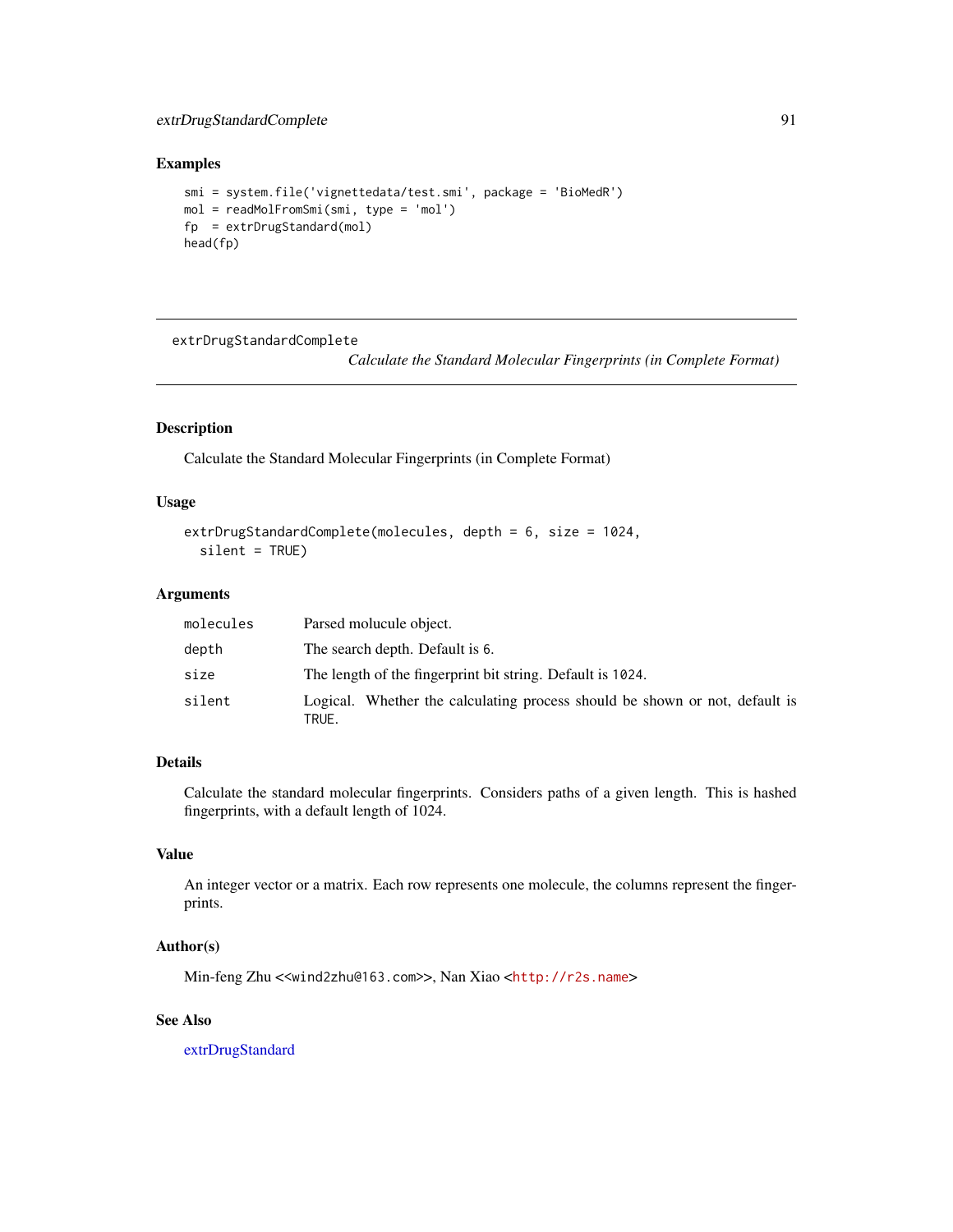```
smi = system.file('vignettedata/test.smi', package = 'BioMedR')
mol = readMolFromSmi(smi, type = 'mol')
fp = extrDrugStandardComplete(mol)
dim(fp)
```
extrDrugWHIM *Calculate Holistic Descriptors Described by Todeschini et al.*

# **Description**

Calculate Holistic Descriptors Described by Todeschini et al.

## Usage

```
extrDrugWHIM(molecules, silent = TRUE)
```
## Arguments

| molecules | Parsed molucule object.                                                              |
|-----------|--------------------------------------------------------------------------------------|
| silent    | Logical. Whether the calculating process should be shown or not, default is<br>TRUE. |

## Details

Holistic descriptors described by Todeschini et al, the descriptors are based on a number of atom weightings. There are six different possible weightings:

- unit weights
- atomic masses
- van der Waals volumes
- Mulliken atomic electronegativites
- atomic polarizabilities
- E-state values described by Kier and Hall

Currently weighting schemes 1, 2, 3, 4 and 5 are implemented. The weight values are taken from Todeschini et al. and as a result 19 elements are considered. For each weighting scheme we can obtain

- 11 directional WHIM descriptors (lambda1 .. 3, nu1 .. 2, gamma1 .. 3, eta1 .. 3)
- 6 non-directional WHIM descriptors (T, A, V, K, G, D)

Though Todeschini et al. mentions that for planar molecules only 8 directional WHIM descriptors are required the current code will return all 11.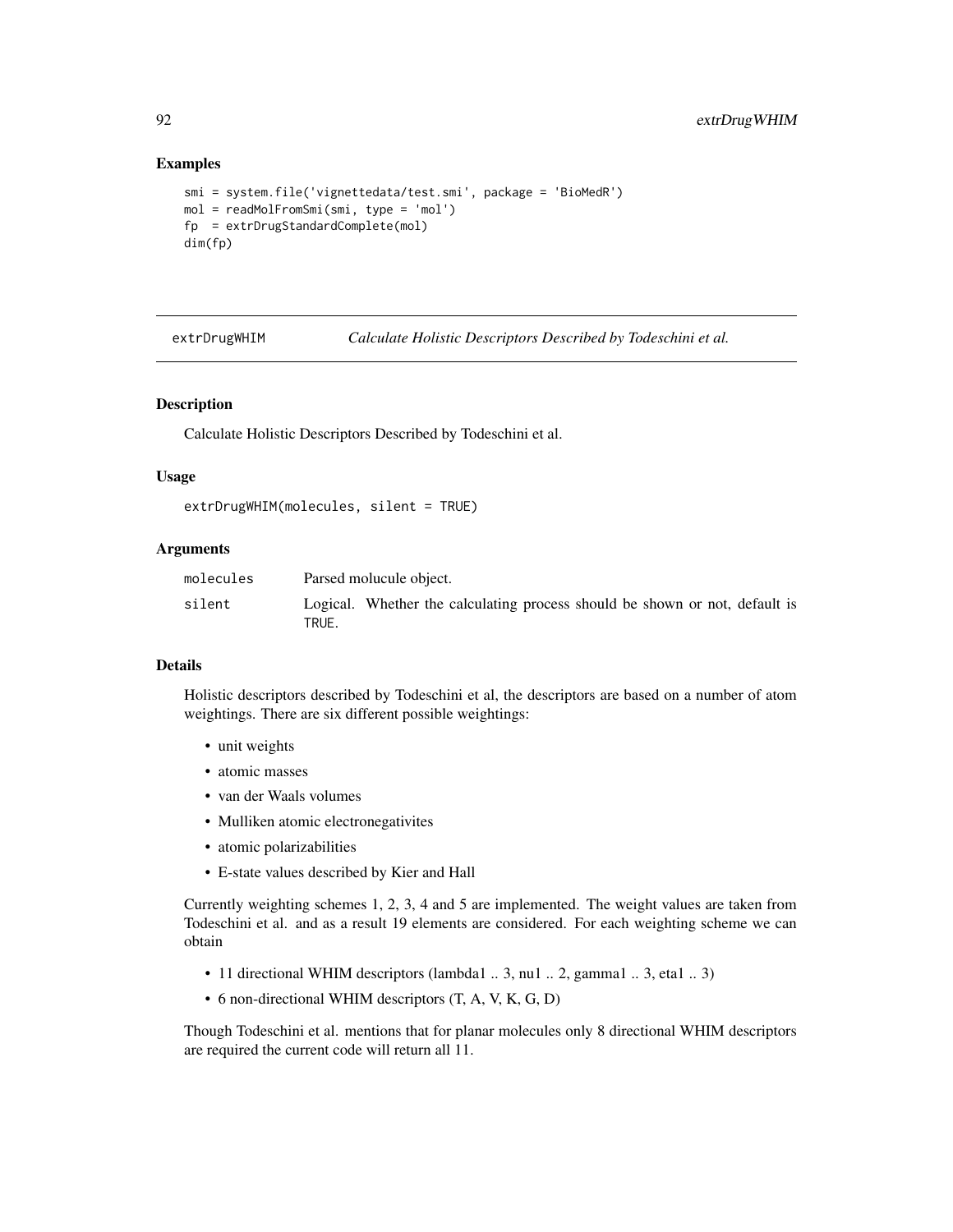# extrDrugWHIM 93

## Value

A data frame, each row represents one of the molecules, each column represents one feature. This function returns 17 columns:

- Wlambda1
- Wlambda2
- wlambda3
- Wnu1
- Wnu2
- Wgamma1
- Wgamma2
- Wgamma3
- Weta1
- Weta2
- Weta3
- WT
- WA
- WV
- WK
- WG
- WD

Each name will have a suffix of the form .X where X indicates the weighting scheme used. Possible values of X are

- unity
- mass
- volume
- eneg
- polar

## Author(s)

Min-feng Zhu <<wind2zhu@163.com>>, Nan Xiao <<http://r2s.name>>

## References

Todeschini, R. and Gramatica, P., New 3D Molecular Descriptors: The WHIM theory and QAR Applications, Persepectives in Drug Discovery and Design, 1998, ?:355-380.

# Examples

```
sdf = system.file('sysdata/test.sdf', package = 'BioMedR')
mol = readMolFromSDF(sdf)
dat = extrDrugWHIM(mol)
head(dat)
```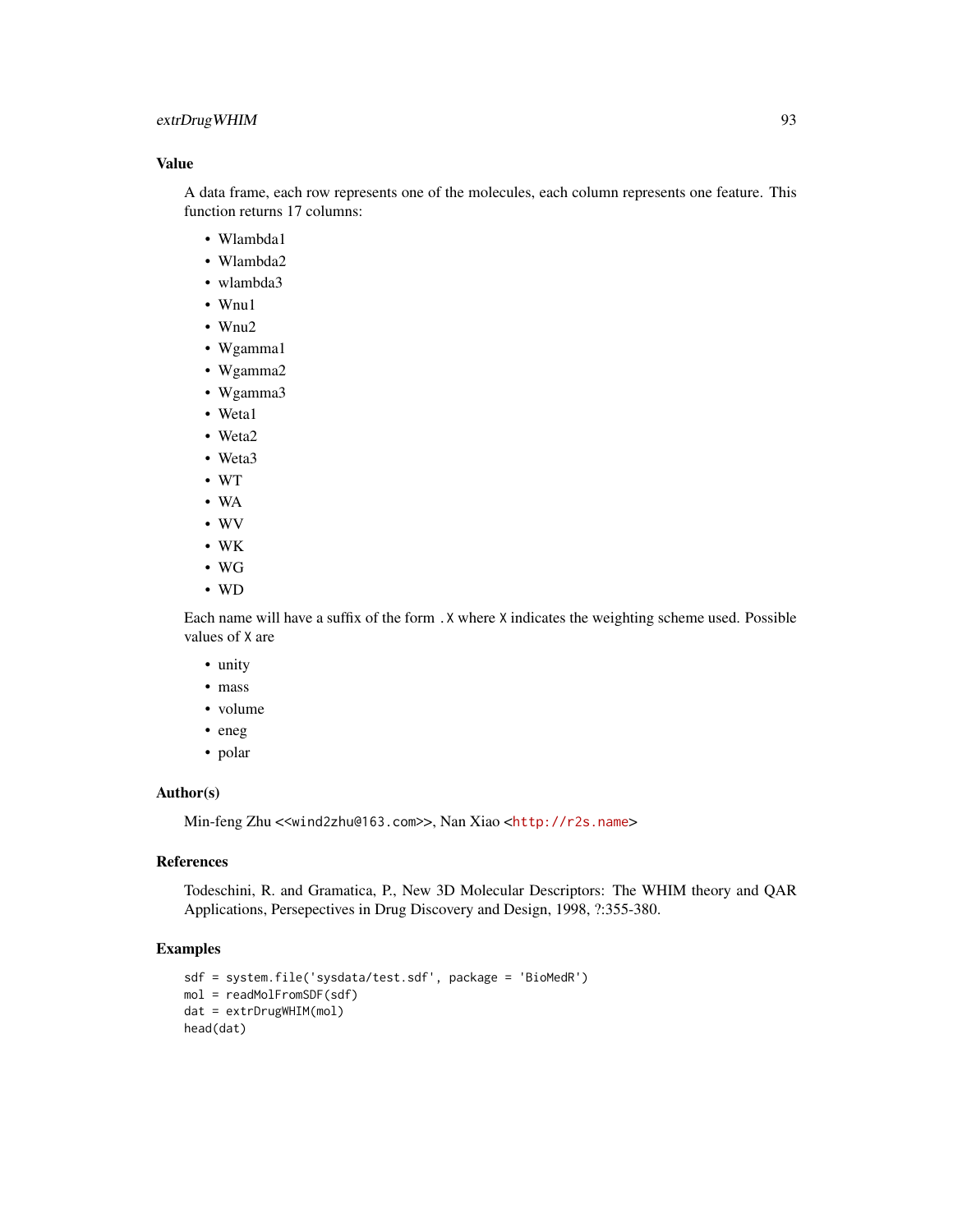# Description

Generalized BLOSUM and PAM Matrix-Derived Descriptors

# Usage

```
extrPCMBLOSUM(x, submat = "AABLOSUM62", k, lag, scale = TRUE,
  silent = TRUE)
```
## Arguments

| $\mathsf{x}$ | A character vector, as the input protein sequence.                                                                                                                                                      |  |  |
|--------------|---------------------------------------------------------------------------------------------------------------------------------------------------------------------------------------------------------|--|--|
| submat       | Substitution matrix for the 20 amino acids. Should be one of AABLOSUM45,<br>AABLOSUM50, AABLOSUM62, AABLOSUM80, AABLOSUM100, AAPAM30, AAPAM40, AAPAM70,<br>AAPAM120, AAPAM250. Default is 'AABLOSUM62'. |  |  |
| k            | Integer. The number of selected scales (i.e. the first k scales) derived by the<br>substitution matrix. This could be selected according to the printed relative im-<br>portance values.                |  |  |
| lag          | The lag parameter. Must be less than the amino acids.                                                                                                                                                   |  |  |
| scale        | Logical. Should we auto-scale the substitution matrix (submat) before doing<br>eigen decomposition? Default is TRUE.                                                                                    |  |  |
| silent       | Logical. Whether we print the relative importance of each scales (diagnal value<br>of the eigen decomposition result matrix B) or not. Default is TRUE.                                                 |  |  |

# Details

This function calculates the generalized BLOSUM matrix-derived descriptors. For users' convenience, BioMedR provides the BLOSUM45, BLOSUM50, BLOSUM62, BLOSUM80, BLO-SUM100, PAM30, PAM40, PAM70, PAM120, and PAM250 matrices for the 20 amino acids to select.

# Value

A length  $\text{lag } * \text{ p'}2$  named vector, p is the number of scales selected.

# Author(s)

Min-feng Zhu <<wind2zhu@163.com>>, Nan Xiao <<http://r2s.name>>

## References

Georgiev, A. G. (2009). Interpretable numerical descriptors of amino acid space. Journal of Computational Biology, 16(5), 703–723.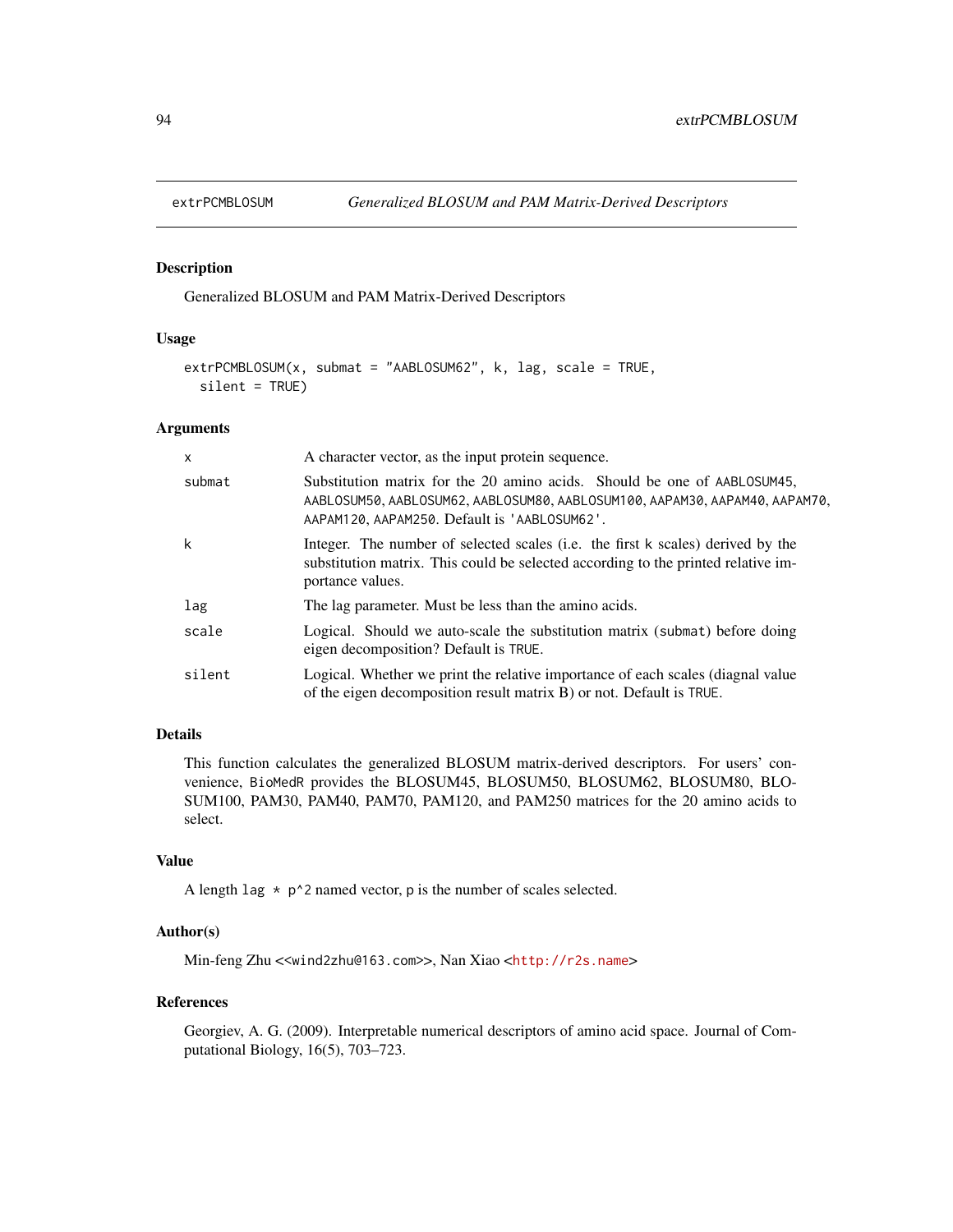# extrPCMDescScales 95

## Examples

```
x = readFASTA(system.file('protseq/P00750.fasta', package = 'BioMedR'))[[1]]
blosum = extrPCMBLOSUM(x, submat = 'AABLOSUM62', k = 5, lag = 7, scale = TRUE, silent = FALSE)
```
<span id="page-94-0"></span>extrPCMDescScales *Scales-Based Descriptors with 20+ classes of Molecular Descriptors*

## Description

Scales-Based Descriptors with 20+ classes of Molecular Descriptors

# Usage

```
extrPCMDescScales(x, propmat, index = NULL, pc, lag, scale = TRUE,
  silent = TRUE)
```
## Arguments

| X       | A character vector, as the input protein sequence.                                                                                                                                                                                                                                                                     |  |  |  |  |
|---------|------------------------------------------------------------------------------------------------------------------------------------------------------------------------------------------------------------------------------------------------------------------------------------------------------------------------|--|--|--|--|
| propmat | The matrix containing the descriptor set for the amino acids, which could be<br>chosen from AAMOE2D, AAMOE3D, AACPSA, AADescAll, AA2DACOR, AA3DMoRSE,<br>AAACF, AABurden, AAConn, AAConst, AAEdgeAdj, AAEigIdx, AAFGC, AAGeom,<br>AAGETAWAY, AAInfo, AAMolProp, AARandic, AARDF, AATopo, AATopoChg, AAWalk,<br>AAWHIM. |  |  |  |  |
| index   | Integer vector or character vector. Specify which molecular descriptors to select<br>from one of these deseriptor sets by specify the numerical or character index of<br>the molecular descriptors in the descriptor set. Default is NULL, means selecting<br>all the molecular descriptors in this descriptor set.    |  |  |  |  |
| pc      | Integer. The maximum dimension of the space which the data are to be repre-<br>sented in. Must be no greater than the number of AA properties provided.                                                                                                                                                                |  |  |  |  |
| lag     | The lag parameter. Must be less than the amino acids.                                                                                                                                                                                                                                                                  |  |  |  |  |
| scale   | Logical. Should we auto-scale the property matrix (propmat) before doing<br>MDS? Default is TRUE.                                                                                                                                                                                                                      |  |  |  |  |
| silent  | Logical. Whether we print the standard deviation, proportion of variance and<br>the cumulative proportion of the selected principal components or not. Default<br>is TRUE.                                                                                                                                             |  |  |  |  |

#### Details

This function calculates the scales-based descriptors with molecular descriptors sets calculated by Dragon, Discovery Studio and MOE. Users could specify which molecular descriptors to select from one of these deseriptor sets by specify the numerical or character index of the molecular descriptors in the descriptor set.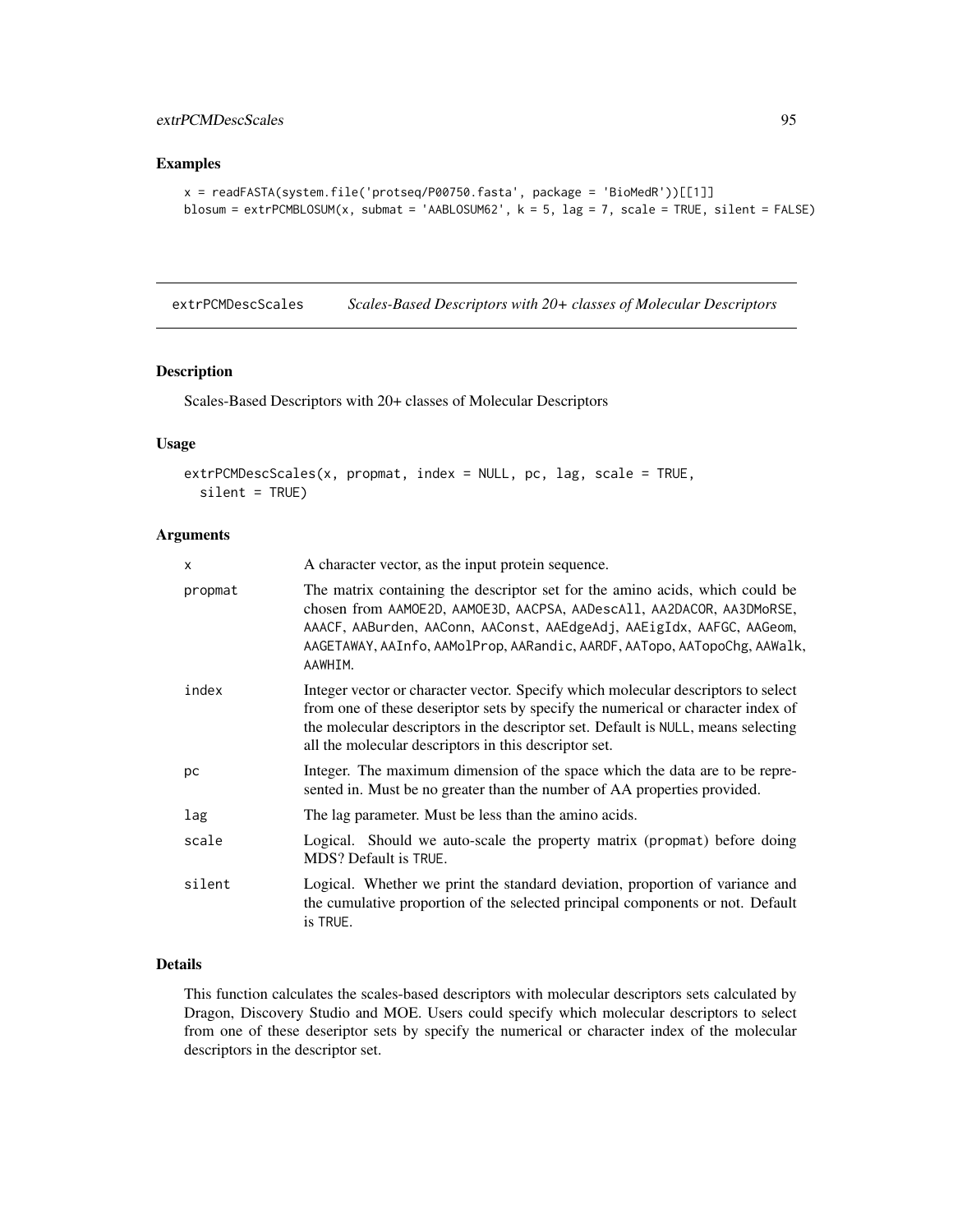# Value

A length lag  $\star$  p<sup> $\circ$ </sup>2 named vector, p is the number of scales selected.

## Author(s)

Min-feng Zhu <<wind2zhu@163.com>>, Nan Xiao <<http://r2s.name>>

# See Also

See [extrPCMScales](#page-100-0) for generalized AA-descriptor based scales descriptors.

# Examples

```
x = readFASTA(system.file('protseq/P00750.fasta', package = 'BioMedR'))[[1]]
descscales = extrPCMDescScales(x, propmat = 'AATopo', index = c(37:41, 43:47),
                                  pc = 5, lag = 7, silent = FALSE)
```
extrPCMFAScales *Generalized Scales-Based Descriptors derived by Factor Analysis*

# Description

Generalized Scales-Based Descriptors derived by Factor Analysis

#### Usage

```
extrPCMFAScales(x, propmat, factors, scores = "regression", lag,
  scale = TRUE, silent = TRUE)
```
# Arguments

| $\mathsf{x}$ | A character vector, as the input protein sequence.                                                                                                                                                                                                          |
|--------------|-------------------------------------------------------------------------------------------------------------------------------------------------------------------------------------------------------------------------------------------------------------|
| propmat      | A matrix containing the properties for the amino acids. Each row represent one<br>amino acid type, each column represents one property. Note that the one-letter<br>row names must be provided for we need them to seek the properties for each<br>AA type. |
| factors      | Integer. The number of factors to be fitted. Must be no greater than the number<br>of AA properties provided.                                                                                                                                               |
| scores       | Type of scores to produce. The default is "regression", which gives Thomp-<br>son's scores, "Bartlett" given Bartlett's weighted least-squares scores.                                                                                                      |
| lag          | The lag parameter. Must be less than the amino acids number in the protein<br>sequence.                                                                                                                                                                     |
| scale        | Logical. Should we auto-scale the property matrix (propmat) before doing Fac-<br>tor Analysis? Default is TRUE.                                                                                                                                             |
| silent       | Logical. Whether we print the SS loadings, proportion of variance and the cu-<br>mulative proportion of the selected factors or not. Default is TRUE.                                                                                                       |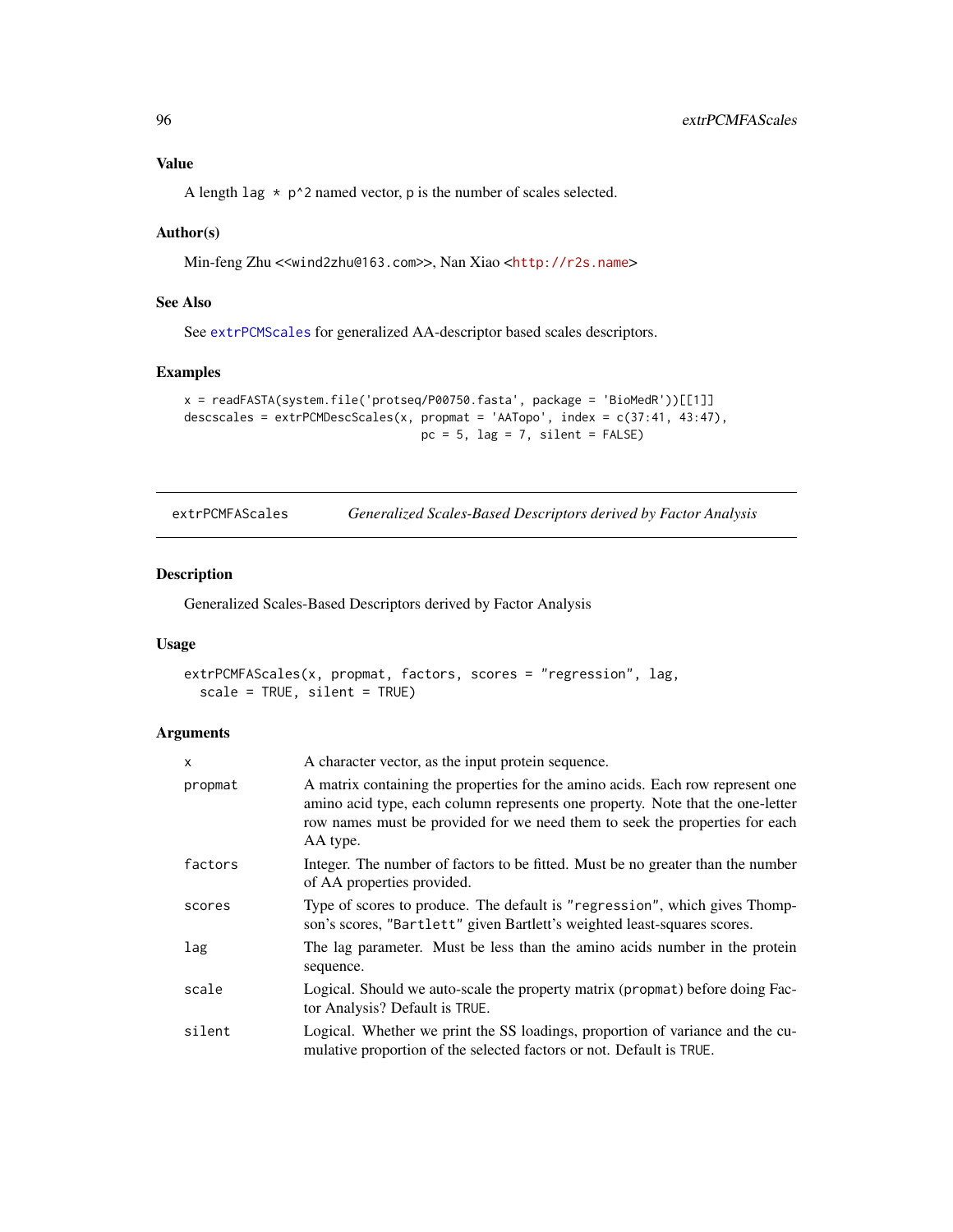# Details

This function calculates the generalized scales-based descriptors derived by Factor Analysis (FA). Users could provide customized amino acid property matrices.

# Value

A length lag  $*$  p^2 named vector, p is the number of scales (factors) selected.

## Author(s)

Min-feng Zhu <<wind2zhu@163.com>>, Nan Xiao <<http://r2s.name>>

# References

Atchley, W. R., Zhao, J., Fernandes, A. D., & Druke, T. (2005). Solving the protein sequence metric problem. Proceedings of the National Academy of Sciences of the United States of America, 102(18), 6395-6400.

# Examples

```
x = readFASTA(system.file('protseq/P00750.fasta', package = 'BioMedR'))[[1]]
data(AATopo)
tprops = AATopo[, c(37:41, 43:47)] # select a set of topological descriptors
fa = \text{extrPCMFAScales}(x, \text{prompt} = \text{tprops}, \text{ factors} = 5, \text{lag} = 7, \text{ silent} = \text{FALSE})
```

| extrPCMMDSScales | Generalized Scales-Based Descriptors derived by Multidimensional |
|------------------|------------------------------------------------------------------|
|                  | <i>Scaling</i>                                                   |

## Description

Generalized Scales-Based Descriptors derived by Multidimensional Scaling

## Usage

```
extrPCMMDSScales(x, propmat, k, lag, scale = TRUE, silent = TRUE)
```
#### Arguments

| <b>X</b> | A character vector, as the input protein sequence.                                                                                                                                                                                                          |
|----------|-------------------------------------------------------------------------------------------------------------------------------------------------------------------------------------------------------------------------------------------------------------|
| propmat  | A matrix containing the properties for the amino acids. Each row represent one<br>amino acid type, each column represents one property. Note that the one-letter<br>row names must be provided for we need them to seek the properties for each<br>AA type. |
| k        | Integer. The maximum dimension of the space which the data are to be repre-<br>sented in. Must be no greater than the number of AA properties provided.                                                                                                     |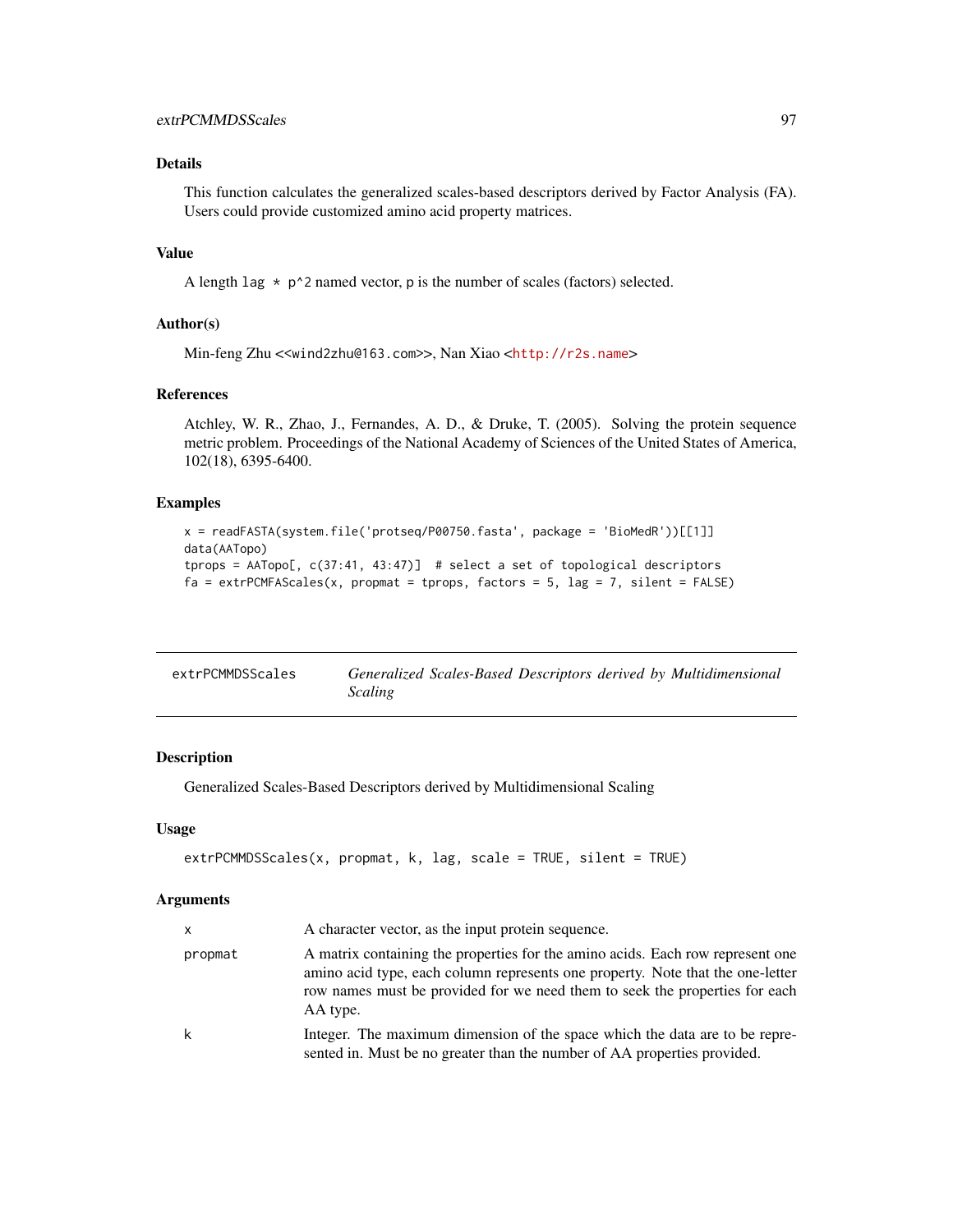| lag    | The lag parameter. Must be less than the amino acids.                                                         |  |  |  |
|--------|---------------------------------------------------------------------------------------------------------------|--|--|--|
| scale  | Logical. Should we auto-scale the property matrix (propmat) before doing<br>MDS? Default is TRUE.             |  |  |  |
| silent | Logical. Whether we print the k eigenvalues computed during the scaling pro-<br>cess or not. Default is TRUE. |  |  |  |

## Details

This function calculates the generalized scales-based descriptors derived by Multidimensional Scaling (MDS). Users could provide customized amino acid property matrices.

# Value

A length lag  $*$  p<sup> $\lambda$ </sup> named vector, p is the number of scales (dimensionality) selected.

## Author(s)

Min-feng Zhu <<wind2zhu@163.com>>, Nan Xiao <<http://r2s.name>>

## References

Venkatarajan, M. S., & Braun, W. (2001). New quantitative descriptors of amino acids based on multidimensional scaling of a large number of physical-chemical properties. Molecular modeling annual, 7(12), 445–453.

### See Also

See [extrPCMScales](#page-100-0) for generalized scales-based descriptors derived by Principal Components Analysis.

## Examples

```
x = readFASTA(system.file('protseq/P00750.fasta', package = 'BioMedR'))[[1]]
data(AATopo)
tprops = AATopo[, c(37:41, 43:47)] # select a set of topological descriptors
mds = ext{PCMMDSScales(x, prompt = trprops, k = 5, lag = 7, silent = FALSE)}
```
<span id="page-97-0"></span>extrPCMPropScales *Generalized AA-Properties Based Scales Descriptors*

# Description

Generalized AA-Properties Based Scales Descriptors

#### Usage

```
extrPCMPropScales(x, index = NULL, pc, lag, scale = TRUE,
  silent = TRUE)
```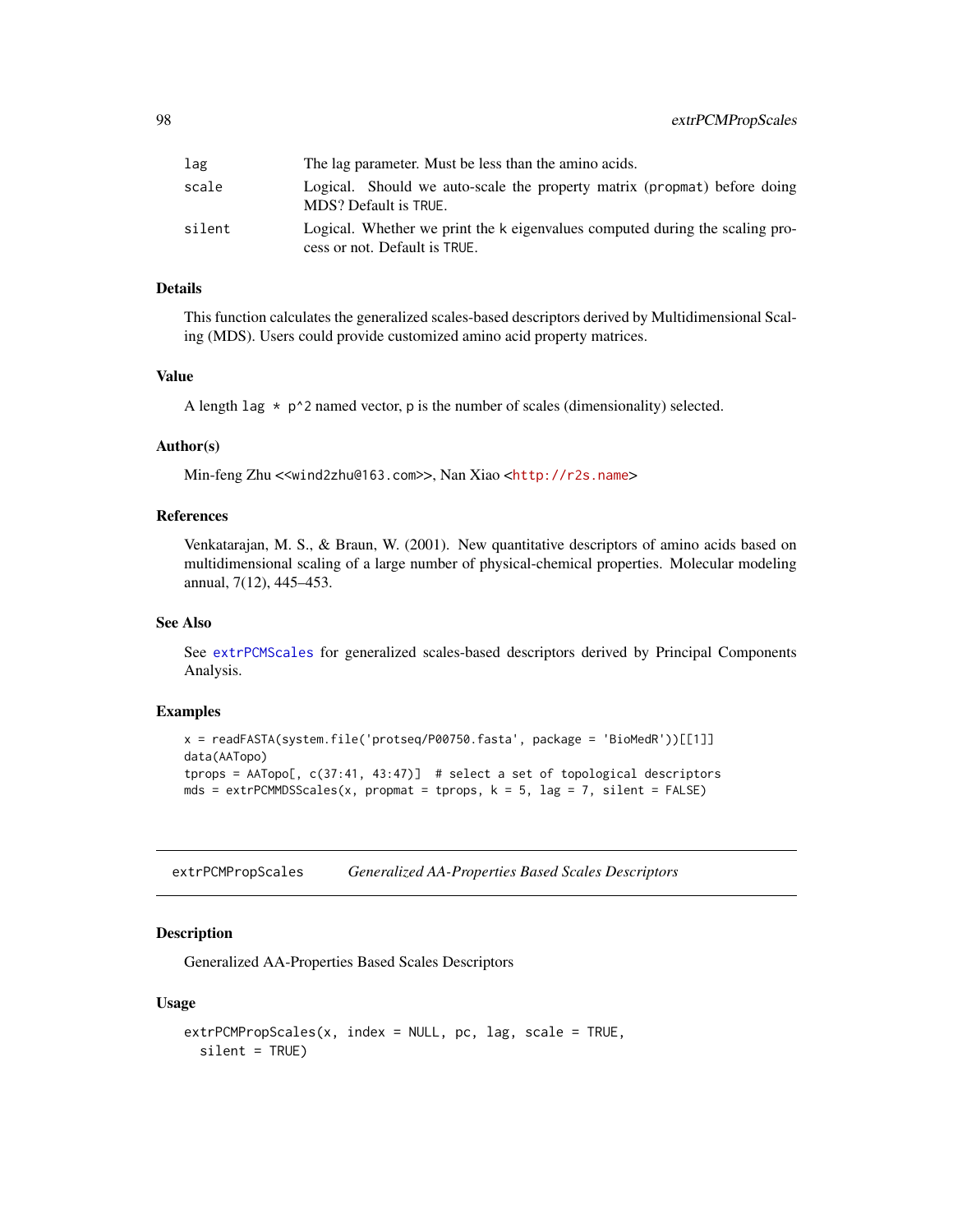# Arguments

| $\mathsf{x}$ | A character vector, as the input protein sequence.                                                                                                                                                                                                                                          |  |  |  |
|--------------|---------------------------------------------------------------------------------------------------------------------------------------------------------------------------------------------------------------------------------------------------------------------------------------------|--|--|--|
| index        | Integer vector or character vector. Specify which AA index properties to select<br>from the AA index database by specify the numerical or character index of the<br>properties in the AAindex database. Default is NULL, means selecting all the AA<br>properties in the AA index database. |  |  |  |
| pc           | Integer. Use the first pc principal components as the scales. Must be no greater<br>than the number of AA properties provided.                                                                                                                                                              |  |  |  |
| lag          | The lag parameter. Must be less than the amino acids.                                                                                                                                                                                                                                       |  |  |  |
| scale        | Logical. Should we auto-scale the property matrix before PCA? Default is TRUE.                                                                                                                                                                                                              |  |  |  |
| silent       | Logical. Whether we print the standard deviation, proportion of variance and<br>the cumulative proportion of the selected principal components or not. Default<br>is TRUE.                                                                                                                  |  |  |  |

# Details

This function calculates the generalized amino acid properties based scales descriptors. Users could specify which AAindex properties to select from the AAindex database by specify the numerical or character index of the properties in the AAindex database.

# Value

A length  $\text{lag } \star \text{ p'}$ 2 named vector, p is the number of scales (principal components) selected.

## Author(s)

Min-feng Zhu <<wind2zhu@163.com>>, Nan Xiao <<http://r2s.name>>

# See Also

See [extrPCMScales](#page-100-0) for generalized scales-based descriptors.

# Examples

```
x = readFASTA(system.file('protseq/P00750.fasta', package = 'BioMedR'))[[1]]
propscales = extrPCMPropScales(x, index = c(160:165, 258:296), pc = 5, lag = 7, silent = FALSE)
```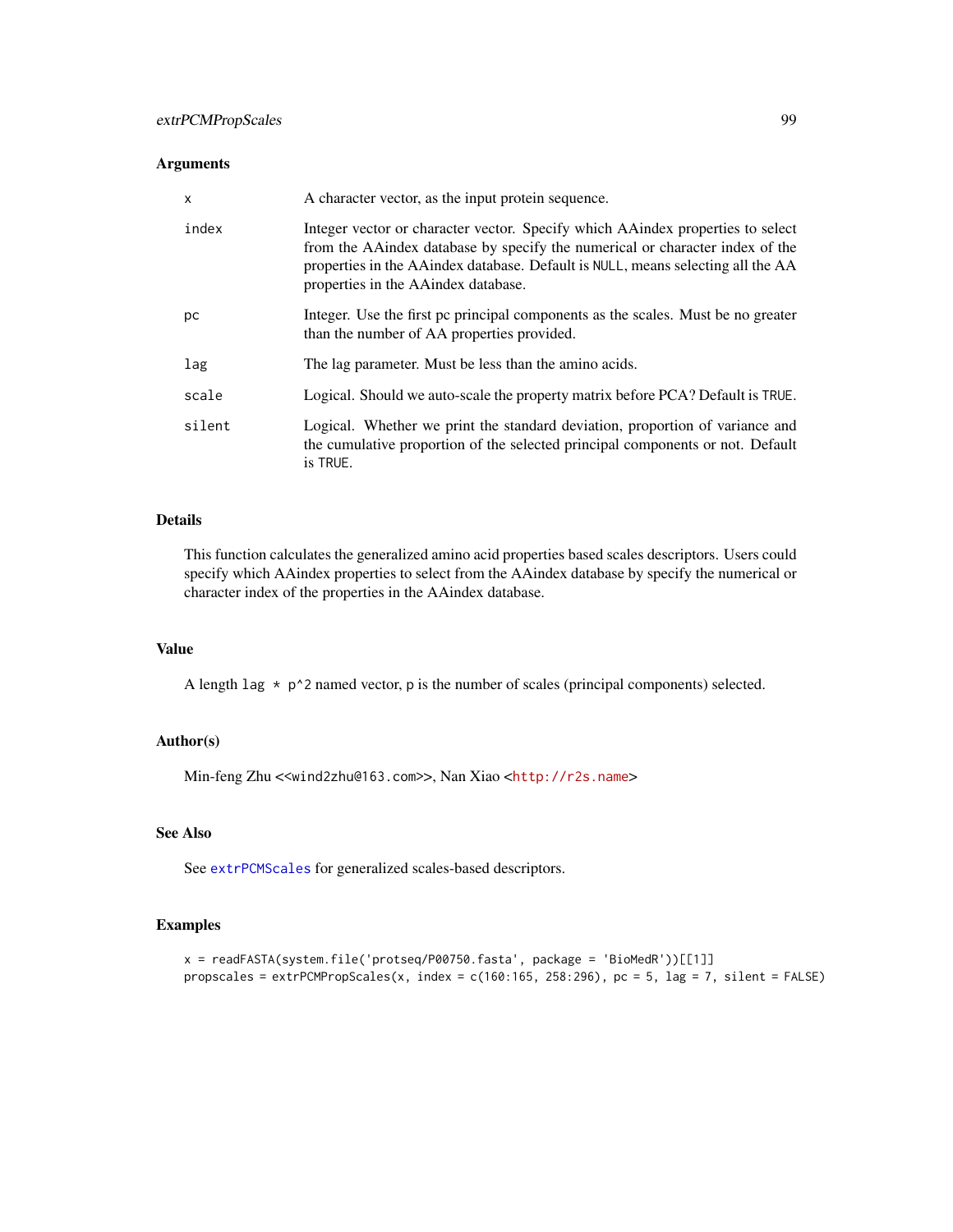# Description

Scales-Based Descriptors derived by Principal Components Analysis (with Gap Support)

# Usage

```
extrPCMScaleGap(x, prompt, pc, lag, scale = TRUE, silent = TRUE)
```
#### Arguments

| $\mathsf{x}$ | A character vector, as the input protein sequence. Use '-' to represent gaps in<br>the sequence.                                                                                                                                                            |
|--------------|-------------------------------------------------------------------------------------------------------------------------------------------------------------------------------------------------------------------------------------------------------------|
| propmat      | A matrix containing the properties for the amino acids. Each row represent one<br>amino acid type, each column represents one property. Note that the one-letter<br>row names must be provided for we need them to seek the properties for each<br>AA type. |
| рc           | Integer. Use the first pc principal components as the scales. Must be no greater<br>than the number of AA properties provided.                                                                                                                              |
| lag          | The lag parameter. Must be less than the amino acids.                                                                                                                                                                                                       |
| scale        | Logical. Should we auto-scale the property matrix (propmat) before PCA? De-<br>fault is TRUE.                                                                                                                                                               |
| silent       | Logical. Whether we print the standard deviation, proportion of variance and<br>the cumulative proportion of the selected principal components or not. Default<br>is TRUE.                                                                                  |

# Details

This function calculates scales-based descriptors derived by Principal Components Analysis (PCA), with gap support. Users could provide customized amino acid property matrices. This function implements the core computation procedure needed for the scales-based descriptors derived by AA-Properties (AAindex) and scales-based descriptors derived by 20+ classes of 2D and 3D molecular descriptors (Topological, WHIM, VHSE, etc.) in the BioMedR package.

#### Value

A length lag  $*$  p^2 named vector, p is the number of scales (principal components) selected.

# Author(s)

Min-feng Zhu <<wind2zhu@163.com>>, Nan Xiao <<http://nanx.me>>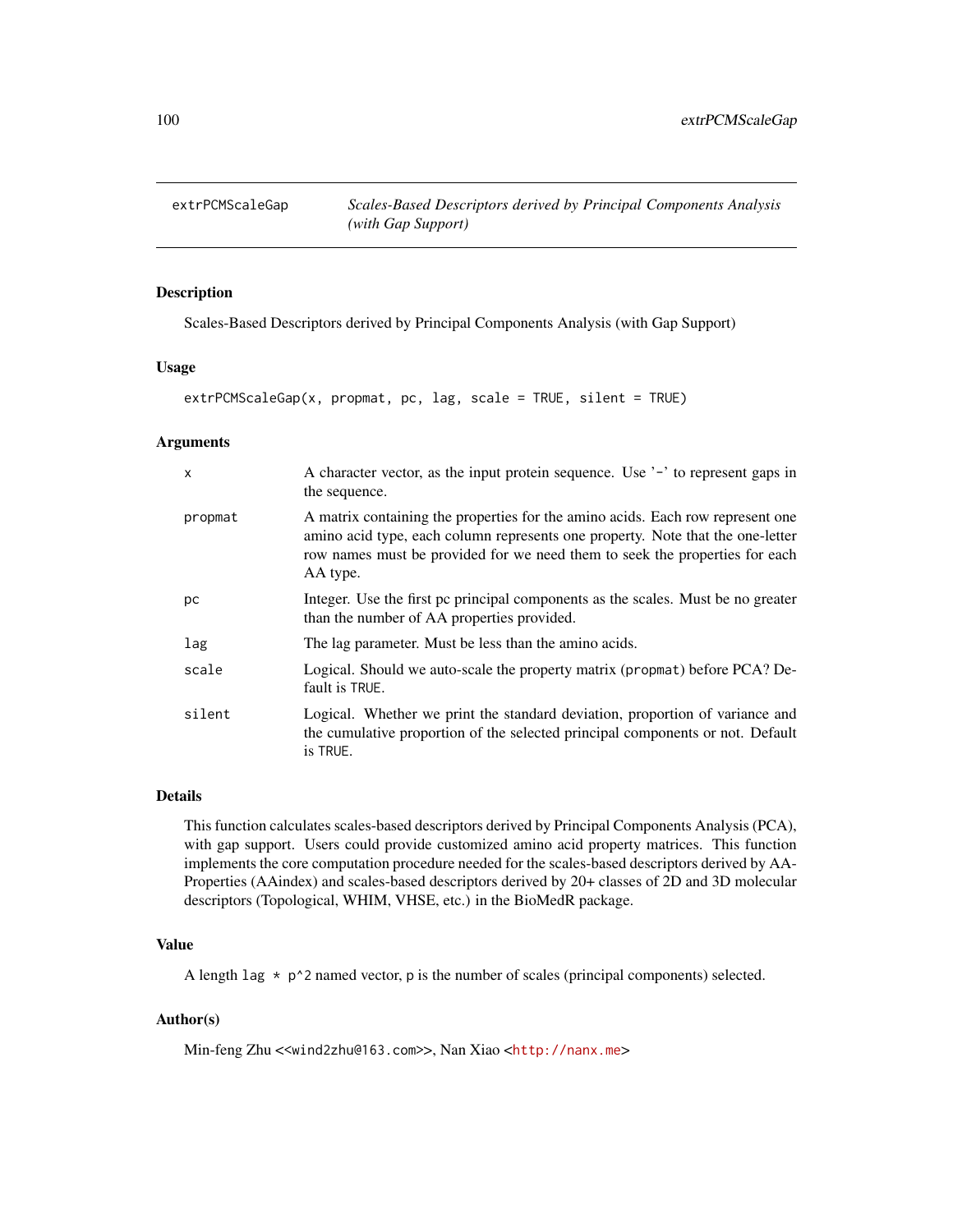# extrPCMScales 101

# See Also

See [extrProtFPGap](#page-115-0) for amino acid property based scales descriptors (protein fingerprint) with gap support.

#### Examples

```
# amino acid sequence with gaps
x = readFASTA(system.file('protseq/align.fasta', package = 'BioMedR'))$`IXI_235`
data(AAindex)
AAidxmat = t(na.omit(as.matrix(AAindex[, 7:26])))
scales = extrPCMScaleGap(x, propmat = AAidxmat, pc = 5, lag = 7, silent = FALSE)
```
<span id="page-100-0"></span>extrPCMScales *Generalized Scales-Based Descriptors derived by Principal Components Analysis*

#### Description

Generalized Scales-Based Descriptors derived by Principal Components Analysis

#### Usage

extrPCMScales(x, propmat, pc, lag, scale = TRUE, silent = TRUE)

#### **Arguments**

| X       | A character vector, as the input protein sequence.                                                                                                                                                                                                          |
|---------|-------------------------------------------------------------------------------------------------------------------------------------------------------------------------------------------------------------------------------------------------------------|
| propmat | A matrix containing the properties for the amino acids. Each row represent one<br>amino acid type, each column represents one property. Note that the one-letter<br>row names must be provided for we need them to seek the properties for each<br>AA type. |
| рc      | Integer. Use the first pc principal components as the scales. Must be no greater<br>than the number of AA properties provided.                                                                                                                              |
| lag     | The lag parameter. Must be less than the amino acids.                                                                                                                                                                                                       |
| scale   | Logical. Should we auto-scale the property matrix (propmat) before PCA? De-<br>fault is TRUE.                                                                                                                                                               |
| silent  | Logical. Whether we print the standard deviation, proportion of variance and<br>the cumulative proportion of the selected principal components or not. Default<br>is TRUE.                                                                                  |

#### Details

This function calculates the generalized scales-based descriptors derived by Principal Components Analysis (PCA). Users could provide customized amino acid property matrices. This function implements the core computation procedure needed for the generalized scales-based descriptors derived by AA-Properties (AAindex) and generalized scales-based descriptors derived by 20+ classes of 2D and 3D molecular descriptors (Topological, WHIM, VHSE, etc.) in the protr package.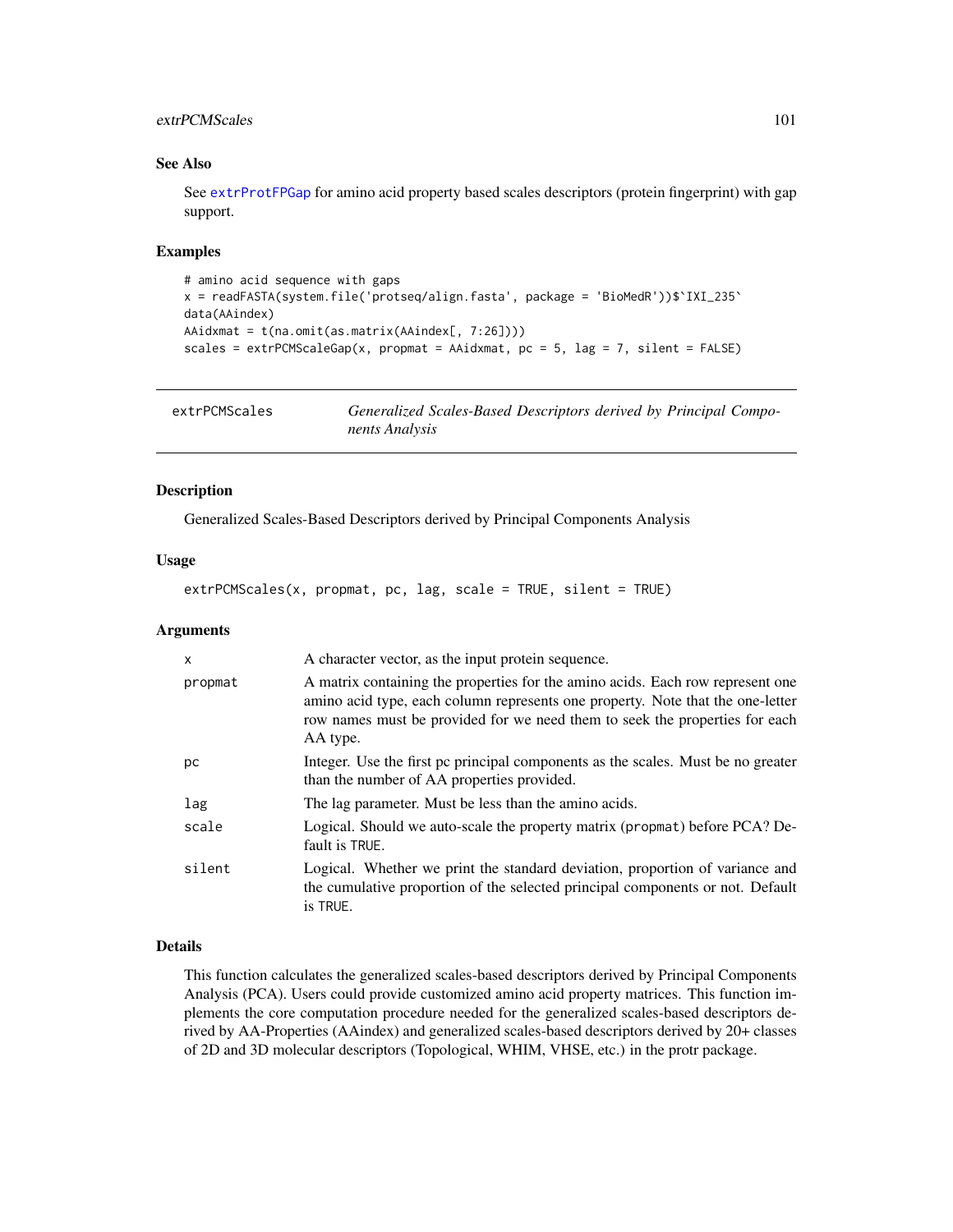Value

A length lag  $\star$  p^2 named vector, p is the number of scales (principal components) selected.

# Author(s)

Min-feng Zhu <<wind2zhu@163.com>>, Nan Xiao <<http://r2s.name>>

# See Also

See [extrPCMDescScales](#page-94-0) for generalized AA property based scales descriptors, and [extrPCMPropScales](#page-97-0) for (19 classes) AA descriptor based scales descriptors.

# Examples

```
x = readFASTA(system.file('protseq/P00750.fasta', package = 'BioMedR'))[[1]]
data(AAindex)
AAidxmat = t(na.omit(as.matrix(AAindex[, 7:26])))
scales = ext{PCMScales(x, prompt = AAidxmat, pc = 5, lag = 7, silent = FALSE)}
```
extrProtAAC *Amino Acid Composition Descriptor*

# Description

Amino Acid Composition Descriptor

## Usage

```
extrProtAAC(x)
```
#### Arguments

x A character vector, as the input protein sequence.

## Details

This function calculates the Amino Acid Composition descriptor (Dim: 20).

# Value

A length 20 named vector

## Author(s)

Min-feng Zhu <<wind2zhu@163.com>>, Nan Xiao <<http://r2s.name>>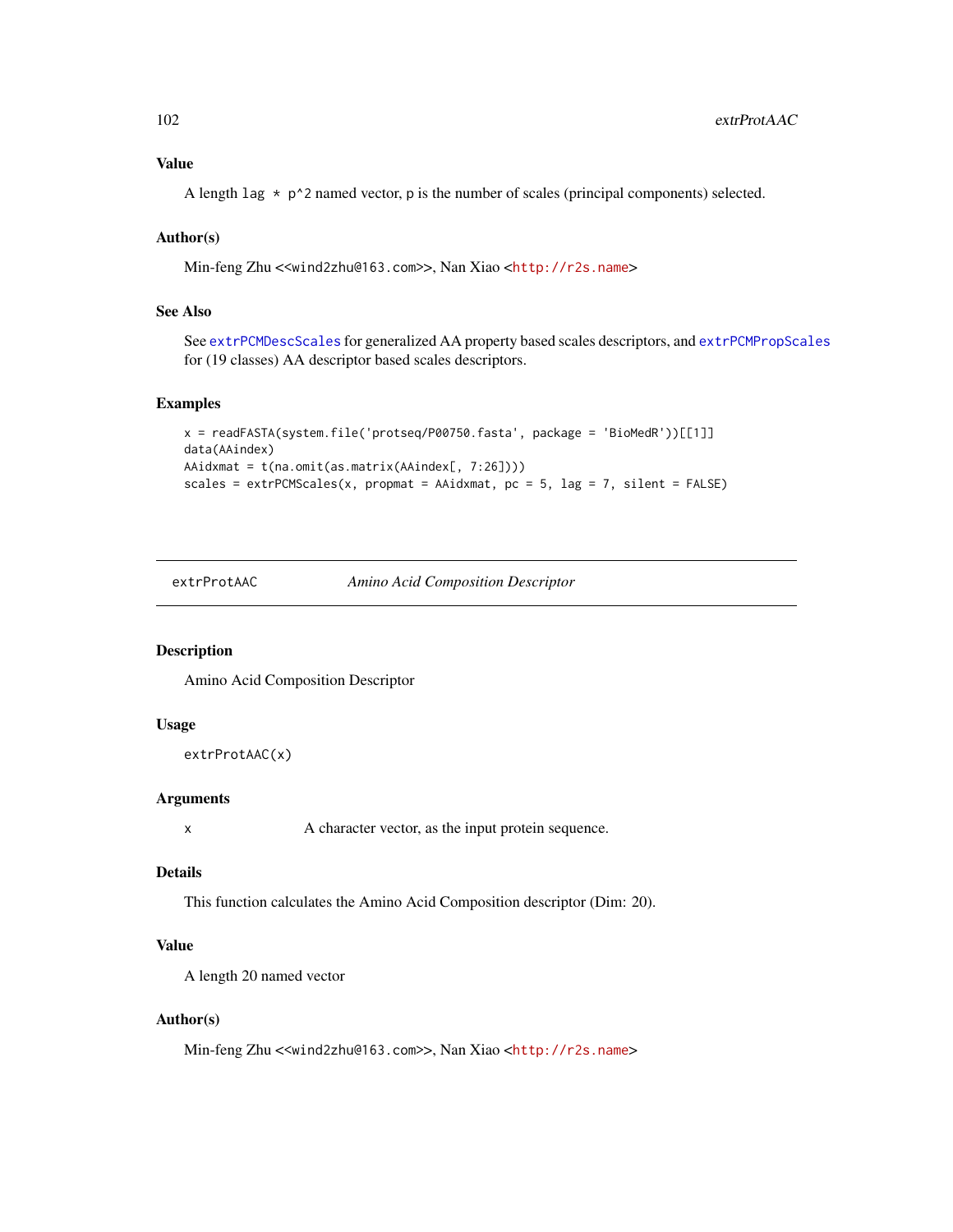# extrProtAPAAC 103

# References

M. Bhasin, G. P. S. Raghava. Classification of Nuclear Receptors Based on Amino Acid Composition and Dipeptide Composition. *Journal of Biological Chemistry*, 2004, 279, 23262.

## See Also

See [extrProtDC](#page-114-0) and [extrProtTC](#page-131-0) for Dipeptide Composition and Tripeptide Composition descriptors.

# Examples

```
x = readFASTA(system.file('protseq/P00750.fasta', package = 'BioMedR'))[[1]]
extrProtAAC(x)
```
extrProtAPAAC *Amphiphilic Pseudo Amino Acid Composition Descriptor*

# Description

Amphiphilic Pseudo Amino Acid Composition Descriptor

#### Usage

```
extrProtAPAAC(x, props = c("Hydrophobicity", "Hydrophilicity"),
  lambda = 30, w = 0.05, customprops = NULL)
```
# Arguments

| X           | A character vector, as the input protein sequence.                                                                                                                                                                                                                                                                                                                                                                                                                                                                                                                                  |  |  |  |
|-------------|-------------------------------------------------------------------------------------------------------------------------------------------------------------------------------------------------------------------------------------------------------------------------------------------------------------------------------------------------------------------------------------------------------------------------------------------------------------------------------------------------------------------------------------------------------------------------------------|--|--|--|
| props       | A character vector, specifying the properties used. 2 properties are used by<br>default, as listed below:                                                                                                                                                                                                                                                                                                                                                                                                                                                                           |  |  |  |
|             | 'Hydrophobicity' Hydrophobicity value of the 20 amino acids<br>'Hydrophilicity' Hydrophilicity value of the 20 amino acids                                                                                                                                                                                                                                                                                                                                                                                                                                                          |  |  |  |
| lambda      | The lambda parameter for the APAAC descriptors, default is 30.                                                                                                                                                                                                                                                                                                                                                                                                                                                                                                                      |  |  |  |
| W           | The weighting factor, default is 0.05.                                                                                                                                                                                                                                                                                                                                                                                                                                                                                                                                              |  |  |  |
| customprops | A n x 21 named data frame contains n customize property. Each row con-<br>tains one property. The column order for different amino acid types is 'AccNo',<br>'A', 'R', 'N', 'D', 'C', 'E', 'Q', 'G', 'H', 'I', 'L', 'K', 'M', 'F', 'P', 'S',<br>'T', 'W', 'Y', 'V', and the columns should also be <i>exactly</i> named like this.<br>The AccNo column contains the properties' names. Then users should explicitly<br>specify these properties with these names in the argument props. See the exam-<br>ples below for a demonstration. The default value for customprops is NULL. |  |  |  |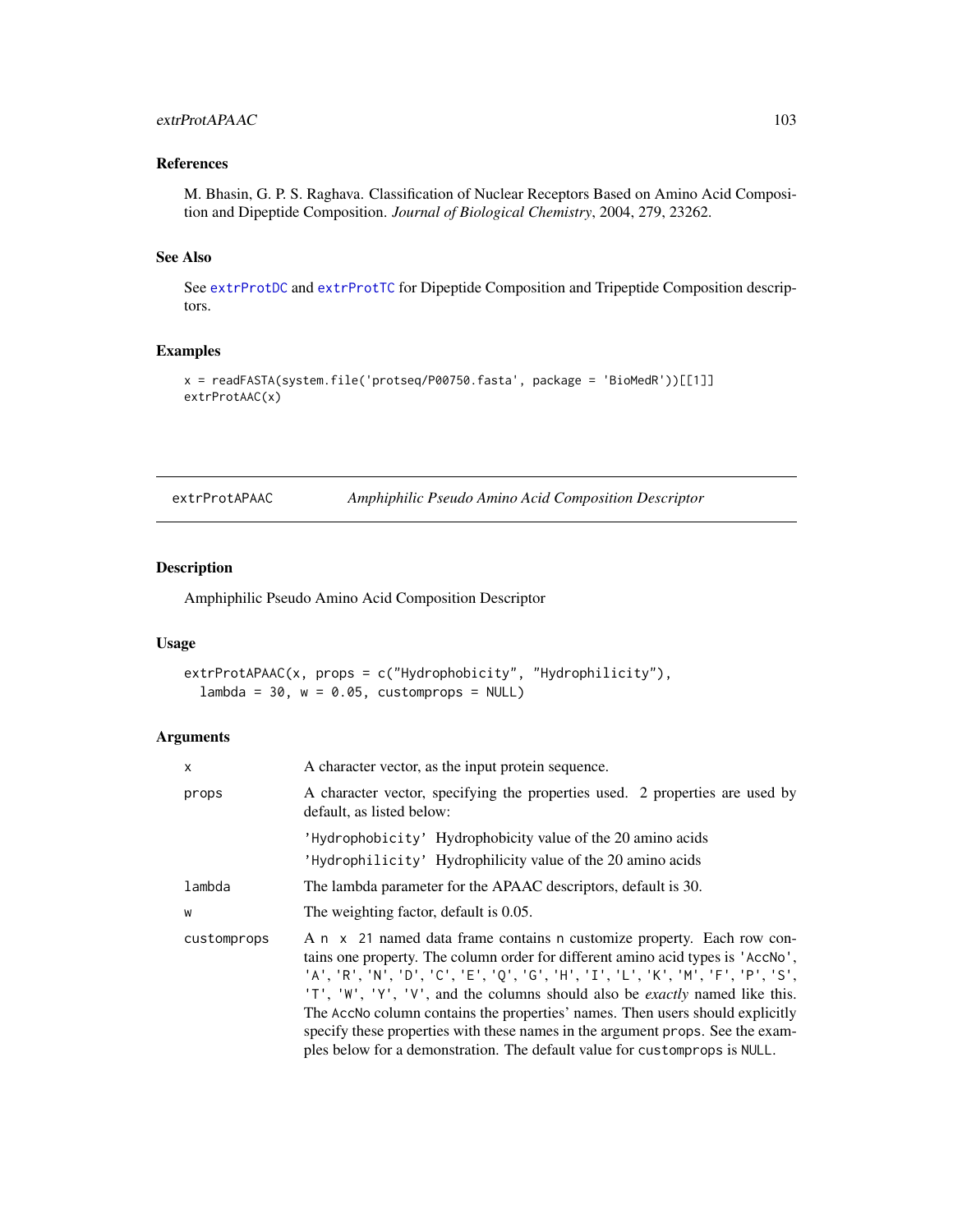## Details

This function calculates the Amphiphilic Pseudo Amino Acid Composition (APAAC) descriptor (Dim: 20 + (n  $\star$  lambda), n is the number of properties selected, default is 80).

## Value

A length  $20 + n \times 1$  ambda named vector, n is the number of properties selected.

#### Note

Note the default 20  $\star$  2 prop values have been already independently given in the function. Users could also specify other (up to 544) properties with the Accession Number in the [AAindex](#page-14-0) data, with or without the default three properties, which means users should explicitly specify the properties to use.

### Author(s)

Min-feng Zhu <<wind2zhu@163.com>>, Nan Xiao <<http://r2s.name>>

## References

Kuo-Chen Chou. Prediction of Protein Cellular Attributes Using Pseudo-Amino Acid Composition. *PROTEINS: Structure, Function, and Genetics*, 2001, 43: 246-255.

Kuo-Chen Chou. Using Amphiphilic Pseudo Amino Acid Composition to Predict Enzyme Subfamily Classes. *Bioinformatics*, 2005, 21, 10-19.

JACS, 1962, 84: 4240-4246. (C. Tanford). (The hydrophobicity data)

PNAS, 1981, 78:3824-3828 (T.P.Hopp & K.R.Woods). (The hydrophilicity data)

### See Also

See [extrProtPAAC](#page-122-0) for pseudo amino acid composition descriptor.

# Examples

```
x = readFASTA(system.file('protseq/P00750.fasta', package = 'BioMedR'))[[1]]
extrProtAPAAC(x)
```
myprops = data.frame(AccNo = c("MyProp1", "MyProp2", "MyProp3"),

| $A = C(0.62,$                       | $-0.5$ , 15), R = c(-2.53,                        | 3, 101),  |
|-------------------------------------|---------------------------------------------------|-----------|
|                                     | $N = c(-0.78, 0.2, 58), D = c(-0.9,$              | $3, 59$ , |
| $C = c(0.29, -1, 47), E = c(-0.74,$ |                                                   | $3, 73$ , |
|                                     | $Q = c(-0.85, 0.2, 72), G = c(0.48,$              | 0, 1),    |
| $H = c(-0.4,$                       | $-0.5, 82$ , I = c(1.38, -1.8, 57),               |           |
|                                     | $L = c(1.06, -1.8, 57), K = c(-1.5, 3, 73),$      |           |
|                                     | $M = c(0.64, -1.3, 75), F = c(1.19, -2.5, 91),$   |           |
|                                     | $P = c(0.12, 0, 42), S = c(-0.18, 0.3, 31),$      |           |
|                                     | $T = c(-0.05, -0.4, 45), W = c(0.81, -3.4, 130),$ |           |
|                                     | $Y = c(0.26, -2.3, 107), V = c(1.08, -1.5, 43))$  |           |

# Use 2 default properties, 4 properties in the AAindex database,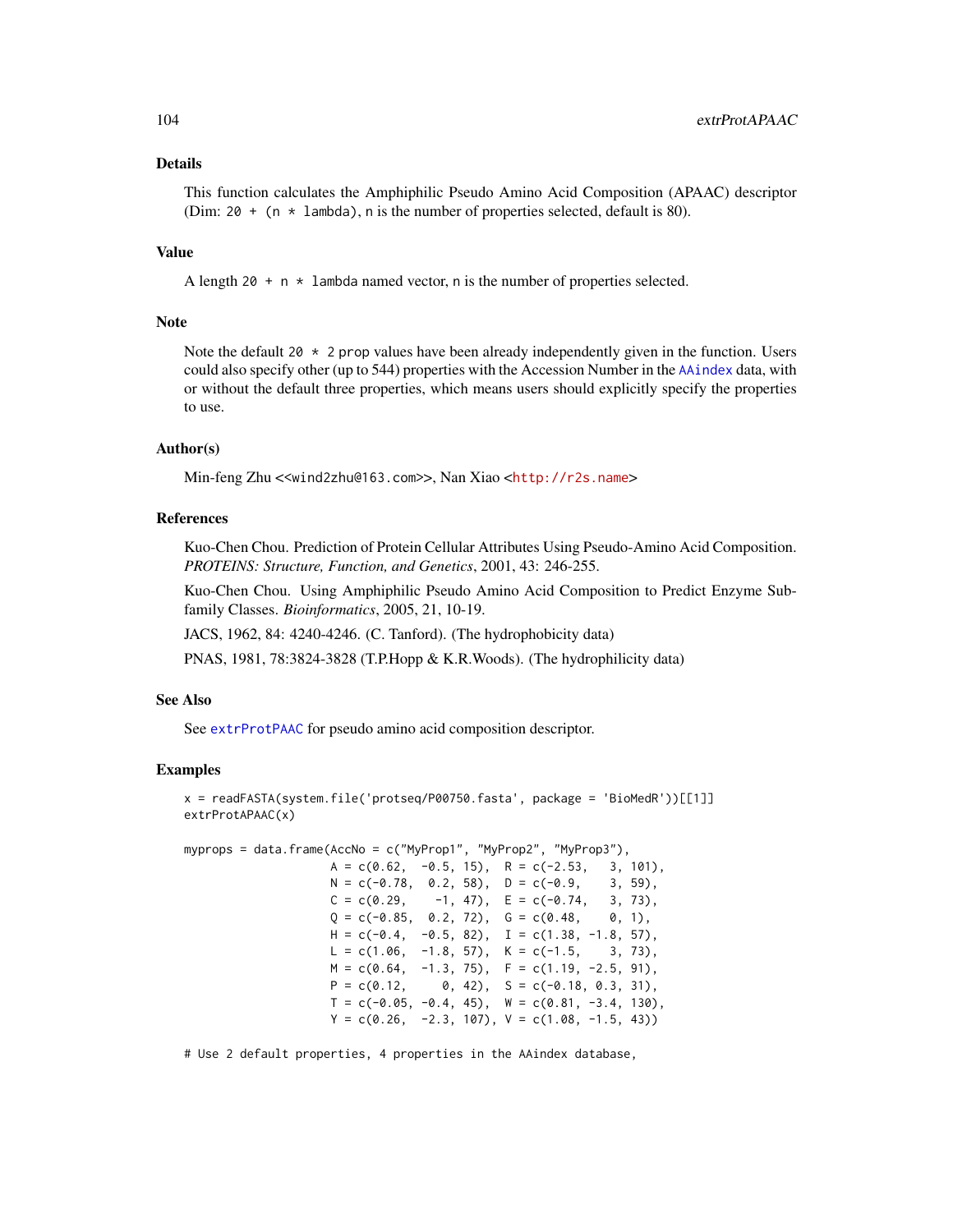# extrProtCTDC 105

```
# and 3 cutomized properties
extrProtAPAAC(x, customprops = myprops,
                 props = c('Hydrophobicity', 'Hydrophilicity',
                            'CIDH920105', 'BHAR880101',
                            'CHAM820101', 'CHAM820102',
                           'MyProp1', 'MyProp2', 'MyProp3'))
```
<span id="page-104-0"></span>extrProtCTDC *CTD Descriptors - Composition*

# Description

CTD Descriptors - Composition

#### Usage

extrProtCTDC(x)

#### Arguments

x A character vector, as the input protein sequence.

# **Details**

This function calculates the Composition descriptor of the CTD descriptors (Dim: 21).

# Value

A length 21 named vector

#### Author(s)

Min-feng Zhu <<wind2zhu@163.com>>, Nan Xiao <<http://r2s.name>>

# References

Inna Dubchak, Ilya Muchink, Stephen R. Holbrook and Sung-Hou Kim. Prediction of protein folding class using global description of amino acid sequence. *Proceedings of the National Academy of Sciences*. USA, 1995, 92, 8700-8704.

Inna Dubchak, Ilya Muchink, Christopher Mayor, Igor Dralyuk and Sung-Hou Kim. Recognition of a Protein Fold in the Context of the SCOP classification. *Proteins: Structure, Function and Genetics*, 1999, 35, 401-407.

# See Also

See [extrProtCTDT](#page-109-0) and [extrProtCTDD](#page-106-0) for Transition and Distribution of the CTD descriptors.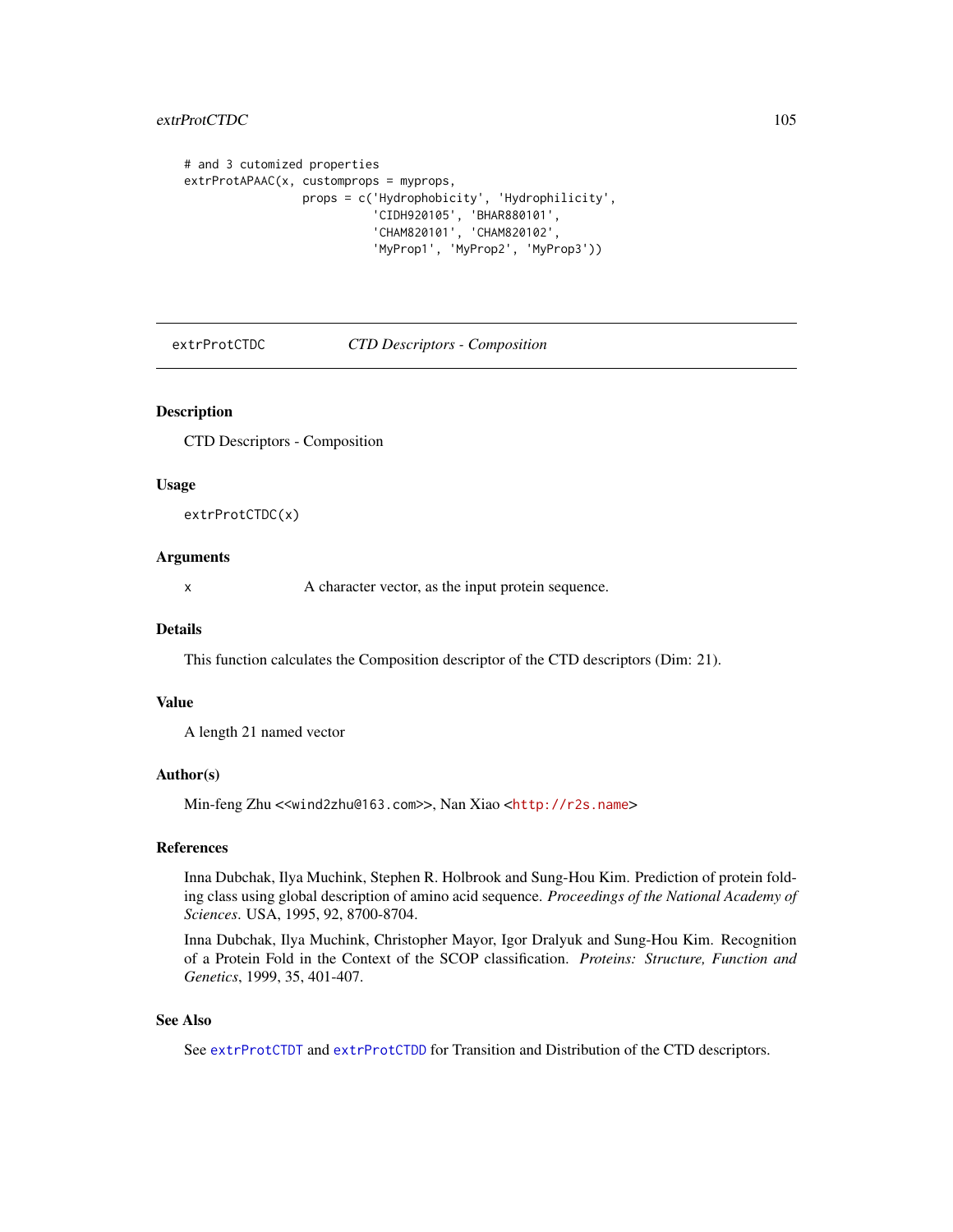```
x = readFASTA(system.file('protseq/P00750.fasta', package = 'BioMedR'))[[1]]
extrProtCTDC(x)
```
extrProtCTDCClass *CTD Descriptors - Composition (with Customized Amino Acid Classification Support)*

# Description

CTD Descriptors - Composition (with Customized Amino Acid Classification Support)

## Usage

extrProtCTDCClass(x, aagroup1, aagroup2, aagroup3)

# Arguments

| $\mathsf{x}$ | A character vector, as the input protein sequence.                                                            |
|--------------|---------------------------------------------------------------------------------------------------------------|
| aagroup1     | A named list which contains the first group of customized amino acid classifica-<br>tion. See example below.  |
| aagroup2     | A named list which contains the second group of customized amino acid classi-<br>fication. See example below. |
| aagroup3     | A named list which contains the third group of customized amino acid classifi-<br>cation. See example below.  |

# Details

This function calculates the Composition descriptor of the CTD descriptors, with customized amino acid classification support.

## Value

A length  $k \times 3$  named vector, k is the number of amino acid properties used.

#### Note

For this descriptor type, users need to intelligently evaluate the underlying details of the descriptors provided, instead of using this function with their data blindly. It would be wise to use some negative and positive control comparisons where relevant to help guide interpretation of the results.

# Author(s)

Min-feng Zhu <<wind2zhu@163.com>>, Nan Xiao <<http://nanx.me>>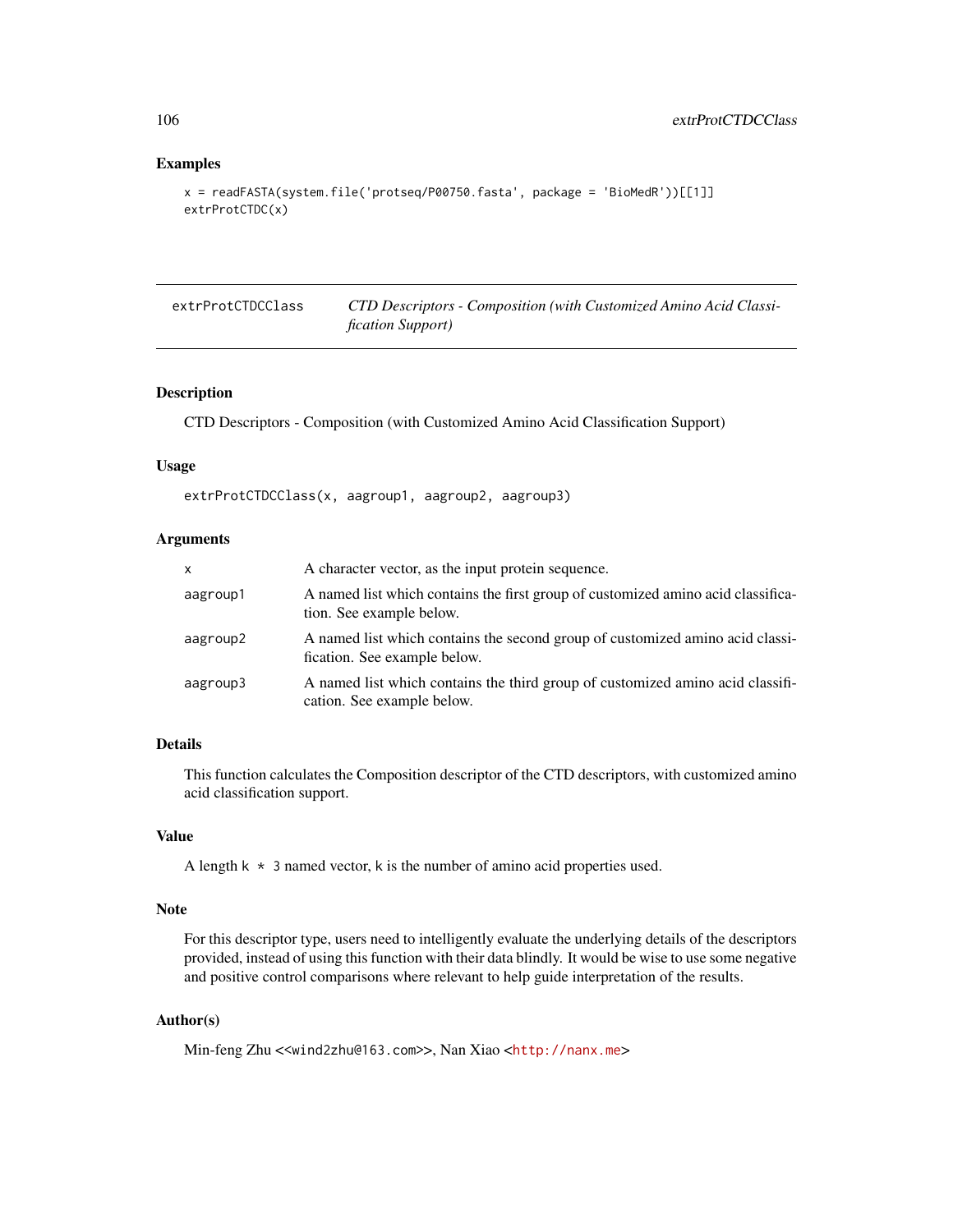## extrProtCTDD 107

#### References

Inna Dubchak, Ilya Muchink, Stephen R. Holbrook and Sung-Hou Kim. Prediction of protein folding class using global description of amino acid sequence. *Proceedings of the National Academy of Sciences*. USA, 1995, 92, 8700-8704.

Inna Dubchak, Ilya Muchink, Christopher Mayor, Igor Dralyuk and Sung-Hou Kim. Recognition of a Protein Fold in the Context of the SCOP classification. *Proteins: Structure, Function and Genetics*, 1999, 35, 401-407.

# See Also

See [extrProtCTDTClass](#page-110-0) and [extrProtCTDDClass](#page-107-0) for Transition and Distribution of the CTD descriptors with customized amino acid classification support.

## Examples

```
x = readFASTA(system.file('protseq/P00750.fasta', package = 'BiOMedR'))[[1]]
```

```
# using five customized amino acid property classification
group1 = list(hydrophobicity = c('R', 'K', 'E', 'D', 'Q', 'N'),normwaalsvolume = c('G', 'A', 'S', 'T', 'P', 'D', 'C'),
             polarizability = c('G', 'A', 'S', 'D', 'T'),secondarystruct = c('E', 'A', 'L', 'M', 'Q', 'K', 'R', 'H'),
             solventaccess = c('A', 'L', 'F', 'C', 'G', 'I', 'V', 'W'))group2 = list(hydrophobicity = c('G', 'A', 'S', 'T', 'P', 'H', 'Y'),
              normwaalsvolume = c('N', 'V', 'E', 'Q', 'I', 'L'),polarizability = c('C', 'P', 'N', 'V', 'E', 'Q', 'I', 'L'),
              secondarystruct = c('V', 'I', 'Y', 'C', 'W', 'F', 'T'),
              solventaccess = c('R', 'K', 'Q', 'E', 'N', 'D'))group3 = list(hydrophobicity = c('C', 'L', 'V', 'I', 'M', 'F', 'W'),normwaalsvolume = c('M', 'H', 'K', 'F', 'R', 'Y', 'W'),
             polarizability = c('K', 'M', 'H', 'F', 'R', 'Y', 'W'),
             secondarystruct = c('G', 'N', 'P', 'S', 'D'),solventaccess = c('M', 'S', 'P', 'T', 'H', 'Y'))extrProtCTDCClass(x, aagroup1 = group1, aagroup2 = group2, aagroup3 = group3)
```
<span id="page-106-0"></span>extrProtCTDD *CTD Descriptors - Distribution*

## **Description**

CTD Descriptors - Distribution

#### Usage

extrProtCTDD(x)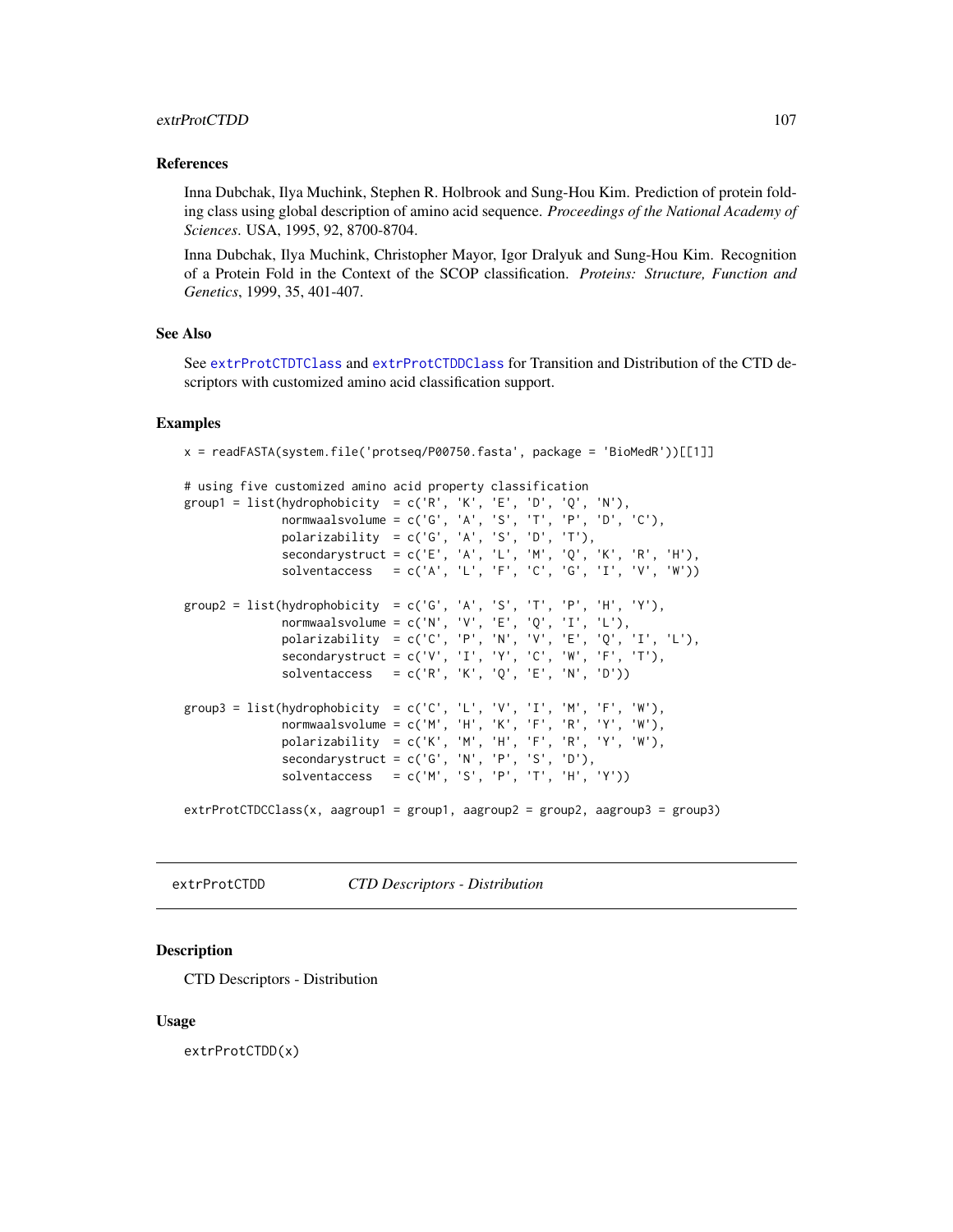#### Arguments

x A character vector, as the input protein sequence.

## Details

This function calculates the Distribution descriptor of the CTD descriptors (Dim: 105).

## Value

A length 105 named vector

#### Author(s)

Min-feng Zhu <<wind2zhu@163.com>>, Nan Xiao <<http://r2s.name>>

## References

Inna Dubchak, Ilya Muchink, Stephen R. Holbrook and Sung-Hou Kim. Prediction of protein folding class using global description of amino acid sequence. *Proceedings of the National Academy of Sciences*. USA, 1995, 92, 8700-8704.

Inna Dubchak, Ilya Muchink, Christopher Mayor, Igor Dralyuk and Sung-Hou Kim. Recognition of a Protein Fold in the Context of the SCOP classification. *Proteins: Structure, Function and Genetics*, 1999, 35, 401-407.

#### See Also

See [extrProtCTDC](#page-104-0) and [extrProtCTDT](#page-109-0) for Composition and Transition of the CTD descriptors.

# Examples

```
x = readFASTA(system.file('protseq/P00750.fasta', package = 'BioMedR'))[[1]]
extrProtCTDD(x)
```
<span id="page-107-0"></span>

| extrProtCTDDClass | CTD Descriptors - Distribution (with Customized Amino Acid Classi- |
|-------------------|--------------------------------------------------------------------|
|                   | <i>fication Support)</i>                                           |

#### Description

CTD Descriptors - Distribution (with Customized Amino Acid Classification Support)

## Usage

```
extrProtCTDDClass(x, aagroup1, aagroup2, aagroup3)
```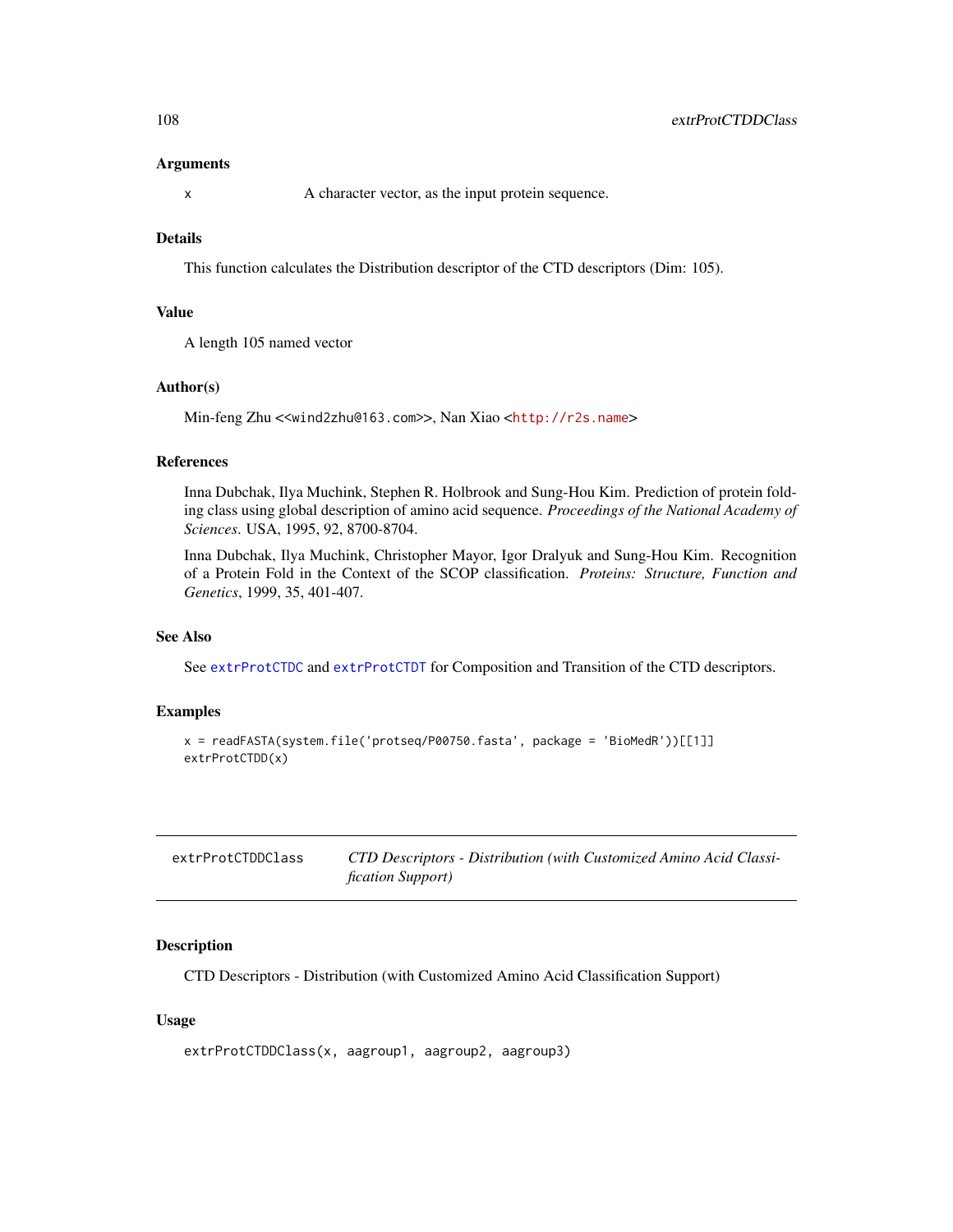#### **Arguments**

| $\mathsf{x}$ | A character vector, as the input protein sequence.                                                            |
|--------------|---------------------------------------------------------------------------------------------------------------|
| aagroup1     | A named list which contains the first group of customized amino acid classifica-<br>tion. See example below.  |
| aagroup2     | A named list which contains the second group of customized amino acid classi-<br>fication. See example below. |
| aagroup3     | A named list which contains the third group of customized amino acid classifi-<br>cation. See example below.  |

## Details

This function calculates the Distribution descriptor of the CTD descriptors, with customized amino acid classification support.

# Value

A length  $k \times 15$  named vector, k is the number of amino acid properties used.

# Note

For this descriptor type, users need to intelligently evaluate the underlying details of the descriptors provided, instead of using this function with their data blindly. It would be wise to use some negative and positive control comparisons where relevant to help guide interpretation of the results.

#### Author(s)

Min-feng Zhu <<wind2zhu@163.com>>, Nan Xiao <<http://nanx.me>>

#### References

Inna Dubchak, Ilya Muchink, Stephen R. Holbrook and Sung-Hou Kim. Prediction of protein folding class using global description of amino acid sequence. *Proceedings of the National Academy of Sciences*. USA, 1995, 92, 8700-8704.

Inna Dubchak, Ilya Muchink, Christopher Mayor, Igor Dralyuk and Sung-Hou Kim. Recognition of a Protein Fold in the Context of the SCOP classification. *Proteins: Structure, Function and Genetics*, 1999, 35, 401-407.

# See Also

See [extrProtCTDCClass](#page-105-0) and [extrProtCTDTClass](#page-110-0) for Composition and Transition of the CTD descriptors with customized amino acid classification support.

## Examples

```
x = readFASTA(system.file('protseq/P00750.fasta', package = 'BioMedR'))[[1]]
# using five customized amino acid property classification
group1 = list(hydrophobicity = c('R', 'K', 'E', 'D', 'Q', 'N'),normwaalsvolume = c('G', 'A', 'S', 'T', 'P', 'D', 'C'),
```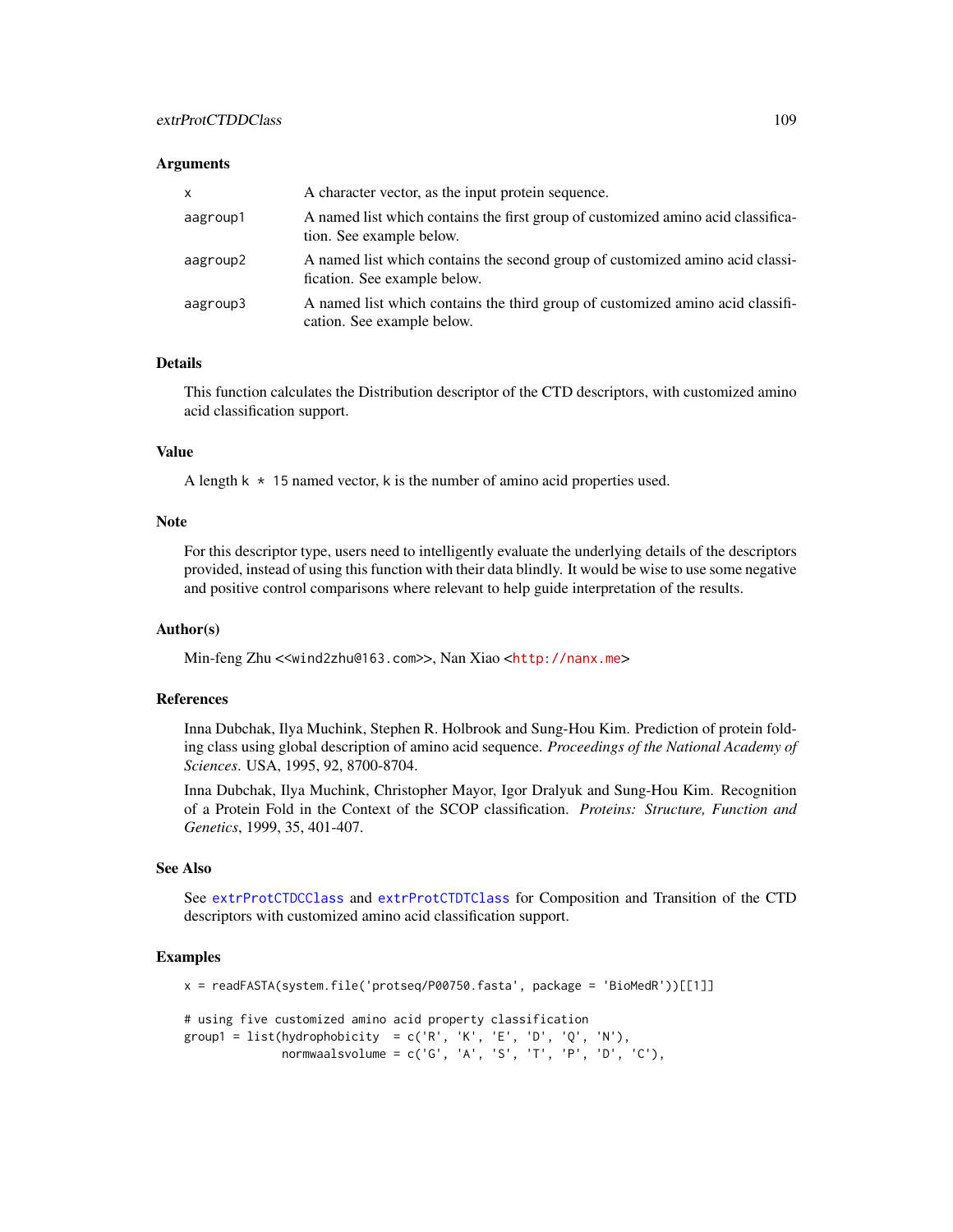```
polarizability = c('G', 'A', 'S', 'D', 'T'),secondarystruct = c('E', 'A', 'L', 'M', 'Q', 'K', 'R', 'H'),
              solventaccess = c('A', 'L', 'F', 'C', 'G', 'I', 'V', 'W'))group2 = list(hydrophobicity = c('G', 'A', 'S', 'T', 'P', 'H', 'Y'),normwaalsvolume = c('N', 'V', 'E', 'Q', 'I', 'L'),
             polarizability = c('C', 'P', 'N', 'V', 'E', 'Q', 'I', 'L'),
             secondarystruct = c('V', 'I', 'Y', 'C', 'W', 'F', 'T'),solventaccess = c('R', 'K', 'Q', 'E', 'N', 'D'))group3 = list(hydrophobicity = c('C', 'L', 'V', 'I', 'M', 'F', 'W'),normwaalsvolume = c('M', 'H', 'K', 'F', 'R', 'Y', 'W'),polarizability = c('K', 'M', 'H', 'F', 'R', 'Y', 'W'),
              secondarystruct = c('G', 'N', 'P', 'S', 'D'),solventaccess = c('M', 'S', 'P', 'T', 'H', 'Y'))extrProtCTDDClass(x, aagroup1 = group1, aagroup2 = group2, aagroup3 = group3)
```
extrProtCTDT *CTD Descriptors - Transition*

#### Description

CTD Descriptors - Transition

## Usage

extrProtCTDT(x)

#### Arguments

x A character vector, as the input protein sequence.

# Details

This function calculates the Transition descriptor of the CTD descriptors (Dim: 21).

## Value

A length 21 named vector

## Author(s)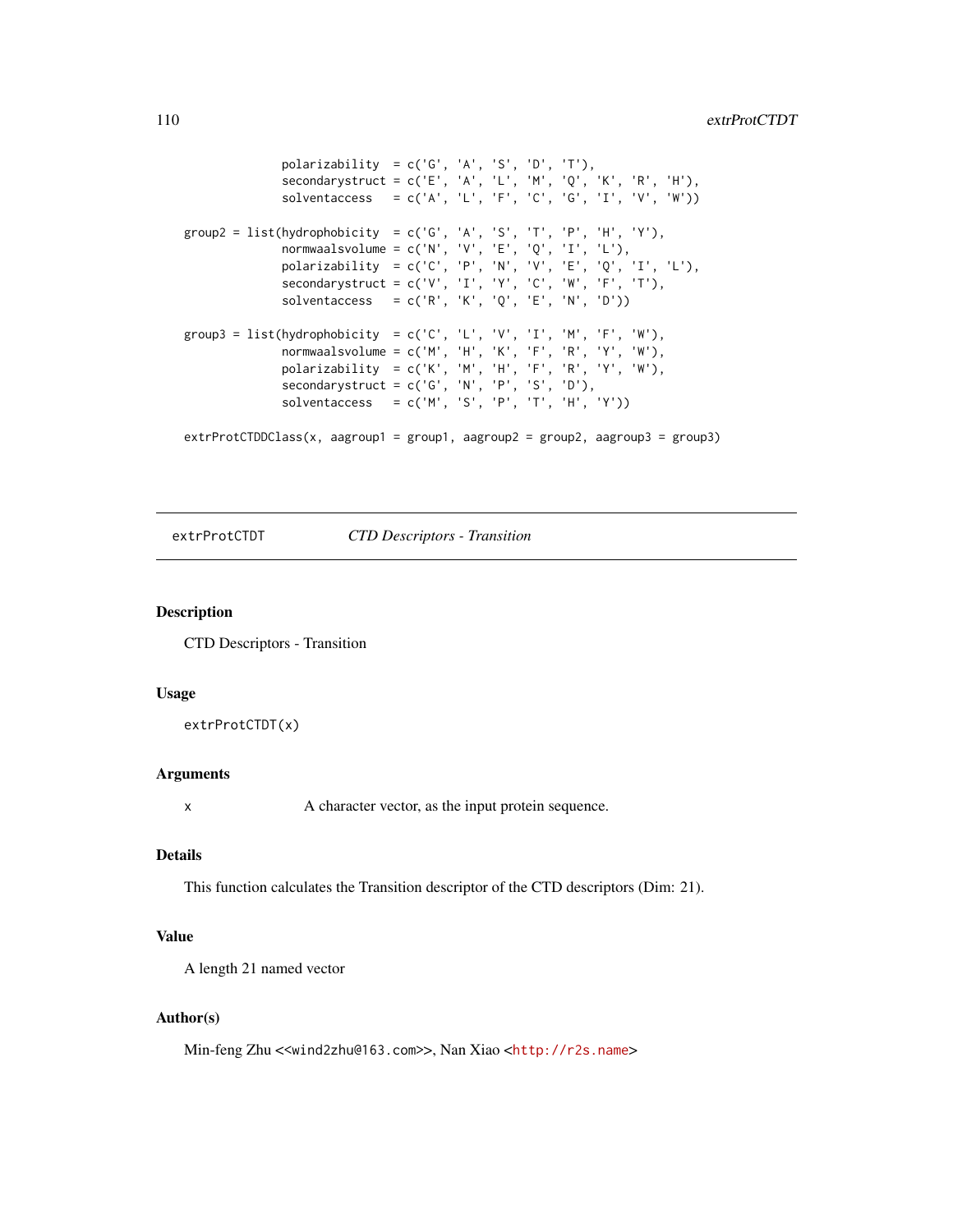## References

Inna Dubchak, Ilya Muchink, Stephen R. Holbrook and Sung-Hou Kim. Prediction of protein folding class using global description of amino acid sequence. *Proceedings of the National Academy of Sciences*. USA, 1995, 92, 8700-8704.

Inna Dubchak, Ilya Muchink, Christopher Mayor, Igor Dralyuk and Sung-Hou Kim. Recognition of a Protein Fold in the Context of the SCOP classification. *Proteins: Structure, Function and Genetics*, 1999, 35, 401-407.

# See Also

See [extrProtCTDC](#page-104-0) and [extrProtCTDD](#page-106-0) for Composition and Distribution of the CTD descriptors.

## Examples

```
x = readFASTA(system.file('protseq/P00750.fasta', package = 'BioMedR'))[[1]]
extrProtCTDT(x)
```
<span id="page-110-0"></span>

| extrProtCTDTClass | CTD Descriptors - Transition (with Customized Amino Acid Classifi- |
|-------------------|--------------------------------------------------------------------|
|                   | cation Support)                                                    |

#### Description

CTD Descriptors - Transition (with Customized Amino Acid Classification Support)

## Usage

extrProtCTDTClass(x, aagroup1, aagroup2, aagroup3)

# Arguments

| $\mathsf{x}$ | A character vector, as the input protein sequence.                                                            |
|--------------|---------------------------------------------------------------------------------------------------------------|
| aagroup1     | A named list which contains the first group of customized amino acid classifica-<br>tion. See example below.  |
| aagroup2     | A named list which contains the second group of customized amino acid classi-<br>fication. See example below. |
| aagroup3     | A named list which contains the third group of customized amino acid classifi-<br>cation. See example below.  |

# Details

This function calculates the Transition descriptor of the CTD descriptors, with customized amino acid classification support.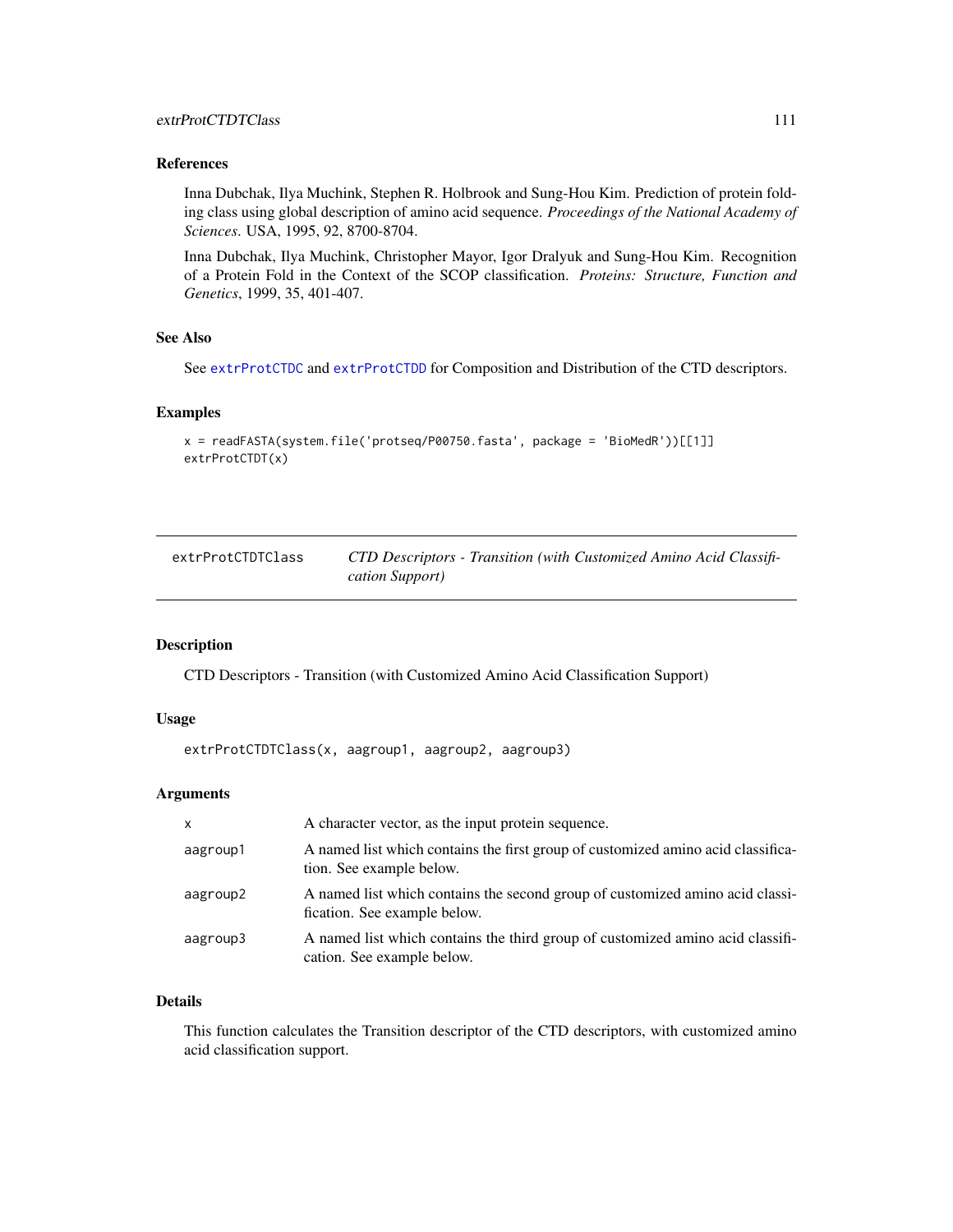## Value

A length  $k \times 3$  named vector, k is the number of amino acid properties used.

#### Note

For this descriptor type, users need to intelligently evaluate the underlying details of the descriptors provided, instead of using this function with their data blindly. It would be wise to use some negative and positive control comparisons where relevant to help guide interpretation of the results.

## Author(s)

Min-feng Zhu <<wind2zhu@163.com>>, Nan Xiao <<http://nanx.me>>

## References

Inna Dubchak, Ilya Muchink, Stephen R. Holbrook and Sung-Hou Kim. Prediction of protein folding class using global description of amino acid sequence. *Proceedings of the National Academy of Sciences*. USA, 1995, 92, 8700-8704.

Inna Dubchak, Ilya Muchink, Christopher Mayor, Igor Dralyuk and Sung-Hou Kim. Recognition of a Protein Fold in the Context of the SCOP classification. *Proteins: Structure, Function and Genetics*, 1999, 35, 401-407.

## See Also

See [extrProtCTDCClass](#page-105-0) and [extrProtCTDDClass](#page-107-0) for Composition and Distribution of the CTD descriptors with customized amino acid classification support.

## Examples

```
x = readFASTA(system.file('protseq/P00750.fasta', package = 'BiOMedR'))[[1]]
```

```
# using five customized amino acid property classification
group1 = list(hydrophobicity = c('R', 'K', 'E', 'D', 'Q', 'N'),normwaalsvolume = c('G', 'A', 'S', 'T', 'P', 'D', 'C'),
             polarizability = c('G', 'A', 'S', 'D', 'T'),secondarystruct = c('E', 'A', 'L', 'M', 'Q', 'K', 'R', 'H'),
             solventaccess = c('A', 'L', 'F', 'C', 'G', 'I', 'V', 'W'))group2 = list(hydrophobicity = c('G', 'A', 'S', 'T', 'P', 'H', 'Y'),normwaalsvolume = c('N', 'V', 'E', 'Q', 'I', 'L'),polarizability = c('C', 'P', 'N', 'V', 'E', 'Q', 'I', 'L'),
             secondarystruct = c('V', 'I', 'Y', 'C', 'W', 'F', 'T'),solventaccess = c('R', 'K', 'Q', 'E', 'N', 'D'))group3 = list(hydrophobicity = c('C', 'L', 'V', 'I', 'M', 'F', 'W'),normwaalsvolume = c('M', 'H', 'K', 'F', 'R', 'Y', 'W'),
             polarizability = c('K', 'M', 'H', 'F', 'R', 'Y', 'W'),
             secondarystruct = c('G', 'N', 'P', 'S', 'D'),solventaccess = c('M', 'S', 'P', 'T', 'H', 'Y'))
```
extrProtCTDTClass(x, aagroup1 = group1, aagroup2 = group2, aagroup3 = group3)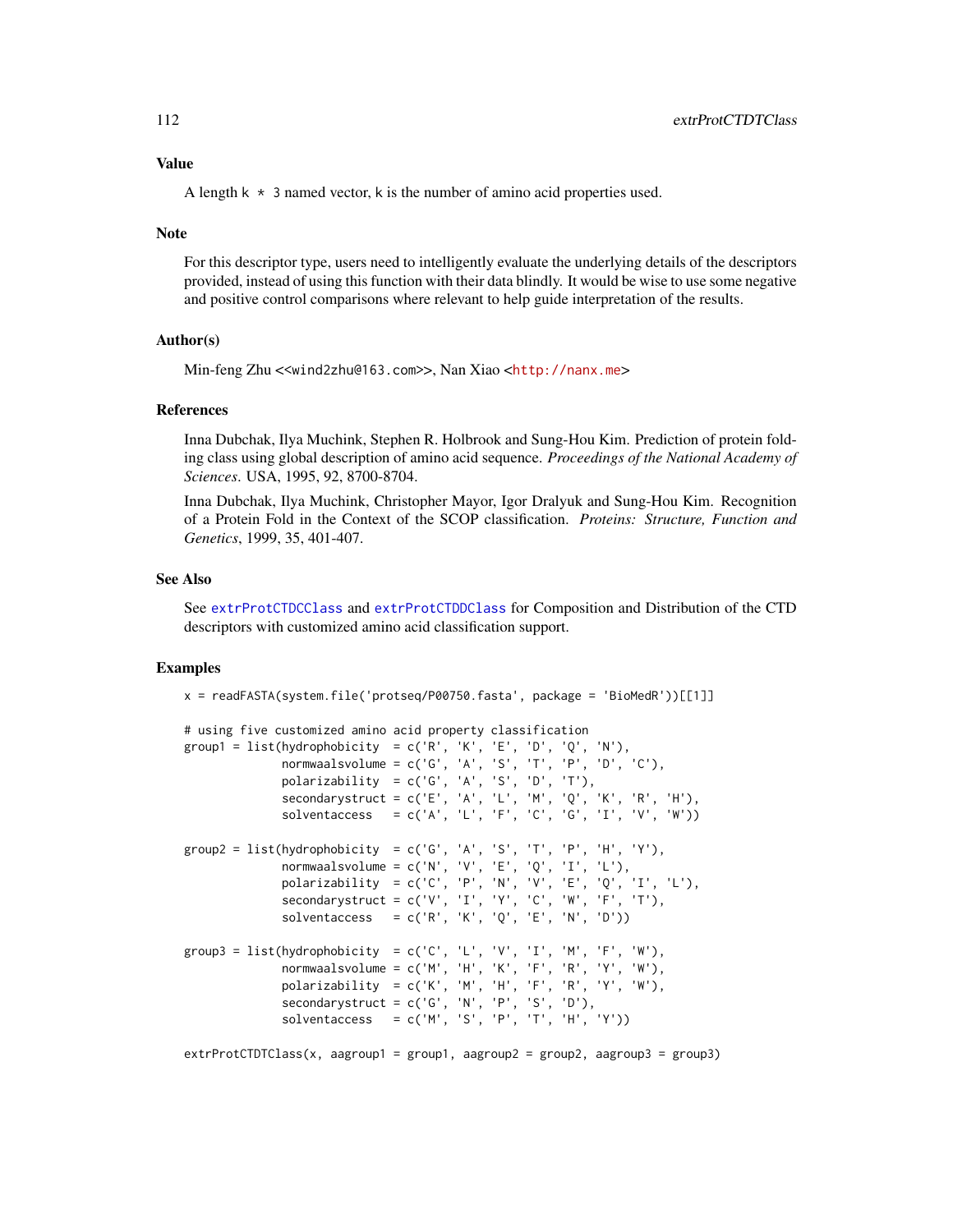## Description

Conjoint Triad Descriptor

## Usage

extrProtCTriad(x)

#### Arguments

x A character vector, as the input protein sequence.

## Details

This function calculates the Conjoint Triad descriptor (Dim: 343).

## Value

A length 343 named vector

# Author(s)

Min-feng Zhu <<wind2zhu@163.com>>, Nan Xiao <<http://r2s.name>>

# References

J.W. Shen, J. Zhang, X.M. Luo, W.L. Zhu, K.Q. Yu, K.X. Chen, Y.X. Li, H.L. Jiang. Predicting Protein-protein Interactions Based Only on Sequences Information. *Proceedings of the National Academy of Sciences*. 007, 104, 4337–4341.

# Examples

```
x = readFASTA(system.file('protseq/P00750.fasta', package = 'BioMedR'))[[1]]
extrProtCTriad(x)
```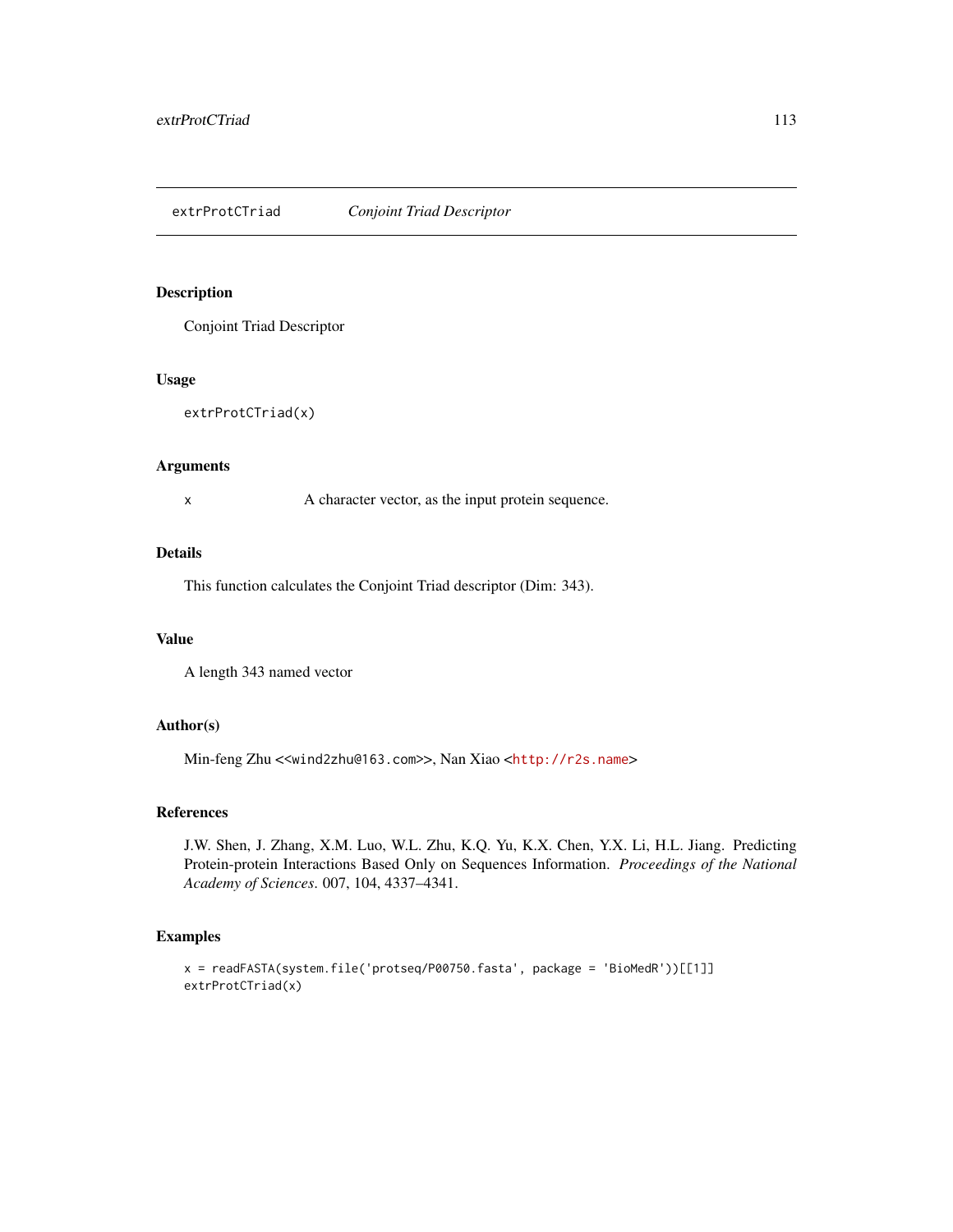extrProtCTriadClass *Conjoint Triad Descriptor (with Customized Amino Acid Classification Support)*

# Description

Conjoint Triad Descriptor (with Customized Amino Acid Classification Support)

#### Usage

extrProtCTriadClass(x, aaclass)

## Arguments

|         | A character vector, as the input protein sequence.                             |
|---------|--------------------------------------------------------------------------------|
| aaclass | A list containing the customized amino acid classification. See example below. |

# Details

This function calculates the Conjoint Triad descriptor, with customized amino acid classification support.

# Value

A length k^3 named vector, where k is the number of customized classes of the amino acids.

#### Note

For this descriptor type, users need to intelligently evaluate the underlying details of the descriptors provided, instead of using this function with their data blindly. It would be wise to use some negative and positive control comparisons where relevant to help guide interpretation of the results.

# Author(s)

Min-feng Zhu <<wind2zhu@163.com>>, Nan Xiao <<http://nanx.me>>

## References

J.W. Shen, J. Zhang, X.M. Luo, W.L. Zhu, K.Q. Yu, K.X. Chen, Y.X. Li, H.L. Jiang. Predicting Protein-protein Interactions Based Only on Sequences Information. *Proceedings of the National Academy of Sciences*. 007, 104, 4337–4341.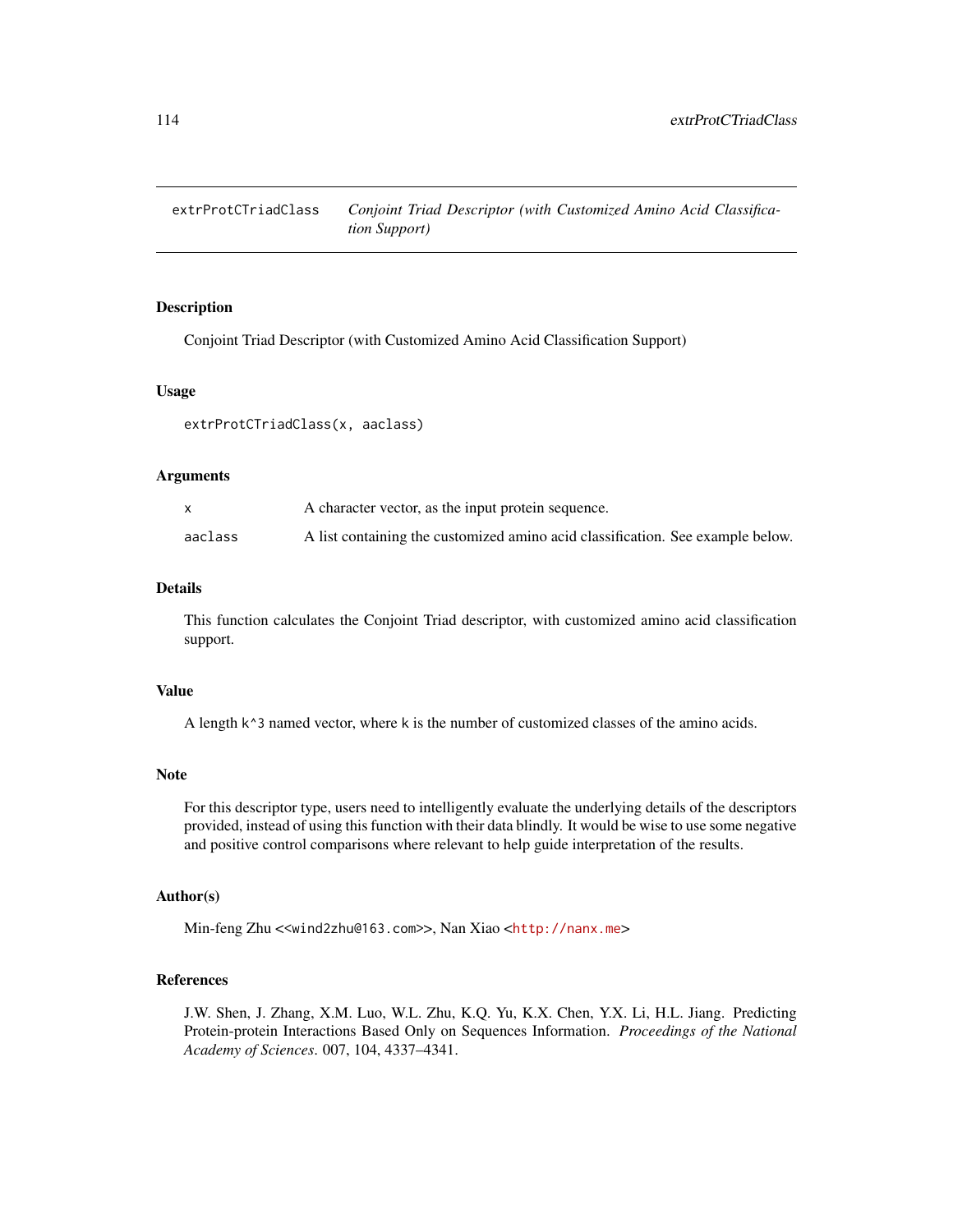#### $ext{ProtDC}$  115

## Examples

```
x = readFASTA(system.file('protseq/P00750.fasta', package = 'BioMedR'))[[1]]
# using customized amino acid classification (normalized van der Waals volume)
newclass = list(c('G', 'A', 'S', 'T', 'P', 'D', 'C'),
                c('N', 'V', 'E', 'Q', 'I', 'L'),
                c('M', 'H', 'K', 'F', 'R', 'Y', 'W'))
extrProtCTriadClass(x, aaclass = newclass)
```
<span id="page-114-0"></span>

extrProtDC *Dipeptide Composition Descriptor*

# Description

Dipeptide Composition Descriptor

## Usage

extrProtDC(x)

#### Arguments

x A character vector, as the input protein sequence.

#### Details

This function calculates the Dipeptide Composition descriptor (Dim: 400).

## Value

A length 400 named vector

## Author(s)

Min-feng Zhu <<wind2zhu@163.com>>, Nan Xiao <<http://r2s.name>>

# References

M. Bhasin, G. P. S. Raghava. Classification of Nuclear Receptors Based on Amino Acid Composition and Dipeptide Composition. *Journal of Biological Chemistry*, 2004, 279, 23262.

# See Also

See [extrProtTC](#page-131-0) for tripeptide composition descriptors.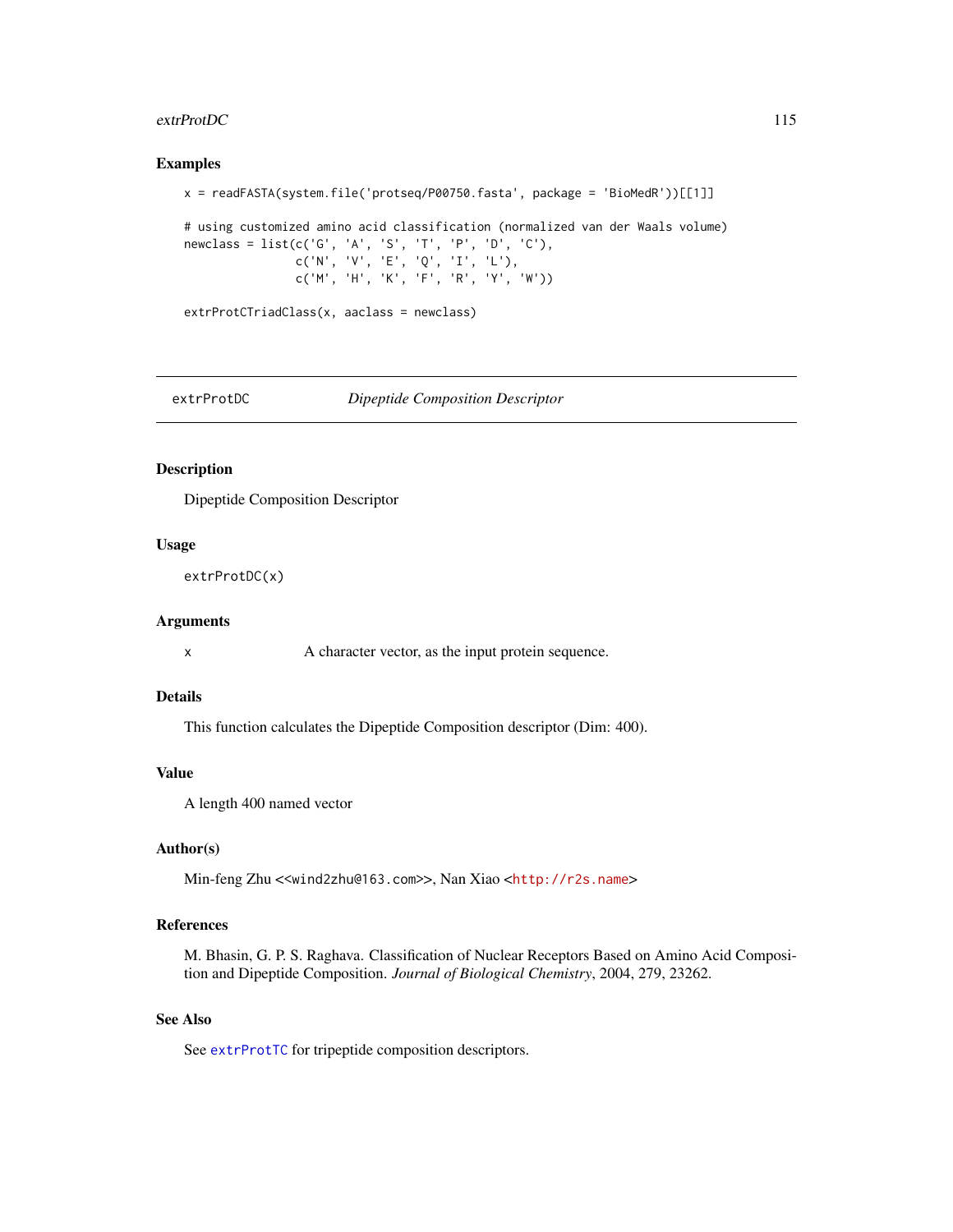# Examples

```
x = readFASTA(system.file('protseq/P00750.fasta', package = 'BioMedR'))[[1]]
extrProtDC(x)
```

| extrProtFPGap | Amino Acid Properties Based Scales Descriptors (Protein Fingerprint) |
|---------------|----------------------------------------------------------------------|
|               | with Gap Support                                                     |

# Description

Amino Acid Properties Based Scales Descriptors (Protein Fingerprint) with Gap Support

## Usage

```
extrProtFPGap(x, index = NULL, pc, lag, scale = TRUE, silent = TRUE)
```
## Arguments

| $\mathsf{x}$ | A character vector, as the input protein sequence. Use '-' to represent gaps in<br>the sequence.                                                                                                                                                                                            |
|--------------|---------------------------------------------------------------------------------------------------------------------------------------------------------------------------------------------------------------------------------------------------------------------------------------------|
| index        | Integer vector or character vector. Specify which AA index properties to select<br>from the AA index database by specify the numerical or character index of the<br>properties in the AAindex database. Default is NULL, means selecting all the AA<br>properties in the AA index database. |
| рc           | Integer. Use the first pc principal components as the scales. Must be no greater<br>than the number of AA properties provided.                                                                                                                                                              |
| lag          | The lag parameter. Must be less than the amino acids.                                                                                                                                                                                                                                       |
| scale        | Logical. Should we auto-scale the property matrix before PCA? Default is TRUE.                                                                                                                                                                                                              |
| silent       | Logical. Whether we print the standard deviation, proportion of variance and<br>the cumulative proportion of the selected principal components or not. Default<br>is TRUE.                                                                                                                  |
|              |                                                                                                                                                                                                                                                                                             |

# Details

This function calculates amino acid properties based scales descriptors (protein fingerprint) with gap support. Users could specify which AAindex properties to select from the AAindex database by specify the numerical or character index of the properties in the AAindex database.

# Value

A length lag  $*$  p^2 named vector, p is the number of scales (principal components) selected.

# Author(s)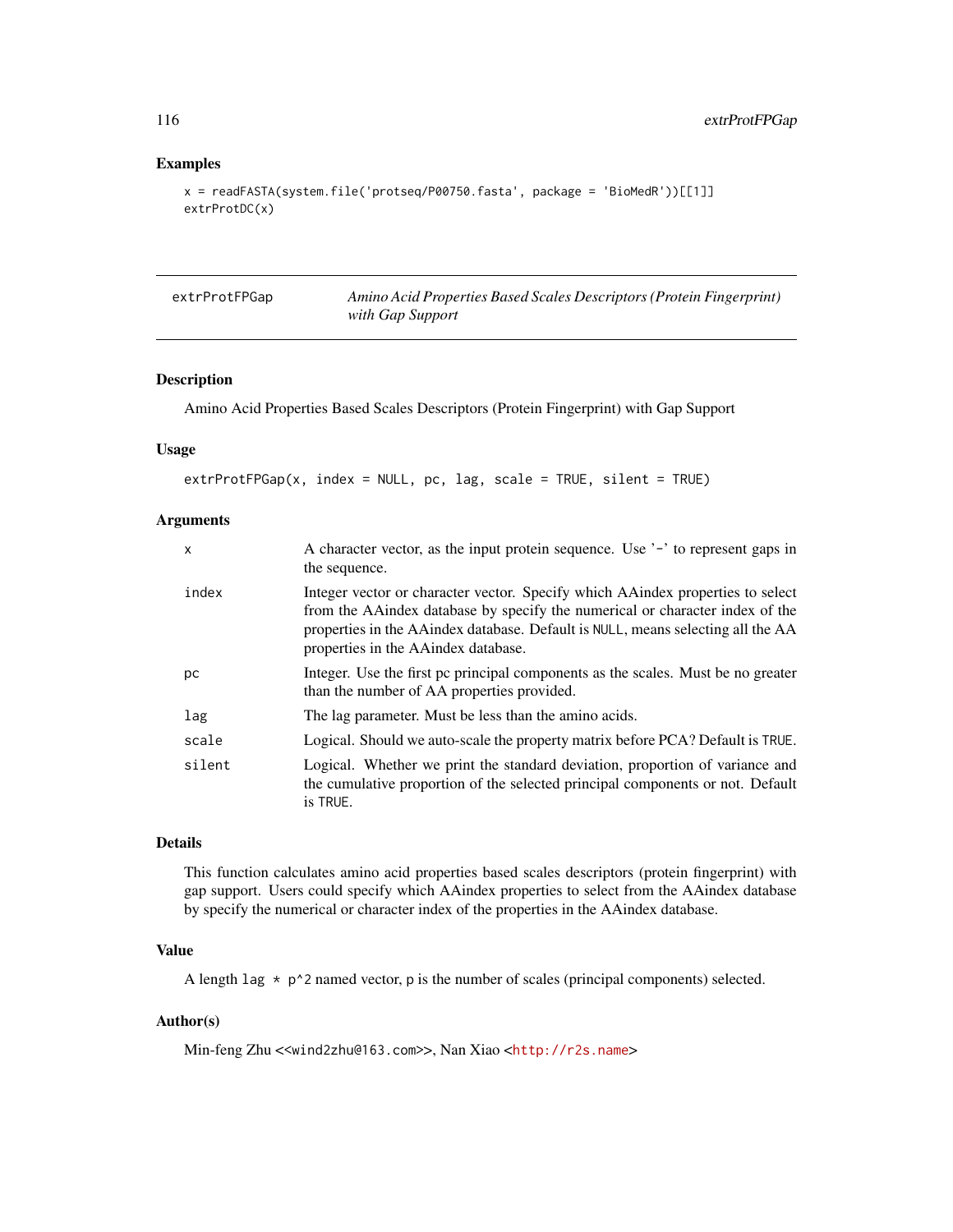# extrProtGeary 117

# Examples

```
# amino acid sequence with gaps
x = readFASTA(system.file('protseq/align.fasta', package = 'BioMedR'))$`IXI_235`
fp = extrProtFPGap(x, index = c(160:165, 258:296), pc = 5, lag = 7, silent = FALSE)
```
<span id="page-116-0"></span>

extrProtGeary *Geary Autocorrelation Descriptor*

# Description

Geary Autocorrelation Descriptor

# Usage

```
extrProtGeary(x, props = c("CIDH920105", "BHAR880101", "CHAM820101",
  "CHAM820102", "CHOC760101", "BIGC670101", "CHAM810101", "DAYM780201"),
 nlag = 30L, customprops = NULL)
```
## Arguments

| X           | A character vector, as the input protein sequence.                                                                                                                                                                                                                                                                                                                                                                                                                                                                                                                                  |
|-------------|-------------------------------------------------------------------------------------------------------------------------------------------------------------------------------------------------------------------------------------------------------------------------------------------------------------------------------------------------------------------------------------------------------------------------------------------------------------------------------------------------------------------------------------------------------------------------------------|
| props       | A character vector, specifying the Accession Number of the target properties. 8<br>properties are used by default, as listed below:                                                                                                                                                                                                                                                                                                                                                                                                                                                 |
|             | AccNo. CIDH920105 Normalized average hydrophobicity scales (Cid et al.,<br>1992)                                                                                                                                                                                                                                                                                                                                                                                                                                                                                                    |
|             | AccNo. BHAR880101 Average flexibility indices (Bhaskaran-Ponnuswamy, 1988)                                                                                                                                                                                                                                                                                                                                                                                                                                                                                                          |
|             | AccNo. CHAM820101 Polarizability parameter (Charton-Charton, 1982)                                                                                                                                                                                                                                                                                                                                                                                                                                                                                                                  |
|             | AccNo. CHAM820102 Free energy of solution in water, kcal/mole (Charton-<br>Charton, 1982)                                                                                                                                                                                                                                                                                                                                                                                                                                                                                           |
|             | AccNo. CHOC760101 Residue accessible surface area in tripeptide (Chothia,<br>1976)                                                                                                                                                                                                                                                                                                                                                                                                                                                                                                  |
|             | AccNo. BIGC670101 Residue volume (Bigelow, 1967)                                                                                                                                                                                                                                                                                                                                                                                                                                                                                                                                    |
|             | AccNo. CHAM810101 Steric parameter (Charton, 1981)                                                                                                                                                                                                                                                                                                                                                                                                                                                                                                                                  |
|             | AccNo. DAYM780201 Relative mutability (Dayhoff et al., 1978b)                                                                                                                                                                                                                                                                                                                                                                                                                                                                                                                       |
| nlag        | Maximum value of the lag parameter. Default is 30.                                                                                                                                                                                                                                                                                                                                                                                                                                                                                                                                  |
| customprops | A n x 21 named data frame contains n customize property. Each row con-<br>tains one property. The column order for different amino acid types is 'AccNo',<br>'A', 'R', 'N', 'D', 'C', 'E', 'Q', 'G', 'H', 'I', 'L', 'K', 'M', 'F', 'P', 'S',<br>'T', 'W', 'Y', 'V', and the columns should also be <i>exactly</i> named like this.<br>The AccNo column contains the properties' names. Then users should explicitly<br>specify these properties with these names in the argument props. See the exam-<br>ples below for a demonstration. The default value for customprops is NULL. |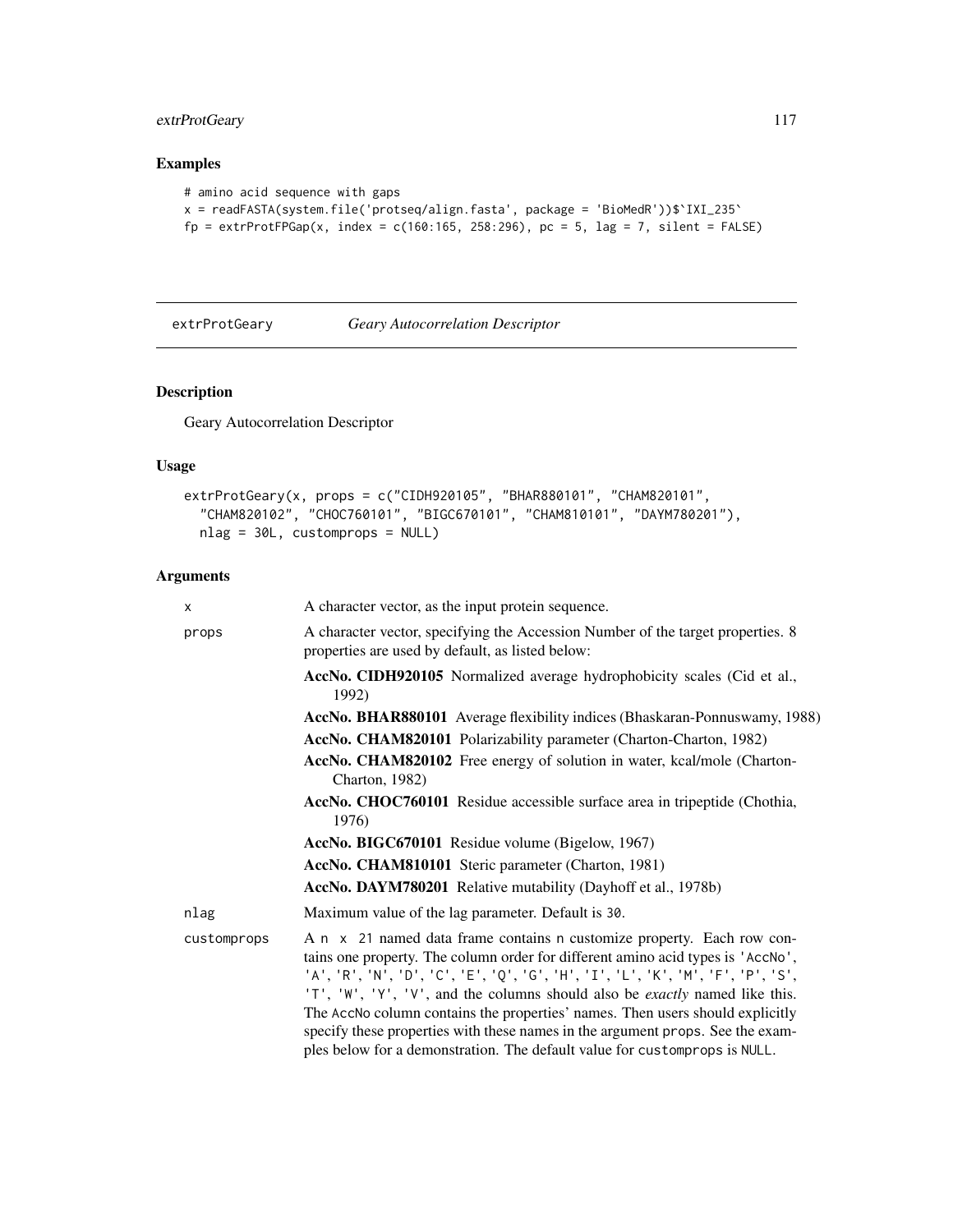## Details

This function calculates the Geary autocorrelation descriptor (Dim: length(props)  $\star$  nlag).

#### Value

A length nlag named vector

## Author(s)

Min-feng Zhu <<wind2zhu@163.com>>, Nan Xiao <<http://r2s.name>>

#### References

AAindex: Amino acid index database. <http://www.genome.ad.jp/dbget/aaindex.html>

Feng, Z.P. and Zhang, C.T. (2000) Prediction of membrane protein types based on the hydrophobic index of amino acids. *Journal of Protein Chemistry*, 19, 269-275.

Horne, D.S. (1988) Prediction of protein helix content from an autocorrelation analysis of sequence hydrophobicities. *Biopolymers*, 27, 451-477.

Sokal, R.R. and Thomson, B.A. (2006) Population structure inferred by local spatial autocorrelation: an Usage from an Amerindian tribal population. *American Journal of Physical Anthropology*, 129, 121-131.

## See Also

See [extrProtMoreauBroto](#page-120-0) and [extrProtMoran](#page-118-0) for Moreau-Broto autocorrelation descriptors and Moran autocorrelation descriptors.

# Examples

```
x = readFASTA(system.file('protseq/P00750.fasta', package = 'BioMedR'))[[1]]
extrProtGeary(x)
```

```
myprops = data.frame(AccNo = c("MyProp1", "MyProp2", "MyProp3"),
                   A = c(0.62, -0.5, 15), R = c(-2.53, 3, 101),N = c(-0.78, 0.2, 58), D = c(-0.9, 3, 59),C = c(0.29, -1, 47), E = c(-0.74, 3, 73),Q = c(-0.85, 0.2, 72), G = c(0.48, 0, 1),H = c(-0.4, -0.5, 82), I = c(1.38, -1.8, 57),L = c(1.06, -1.8, 57), K = c(-1.5, 3, 73),M = c(0.64, -1.3, 75), F = c(1.19, -2.5, 91),P = c(0.12, 0, 42), S = c(-0.18, 0.3, 31),T = c(-0.05, -0.4, 45), W = c(0.81, -3.4, 130),Y = c(0.26, -2.3, 107), V = c(1.08, -1.5, 43))# Use 4 properties in the AAindex database, and 3 cutomized properties
```
extrProtGeary(x, customprops = myprops, props = c('CIDH920105', 'BHAR880101', 'CHAM820101', 'CHAM820102', 'MyProp1', 'MyProp2', 'MyProp3'))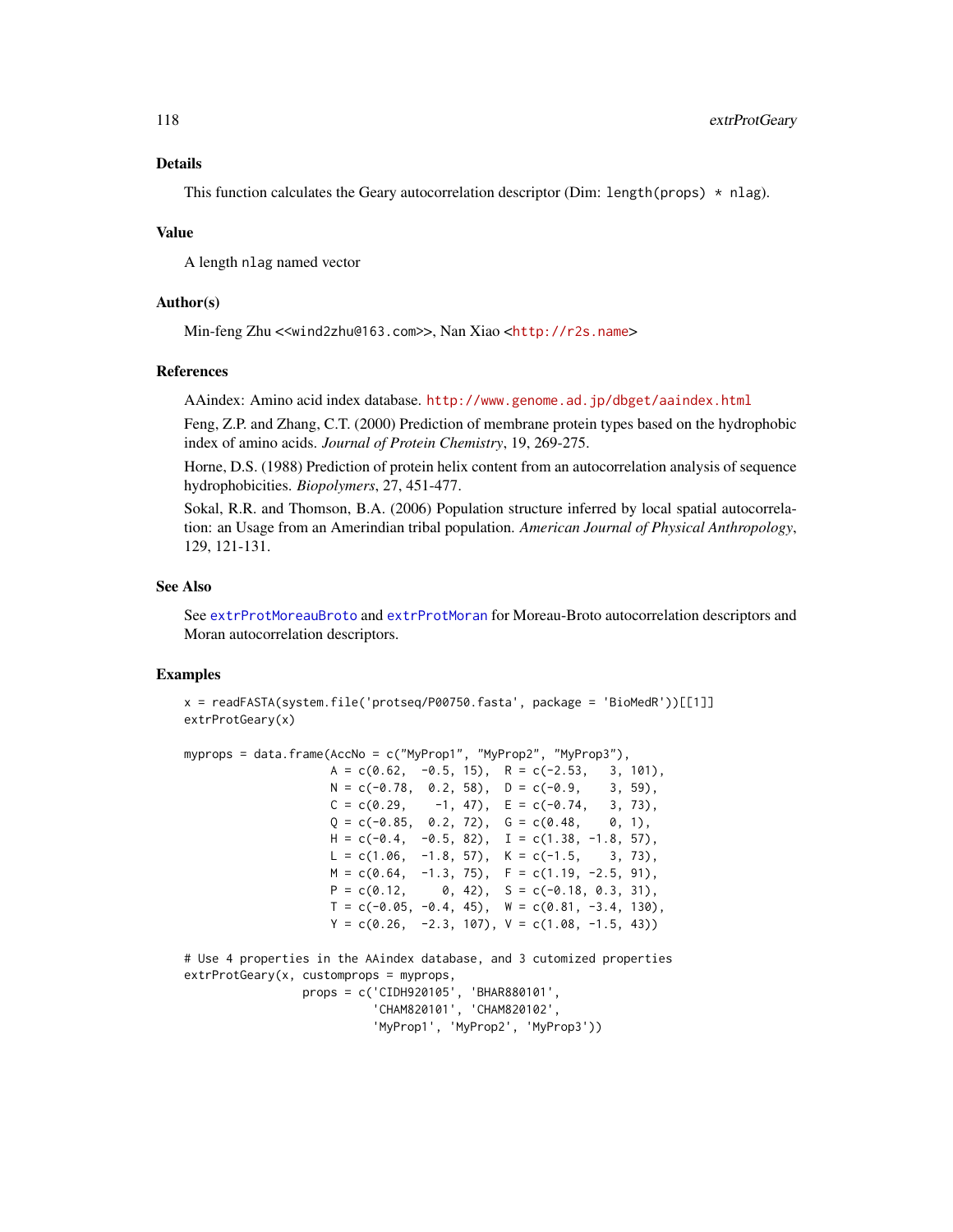<span id="page-118-0"></span>

# Description

Moran Autocorrelation Descriptor

# Usage

```
extrProtMoran(x, props = c("CIDH920105", "BHAR880101", "CHAM820101",
  "CHAM820102", "CHOC760101", "BIGC670101", "CHAM810101", "DAYM780201"),
 nlag = 30L, customprops = NULL)
```
# Arguments

| X           | A character vector, as the input protein sequence.                                                                                                                                                                                                                                                                                                                                                                                                                                                                                                                                  |
|-------------|-------------------------------------------------------------------------------------------------------------------------------------------------------------------------------------------------------------------------------------------------------------------------------------------------------------------------------------------------------------------------------------------------------------------------------------------------------------------------------------------------------------------------------------------------------------------------------------|
| props       | A character vector, specifying the Accession Number of the target properties. 8<br>properties are used by default, as listed below:                                                                                                                                                                                                                                                                                                                                                                                                                                                 |
|             | AccNo. CIDH920105 Normalized average hydrophobicity scales (Cid et al.,<br>1992)                                                                                                                                                                                                                                                                                                                                                                                                                                                                                                    |
|             | AccNo. BHAR880101 Average flexibility indices (Bhaskaran-Ponnuswamy, 1988)                                                                                                                                                                                                                                                                                                                                                                                                                                                                                                          |
|             | AccNo. CHAM820101 Polarizability parameter (Charton-Charton, 1982)                                                                                                                                                                                                                                                                                                                                                                                                                                                                                                                  |
|             | AccNo. CHAM820102 Free energy of solution in water, kcal/mole (Charton-<br>Charton, 1982)                                                                                                                                                                                                                                                                                                                                                                                                                                                                                           |
|             | AccNo. CHOC760101 Residue accessible surface area in tripeptide (Chothia,<br>1976)                                                                                                                                                                                                                                                                                                                                                                                                                                                                                                  |
|             | AccNo. BIGC670101 Residue volume (Bigelow, 1967)                                                                                                                                                                                                                                                                                                                                                                                                                                                                                                                                    |
|             | <b>AccNo. CHAM810101</b> Steric parameter (Charton, 1981)                                                                                                                                                                                                                                                                                                                                                                                                                                                                                                                           |
|             | AccNo. DAYM780201 Relative mutability (Dayhoff et al., 1978b)                                                                                                                                                                                                                                                                                                                                                                                                                                                                                                                       |
| nlag        | Maximum value of the lag parameter. Default is 30.                                                                                                                                                                                                                                                                                                                                                                                                                                                                                                                                  |
| customprops | A n x 21 named data frame contains n customize property. Each row con-<br>tains one property. The column order for different amino acid types is 'AccNo',<br>'A', 'R', 'N', 'D', 'C', 'E', 'Q', 'G', 'H', 'I', 'L', 'K', 'M', 'F', 'P', 'S',<br>'T', 'W', 'Y', 'V', and the columns should also be <i>exactly</i> named like this.<br>The AccNo column contains the properties' names. Then users should explicitly<br>specify these properties with these names in the argument props. See the exam-<br>ples below for a demonstration. The default value for customprops is NULL. |

# Details

This function calculates the Moran autocorrelation descriptor (Dim: length(props) \* nlag).

# Value

A length nlag named vector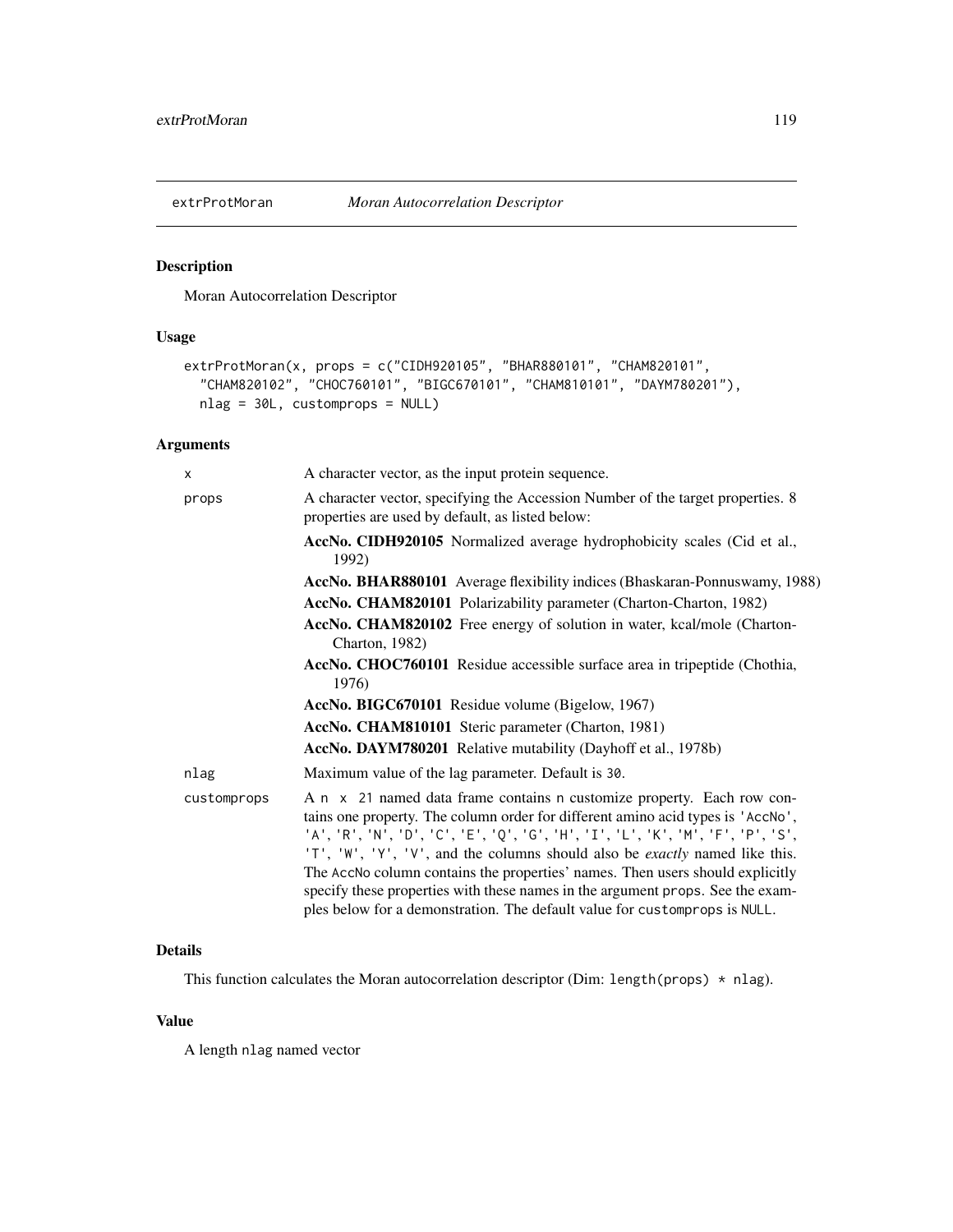#### Author(s)

Min-feng Zhu <<wind2zhu@163.com>>, Nan Xiao <<http://r2s.name>>

### References

AAindex: Amino acid index database. <http://www.genome.ad.jp/dbget/aaindex.html>

Feng, Z.P. and Zhang, C.T. (2000) Prediction of membrane protein types based on the hydrophobic index of amino acids. *Journal of Protein Chemistry*, 19, 269-275.

Horne, D.S. (1988) Prediction of protein helix content from an autocorrelation analysis of sequence hydrophobicities. *Biopolymers*, 27, 451-477.

Sokal, R.R. and Thomson, B.A. (2006) Population structure inferred by local spatial autocorrelation: an Usage from an Amerindian tribal population. *American Journal of Physical Anthropology*, 129, 121-131.

## See Also

See [extrProtMoreauBroto](#page-120-0) and [extrProtGeary](#page-116-0) for Moreau-Broto autocorrelation descriptors and Geary autocorrelation descriptors.

## Examples

```
x = readFASTA(system.file('protseq/P00750.fasta', package = 'BiOMedR'))[[1]]extrProtMoran(x)
```

```
myprops = data.frame(AccNo = c("MyProp1", "MyProp2", "MyProp3"),
                   A = c(0.62, -0.5, 15), R = c(-2.53, 3, 101),N = c(-0.78, 0.2, 58), D = c(-0.9, 3, 59),
```

```
C = c(0.29, -1, 47), E = c(-0.74, 3, 73),Q = c(-0.85, 0.2, 72), G = c(0.48, 0, 1),H = c(-0.4, -0.5, 82), I = c(1.38, -1.8, 57),L = c(1.06, -1.8, 57), K = c(-1.5, 3, 73),M = c(0.64, -1.3, 75), F = c(1.19, -2.5, 91),P = c(0.12, 0, 42), S = c(-0.18, 0.3, 31),T = c(-0.05, -0.4, 45), W = c(0.81, -3.4, 130),Y = c(0.26, -2.3, 107), V = c(1.08, -1.5, 43)
```
# Use 4 properties in the AAindex database, and 3 cutomized properties extrProtMoran(x, customprops = myprops, props = c('CIDH920105', 'BHAR880101', 'CHAM820101', 'CHAM820102',

'MyProp1', 'MyProp2', 'MyProp3'))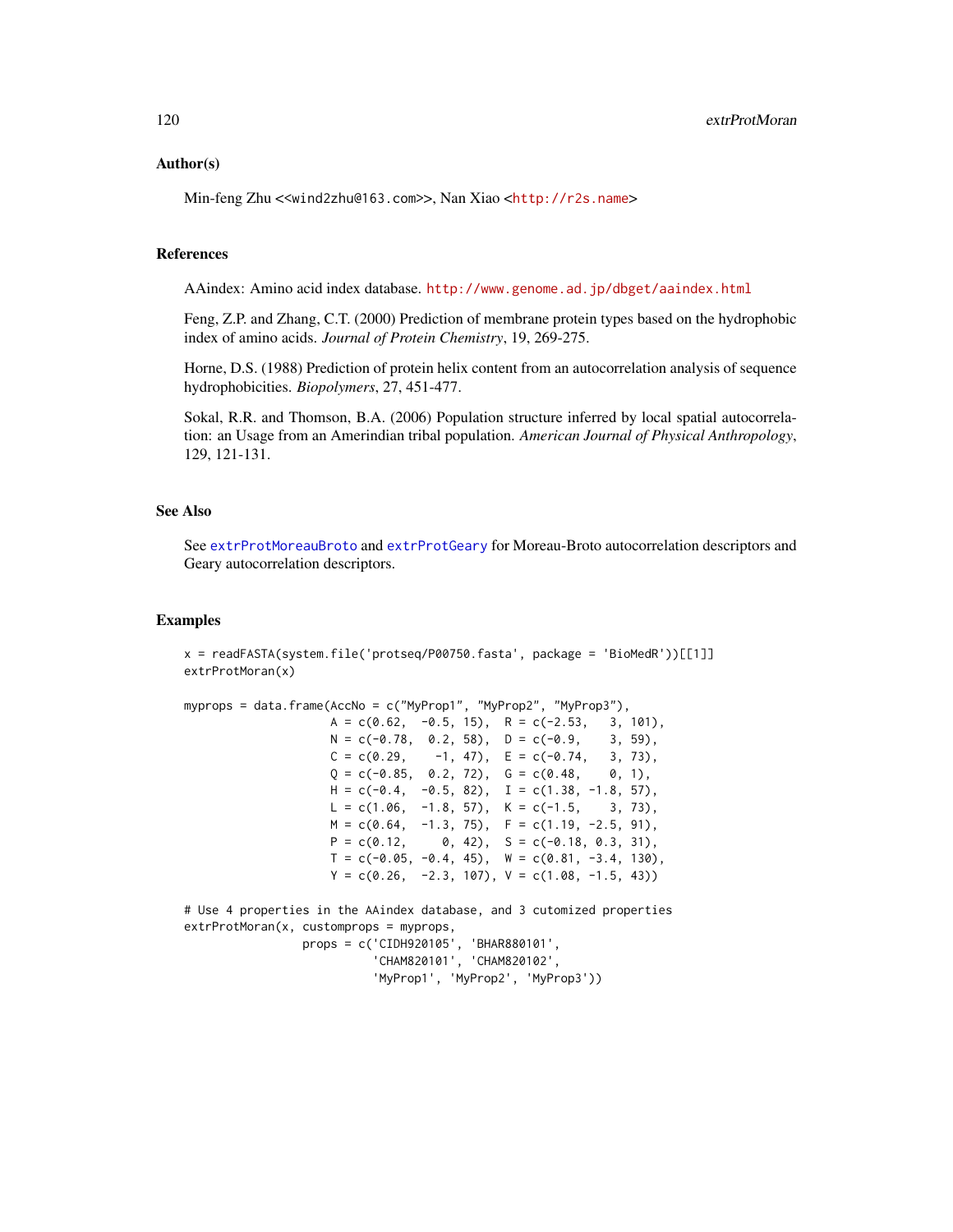<span id="page-120-0"></span>extrProtMoreauBroto *Normalized Moreau-Broto Autocorrelation Descriptor*

# Description

Normalized Moreau-Broto Autocorrelation Descriptor

# Usage

```
extrProtMoreauBroto(x, props = c("CIDH920105", "BHAR880101",
  "CHAM820101", "CHAM820102", "CHOC760101", "BIGC670101", "CHAM810101",
  "DAYM780201"), nlag = 30L, customprops = NULL)
```
# Arguments

| $\times$    | A character vector, as the input protein sequence.                                                                                                                                                                                                                                                                                                                                                                                                                                                                                                                                  |
|-------------|-------------------------------------------------------------------------------------------------------------------------------------------------------------------------------------------------------------------------------------------------------------------------------------------------------------------------------------------------------------------------------------------------------------------------------------------------------------------------------------------------------------------------------------------------------------------------------------|
| props       | A character vector, specifying the Accession Number of the target properties. 8<br>properties are used by default, as listed below:                                                                                                                                                                                                                                                                                                                                                                                                                                                 |
|             | AccNo. CIDH920105 Normalized average hydrophobicity scales (Cid et al.,<br>1992)                                                                                                                                                                                                                                                                                                                                                                                                                                                                                                    |
|             | AccNo. BHAR880101 Average flexibility indices (Bhaskaran-Ponnuswamy, 1988)                                                                                                                                                                                                                                                                                                                                                                                                                                                                                                          |
|             | AccNo. CHAM820101 Polarizability parameter (Charton-Charton, 1982)                                                                                                                                                                                                                                                                                                                                                                                                                                                                                                                  |
|             | AccNo. CHAM820102 Free energy of solution in water, kcal/mole (Charton-<br>Charton, 1982)                                                                                                                                                                                                                                                                                                                                                                                                                                                                                           |
|             | AccNo. CHOC760101 Residue accessible surface area in tripeptide (Chothia,<br>1976)                                                                                                                                                                                                                                                                                                                                                                                                                                                                                                  |
|             | AccNo. BIGC670101 Residue volume (Bigelow, 1967)                                                                                                                                                                                                                                                                                                                                                                                                                                                                                                                                    |
|             | AccNo. CHAM810101 Steric parameter (Charton, 1981)                                                                                                                                                                                                                                                                                                                                                                                                                                                                                                                                  |
|             | AccNo. DAYM780201 Relative mutability (Dayhoff et al., 1978b)                                                                                                                                                                                                                                                                                                                                                                                                                                                                                                                       |
| nlag        | Maximum value of the lag parameter. Default is 30.                                                                                                                                                                                                                                                                                                                                                                                                                                                                                                                                  |
| customprops | A n x 21 named data frame contains n customize property. Each row con-<br>tains one property. The column order for different amino acid types is 'AccNo',<br>'A', 'R', 'N', 'D', 'C', 'E', 'Q', 'G', 'H', 'I', 'L', 'K', 'M', 'F', 'P', 'S',<br>'T', 'W', 'Y', 'V', and the columns should also be <i>exactly</i> named like this.<br>The AccNo column contains the properties' names. Then users should explicitly<br>specify these properties with these names in the argument props. See the exam-<br>ples below for a demonstration. The default value for customprops is NULL. |

# Details

This function calculates the normalized Moreau-Broto autocorrelation descriptor (Dim: length(props) \* nlag).

# Value

A length nlag named vector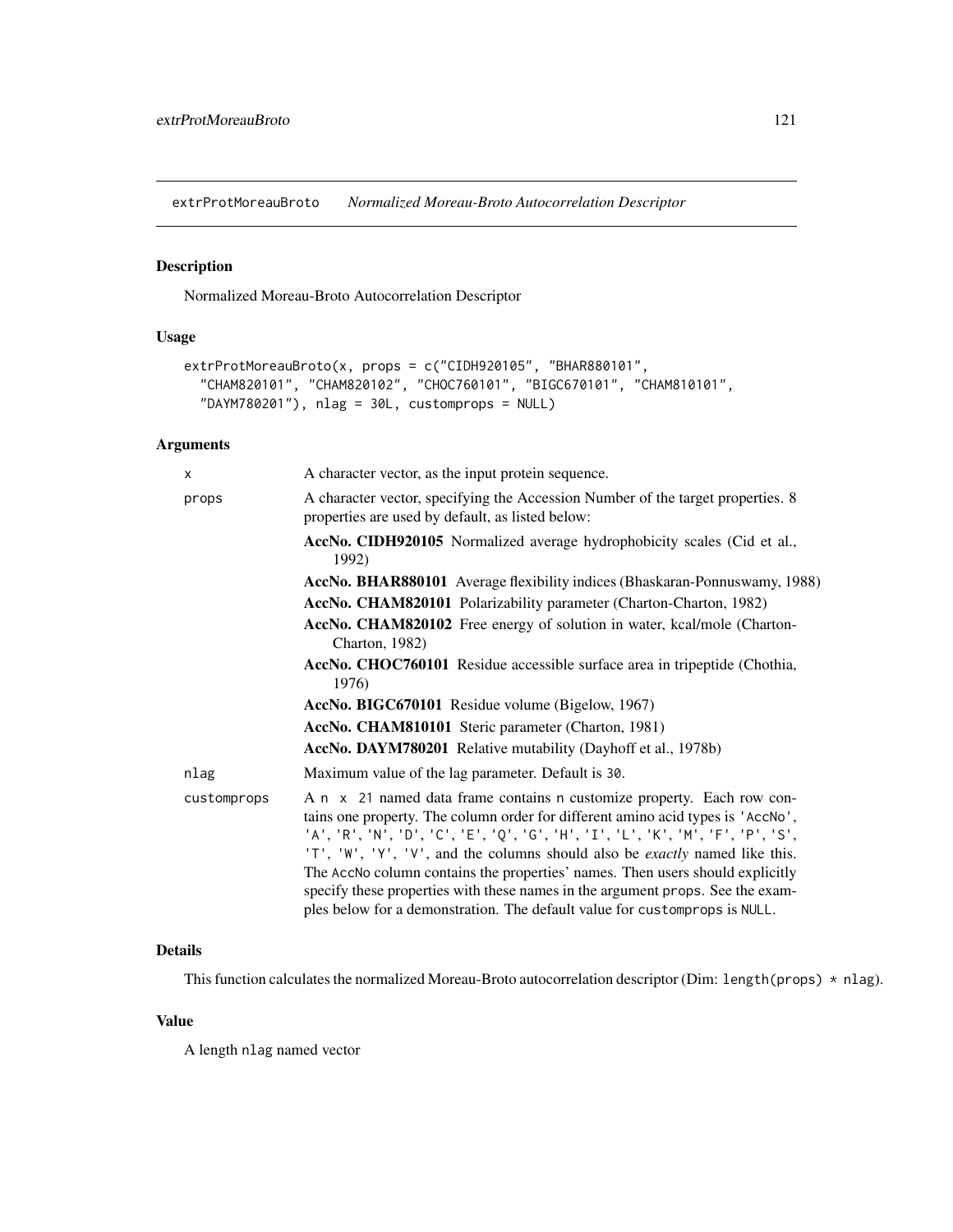## Author(s)

Min-feng Zhu <<wind2zhu@163.com>>, Nan Xiao <<http://r2s.name>>

#### References

AAindex: Amino acid index database. <http://www.genome.ad.jp/dbget/aaindex.html>

Feng, Z.P. and Zhang, C.T. (2000) Prediction of membrane protein types based on the hydrophobic index of amino acids. *Journal of Protein Chemistry*, 19, 269-275.

Horne, D.S. (1988) Prediction of protein helix content from an autocorrelation analysis of sequence hydrophobicities. *Biopolymers*, 27, 451-477.

Sokal, R.R. and Thomson, B.A. (2006) Population structure inferred by local spatial autocorrelation: an Usage from an Amerindian tribal population. *American Journal of Physical Anthropology*, 129, 121-131.

## See Also

See [extrProtMoran](#page-118-0) and [extrProtGeary](#page-116-0) for Moran autocorrelation descriptors and Geary autocorrelation descriptors.

## Examples

```
x = readFASTA(system.file('protseq/P00750.fasta', package = 'BiOMedR'))[[1]]extrProtMoreauBroto(x)
```

```
myprops = data.frame(AccNo = c("MyProp1", "MyProp2", "MyProp3"),
```

```
A = c(0.62, -0.5, 15), R = c(-2.53, 3, 101),N = c(-0.78, 0.2, 58), D = c(-0.9, 3, 59),C = c(0.29, -1, 47), E = c(-0.74, 3, 73),Q = c(-0.85, 0.2, 72), G = c(0.48, 0, 1),H = c(-0.4, -0.5, 82), I = c(1.38, -1.8, 57),L = c(1.06, -1.8, 57), K = c(-1.5, 3, 73),M = c(0.64, -1.3, 75), F = c(1.19, -2.5, 91),P = c(0.12, 0, 42), S = c(-0.18, 0.3, 31),T = c(-0.05, -0.4, 45), W = c(0.81, -3.4, 130),Y = c(0.26, -2.3, 107), V = c(1.08, -1.5, 43)
```
# Use 4 properties in the AAindex database, and 3 cutomized properties extrProtMoreauBroto(x, customprops = myprops, props = c('CIDH920105', 'BHAR880101',

'CHAM820101', 'CHAM820102', 'MyProp1', 'MyProp2', 'MyProp3'))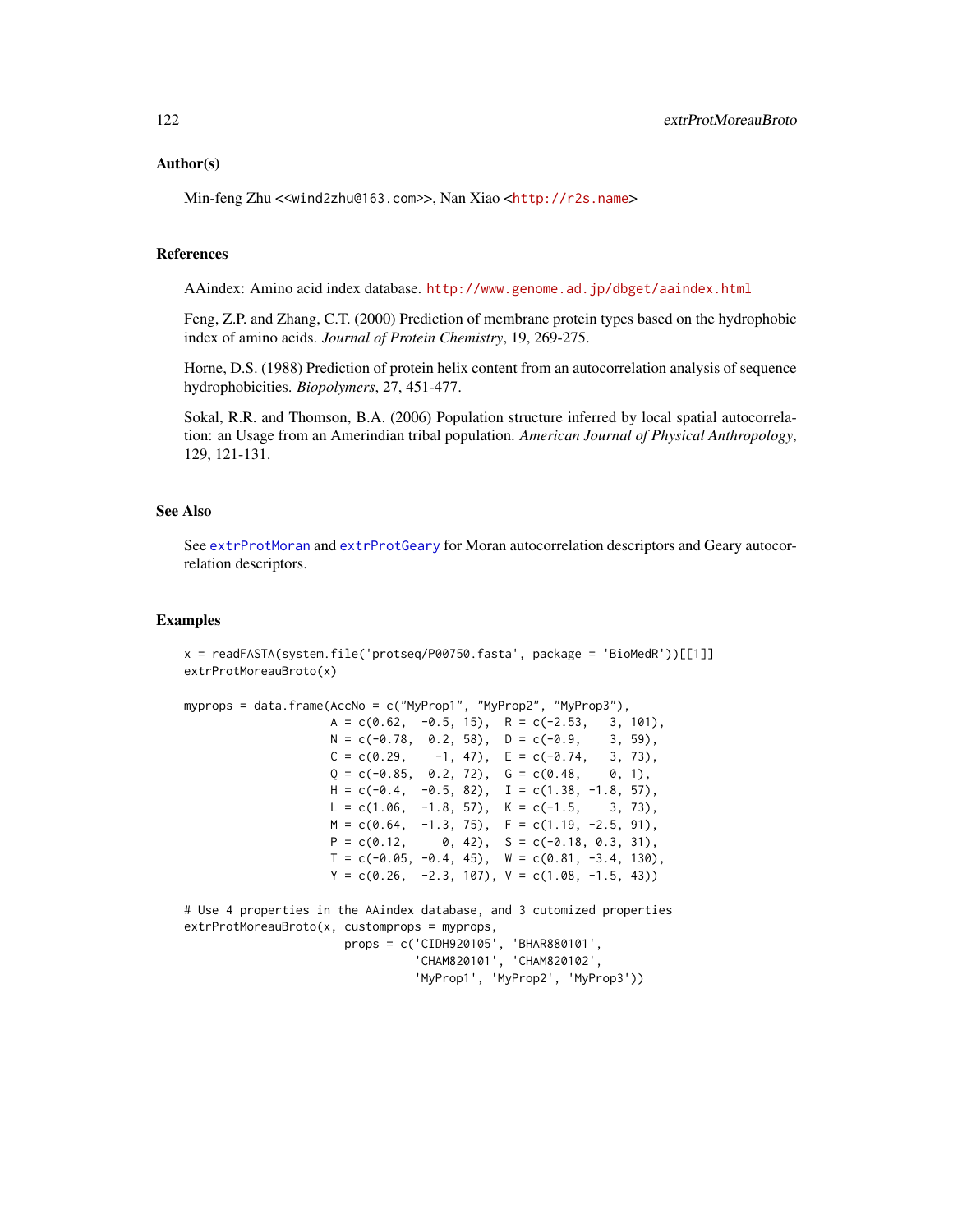## Description

Pseudo Amino Acid Composition Descriptor

# Usage

```
extrProtPAAC(x, props = c("Hydrophobicity", "Hydrophilicity",
  "SideChainMass"), lambda = 30, w = 0.05, customprops = NULL)
```
## Arguments

| X           | A character vector, as the input protein sequence.                                                                                                                                                                                                                                                                                                                                                                                                                                                                                                                                   |
|-------------|--------------------------------------------------------------------------------------------------------------------------------------------------------------------------------------------------------------------------------------------------------------------------------------------------------------------------------------------------------------------------------------------------------------------------------------------------------------------------------------------------------------------------------------------------------------------------------------|
| props       | A character vector, specifying the properties used. 3 properties are used by<br>default, as listed below:                                                                                                                                                                                                                                                                                                                                                                                                                                                                            |
|             | 'Hydrophobicity' Hydrophobicity value of the 20 amino acids                                                                                                                                                                                                                                                                                                                                                                                                                                                                                                                          |
|             | 'Hydrophilicity' Hydrophilicity value of the 20 amino acids                                                                                                                                                                                                                                                                                                                                                                                                                                                                                                                          |
|             | 'SideChainMass' Side-chain mass of the 20 amino acids                                                                                                                                                                                                                                                                                                                                                                                                                                                                                                                                |
| lambda      | The lambda parameter for the PAAC descriptors, default is 30.                                                                                                                                                                                                                                                                                                                                                                                                                                                                                                                        |
| W           | The weighting factor, default is 0.05.                                                                                                                                                                                                                                                                                                                                                                                                                                                                                                                                               |
| customprops | A n x 21 named data frame contains n customize property. Each row con-<br>tains one property. The column order for different amino acid types is 'AccNo',<br>'A', 'R', 'N', 'D', 'C', 'E', 'Q', 'G', 'H', 'I', 'L', 'K', 'M', 'F', 'P', 'S',<br>'T', 'W', 'Y', 'V', and the columns should also be <i>exactly</i> named like this.<br>The AccNo column contains the properties' names. Then users should explicitly<br>specify these properties with these names in the argument props. See the exam-<br>ples below for a demonstration. The default value for custom props is NULL. |

## Details

This function calculates the Pseudo Amino Acid Composition (PAAC) descriptor (Dim: 20 + lambda, default is 50).

#### Value

A length 20 + lambda named vector

## Note

Note the default 20  $*$  3 prop values have been already independently given in the function. Users could also specify other (up to 544) properties with the Accession Number in the [AAindex](#page-14-0) data, with or without the default three properties, which means users should explicitly specify the properties to use.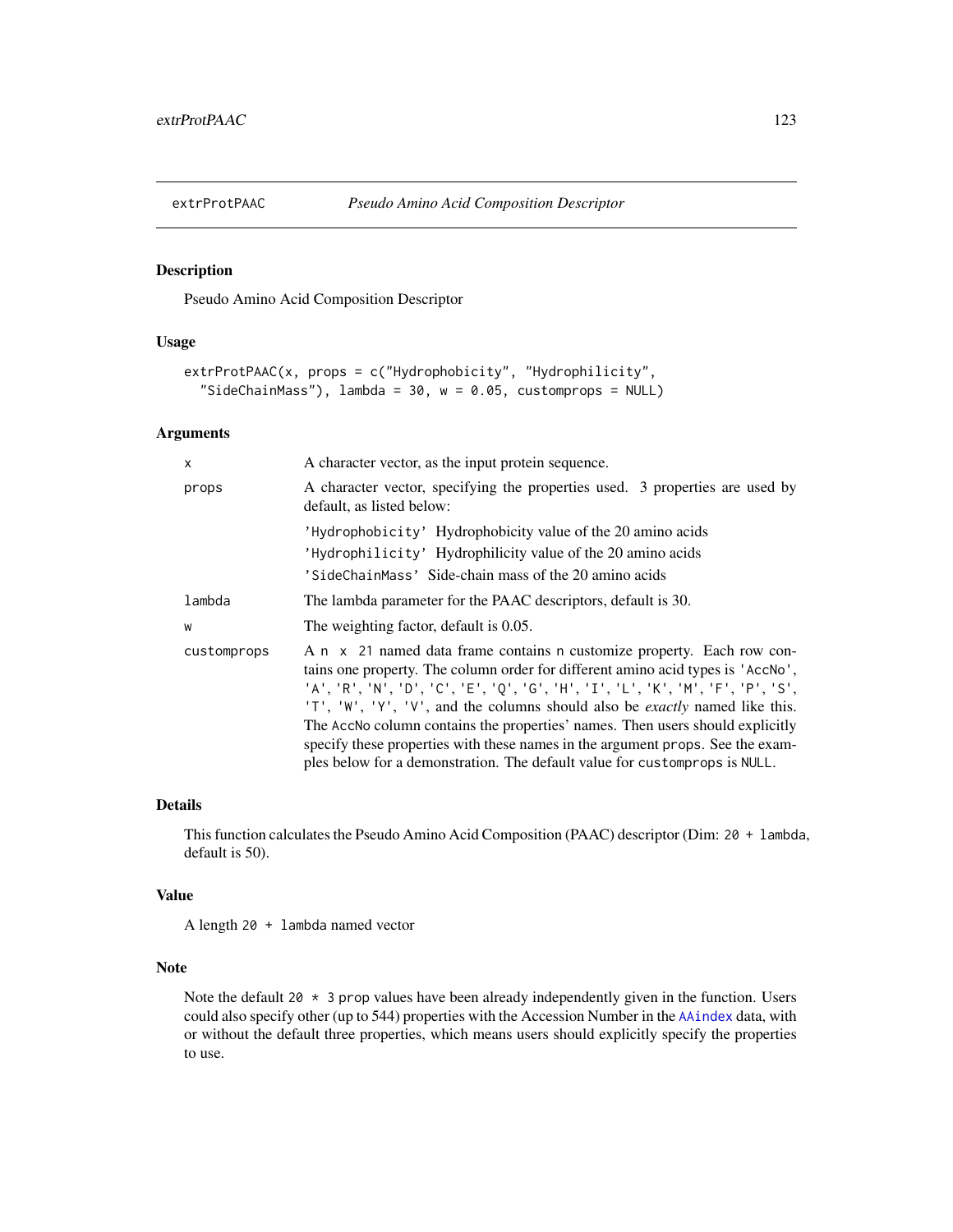## Author(s)

Min-feng Zhu <<wind2zhu@163.com>>, Nan Xiao <<http://r2s.name>>

## References

Kuo-Chen Chou. Prediction of Protein Cellular Attributes Using Pseudo-Amino Acid Composition. *PROTEINS: Structure, Function, and Genetics*, 2001, 43: 246-255.

Kuo-Chen Chou. Using Amphiphilic Pseudo Amino Acid Composition to Predict Enzyme Subfamily Classes. *Bioinformatics*, 2005, 21, 10-19.

JACS, 1962, 84: 4240-4246. (C. Tanford). (The hydrophobicity data)

PNAS, 1981, 78:3824-3828 (T.P.Hopp & K.R.Woods). (The hydrophilicity data)

CRC Handbook of Chemistry and Physics, 66th ed., CRC Press, Boca Raton, Florida (1985). (The side-chain mass data)

R.M.C. Dawson, D.C. Elliott, W.H. Elliott, K.M. Jones, Data for Biochemical Research 3rd ed., Clarendon Press Oxford (1986). (The side-chain mass data)

# See Also

See [extrProtAPAAC](#page-102-0) for amphiphilic pseudo amino acid composition descriptor.

#### Examples

```
x = readFASTA(system.file('protseq/P00750.fasta', package = 'BioMedR'))[[1]]
extrProtPAAC(x)
```

```
myprops = data.frame(AccNo = c("MyProp1", "MyProp2", "MyProp3"),
```

```
A = c(0.62, -0.5, 15), R = c(-2.53, 3, 101),N = c(-0.78, 0.2, 58), D = c(-0.9, 3, 59),C = c(0.29, -1, 47), E = c(-0.74, 3, 73),Q = c(-0.85, 0.2, 72), G = c(0.48, 0, 1),H = c(-0.4, -0.5, 82), I = c(1.38, -1.8, 57),L = c(1.06, -1.8, 57), K = c(-1.5, 3, 73),M = c(0.64, -1.3, 75), F = c(1.19, -2.5, 91),P = c(0.12, 0, 42), S = c(-0.18, 0.3, 31),T = c(-0.05, -0.4, 45), W = c(0.81, -3.4, 130),Y = c(0.26, -2.3, 107), V = c(1.08, -1.5, 43))
```

```
# Use 3 default properties, 4 properties in the AAindex database,
# and 3 cutomized properties
extrProtPAAC(x, customprops = myprops,
                props = c('Hydrophobicity', 'Hydrophilicity', 'SideChainMass',
                          'CIDH920105', 'BHAR880101',
                          'CHAM820101', 'CHAM820102',
                          'MyProp1', 'MyProp2', 'MyProp3'))
```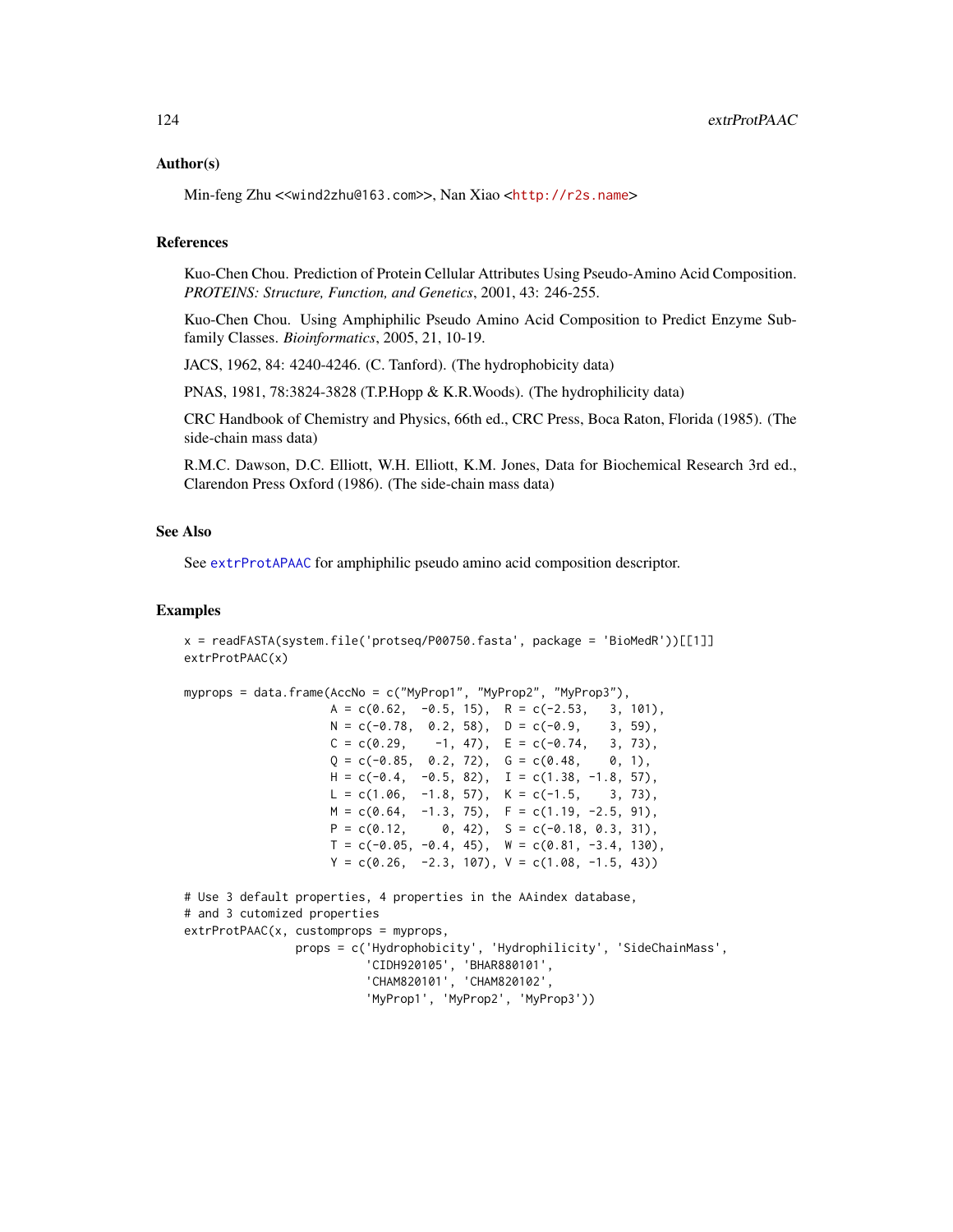<span id="page-124-0"></span>extrProtPSSM *Compute PSSM (Position-Specific Scoring Matrix) for given protein sequence*

# Description

Compute PSSM (Position-Specific Scoring Matrix) for given protein sequence

## Usage

```
extrProtPSSM(seq, start.pos = 1L, end.pos = nchar(seq),
 psiblast.path = NULL, makeblastdb.path = NULL,
 database.path = NULL, iter = 5, silent = TRUE, evalue = 10L,
 word.size = NULL, gapopen = NULL, gapextend = NULL,
 matrix = "BLOSUM62", threshold = NULL, seg = "no",soft.masking = FALSE, culling.limit = NULL,
 best.hit.overhang = NULL, best.hit.score.edge = NULL,
 xdrop.ungap = NULL, xdrop.gap = NULL, xdrop.gap.final = NULL,
 window.size = NULL, gap.trigger = 22L, num.threads = 1L,
 pseudocount = 0L, inclusion.ethresh = 0.002)
```
# Arguments

| seq              | Character vector, as the input protein sequence.                                                                                                                              |
|------------------|-------------------------------------------------------------------------------------------------------------------------------------------------------------------------------|
| start.pos        | Optional integer denoting the start position of the fragment window. Default is<br>1, i.e. the first amino acid of the given sequence.                                        |
| end.pos          | Optional integer denoting the end position of the fragment window. Default is<br>nchar (seq), i.e. the last amino acid of the given sequence.                                 |
| psiblast.path    | Character string indicating the path of the psiblast program. If NCBI Blast+<br>was previously installed in the operation system, the path will be automatically<br>detected. |
| makeblastdb.path |                                                                                                                                                                               |
|                  | Character string indicating the path of the makeblastdb program. If NCBI<br>Blast+ was previously installed in the system, the path will be automatically<br>detected.        |
| database.path    | Character string indicating the path of a reference database (a FASTA file).                                                                                                  |
| iter             | Number of iterations to perform for PSI-Blast.                                                                                                                                |
| silent           | Logical. Whether the PSI-Blast running output should be shown or not (May<br>not work on some Windows versions and PSI-Blast versions), default is TRUE.                      |
| evalue           | Expectation value (E) threshold for saving hits. Default is 10.                                                                                                               |
| word.size        | Word size for wordfinder algorithm. An integer $\geq$ 2.                                                                                                                      |
| gapopen          | Integer. Cost to open a gap.                                                                                                                                                  |
| gapextend        | Integer. Cost to extend a gap.                                                                                                                                                |
| matrix           | Character string. The scoring matrix name (default is 'BLOSUM62').                                                                                                            |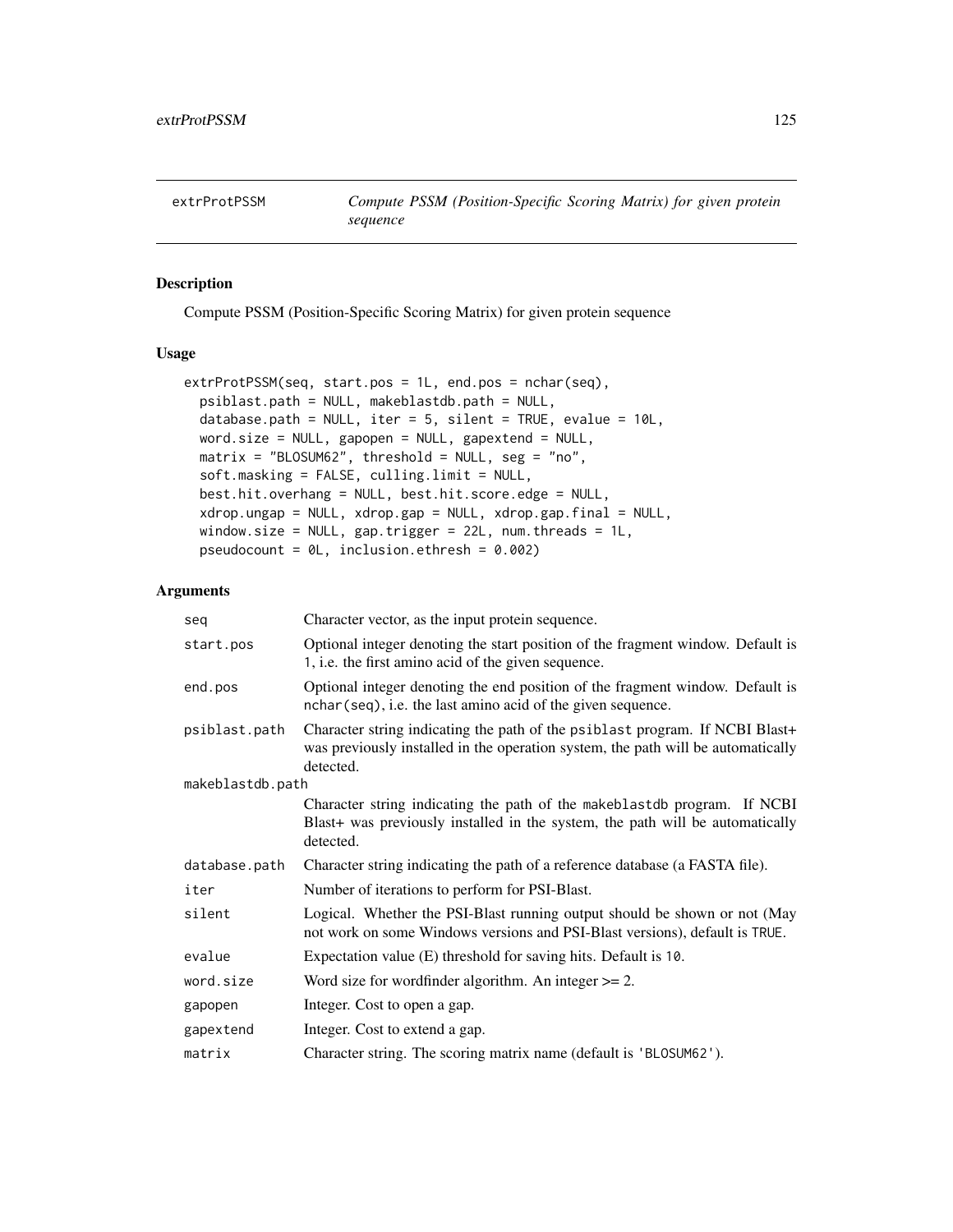| threshold                        | Minimum word score such that the word is added to the BLAST lookup table.<br>A real value $\geq 0$ .                                                                                                 |
|----------------------------------|------------------------------------------------------------------------------------------------------------------------------------------------------------------------------------------------------|
| seg                              | Character string. Filter query sequence with SEG ('yes', 'window locut hicut',<br>or 'no' to disable) Default is 'no'.                                                                               |
| soft.masking                     | Logical. Apply filtering locations as soft masks? Default is FALSE.                                                                                                                                  |
| culling.limit                    | An integer $\ge$ = 0. If the query range of a hit is enveloped by that of at least this<br>many higher-scoring hits, delete the hit. Incompatible with best.hit.overhang<br>and best_hit_score_edge. |
| best.hit.overhang                |                                                                                                                                                                                                      |
|                                  | Best Hit algorithm overhang value (A real value $\ge$ = 0 and $=\lt$ 0.5, recommended<br>value: 0.1). Incompatible with culling_limit.                                                               |
| best.hit.score.edge              |                                                                                                                                                                                                      |
|                                  | Best Hit algorithm score edge value (A real value $>= 0$ and $=< 0.5$ , recommended<br>value: 0.1). Incompatible with culling_limit.                                                                 |
| xdrop.ungap                      | X-dropoff value (in bits) for ungapped extensions.                                                                                                                                                   |
| xdrop.gap                        | X-dropoff value (in bits) for preliminary gapped extensions.                                                                                                                                         |
| xdrop.gap.final                  |                                                                                                                                                                                                      |
|                                  | X-dropoff value (in bits) for final gapped alignment.                                                                                                                                                |
| window.size                      | An integer $\geq 0$ . Multiple hits window size, To specify 1-hit algorithm, use 0.                                                                                                                  |
| gap.trigger                      | Number of bits to trigger gapping. Default is 22.                                                                                                                                                    |
| num.threads                      | Integer. Number of threads (CPUs) to use in the BLAST search. Default is 1.                                                                                                                          |
| pseudocount<br>inclusion.ethresh | Integer. Pseudo-count value used when constructing PSSM. Default is 0.                                                                                                                               |
|                                  | $\mathbf{r}$ , and $\mathbf{r}$ , and $\mathbf{r}$ , and $\mathbf{r}$ , and $\mathbf{r}$ , and $\mathbf{r}$                                                                                          |

E-value inclusion threshold for pairwise alignments. Default is 0.002.

# Details

This function calculates the PSSM (Position-Specific Scoring Matrix) derived by PSI-Blast for given protein sequence or peptides. For given protein sequences or peptides, PSSM represents the log-likelihood of the substitution of the 20 types of amino acids at that position in the sequence. Note that the output value is not normalized.

## Value

The original PSSM, a numeric matrix which has end.pos - start.pos + 1 columns and 20 named rows.

#### Note

The function requires the makeblastdb and psiblast programs to be properly installed in the operation system or their paths provided.

The two command-line programs are included in the NCBI-BLAST+ software package. To install NCBI Blast+, just open the NCBI FTP site using web browser or FTP software: [ftp://anonymous@](ftp://anonymous@ftp.ncbi.nlm.nih.gov:21/blast/executables/blast+/LATEST/) [ftp.ncbi.nlm.nih.gov:21/blast/executables/blast+/LATEST/](ftp://anonymous@ftp.ncbi.nlm.nih.gov:21/blast/executables/blast+/LATEST/) then download the executable version of BLAST+ according to your operation system, and compile or install the downloaded source code or executable program.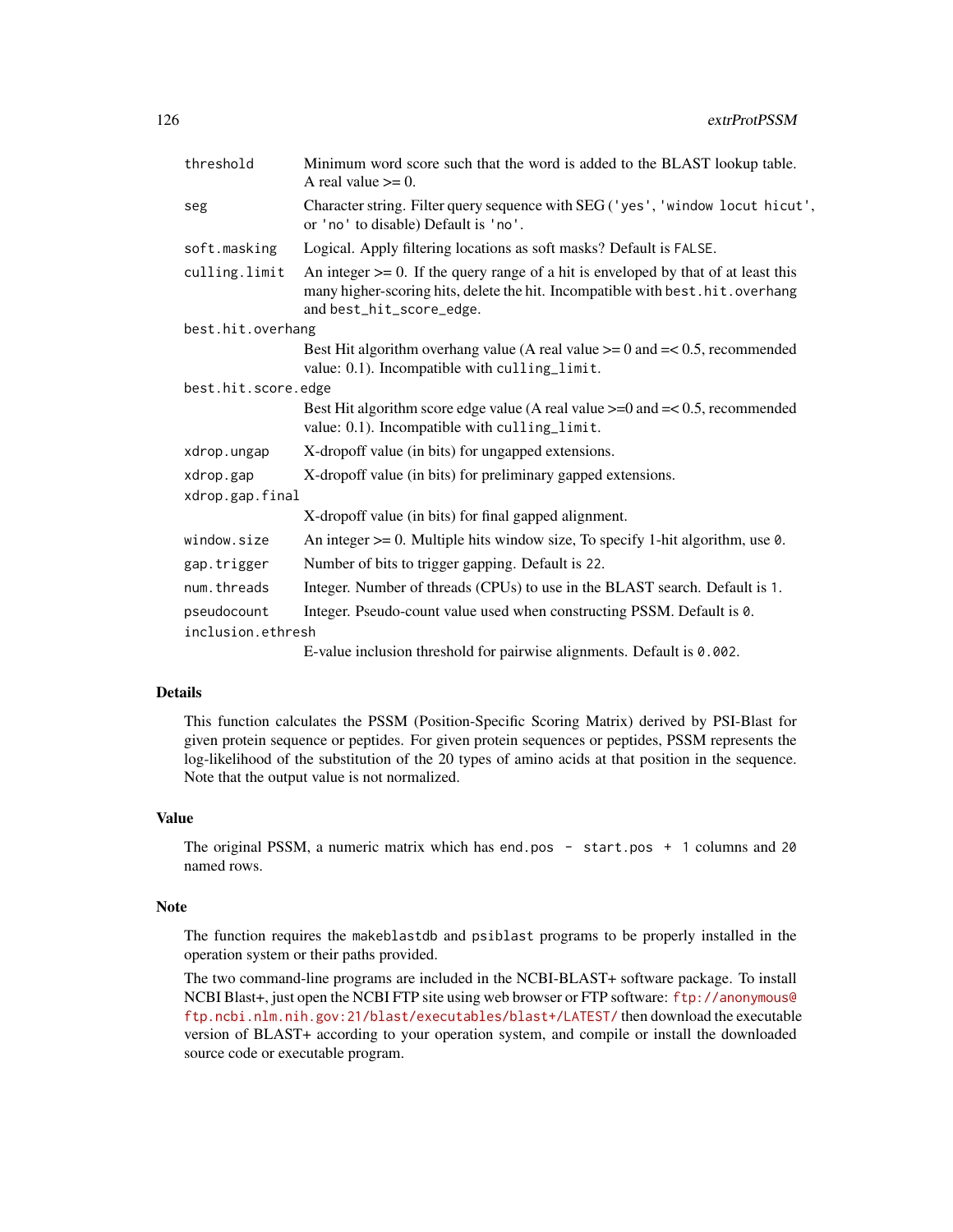# extrProtPSSMAcc 127

Ubuntu/Debian users can directly use the command sudo apt-get install ncbi-blast+ to install NCBI Blast+. For OS X users, download ncbi-blast- ... . dmg then install. For Windows users, download ncbi-blast- ... .exe then install.

## Author(s)

Min-feng Zhu <<wind2zhu@163.com>>, Nan Xiao <<http://r2s.name>>

## References

Altschul, Stephen F., et al. "Gapped BLAST and PSI-BLAST: a new generation of protein database search programs." *Nucleic acids research* 25.17 (1997): 3389–3402.

Ye, Xugang, Guoli Wang, and Stephen F. Altschul. "An assessment of substitution scores for protein profile-profile comparison." *Bioinformatics* 27.24 (2011): 3356–3363.

Rangwala, Huzefa, and George Karypis. "Profile-based direct kernels for remote homology detection and fold recognition." *Bioinformatics* 21.23 (2005): 4239–4247.

# See Also

[extrProtPSSMFeature](#page-128-0) [extrProtPSSMAcc](#page-126-0)

#### Examples

```
x = readFASTA(system.file('protseq/P00750.fasta', package = 'BioMedR'))[[1]]
dbpath = tempfile('tempdb', fileext = '.fasta')
invisible(file.copy(from = system.file('protseq/Plasminogen.fasta',
package = 'BiOMedR'), to = dbpath))
pssmmat = extrProtPSSM(seq = x, database.path = dbpath)dim(pssmmat) # 20 x 562 (P00750: length 562, 20 Amino Acids)
```
<span id="page-126-0"></span>

| extrProtPSSMAcc |  | Profile-based protein representation derived by PSSM (Position- |  |  |
|-----------------|--|-----------------------------------------------------------------|--|--|
|                 |  | Specific Scoring Matrix) and auto cross covariance              |  |  |

# **Description**

Profile-based protein representation derived by PSSM (Position-Specific Scoring Matrix) and auto cross covariance

## Usage

extrProtPSSMAcc(pssmmat, lag)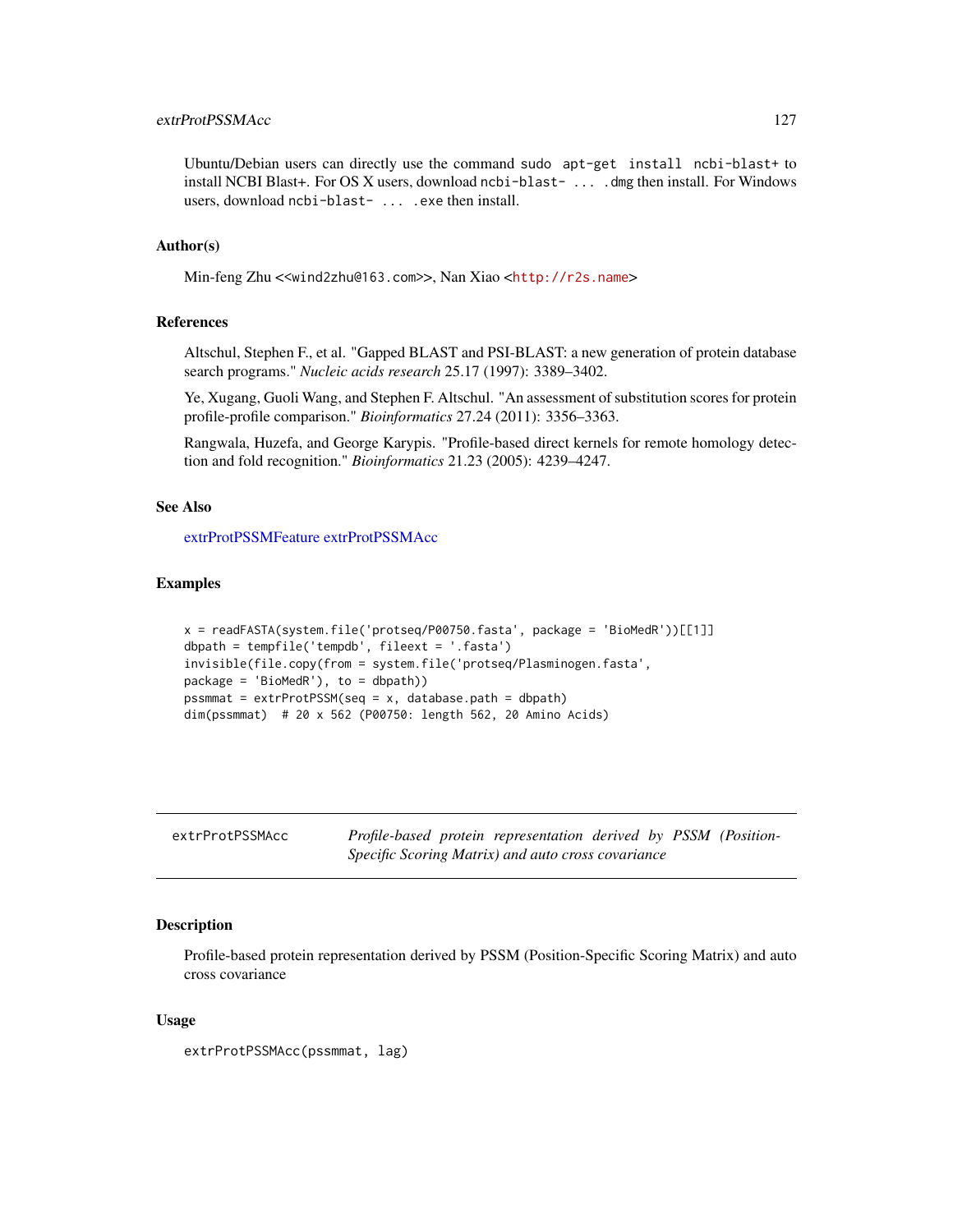#### **Arguments**

| pssmmat | The PSSM computed by extrProtPSSM.                                                                                                 |
|---------|------------------------------------------------------------------------------------------------------------------------------------|
| lag     | The lag parameter. Must be less than the number of amino acids in the sequence<br>(i.e. the number of columns in the PSSM matrix). |

## Details

This function calculates the feature vector based on the PSSM by running PSI-Blast and auto cross covariance tranformation.

# Value

A length  $\log * 20$ <sup>\*</sup> 2 named numeric vector, the element names are derived by the amino acid name abbreviation (crossed amino acid name abbreviation) and lag index.

## Author(s)

Min-feng Zhu <<wind2zhu@163.com>>, Nan Xiao <<http://r2s.name>>

# References

Wold, S., Jonsson, J., Sj\"orstr\"om, M., Sandberg, M., & R\"annar, S. (1993). DNA and peptide sequences and chemical processes multivariately modelled by principal component analysis and partial least-squares projections to latent structures. *Analytica chimica acta*, 277(2), 239–253.

## See Also

[extrProtPSSM](#page-124-0) [extrProtPSSMFeature](#page-128-0)

## Examples

```
x = readFASTA(system.file('protseq/P00750.fasta', package = 'BioMedR'))[[1]]
dbpath = tempfile('tempdb', fileext = '.fasta')
invisible(file.copy(from = system.file('protseq/Plasminogen.fasta',
package = 'BioMedR'), to = dbpath))
pssmmat = extrProtPSSM(seq = x, database.path = dbpath)
pssmacc = extrProtPSSMAcc(pssmmat, lag = 3)
tail(pssmacc)
```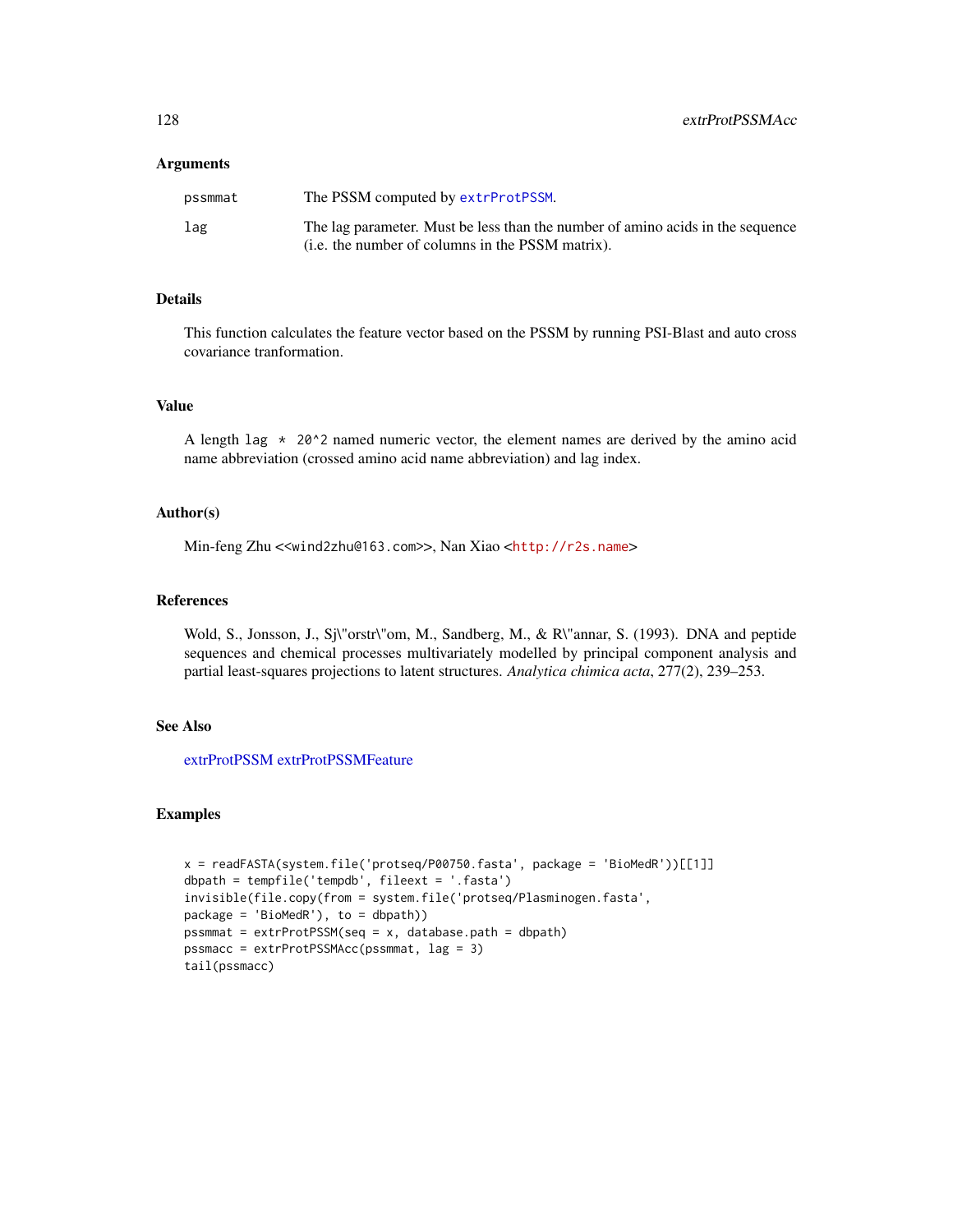<span id="page-128-0"></span>extrProtPSSMFeature *Profile-based protein representation derived by PSSM (Position-Specific Scoring Matrix)*

#### **Description**

Profile-based protein representation derived by PSSM (Position-Specific Scoring Matrix)

## Usage

extrProtPSSMFeature(pssmmat)

#### Arguments

pssmmat The PSSM computed by [extrProtPSSM](#page-124-0).

#### Details

This function calculates the profile-based protein representation derived by PSSM. The feature vector is based on the PSSM computed by [extrProtPSSM](#page-124-0). For a given sequence, The PSSM feature represents the log-likelihood of the substitution of the 20 types of amino acids at that position in the sequence. Each PSSM feature value in the vector represents the degree of conservation of a given amino acid type. The value is normalized to interval  $(0, 1)$  by the transformation  $1/(1+e^{\lambda}(-x))$ .

## Value

A numeric vector which has  $20 \times N$  named elements, where N is the size of the window (number of rows of the PSSM).

#### Author(s)

Min-feng Zhu <<wind2zhu@163.com>>, Nan Xiao <<http://r2s.name>>

#### References

Ye, Xugang, Guoli Wang, and Stephen F. Altschul. "An assessment of substitution scores for protein profile-profile comparison." *Bioinformatics* 27.24 (2011): 3356–3363.

Rangwala, Huzefa, and George Karypis. "Profile-based direct kernels for remote homology detection and fold recognition." *Bioinformatics* 21.23 (2005): 4239–4247.

## See Also

[extrProtPSSM](#page-124-0) [extrProtPSSMAcc](#page-126-0)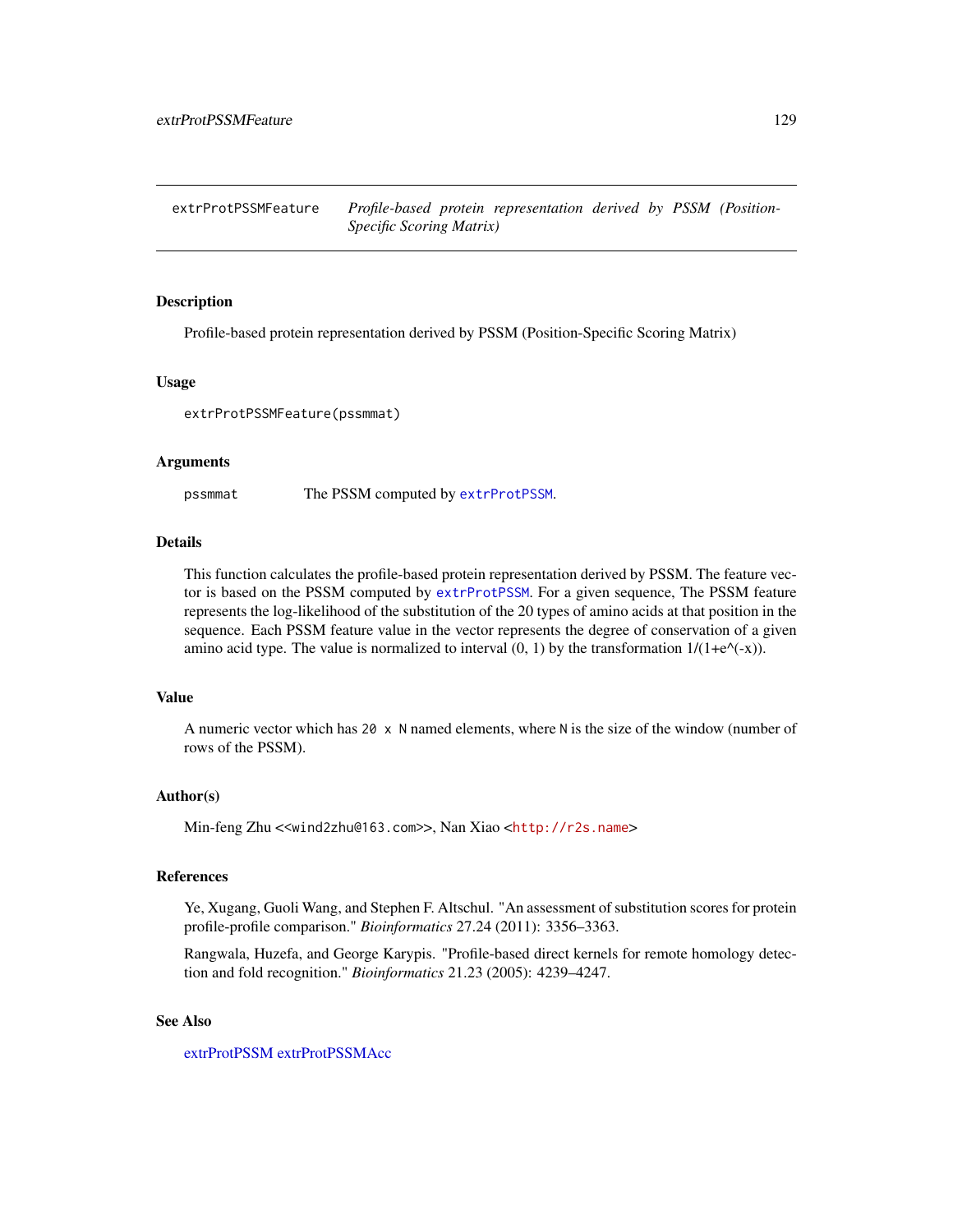# Examples

```
x = readFASTA(system.file('protseq/P00750.fasta', package = 'BioMedR'))[[1]]
dbpath = tempfile('tempdb', fileext = '.fasta')
invisible(file.copy(from = system.file('protseq/Plasminogen.fasta',
package = 'BioMedR'), to = dbpath))
pssmmat = extractProtPSSM(seq = x, database.path = dbpath)
pssmfeature = extrProtPSSMFeature(pssmmat)
head(pssmfeature)
```
### <span id="page-129-0"></span>extrProtQSO *Quasi-Sequence-Order (QSO) Descriptor*

## Description

Quasi-Sequence-Order (QSO) Descriptor

#### Usage

extrProtQSO(x, nlag =  $30$ , w = 0.1)

# Arguments

| $\mathsf{x}$ | A character vector, as the input protein sequence. |
|--------------|----------------------------------------------------|
| nlag         | The maximum lag, defualt is 30.                    |
| W            | The weighting factor, default is 0.1.              |

# Details

This function calculates the Quasi-Sequence-Order (QSO) descriptor (Dim:  $20 + 20 + (2 \times n \text{ lag})$ , default is 100).

# Value

A length 20 + 20 + (2  $\star$  nlag) named vector

# Author(s)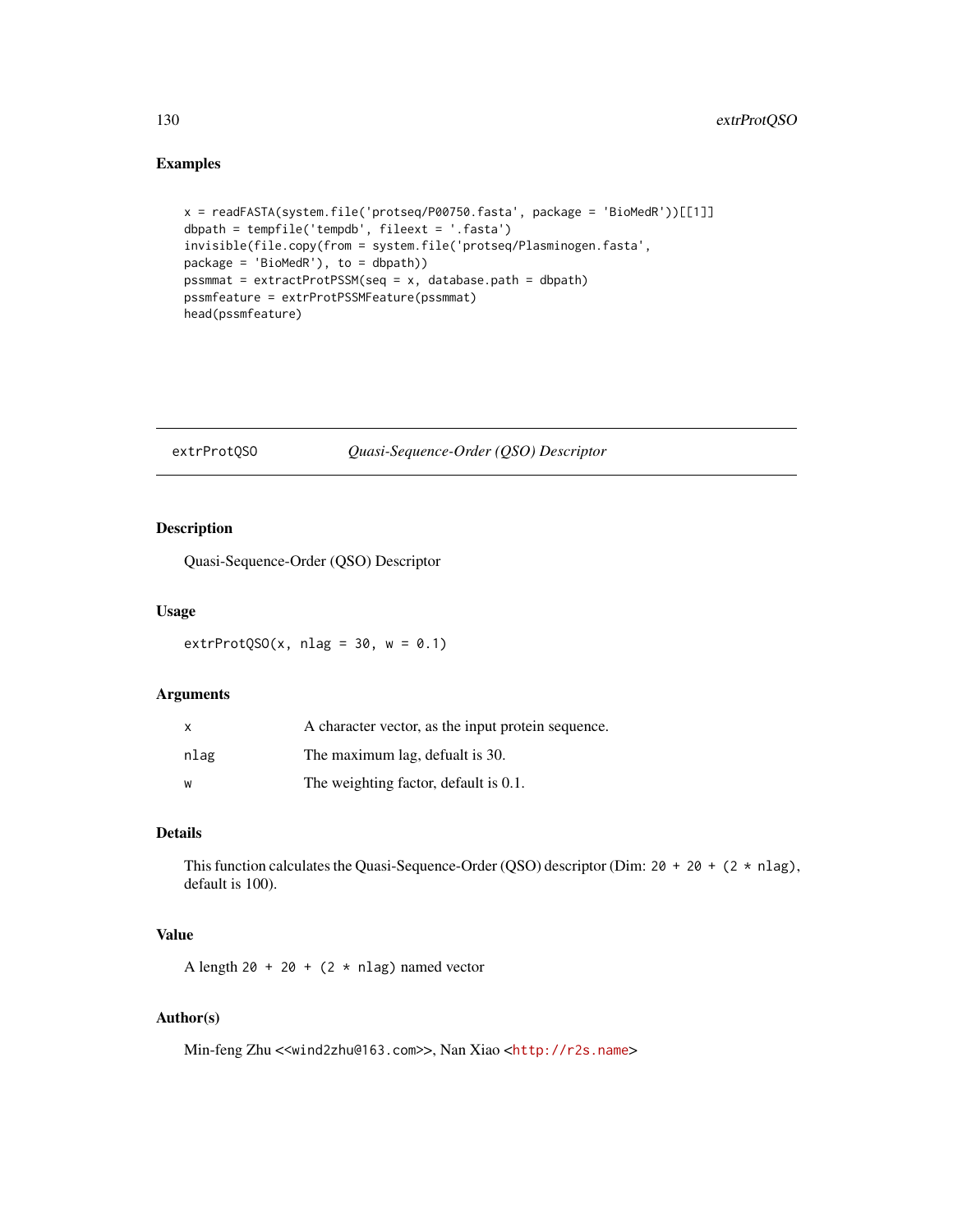## extrProtSOCN 131

## References

Kuo-Chen Chou. Prediction of Protein Subcellar Locations by Incorporating Quasi-Sequence-Order Effect. *Biochemical and Biophysical Research Communications*, 2000, 278, 477-483.

Kuo-Chen Chou and Yu-Dong Cai. Prediction of Protein Sucellular Locations by GO-FunD-PseAA Predictor. *Biochemical and Biophysical Research Communications*, 2004, 320, 1236-1239.

Gisbert Schneider and Paul Wrede. The Rational Design of Amino Acid Sequences by Artifical Neural Networks and Simulated Molecular Evolution: Do Novo Design of an Idealized Leader Cleavge Site. *Biophys Journal*, 1994, 66, 335-344.

#### See Also

See [extrProtSOCN](#page-130-0) for sequence-order-coupling numbers.

#### Examples

```
x = readFASTA(system.file('protseq/P00750.fasta', package = 'BioMedR'))[[1]]
extrProtQSO(x)
```
<span id="page-130-0"></span>extrProtSOCN *Sequence-Order-Coupling Numbers*

#### Description

Sequence-Order-Coupling Numbers

#### Usage

```
extrProtSOCN(x, nlag = 30)
```
## Arguments

|      | A character vector, as the input protein sequence. |
|------|----------------------------------------------------|
| nlag | The maximum lag, defualt is 30.                    |

#### Details

This function calculates the Sequence-Order-Coupling Numbers (Dim: nlag  $\star$  2, default is 60).

# Value

A length nlag \* 2 named vector

## Author(s)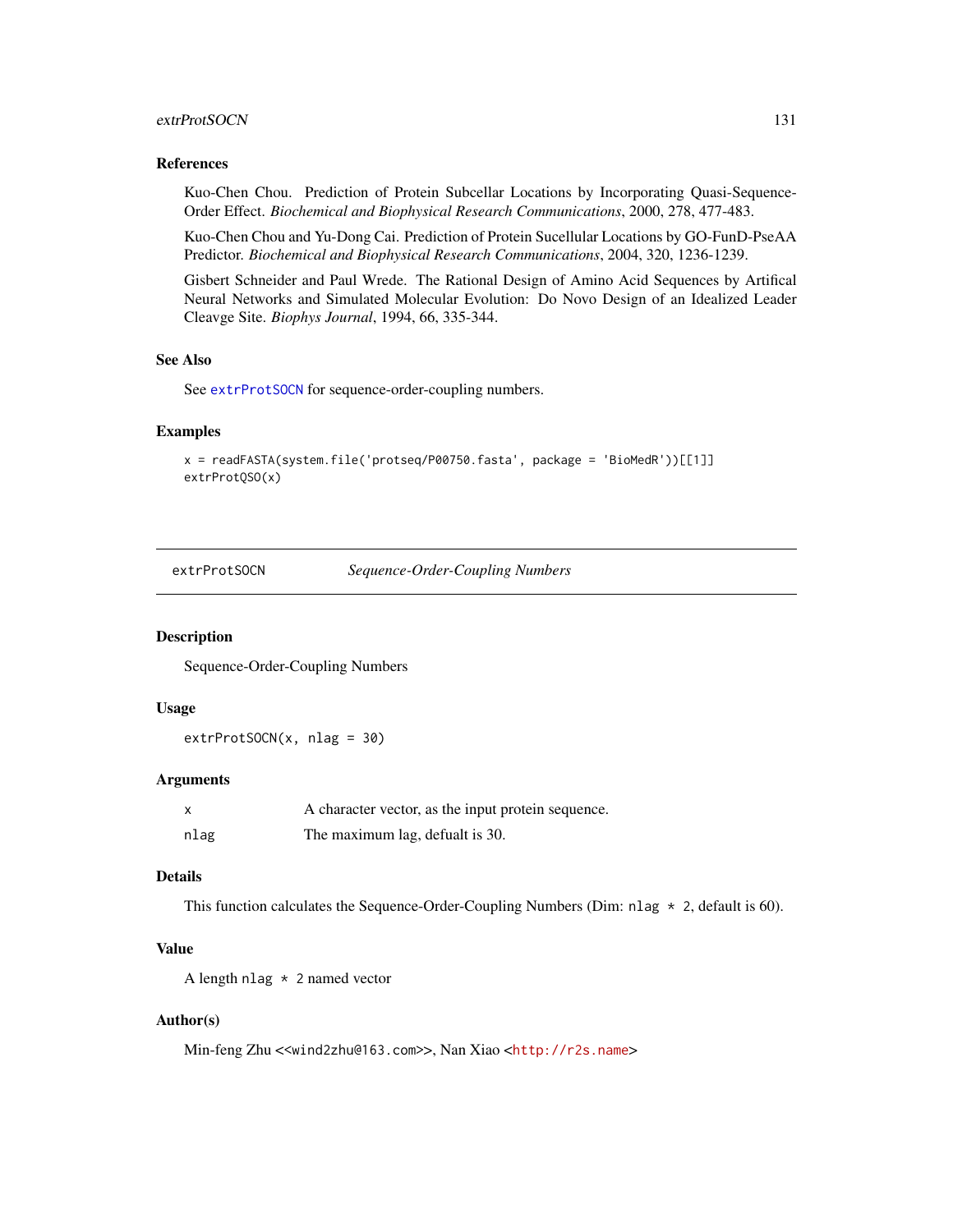## References

Kuo-Chen Chou. Prediction of Protein Subcellar Locations by Incorporating Quasi-Sequence-Order Effect. *Biochemical and Biophysical Research Communications*, 2000, 278, 477-483.

Kuo-Chen Chou and Yu-Dong Cai. Prediction of Protein Sucellular Locations by GO-FunD-PseAA Predictor. *Biochemical and Biophysical Research Communications*, 2004, 320, 1236-1239.

Gisbert Schneider and Paul Wrede. The Rational Design of Amino Acid Sequences by Artifical Neural Networks and Simulated Molecular Evolution: Do Novo Design of an Idealized Leader Cleavge Site. *Biophys Journal*, 1994, 66, 335-344.

## See Also

See [extrProtQSO](#page-129-0) for quasi-sequence-order descriptors.

# Examples

```
x = readFASTA(system.file('protseq/P00750.fasta', package = 'BioMedR'))[[1]]
extrProtSOCN(x)
```
<span id="page-131-0"></span>

extrProtTC *Tripeptide Composition Descriptor*

# Description

Tripeptide Composition Descriptor

## Usage

```
extrProtTC(x)
```
# Arguments

x A character vector, as the input protein sequence.

## Details

This function calculates the Tripeptide Composition descriptor (Dim: 8000).

## Value

A length 8000 named vector

#### Author(s)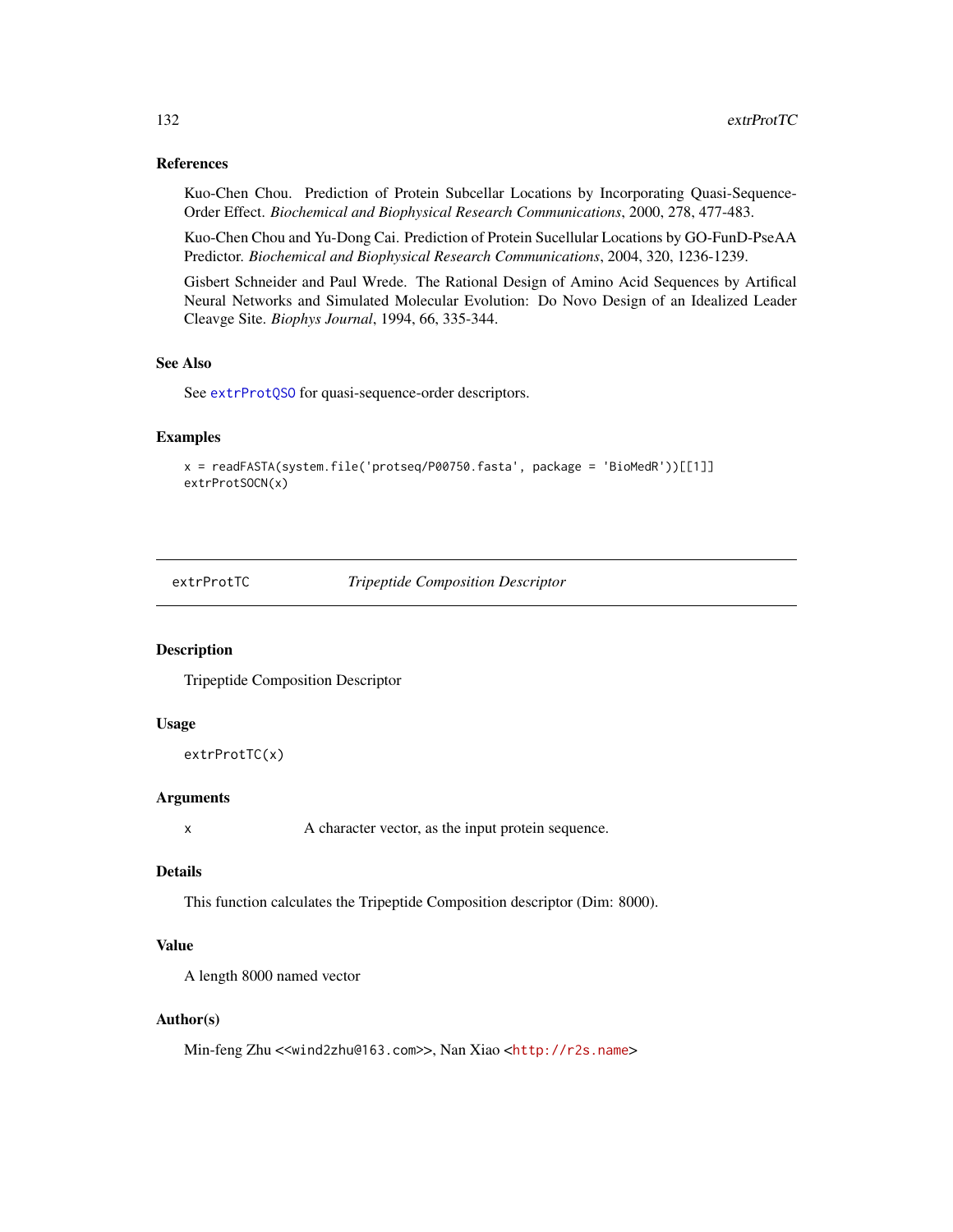#### geometric 133

## References

M. Bhasin, G. P. S. Raghava. Classification of Nuclear Receptors Based on Amino Acid Composition and Dipeptide Composition. *Journal of Biological Chemistry*, 2004, 279, 23262.

## See Also

See [extrProtDC](#page-114-0) for dipeptide composition descriptors.

#### Examples

```
x = readFASTA(system.file('protseq/P00750.fasta', package = 'BioMedR'))[[1]]
extrProtTC(x)
```
geometric *Descriptor Characterizing the Mass Distribution of the Molecule.*

#### **Description**

Descriptor Characterizing the Mass Distribution of the Molecule.

Calculates the Ratio of Length to Breadth Descriptor

Descriptor that Calculates the Principal Moments of Inertia and Ratios of the Principal Moments

#### Usage

```
extrDrugGravitationalIndex(molecules, silent = TRUE)
```
extrDrugLengthOverBreadth(molecules, silent = TRUE)

```
extrDrugMomentOfInertia(molecules, silent = TRUE)
```
### Arguments

| molecules | Parsed molucule object.                                                              |
|-----------|--------------------------------------------------------------------------------------|
| silent    | Logical. Whether the calculating process should be shown or not, default is<br>TRUE. |

#### Details

Descriptor characterizing the mass distribution of the molecule described by Katritzky et al. For modelling purposes the value of the descriptor is calculated both with and without H atoms. Furthermore the square and cube roots of the descriptor are also generated as described by Wessel et al.

Calculates the Ratio of Length to Breadth, as a result ti does not perform any orientation and only considers the X  $&$  Y extents for a series of rotations about the Z axis (in 10 degree increments).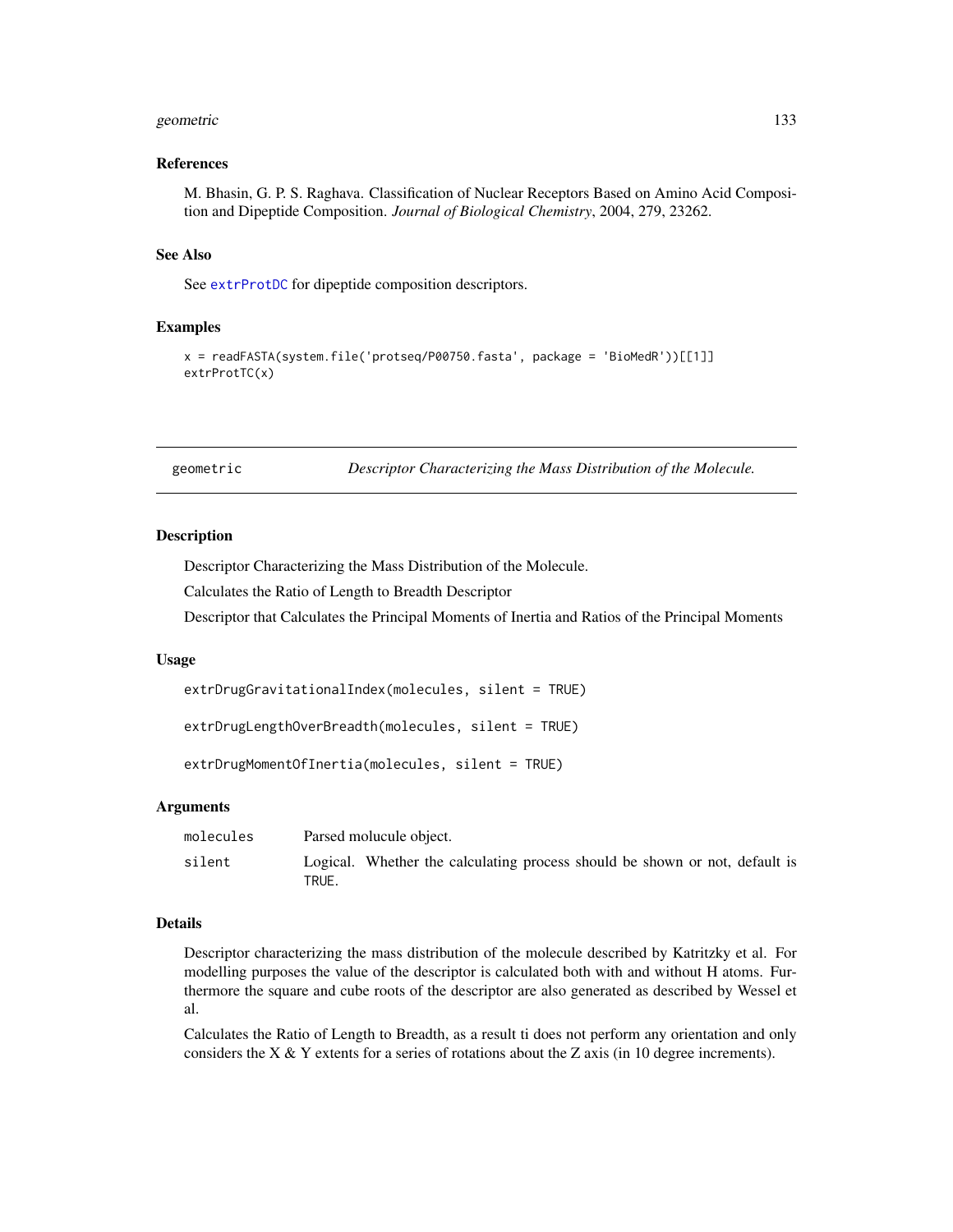A descriptor that calculates the moment of inertia and radius of gyration. Moment of inertia (MI) values characterize the mass distribution of a molecule. Related to the MI values, ratios of the MI values along the three principal axes are also well know modeling variables. This descriptor calculates the MI values along the X, Y and Z axes as well as the ratio's X/Y, X/Z and Y/Z. Finally it also calculates the radius of gyration of the molecule.

## Value

A data frame, each row represents one of the molecules, each column represents one feature. This function returns 9 columns:

- GRAV.1 gravitational index of heavy atoms
- GRAV.2 square root of gravitational index of heavy atoms
- GRAV.3 cube root of gravitational index of heavy atoms
- GRAVH.1 gravitational index hydrogens included
- GRAVH.2 square root of hydrogen-included gravitational index
- GRAVH.3 cube root of hydrogen-included gravitational index
- GRAV.4 grav1 for all pairs of atoms (not just bonded pairs)
- GRAV.5 grav2 for all pairs of atoms (not just bonded pairs)
- GRAV.6 grav3 for all pairs of atoms (not just bonded pairs)

extrDrugLengthOverBreadth: This function returns two columns named LOBMAX and LOBMIN:

- LOBMAX The maximum L/B ratio;
- LOBMIN The L/B ratio for the rotation that results in the minimum area (defined by the product of the  $X & Y$  extents for that orientation).

extrDrugMomentOfInertia: This function returns 7 columns named MOMI.X, MOMI.Y, MOMI.Z, MOMI.XY, MOMI.XZ, MOMI.YZ, MOMI.R:

- MOMI.X MI along X axis
- MOMI.Y MI along Y axis
- MOMI.Z MI along Z axis
- MOMI.XY X/Y
- $\bullet$  MOMI.XZ  $X/Z$
- MOMI.YZ Y/Z
- MOMI.R Radius of gyration

One important aspect of the algorithm is that if the eigenvalues of the MI tensor are below 1e-3, then the ratio's are set to a default of 1000.

# Note

extrDrugLengthOverBreadth : The descriptor assumes that the atoms have been configured.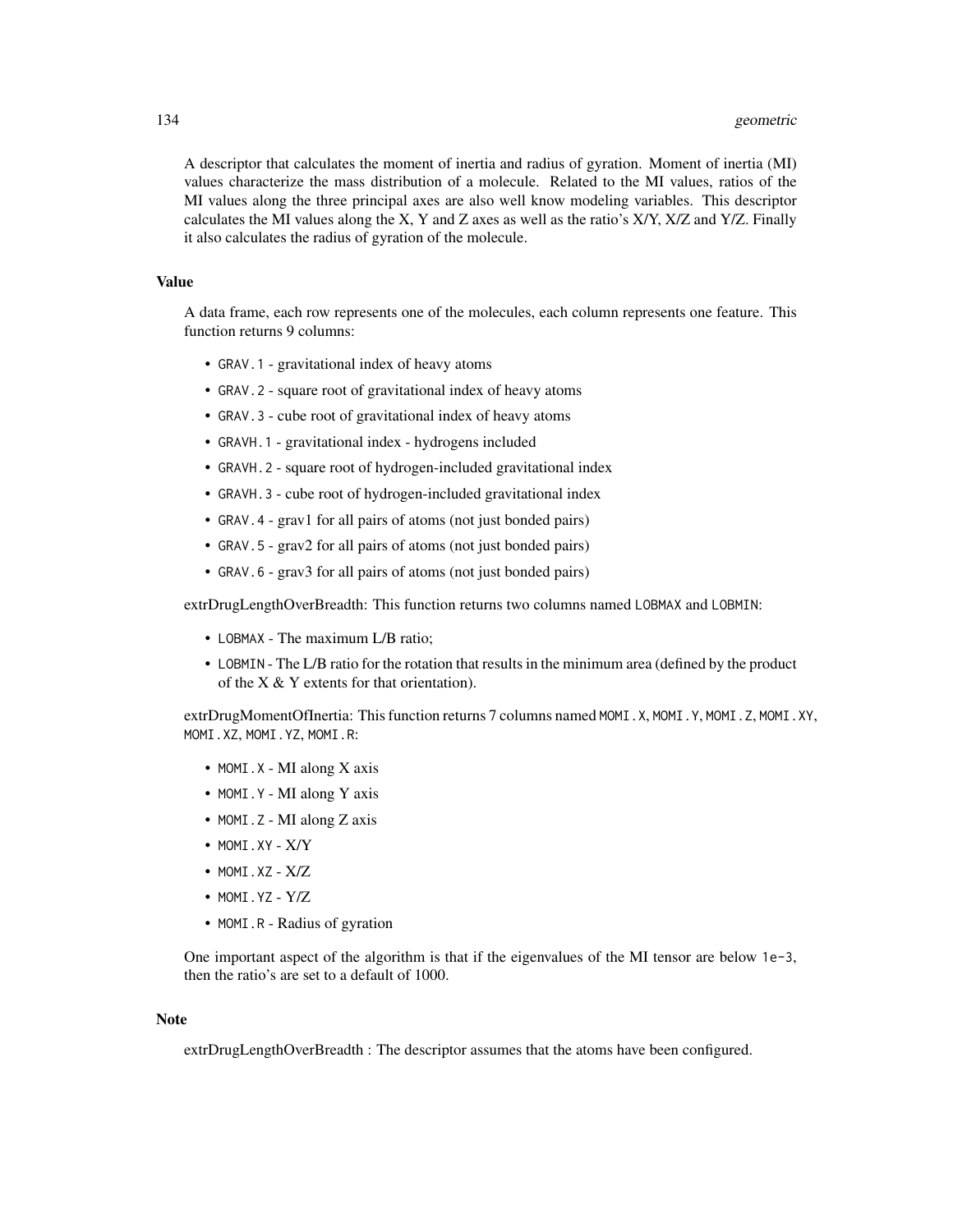#### getCPI 135

## Author(s)

Min-feng Zhu <<wind2zhu@163.com>>, Nan Xiao <<http://r2s.name>>

## References

Katritzky, A.R. and Mu, L. and Lobanov, V.S. and Karelson, M., Correlation of Boiling Points With Molecular Structure. 1. A Training Set of 298 Diverse Organics and a Test Set of 9 Simple Inorganics, J. Phys. Chem., 1996, 100:10400-10407.

Wessel, M.D. and Jurs, P.C. and Tolan, J.W. and Muskal, S.M. , Prediction of Human Intestinal Absorption of Drug Compounds From Molecular Structure, Journal of Chemical Information and Computer Sciences, 1998, 38:726-735.

## Examples

```
sdf = system.file('sysdata/test.sdf', package = 'BioMedR')
mol = readMolFromSDF(sdf)
# Descriptor Characterizing the Mass Distribution of the Molecule
dat = extrDrugGravitationalIndex(mol)
head(dat)
```

```
# Calculates the Ratio of Length to Breadth Descriptor
dat = extrDrugLengthOverBreadth(mol)
head(dat)
```

```
# Descriptor that Calculates the Principal Moments of
# Inertia and Ratios of the Principal Moments
dat = extrDrugMomentOfInertia(mol)
head(dat)
```
## getCPI *Generating Interaction Descriptors*

#### Description

Generating Interaction Descriptors

#### Usage

```
getCPI(drugmat, protmat, type = c("combine", "tensorprod"))
getPPI(protmat1, protmat2, type = c("combine", "tensorprod",
  "entrywise"))
getDDI(DNAmat1, DNAmat2, type = c("combine", "tensorprod", "entrywise"))
getDPI(DNAmat, protmat, type = c("combine", "tensorprod"))
```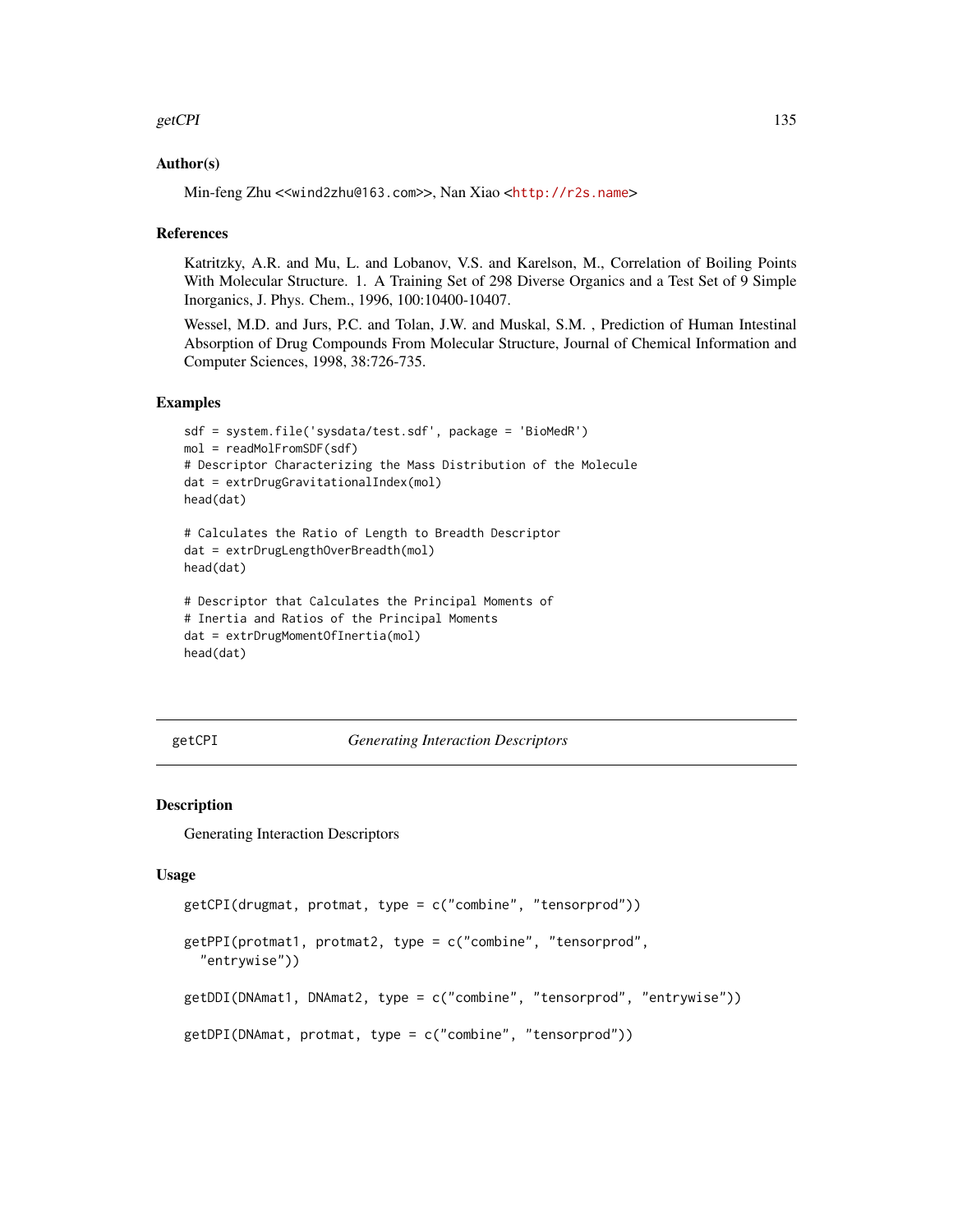```
getCCI(drugmat1, drugmat2, type = c("combine", "tensorprod",
  "entrywise"))
getCDI(drugmat, DNAmat, type = c("combine", "tensorprod"))
```
## Arguments

| drugmat  | The compound descriptor matrix.                                                |
|----------|--------------------------------------------------------------------------------|
| protmat  | The protein descriptor matrix.                                                 |
| type     | The interaction type, one or more of "combine", "tensorprod", and "entrywise". |
| protmat1 | The first protein descriptor matrix, must have the same nool with protmat2.    |
| protmat2 | The second protein descriptor matrix, must have the same ncol with protmat1.   |
| DNAmat1  | The first DNA descriptor matrix, must have the same ncol with DNAmat2.         |
| DNAmat2  | The second DNA descriptor matrix, must have the same ncol with DNAmat1.        |
| DNAmat   | The DNA descriptor matrix.                                                     |
| drugmat1 | The first compound descriptor matrix, must have the same nool with drugmat2.   |
| drugmat2 | The second compound descriptor matrix, must have the same nool with drugmat1.  |

## Details

This function calculates the interaction descriptors by three types of interaction:

- combine combine the two descriptor matrix, result has  $(p1 + p2)$  columns
- tensorprod calculate column-by-column (pseudo)-tensor product type interactions, result has ( $p1 \star p2$ ) columns
- entrywise calculate entrywise product and entrywise sum of the two matrices, then combine them, result has  $(p + p)$  columns

#### Value

A matrix containing the interaction descriptors

## Author(s)

Min-feng Zhu <<wind2zhu@163.com>>, Nan Xiao <<http://r2s.name>>

# Examples

```
x = matrix(1:10, ncol = 2)y = matrix(1:15, ncol = 3)# getCPI
getCPI(x, y, 'combine')
# getCDI
getCDI(x, y, 'tensorprod')
# getDPI
getDPI(x, y, type = c('combine', 'tensorprod'))
getDPI(x, y, type = c('tensorprod', 'combine'))
```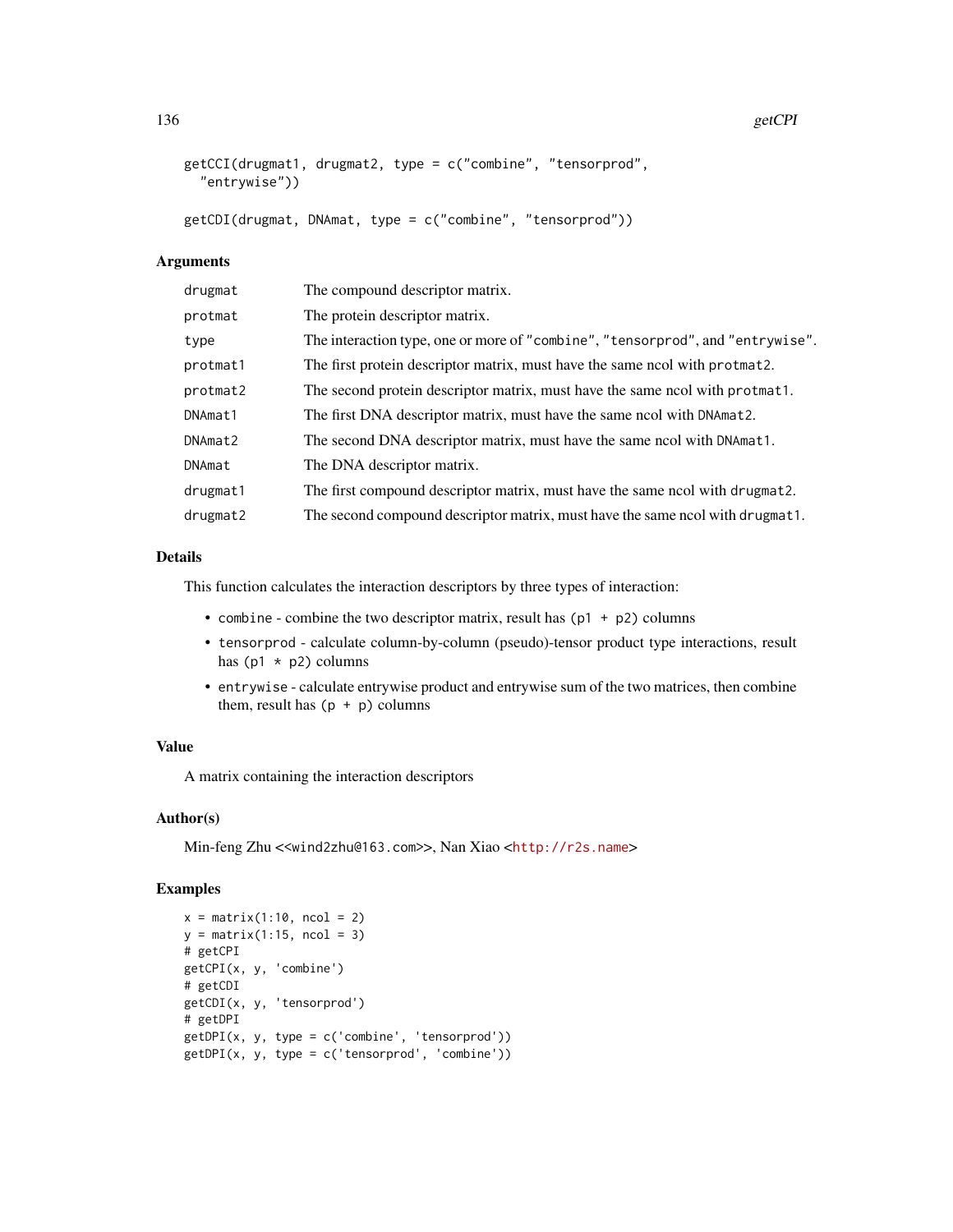```
x = matrix(1:10, ncol = 2)y = matrix(5:14, ncol = 2)# getPPI
getPPI(x, y, type = 'combine')
getPPI(x, y, type = 'tensorprod')# getDDI
getDDI(x, y, type = 'entrywise')
getDDI(x, y, type = c('combine', 'tensorprod')# getCCI
getCCI(x, y, type = c('combine', 'entrywise'))
getCCI(x, y, type = c('entrywise', 'tensorprod'))
getCCI(x, y, type = c('combine', 'entrywise', 'tensorprod'))
```
getDrug *Retrieve Drug Molecules in MOL and SMILES Format from Databases*

#### <span id="page-136-0"></span>**Description**

Retrieve Drug Molecules in MOL and SMILES Format from Databases(BMgetDrug) Retrieve Drug Molecules in MOL and Smi Format from the PubChem Database(BMgetDrug...PubChem) Retrieve Drug Molecules in MOL and Smi Format from the ChEMBL Database(BMgetDrug...ChEMBL) Retrieve Drug Molecules in InChI Format from the CAS Database(BMDrugMolCAS) Retrieve Drug Molecules in MOL and Smi Format from the KEGG Database(BMgetDrug...KEGG) Retrieve Drug Molecules in MOL and Smi Format from the DrugBank Database(BMgetDrug...DrugBank)

## Usage

```
BMgetDrug(id, from = c("pubchem", "chembl", "cas", "kegg", "drugbank"),
  type = c("mol", "smile"), parallel = 5)BMgetDrugMolPubChem(id, parallel = 5)
BMgetDrugSmiPubChem(id, parallel = 5)
BMgetDrugMolChEMBL(id, parallel = 5)
BMgetDrugSmiChEMBL(id, parallel = 5)
BMDrugMolCAS(id, parallel = 5)
BMgetDrugMolKEGG(id, parallel = 5)
BMgetDrugSmiKEGG(id, parallel = 5)
```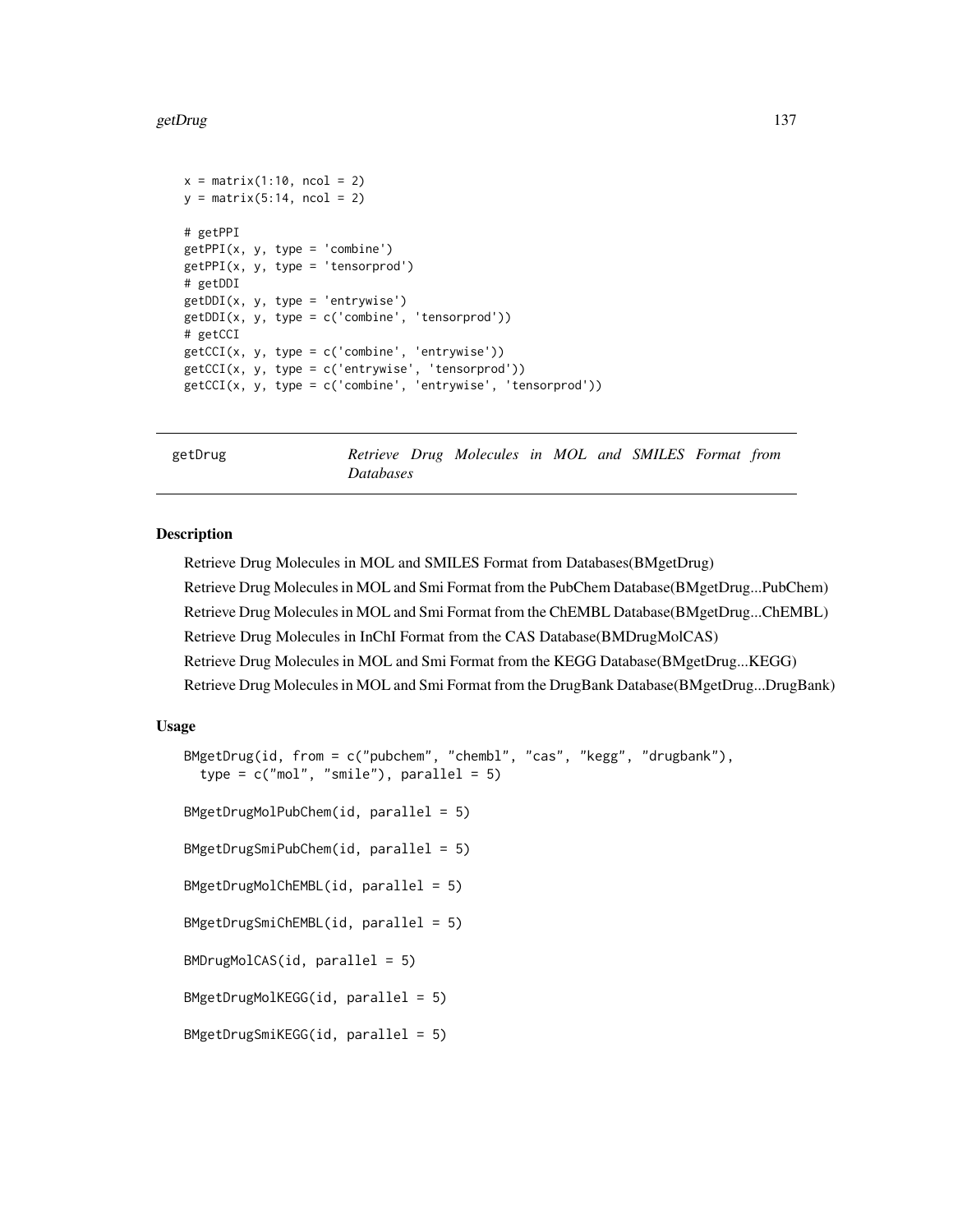```
BMgetDrugMolDrugBank(id, parallel = 5)
```
 $BMgetDrugSmiDrugBank(id, parallel = 5)$ 

## Arguments

| id       | A character vector, as the drug $ID(s)$ .                                                                                                                                                                   |
|----------|-------------------------------------------------------------------------------------------------------------------------------------------------------------------------------------------------------------|
| from     | The database, one of 'pubchem', 'chembl', 'cas', 'kegg', 'drugbank'.                                                                                                                                        |
| type     | The returned molecule format, mol or smile.                                                                                                                                                                 |
| parallel | An integer, the parallel parameter, indicates how many process the user would<br>like to use for retrieving the data (using RCurl), default is 5. For regular cases,<br>we recommend a number less than 20. |

## Details

This function retrieves drug molecules in MOL and SMILES format from five databases.

This function retrieves drug molecules in MOL format from the PubChem database.

This function retrieves drug molecules in MOL format from the ChEMBL database.

This function retrieves drug molecules in InChI format from the CAS database. CAS database only provides InChI data, so here we return the molecule in InChI format, users could convert them to SMILES format using Open Babel (<http://openbabel.org/>) or other third-party tools.

This function retrieves drug molecules in MOL format from the KEGG database.

This function retrieves drug molecules in MOL format from the DrugBank database.

# Value

A length of id character vector, each element containing the corresponding drug molecule.

#### Author(s)

Min-feng Zhu <<wind2zhu@163.com>>, Nan Xiao <<http://r2s.name>>

## See Also

See [BMgetProt](#page-138-0) for retrieving protein sequences from three databases.

## Examples

```
# BMgetDrug
id = c('DB00859', 'DB00860')
BMgetDrug(id, 'drugbank', 'smile')
# BMgetDrugMolPubChem
id = c('7847562', '7847563') # Penicillamine
BMgetDrugMolPubChem(id)
```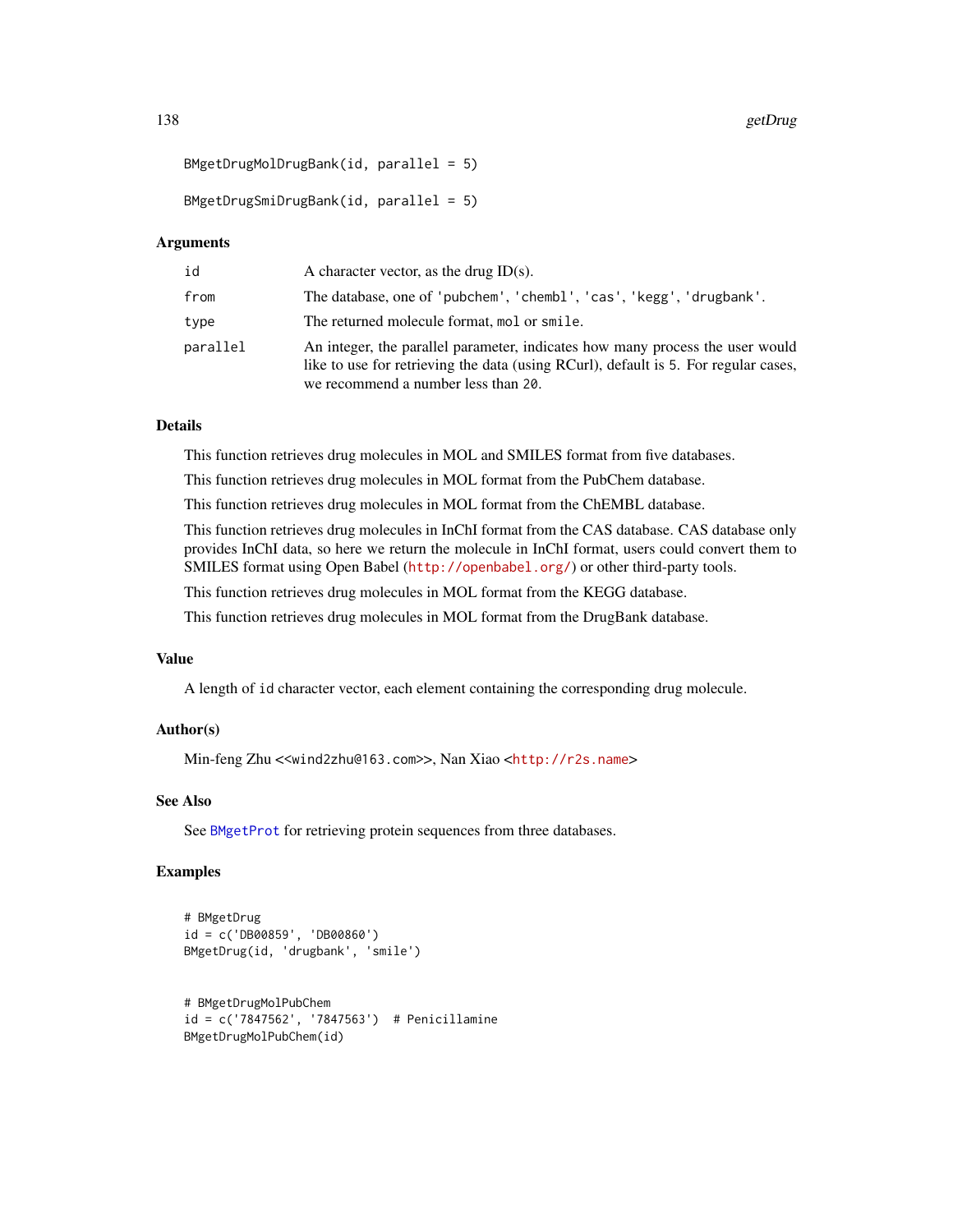#### getProt the state of the state of the state of the state of the state of the state of the state of the state of the state of the state of the state of the state of the state of the state of the state of the state of the st

```
# BMgetDrugsmiPubChem
id = c('7847562', '7847563') # Penicillamine
BMgetDrugSmiPubChem(id)
# BMgetDrugMolChEMBL
id = 'CHEMBL1430' # Penicillamine
BMgetDrugMolChEMBL(id)
# BMgetDrugSmiChEMBL
id = 'CHEMBL1430' # Penicillamine
BMgetDrugSmiChEMBL(id)
# BMDrugMolCAS
id = '52-67-5' # Penicillamine
BMDrugMolCAS(id)
# BMgetDrugMolKEGG
id = 'D00496' # Penicillamine
BMgetDrugMolKEGG(id)
# BMgetDrugSmiKEGG
id = 'D00496' # Penicillamine
BMgetDrugSmiKEGG(id)
# BMgetDrugMolDrugBank
id = 'DB00859' # Penicillamine
BMgetDrugMolDrugBank(id)
# BMgetDrugSmiDrugBank
id = 'DB00859' # Penicillamine
```
BMgetDrugSmiDrugBank(id)

getProt *Retrieve Protein Sequence in various Formats from Databases*

# <span id="page-138-0"></span>Description

Retrieve Protein Sequence in various Formats from Databases(BMgetDrug) Retrieve Protein Sequence (FASTA Format) from the UniProt Database(BMgetProt...UinProt) Retrieve Protein Sequence (FASTA Format) from the KEGG Database(BMgetProt...KEGG) Retrieve Protein Sequence (PDB Format) from RCSB PDB(BMgetProt...RCSBPDB)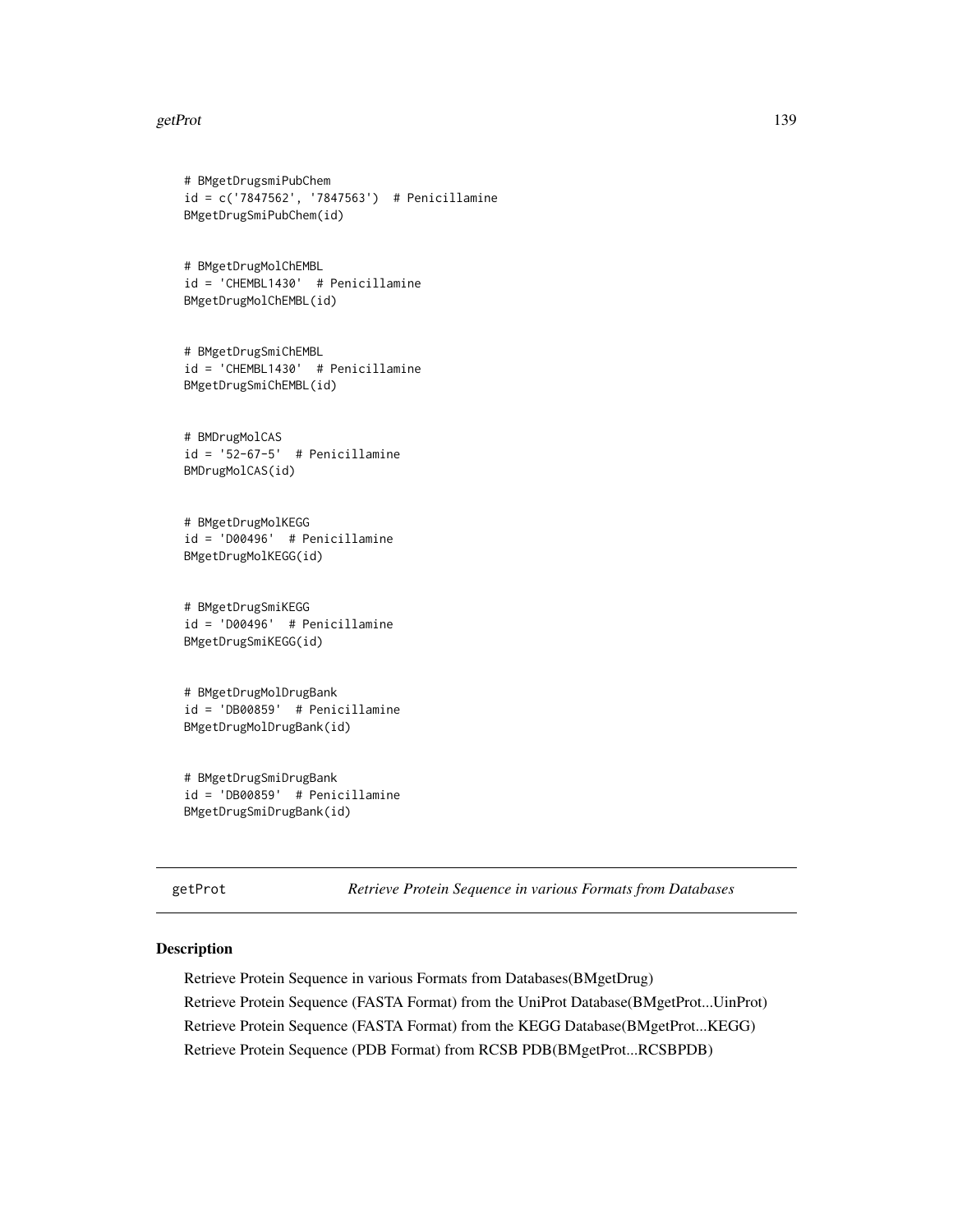### Usage

```
BMgetProt(id, from = c("uniprot", "kegg", "pdb"), type = <math>c("fasta",</math>"pdb", "aaseq"), parallel = 5)
BMgetProtFASTAUinProt(id, parallel = 5)
BMgetProtSeqUniProt(id, parallel = 5)
BMgetProtFASTAKEGG(id, parallel = 5)
BMgetProtSeqKEGG(id, parallel = 5)
BMgetProtPDBRCSBPDB(id, parallel = 5)
BMgetProtSeqRCSBPDB(id, parallel = 5)
```
## **Arguments**

| id       | A character vector, as the protein $ID(s)$ .                                                                                                                                                                |
|----------|-------------------------------------------------------------------------------------------------------------------------------------------------------------------------------------------------------------|
| from     | The database, one of 'uniprot', 'kegg', 'pdb'.                                                                                                                                                              |
| type     | The returned protein format, one of fasta, pdb, aaseg.                                                                                                                                                      |
| parallel | An integer, the parallel parameter, indicates how many process the user would<br>like to use for retrieving the data (using RCurl), default is 5. For regular cases,<br>we recommend a number less than 20. |

# Details

This function retrieves protein sequence in various formats from three databases. This function retrieves protein sequences (FASTA format) from the UniProt database. This function retrieves protein sequences (FASTA format) from the KEGG database. This function retrieves protein sequences (PDB format) from RCSB PDB.

## Value

A length of id character list, each element containing the corresponding protein sequence(s) or  $file(s)$ .

# Author(s)

Min-feng Zhu <<wind2zhu@163.com>>, Nan Xiao <<http://r2s.name>>

# References

UniProt. <https://www.uniprot.org/> UniProt REST API Documentation. <https://www.uniprot.org/faq/28> UniProt. <https://www.uniprot.org/> UniProt REST API Documentation. <https://www.uniprot.org/faq/28>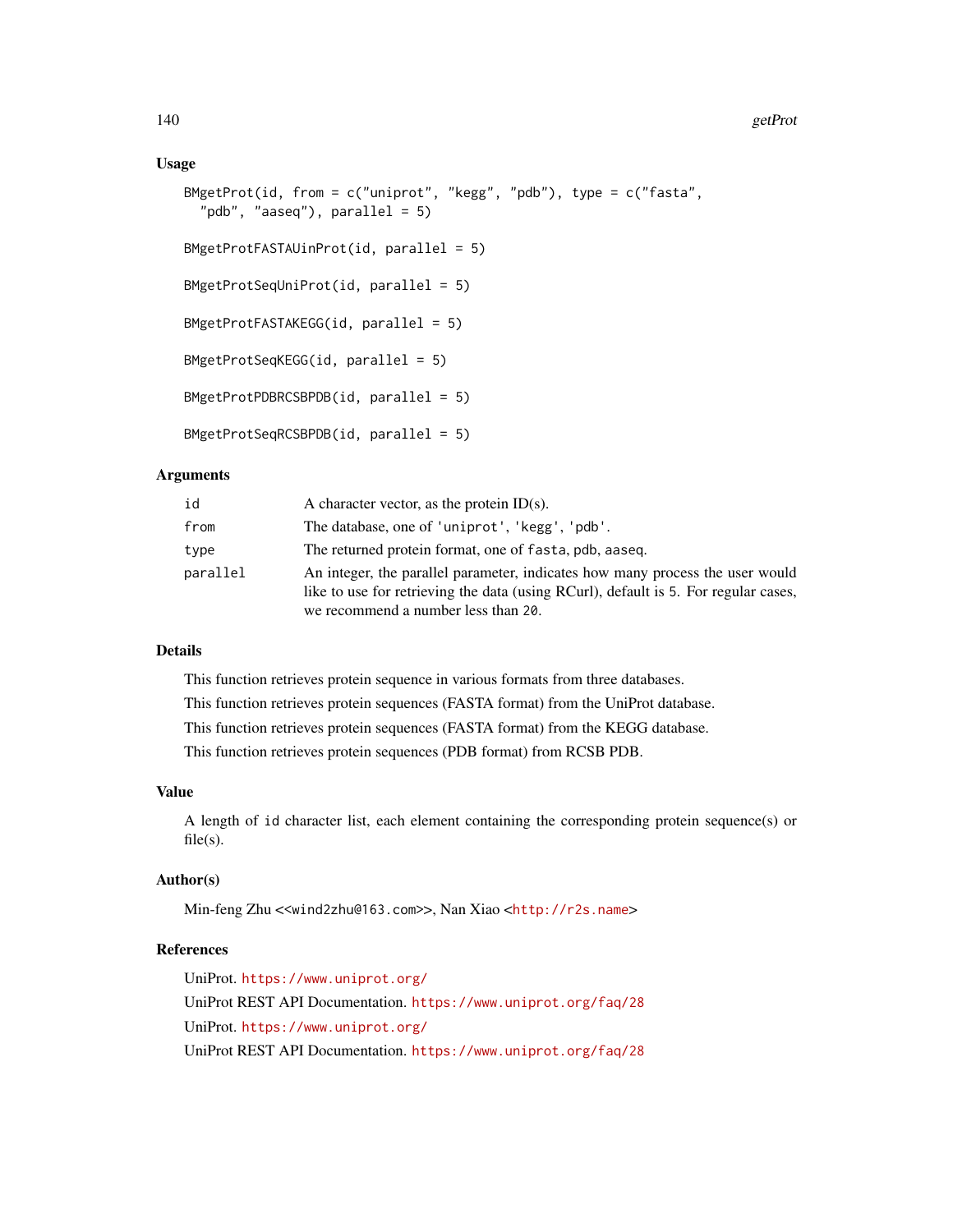make\_kmer\_index 141

# See Also

See [BMgetDrug](#page-136-0) for retrieving drug molecules from five databases.

# Examples

```
# BMgetProt
id = c('P00750', 'P00751', 'P00752')
BMgetProt(id, from = 'uniprot', type = 'aaseq')
# BMgetProtFASTAUinProt
id = c('P00750', 'P00751', 'P00752')
BMgetProtFASTAUinProt(id)
# BMgetProtSeqUniProt
id = c('P00750', 'P00751', 'P00752')
BMgetProtSeqUniProt(id)
# BMgetProtFASTAKEGG
id = c('hsa:10161', 'hsa:10162')
BMgetProtFASTAKEGG(id)
# BMgetProtSeqKEG
id = c('hsa:10161', 'hsa:10162')
BMgetProtSeqKEGG(id)
# BMgetProtPDBRCSBPDB
id = c('4HHB', '4FF9')
BMgetProtPDBRCSBPDB(id)
# BMgetProtSeqRCSBPDB
id = c('4HHB', '4FF9')
BMgetProtSeqRCSBPDB(id)
```
make\_kmer\_index *Calculate The Basic Kmer Feature Vector*

# Description

Calculate The Basic Kmer Feature Vector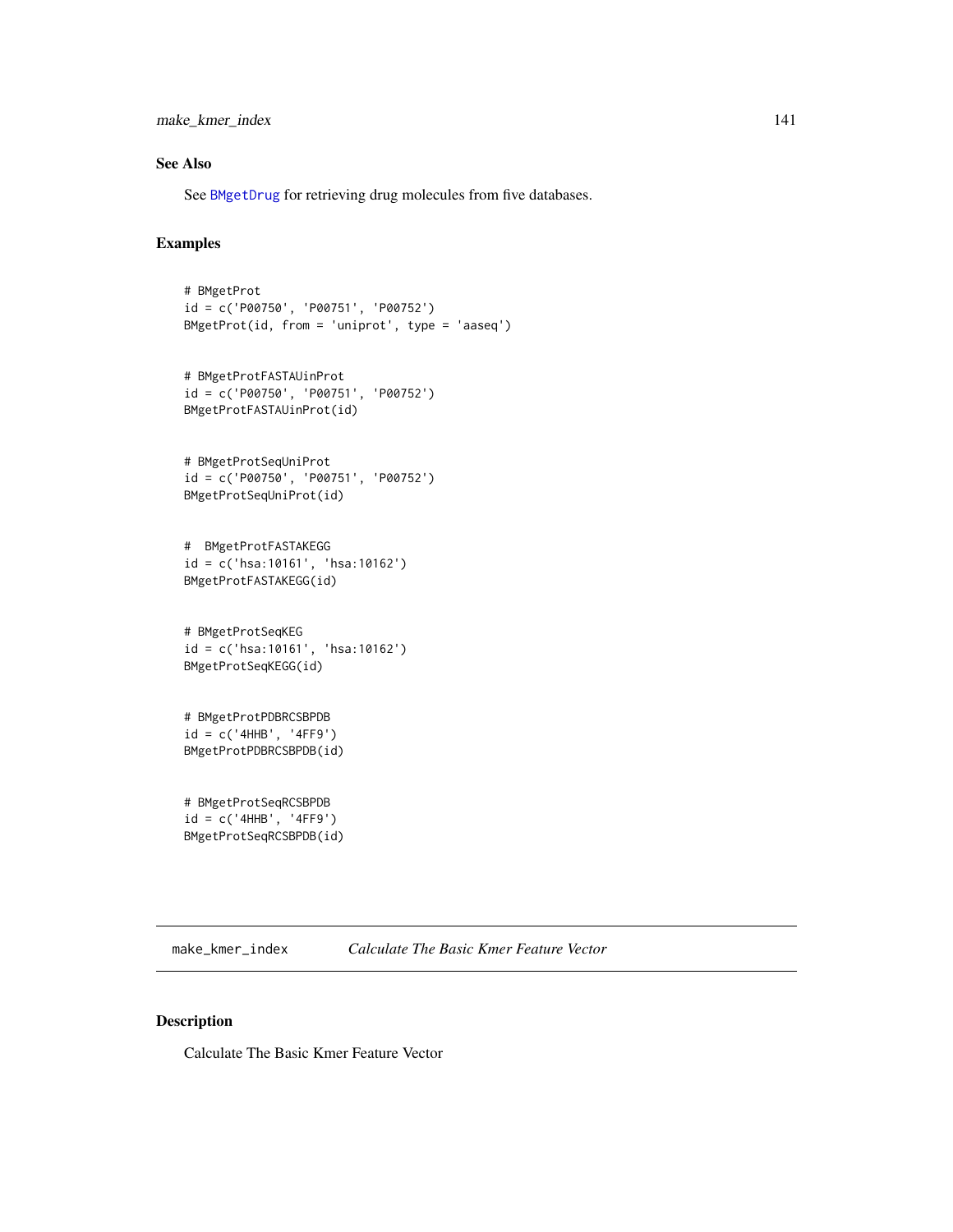# 142 NNeighbors

# Usage

```
make_kmer_index(k, alphabet = "ACGT")
```
# Arguments

|          | the k value of kmer, it should be an integer larger than 0. |
|----------|-------------------------------------------------------------|
| alphabet | the                                                         |

# Details

This function calculate the basic kmer feature vector.

# Value

The result character vector

# Author(s)

Min-feng Zhu <<wind2zhu@163.com>>

# See Also

See [extrDNAkmer](#page-54-0)

# Examples

make\_kmer\_index(2, alphabet = "ACGT")

NNeighbors *Nearest Neighbors*

# Description

Nearest Neighbors

# Usage

```
NNeighbors(x, numNbrs = NULL, cutoff = NULL, ...)
```
# Arguments

| x       | Either an FPset or an APset.                                                                                                                                                                                                        |
|---------|-------------------------------------------------------------------------------------------------------------------------------------------------------------------------------------------------------------------------------------|
| numNbrs | Number of neighbors to find for each item. If not enough neighbors can be found<br>the matrix will be padded with NA.                                                                                                               |
| cutoff  | The minimum similarity value an item must have to another item in order to<br>be included in that items neighbor list. This parameter takes precedence over<br>numNbrs. This parameter allows to obtain tighter clustering results. |
| .       | These parameters will be passed into the distance function used                                                                                                                                                                     |
|         |                                                                                                                                                                                                                                     |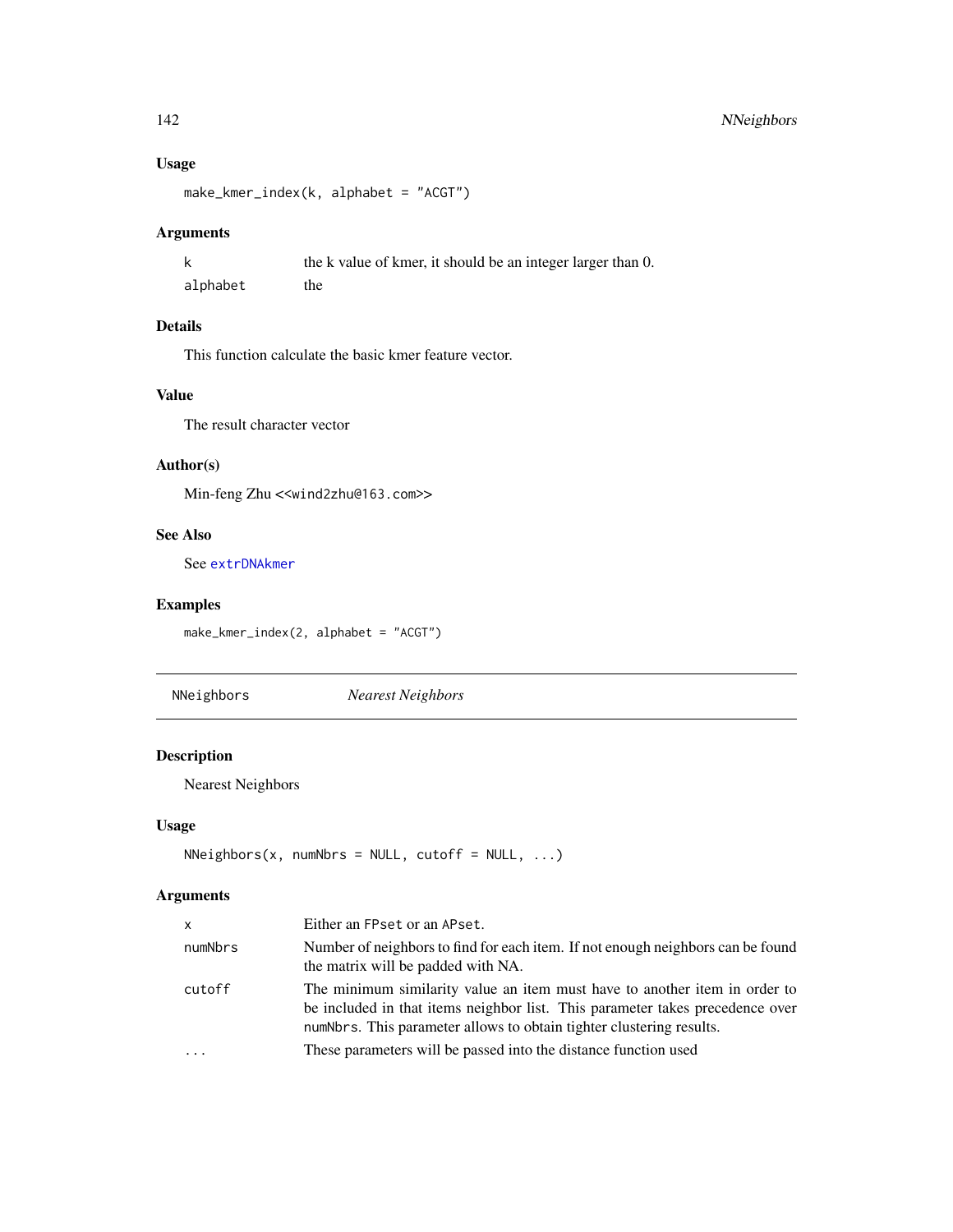## OptAA3d 143

# Details

Computes the nearest neighbors of descriptors in an FPset or APset object for use with the [jarvisPatrick](#page-0-0) clustering function. Only one of numNbrs or cutoff should be given, cutoff will take precedence if both are given. If numNbrs is given, then that many neighbors will be returned for each item in the set. If cutoff is given, then, for each item X, every neighbor that has a similarity value greater than or equal to the cutoff will be returned in the neighbor list for X.

## Value

The return value is a list with the following components:

- indexes index values of nearest neighbors, for each item. If cutoff is used, this will be a list of lists, otherwise it will be a matrix
- names The names of each item in the set, as returned by cid
- similarities The similarity values of each neighbor to the item for that row. This will also be either a list of lists or a matrix, depending on whether or not cutoff was used. Each similarity values corresponds to the id number in the same position in the indexes entry

#### Author(s)

Min-feng Zhu <<wind2zhu@163.com>>

#### See Also

See [clusterJP](#page-36-0) for Jarvis-Patrick Clustering

## Examples

```
data(sdfbcl)
apbcl = convSDFtoAP(sdfbcl)
nnm = NNeighbors(apbc1, cutoff = 0.5)
```

| OptAA3d | OptAA3d.sdf - 20 Amino Acids Optimized with MOE 2011.10 |  |  |  |
|---------|---------------------------------------------------------|--|--|--|
|         | (Semiempirical AM1)                                     |  |  |  |

#### Description

OptAA3d.sdf - 20 Amino Acids Optimized with MOE 2011.10 (Semiempirical AM1)

# Details

OptAA3d.sdf - 20 Amino Acids Optimized with MOE 2011.10 (Semiempirical AM1)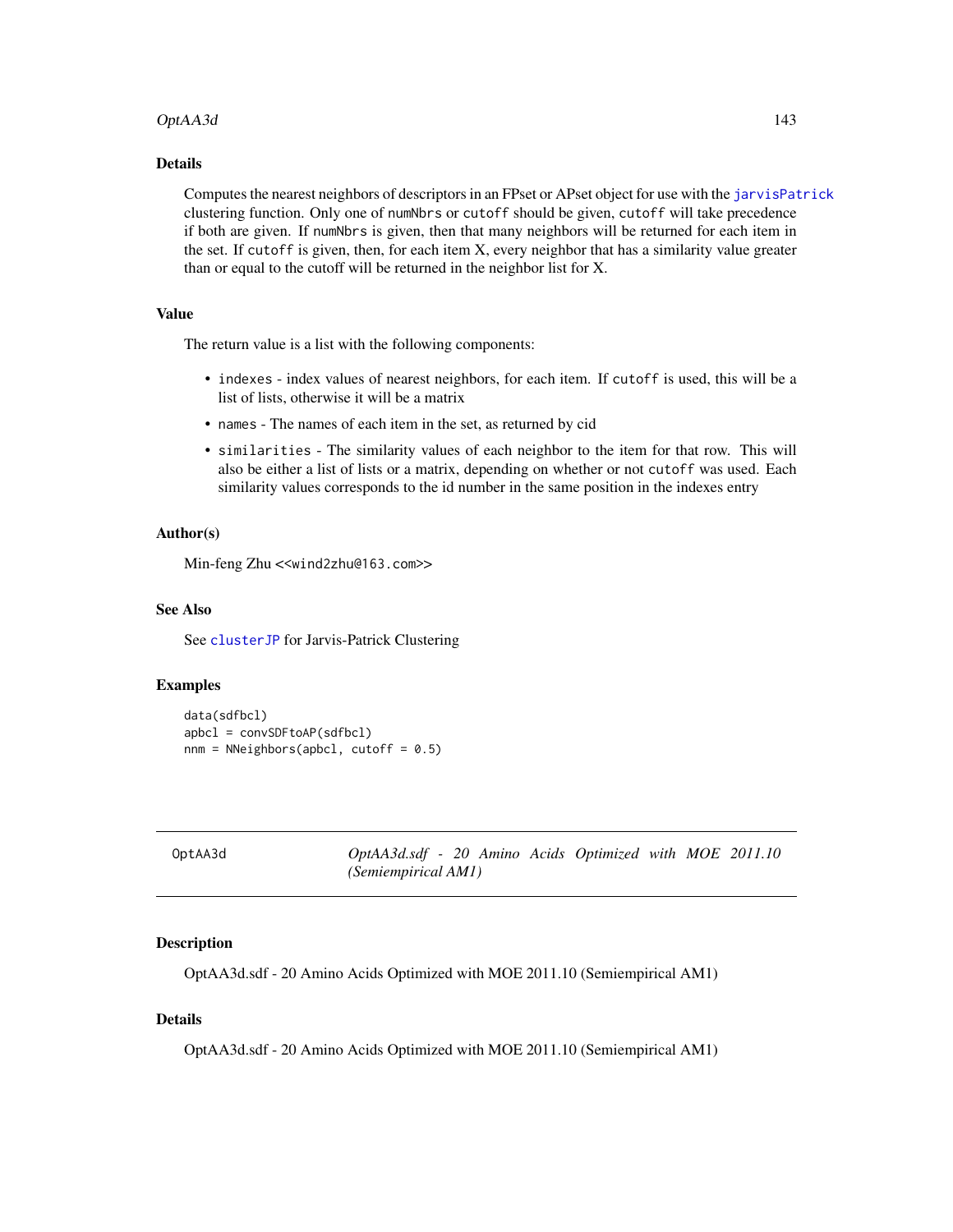# Examples

```
# This operation requires the rcdk package
# require(rcdk)
# optaa3d = load.molecules(system.file('sysdata/OptAA3d.sdf', package = 'Rcpi'))
# view.molecule.2d(optaa3d[[1]]) # view the first AA
```

| parGOSim | Protein/DNA Sequence Similarity Calculation based on Gene Ontol- |
|----------|------------------------------------------------------------------|
|          | $ogy (GO)$ Similarity                                            |

#### Description

Protein/DNA Sequence Similarity Calculation based on Gene Ontology (GO) Similarity

## Usage

```
parGOSim(golist, type = c("go", "gene"), ont = "MF",
 organism = "human", measure = "Resnik", combine = "BMA")
```
# Arguments

| golist   | A character vector, each component contains a character vector of GO terms or<br>one Entrez Gene ID.                                                                                                                                                         |
|----------|--------------------------------------------------------------------------------------------------------------------------------------------------------------------------------------------------------------------------------------------------------------|
| type     | Input type of golist, 'go' for GO Terms, 'gene' for gene ID.                                                                                                                                                                                                 |
| ont      | Default is 'MF', could be one of 'MF', 'BP', or 'CC' subontologies.                                                                                                                                                                                          |
| organism | Default is 'human', could be one of 'anopheles', 'arabidopsis', 'bovine',<br>'canine', 'chicken', 'chimp', 'coelicolor', 'ecolik12', 'ecsakai', 'fly',<br>'human', 'malaria', 'mouse', 'pig', 'rat', 'rhesus', 'worm', 'xenopus',<br>'yeast' or 'zebrafish'. |
| measure  | Default is 'Resnik', could be one of 'Resnik', 'Lin', 'Rel', 'Jiang' or<br>'Wang'.                                                                                                                                                                           |
| combine  | Default is 'BMA', could be one of 'max', 'average', 'rcmax' or 'BMA' for<br>combining semantic similarity scores of multiple GO terms associated with pro-<br>tein.                                                                                          |

# Details

This function calculates protein/DNA sequence similarity based on Gene Ontology (GO) similarity.

# Value

A n x n similarity matrix.

# Author(s)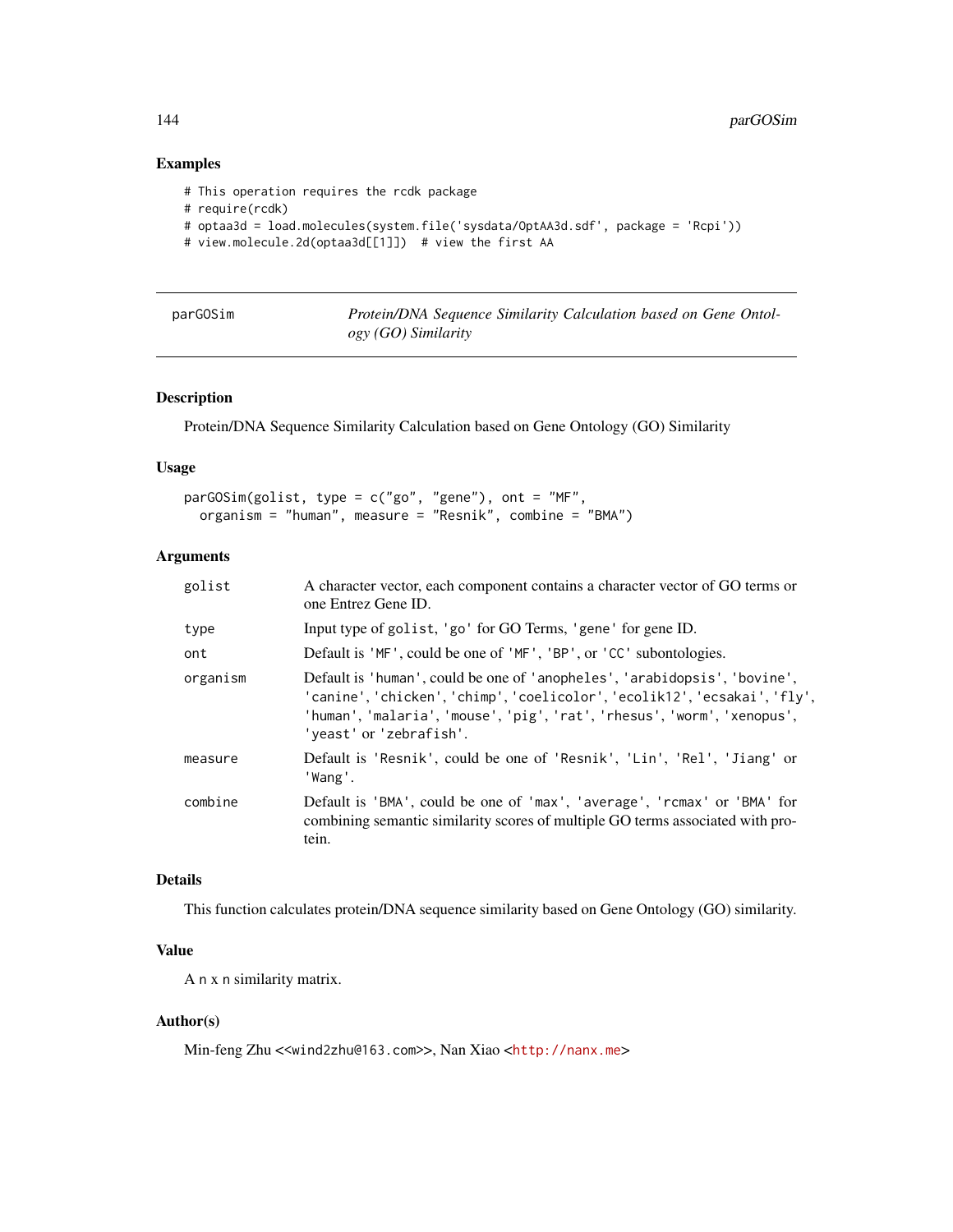# <span id="page-144-1"></span>parSeqSim 145

# See Also

See [twoGOSim](#page-167-0) for calculating the GO semantic similarity between two groups of GO terms or two Entrez gene IDs. See [parSeqSim](#page-144-0) for paralleled protein/DNA similarity calculation based on Smith-Waterman local alignment.

## Examples

```
# Be careful when testing this since it involves GO similarity computation
# and might produce unpredictable results in some environments
require(GOSemSim)
require(org.Hs.eg.db)
# by GO Terms
go1 = c('GO:0005215', 'GO:0005488', 'GO:0005515', 'GO:0005625', 'GO:0005802', 'GO:0005905') # AP4B1
go2 = c('GO:0005515', 'GO:0005634', 'GO:0005681', 'GO:0008380', 'GO:0031202') # BCAS2
go3 = c('GO:0003735', 'GO:0005622', 'GO:0005840', 'GO:0006412') # PDE4DIP
glist = list(go1, go2, go3)gsimmat1 = parGOSim(glist, type = 'go', ont = 'CC')
print(gsimmat1)
# by Entrez gene id
genelist = list(c('150', '151', '152', '1814', '1815', '1816'))
gsimmat2 = parGOSim(genelist, type = 'gene')
print(gsimmat2)
```
<span id="page-144-0"></span>

| parSeqSim | Parallellized Protein/DVA Sequence Similarity Calculation based on |  |  |  |
|-----------|--------------------------------------------------------------------|--|--|--|
|           | Sequence Alignment                                                 |  |  |  |

# Description

Parallellized Protein/DNA Sequence Similarity Calculation based on Sequence Alignment

#### Usage

```
parSeqSim(protlist, type = "local", submat = "BLOSUM62")
```
#### Arguments

| protlist | A length n list containing n protein sequences, each component of the list is a<br>character string, storing one protein sequence. Unknown sequences should be<br>represented as ''.       |
|----------|--------------------------------------------------------------------------------------------------------------------------------------------------------------------------------------------|
| type     | Type of alignment, default is 'local', could be 'global' or 'local', where<br>'global' represents Needleman-Wunsch global alignment; 'local' represents<br>Smith-Waterman local alignment. |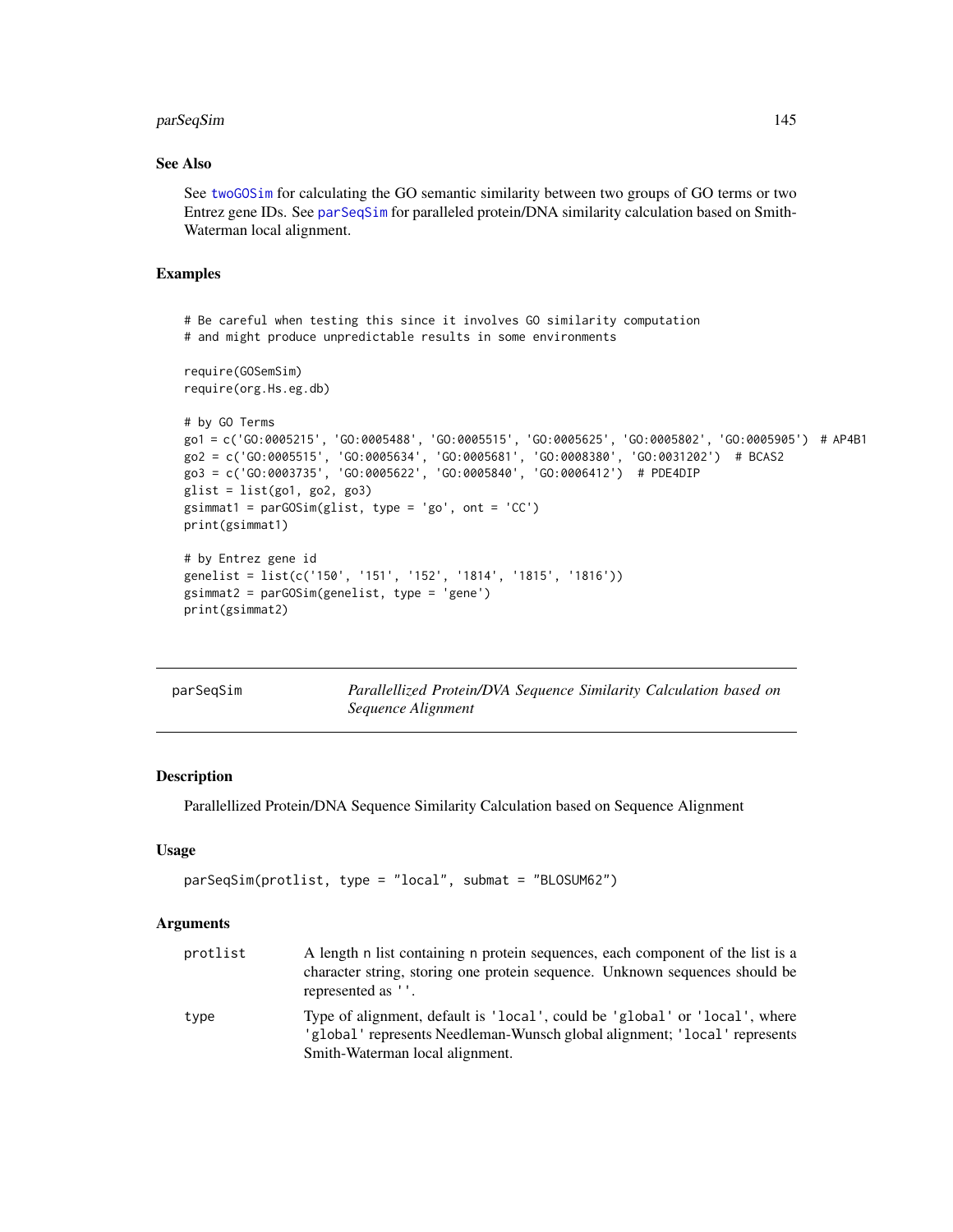#### 146 **parseqSim**

submat Substitution matrix, default is 'BLOSUM62', could be one of 'BLOSUM45', 'BLOSUM50', 'BLOSUM62', 'BLOSUM80', 'BLOSUM100', 'PAM30', 'PAM40', 'PAM70', 'PAM120', 'PAM250'.

#### Details

This function implemented the parallellized version for calculating protein/DNA sequence similarity based on sequence alignment.

#### Value

A n x n similarity matrix.

#### Author(s)

Min-feng Zhu <<wind2zhu@163.com>>, Nan Xiao <<http://nanx.me>>

#### See Also

See twoSeqSim for protein sequence alignment for two protein/DNA sequences. See [parGOSim](#page-143-0) for protein/DNA similarity calculation based on Gene Ontology (GO) semantic similarity.

#### Examples

# Be careful when testing this since it involves parallelisation # and might produce unpredictable results in some environments

```
require(Biostrings)
```

```
s1 = readFASTA(system.file('protseq/P00750.fasta', package = 'BioMedR'))[[1]]
s2 = readFASTA(system.file('protseq/P08218.fasta', package = 'BioMedR'))[[1]]
s3 = readFASTA(system.file('protseq/P10323.fasta', package = 'BioMedR'))[[1]]
s4 = readFASTA(system.file('protseq/P20160.fasta', package = 'BioMedR'))[[1]]
s5 = readFASTA(system.file('protseq/Q9NZP8.fasta', package = 'BioMedR'))[[1]]
plist = list(s1, s2, s3, s4, s5)psimmat = parSeqSim(plist, type = 'local', submat = 'BLOSUM62')
print(psimmat)
s11 = readFASTA(system.file('dnaseq/hs.fasta', package = 'BioMedR'))[[1]]
s21 = readFASTA(system.file('dnaseq/hs.fasta', package = 'BioMedR'))[[2]]
s31 = readFASTA(system.file('dnaseq/hs.fasta', package = 'BioMedR'))[[3]]
s41 = readFASTA(system.file('dnaseq/hs.fasta', package = 'BioMedR'))[[4]]
s51 = readFASTA(system.file('dnaseq/hs.fasta', package = 'BioMedR'))[[5]]
plist1 = list(s11, s21, s31, s41, s51)
psimmat1 = parSeqSim(plist1, type = 'local', submat = 'BLOSUM62')
print(psimmat1)
```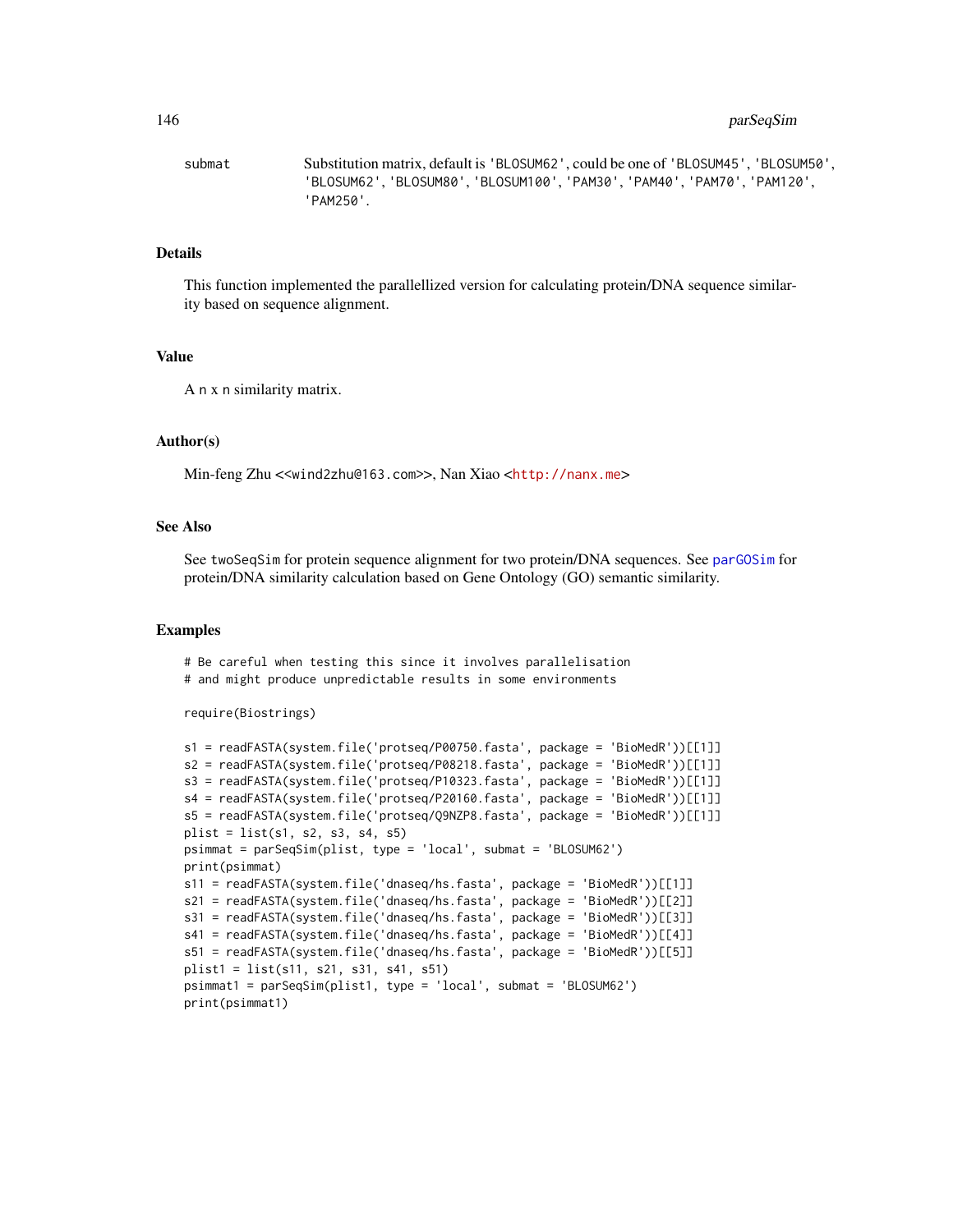<span id="page-146-0"></span>

Plots compound structure(s) for molecules stored in SDF and SDFset containers.

# Usage

```
plotStructure(sdf, atomcex = 1.2, atomnum = FALSE,
  no\_print\_atoms = c("C"), noHbonds = TRUE, bondspacer = 0.12,
  \text{colbonds} = \text{NULL}, \text{bondcol} = \text{"red", ...}
```
#### Arguments

| sdf        | Object of class SDF                                                                                                                                                                                                   |
|------------|-----------------------------------------------------------------------------------------------------------------------------------------------------------------------------------------------------------------------|
| atomcex    | Font size for atom labels                                                                                                                                                                                             |
| atomnum    | If TRUE, then the atom numbers are included in the plot. They are the position<br>numbers of each atom in the atom block of an SDF.                                                                                   |
|            | no_print_atoms Excludes specified atoms from being plotted.                                                                                                                                                           |
| noHbonds   | If TRUE, then the C-hydrogens and their bonds - explicitly defined in an SDF -<br>are excluded from the plot.                                                                                                         |
| bondspacer | Numeric value specifying the plotting distance for double/triple bonds.                                                                                                                                               |
| colbonds   | Highlighting of subgraphs in main structure by providing a numeric vector of<br>atom numbers, here position index in atom block. The bonds of connected atoms<br>will be plotted in the color provided under bondcol. |
| bondcol    | A character or numeric vector of length one to specify the color to use for sub-<br>structure highlighting under colbonds.                                                                                            |
| $\ddotsc$  | Arguments to be passed to/from other methods.                                                                                                                                                                         |
|            |                                                                                                                                                                                                                       |

# Details

The function plotStructure depicts a single 2D compound structure based on the XY-coordinates specified in the atom block of an SDF. The functions depend on the availability of the XY-coordinates in the source SD file and only 2D (not 3D) representations are plotted correctly.

# Value

Prints summary of SDF/SDFset to screen and plots their structures to graphics device.

# Author(s)

Min-feng Zhu <<wind2zhu@163.com>>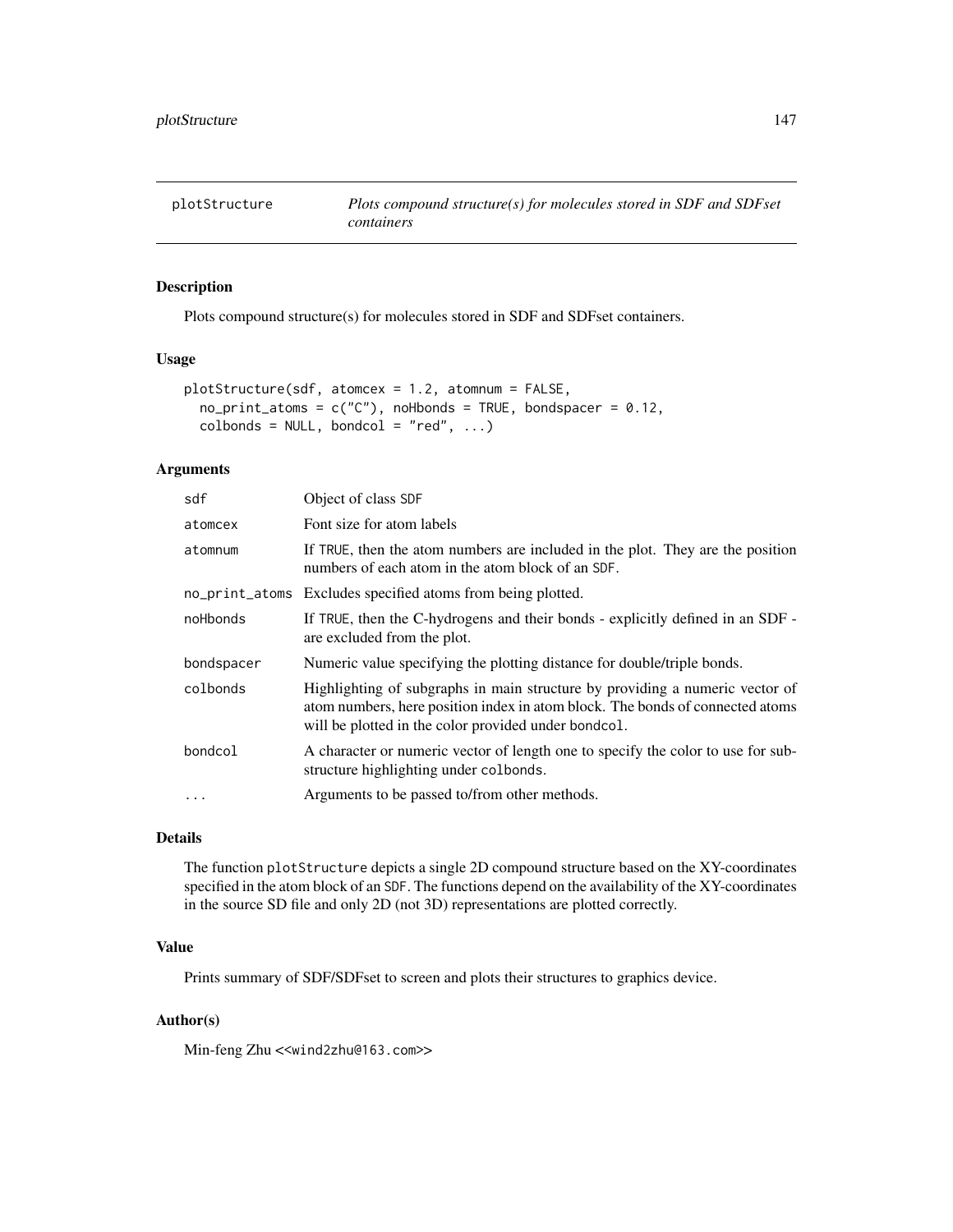148 pls.cv

# References

...

# Examples

```
data(sdfbcl)
plotStructure(sdfbcl[[1]])
plotStructure(sdf = sdfbcl[[2]], atomcex = 1.2, atomnum = FALSE,
              no\_print\_atoms = c("C"), noHbonds = TRUE, bondspacer = 0.08)
```
<span id="page-147-0"></span>

| pls.cv | The Cross-Validation of Classification and Regression models using |
|--------|--------------------------------------------------------------------|
|        | Partial Least Squares                                              |

# Description

The Cross-Validation of Classification and Regression models using Partial Least Squares

# Usage

pls.cv(xtr, ytr, cv.fold = 5, maxcomp = NULL)

# Arguments

| xtr     | A data frame or a matrix of predictors.                                                                                      |
|---------|------------------------------------------------------------------------------------------------------------------------------|
| ytr     | A response vector. If a factor, classification is assumed, otherwise regression is<br>assumed.                               |
| cv.fold | The fold, the defalut is 5.                                                                                                  |
| maxcomp | Maximum number of components included within the models, if not specified,<br>default is the variable (column) numbers in x. |

# Details

This function performs k-fold cross validation for partial least squares regression and classification.

#### Value

the retrun a list containing four components:

- plspred the predicted values of the input data based on cross-validation
- Error error for all samples
- RMSECV Root Mean Square Error for cross-validation
- Q2 R2 for cross-validation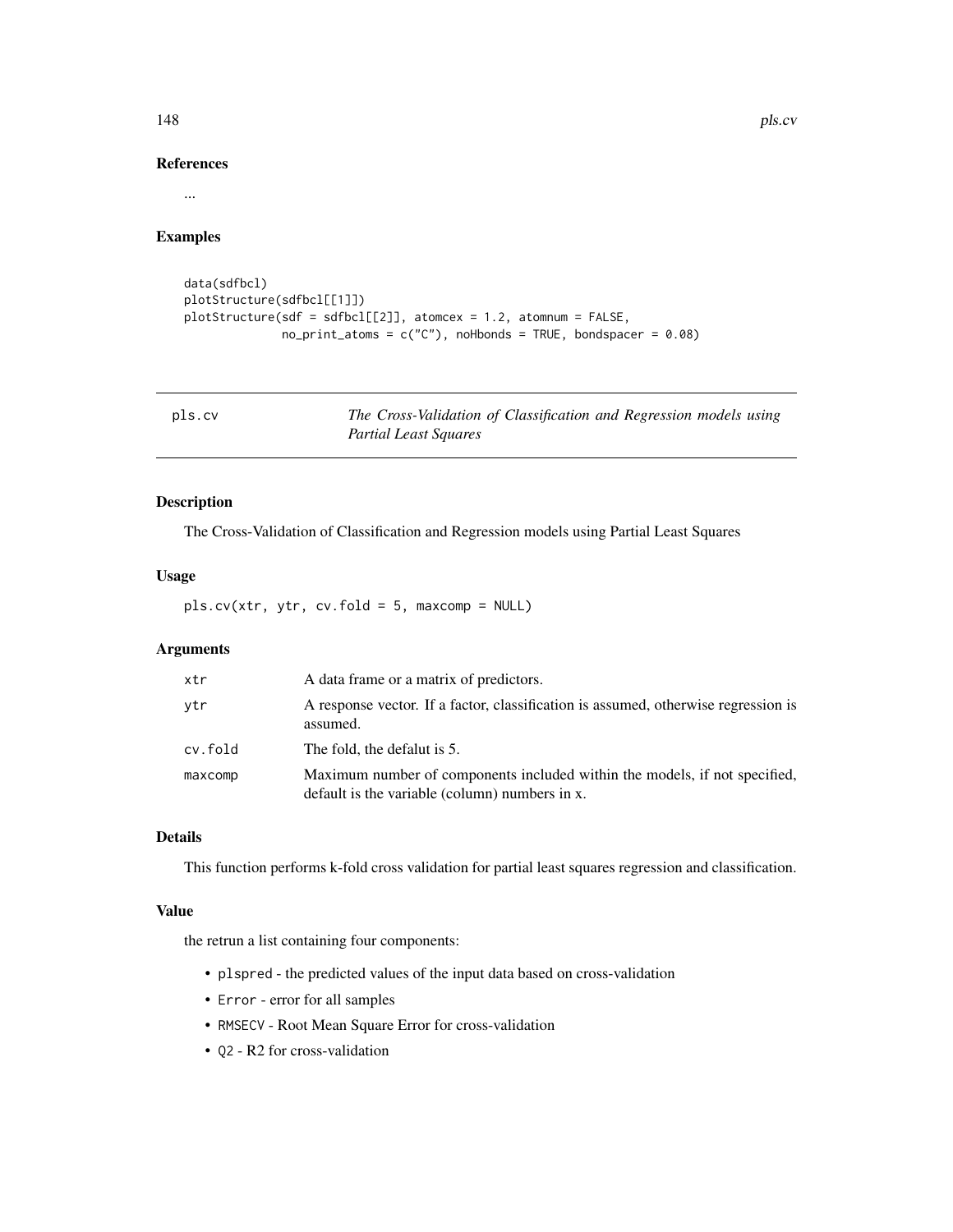#### <span id="page-148-0"></span>property that the contract of the contract of the contract of the contract of the contract of the contract of the contract of the contract of the contract of the contract of the contract of the contract of the contract of

# Author(s)

Min-feng Zhu <<wind2zhu@163.com>>

#### See Also

See [rf.cv](#page-157-0) for the Cross-Validation of Classification and Regression models using Random Forest

#### Examples

```
training = read.csv(system.file('sysdata/training2.csv', package = 'BioMedR'), header = TRUE)
y = training[, 1]x = training[, -1]pls.tr <- pls.cv(x, y)
```
property *Calculates Atom Additive logP and Molar Refractivity Values Descriptor*

#### **Description**

Calculates Atom Additive logP and Molar Refractivity Values Descriptor

Calculates the Sum of the Atomic Polarizabilities Descriptor

Calculates the Descriptor that Describes the Sum of the Absolute Value of the Difference between Atomic Polarizabilities of All Bonded Atoms in the Molecule

Descriptor that Calculates the Number of Hydrogen Bond Acceptors

Descriptor that Calculates the Number of Hydrogen Bond Donors

Descriptor that Calculates the Number Failures of the Lipinski's Rule Of Five

Descriptor of Topological Polar Surface Area Based on Fragment Contributions (TPSA)

Descriptor that Calculates the Total Weight of Atoms

Descriptor that Calculates the Prediction of logP Based on the Atom-Type Method Called XLogP

# Usage

extrDrugALOGP(molecules, silent = TRUE)

extrDrugApol(molecules, silent = TRUE)

extrDrugBPol(molecules, silent = TRUE)

extrDrugHBondAcceptorCount(molecules, silent = TRUE)

extrDrugHBondDonorCount(molecules, silent = TRUE)

```
extrDrugRuleOfFive(molecules, silent = TRUE)
```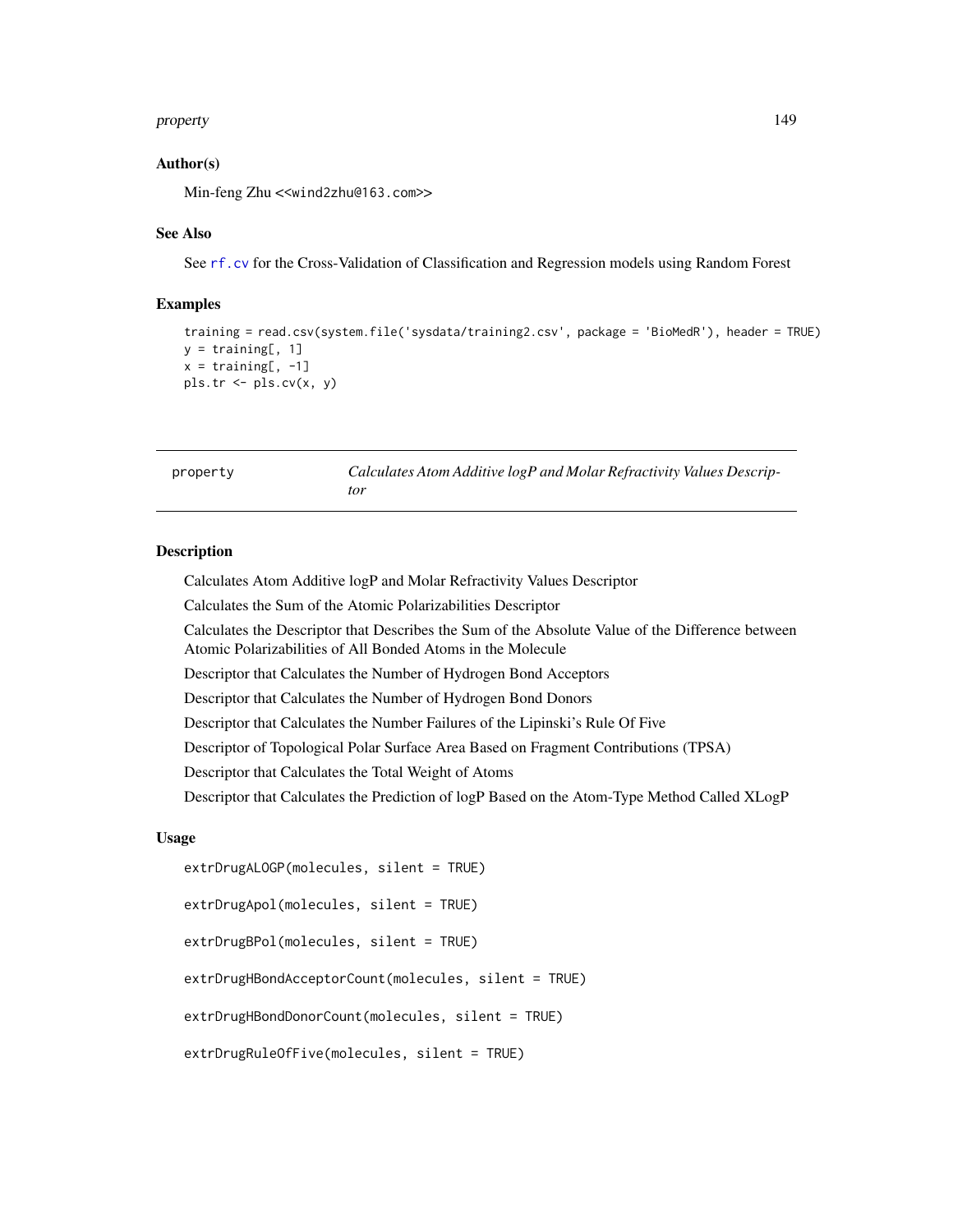```
extrDrugTPSA(molecules, silent = TRUE)
extrDrugWeight(molecules, silent = TRUE)
extrDrugLogP(molecules, silent = TRUE)
```
#### Arguments

| molecules |       | Parsed molucule object.                                                     |  |  |  |  |
|-----------|-------|-----------------------------------------------------------------------------|--|--|--|--|
| silent    | TRUE. | Logical. Whether the calculating process should be shown or not, default is |  |  |  |  |

# Details

Calculates ALOGP (Ghose-Crippen LogKow) and the Ghose-Crippen molar refractivity as described by Ghose, A.K. and Crippen, G.M. Note the underlying code in CDK assumes that aromaticity has been detected before evaluating this descriptor. The code also expects that the molecule will have hydrogens explicitly set. For SD files, this is usually not a problem since hydrogens are explicit. But for the case of molecules obtained from SMILES, hydrogens must be made explicit.

Calculates the sum of the atomic polarizabilities (including implicit hydrogens) descriptor. Polarizabilities are taken from <https://doi.org/10.1063/1.459444>.

This descriptor calculates the sum of the absolute value of the difference between atomic polarizabilities of all bonded atoms in the molecule (including implicit hydrogens) with polarizabilities taken from <https://doi.org/10.1063/1.459444>. This descriptor assumes 2-centered bonds.

This descriptor calculates the number of hydrogen bond acceptors using a slightly simplified version of the PHACIR atom types. The following groups are counted as hydrogen bond acceptors: any oxygen where the formal charge of the oxygen is non-positive (i.e. formal charge  $\leq$  = 0) except

- 1. an aromatic ether oxygen (i.e. an ether oxygen that is adjacent to at least one aromatic carbon)
- 2. an oxygen that is adjacent to a nitrogen

and any nitrogen where the formal charge of the nitrogen is non-positive (i.e. formal charge  $\leq 0$ ) except a nitrogen that is adjacent to an oxygen.

This descriptor calculates the number of hydrogen bond donors using a slightly simplified version of the PHACIR atom types (<https://www.ncbi.nlm.nih.gov/pubmed/12653513>). The following groups are counted as hydrogen bond donors:

- Any-OH where the formal charge of the oxygen is non-negative (i.e. formal charge  $\geq=0$ )
- Any-NH where the formal charge of the nitrogen is non-negative (i.e. formal charge  $\geq= 0$ )

This descriptor calculates the number failures of the Lipinski's Rule Of Five: [https://www.ncbi.](https://www.ncbi.nlm.nih.gov/pubmed/24981612) [nlm.nih.gov/pubmed/24981612](https://www.ncbi.nlm.nih.gov/pubmed/24981612).

Calculate the descriptor of topological polar surface area based on fragment contributions (TPSA).

This descriptor calculates the molecular weight.

Prediction of logP based on the atom-type method called XLogP.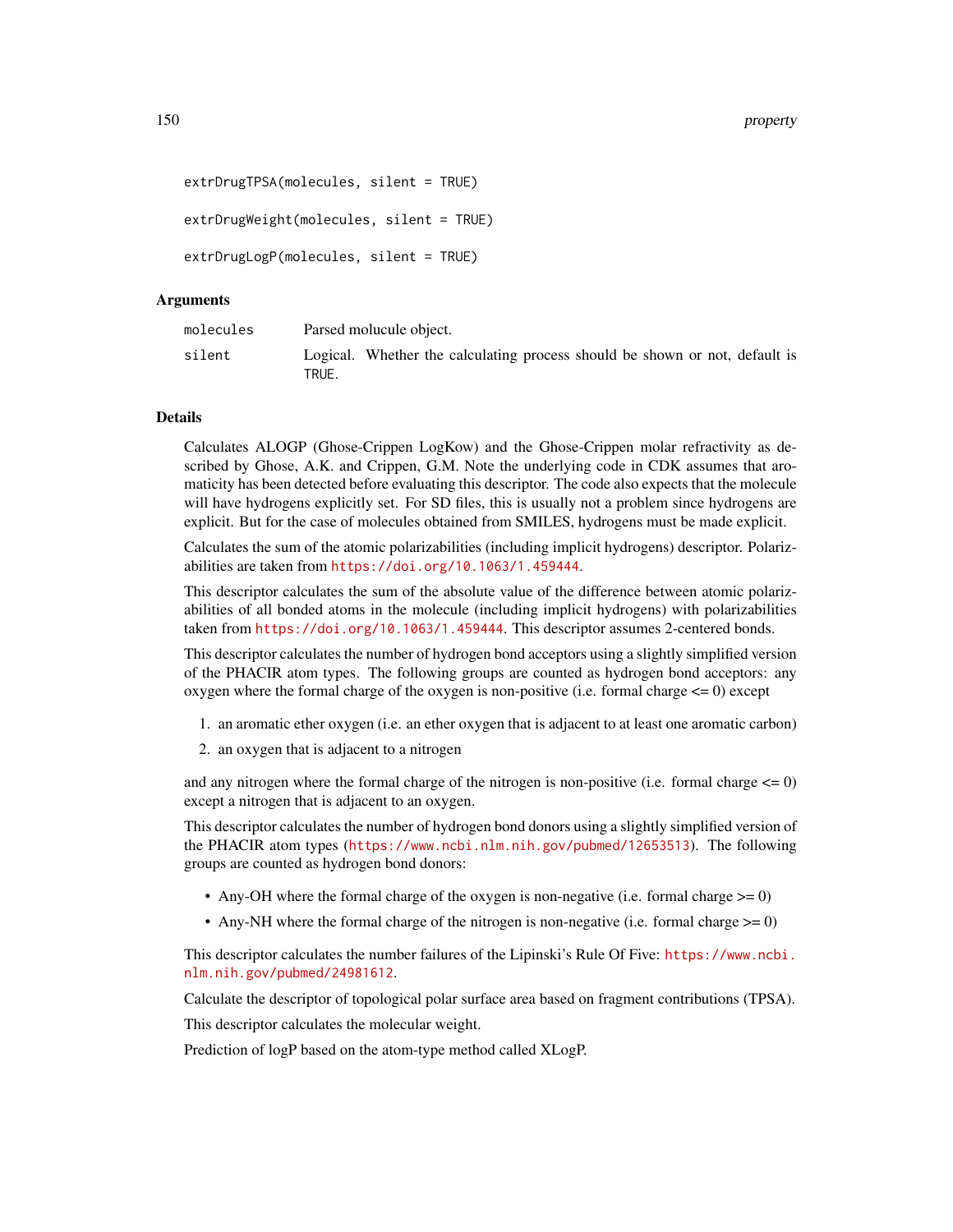#### property and the state of the state of the state of the state of the state of the state of the state of the state of the state of the state of the state of the state of the state of the state of the state of the state of t

#### Value

A data frame, each row represents one of the molecules, each column represents one feature. This function returns three columns named ALogP, ALogp2 and AMR.

#### Author(s)

Min-feng Zhu <<wind2zhu@163.com>>, Nan Xiao <<http://r2s.name>>

#### References

Ghose, A.K. and Crippen, G.M. , Atomic physicochemical parameters for three-dimensional structuredirected quantitative structure-activity relationships. I. Partition coefficients as a measure of hydrophobicity, Journal of Computational Chemistry, 1986, 7:565-577.

Ghose, A.K. and Crippen, G.M. , Atomic physicochemical parameters for three-dimensional-structuredirected quantitative structure-activity relationships. 2. Modeling dispersive and hydrophobic interactions, Journal of Chemical Information and Computer Science, 1987, 27:21-35.

Ertl, P., Rohde, B., & Selzer, P. (2000). Fast calculation of molecular polar surface area as a sum of fragment-based contributions and its application to the prediction of drug transport properties. Journal of medicinal chemistry, 43(20), 3714-3717.

Wang, R., Fu, Y., and Lai, L., A New Atom-Additive Method for Calculating Partition Coefficients, Journal of Chemical Information and Computer Sciences, 1997, 37:615-621.

Wang, R., Gao, Y., and Lai, L., Calculating partition coefficient by atom-additive method, Perspectives in Drug Discovery and Design, 2000, 19:47-66.

```
# Calculates Atom Additive logP and Molar Refractivity Values Descriptor
smi = system.file('vignettedata/test.smi', package = 'BioMedR')
mol = readMolFromSmi(smi, type = 'mol')
dat = extrDrugALOGP(mol)
head(dat)
# Calculates the Sum of the Atomic Polarizabilities Descriptor
smi = system.file('vignettedata/test.smi', package = 'BioMedR')
mol = readMolFromSmi(smi, type = 'mol')
dat = extrDrugApol(mol)
head(dat)
# the Sum of the Absolute Value of the Difference between Atomic
# Polarizabilities of All Bonded Atoms in the Molecule
smi = system.file('vignettedata/test.smi', package = 'BioMedR')
mol = readMolFromSmi(smi, type = 'mol')
dat = extrDrugBPol(mol)
head(dat)
# Calculates the Number of Hydrogen Bond Acceptors
smi = system.file('vignettedata/test.smi', package = 'BioMedR')
mol = readMolFromSmi(smi, type = 'mol')
dat = extrDrugHBondAcceptorCount(mol)
```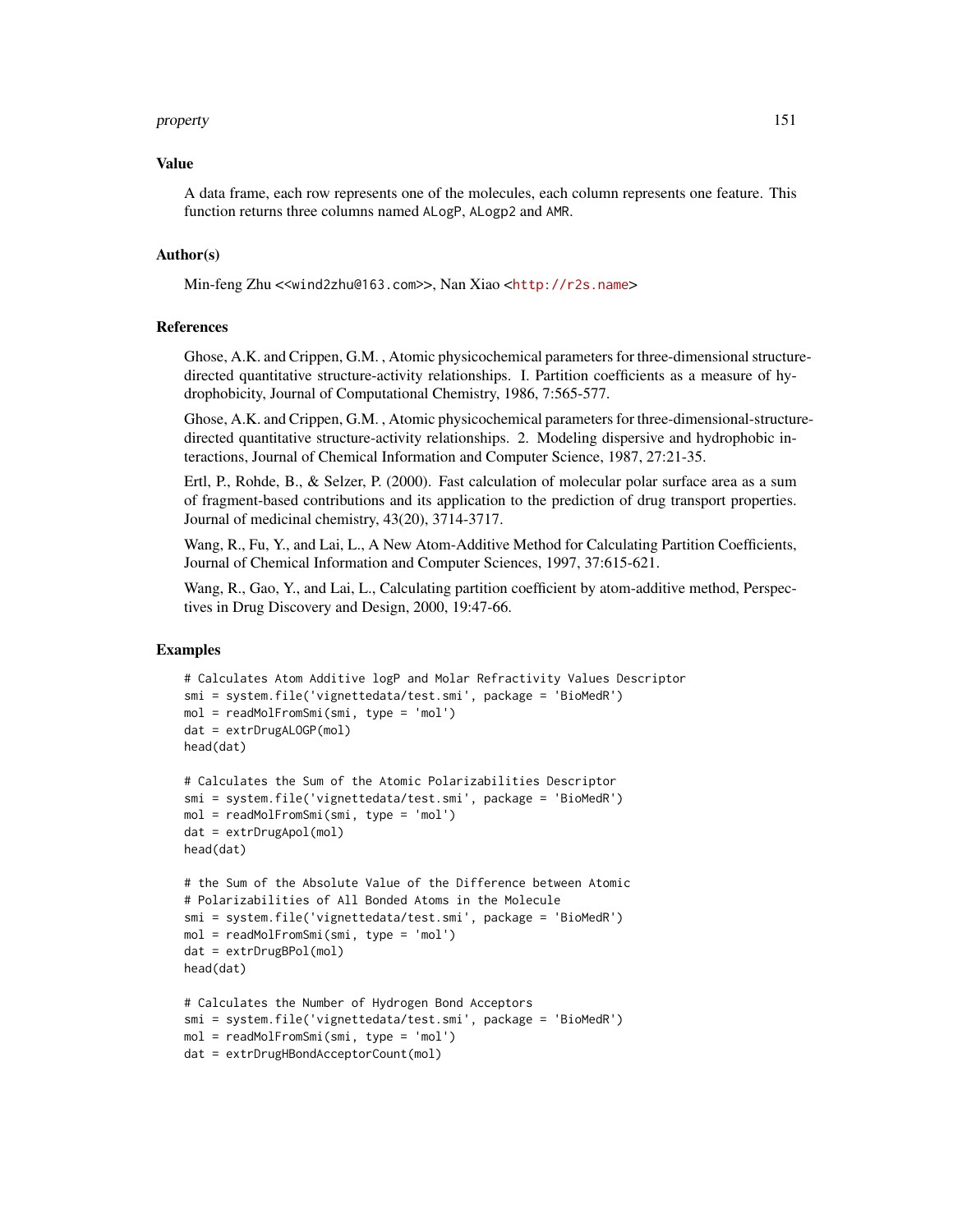#### head(dat)

```
# Calculates the Number of Hydrogen Bond Donors
smi = system.file('vignettedata/test.smi', package = 'BioMedR')
mol = readMolFromSmi(smi, type = 'mol')
dat = extrDrugHBondDonorCount(mol)
head(dat)
# Calculates the Number Failures of the Lipinski's Rule Of Five
smi = system.file('vignettedata/test.smi', package = 'BioMedR')
mol = readMolFromSmi(smi, type = 'mol')
dat = extrDrugRuleOfFive(mol)
head(dat)
# Descriptor of Topological Polar Surface Area Based on
# Fragment Contributions (TPSA)
smi = system.file('vignettedata/test.smi', package = 'BioMedR')
mol = readMolFromSmi(smi, type = 'mol')
dat = extrDrugTPSA(mol)
head(dat)
# Calculates the Total Weight of Atoms
smi = system.file('vignettedata/test.smi', package = 'BioMedR')
mol = readMolFromSmi(smi, type = 'mol')
dat = extrDrugWeight(mol)
head(dat)
# Calculates the Prediction of logP
# Based on the Atom-Type Method Called XLogP
smi = system.file('vignettedata/test.smi', package = 'BioMedR')
mol = readMolFromSmi(smi, type = 'mol')
dat = extrDrugLogP(mol)
head(dat)
```

```
readFASTA Read Protein/DNA Sequences in FASTA Format
```
# Description

Read Protein/DNA Sequences in FASTA Format

# Usage

```
readFASTA(file = system.file("protseq/P00750.fasta", package =
  "BioMedR"), legacy.mode = TRUE, seqonly = FALSE)
```
<span id="page-151-1"></span>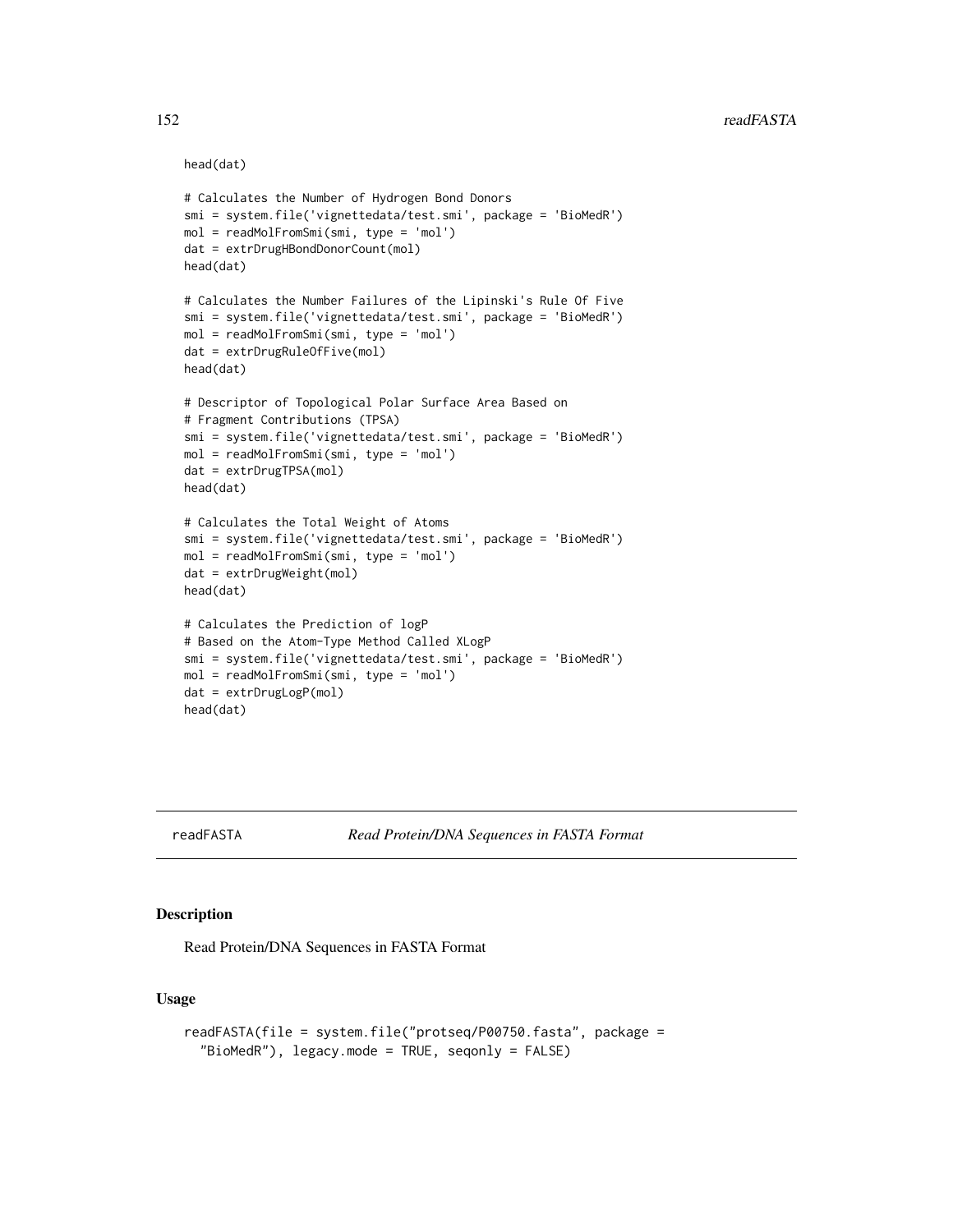#### readFASTA 153

#### Arguments

| file        | The name of the file which the sequences in fasta format are to be read from. If<br>it does not contain an absolute or relative path, the file name is relative to the<br>current working directory, getwd. The default here is to read the P00750. fasta<br>file which is present in the protseq directory of the BioMedR package. |
|-------------|-------------------------------------------------------------------------------------------------------------------------------------------------------------------------------------------------------------------------------------------------------------------------------------------------------------------------------------|
| legacy.mode | If set to TRUE, lines starting with a semicolon ';' are ignored. Default value is<br>TRUE.                                                                                                                                                                                                                                          |
| segonly     | If set to TRUE, only sequences as returned without attempt to modify them or to<br>get their names and annotations (execution time is divided approximately by a<br>factor 3). Default value is FALSE.                                                                                                                              |

# Details

This function reads protein sequences in FASTA format.

# Value

The result character vector

#### Note

Note that any different sets of instances (chunklets), e.g. 1, 3, 7 and 4, 6, might belong to the same class and might belong to different classes.

# Author(s)

Min-feng Zhu <<wind2zhu@163.com>>, Nan Xiao <<http://r2s.name>>

#### References

Pearson, W.R. and Lipman, D.J. (1988) Improved tools for biological sequence comparison. *Proceedings of the National Academy of Sciences of the United States of America*, 85: 2444-2448

#### See Also

See [readPDB](#page-155-0) for reading protein sequences in PDB format.

```
P00750 = readFASTA(system.file('protseq/P00750.fasta', package = 'BioMedR'))
```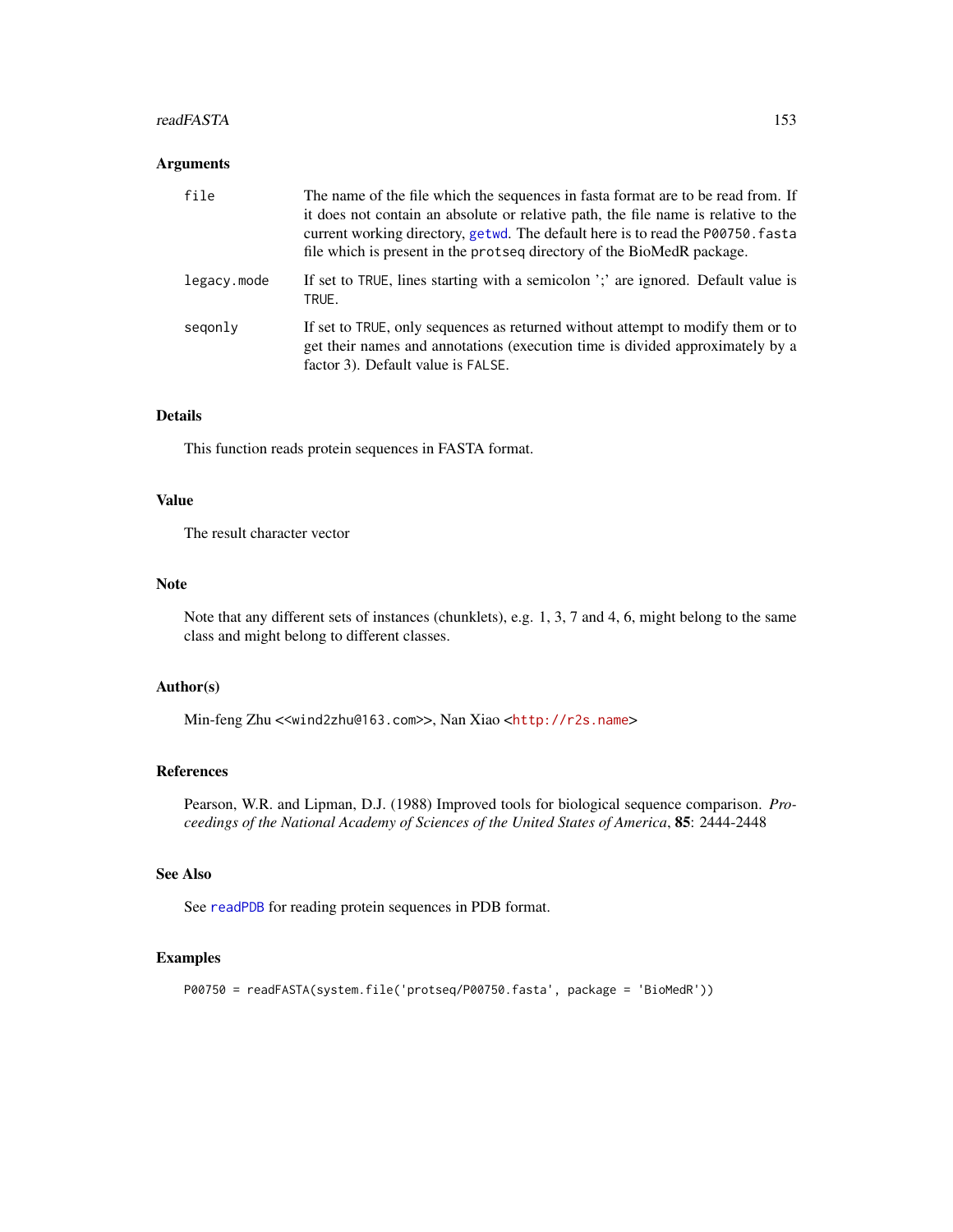<span id="page-153-1"></span><span id="page-153-0"></span>

Read Molecules from SDF Files and Return Parsed Java Molecular Object

#### Usage

```
readMolFromSDF(sdffile)
```
# Arguments

sdffile Character vector, containing SDF file location(s).

# Details

This function reads molecules from SDF files and return parsed Java molecular object needed by extrDrug... functions.

# Value

A list, containing parsed Java molecular object.

# Author(s)

Min-feng Zhu <<wind2zhu@163.com>>, Nan Xiao <<http://r2s.name>>

# See Also

See [readMolFromSmi](#page-154-0) for reading molecules by SMILES string and returning parsed Java molecular object.

```
mol = readMolFromSDF(system.file('compseq/DB00859.sdf', package = 'BioMedR'))
mols = readMolFromSDF(c(system.file('compseq/DB00859.sdf', package = 'BioMedR'),
                        system.file('compseq/DB00860.sdf', package = 'BioMedR')))
```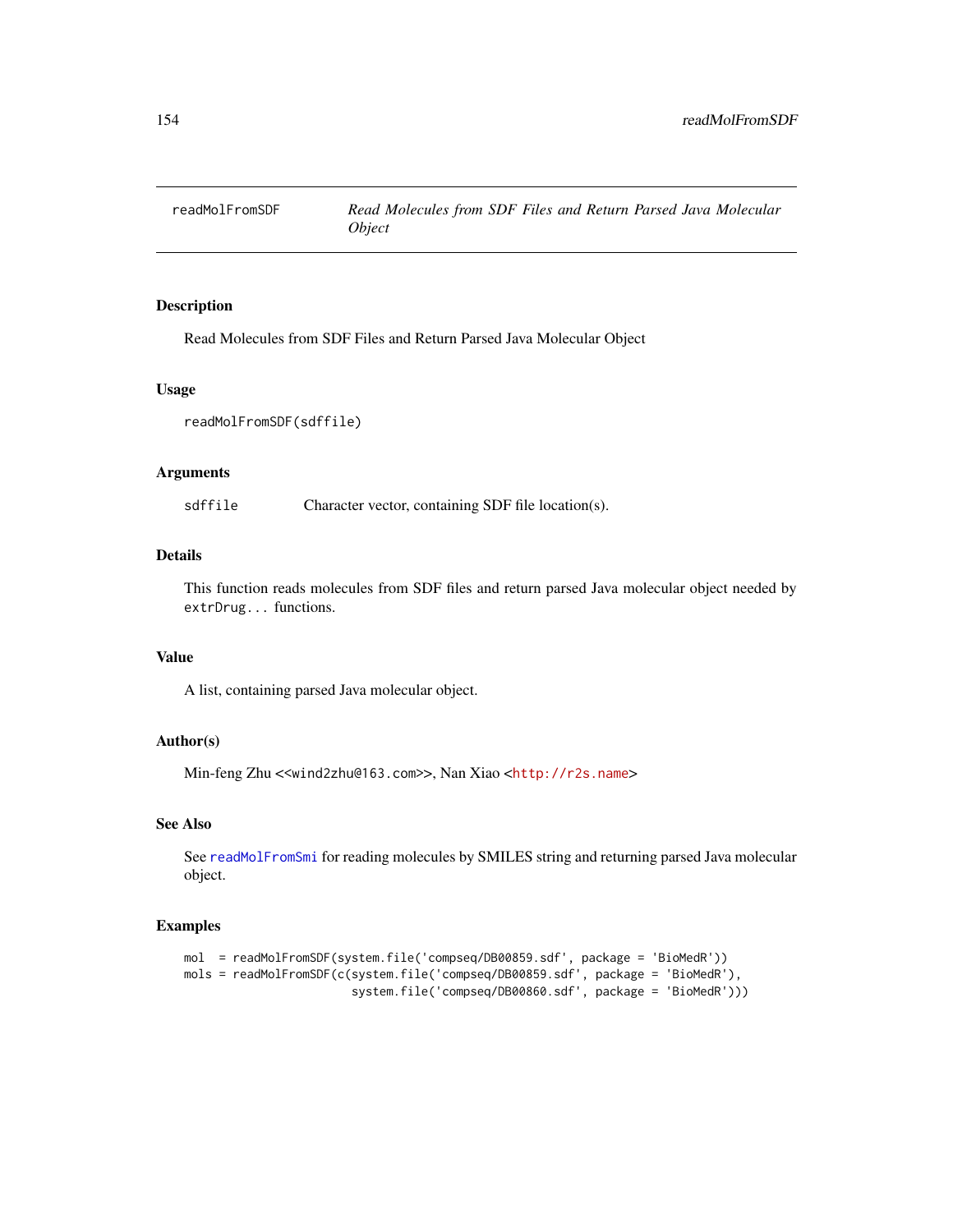<span id="page-154-1"></span><span id="page-154-0"></span>readMolFromSmi *Read Molecules from SMILES Files and Return Parsed Java Molecular Object or Plain Text List*

#### Description

Read Molecules from SMILES Files and Return Parsed Java Molecular Object or Plain Text List

#### Usage

```
readMolFromSmi(smifile, type = c("mol", "text"))
```
# Arguments

| smifile | Character vector, containing SMILES file location(s).                                                                                                                                                                                                                                                      |
|---------|------------------------------------------------------------------------------------------------------------------------------------------------------------------------------------------------------------------------------------------------------------------------------------------------------------|
| type    | 'mol' or 'text'. 'mol' returns parsed Java molecular object, used for 'text'<br>returns (plain-text) character string list. For common molecular descriptors and<br>fingerprints, use 'mol'. For descriptors and fingerprints calculated by OpenBa-<br>bel, i.e. functions named extrDrug0B(), use 'text'. |
|         |                                                                                                                                                                                                                                                                                                            |

#### Details

This function reads molecules from SMILES strings and return parsed Java molecular object or plain text list needed by extrDrug...() functions.

#### Value

A list, containing parsed Java molecular object or character strings.

#### Author(s)

Min-feng Zhu <<wind2zhu@163.com>>, Nan Xiao <<http://r2s.name>>

# See Also

See [readMolFromSDF](#page-153-0) for reading molecules from SDF files and returning parsed Java molecular object.

```
smi = system.file('vignettedata/test.smi', package = 'BioMedR')
mol1 = readMolFromSmi(smi, type = 'mol')
mol2 = readMolFromSmi(smi, type = 'text')
```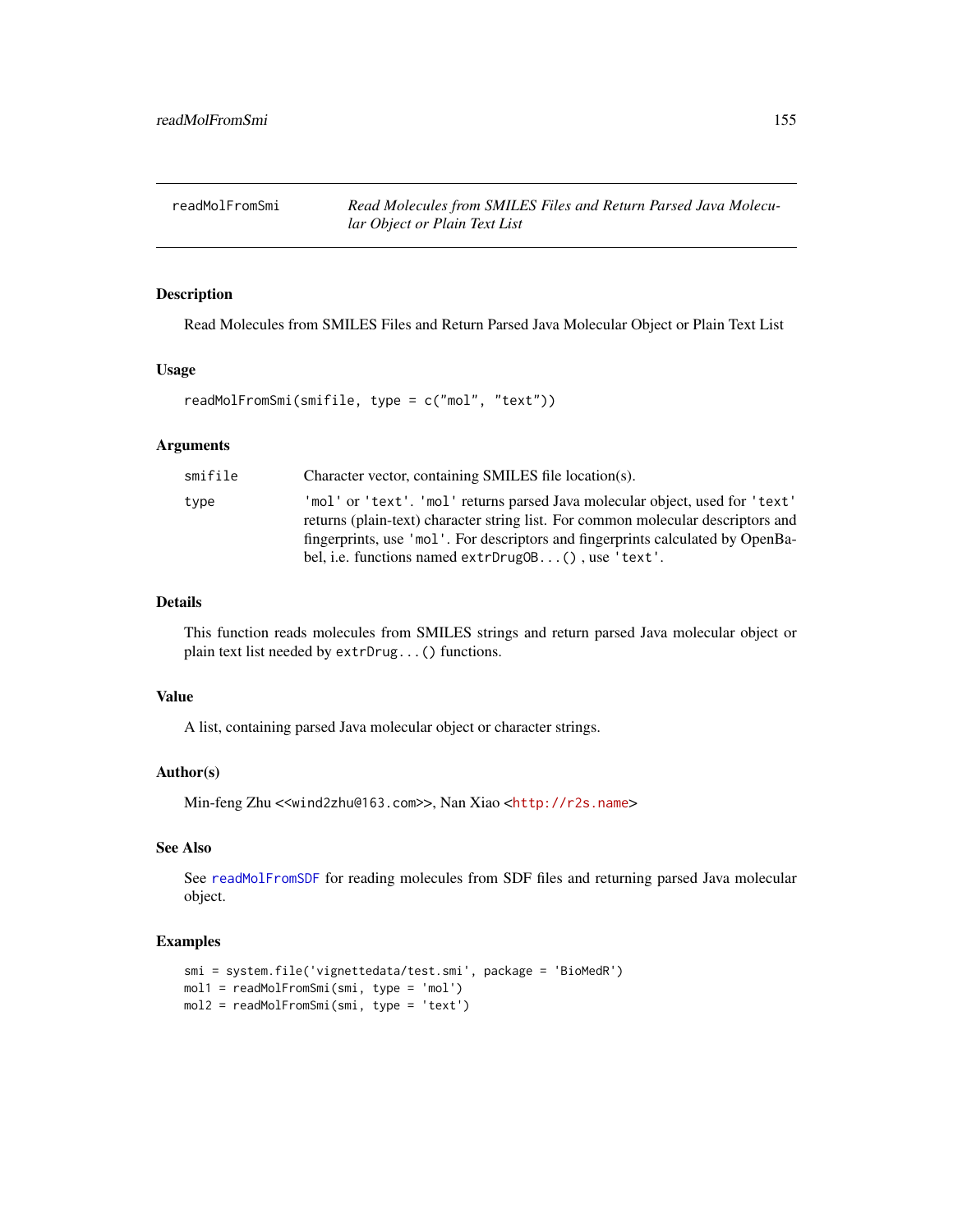<span id="page-155-1"></span><span id="page-155-0"></span>

Read Protein Sequences in PDB Format

#### Usage

```
readPDB(file = system.file("protseq/4HHB.pdb", package = "BioMedR"))
```
#### Arguments

file The name of the file which the sequences in PDB format are to be read from. If it does not contain an absolute or relative path, the file name is relative to the current working directory, [getwd](#page-0-0). The default here is to read the 4HHB.PDB file which is present in the protseq directory of the BioMedR package.

# Details

This function reads protein sequences in PDB (Protein Data Bank) format, and return the amino acid sequences represented by single-letter code.

#### Value

A character vector, representing the amino acid sequence of the single-letter code.

#### Author(s)

Min-feng Zhu <<wind2zhu@163.com>>, Nan Xiao <<http://r2s.name>>

# References

Protein Data Bank Contents Guide: Atomic Coordinate Entry Format Description, Version 3.30. Accessed 2013-06-26. [ftp://ftp.wwpdb.org/pub/pdb/doc/format\\_descriptions/Format\\_v3](ftp://ftp.wwpdb.org/pub/pdb/doc/format_descriptions/Format_v33_Letter.pdf)3\_ [Letter.pdf](ftp://ftp.wwpdb.org/pub/pdb/doc/format_descriptions/Format_v33_Letter.pdf)

#### See Also

See [readFASTA](#page-151-0) for reading protein sequences in FASTA format.

```
Seq1atp = readPDB(system.file('protseq/1atp.pdb', package = 'BioMedR'))
Seq1atp
```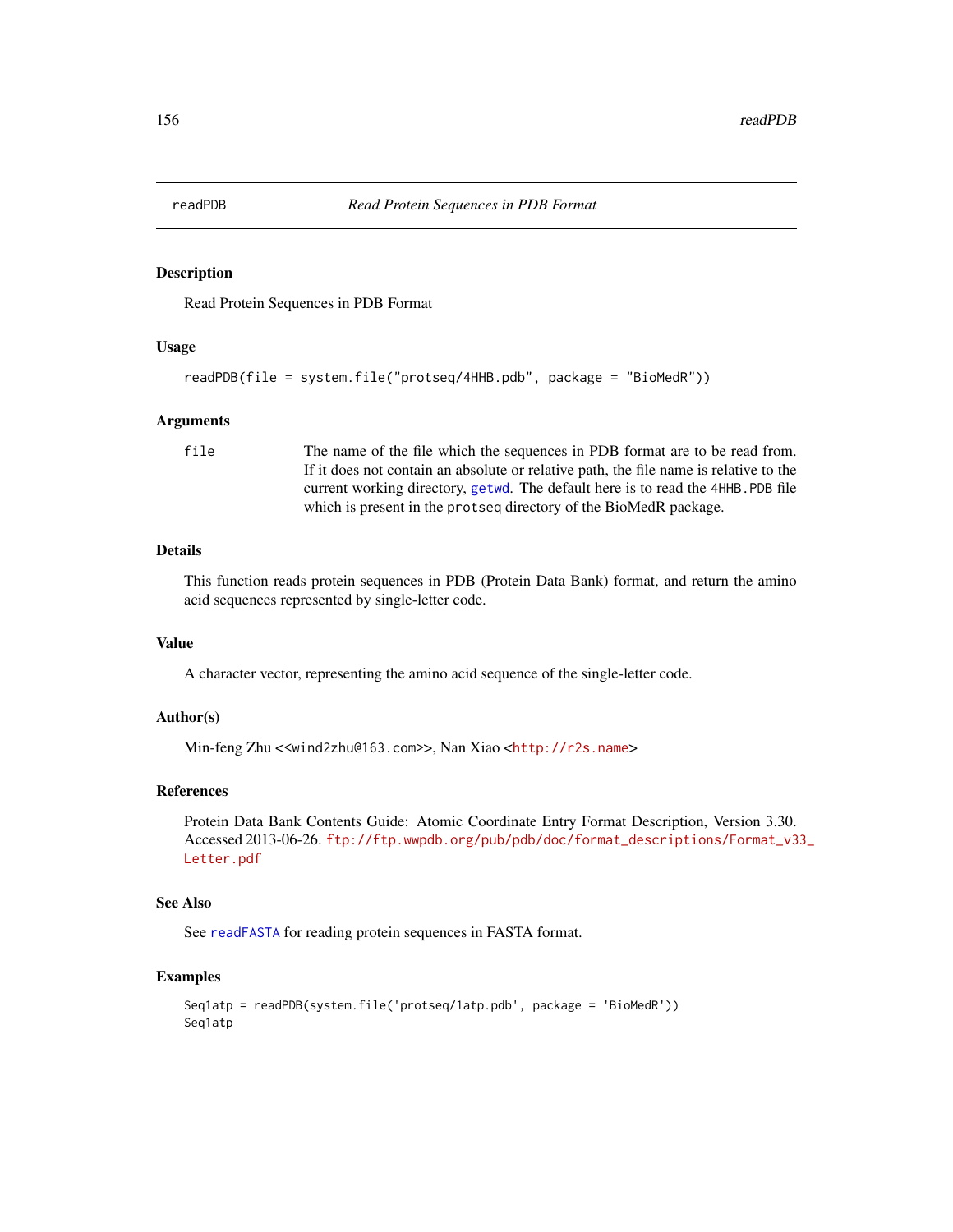<span id="page-156-0"></span>

The Reverse chars

# Usage

revchars(x)

# Arguments

|  | the input data, which should be a string. |  |  |
|--|-------------------------------------------|--|--|
|--|-------------------------------------------|--|--|

# Details

This function calculates Reverse chars

#### Value

A vector

# Note

if the user defined physicochemical indices have not been normalized, it should be normalized.

# Author(s)

Min-feng Zhu <<wind2zhu@163.com>>

```
x = 'GACTGAACTGCACTTTGGTTTCATATTATTTGCTC'
revchars(x)
```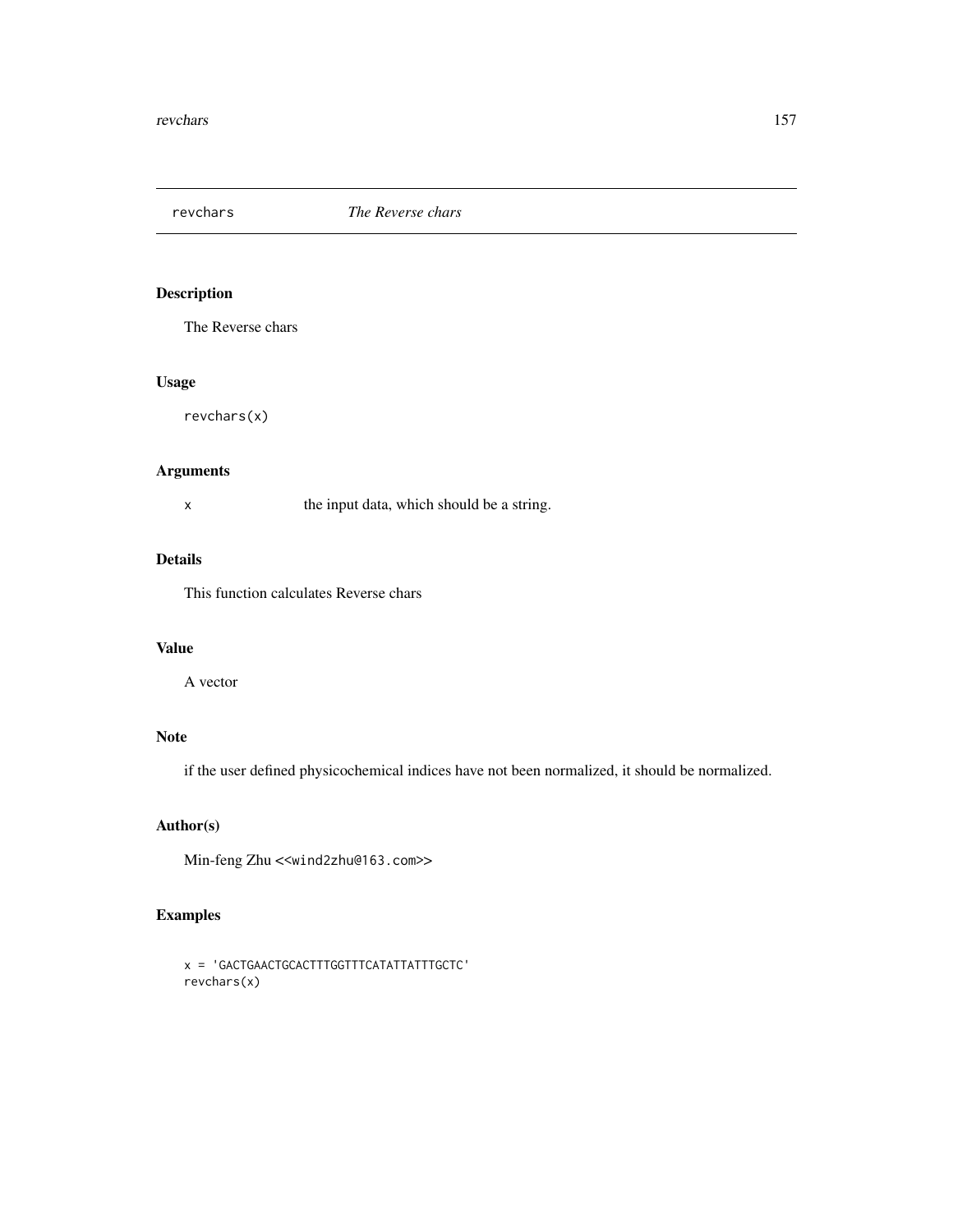<span id="page-157-0"></span>

The Cross-Validation of Classification and Regression models using Random Forest

#### Usage

```
rf.cv(xtr, ytr, cv.fold = 5, type = "regression", trees = 500,mtrysize = 10)
```
# Arguments

| xtr      | A data frame or a matrix of predictors.                                                                                                                                                                             |
|----------|---------------------------------------------------------------------------------------------------------------------------------------------------------------------------------------------------------------------|
| ytr      | A response vector. If a factor, classification is assumed, otherwise regression is<br>assumed.                                                                                                                      |
| cv.fold  | The fold, the defalut is 5.                                                                                                                                                                                         |
| type     | method type.                                                                                                                                                                                                        |
| trees    | Number of trees to grow. This should not be set to too small a number, to ensure<br>that every input row gets predicted at least a few times.                                                                       |
| mtrysize | Number of variables randomly sampled as candidates at each split. Note that<br>the default values are different for classification (sqrt(p) where $p$ is number of<br>variables in $xtr$ ) and regression ( $p/3$ ) |

#### Details

rf.cv implements Breiman's random forest algorithm for classification and regression. here we use it to make a k-fold cross-validation

# Value

if type is regression, the retrun a list containing four components:

- RFpred the predicted values of the input data based on cross-validation
- Error error for all samples
- RMSECV Root Mean Square Error for cross-validation
- Q2 R2 for cross-validation

if type is classification, the retrun a list containing four components:

- table confusion matrix
- ACC accuracy
- SE sensitivity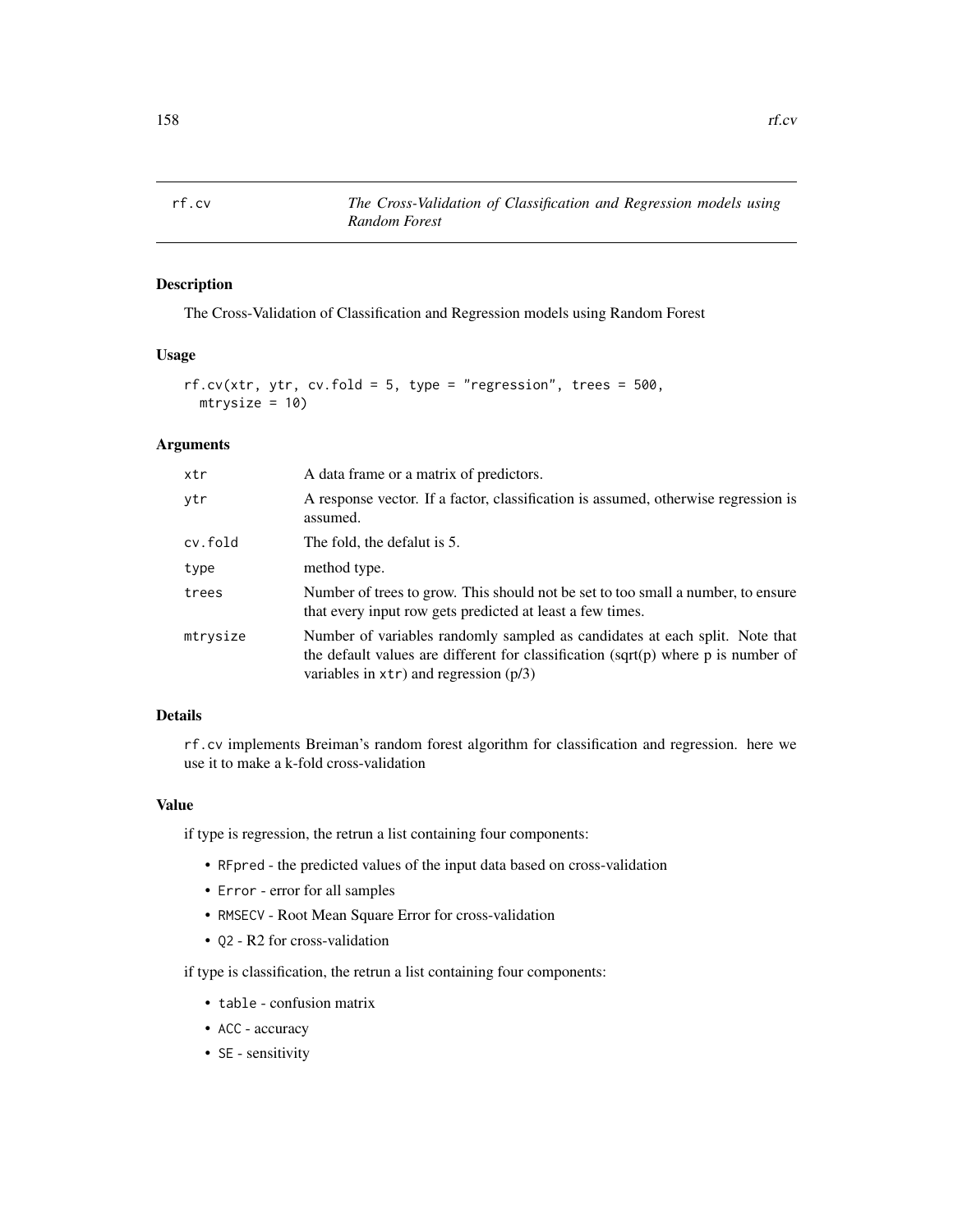- SP specifivity
- F1 a measure of a test's accuracy.
- MCC Mathews correlation coefficient
- RFPred the predicted values
- prob the predicted probability values

# Author(s)

Min-feng Zhu <<wind2zhu@163.com>>

#### References

Breiman, L. (2001), *Random Forests*, Machine Learning 45(1), 5-32.

# See Also

See [pls.cv](#page-147-0) for the Cross-Validation of Classification and Regression models using PLS

# Examples

```
training = read.csv(system.file('sysdata/training2.csv', package = 'BioMedR'), header = TRUE)
y = training[, 1]x = training[, -1]rf.tr \leq rf.cv(x, y)
```
rf.fs *Random Forest Cross-Valdidation for feature selection*

# Description

Random Forest Cross-Valdidation for feature selection

#### Usage

```
rf.fs(trainx, trainy, cv.fold = 5, scale = "log", step = 0.5,
 mtry = function(p) max(1, floor(sqrt(p))), recursive = FALSE)
```
# Arguments

| matrix or data frame containing columns of predictor variables                                                     |
|--------------------------------------------------------------------------------------------------------------------|
| vector of response, must have length equal to the number of rows in trainx                                         |
| The fold, the defalut is 5.                                                                                        |
| If "log", reduce a fixed proportion (step) of variables at each step, otherwise<br>reduce step variables at a time |
| If log=TRUE, the fraction of variables to remove at each step, else remove this<br>many variables at a time        |
|                                                                                                                    |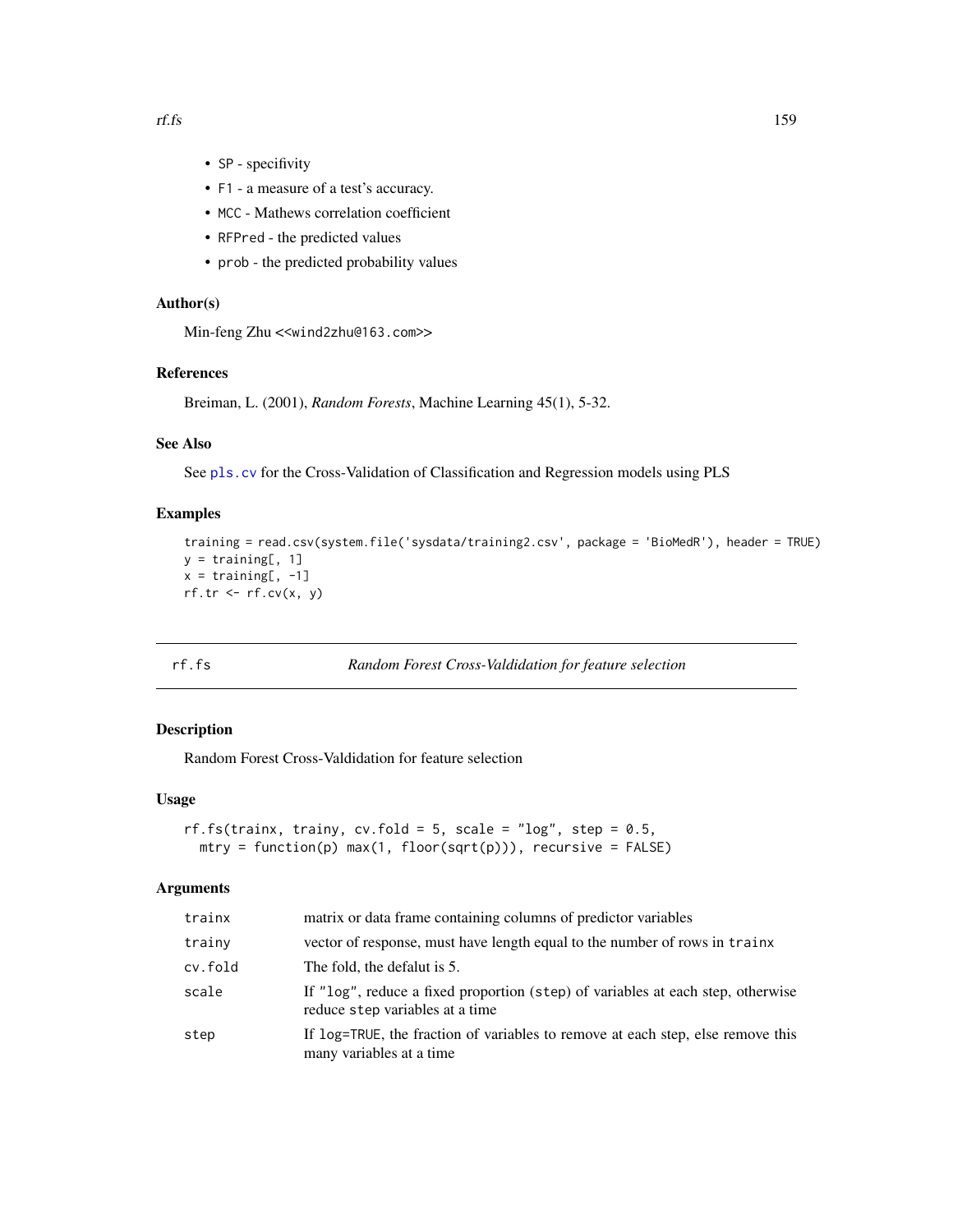| mtry      | A function of number of remaining predictor variables to use as the mtry pa-<br>rameter in the randomForest call |
|-----------|------------------------------------------------------------------------------------------------------------------|
| recursive | Whether variable importance is (re-)assessed at each step of variable reduction                                  |

# Details

This function shows the cross-validated prediction performance of models with sequentially reduced number of predictors (ranked by variable importance) via a nested cross-validation procedure.

#### Value

A list with the following three components::

- n.var vector of number of variables used at each step
- error.cv corresponding vector of error rates or MSEs at each step
- res list of n.var components, each containing the feature importance values from the crossvalidation

#### Author(s)

Min-feng Zhu <<wind2zhu@163.com>>

#### References

Svetnik, V., Liaw, A., Tong, C. and Wang, T., Application of Breiman's Random Forest to Modeling Structure-Activity Relationships of Pharmaceutical Molecules, MCS 2004, Roli, F. and Windeatt, T. (Eds.) pp. 334-343.

# See Also

See [rf.cv](#page-157-0) for the Cross-Validation of Classification and Regression models using Random Forest

```
training = read.csv(system.file('sysdata/training1.csv', package = 'BioMedR'), header = TRUE)
y = training[, 1]x = training[, -1]result = rf.fs(x, y)
```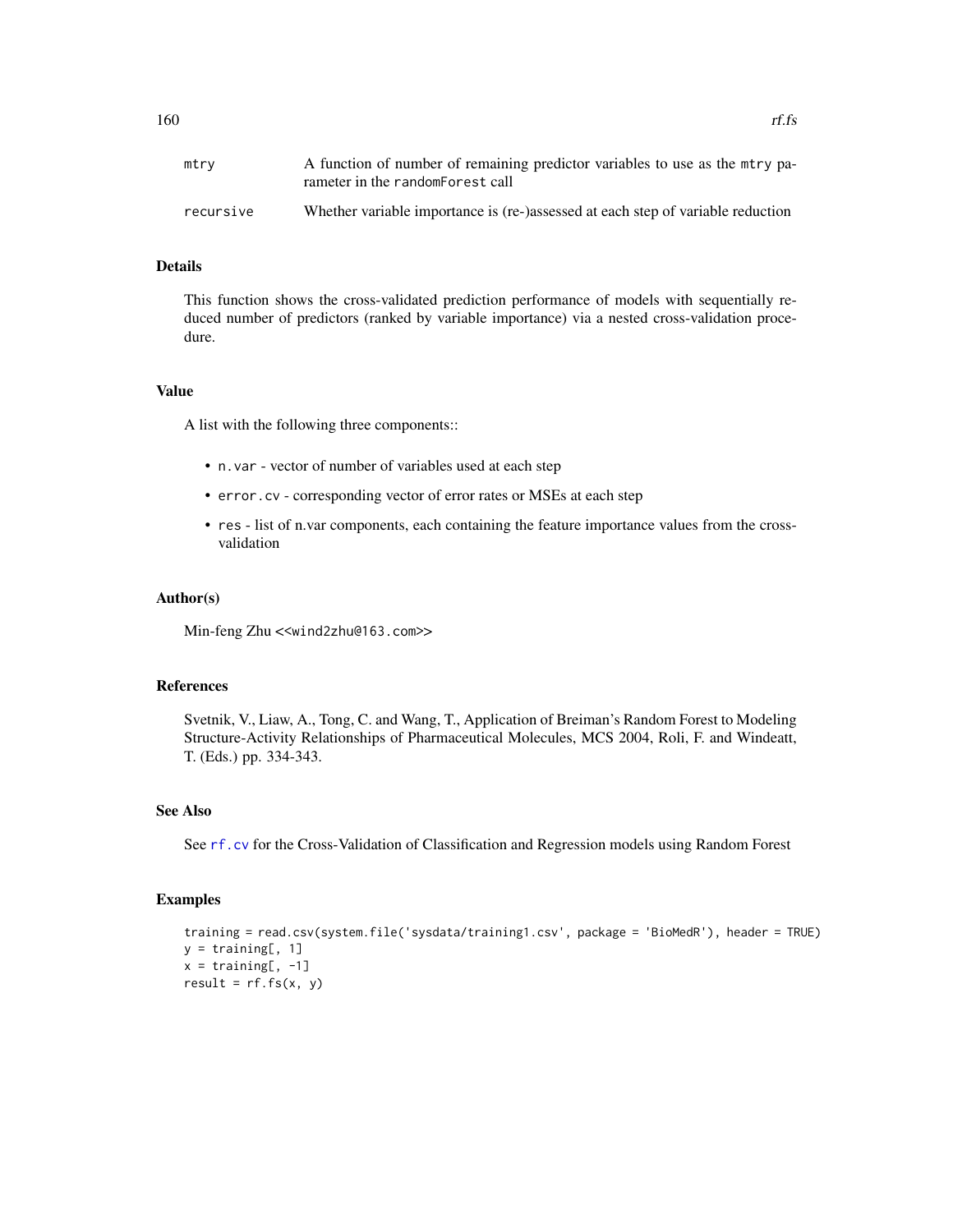<span id="page-160-0"></span>

SD file in SDFset object

# Usage

data(sdfbcl)

# Details

SDFset object for the 50 SDF.

# Examples

data(sdfbcl)

searchDrug *Parallelized Drug Molecule Similarity Search by Molecular Fingerprints Similarity or Maximum Common Substructure Search*

#### Description

Parallelized Drug Molecule Similarity Search by Molecular Fingerprints Similarity or Maximum Common Substructure Search

# Usage

```
searchDrug(mol, moldb, method = c("fp", "mcs"),
  fptype = c("standard", "extended", "graph", "hybrid", "maccs",
  "estate", "pubchem", "kr", "shortestpath"), fpsim = c("tanimoto",
  "euclidean", "cosine", "dice", "hamming"), mcssim = c("tanimoto",
  "overlap"), \ldots)
```
# Arguments

| mol    | The query molecule. The location of a sdf file containing one molecule.                                |
|--------|--------------------------------------------------------------------------------------------------------|
| moldb  | The molecule database. The location of a sdf file containing all the molecules<br>to be searched with. |
| method | 'fp' or 'mcs'. Search by molecular fingerprints or by maximum common sub-<br>structure searching.      |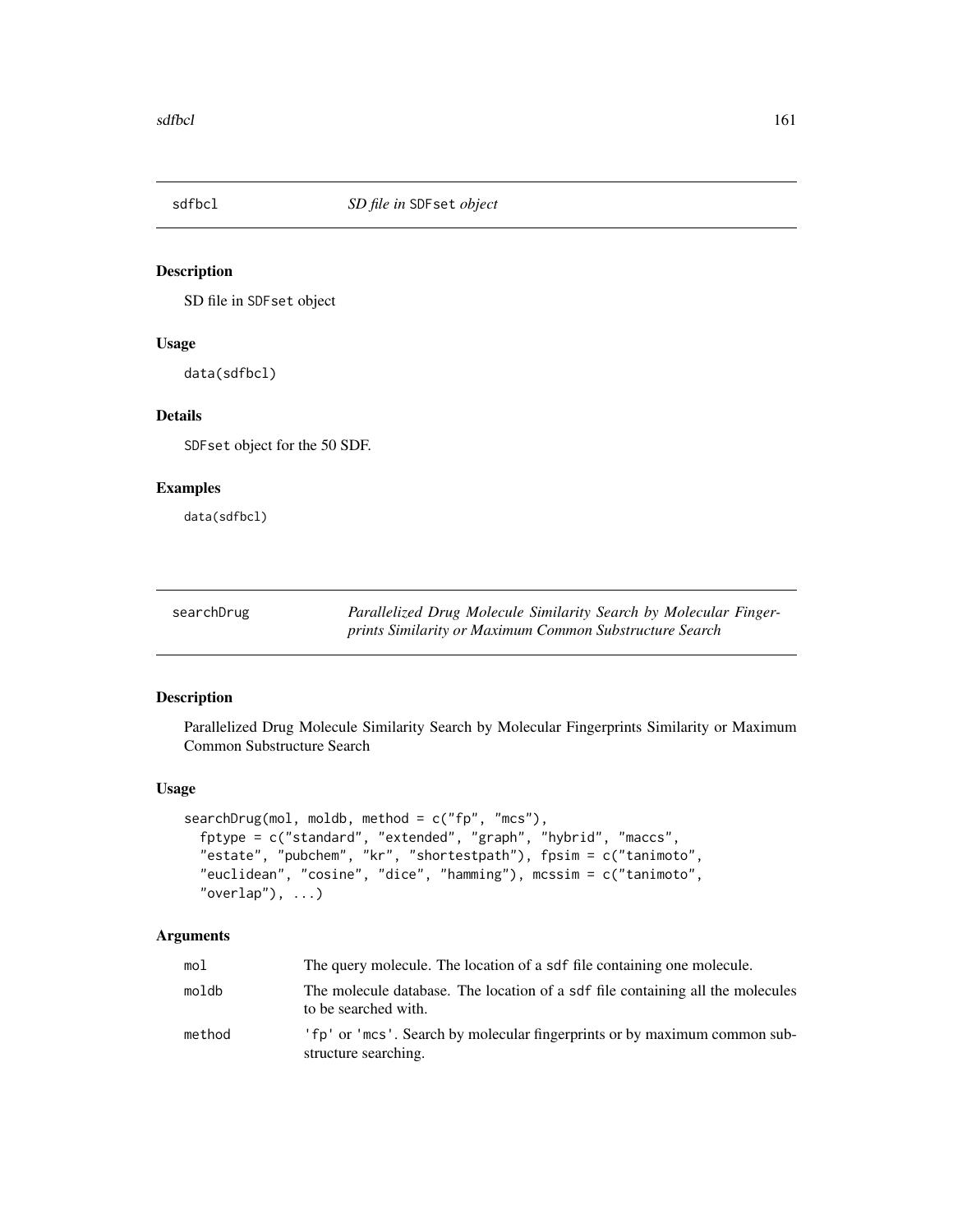<span id="page-161-0"></span>

| fptype     | The fingerprint type, only available when method $=$ 'fp'. BioMedR sup-<br>ports 13 types of fingerprints, including 'standard', 'extended', 'graph',<br>'hybrid', 'maccs', 'estate', 'pubchem', 'kr', 'shortestpath'. |
|------------|------------------------------------------------------------------------------------------------------------------------------------------------------------------------------------------------------------------------|
| fpsim      | Similarity measure type for fingerprint, only available when method = $'$ fp'.<br>Including 'tanimoto', 'euclidean', 'cosine', 'dice' and 'hamming'. See<br>calcDrugFPSim for details.                                 |
| mcssim     | Similarity measure type for maximum common substructure search, only avail-<br>able when method $=$ 'mcs'. Including 'tanimoto' and 'overlap'.                                                                         |
| $\ddots$ . | Other possible parameter for maximum common substructure search.                                                                                                                                                       |

# Details

This function does compound similarity search derived by various molecular fingerprints with various similarity measures or derived by maximum common substructure search. This function runs for a query compound against a set of molecules.

#### Value

Named numerical vector. With the decreasing similarity value of the molecules in the database.

#### Author(s)

Min-feng Zhu <<wind2zhu@163.com>>, Nan Xiao <<http://r2s.name>>

# Examples

```
mol = system.file('compseq/example.sdf', package = 'BioMedR')
# DrugBank ID DB00530: Erlotinib
moldb = system.file('compseq/bcl.sdf', package = 'BioMedR')
# Database composed by searching 'tyrphostin' in PubChem and filtered by Lipinski's Rule of Five
searchDrug(mol, moldb, method = 'fp', fptype = 'maccs', fpsim = 'hamming')
```
segProt *Protein Sequence Segmentation*

#### Description

Protein Sequence Segmentation

#### Usage

```
segProt(x, aa = c("A", "R", "N", "D", "C", "E", "Q", "G", "H", "I", "L",
  "K", "M", "F", "P", "S", "T", "W", "Y", "V"), k = 7)
```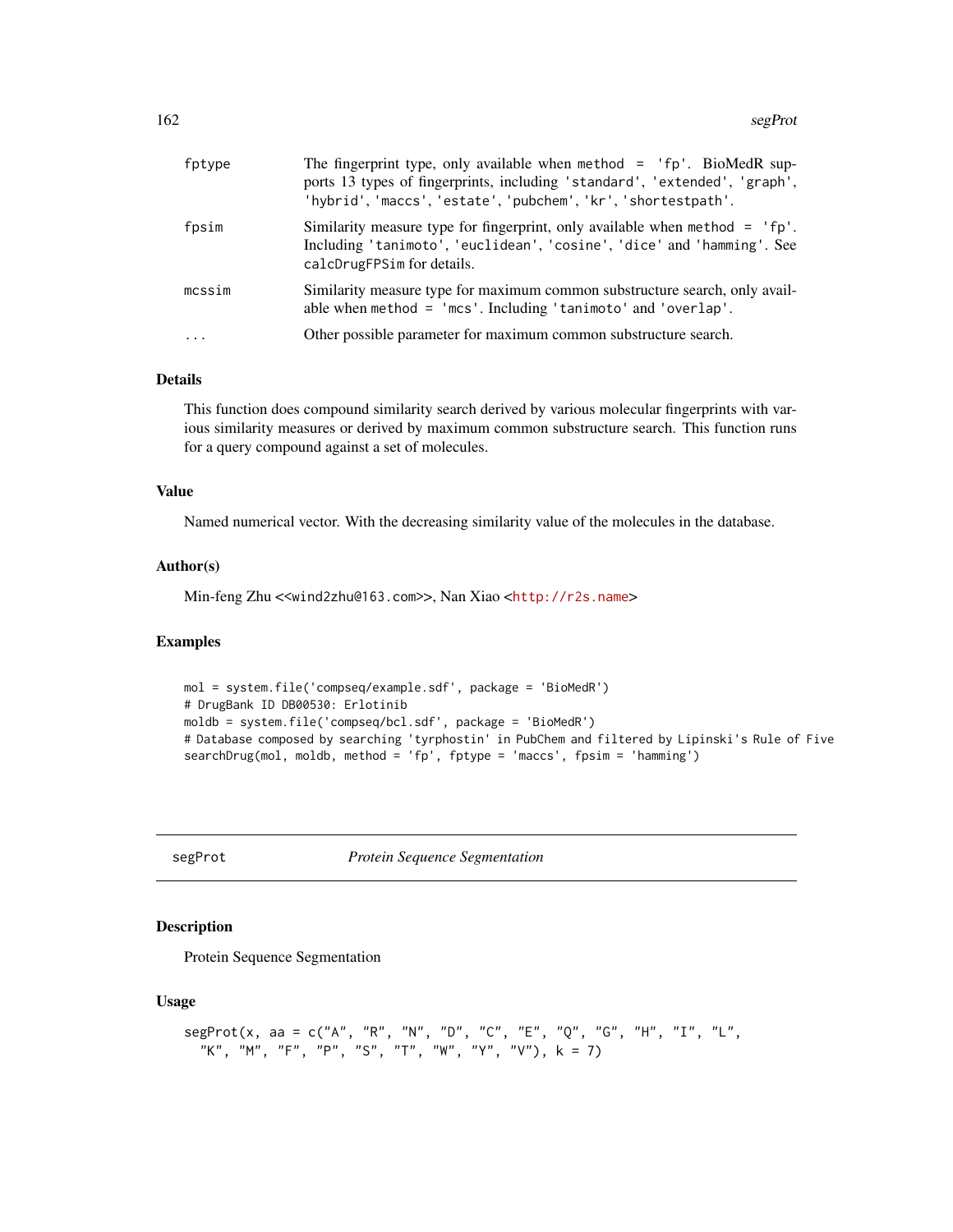#### <span id="page-162-0"></span>som.bcl 163

# Arguments

| x  | A character vector, as the input protein sequence.                                                                                   |
|----|--------------------------------------------------------------------------------------------------------------------------------------|
| aa | A character, the amino acid type. one of 'A', 'R', 'N', 'D', 'C', 'E', 'Q', 'G',<br>'H'.'I'.'L'.'K'.'M'.'F'.'P'.'S'.'T'.'W'.'Y'.'V'. |
| k  | A positive integer, specifys the window size (half of the window), default is 7.                                                     |

# Details

This function extracts the segmentations from the protein sequence.

# Value

A named list, each component contains one of the segmentations (a character string), names of the list components are the positions of the specified amino acid in the sequence.

# Author(s)

Min-feng Zhu <<wind2zhu@163.com>>, Nan Xiao <<http://r2s.name>>

# Examples

```
x = readFASTA(system.file('protseq/P00750.fasta', package = 'BioMedR'))[[1]]
segProt(x, aa = 'R', k = 5)
```
som.bcl *kohonen object*

# Description

kohonen object.

# Usage

data(som.bcl)

# Details

kohonen object

# Examples

data(som.bcl)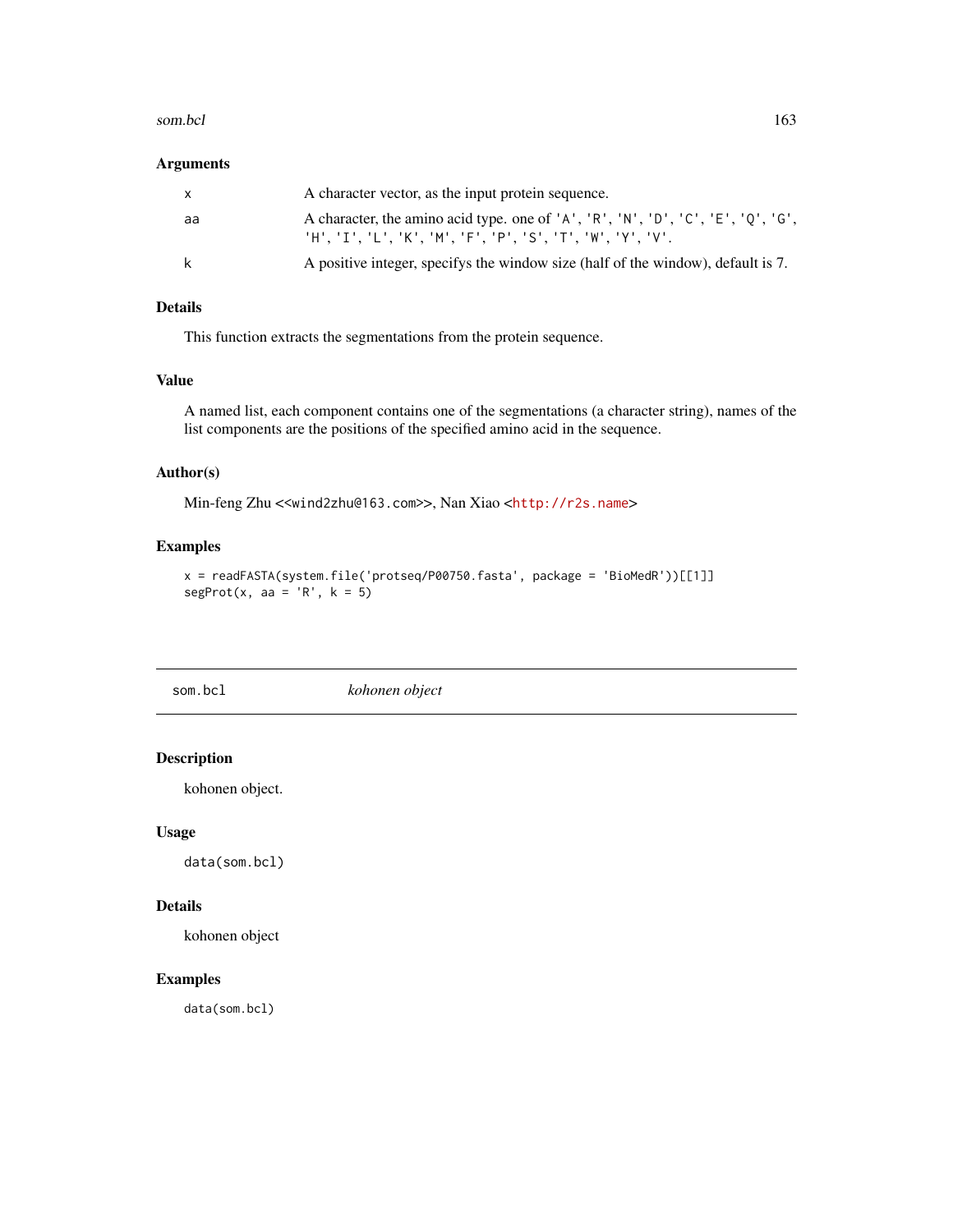<span id="page-163-0"></span>topology *Topological Descriptor Characterizing the Carbon Connectivity in Terms of Hybridization*

#### Description

Topological Descriptor Characterizing the Carbon Connectivity in Terms of Hybridization Calculates the Eccentric Connectivity Index Descriptor Calculates the FMF Descriptor Calculate Complexity of a System Calculate Molecular Distance Edge (MDE) Descriptors for C, N and O Descriptor that Calculates the Petitjean Number of a Molecule Descriptor that Calculates the Petitjean Shape Indices Descriptor that Calculates the Volume of A Molecule Descriptor that Calculates the Vertex Adjacency Information of A Molecule Descriptor that Calculates the Weighted Path (Molecular ID) Descriptor that Calculates Wiener Path Number and Wiener Polarity Number Descriptor that Calculates the Sum of the Squared Atom Degrees of All Heavy Atoms

#### Usage

extrDrugCarbonTypes(molecules, silent = TRUE) extrDrugECI(molecules, silent = TRUE) extrDrugFMF(molecules, silent = TRUE) extrDrugFragmentComplexity(molecules, silent = TRUE) extrDrugMDE(molecules, silent = TRUE) extrDrugPetitjeanNumber(molecules, silent = TRUE) extrDrugPetitjeanShapeIndex(molecules, silent = TRUE) extrDrugVABC(molecules, silent = TRUE) extrDrugVAdjMa(molecules, silent = TRUE) extrDrugWeightedPath(molecules, silent = TRUE) extrDrugWienerNumbers(molecules, silent = TRUE) extrDrugZagrebIndex(molecules, silent = TRUE)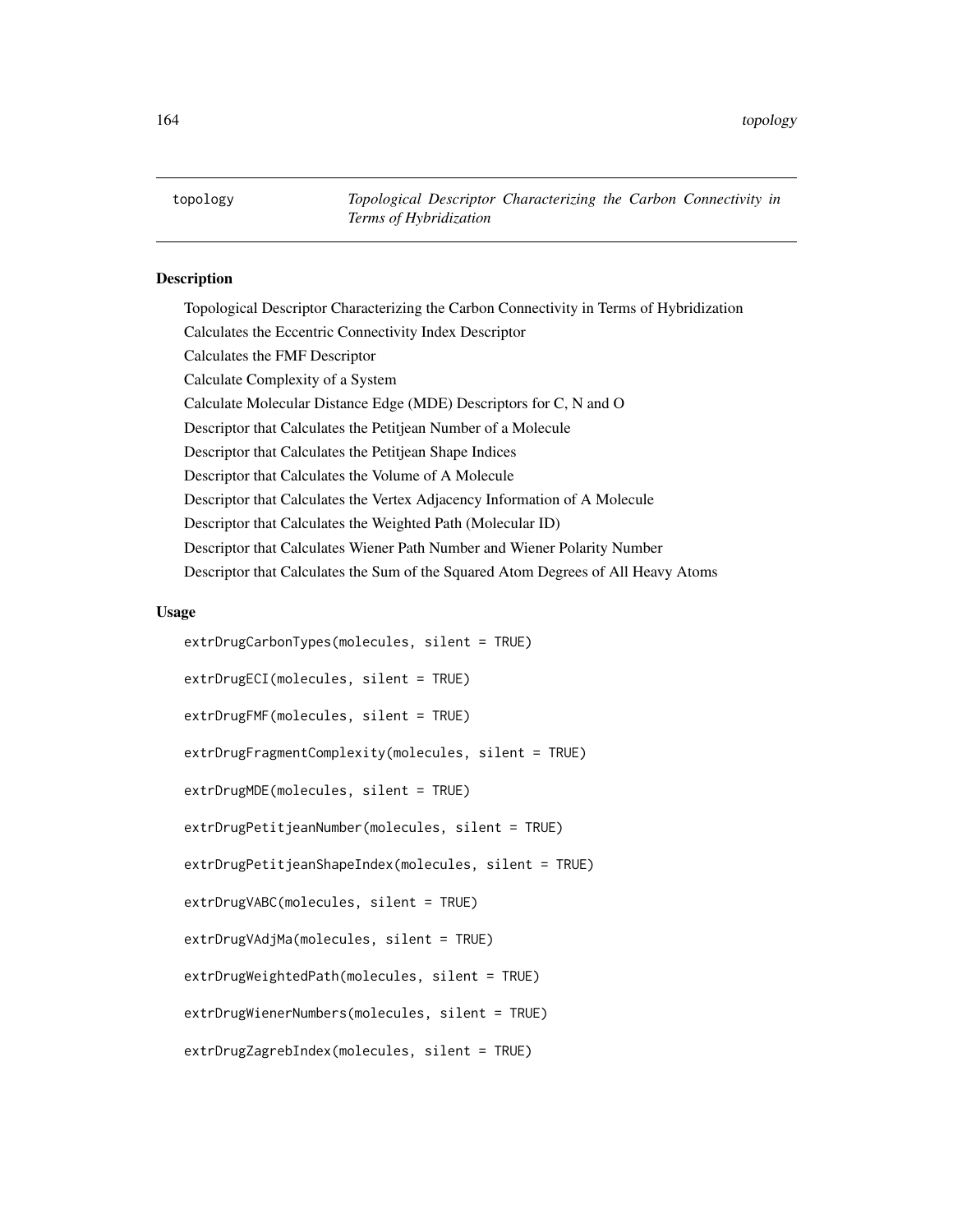#### topology 165

#### Arguments

| molecules | Parsed molucule object.                                                              |
|-----------|--------------------------------------------------------------------------------------|
| silent    | Logical. Whether the calculating process should be shown or not, default is<br>TRUE. |

#### Details

Calculates the carbon connectivity in terms of hybridization. The function calculates 9 descriptors in the following order:

- C1SP1 triply hound carbon bound to one other carbon
- C2SP1 triply bound carbon bound to two other carbons
- C1SP2 doubly hound carbon bound to one other carbon
- C2SP2 doubly bound carbon bound to two other carbons
- C3SP2 doubly bound carbon bound to three other carbons
- C1SP3 singly bound carbon bound to one other carbon
- C2SP3 singly bound carbon bound to two other carbons
- C3SP3 singly bound carbon bound to three other carbons
- C4SP3 singly bound carbon bound to four other carbons

Eccentric Connectivity Index (ECI) is a topological descriptor combining distance and adjacency information. This descriptor is described by Sharma et al. and has been shown to correlate well with a number of physical properties. The descriptor is also reported to have good discriminatory ability. The eccentric connectivity index for a hydrogen supressed molecular graph is given by

$$
x_i^c = \sum_{i=1}^n E(i)V(i)
$$

where  $E(i)$  is the eccentricity of the i-th atom (path length from the i-th atom to the atom farthest from it) and V(i) is the vertex degree of the i-th atom.

Calculates the FMF descriptor characterizing molecular complexity in terms of its Murcko framework. This descriptor is the ratio of heavy atoms in the framework to the total number of heavy atoms in the molecule. By definition, acyclic molecules which have no frameworks, will have a value of 0. Note that the authors consider an isolated ring system to be a framework (even though there is no linker).

This descriptor calculates the complexity of a system. The complexity is defined in Nilakantan, R. et al. as:

$$
C = abs(B^2 - A^2 + A) + \frac{H}{100}
$$

where C is complexity, A is the number of non-hydrogen atoms, B is the number of bonds and H is the number of heteroatoms.

This descriptor calculates the 10 molecular distance edge (MDE) descriptor described in Liu, S., Cao, C., & Li, Z, and in addition it calculates variants where O and N are considered.

This descriptor calculates the Petitjean number of a molecule. According to the Petitjean definition, the eccentricity of a vertex corresponds to the distance from that vertex to the most remote vertex in the graph.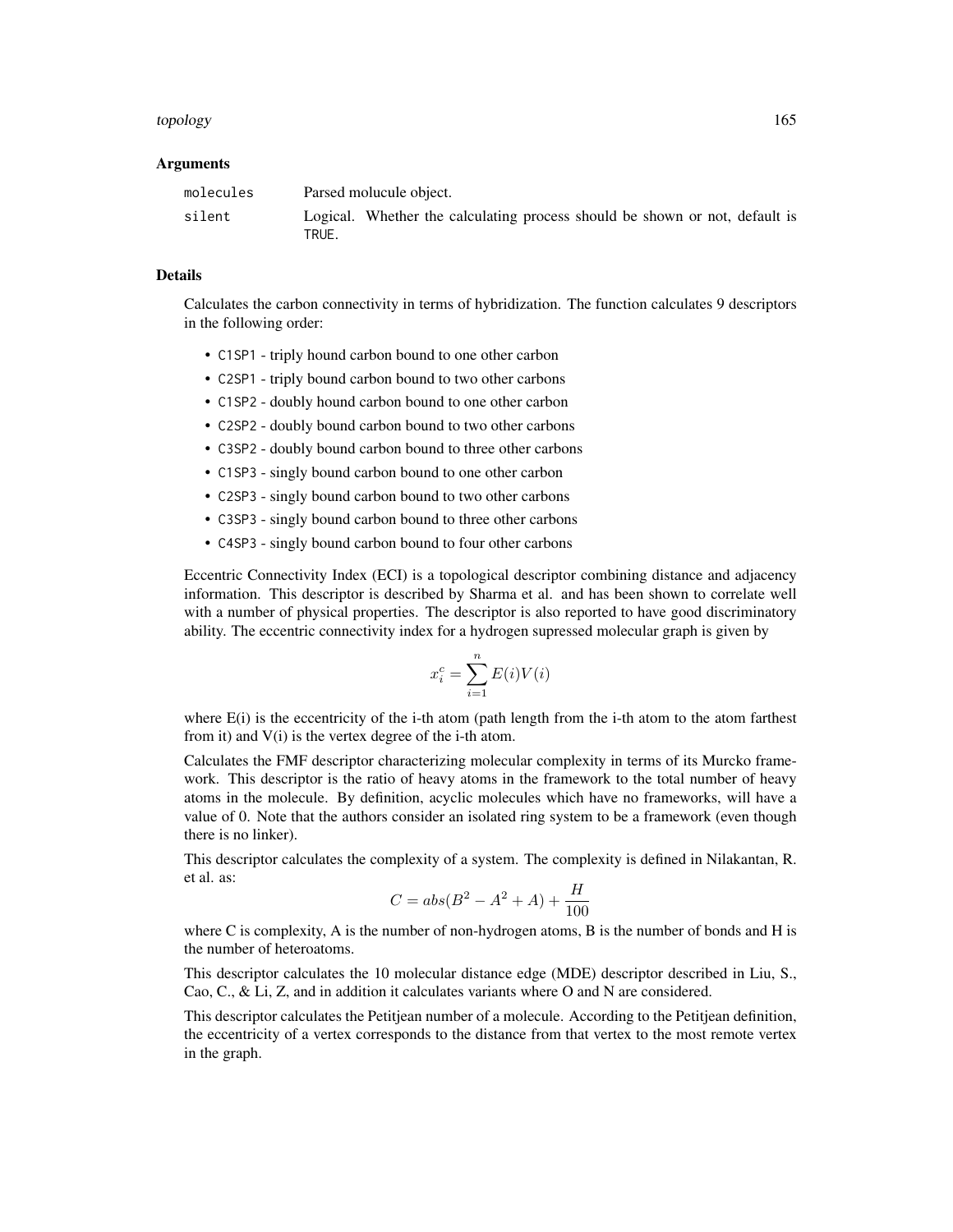The distance is obtained from the distance matrix as the count of edges between the two vertices. If  $r(i)$  is the largest matrix entry in row i of the distance matrix D, then the radius is defined as the smallest of the  $r(i)$ . The graph diameter D is defined as the largest vertex eccentricity in the graph. (<http://www.edusoft-lc.com/molconn/manuals/400/chaptwo.html>)

The topological and geometric shape indices described Petitjean and Bath et al. respectively. Both measure the anisotropy in a molecule.

This descriptor calculates the volume of a molecule.

Vertex adjacency information (magnitude):  $1 + \log_2^m$  where m is the number of heavy-heavy bonds. If  $m$  is zero, then  $\theta$  is returned.

This descriptor calculates the weighted path (molecular ID) described by Randic, characterizing molecular branching. Five descriptors are calculated, based on the implementation in the ADAPT software package. Note that the descriptor is based on identifying all paths between pairs of atoms and so is NP-hard. This means that it can take some time for large, complex molecules.

This descriptor calculates the Wiener numbers, including the Wiener Path number and the Wiener Polarity Number. Wiener path number: half the sum of all the distance matrix entries; Wiener polarity number: half the sum of all the distance matrix entries with a value of 3.

Zagreb index: the sum of the squares of atom degree over all heavy atoms i.

#### Value

A data frame, each row represents one of the molecules, each column represents one feature. This function returns 9 columns named C1SP1, C2SP1, C1SP2, C2SP2, C3SP2, C1SP3, C2SP3, C3SP3 and C4SP3.

WTPT WTPT.1, WTPT.2, WTPT.3, WTPT.4, WTPT.5:

- WTPT.1 molecular ID
- WTPT.2 molecular ID / number of atoms
- WTPT.3 sum of path lengths starting from heteroatoms
- WTPT.4 sum of path lengths starting from oxygens
- WTPT.5 sum of path lengths starting from nitrogens

#### Author(s)

Min-feng Zhu <<wind2zhu@163.com>>, Nan Xiao <<http://r2s.name>>

#### References

Sharma, V. and Goswami, R. and Madan, A.K. (1997), Eccentric Connectivity Index: A Novel Highly Discriminating Topological Descriptor for Structure-Property and Structure-Activity Studies, Journal of Chemical Information and Computer Sciences, 37:273-282

Yang, Y., Chen, H., Nilsson, I., Muresan, S., & Engkvist, O. (2010). Investigation of the relationship between topology and selectivity for druglike molecules. Journal of medicinal chemistry, 53(21), 7709-7714.

Nilakantan, R. and Nunn, D.S. and Greenblatt, L. and Walker, G. and Haraki, K. and Mobilio, D., A family of ring system-based structural fragments for use in structure-activity studies: database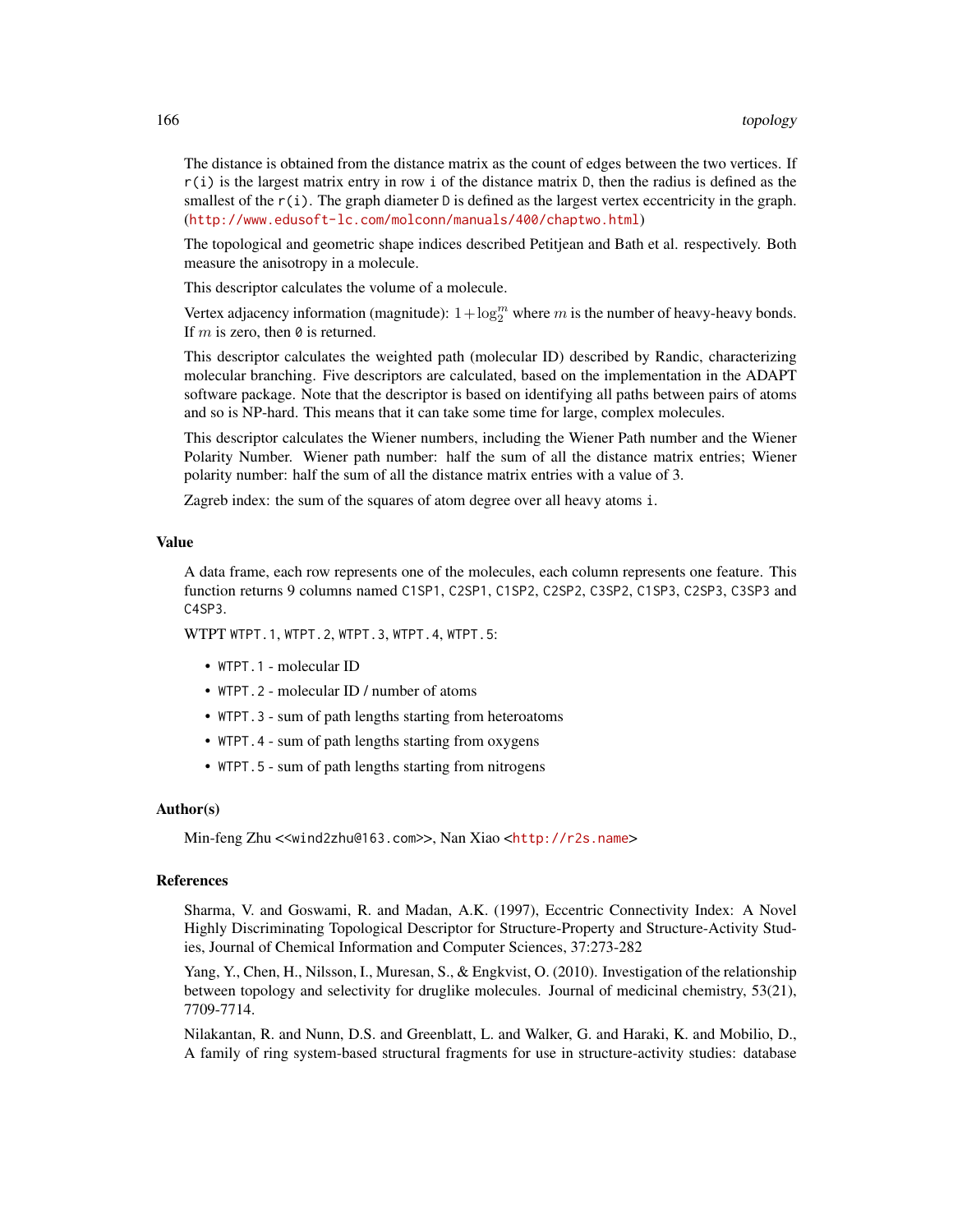#### topology 167

mining and recursive partitioning., Journal of chemical information and modeling, 2006, 46:1069- 1077

Liu, S., Cao, C., & Li, Z. (1998). Approach to estimation and prediction for normal boiling point (NBP) of alkanes based on a novel molecular distance-edge (MDE) vector, lambda. Journal of chemical information and computer sciences, 38(3), 387-394.

Petitjean, M., Applications of the radius-diameter diagram to the classification of topological and geometrical shapes of chemical compounds, Journal of Chemical Information and Computer Science, 1992, 32:331-337

Bath, P.A. and Poirette, A.R. and Willet, P. and Allen, F.H. , The Extent of the Relationship between the Graph-Theoretical and the Geometrical Shape Coefficients of Chemical Compounds, Journal of Chemical Information and Computer Science, 1995, 35:714-716.

Randic, M., On molecular identification numbers (1984). Journal of Chemical Information and Computer Science, 24:164-175.

Wiener, H. (1947). Structural determination of paraffin boiling points. Journal of the American Chemical Society, 69(1), 17-20.

# Examples

```
# Topological Descriptor Characterizing the Carbon Connectivity
# in Terms of Hybridization
smi = system.file('vignettedata/test.smi', package = 'BioMedR')
mol = readMolFromSmi(smi, type = 'mol')
dat = extrDrugCarbonTypes(mol)
head(dat)
# Calculates the Eccentric Connectivity Index Descriptor
smi = system.file('vignettedata/test.smi', package = 'BioMedR')
mol = readMolFromSmi(smi, type = 'mol')
dat = extrDrugECI(mol)
head(dat)
# Calculates the FMF Descriptor
smi = system.file('vignettedata/test.smi', package = 'BioMedR')
mol = readMolFromSmi(smi, type = 'mol')
dat = extrDrugFMF(mol)
head(dat)
# Calculate Complexity of a System
smi = system.file('vignettedata/test.smi', package = 'BioMedR')
mol = readMolFromSmi(smi, type = 'mol')
dat = extrDrugFragmentComplexity(mol)
head(dat)
# Calculate Molecular Distance Edge (MDE) Descriptors for C, N and O
smi = system.file('vignettedata/test.smi', package = 'BioMedR')
mol = readMolFromSmi(smi, type = 'mol')
dat = extrDrugMDE(mol)
head(dat)
```
# Calculates the Petitjean Number of a Molecule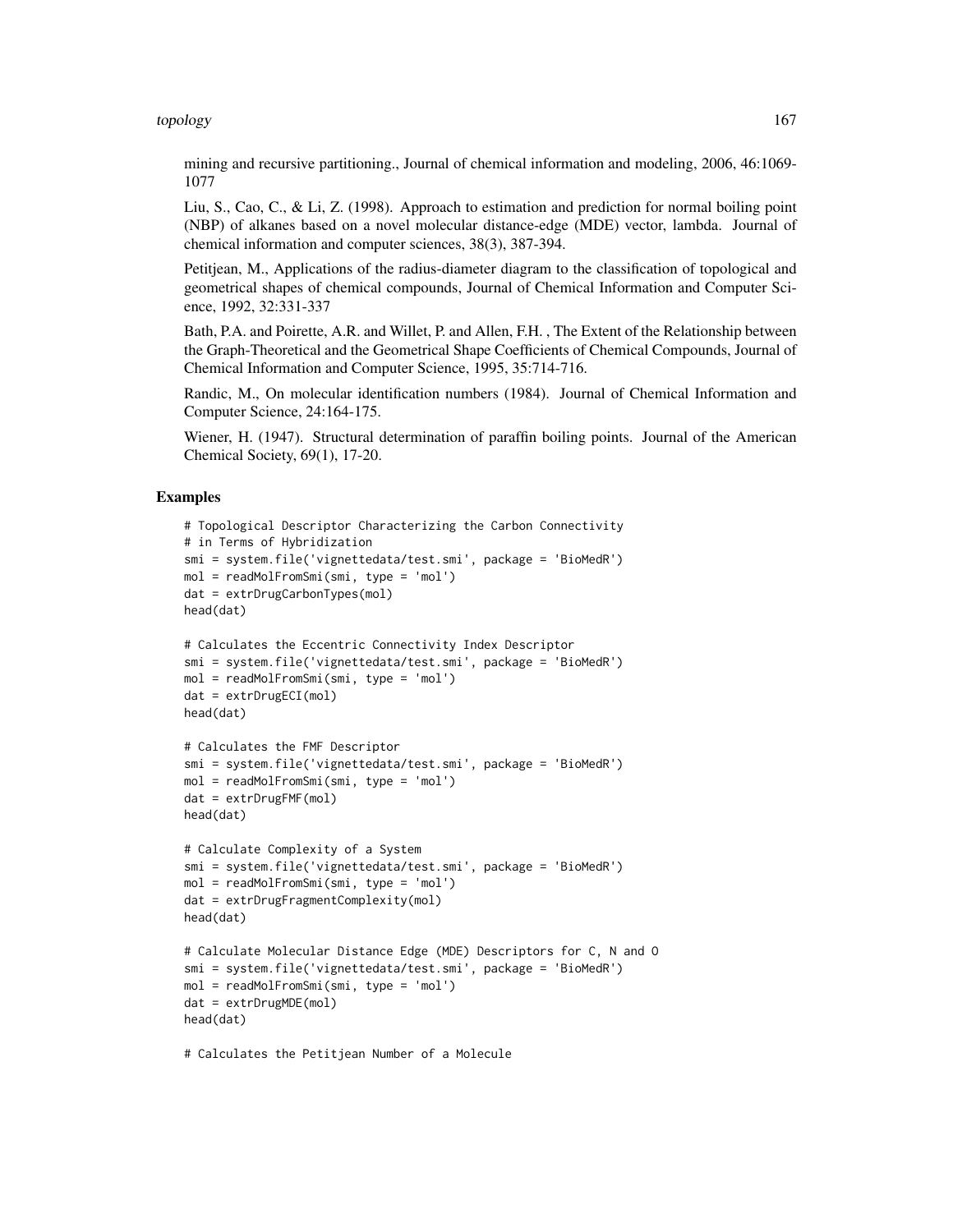```
smi = system.file('vignettedata/test.smi', package = 'BioMedR')
mol = readMolFromSmi(smi, type = 'mol')
dat = extrDrugPetitjeanNumber(mol)
head(dat)
# Calculates the Petitjean Shape Indices
sdf = system.file('sysdata/test.sdf', package = 'BioMedR')
mol = readMolFromSDF(sdf)
dat = extrDrugPetitjeanShapeIndex(mol)
head(dat)
# Calculates the Volume of A Molecule
smi = system.file('vignettedata/test.smi', package = 'BioMedR')
mol = readMolFromSmi(smi, type = 'mol')
dat = extrDrugVABC(mol)
head(dat)
# Calculates the Vertex Adjacency Information of A Molecule
smi = system.file('vignettedata/test.smi', package = 'BioMedR')
mol = readMolFromSmi(smi, type = 'mol')
dat = extrDrugVAdjMa(mol)
head(dat)
# Calculates the Weighted Path (Molecular ID)
smi = system.file('vignettedata/test.smi', package = 'BioMedR')
mol = readMolFromSmi(smi, type = 'mol')
dat = extrDrugWeightedPath(mol)
head(dat)
# Calculates Wiener Path Number and Wiener Polarity Number
smi = system.file('vignettedata/test.smi', package = 'BioMedR')
mol = readMolFromSmi(smi, type = 'mol')
dat = extrDrugWienerNumbers(mol)
head(dat)
# Calculates the Sum of the Squared Atom Degrees
# of All Heavy Atoms
smi = system.file('vignettedata/test.smi', package = 'BioMedR')
mol = readMolFromSmi(smi, type = 'mol')
dat = extrDrugZagrebIndex(mol)
head(dat)
```
<span id="page-167-0"></span>twoGOSim *Protein/DNA Similarity Calculation based on Gene Ontology (GO) Similarity*

## **Description**

Protein/DNA Similarity Calculation based on Gene Ontology (GO) Similarity

<span id="page-167-1"></span>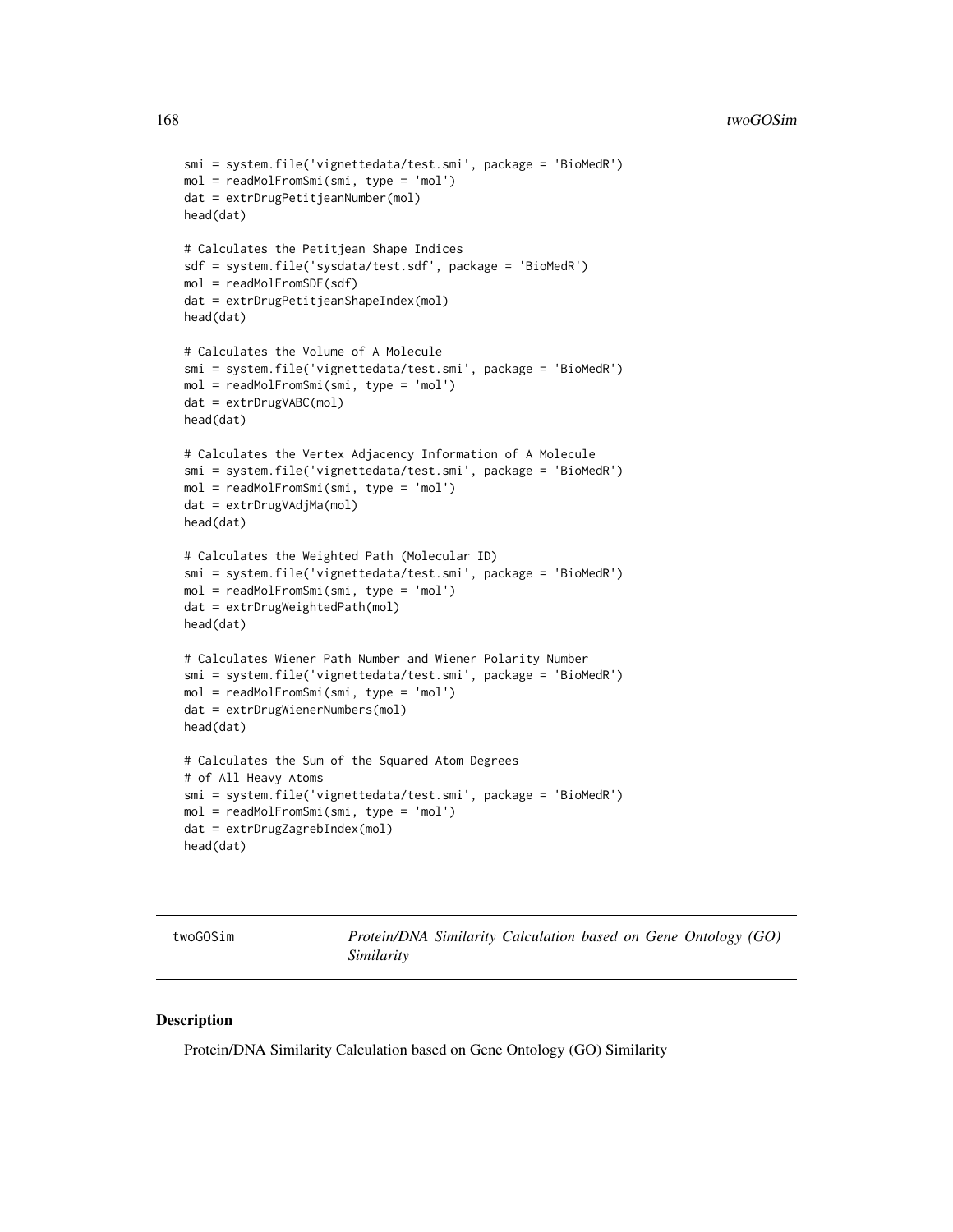#### twoGOSim 169

# Usage

```
twoGOSim(id1, id2, type = c("go", "gene"), ont = "MF",
 organism = "human", measure = "Resnik", combine = "BMA")
```
#### Arguments

| id1      | A character vector. length $> 1$ : each element is a GO term; length $= 1$ : the Entrez<br>Gene ID.                                                                                                                                                          |
|----------|--------------------------------------------------------------------------------------------------------------------------------------------------------------------------------------------------------------------------------------------------------------|
| id2      | A character vector. length $> 1$ : each element is a GO term; length = 1: the Entrez<br>Gene ID.                                                                                                                                                             |
| type     | Input type of id1 and id2, 'go' for GO Terms, 'gene' for gene ID.                                                                                                                                                                                            |
| ont      | Default is 'MF', could be one of 'MF', 'BP', or 'CC' subontologies.                                                                                                                                                                                          |
| organism | Default is 'human', could be one of 'anopheles', 'arabidopsis', 'bovine',<br>'canine', 'chicken', 'chimp', 'coelicolor', 'ecolik12', 'ecsakai', 'fly',<br>'human', 'malaria', 'mouse', 'pig', 'rat', 'rhesus', 'worm', 'xenopus',<br>'yeast' or 'zebrafish'. |
| measure  | Default is 'Resnik', could be one of 'Resnik', 'Lin', 'Rel', 'Jiang' or<br>'Wang'.                                                                                                                                                                           |
| combine  | Default is 'BMA', could be one of 'max', 'average', 'rcmax' or 'BMA' for<br>combining semantic similarity scores of multiple GO terms associated with pro-<br>tein.                                                                                          |

#### Details

This function calculates the Gene Ontology (GO) similarity between two groups of GO terms or two Entrez gene IDs.

# Value

A n x n matrix.

#### Author(s)

Min-feng Zhu <<wind2zhu@163.com>>, Nan Xiao <<http://nanx.me>>

# See Also

See [parGOSim](#page-143-0) for protein similarity calculation based on Gene Ontology (GO) semantic similarity. See [parSeqSim](#page-144-0) for paralleled protein/DNA similarity calculation based on Smith-Waterman local alignment.

# Examples

# Be careful when testing this since it involves GO similarity computation

# and might produce unpredictable results in some environments

require(GOSemSim)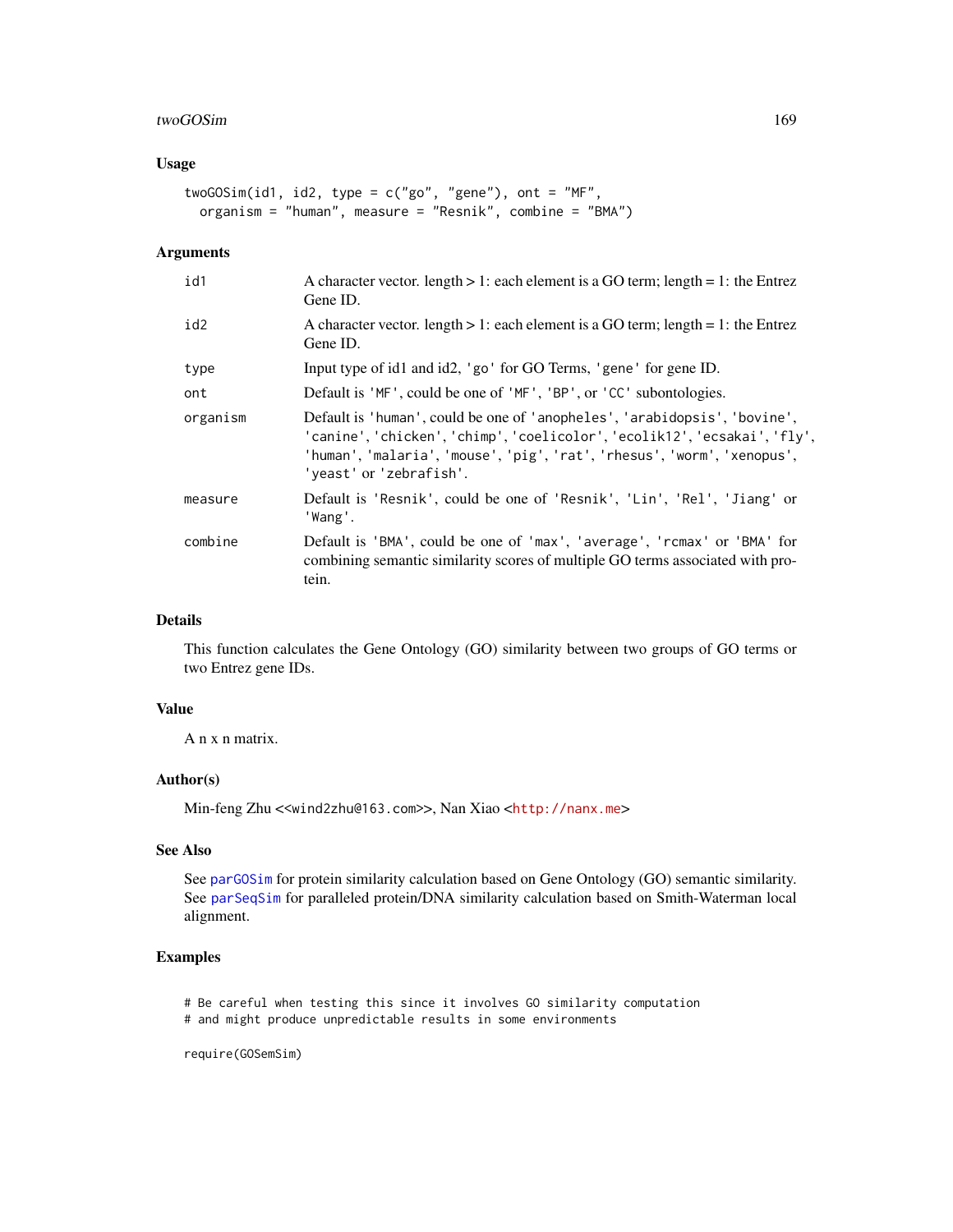# <span id="page-169-0"></span>170 twoSeqSim

```
require(org.Hs.eg.db)
# by GO terms
go1 = c("GO:0004022", "GO:0004024", "GO:0004023")
go2 = c("GO:0009055", "GO:0020037")
gsim1 = twoGOSim(go1, go2, type = 'go', ont = 'MF', measure = 'Wang')
print(gsim1)
# by Entrez gene id
gene1 = '241'
gene2 = '251'
gsim2 = twoGOSim(gene1, gene2, type = 'gene', ont = 'BP', measure = 'Lin')
print(gsim2)
```
twoSeqSim *Protein/DNA Sequence Alignment for Two Protein Sequences*

# Description

Protein/DNA Sequence Alignment for Two Protein Sequences

#### Usage

```
twoSeqSim(seq1, seq2, type = "local", submat = "BLOSUM62")
```
## Arguments

| seg1   | A character string, containing one protein sequence.                                                                                                                                       |
|--------|--------------------------------------------------------------------------------------------------------------------------------------------------------------------------------------------|
| seg2   | A character string, containing another protein sequence.                                                                                                                                   |
| type   | Type of alignment, default is 'local', could be 'global' or 'local', where<br>'global' represents Needleman-Wunsch global alignment; 'local' represents<br>Smith-Waterman local alignment. |
| submat | Substitution matrix, default is 'BLOSUM62', could be one of 'BLOSUM45', 'BLOSUM50',<br>'BLOSUM62', 'BLOSUM80', 'BLOSUM100', 'PAM30', 'PAM40', 'PAM70', 'PAM120',<br>'PAM250'.              |

#### Details

This function implements the sequence alignment between two protein/DNA sequences.

# Value

An Biostrings object containing the scores and other alignment information.

# Author(s)

Min-feng Zhu <<wind2zhu@163.com>>, Nan Xiao <<http://nanx.me>>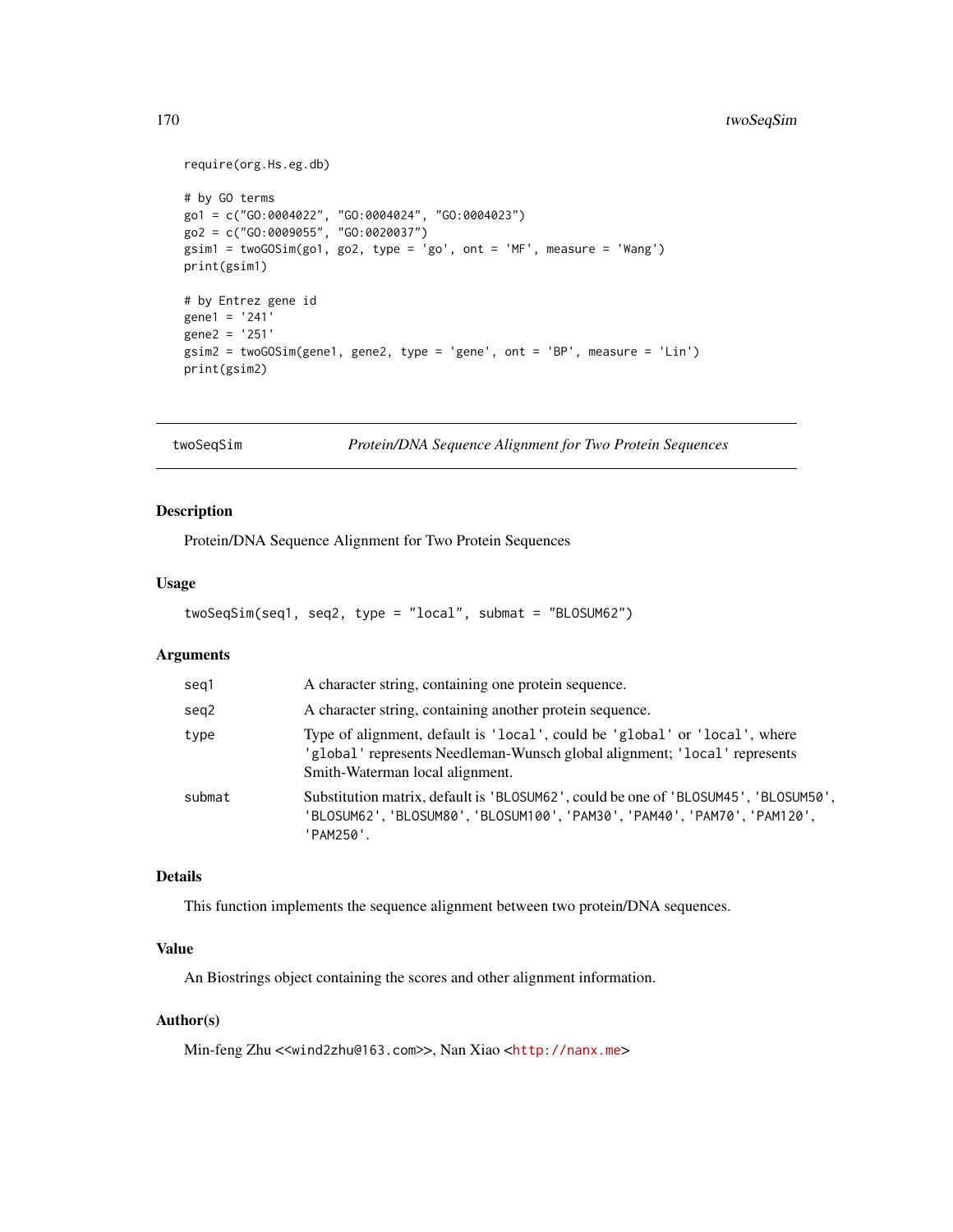# twoSeqSim 171

# See Also

See [parSeqSim](#page-144-0) for paralleled pairwise protein similarity calculation based on sequence alignment. See [twoGOSim](#page-167-0) for calculating the GO semantic similarity between two groups of GO terms or two Entrez gene IDs.

#### Examples

# Be careful when testing this since it involves sequence alignment # and might produce unpredictable results in some environments

```
require(Biostrings)
```

```
s1 = readFASTA(system.file('protseq/P00750.fasta', package = 'BioMedR'))[[1]]
s2 = readFASTA(system.file('protseq/P10323.fasta', package = 'BioMedR'))[[1]]
seqalign = twoSeqSim(s1, s2)
summary(seqalign)
s11 = readFASTA(system.file('dnaseq/hs.fasta', package = 'BioMedR'))[[1]]
s21 = readFASTA(system.file('dnaseq/hs.fasta', package = 'BioMedR'))[[2]]
seqalign1 = twoSeqSim(s11, s21)
summary(seqalign1)
```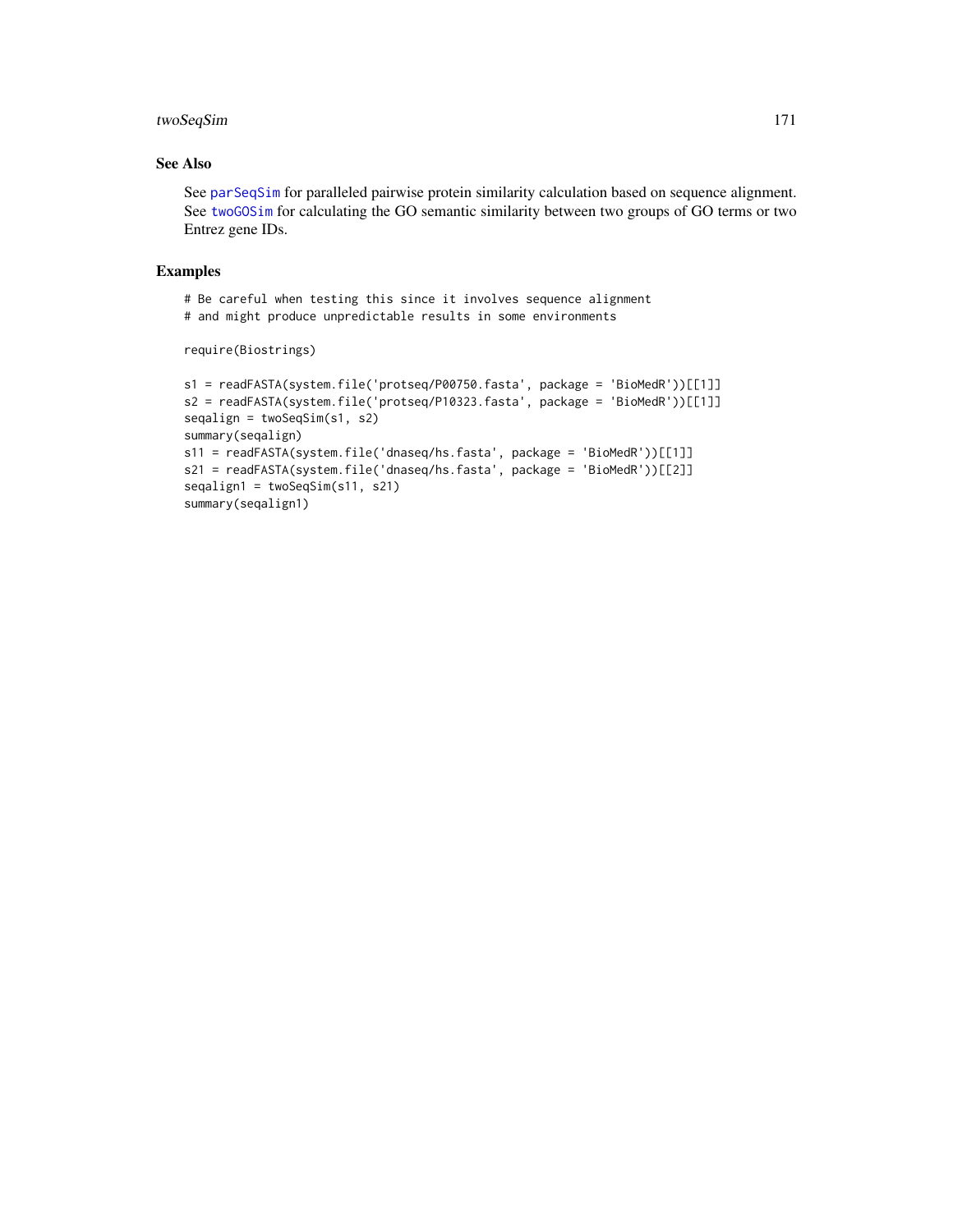# Index

∗Topic AA2DACOR AA2DACOR, [6](#page-5-0) ∗Topic AA3DMoRSE AA3DMoRSE, [6](#page-5-0) ∗Topic AAACF AAACF, [7](#page-6-0) ∗Topic AABLOSUM100 AABLOSUM100,[7](#page-6-0) ∗Topic AABLOSUM45 AABLOSUM45, [8](#page-7-0) ∗Topic AABLOSUM50 AABLOSUM50, [8](#page-7-0) ∗Topic AABLOSUM62 AABLOSUM62 , [9](#page-8-0) ∗Topic AABLOSUM80 AABLOSUM80, [9](#page-8-0) ∗Topic AABurden AABurden , [10](#page-9-0) ∗Topic AACPSA AACPSA , [11](#page-10-0) ∗Topic AAConn AAConn, [10](#page-9-0) ∗Topic AAConst AAConst , [11](#page-10-0) ∗Topic AAC extrProtAAC,  $102$ ∗Topic AADescAll AADescAll , [12](#page-11-0) ∗Topic AAEdgeAdj AAEdgeAdj , [12](#page-11-0) ∗Topic AAEigIdx AAEigIdx , [13](#page-12-0) ∗Topic AAFGC AAFGC, [13](#page-12-0) ∗Topic AAGETAWAY AAGETAWAY , [14](#page-13-0) ∗Topic AAGeom AAGeom , [14](#page-13-0) ∗Topic AAInfo

AAInfo, [15](#page-14-0) ∗Topic AAMOE2D AAMOE2D , [16](#page-15-0) ∗Topic AAMOE3D AAMOE3D , [17](#page-16-0) ∗Topic AAMetaInfo AAMetaInfo, <mark>[16](#page-15-0)</mark> ∗Topic AAMolProp AAMolProp , [17](#page-16-0) ∗Topic AAPAM120 AAPAM120 , [18](#page-17-0) ∗Topic AAPAM250 AAPAM250 , [18](#page-17-0) ∗Topic AAPAM30 AAPAM30 , [19](#page-18-0) ∗Topic AAPAM40 AAPAM40 , [19](#page-18-0) ∗Topic AAPAM70 AAPAM70 , [20](#page-19-0) ∗Topic AARDF AARDF , [21](#page-20-0) ∗Topic AARandic AARandic, $20$ ∗Topic AATopoChg AATopoChg, [22](#page-21-0) ∗Topic AATopo AATopo, [21](#page-20-0) ∗Topic AAWHIM AAWHIM, [23](#page-22-0) ∗Topic AAWalk AAWalk , [22](#page-21-0) ∗Topic AAindex AAindex, [15](#page-14-0) extrPCMPropScales , [98](#page-97-0) extrProtFPGap , [116](#page-115-0) ∗Topic ALOGP property , [149](#page-148-0) ∗Topic APAAC extrProtAPAAC, [103](#page-102-0)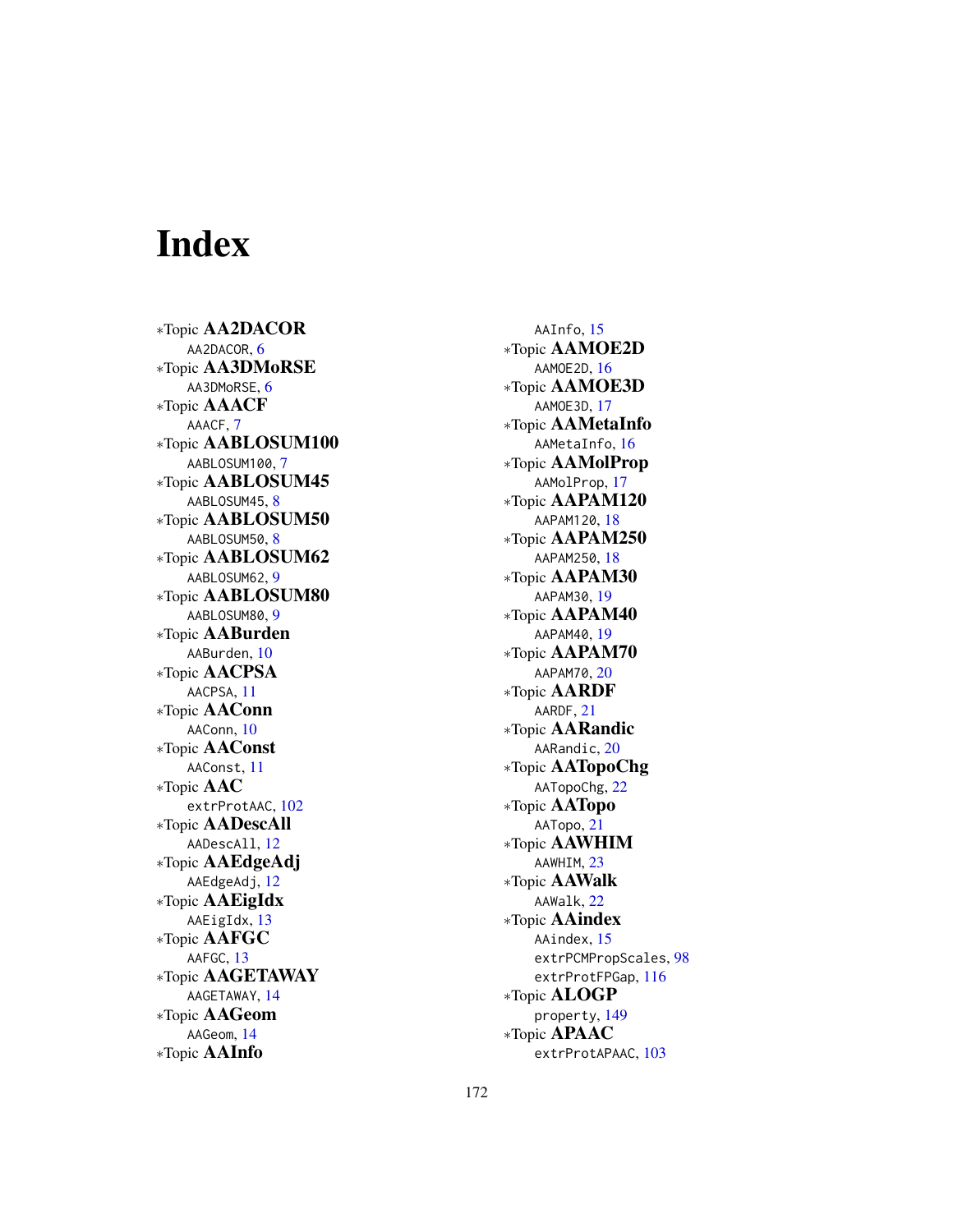∗Topic Acceptor property , [149](#page-148-0) ∗Topic Acid Constitutional , [46](#page-45-0) extrProtAAC, [102](#page-101-0) extrProtPAAC, [123](#page-122-0) OptAA3d , [143](#page-142-0) ∗Topic Adjacency topology , [164](#page-163-0) ∗Topic Alignment extrProtPSSM , [125](#page-124-0) extrProtPSSMAcc , [127](#page-126-0) extrProtPSSMFeature , [129](#page-128-0) ∗Topic Aliphatic Constitutional , [46](#page-45-0) ∗Topic Amino Constitutional , [46](#page-45-0) extrProtAAC, [102](#page-101-0) extrProtPAAC, [123](#page-122-0) OptAA3d , [143](#page-142-0) ∗Topic Amphiphilic extrProtAPAAC, [103](#page-102-0) ∗Topic Analysis extrPCMFAScales , [96](#page-95-0) extrPCMScales , [101](#page-100-0) ∗Topic Apol property , [149](#page-148-0) ∗Topic Area property , [149](#page-148-0) ∗Topic Aromatic Constitutional , [46](#page-45-0) ∗Topic Atoms Constitutional , [46](#page-45-0) ∗Topic Atom Constitutional , [46](#page-45-0) ∗Topic Autocorrelation Autocorrelation, [25](#page-24-0) ∗Topic BCUT extrDrugBCUT, [65](#page-64-0) ∗Topic BLOSUM AABLOSUM100,[7](#page-6-0) AABLOSUM45, [8](#page-7-0) AABLOSUM50, [8](#page-7-0) AABLOSUM62 , [9](#page-8-0) AABLOSUM80, [9](#page-8-0) extrPCMBLOSUM, [94](#page-93-0) ∗Topic BMDrugMolCAS getDrug , [137](#page-136-0)

∗Topic BMgetDrugMolChEMBL getDrug , [137](#page-136-0) ∗Topic BMgetDrugMolDrugBank getDrug , [137](#page-136-0) ∗Topic BMgetDrugMolKEGG getDrug , [137](#page-136-0) ∗Topic BMgetDrugMolPubChem getDrug , [137](#page-136-0) ∗Topic BMgetDrugSmiChEMBL getDrug , [137](#page-136-0) ∗Topic BMgetDrugSmiDrugBank getDrug , [137](#page-136-0) ∗Topic BMgetDrugSmiKEGG getDrug , [137](#page-136-0) ∗Topic BMgetDrugSmiPubChem getDrug , [137](#page-136-0) ∗Topic BMgetDrug getDrug , [137](#page-136-0) ∗Topic BMgetProtFASTAKEGG getProt , [139](#page-138-0) ∗Topic BMgetProtFASTAUinProt getProt , [139](#page-138-0) ∗Topic BMgetProtPDBRCSBPDB getProt , [139](#page-138-0) ∗Topic BMgetProtSeqKEGG getProt , [139](#page-138-0) ∗Topic BMgetProtSeqRCSBPDB getProt , [139](#page-138-0) ∗Topic BMgetProtSeqUniProt getProt , [139](#page-138-0) ∗Topic BMgetProt getProt , [139](#page-138-0) ∗Topic BPol property , [149](#page-148-0) ∗Topic BioMedR BioMedR-package, [5](#page-4-0) readFASTA , [152](#page-151-1) readPDB , [156](#page-155-1) ∗Topic Blast extrProtPSSM, [125](#page-124-0) extrProtPSSMAcc , [127](#page-126-0) extrProtPSSMFeature , [129](#page-128-0) ∗Topic Bonds Constitutional , [46](#page-45-0) ∗Topic Bond Constitutional , [46](#page-45-0) property , [149](#page-148-0) ∗Topic Breadth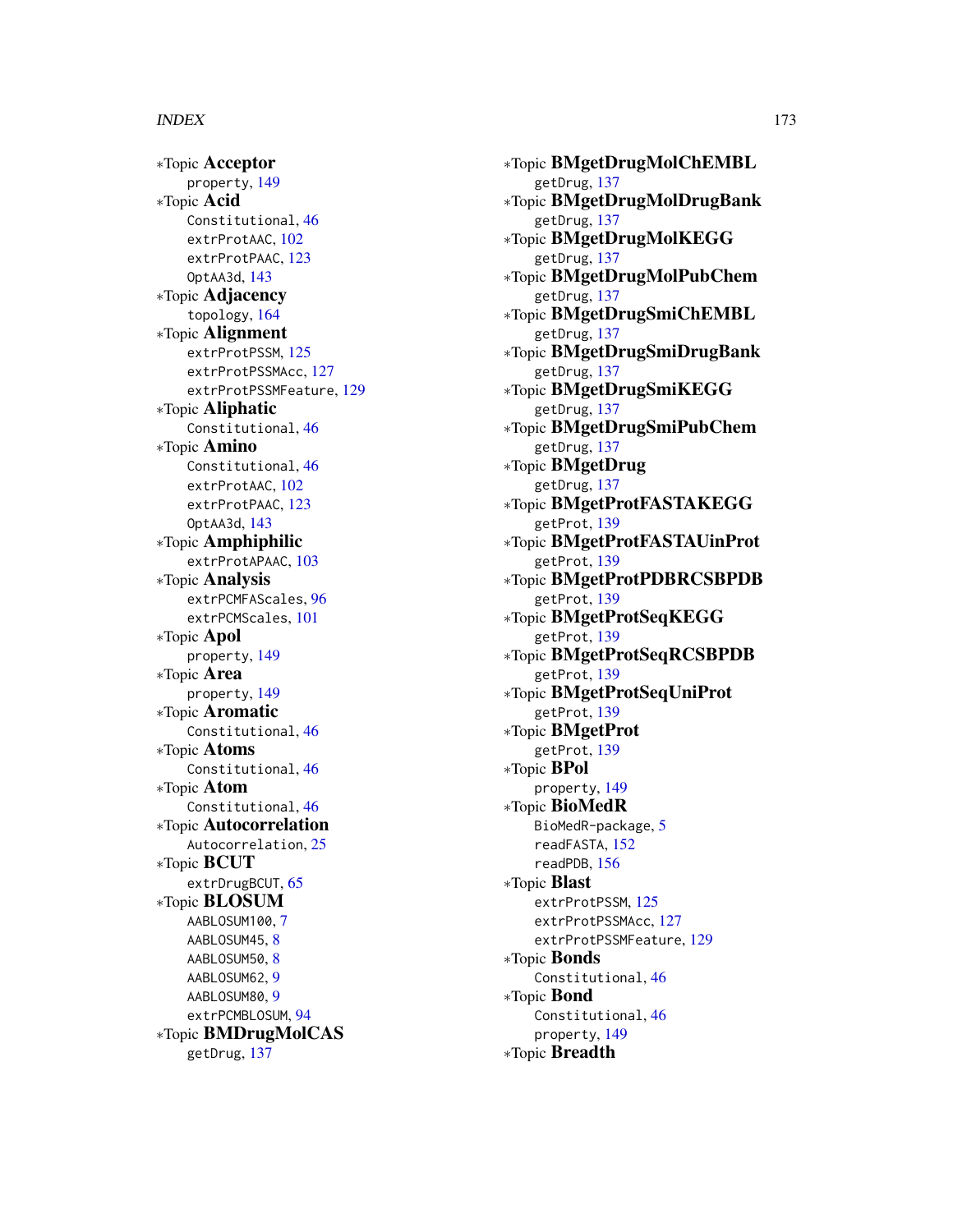geometric , [133](#page-132-0) ∗Topic Broto extrProtMoreauBroto , [121](#page-120-0) ∗Topic CAS getDrug , [137](#page-136-0) ∗Topic CPSA extrDrugCPSA, [66](#page-65-0) ∗Topic CTDC extrProtCTDC, [105](#page-104-0) ∗Topic CTDD extrProtCTDD , [107](#page-106-0) ∗Topic CTDT extrProtCTDT , [110](#page-109-0) ∗Topic CTD extrProtCTDC, [105](#page-104-0) extrProtCTDCClass , [106](#page-105-0) extrProtCTDD , [107](#page-106-0) extrProtCTDDClass , [108](#page-107-0) extrProtCTDT , [110](#page-109-0) extrProtCTDTClass , [111](#page-110-0) ∗Topic CTriad extrProtCTriad , [113](#page-112-0) ∗Topic Carbon topology , [164](#page-163-0) ∗Topic ChEMBL getDrug , [137](#page-136-0) ∗Topic Chain connectivity , [43](#page-42-0) Constitutional, [46](#page-45-0) ∗Topic Charge Autocorrelation, [25](#page-24-0) ∗Topic Chi connectivity , [43](#page-42-0) ∗Topic Cluster connectivity , [43](#page-42-0) ∗Topic Complexity topology , [164](#page-163-0) ∗Topic Components extrPCMScales , [101](#page-100-0) ∗Topic Composition extrProtAAC,  $102$ extrProtAPAAC, [103](#page-102-0) extrProtCTDC, [105](#page-104-0) extrProtCTDCClass , [106](#page-105-0) extrProtCTDD, [107](#page-106-0) extrProtCTDDClass , [108](#page-107-0) extrProtDC , [115](#page-114-0) extrProtPAAC, [123](#page-122-0)

extrProtTC, [132](#page-131-0) ∗Topic Conjoint extrProtCTriad, [113](#page-112-0) extrProtCTriadClass , [114](#page-113-0) ∗Topic Connectivity topology , [164](#page-163-0) ∗Topic Cosine calcDrugFPSim , [28](#page-27-0) ∗Topic Count Constitutional , [46](#page-45-0) property , [149](#page-148-0) ∗Topic Coupling extrProtSOCN , [131](#page-130-0) ∗Topic DACC extrDNADACC, [52](#page-51-0) ∗Topic DAC extrDNADAC, <mark>[50](#page-49-0)</mark> ∗Topic DCC extrDNADCC, [53](#page-52-0) ∗Topic DC extrProtDC , [115](#page-114-0) ∗Topic Dice calcDrugFPSim, [28](#page-27-0) ∗Topic Dipeptide extrProtDC , [115](#page-114-0) ∗Topic Distance topology , [164](#page-163-0) ∗Topic Donor property , [149](#page-148-0) ∗Topic DrugBank getDrug , [137](#page-136-0) ∗Topic Drug calcDrugFPSim , [28](#page-27-0) searchDrug , [161](#page-160-0) ∗Topic Eccentric topology , [164](#page-163-0) ∗Topic Edge topology , [164](#page-163-0) ∗Topic Euclidean calcDrugFPSim, [28](#page-27-0) ∗Topic FASTA readFASTA , [152](#page-151-1) ∗Topic FMF topology , [164](#page-163-0) ∗Topic Factor extrPCMFAScales , [96](#page-95-0) ∗Topic Five property , [149](#page-148-0)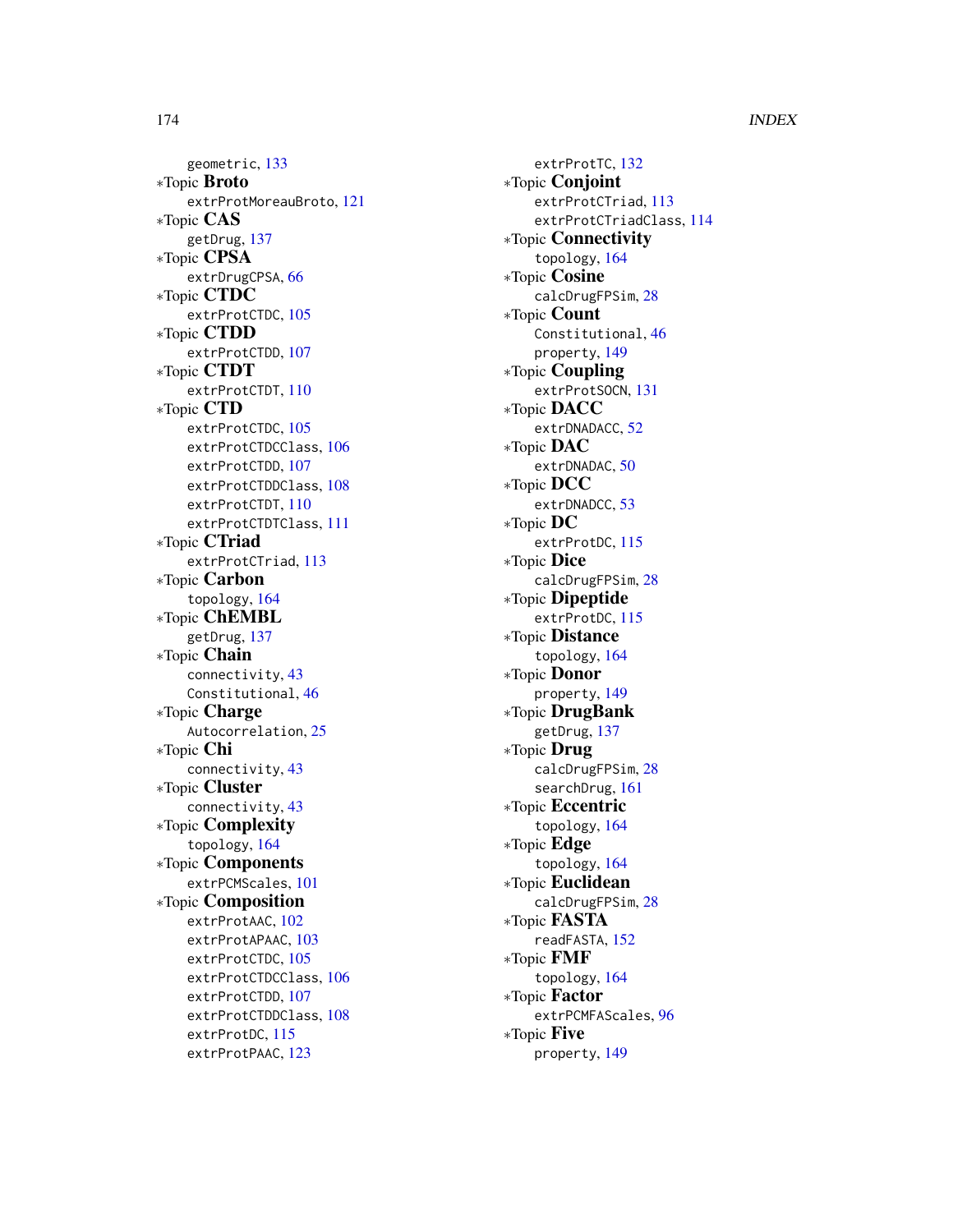∗Topic Fragment topology , [164](#page-163-0) ∗Topic GO calcParProtGOSim , [29](#page-28-0) calcTwoProtGOSim , [31](#page-30-0) parGOSim , [144](#page-143-1) twoGOSim , [168](#page-167-1) ∗Topic Geary extrProtGeary , [117](#page-116-0) ∗Topic Genbank BMgetDNAGenBank , [27](#page-26-0) ∗Topic Gene calcParProtGOSim , [29](#page-28-0) calcTwoProtGOSim , [31](#page-30-0) ∗Topic Geometric topology , [164](#page-163-0) ∗Topic Gravitational geometric , [133](#page-132-0) ∗Topic HBond property , [149](#page-148-0) ∗Topic Hall extrDrugKierHallSmarts , [79](#page-78-0) ∗Topic Hamming calcDrugFPSim , [28](#page-27-0) ∗Topic Hybridization extrDrugHybridizationRatio , [76](#page-75-0) ∗Topic Index geometric , [133](#page-132-0) topology , [164](#page-163-0) ∗Topic Indices extrDrugKappaShapeIndices , [78](#page-77-0) ∗Topic Inertia geometric , [133](#page-132-0) ∗Topic Ionization extrDrugIPMolecularLearning, [77](#page-76-0) ∗Topic KEGG getDrug , [137](#page-136-0) getProt , [139](#page-138-0) ∗Topic Kappa extrDrugKappaShapeIndices , [78](#page-77-0) ∗Topic Kier extrDrugKierHallSmarts , [79](#page-78-0) ∗Topic Largest Constitutional , [46](#page-45-0) ∗Topic Length geometric , [133](#page-132-0) ∗Topic Lipinski property , [149](#page-148-0)

∗Topic LogP extrDrugMannholdLogP, [85](#page-84-0) ∗Topic Longest Constitutional , [46](#page-45-0) ∗Topic MCS searchDrug , [161](#page-160-0) ∗Topic MDE topology , [164](#page-163-0) ∗Topic MOL readMolFromSDF , [154](#page-153-1) readMolFromSmi , [155](#page-154-1) ∗Topic Magnitude topology , [164](#page-163-0) ∗Topic Mannhold extrDrugMannholdLogP, [85](#page-84-0) ∗Topic Mass Autocorrelation, [25](#page-24-0) ∗Topic Molecular topology , [164](#page-163-0) ∗Topic Molecule searchDrug , [161](#page-160-0) ∗Topic Moment geometric , [133](#page-132-0) ∗Topic Moran extrProtMoran , [119](#page-118-0) ∗Topic Moreau-Broto extrProtMoreauBroto , [121](#page-120-0) ∗Topic MoreauBroto extrProtMoreauBroto , [121](#page-120-0) ∗Topic Moreau extrProtMoreauBroto , [121](#page-120-0) ∗Topic Multidimensional extrPCMMDSScales , [97](#page-96-0) ∗Topic NNeighbors NNeighbors , [142](#page-141-0) ∗Topic Needleman-Wunsch calcParProtSeqSim , [30](#page-29-0) calcTwoProtSeqSim , [33](#page-32-0) ∗Topic Neighbors NNeighbors , [142](#page-141-0) ∗Topic Numbers topology , [164](#page-163-0) ∗Topic Number extrProtSOCN , [131](#page-130-0) ∗Topic Ontology calcParProtGOSim , [29](#page-28-0) calcTwoProtGOSim , [31](#page-30-0) parGOSim , [144](#page-143-1)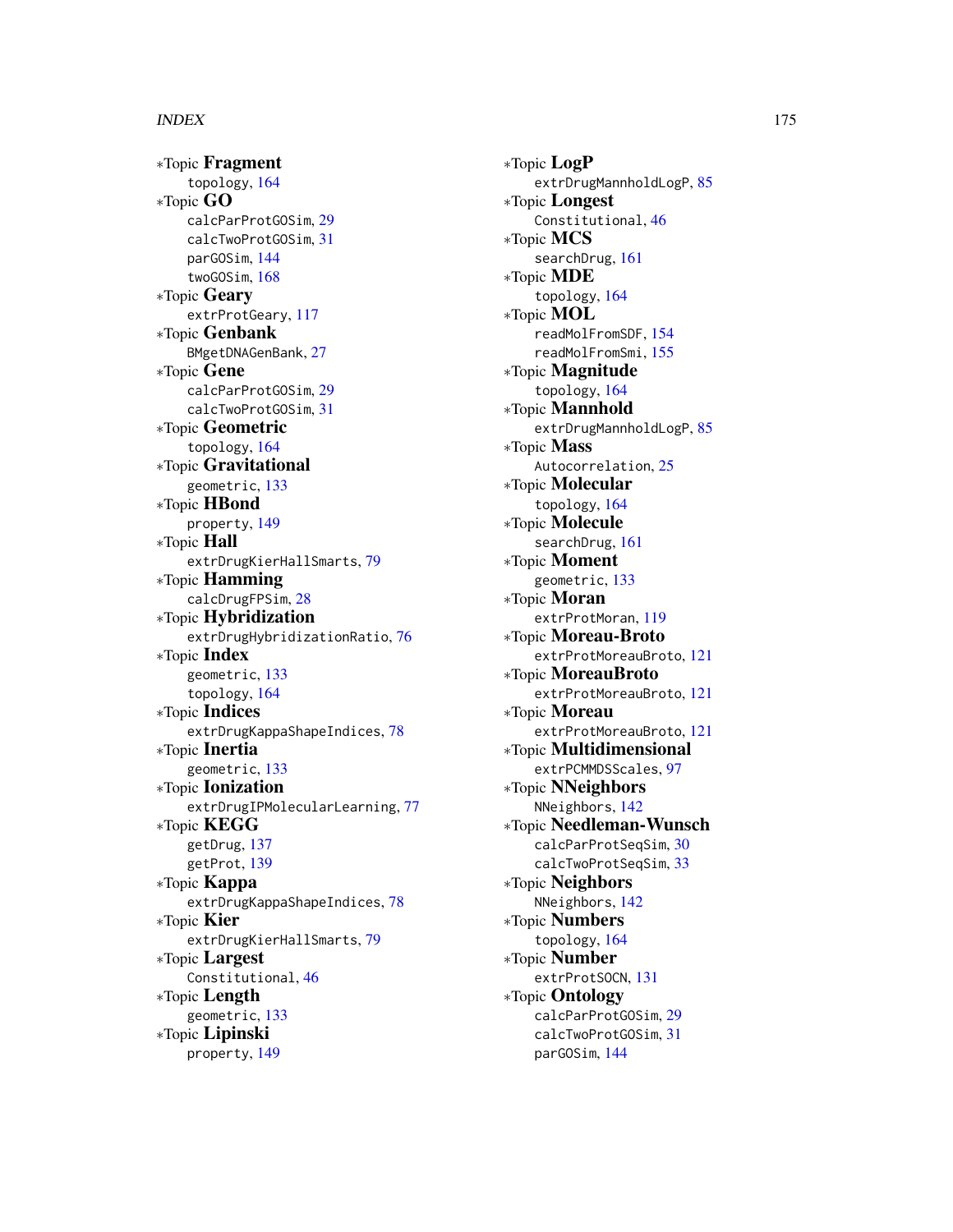twoGOSim, [168](#page-167-1) ∗Topic OptAA3d OptAA3d, [143](#page-142-0) ∗Topic Order extrProtQSO, [130](#page-129-0) extrProtSOCN, [131](#page-130-0) ∗Topic PAAC extrProtPAAC, [123](#page-122-0) ∗Topic PAM AAPAM120, [18](#page-17-0) AAPAM250, [18](#page-17-0) AAPAM30, [19](#page-18-0) AAPAM40, [19](#page-18-0) AAPAM70, [20](#page-19-0) ∗Topic PCA extrPCMScaleGap, [100](#page-99-0) extrPCMScales, [101](#page-100-0) ∗Topic PCM extrPCMBLOSUM, [94](#page-93-0) extrPCMDescScales, [95](#page-94-0) extrPCMFAScales, [96](#page-95-0) extrPCMMDSScales, [97](#page-96-0) extrPCMScaleGap, [100](#page-99-0) extrPCMScales, [101](#page-100-0) ∗Topic PDB getProt, [139](#page-138-0) readPDB, [156](#page-155-1) ∗Topic PSSM extrProtPSSM, [125](#page-124-0) extrProtPSSMAcc, [127](#page-126-0) extrProtPSSMFeature, [129](#page-128-0) ∗Topic Path connectivity, [43](#page-42-0) topology, [164](#page-163-0) ∗Topic Petitjean topology, [164](#page-163-0) ∗Topic Pi Constitutional, [46](#page-45-0) ∗Topic Polarizability Autocorrelation, [25](#page-24-0) property, [149](#page-148-0) ∗Topic Polar property, [149](#page-148-0) ∗Topic Potential extrDrugIPMolecularLearning, [77](#page-76-0) ∗Topic Principal extrPCMScales, [101](#page-100-0) ∗Topic PseDNC

extrDNAPseDNC, [57](#page-56-0) ∗Topic PseKNC extrDNAPseKNC, [58](#page-57-0) ∗Topic Pseudo extrProtAPAAC, [103](#page-102-0) extrProtPAAC, [123](#page-122-0) ∗Topic PubChem getDrug, [137](#page-136-0) ∗Topic QSO extrProtQSO, [130](#page-129-0) ∗Topic Quasi-Sequence-Order extrProtQSO, [130](#page-129-0) ∗Topic Quasi extrProtQSO, [130](#page-129-0) ∗Topic Ratio extrDrugHybridizationRatio, [76](#page-75-0) ∗Topic Rotatable Constitutional, [46](#page-45-0) ∗Topic Rule property, [149](#page-148-0) ∗Topic SDF readMolFromSDF, [154](#page-153-1) ∗Topic SMILES readMolFromSmi, [155](#page-154-1) ∗Topic SOCN extrProtSOCN, [131](#page-130-0) ∗Topic Scaling extrPCMMDSScales, [97](#page-96-0) ∗Topic Search searchDrug, [161](#page-160-0) ∗Topic Sequence extrProtQSO, [130](#page-129-0) extrProtSOCN, [131](#page-130-0) ∗Topic Shape extrDrugKappaShapeIndices, [78](#page-77-0) topology, [164](#page-163-0) ∗Topic Similarity calcDrugFPSim, [28](#page-27-0) searchDrug, [161](#page-160-0) ∗Topic Smarts extrDrugKierHallSmarts, [79](#page-78-0) ∗Topic Smith-Waterman calcParProtSeqSim, [30](#page-29-0) calcTwoProtSeqSim, [33](#page-32-0) ∗Topic Structure plotStructure, [147](#page-146-0) ∗Topic Surface property, [149](#page-148-0)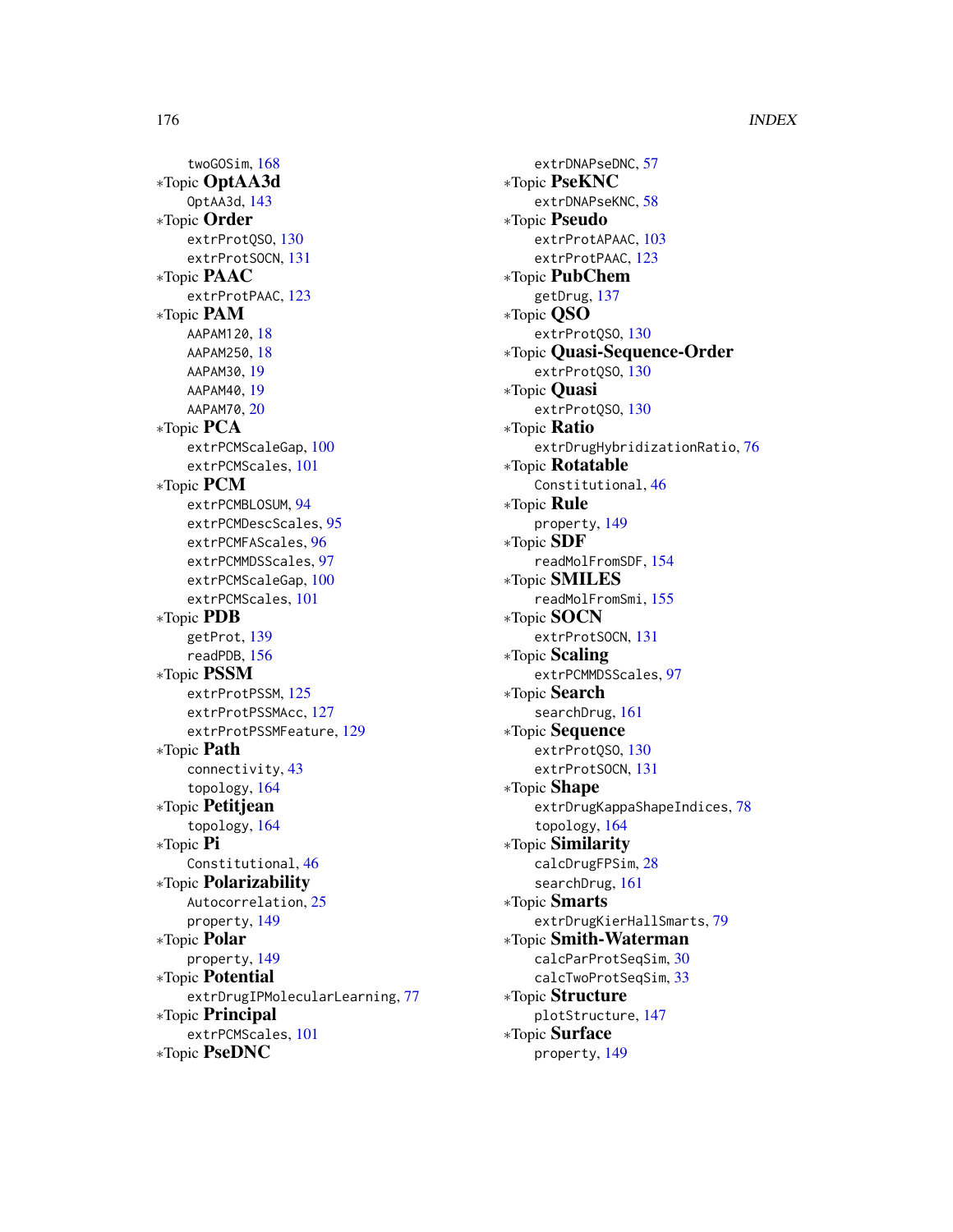∗Topic TACC extrDNATACC, [60](#page-59-0) ∗Topic TAC extrDNATAC, [59](#page-58-0) ∗Topic TCC extrDNATCC, [61](#page-60-0) ∗Topic TC extrProtTC , [132](#page-131-0) ∗Topic Tanimoto calcDrugFPSim , [28](#page-27-0) ∗Topic Topological property , [149](#page-148-0) ∗Topic Transition extrProtCTDT , [110](#page-109-0) extrProtCTDTClass , [111](#page-110-0) ∗Topic Triad extrProtCTriad , [113](#page-112-0) extrProtCTriadClass , [114](#page-113-0) ∗Topic Tripeptide extrProtTC , [132](#page-131-0) ∗Topic Types topology , [164](#page-163-0) ∗Topic UniProt getProt , [139](#page-138-0) ∗Topic VABC topology , [164](#page-163-0) ∗Topic Vertex topology , [164](#page-163-0) ∗Topic Volume topology , [164](#page-163-0) ∗Topic WHIM extrDrugWHIM, [92](#page-91-0) ∗Topic Weighted topology , [164](#page-163-0) ∗Topic Weight property , [149](#page-148-0) ∗Topic Wiener topology , [164](#page-163-0) ∗Topic XLogP property , [149](#page-148-0) ∗Topic Zagreb topology , [164](#page-163-0) ∗Topic aaindex AAindex, [15](#page-14-0) ∗Topic acc acc , [23](#page-22-0) ∗Topic acid checkProt , [35](#page-34-0)

segProt, [162](#page-161-0) ∗Topic alignment calcParProtSeqSim , [30](#page-29-0) calcTwoProtSeqSim , [33](#page-32-0) parSeqSim , [145](#page-144-1) twoSeqSim , [170](#page-169-0) ∗Topic amino checkProt , [35](#page-34-0) segProt , [162](#page-161-0) ∗Topic apfp apfp , [24](#page-23-0) ∗Topic atomprop atomprop , [25](#page-24-0) ∗Topic autocorrelation extrProtGeary , [117](#page-116-0) extrProtMoran , [119](#page-118-0) extrProtMoreauBroto , [121](#page-120-0) ∗Topic auto acc , [23](#page-22-0) ∗Topic bcl bcl , [27](#page-26-0) ∗Topic calcDrugFPSim calcDrugFPSim, [28](#page-27-0) ∗Topic calcParProtGOSim calcParProtGOSim , [29](#page-28-0) ∗Topic calcParProtSeqSim calcParProtSeqSim , [30](#page-29-0) ∗Topic calcTwoProtGOSim calcTwoProtGOSim , [31](#page-30-0) ∗Topic calcTwoProtSeqSim calcTwoProtSeqSim , [33](#page-32-0) ∗Topic check checkDNA , [34](#page-33-0) checkProt , [35](#page-34-0) ∗Topic clusterCMP clusterCMP , [35](#page-34-0) ∗Topic clusterJP clusterJP , [37](#page-36-0) ∗Topic clusterMDS clusterMDS , [39](#page-38-0) ∗Topic clusterPlotSOMmap clusterPlotSOMmap , [40](#page-39-0) ∗Topic clusterStat clusterStat , [42](#page-41-0) ∗Topic cluster clusterCMP , [35](#page-34-0) clusterMDS , [39](#page-38-0) ∗Topic compounds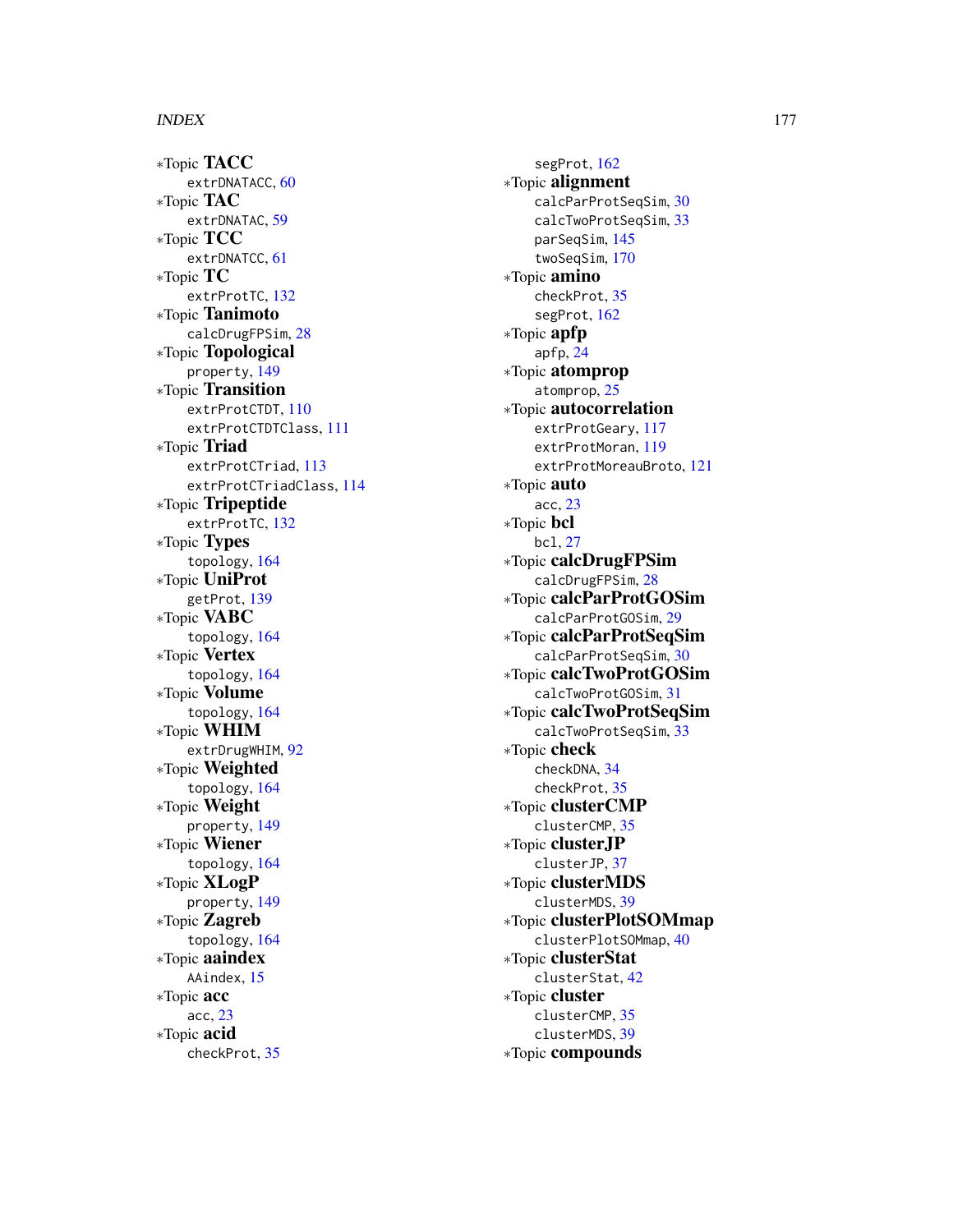clusterCMP, [35](#page-34-0) ∗Topic convAPtoFP convAPtoFP, [48](#page-47-0) ∗Topic convSDFtoAP convSDFtoAP, [49](#page-48-0) ∗Topic covariance acc, [23](#page-22-0) ∗Topic cross acc, [23](#page-22-0) ∗Topic datasets AABLOSUM100, [7](#page-6-0) AABLOSUM45, [8](#page-7-0) AABLOSUM50, [8](#page-7-0) AABLOSUM62, [9](#page-8-0) AABLOSUM80, [9](#page-8-0) AAindex, [15](#page-14-0) AAPAM120, [18](#page-17-0) AAPAM250, [18](#page-17-0) AAPAM30, [19](#page-18-0) AAPAM40, [19](#page-18-0) AAPAM70, [20](#page-19-0) bcl, [27](#page-26-0) sdfbcl, [161](#page-160-0) som.bcl, [163](#page-162-0) ∗Topic descriptor extrPCMPropScales, [98](#page-97-0) ∗Topic diversity extrDNAIncDiv, [54](#page-53-0) ∗Topic extrDrugAIO extrDrugAIO, [63](#page-62-0) ∗Topic extrDrugALOGP property, [149](#page-148-0) ∗Topic extrDrugAP extrDrugAP, [64](#page-63-0) ∗Topic extrDrugAminoAcidCount Constitutional, [46](#page-45-0) ∗Topic extrDrugApol property, [149](#page-148-0) ∗Topic extrDrugAromaticAtomsCount Constitutional, [46](#page-45-0) ∗Topic extrDrugAromaticBondsCount Constitutional, [46](#page-45-0) ∗Topic extrDrugAtomCount Constitutional, [46](#page-45-0) ∗Topic extrDrugAutocorrelationMass Autocorrelation, [25](#page-24-0)

∗Topic extrDrugAutocorrelationPolarizability Autocorrelation, [25](#page-24-0) ∗Topic extrDrugAutocorrelationcharge Autocorrelation, [25](#page-24-0) ∗Topic extrDrugBCUT extrDrugBCUT, [65](#page-64-0) ∗Topic extrDrugBPol property, [149](#page-148-0) ∗Topic extrDrugBondCount Constitutional, [46](#page-45-0) ∗Topic extrDrugCPSA extrDrugCPSA, [66](#page-65-0) ∗Topic extrDrugCarbonTypes topology, [164](#page-163-0) ∗Topic extrDrugChiChain connectivity, [43](#page-42-0) ∗Topic extrDrugChiCluster connectivity, [43](#page-42-0) ∗Topic extrDrugChiPathCluster connectivity, [43](#page-42-0) ∗Topic extrDrugChiPath connectivity, [43](#page-42-0) ∗Topic extrDrugECI topology, [164](#page-163-0) ∗Topic extrDrugEstateComplete extrDrugEstateComplete, [69](#page-68-0) ∗Topic extrDrugEstate extrDrugEstate, [68](#page-67-0) ∗Topic extrDrugExtendedComplete extrDrugExtendedComplete, [71](#page-70-0) ∗Topic extrDrugExtended extrDrugExtended, [70](#page-69-0) ∗Topic extrDrugFMF topology, [164](#page-163-0) ∗Topic extrDrugFragmentComplexity topology, [164](#page-163-0) ∗Topic extrDrugGraphComplete extrDrugGraphComplete, [73](#page-72-0) ∗Topic extrDrugGraph extrDrugGraph, [72](#page-71-0) ∗Topic extrDrugGravitationalIndex geometric, [133](#page-132-0) ∗Topic extrDrugHBondAcceptor-Count property, [149](#page-148-0) ∗Topic extrDrugHBondDonorCount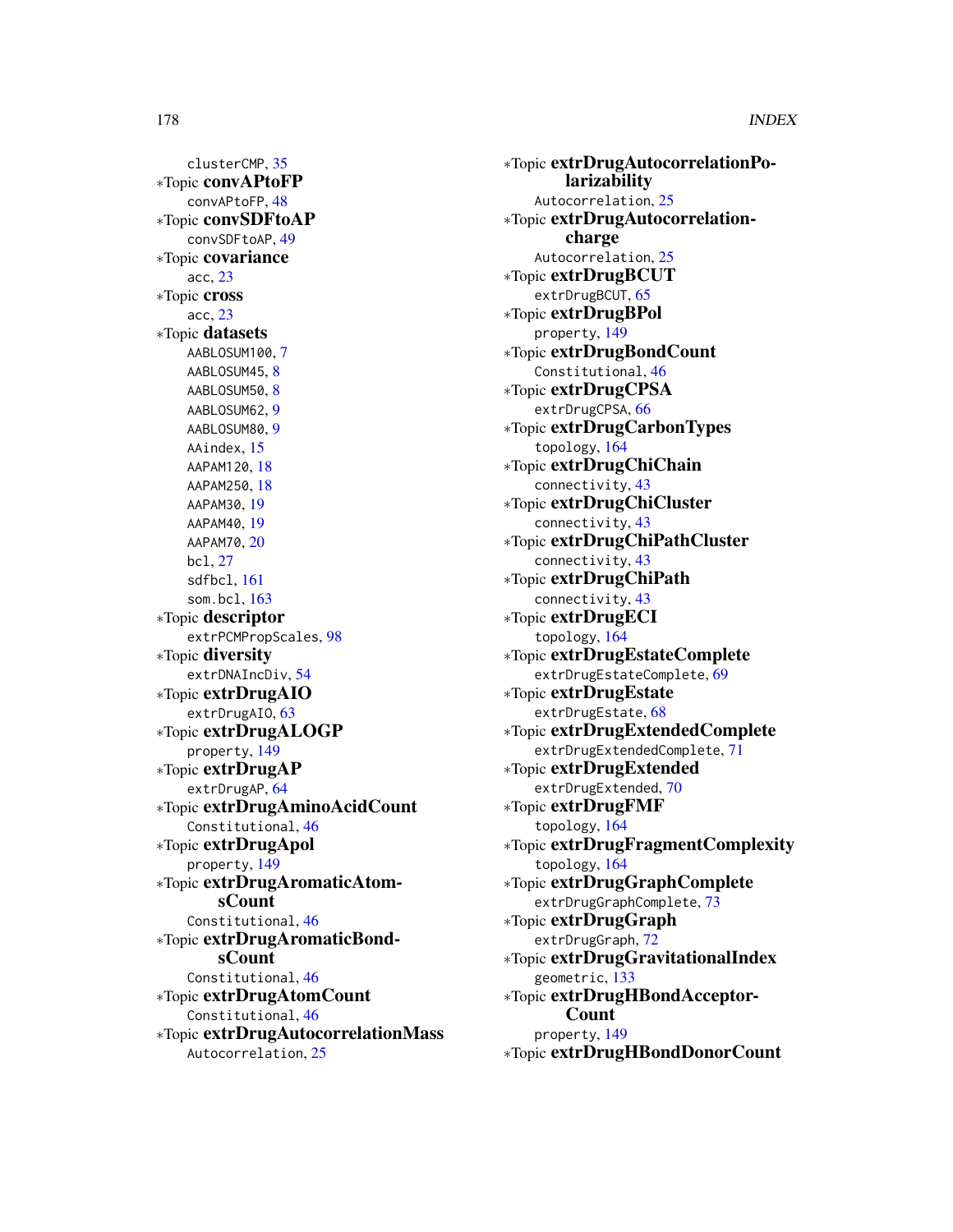property, [149](#page-148-0) ∗Topic extrDrugHybridizationComplete extrDrugHybridizationComplete, [75](#page-74-0) ∗Topic extrDrugHybridizationRatio extrDrugHybridizationRatio, [76](#page-75-0) ∗Topic extrDrugHybridization extrDrugHybridization, [74](#page-73-0) ∗Topic extrDrugIPMolecularLearning extrDrugIPMolecularLearning, [77](#page-76-0) ∗Topic extrDrugKRComplete extrDrugKRComplete, [82](#page-81-0) ∗Topic extrDrugKR extrDrugKR, [81](#page-80-0) ∗Topic extrDrugKappaShapeIndices extrDrugKappaShapeIndices, [78](#page-77-0) ∗Topic extrDrugKierHallSmarts extrDrugKierHallSmarts, [79](#page-78-0) ∗Topic extrDrugLargestChain Constitutional, [46](#page-45-0) ∗Topic extrDrugLargestPiSystem Constitutional, [46](#page-45-0) ∗Topic extrDrugLengthOverBreadth geometric, [133](#page-132-0) ∗Topic extrDrugLogP property, [149](#page-148-0) ∗Topic extrDrugLongestAliphatic-Chain Constitutional, [46](#page-45-0) ∗Topic extrDrugMACCSComplete extrDrugMACCSComplete, [84](#page-83-0) ∗Topic extrDrugMACCS extrDrugMACCS, [83](#page-82-0) ∗Topic extrDrugMDE topology, [164](#page-163-0) ∗Topic extrDrugMannholdLogP extrDrugMannholdLogP, [85](#page-84-0) ∗Topic extrDrugMomentOfInertia geometric, [133](#page-132-0) ∗Topic extrDrugPetitjeanNumber topology, [164](#page-163-0) ∗Topic extrDrugPetitjeanShapeIndex topology, [164](#page-163-0) ∗Topic extrDrugPubChemComplete extrDrugPubChemComplete, [87](#page-86-0) ∗Topic extrDrugPubChem extrDrugPubChem, [86](#page-85-0) ∗Topic extrDrugRotatableBond-

sCount Constitutional, [46](#page-45-0) ∗Topic extrDrugRuleOfFive property, [149](#page-148-0) ∗Topic extrDrugShortestPathComplete extrDrugShortestPathComplete, [89](#page-88-0) ∗Topic extrDrugShortestPath extrDrugShortestPath, [88](#page-87-0) ∗Topic extrDrugStandardComplete extrDrugStandardComplete, [91](#page-90-0) ∗Topic extrDrugStandard extrDrugStandard, [90](#page-89-0) ∗Topic extrDrugTPSA property, [149](#page-148-0) ∗Topic extrDrugVABC topology, [164](#page-163-0) ∗Topic extrDrugVAdjMa topology, [164](#page-163-0) ∗Topic extrDrugWHIM extrDrugWHIM, [92](#page-91-0) ∗Topic extrDrugWeightedPath topology, [164](#page-163-0) ∗Topic extrDrugWeight property, [149](#page-148-0) ∗Topic extrDrugWienerNumbers topology, [164](#page-163-0) ∗Topic extrDrugZagrebIndex topology, [164](#page-163-0) ∗Topic extrPCMBLOSUM extrPCMBLOSUM, [94](#page-93-0) ∗Topic extrPCMDescScales extrPCMDescScales, [95](#page-94-0) ∗Topic extrPCMFAScales extrPCMFAScales, [96](#page-95-0) ∗Topic extrPCMMDSScales extrPCMMDSScales, [97](#page-96-0) ∗Topic extrPCMPropScales extrPCMPropScales, [98](#page-97-0) ∗Topic extrPCMScales extrPCMScales, [101](#page-100-0) ∗Topic extrProtACC extrProtAAC, [102](#page-101-0) ∗Topic extrProtAPAAC extrProtAPAAC, [103](#page-102-0) ∗Topic extrProtCTDC extrProtCTDC, [105](#page-104-0) ∗Topic extrProtCTDD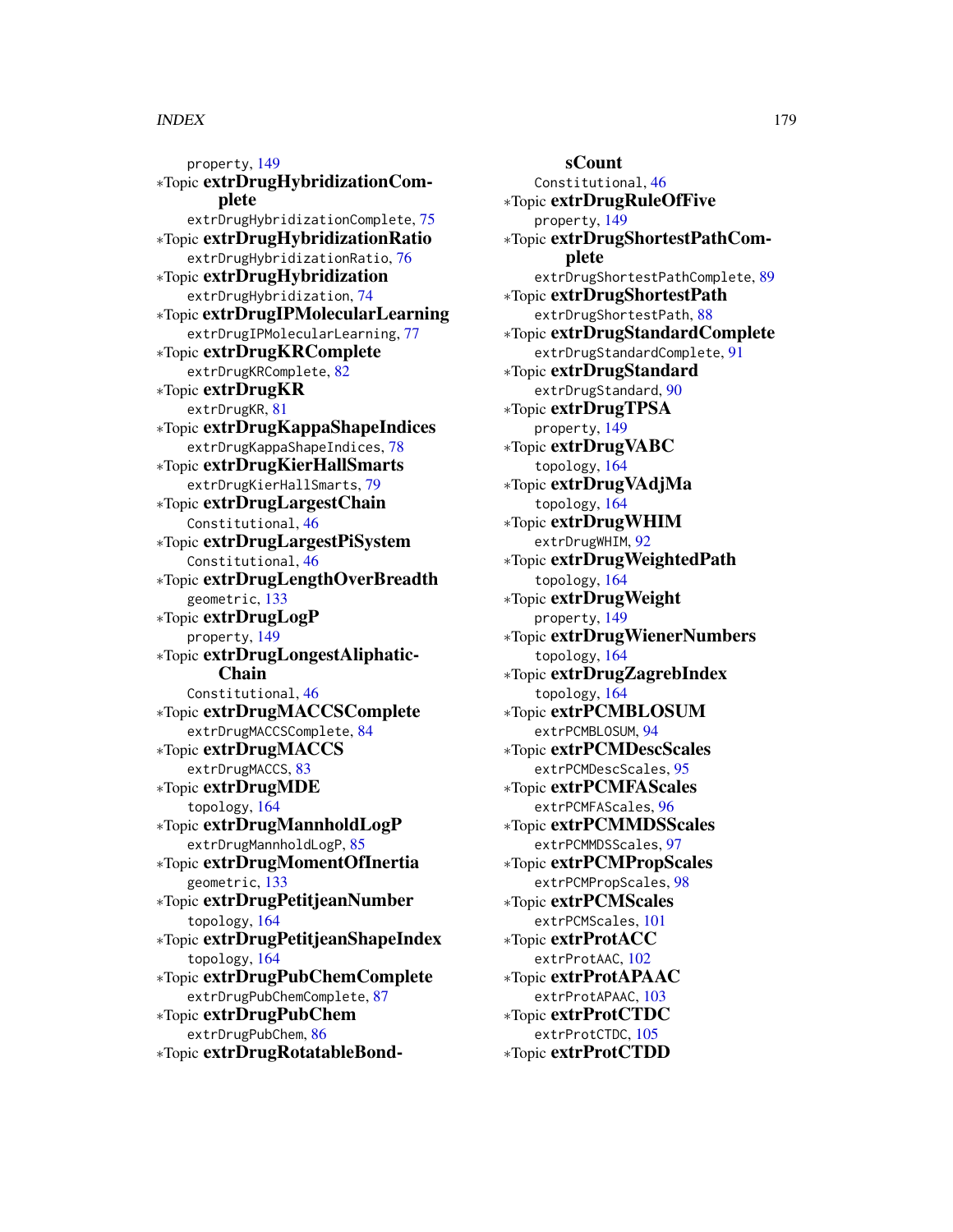extrProtCTDD, [107](#page-106-0) ∗Topic extrProtCTDT extrProtCTDT , [110](#page-109-0) ∗Topic extrProtCTriad extrProtCTriad, [113](#page-112-0) ∗Topic extrProtDC extrProtDC , [115](#page-114-0) ∗Topic extrProtGeary extrProtGeary , [117](#page-116-0) ∗Topic extrProtMoran extrProtMoran , [119](#page-118-0) ∗Topic extrProtMoreauBroto extrProtMoreauBroto , [121](#page-120-0) ∗Topic extrProtPAAC extrProtPAAC, [123](#page-122-0) ∗Topic extrProtQSO extrProtQSO , [130](#page-129-0) ∗Topic extrProtSOCN extrProtSOCN , [131](#page-130-0) ∗Topic extrProtTC extrProtTC , [132](#page-131-0) ∗Topic extract extrDNADAC, [50](#page-49-0) extrDNADACC, [52](#page-51-0) extrDNADCC, [53](#page-52-0) extrDNAIncDiv, [54](#page-53-0) extrDNAkmer , [55](#page-54-0) extrDNAPseDNC, [57](#page-56-0) extrDNAPseKNC, [58](#page-57-0) extrDNATAC, [59](#page-58-0) extrDNATACC, [60](#page-59-0) extrDNATCC, [61](#page-60-0) extrPCMBLOSUM, [94](#page-93-0) extrPCMDescScales , [95](#page-94-0) extrPCMFAScales , [96](#page-95-0) extrPCMMDSScales , [97](#page-96-0) extrPCMPropScales , [98](#page-97-0) extrPCMScaleGap , [100](#page-99-0) extrPCMScales , [101](#page-100-0) extrProtAAC, [102](#page-101-0) extrProtAPAAC, [103](#page-102-0) extrProtCTDC, [105](#page-104-0) extrProtCTDCClass , [106](#page-105-0) extrProtCTDD , [107](#page-106-0) extrProtCTDDClass , [108](#page-107-0) extrProtCTDT , [110](#page-109-0) extrProtCTDTClass , [111](#page-110-0) extrProtCTriad , [113](#page-112-0)

extrProtCTriadClass , [114](#page-113-0) extrProtDC , [115](#page-114-0) extrProtFPGap , [116](#page-115-0) extrProtGeary , [117](#page-116-0) extrProtMoran , [119](#page-118-0) extrProtMoreauBroto , [121](#page-120-0) extrProtPAAC, [123](#page-122-0) extrProtPSSM , [125](#page-124-0) extrProtPSSMAcc , [127](#page-126-0) extrProtPSSMFeature , [129](#page-128-0) extrProtQSO , [130](#page-129-0) extrProtSOCN, [131](#page-130-0) extrProtTC , [132](#page-131-0) revchars , [157](#page-156-0) ∗Topic gap extrPCMScaleGap, [100](#page-99-0) extrProtFPGap , [116](#page-115-0) ∗Topic getCCI getCPI , [135](#page-134-0) ∗Topic getCDI getCPI , [135](#page-134-0) ∗Topic getCPI getCPI, [135](#page-134-0) ∗Topic getDDI getCPI, [135](#page-134-0) ∗Topic getDPI getCPI, [135](#page-134-0) ∗Topic getDrug getDrug , [137](#page-136-0) ∗Topic getPPI getCPI , [135](#page-134-0) ∗Topic getProt getProt , [139](#page-138-0) ∗Topic global calcParProtSeqSim , [30](#page-29-0) calcTwoProtSeqSim , [33](#page-32-0) ∗Topic increment extrDNAIncDiv, [54](#page-53-0) ∗Topic index make\_kmer\_index , [141](#page-140-0) ∗Topic interaction getCPI , [135](#page-134-0) ∗Topic kmer extrDNAkmer , [55](#page-54-0) make\_kmer\_index , [141](#page-140-0) ∗Topic local calcParProtSeqSim , [30](#page-29-0) calcTwoProtSeqSim , [33](#page-32-0)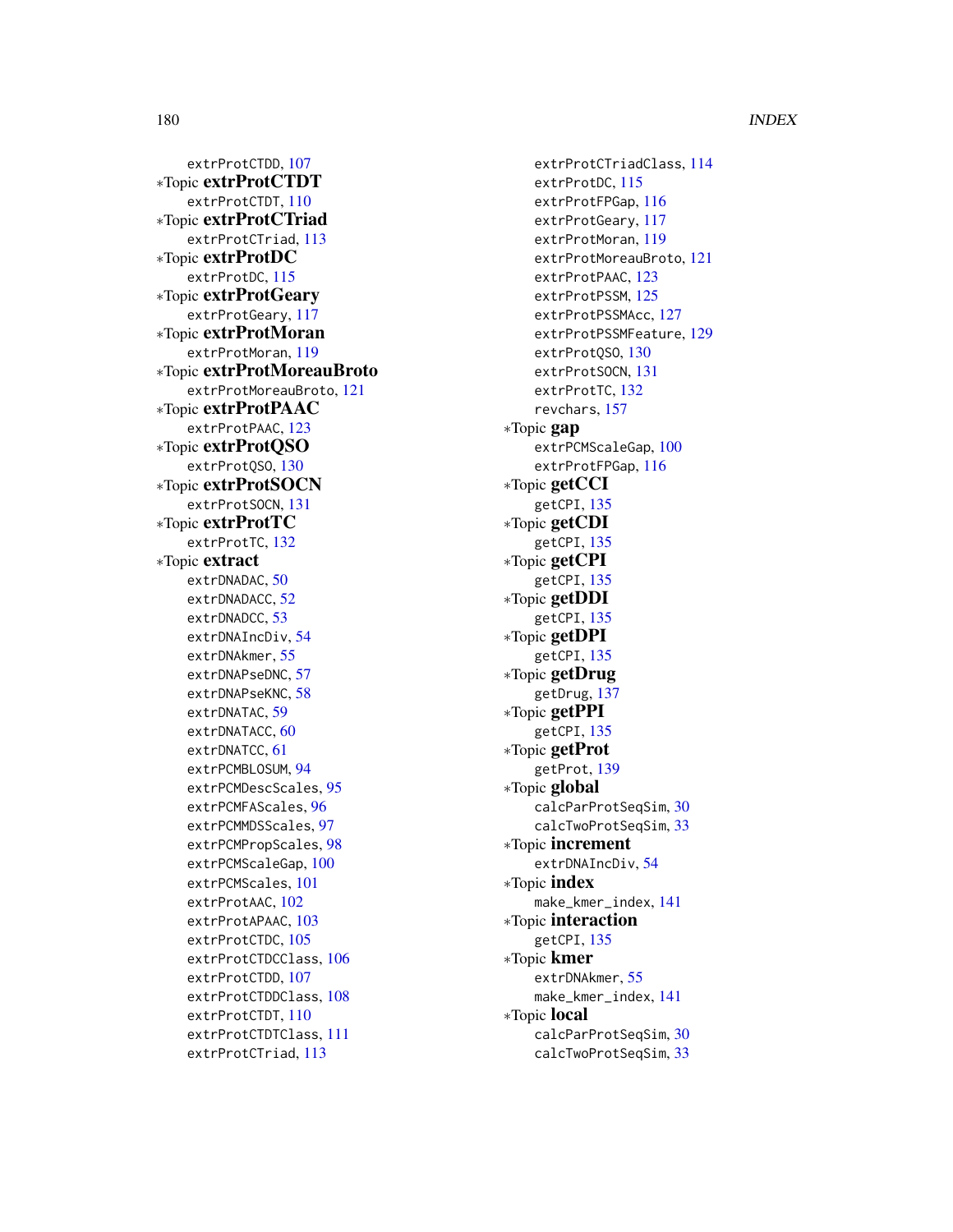# $INDEX$  and the set of the set of the set of the set of the set of the set of the set of the set of the set of the set of the set of the set of the set of the set of the set of the set of the set of the set of the set of th

∗Topic nearest NNeighbors , [142](#page-141-0) ∗Topic normalized extrProtMoreauBroto , [121](#page-120-0) ∗Topic of extrDNAIncDiv, [54](#page-53-0) ∗Topic parallel calcParProtSeqSim , [30](#page-29-0) calcTwoProtSeqSim , [33](#page-32-0) parSeqSim , [145](#page-144-0) twoSeqSim , [170](#page-169-0) ∗Topic plot plotStructure , [147](#page-146-0) ∗Topic pls.cv pls.cv , [148](#page-147-0) ∗Topic protein checkProt , [35](#page-34-0) segProt , [162](#page-161-0) ∗Topic readFASTA readFASTA , [152](#page-151-0) ∗Topic readMolFromSDF readMolFromSDF , [154](#page-153-0) ∗Topic readMolFromSmi readMolFromSmi , [155](#page-154-0) ∗Topic readPDB readPDB , [156](#page-155-0) ∗Topic reverse\_chars revchars , [157](#page-156-0) ∗Topic rf.cv rf.cv , [158](#page-157-0) ∗Topic rf.fs rf.fs , [159](#page-158-0) ∗Topic scales extrPCMDescScales , [95](#page-94-0) extrPCMMDSScales , [97](#page-96-0) extrPCMPropScales , [98](#page-97-0) extrPCMScaleGap , [100](#page-99-0) extrPCMScales , [101](#page-100-0) extrProtFPGap , [116](#page-115-0) ∗Topic sdfbcl sdfbcl , [161](#page-160-0) ∗Topic sdf sdfbcl , [161](#page-160-0) ∗Topic searchDrug searchDrug , [161](#page-160-0) ∗Topic segmentation segProt , [162](#page-161-0) ∗Topic segment

segProt, [162](#page-161-0) ∗Topic seg segProt, [162](#page-161-0) ∗Topic sequence calcParProtSeqSim , [30](#page-29-0) calcTwoProtSeqSim , [33](#page-32-0) checkProt , [35](#page-34-0) segProt , [162](#page-161-0) ∗Topic similarity calcParProtGOSim , [29](#page-28-0) calcParProtSeqSim , [30](#page-29-0) calcTwoProtGOSim , [31](#page-30-0) calcTwoProtSeqSim , [33](#page-32-0) parGOSim , [144](#page-143-0) parSeqSim , [145](#page-144-0) twoGOSim , [168](#page-167-0) twoSeqSim , [170](#page-169-0) ∗Topic som.bcl som.bcl , [163](#page-162-0) ∗Topic the extrDNAIncDiv, [54](#page-53-0) ∗Topic type checkProt , [35](#page-34-0) ∗Topic visualize clusterMDS , [39](#page-38-0) AA2DACOR, [6](#page-5-0) AA3DMoRSE, [6](#page-5-0) AAACF , [7](#page-6-0) AABLOSUM100, [7](#page-6-0) AABLOSUM45, <mark>[8](#page-7-0)</mark> AABLOSUM50, <mark>[8](#page-7-0)</mark> AABLOSUM62 , [9](#page-8-0) AABLOSUM80, [9](#page-8-0) AABurden , [10](#page-9-0) AAConn, [10](#page-9-0) AAConst , [11](#page-10-0) AACPSA , [11](#page-10-0) AADescAll , [12](#page-11-0) AAEdgeAdj , [12](#page-11-0) AAEigIdx , [13](#page-12-0) AAFGC, [13](#page-12-0) AAGeom , [14](#page-13-0) AAGETAWAY , [14](#page-13-0) AAindex , [15](#page-14-0) , *[104](#page-103-0)* , *[123](#page-122-0)* AAInfo, [15](#page-14-0) AAMetaInfo, 1<mark>6</mark> AAMOE2D , [16](#page-15-0) AAMOE3D , [17](#page-16-0)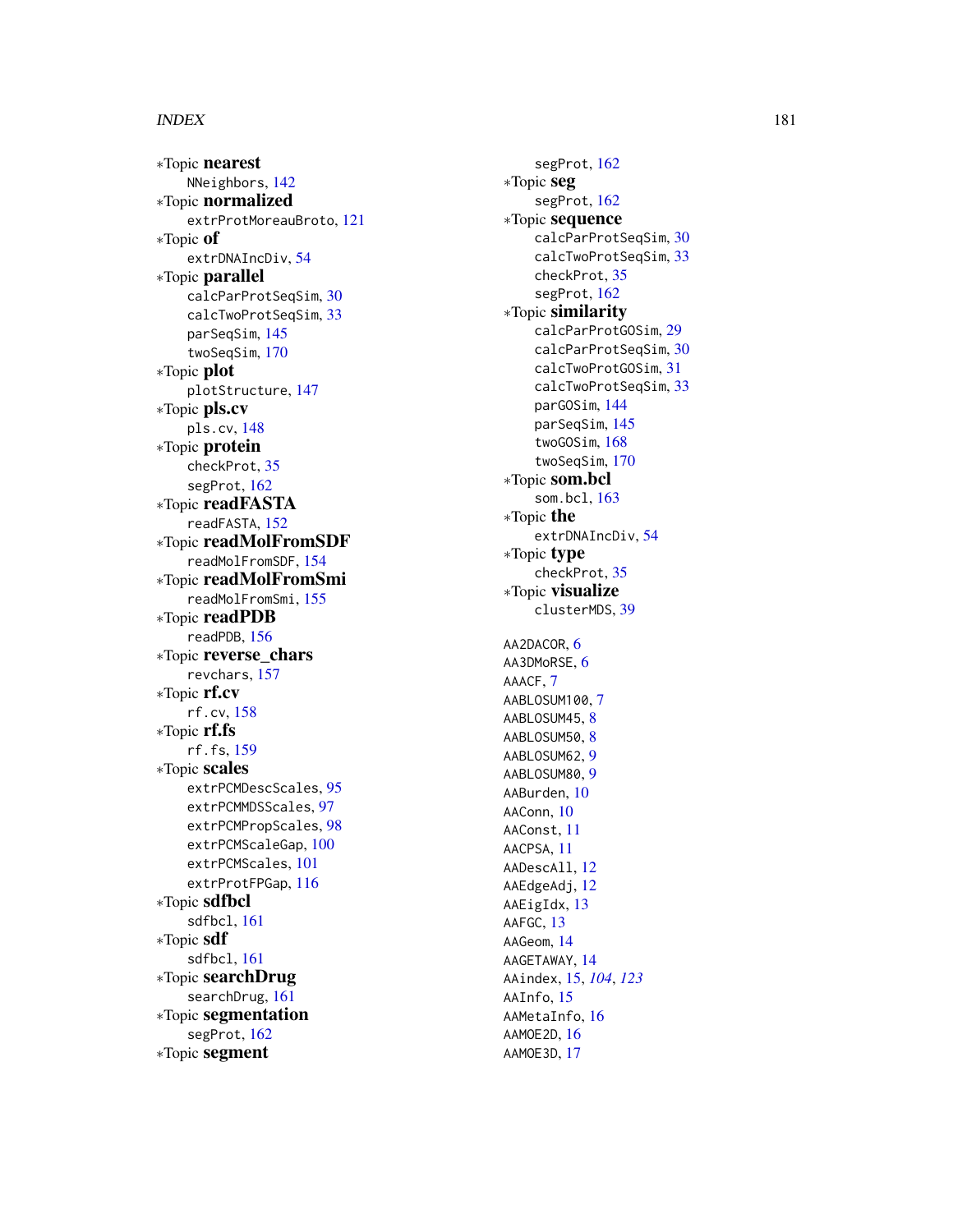## 182 INDEX

AAMolProp, [17](#page-16-0) AAPAM120, [18](#page-17-0) AAPAM250, [18](#page-17-0) AAPAM30, [19](#page-18-0) AAPAM40, [19](#page-18-0) AAPAM70, [20](#page-19-0) AARandic, [20](#page-19-0) AARDF, [21](#page-20-0) AATopo, [21](#page-20-0) AATopoChg, [22](#page-21-0) AAWalk, [22](#page-21-0) AAWHIM, [23](#page-22-0) acc, [23](#page-22-0) apfp, [24](#page-23-0) atomprop, [25](#page-24-0) Autocorrelation, [25](#page-24-0)

## bcl, [27](#page-26-0)

BioMedR *(*BioMedR-package*)*, [5](#page-4-0) BioMedR-package, [5](#page-4-0) BMDrugMolCAS *(*getDrug*)*, [137](#page-136-0) BMgetDNAGenBank, [27](#page-26-0) BMgetDrug, *[141](#page-140-0)* BMgetDrug *(*getDrug*)*, [137](#page-136-0) BMgetDrugMolChEMBL *(*getDrug*)*, [137](#page-136-0) BMgetDrugMolDrugBank *(*getDrug*)*, [137](#page-136-0) BMgetDrugMolKEGG *(*getDrug*)*, [137](#page-136-0) BMgetDrugMolPubChem *(*getDrug*)*, [137](#page-136-0) BMgetDrugSmiChEMBL *(*getDrug*)*, [137](#page-136-0) BMgetDrugSmiDrugBank *(*getDrug*)*, [137](#page-136-0) BMgetDrugSmiKEGG *(*getDrug*)*, [137](#page-136-0) BMgetDrugSmiPubChem *(*getDrug*)*, [137](#page-136-0) BMgetProt, *[138](#page-137-0)* BMgetProt *(*getProt*)*, [139](#page-138-0) BMgetProtFASTAKEGG *(*getProt*)*, [139](#page-138-0) BMgetProtFASTAUinProt *(*getProt*)*, [139](#page-138-0) BMgetProtPDBRCSBPDB *(*getProt*)*, [139](#page-138-0) BMgetProtSeqKEGG *(*getProt*)*, [139](#page-138-0) BMgetProtSeqRCSBPDB *(*getProt*)*, [139](#page-138-0) BMgetProtSeqUniProt *(*getProt*)*, [139](#page-138-0)

calcDrugFPSim, [28](#page-27-0) calcParProtGOSim, [29,](#page-28-0) *[31,](#page-30-0) [32](#page-31-0)* calcParProtSeqSim, *[30](#page-29-0)*, [30,](#page-29-0) *[32,](#page-31-0) [33](#page-32-0)* calcTwoProtGOSim, *[30](#page-29-0)*, [31,](#page-30-0) *[33](#page-32-0)* calcTwoProtSeqSim, [33](#page-32-0) checkDNA, [34](#page-33-0) checkProt, [35](#page-34-0) clusterCMP, [35,](#page-34-0) *[40](#page-39-0)*

clusterJP, [37,](#page-36-0) *[143](#page-142-0)* clusterMDS, [39](#page-38-0) clusterPlotSOMmap, [40](#page-39-0) clusterStat, *[37](#page-36-0)*, [42](#page-41-0) connectivity, [43](#page-42-0) Constitutional, [46](#page-45-0) convAPtoFP, [48](#page-47-0) convSDFtoAP, *[49](#page-48-0)*, [49](#page-48-0) extrDNADAC, [50,](#page-49-0) *[53,](#page-52-0) [54](#page-53-0)* extrDNADACC, *[51](#page-50-0)*, [52,](#page-51-0) *[54](#page-53-0)* extrDNADCC, *[51](#page-50-0)*, *[53](#page-52-0)*, [53](#page-52-0) extrDNAIncDiv, [54](#page-53-0) extrDNAkmer, *[55](#page-54-0)*, [55,](#page-54-0) *[142](#page-141-0)* extrDNAPseDNC, [57,](#page-56-0) *[59](#page-58-0)* extrDNAPseKNC, *[58](#page-57-0)*, [58](#page-57-0) extrDNATAC, [59,](#page-58-0) *[61,](#page-60-0) [62](#page-61-0)* extrDNATACC, *[60](#page-59-0)*, [60,](#page-59-0) *[62](#page-61-0)* extrDNATCC, *[60,](#page-59-0) [61](#page-60-0)*, [61](#page-60-0) extrDrugAIO, [63](#page-62-0) extrDrugALOGP *(*property*)*, [149](#page-148-0) extrDrugAminoAcidCount *(*Constitutional*)*, [46](#page-45-0) extrDrugAP, [64](#page-63-0) extrDrugApol *(*property*)*, [149](#page-148-0) extrDrugAromaticAtomsCount *(*Constitutional*)*, [46](#page-45-0) extrDrugAromaticBondsCount *(*Constitutional*)*, [46](#page-45-0) extrDrugAtomCount *(*Constitutional*)*, [46](#page-45-0) extrDrugAutocorrelationcharge *(*Autocorrelation*)*, [25](#page-24-0) extrDrugAutocorrelationMass *(*Autocorrelation*)*, [25](#page-24-0) extrDrugAutocorrelationPolarizability *(*Autocorrelation*)*, [25](#page-24-0) extrDrugBCUT, [65](#page-64-0) extrDrugBondCount *(*Constitutional*)*, [46](#page-45-0) extrDrugBPol *(*property*)*, [149](#page-148-0) extrDrugCarbonTypes *(*topology*)*, [164](#page-163-0) extrDrugChiChain *(*connectivity*)*, [43](#page-42-0) extrDrugChiCluster *(*connectivity*)*, [43](#page-42-0) extrDrugChiPath *(*connectivity*)*, [43](#page-42-0) extrDrugChiPathCluster *(*connectivity*)*, [43](#page-42-0) extrDrugCPSA, [66](#page-65-0) extrDrugECI *(*topology*)*, [164](#page-163-0) extrDrugEstate, [68,](#page-67-0) *[70](#page-69-0)* extrDrugEstateComplete, *[69](#page-68-0)*, [69](#page-68-0)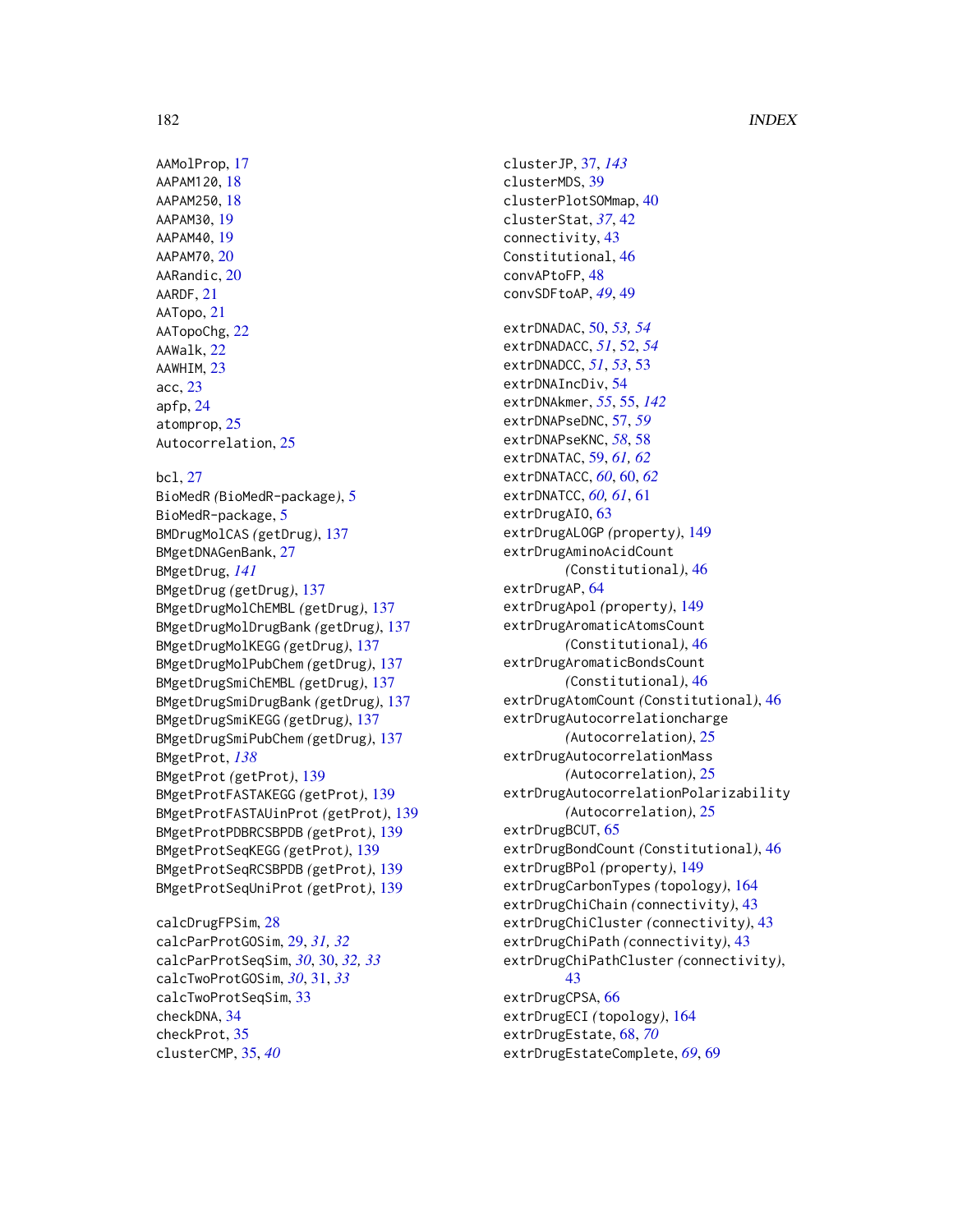# $I\ N$ DEX 183

extrDrugExtended, [70,](#page-69-0) *[72](#page-71-0)* extrDrugExtendedComplete, *[71](#page-70-0)*, [71](#page-70-0) extrDrugFMF *(*topology*)*, [164](#page-163-0) extrDrugFragmentComplexity *(*topology*)*, [164](#page-163-0) extrDrugGraph, [72,](#page-71-0) *[73](#page-72-0)* extrDrugGraphComplete, *[73](#page-72-0)*, [73](#page-72-0) extrDrugGravitationalIndex *(*geometric*)*, [133](#page-132-0) extrDrugHBondAcceptorCount *(*property*)*, [149](#page-148-0) extrDrugHBondDonorCount *(*property*)*, [149](#page-148-0) extrDrugHybridization, [74,](#page-73-0) *[75](#page-74-0)* extrDrugHybridizationComplete, *[74](#page-73-0)*, [75](#page-74-0) extrDrugHybridizationRatio, [76](#page-75-0) extrDrugIPMolecularLearning, [77](#page-76-0) extrDrugKappaShapeIndices, [78](#page-77-0) extrDrugKierHallSmarts, [79](#page-78-0) extrDrugKR, [81,](#page-80-0) *[83](#page-82-0)* extrDrugKRComplete, *[82](#page-81-0)*, [82](#page-81-0) extrDrugLargestChain *(*Constitutional*)*, [46](#page-45-0) extrDrugLargestPiSystem *(*Constitutional*)*, [46](#page-45-0) extrDrugLengthOverBreadth *(*geometric*)*, [133](#page-132-0) extrDrugLogP *(*property*)*, [149](#page-148-0) extrDrugLongestAliphaticChain *(*Constitutional*)*, [46](#page-45-0) extrDrugMACCS, [83,](#page-82-0) *[85](#page-84-0)* extrDrugMACCSComplete, *[84](#page-83-0)*, [84](#page-83-0) extrDrugMannholdLogP, [85](#page-84-0) extrDrugMDE *(*topology*)*, [164](#page-163-0) extrDrugMomentOfInertia *(*geometric*)*, [133](#page-132-0) extrDrugPetitjeanNumber *(*topology*)*, [164](#page-163-0) extrDrugPetitjeanShapeIndex *(*topology*)*, [164](#page-163-0) extrDrugPubChem, [86,](#page-85-0) *[87](#page-86-0)* extrDrugPubChemComplete, *[87](#page-86-0)*, [87](#page-86-0) extrDrugRotatableBondsCount *(*Constitutional*)*, [46](#page-45-0) extrDrugRuleOfFive *(*property*)*, [149](#page-148-0) extrDrugShortestPath, [88,](#page-87-0) *[89](#page-88-0)* extrDrugShortestPathComplete, *[88](#page-87-0)*, [89](#page-88-0) extrDrugStandard, [90,](#page-89-0) *[91](#page-90-0)* extrDrugStandardComplete, *[90](#page-89-0)*, [91](#page-90-0) extrDrugTPSA *(*property*)*, [149](#page-148-0) extrDrugVABC *(*topology*)*, [164](#page-163-0)

extrDrugVAdjMa *(*topology*)*, [164](#page-163-0) extrDrugWeight *(*property*)*, [149](#page-148-0) extrDrugWeightedPath *(*topology*)*, [164](#page-163-0) extrDrugWHIM, [92](#page-91-0) extrDrugWienerNumbers *(*topology*)*, [164](#page-163-0) extrDrugZagrebIndex *(*topology*)*, [164](#page-163-0) extrPCMBLOSUM, [94](#page-93-0) extrPCMDescScales, *[24](#page-23-0)*, [95,](#page-94-0) *[102](#page-101-0)* extrPCMFAScales, [96](#page-95-0) extrPCMMDSScales, [97](#page-96-0) extrPCMPropScales, *[24](#page-23-0)*, [98,](#page-97-0) *[102](#page-101-0)* extrPCMScaleGap, [100](#page-99-0) extrPCMScales, *[24](#page-23-0)*, *[96](#page-95-0)*, *[98,](#page-97-0) [99](#page-98-0)*, [101](#page-100-0) extrProtAAC, [102](#page-101-0) extrProtAPAAC, [103,](#page-102-0) *[124](#page-123-0)* extrProtCTDC, [105,](#page-104-0) *[108](#page-107-0)*, *[111](#page-110-0)* extrProtCTDCClass, [106,](#page-105-0) *[109](#page-108-0)*, *[112](#page-111-0)* extrProtCTDD, *[105](#page-104-0)*, [107,](#page-106-0) *[111](#page-110-0)* extrProtCTDDClass, *[107](#page-106-0)*, [108,](#page-107-0) *[112](#page-111-0)* extrProtCTDT, *[105](#page-104-0)*, *[108](#page-107-0)*, [110](#page-109-0) extrProtCTDTClass, *[107](#page-106-0)*, *[109](#page-108-0)*, [111](#page-110-0) extrProtCTriad, [113](#page-112-0) extrProtCTriadClass, [114](#page-113-0) extrProtDC, *[103](#page-102-0)*, [115,](#page-114-0) *[133](#page-132-0)* extrProtFPGap, *[101](#page-100-0)*, [116](#page-115-0) extrProtGeary, [117,](#page-116-0) *[120](#page-119-0)*, *[122](#page-121-0)* extrProtMoran, *[118](#page-117-0)*, [119,](#page-118-0) *[122](#page-121-0)* extrProtMoreauBroto, *[118](#page-117-0)*, *[120](#page-119-0)*, [121](#page-120-0) extrProtPAAC, *[104](#page-103-0)*, [123](#page-122-0) extrProtPSSM, [125,](#page-124-0) *[128,](#page-127-0) [129](#page-128-0)* extrProtPSSMAcc, *[127](#page-126-0)*, [127,](#page-126-0) *[129](#page-128-0)* extrProtPSSMFeature, *[127,](#page-126-0) [128](#page-127-0)*, [129](#page-128-0) extrProtQSO, [130,](#page-129-0) *[132](#page-131-0)* extrProtSOCN, *[131](#page-130-0)*, [131](#page-130-0) extrProtTC, *[103](#page-102-0)*, *[115](#page-114-0)*, [132](#page-131-0)

geometric, [133](#page-132-0) getCCI *(*getCPI*)*, [135](#page-134-0) getCDI *(*getCPI*)*, [135](#page-134-0) getCPI, [135](#page-134-0) getDDI *(*getCPI*)*, [135](#page-134-0) getDPI *(*getCPI*)*, [135](#page-134-0) getDrug, [137](#page-136-0) getPPI *(*getCPI*)*, [135](#page-134-0) getProt, [139](#page-138-0) getwd, *[153](#page-152-0)*, *[156](#page-155-0)*

IncDiv *(*extrDNAIncDiv*)*, [54](#page-53-0)